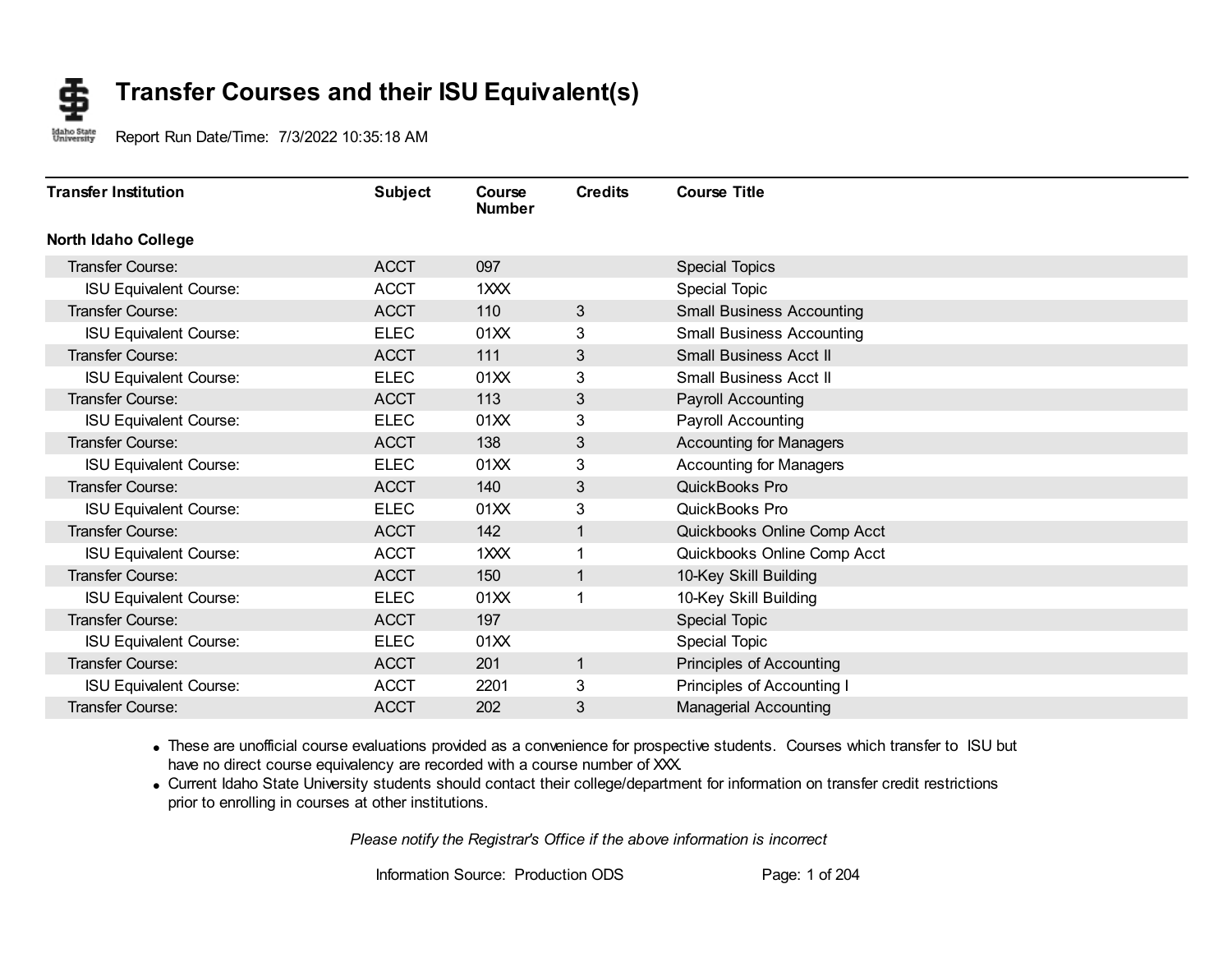Report Run Date/Time: 7/3/2022 10:35:18 AM

| <b>Transfer Institution</b>   | <b>Subject</b> | Course<br><b>Number</b> | <b>Credits</b> | <b>Course Title</b>                   |
|-------------------------------|----------------|-------------------------|----------------|---------------------------------------|
| <b>North Idaho College</b>    |                |                         |                |                                       |
| Transfer Course:              | <b>ACCT</b>    | 202                     | 3              | <b>Managerial Accounting</b>          |
| <b>ISU Equivalent Course:</b> | <b>ACCT</b>    | 2202                    | 3              | Principles of Accounting II           |
| Transfer Course:              | <b>ACCT</b>    | 203                     |                | Workshop                              |
| <b>ISU Equivalent Course:</b> | <b>ELEC</b>    | 01XX                    |                | Workshop                              |
| <b>Transfer Course:</b>       | <b>ACCT</b>    | 242                     | 3              | <b>Cost Accounting</b>                |
| <b>ISU Equivalent Course:</b> | <b>ELEC</b>    | 02XX                    | 3              | <b>Cost Accounting</b>                |
| <b>Transfer Course:</b>       | <b>ACCT</b>    | 243                     | 3              | <b>Acct Ethics Fraud Exam</b>         |
| <b>ISU Equivalent Course:</b> | <b>ACCT</b>    | 2XXX                    | 3              | <b>Acct Ethics Fraud Exam</b>         |
| Transfer Course:              | <b>ACCT</b>    | 244                     | 3              | <b>Credit and Collection</b>          |
| <b>ISU Equivalent Course:</b> | <b>ELEC</b>    | 01XX                    | 3              | Credit and Collection                 |
| Transfer Course:              | <b>ACCT</b>    | 246                     | 3              | <b>Current Business Taxes</b>         |
| <b>ISU Equivalent Course:</b> | <b>ELEC</b>    | 02XX                    | 3              | <b>Current Business Taxes</b>         |
| <b>Transfer Course:</b>       | <b>ACCT</b>    | 248                     | 4              | Accounting Intership                  |
| <b>ISU Equivalent Course:</b> | <b>ELEC</b>    | 02XX                    | 4              | Accounting Internship                 |
| Transfer Course:              | <b>ACCT</b>    | 290                     |                | Internship                            |
| <b>ISU Equivalent Course:</b> | <b>ELEC</b>    | 02XX                    |                | Internship                            |
| Transfer Course:              | <b>ACCT</b>    | 298                     |                | Practicum                             |
| <b>ISU Equivalent Course:</b> | <b>ELEC</b>    | 02XX                    |                | Practicum                             |
| <b>Transfer Course:</b>       | <b>ACCT</b>    | 299                     |                | Independent Study                     |
| <b>ISU Equivalent Course:</b> | <b>ELEC</b>    | 02XX                    |                | <b>Independent Study</b>              |
| <b>Transfer Course:</b>       | <b>ACRR</b>    | 097                     |                | <b>Special Topic</b>                  |
| <b>ISU Equivalent Course:</b> | <b>ACRR</b>    | 01XX                    |                | <b>Special Topic</b>                  |
| <b>Transfer Course:</b>       | <b>ACRR</b>    | 151                     | 6              | <b>Collision Repair Tech Theory I</b> |

· These are unofficial course evaluations provided as a convenience for prospective students. Courses which transfer to ISU but have no direct course equivalency are recorded with a course number of XXX.

· Current Idaho State University students should contact their college/department for information on transfer credit restrictions prior to enrolling in courses at other institutions.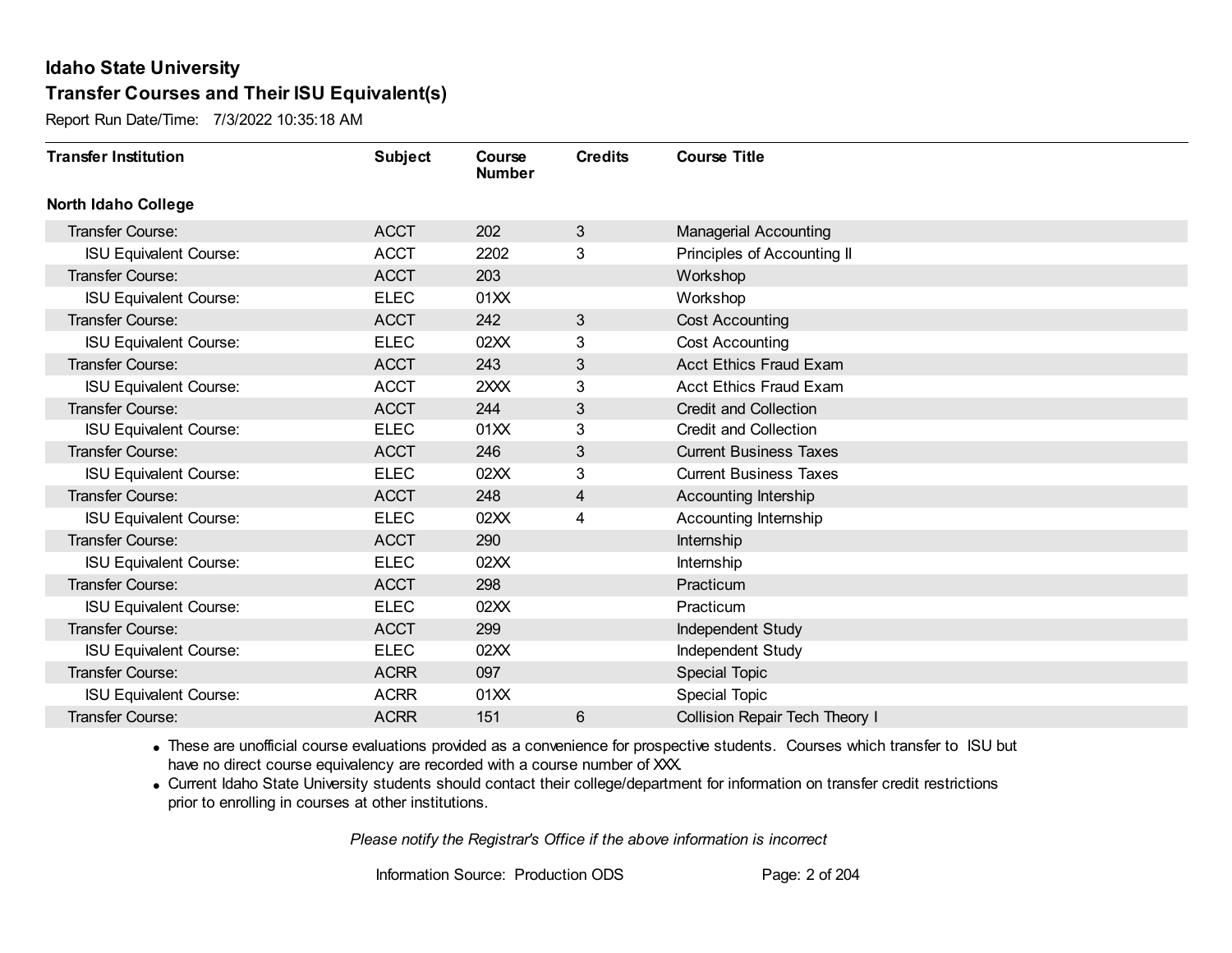Report Run Date/Time: 7/3/2022 10:35:18 AM

| <b>Transfer Institution</b>   | <b>Subject</b> | Course<br><b>Number</b> | <b>Credits</b> | <b>Course Title</b>                       |
|-------------------------------|----------------|-------------------------|----------------|-------------------------------------------|
| <b>North Idaho College</b>    |                |                         |                |                                           |
| Transfer Course:              | <b>ACRR</b>    | 151                     | 6              | Collision Repair Tech Theory I            |
| <b>ISU Equivalent Course:</b> | <b>ACRR</b>    | 01XX                    | 6              | Collision Repair Tech Theory I            |
| Transfer Course:              | <b>ACRR</b>    | 151L                    | 5              | Collision Repair Tech Lab I               |
| <b>ISU Equivalent Course:</b> | <b>ACRR</b>    | 01XX                    | 5              | Collision Repair Tech Lab I               |
| Transfer Course:              | <b>ACRR</b>    | 152                     | 6              | Collision Repair Tech Theoryll            |
| <b>ISU Equivalent Course:</b> | <b>ACRR</b>    | 01XX                    | 6              | <b>Collision Repair Tech TheoryII</b>     |
| Transfer Course:              | <b>ACRR</b>    | 152L                    | 6              | Collision Repair Tech Lab II              |
| <b>ISU Equivalent Course:</b> | <b>ACRR</b>    | 01XX                    | 6              | <b>Collision Repair Tech Lab II</b>       |
| Transfer Course:              | <b>ACRR</b>    | 154                     | 3              | Auto Coll Rep Tech Theory III             |
| <b>ISU Equivalent Course:</b> | <b>ACRR</b>    | 01XX                    | 3              | Auto Coll Rep Tech Theory III             |
| Transfer Course:              | <b>ACRR</b>    | 154L                    | 3              | Auto Coll Rep Tech Theory III             |
| <b>ISU Equivalent Course:</b> | <b>ACRR</b>    | 01XX                    | 3              | Auto Coll Rep Tech Theory III             |
| Transfer Course:              | <b>ACRR</b>    | 161                     | 1              | <b>Exterior &amp; Interior Renovation</b> |
| <b>ISU Equivalent Course:</b> | <b>ACRR</b>    | 01XX                    | 1              | Exterior & Interior Renovation            |
| Transfer Course:              | <b>ACRR</b>    | 162                     | 4              | Fund of Collision Repair                  |
| <b>ISU Equivalent Course:</b> | <b>ACRR</b>    | 01XX                    | 4              | Fund of Collision Repair                  |
| Transfer Course:              | <b>ACRR</b>    | 163                     | 2              | Damage Analysis/Small Dent Rep            |
| <b>ISU Equivalent Course:</b> | <b>ACRR</b>    | 01XX                    | 2              | Damage Analysis/Small Dent Rep            |
| Transfer Course:              | <b>ACRR</b>    | 164                     | 1              | Intro to Paint Refinishing                |
| <b>ISU Equivalent Course:</b> | <b>ACRR</b>    | 01XX                    |                | Intro to Pain Refinishing                 |
| Transfer Course:              | <b>ACRR</b>    | 165L                    | $6\phantom{1}$ | <b>Collision Repair Lab I</b>             |
| <b>ISU Equivalent Course:</b> | <b>ACRR</b>    | 01XX                    | 6              | Collision Repair Lab I                    |
| Transfer Course:              | <b>ACRR</b>    | 166L                    | 6              | <b>Collision Repair Lab II</b>            |

· These are unofficial course evaluations provided as a convenience for prospective students. Courses which transfer to ISU but have no direct course equivalency are recorded with a course number of XXX.

· Current Idaho State University students should contact their college/department for information on transfer credit restrictions prior to enrolling in courses at other institutions.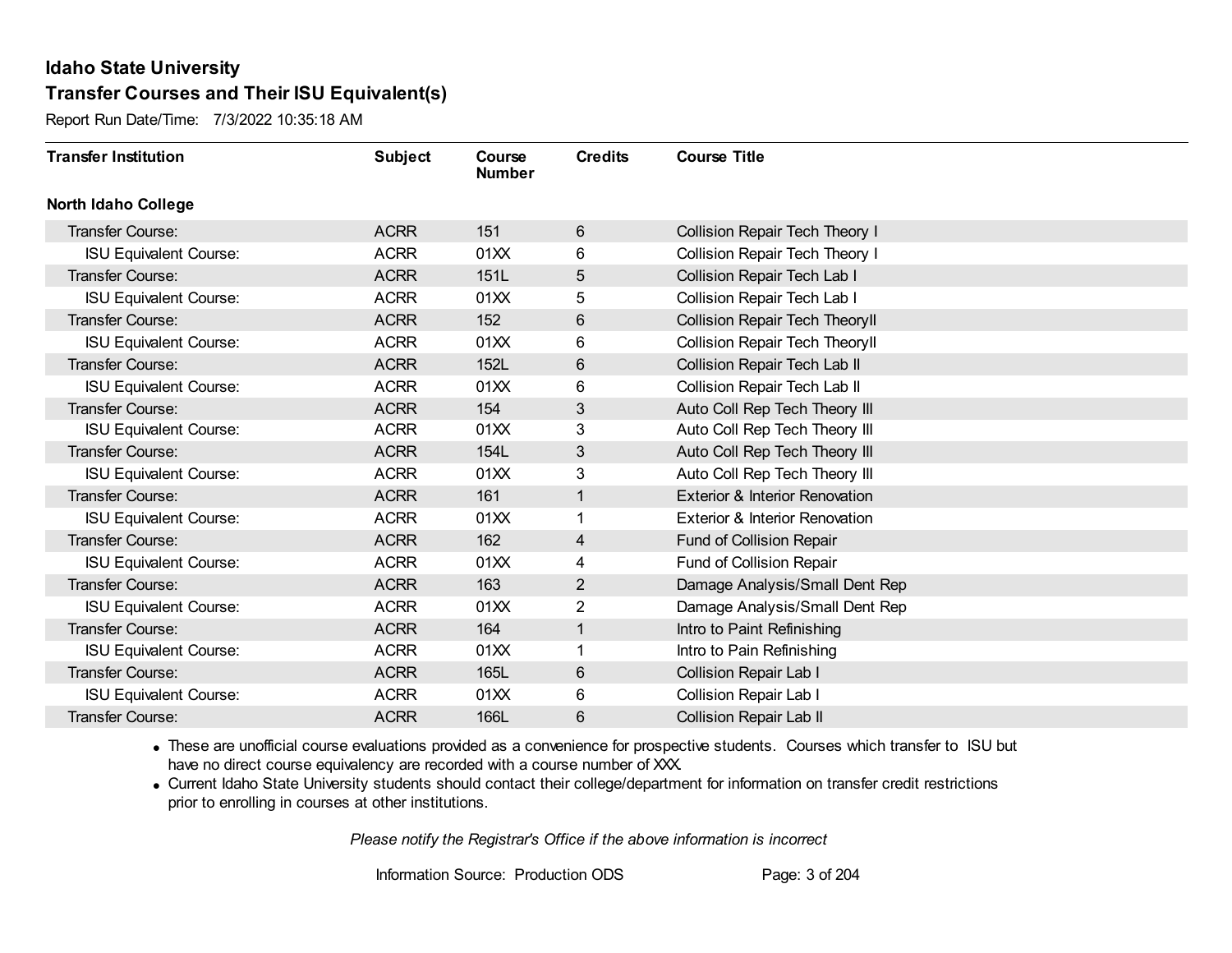Report Run Date/Time: 7/3/2022 10:35:18 AM

| <b>Transfer Institution</b>   | <b>Subject</b> | Course<br><b>Number</b> | <b>Credits</b> | <b>Course Title</b>            |
|-------------------------------|----------------|-------------------------|----------------|--------------------------------|
| North Idaho College           |                |                         |                |                                |
| <b>Transfer Course:</b>       | <b>ACRR</b>    | 166L                    | 6              | <b>Collision Repair Lab II</b> |
| <b>ISU Equivalent Course:</b> | <b>ACRR</b>    | 01XX                    | 6              | <b>Collision Repair Lab II</b> |
| Transfer Course:              | <b>ACRR</b>    | 171                     | 3              | Paint Refinishing Fundamentals |
| <b>ISU Equivalent Course:</b> | <b>ACRR</b>    | 01XX                    | 3              | Paint Refinishing Fundamentals |
| Transfer Course:              | <b>ACRR</b>    | 172                     | $\overline{2}$ | Damage Analysis & Estimating   |
| <b>ISU Equivalent Course:</b> | <b>ACRR</b>    | 01XX                    | 2              | Damage Analysis & Estimating   |
| <b>Transfer Course:</b>       | <b>ACRR</b>    | 173                     | $\overline{2}$ | Measurement/Structural Analys  |
| <b>ISU Equivalent Course:</b> | <b>ACRR</b>    | 01XX                    | $\overline{2}$ | Measurement/Structural Analys  |
| Transfer Course:              | <b>ACRR</b>    | 174                     | $\mathbf{1}$   | Surface Prep/Adhesive Bonding  |
| <b>ISU Equivalent Course:</b> | <b>ELEC</b>    | 01XX                    | 1              | Surface Prep/Adhesive Bonding  |
| Transfer Course:              | <b>ACRR</b>    | 175L                    | 5              | Collision Repair Lab III       |
| <b>ISU Equivalent Course:</b> | <b>ACRR</b>    | 01XX                    | 5              | Collision Repair Lab III       |
| Transfer Course:              | <b>ACRR</b>    | 176L                    | 5              | Collision Repair Lab IV        |
| <b>ISU Equivalent Course:</b> | <b>ACRR</b>    | 01XX                    | 5              | <b>Collision Repair Lab IV</b> |
| Transfer Course:              | <b>ACRR</b>    | 197                     |                | Special Topic                  |
| <b>ISU Equivalent Course:</b> | <b>ACRR</b>    | 01XX                    |                | <b>Special Topic</b>           |
| Transfer Course:              | <b>ACRR</b>    | 203                     |                | Workshop                       |
| <b>ISU Equivalent Course:</b> | <b>ACRR</b>    | 02XX                    |                | Workshop                       |
| Transfer Course:              | <b>ACRR</b>    | 290                     |                | Internship                     |
| <b>ISU Equivalent Course:</b> | <b>ACRR</b>    | 02XX                    |                | Internship                     |
| Transfer Course:              | <b>ACRR</b>    | 297                     |                | Special Topic                  |
| <b>ISU Equivalent Course:</b> | <b>ACRR</b>    | 02XX                    |                | <b>Special Topic</b>           |
| Transfer Course:              | <b>ACRR</b>    | 298                     |                | Practicum                      |

· These are unofficial course evaluations provided as a convenience for prospective students. Courses which transfer to ISU but have no direct course equivalency are recorded with a course number of XXX.

· Current Idaho State University students should contact their college/department for information on transfer credit restrictions prior to enrolling in courses at other institutions.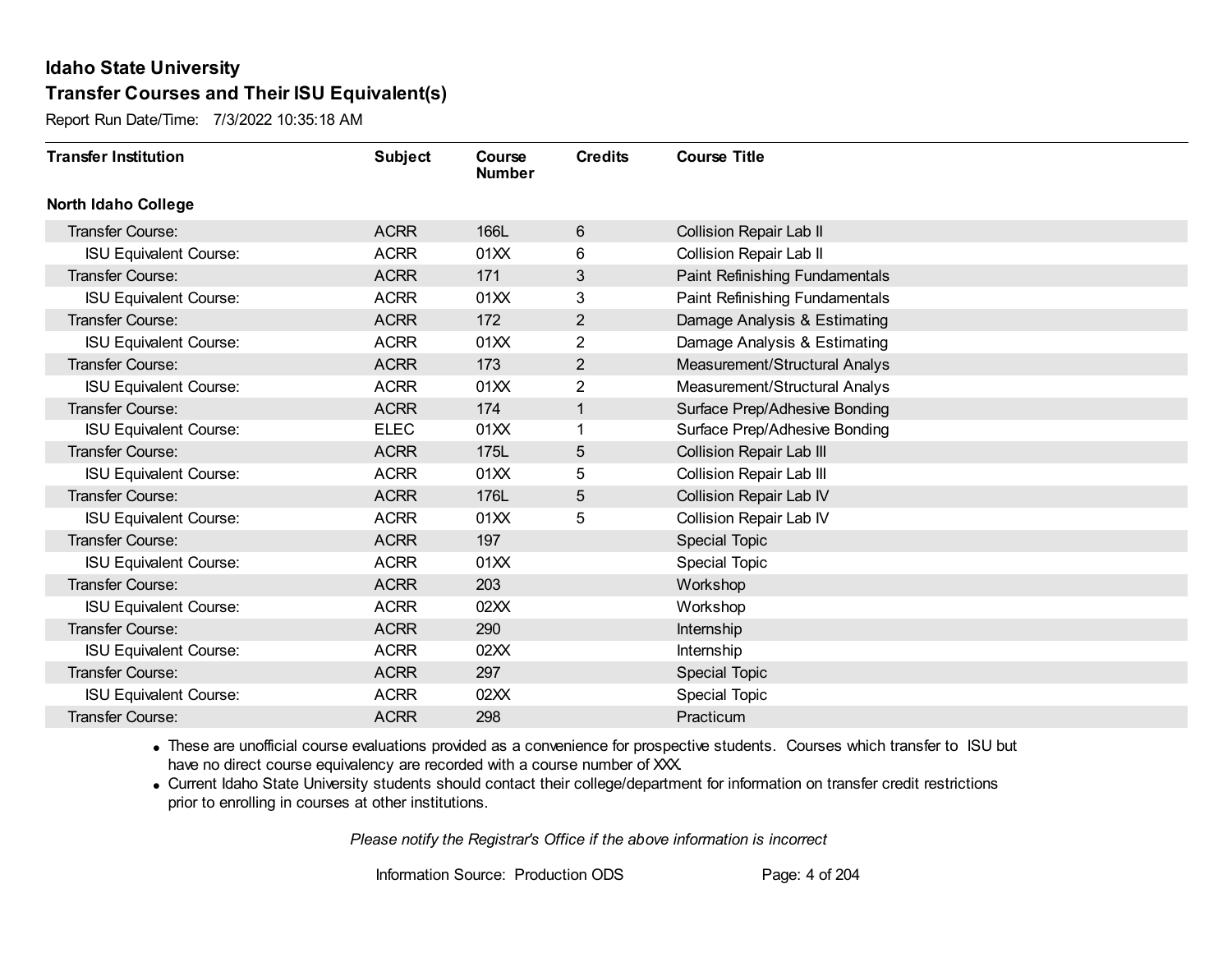Report Run Date/Time: 7/3/2022 10:35:18 AM

| <b>Transfer Institution</b>   | <b>Subject</b> | Course<br><b>Number</b> | <b>Credits</b> | <b>Course Title</b>                   |
|-------------------------------|----------------|-------------------------|----------------|---------------------------------------|
| <b>North Idaho College</b>    |                |                         |                |                                       |
| Transfer Course:              | <b>ACRR</b>    | 298                     |                | Practicum                             |
| <b>ISU Equivalent Course:</b> | <b>ACRR</b>    | 02XX                    |                | Practicum                             |
| Transfer Course:              | <b>ACRR</b>    | 299                     |                | Independent Study                     |
| <b>ISU Equivalent Course:</b> | <b>ACRR</b>    | 02XX                    |                | Independent Study                     |
| <b>Transfer Course:</b>       | <b>ACT</b>     | 297                     |                | <b>Special Topics</b>                 |
| <b>ISU Equivalent Course:</b> | <b>ELEC</b>    | 02XX                    |                | <b>Special Topics</b>                 |
| Transfer Course:              | <b>AEFT</b>    | 101                     | $\mathbf 1$    | Intro to Flight                       |
| <b>ISU Equivalent Course:</b> | <b>ELEC</b>    | 01XX                    |                | Intro to Flight                       |
| Transfer Course:              | <b>AEFT</b>    | 104                     | 4              | <b>Private Pilot Ground School</b>    |
| <b>ISU Equivalent Course:</b> | <b>ELEC</b>    | 01XX                    | 4              | Private Pilot Ground School           |
| <b>Transfer Course:</b>       | <b>AEFT</b>    | 106                     | 3              | Meteorology                           |
| <b>ISU Equivalent Course:</b> | <b>ELEC</b>    | 01XX                    | 3              | Meteorology                           |
| Transfer Course:              | <b>AEFT</b>    | 108                     | 3              | Theory of Flight                      |
| <b>ISU Equivalent Course:</b> | <b>ELEC</b>    | 01XX                    | 3              | Theory of Flight                      |
| Transfer Course:              | <b>AEFT</b>    | 110                     | 3              | <b>Commercial Pilot Ground School</b> |
| <b>ISU Equivalent Course:</b> | <b>ELEC</b>    | 01XX                    | 3              | <b>Commercial Pilot Ground School</b> |
| <b>Transfer Course:</b>       | <b>AEFT</b>    | 112                     | $\mathbf 1$    | <b>Turbine Transition Ground</b>      |
| <b>ISU Equivalent Course:</b> | <b>ELEC</b>    | 01XX                    |                | <b>Turbine Transition Ground</b>      |
| <b>Transfer Course:</b>       | <b>AEFT</b>    | 120                     | 4              | Private Pilot Helicopter Stg I        |
| <b>ISU Equivalent Course:</b> | <b>ELEC</b>    | 01XX                    | 4              | Private Pilot Helicopter Stg I        |
| Transfer Course:              | <b>AEFT</b>    | 122                     | 4              | Private Pilot Helicopter Stgll        |
| <b>ISU Equivalent Course:</b> | <b>ELEC</b>    | 01XX                    | 4              | Private Pilot Helicopter Stgll        |
| Transfer Course:              | <b>AEFT</b>    | 124                     | 3              | Commercial Pilot Helic Stg III        |

· These are unofficial course evaluations provided as a convenience for prospective students. Courses which transfer to ISU but have no direct course equivalency are recorded with a course number of XXX.

· Current Idaho State University students should contact their college/department for information on transfer credit restrictions prior to enrolling in courses at other institutions.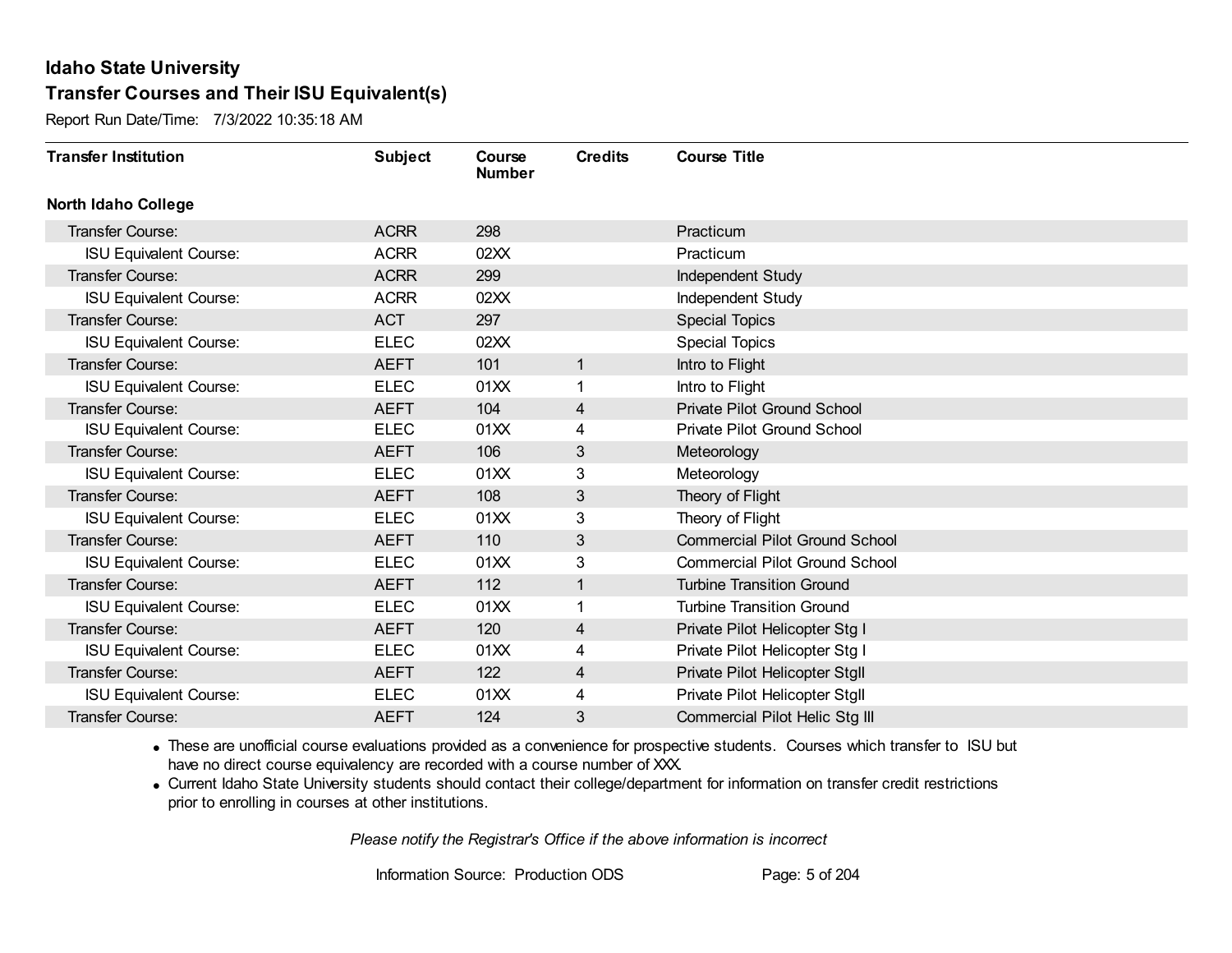Report Run Date/Time: 7/3/2022 10:35:18 AM

| <b>Transfer Institution</b>   | <b>Subject</b> | Course<br><b>Number</b> | <b>Credits</b> | <b>Course Title</b>              |
|-------------------------------|----------------|-------------------------|----------------|----------------------------------|
| <b>North Idaho College</b>    |                |                         |                |                                  |
| Transfer Course:              | <b>AEFT</b>    | 124                     | 3              | Commercial Pilot Helic Stg III   |
| <b>ISU Equivalent Course:</b> | <b>ELEC</b>    | 01XX                    | 3              | Commercial Pilot Helic Stg III   |
| Transfer Course:              | <b>AEFT</b>    | 126                     | $\overline{2}$ | <b>Turbine Transition Flight</b> |
| <b>ISU Equivalent Course:</b> | <b>ELEC</b>    | 01XX                    | $\overline{2}$ | <b>Turbine Transition Flight</b> |
| <b>Transfer Course:</b>       | <b>AEFT</b>    | 134                     | $\mathbf{1}$   | Flight Alternate I               |
| <b>ISU Equivalent Course:</b> | <b>ELEC</b>    | 01XX                    | 1              | Flight Alternate I               |
| Transfer Course:              | <b>AEFT</b>    | 202                     | 3              | <b>Instrument Ground School</b>  |
| <b>ISU Equivalent Course:</b> | <b>ELEC</b>    | 02XX                    | 3              | Instrument Ground School         |
| <b>Transfer Course:</b>       | <b>AEFT</b>    | 204                     | 3              | Aircraft Systems                 |
| <b>ISU Equivalent Course:</b> | <b>ELEC</b>    | 02XX                    | 3              | Aircraft Systems                 |
| Transfer Course:              | <b>AEFT</b>    | 206                     | 3              | Flight Instructor Ground Schl    |
| <b>ISU Equivalent Course:</b> | <b>ELEC</b>    | 02XX                    | 3              | Flight Instructor Ground Schl    |
| Transfer Course:              | <b>AEFT</b>    | 230                     | 3              | Commercial Pilot Helic Stg IV    |
| <b>ISU Equivalent Course:</b> | <b>ELEC</b>    | 02XX                    | 3              | Commercial Pilot Helic Stg IV    |
| <b>Transfer Course:</b>       | <b>AEFT</b>    | 232                     | 3              | Inst Pilot Helicopter Stage V    |
| <b>ISU Equivalent Course:</b> | <b>ELEC</b>    | 02XX                    | 3              | Inst Pilot Helicopter Stage V    |
| Transfer Course:              | <b>AEFT</b>    | 234                     | 1              | Flight Alternate II              |
| <b>ISU Equivalent Course:</b> | <b>ELEC</b>    | 02XX                    | 1              | Flight Alternate II              |
| Transfer Course:              | <b>AEFT</b>    | 240                     | 3              | Flight Instructor                |
| <b>ISU Equivalent Course:</b> | <b>ELEC</b>    | 02XX                    | 3              | Flight Instructor                |
| <b>Transfer Course:</b>       | <b>AEFT</b>    | 242                     | $\overline{2}$ | Flight Instructor Instrument     |
| <b>ISU Equivalent Course:</b> | <b>ELEC</b>    | 02XX                    | 2              | Flight Instructor Instrument     |
| Transfer Course:              | <b>AERM</b>    | 101                     | 3              | <b>Aviation Science</b>          |

· These are unofficial course evaluations provided as a convenience for prospective students. Courses which transfer to ISU but have no direct course equivalency are recorded with a course number of XXX.

· Current Idaho State University students should contact their college/department for information on transfer credit restrictions prior to enrolling in courses at other institutions.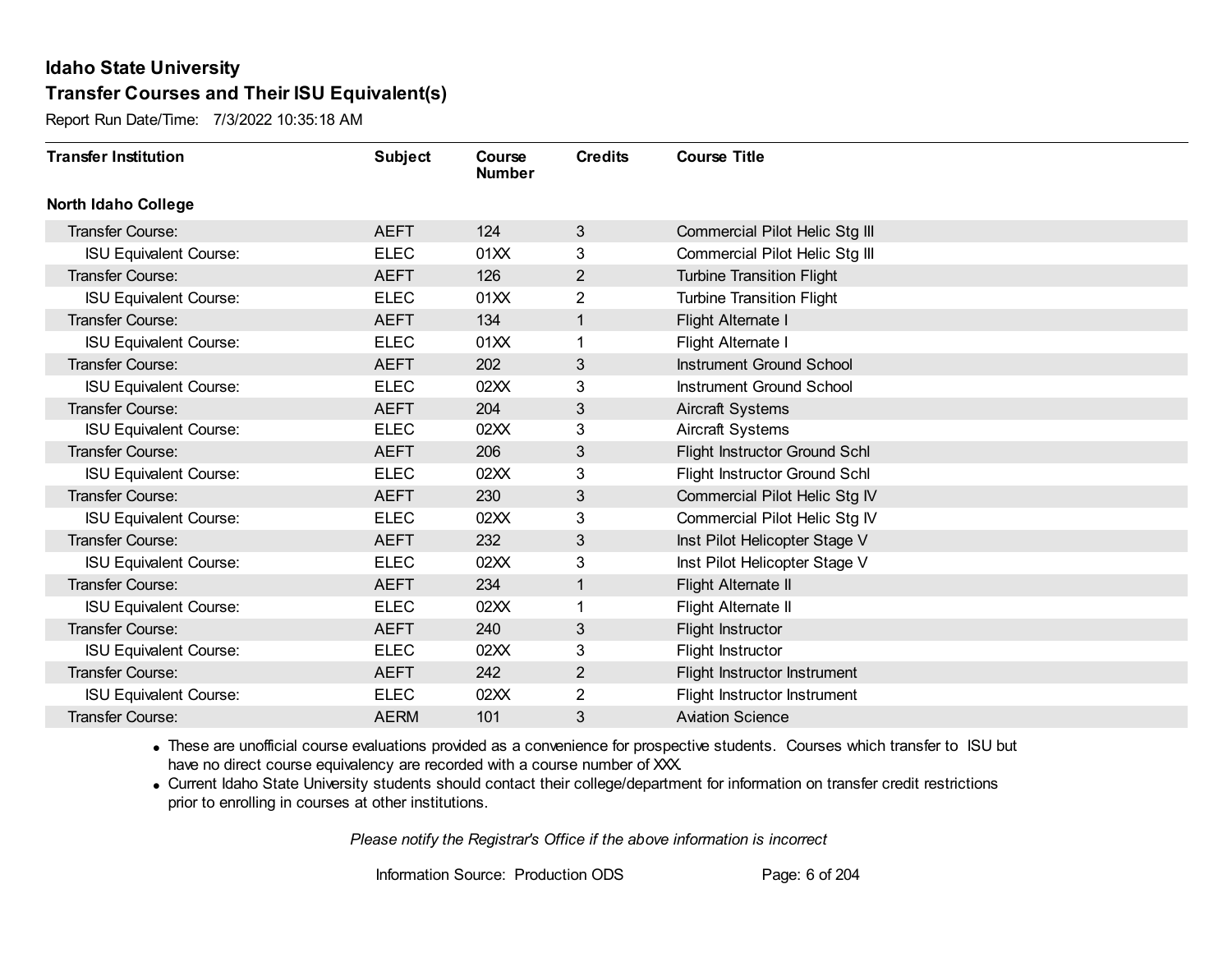Report Run Date/Time: 7/3/2022 10:35:18 AM

| <b>Transfer Institution</b>   | <b>Subject</b> | Course<br><b>Number</b> | <b>Credits</b> | <b>Course Title</b>                 |
|-------------------------------|----------------|-------------------------|----------------|-------------------------------------|
| <b>North Idaho College</b>    |                |                         |                |                                     |
| Transfer Course:              | <b>AERM</b>    | 101                     | 3              | <b>Aviation Science</b>             |
| <b>ISU Equivalent Course:</b> | <b>ELEC</b>    | 0100                    | 3              | <b>Aviation Science</b>             |
| Transfer Course:              | <b>AERM</b>    | 102                     | 3              | <b>Basic Electricity</b>            |
| <b>ISU Equivalent Course:</b> | <b>AIRM</b>    | 01XX                    | 3              | <b>Basic Electricity</b>            |
| <b>Transfer Course:</b>       | <b>AERM</b>    | 103                     | $\overline{2}$ | Weight & Balance                    |
| <b>ISU Equivalent Course:</b> | <b>AIRM</b>    | 01XX                    | 2              | Weight & Balance                    |
| Transfer Course:              | <b>AERM</b>    | 104                     | 3              | <b>Shop Practices</b>               |
| <b>ISU Equivalent Course:</b> | <b>AIRM</b>    | 01XX                    | 3              | <b>Shop Practices</b>               |
| <b>Transfer Course:</b>       | <b>AERM</b>    | 105                     | 3              | <b>Ground Operations</b>            |
| <b>ISU Equivalent Course:</b> | <b>AIRM</b>    | 01XX                    | 3              | <b>Ground Operations</b>            |
| Transfer Course:              | <b>AERM</b>    | 106                     | $\overline{2}$ | <b>Federal Aviation Regulations</b> |
| <b>ISU Equivalent Course:</b> | <b>AIRM</b>    | 01XX                    | 2              | <b>Federal Aviation Regulations</b> |
| Transfer Course:              | <b>AERM</b>    | 201                     | $\overline{2}$ | Wood, Fabric, & Finishes            |
| <b>ISU Equivalent Course:</b> | <b>AIRM</b>    | 02XX                    | 2              | Wood, Fabric, & Finishes            |
| Transfer Course:              | <b>AERM</b>    | 202                     | 5              | <b>Aircraft Sheet Metal</b>         |
| <b>ISU Equivalent Course:</b> | <b>AIRM</b>    | 02XX                    | 5              | <b>Aircraft Sheet Metal</b>         |
| Transfer Course:              | <b>AERM</b>    | 203                     | $\overline{2}$ | <b>Aircraft Composites</b>          |
| <b>ISU Equivalent Course:</b> | <b>AIRM</b>    | 02XX                    | 2              | <b>Aircraft Composites</b>          |
| Transfer Course:              | <b>AERM</b>    | 204                     | $\overline{2}$ | Aircraft Welding                    |
| <b>ISU Equivalent Course:</b> | <b>AIRM</b>    | 02XX                    | 2              | Aircraft Welding                    |
| Transfer Course:              | <b>AERM</b>    | 205                     | $\overline{2}$ | Assembly & Rigging                  |
| <b>ISU Equivalent Course:</b> | <b>AIRM</b>    | 02XX                    | 2              | Assembly & Rigging                  |
| Transfer Course:              | <b>AERM</b>    | 206                     | $\overline{2}$ | Airframe Inspection                 |

· These are unofficial course evaluations provided as a convenience for prospective students. Courses which transfer to ISU but have no direct course equivalency are recorded with a course number of XXX.

· Current Idaho State University students should contact their college/department for information on transfer credit restrictions prior to enrolling in courses at other institutions.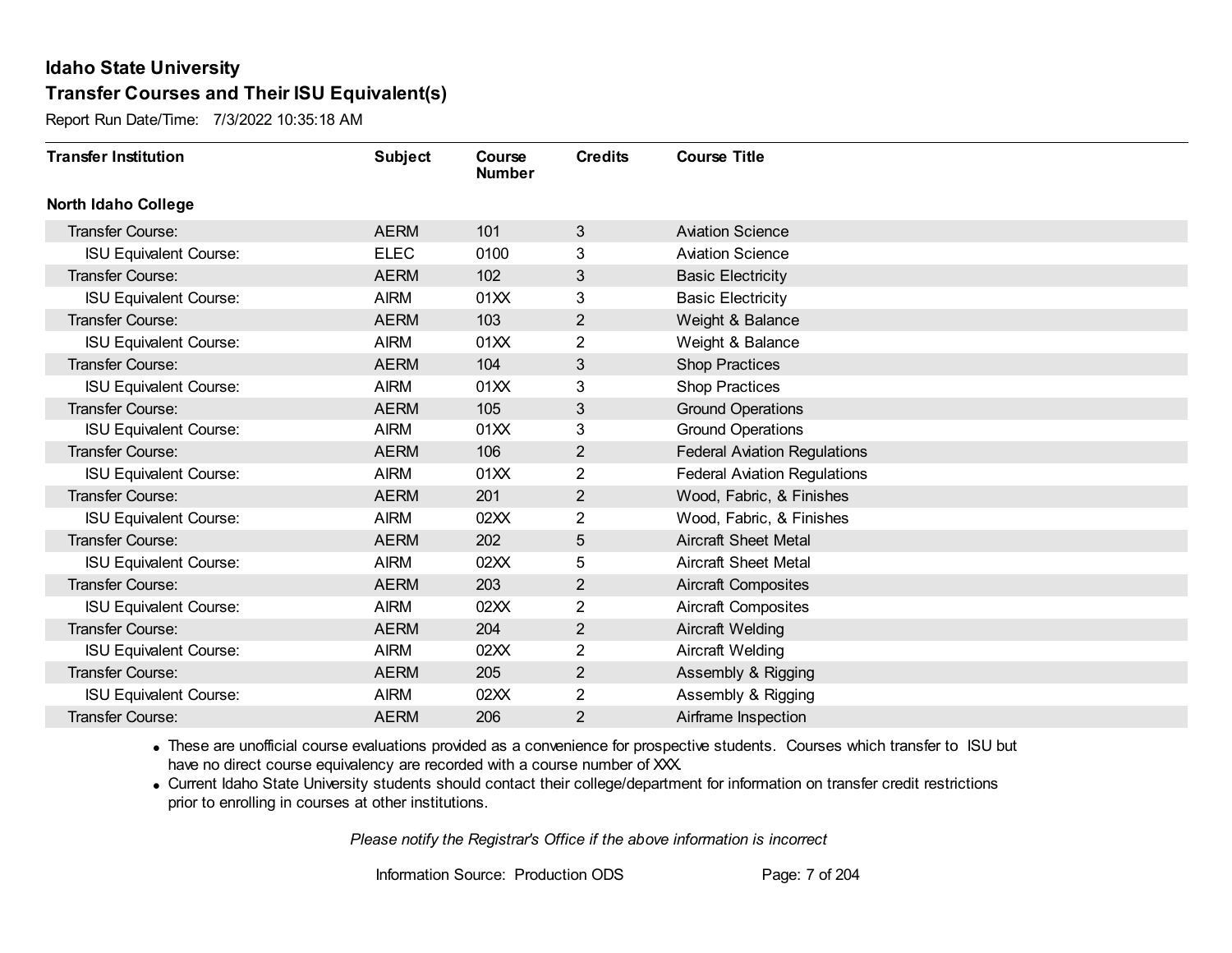Report Run Date/Time: 7/3/2022 10:35:18 AM

| <b>Transfer Institution</b>   | <b>Subject</b> | Course<br><b>Number</b> | <b>Credits</b> | <b>Course Title</b>                |
|-------------------------------|----------------|-------------------------|----------------|------------------------------------|
| <b>North Idaho College</b>    |                |                         |                |                                    |
| Transfer Course:              | <b>AERM</b>    | 206                     | $\overline{2}$ | Airframe Inspection                |
| <b>ISU Equivalent Course:</b> | <b>AIRM</b>    | 02XX                    | 2              | Airframe Inspection                |
| <b>Transfer Course:</b>       | <b>AERM</b>    | 211                     | 3              | Landing Gear Systems               |
| <b>ISU Equivalent Course:</b> | <b>AIRM</b>    | 02XX                    | 3              | <b>Landing Gear Systems</b>        |
| Transfer Course:              | <b>AERM</b>    | 212                     | 3              | Hydraulics/Pneumatics/Fuel Sys     |
| <b>ISU Equivalent Course:</b> | <b>AIRM</b>    | 02XX                    | 3              | Hydraulics/Pneumatics/Fuel Sys     |
| Transfer Course:              | <b>AERM</b>    | 213                     | $\mathbf{3}$   | Airframe Auxiliary Systems         |
| <b>ISU Equivalent Course:</b> | <b>AIRM</b>    | 02XX                    | 3              | <b>Airframe Auxiliary Systems</b>  |
| Transfer Course:              | <b>AERM</b>    | 214                     | $\overline{2}$ | Inst/Navigation/Comm Systems       |
| <b>ISU Equivalent Course:</b> | <b>AIRM</b>    | 02XX                    | $\overline{2}$ | Inst/Navigation/Comm Systems       |
| Transfer Course:              | <b>AERM</b>    | 215                     | 3              | <b>Airframe Electrical Systems</b> |
| <b>ISU Equivalent Course:</b> | <b>AIRM</b>    | 02XX                    | 3              | Airframe Electrical Systems        |
| Transfer Course:              | <b>AERO</b>    | 101                     | 3              | <b>Aviation Science</b>            |
| <b>ISU Equivalent Course:</b> | <b>ELEC</b>    | 01XX                    | 3              | <b>Aviation Science</b>            |
| Transfer Course:              | <b>AERO</b>    | 110                     | 1              | Safety/OSHA                        |
| <b>ISU Equivalent Course:</b> | <b>ELEC</b>    | 01XX                    | 1              | Safety/OSHA                        |
| Transfer Course:              | <b>AERO</b>    | 111                     | $\overline{2}$ | <b>Blueprint Reading</b>           |
| <b>ISU Equivalent Course:</b> | <b>ELEC</b>    | 01XX                    | 2              | <b>Blueprint Reading</b>           |
| Transfer Course:              | <b>AERO</b>    | 120                     | 3              | Intro to Composites                |
| <b>ISU Equivalent Course:</b> | <b>ELEC</b>    | 01XX                    | 3              | Intro to Composites                |
| Transfer Course:              | <b>AERO</b>    | 121                     | $\overline{2}$ | Composite Fab Meths/Apps           |
| <b>ISU Equivalent Course:</b> | <b>ELEC</b>    | 01XX                    | $\overline{2}$ | Compsoite Fab Meths/Apps           |
| Transfer Course:              | <b>AERO</b>    | 122                     | 1              | <b>Composite Finish Trim</b>       |

· These are unofficial course evaluations provided as a convenience for prospective students. Courses which transfer to ISU but have no direct course equivalency are recorded with a course number of XXX.

· Current Idaho State University students should contact their college/department for information on transfer credit restrictions prior to enrolling in courses at other institutions.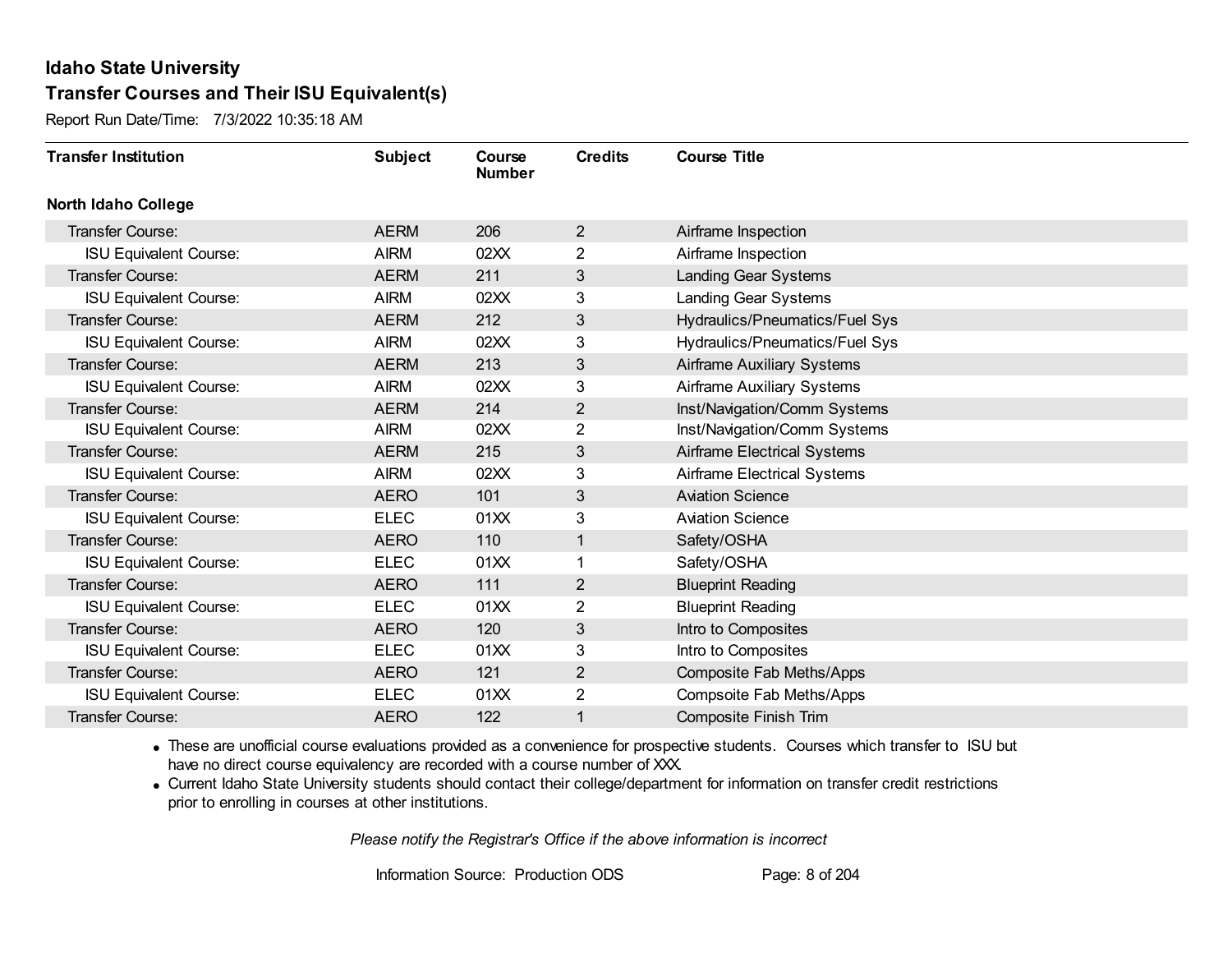Report Run Date/Time: 7/3/2022 10:35:18 AM

| <b>Transfer Institution</b>   | <b>Subject</b> | Course<br><b>Number</b> | <b>Credits</b> | <b>Course Title</b>                |
|-------------------------------|----------------|-------------------------|----------------|------------------------------------|
| <b>North Idaho College</b>    |                |                         |                |                                    |
| <b>Transfer Course:</b>       | <b>AERO</b>    | 122                     | $\mathbf{1}$   | <b>Composite Finish Trim</b>       |
| <b>ISU Equivalent Course:</b> | <b>ELEC</b>    | 01XX                    |                | <b>Composite Finish Trim</b>       |
| <b>Transfer Course:</b>       | <b>AERO</b>    | 123                     | $\overline{2}$ | <b>Composite Assembly</b>          |
| <b>ISU Equivalent Course:</b> | <b>ELEC</b>    | 01XX                    | $\overline{2}$ | <b>Composite Assembly</b>          |
| Transfer Course:              | <b>AERO</b>    | 130                     | $\mathbf{1}$   | Disassembly/Damage Remv Tech       |
| <b>ISU Equivalent Course:</b> | <b>ELEC</b>    | 01XX                    | 1              | Disassembly/Damage Remv Tech       |
| <b>Transfer Course:</b>       | <b>AERO</b>    | 131                     | $\overline{2}$ | <b>Composite Repair</b>            |
| <b>ISU Equivalent Course:</b> | <b>ELEC</b>    | 01XX                    | 2              | <b>Composite Repair</b>            |
| Transfer Course:              | <b>AERO</b>    | 132                     | 1              | Complex Composite Repair           |
| <b>ISU Equivalent Course:</b> | <b>ELEC</b>    | 01XX                    | 1              | Complex Composite Repair           |
| Transfer Course:              | <b>AERO</b>    | 133                     | 1              | <b>Electrical Bonding Repair</b>   |
| <b>ISU Equivalent Course:</b> | <b>ELEC</b>    | 01XX                    | 1              | <b>Electrical Bonding Repair</b>   |
| Transfer Course:              | <b>AERO</b>    | 140                     | 3              | Intro Quality Assurance            |
| <b>ISU Equivalent Course:</b> | <b>ELEC</b>    | 01XX                    | 3              | Intro Quality Assurance            |
| Transfer Course:              | <b>AERO</b>    | 141                     | $\mathbf{1}$   | Geometric Dimensioning/Toleran     |
| <b>ISU Equivalent Course:</b> | <b>ELEC</b>    | 01XX                    | 1              | Geometric Dimensioning/Toleran     |
| Transfer Course:              | <b>AERO</b>    | 142                     | $\mathbf{1}$   | Composite Inspection               |
| <b>ISU Equivalent Course:</b> | <b>ELEC</b>    | 01XX                    | 1              | Composite Inspection               |
| <b>Transfer Course:</b>       | <b>AERO</b>    | 143                     | 3              | <b>Advanced Composite Repair</b>   |
| <b>ISU Equivalent Course:</b> | <b>ELEC</b>    | 01XX                    | 3              | Adv Composite Repair               |
| Transfer Course:              | <b>AERO</b>    | 144                     | $\overline{2}$ | <b>Basics of Quality Assurance</b> |
| <b>ISU Equivalent Course:</b> | <b>ELEC</b>    | 01XX                    | $\overline{2}$ | <b>Basics of Quality Assurance</b> |
| Transfer Course:              | <b>AERO</b>    | 150                     | 2              | Comp Numerical Cntrl (CNC)MB       |

· These are unofficial course evaluations provided as a convenience for prospective students. Courses which transfer to ISU but have no direct course equivalency are recorded with a course number of XXX.

· Current Idaho State University students should contact their college/department for information on transfer credit restrictions prior to enrolling in courses at other institutions.

*Please notify the Registrar's Office if the above information is incorrect*

Information Source: Production ODS Page: 9 of 204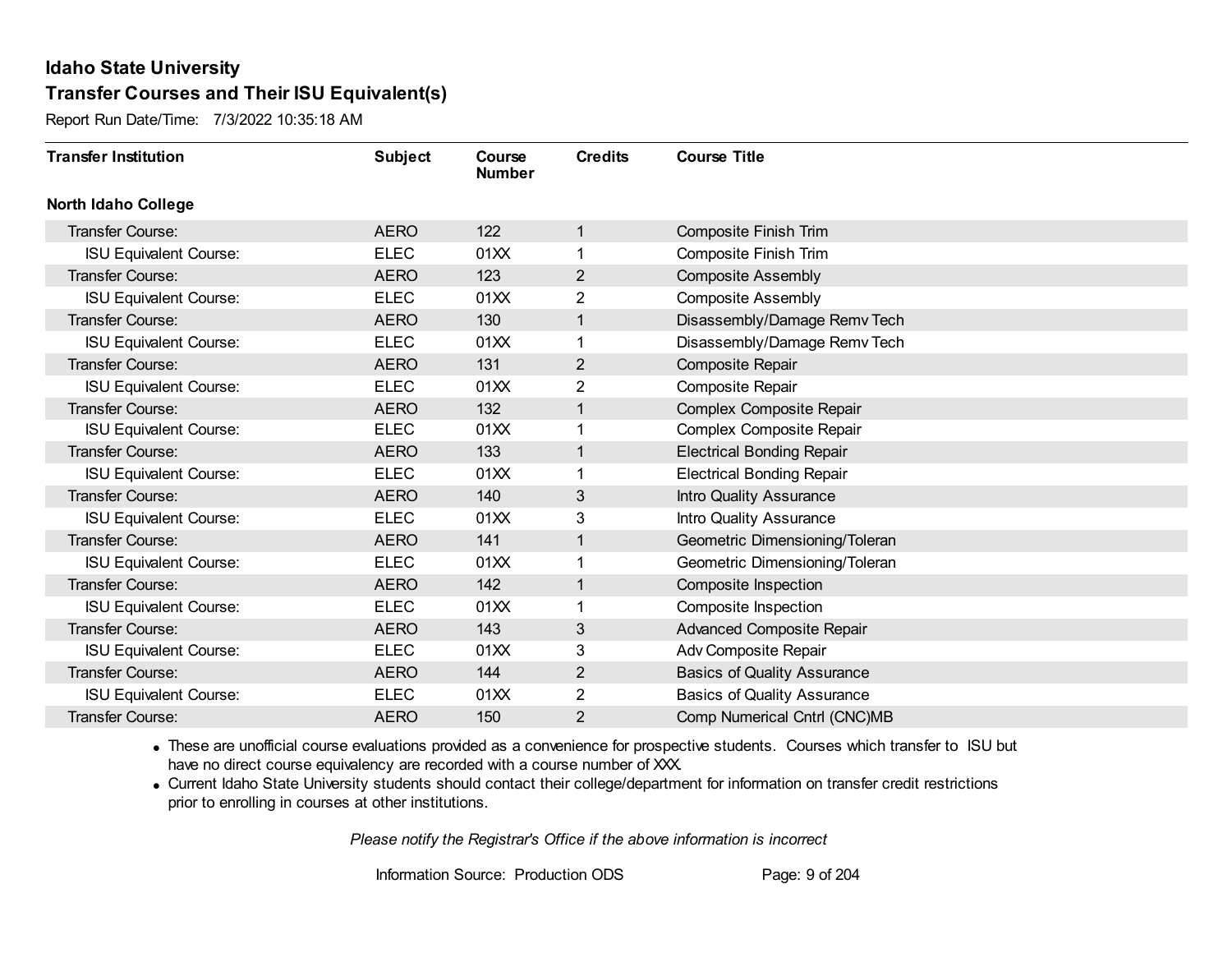Report Run Date/Time: 7/3/2022 10:35:18 AM

| <b>Transfer Institution</b>   | <b>Subject</b> | Course<br><b>Number</b> | <b>Credits</b> | <b>Course Title</b>             |
|-------------------------------|----------------|-------------------------|----------------|---------------------------------|
| <b>North Idaho College</b>    |                |                         |                |                                 |
| Transfer Course:              | <b>AERO</b>    | 150                     | $\overline{2}$ | Comp Numerical Cntrl (CNC)MB    |
| <b>ISU Equivalent Course:</b> | <b>ELEC</b>    | 01XX                    | 2              | Comp Numerical Cntrl (CNC)MB    |
| Transfer Course:              | <b>AERO</b>    | 151                     | 3              | Intro Comp Numerical Ctr Mill   |
| <b>ISU Equivalent Course:</b> | <b>ELEC</b>    | 01XX                    | 3              | Intro Comp Numerical Ctr Mill   |
| <b>Transfer Course:</b>       | <b>AERO</b>    | 152                     | $\mathfrak{S}$ | <b>CNC Mill Setup/Operation</b> |
| <b>ISU Equivalent Course:</b> | <b>ELEC</b>    | 01XX                    | 3              | CNC Mill Setup/Operation        |
| Transfer Course:              | <b>AERO</b>    | 153                     | 3              | Aerospace CNC Mill Operation    |
| <b>ISU Equivalent Course:</b> | <b>ELEC</b>    | 01XX                    | 3              | Aerospace CNC Mill Operation    |
| Transfer Course:              | <b>AERO</b>    | 154                     | 3              | 5 Axis Mill Setup/Operation     |
| <b>ISU Equivalent Course:</b> | <b>ELEC</b>    | 01XX                    | 3              | 5 Axis Mill Setup/Operation     |
| <b>Transfer Course:</b>       | <b>AERO</b>    | 160                     | $\overline{2}$ | Introduction to 3-D Printing    |
| <b>ISU Equivalent Course:</b> | <b>ELEC</b>    | 01XX                    |                | Introduction to 3-D Printing    |
| Transfer Course:              | <b>AERO</b>    | 170                     | $\overline{2}$ | Visual Inspect Materials/Proce  |
| <b>ISU Equivalent Course:</b> | <b>ELEC</b>    | 01XX                    | 2              | Visual Inspect materials/Proce  |
| Transfer Course:              | <b>AERO</b>    | 171                     | 1              | <b>Liquid Penetrant Theory</b>  |
| <b>ISU Equivalent Course:</b> | <b>ELEC</b>    | 01XX                    |                | <b>Liquid Penetrant Theory</b>  |
| Transfer Course:              | <b>AERO</b>    | 174                     | 1              | Magnetic Particle Theory        |
| <b>ISU Equivalent Course:</b> | <b>ELEC</b>    | 01XX                    |                | Magnetic Particale Theory       |
| Transfer Course:              | <b>AERO</b>    | 175                     | 1              | Precision Measuring/Manuf       |
| <b>ISU Equivalent Course:</b> | <b>ELEC</b>    | 01XX                    |                | Precision Measuring/Manuf       |
| Transfer Course:              | <b>AERO</b>    | 177                     | $\overline{2}$ | <b>Eddy Current Theory</b>      |
| <b>ISU Equivalent Course:</b> | <b>ELEC</b>    | 01XX                    | 2              | Eddy Current Theory             |
| Transfer Course:              | <b>AERO</b>    | 180                     | 2              | <b>Ultrasonic Theory</b>        |

· These are unofficial course evaluations provided as a convenience for prospective students. Courses which transfer to ISU but have no direct course equivalency are recorded with a course number of XXX.

· Current Idaho State University students should contact their college/department for information on transfer credit restrictions prior to enrolling in courses at other institutions.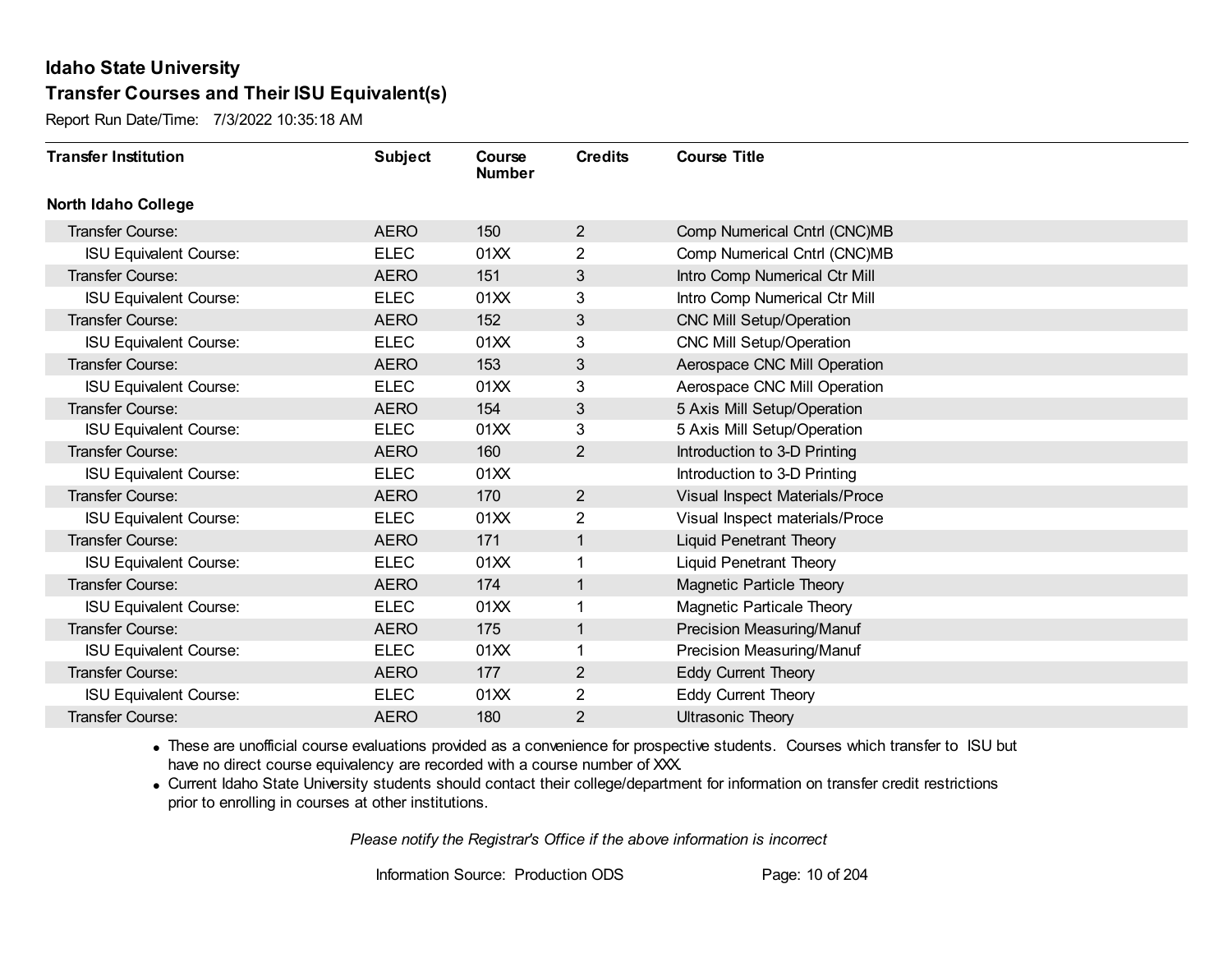Report Run Date/Time: 7/3/2022 10:35:18 AM

| <b>Transfer Institution</b>   | <b>Subject</b> | Course<br><b>Number</b> | <b>Credits</b> | <b>Course Title</b>            |
|-------------------------------|----------------|-------------------------|----------------|--------------------------------|
| <b>North Idaho College</b>    |                |                         |                |                                |
| Transfer Course:              | <b>AERO</b>    | 180                     | $\overline{2}$ | <b>Ultrasonic Theory</b>       |
| <b>ISU Equivalent Course:</b> | <b>ELEC</b>    | 01XX                    | 2              | <b>Ultrasonic Theory</b>       |
| <b>Transfer Course:</b>       | <b>AERO</b>    | 183                     | 1              | Thermographic Theory           |
| <b>ISU Equivalent Course:</b> | <b>ELEC</b>    | 01XX                    | 1              | Thermographic Theory           |
| <b>Transfer Course:</b>       | <b>AERO</b>    | 190                     | $\overline{2}$ | Nondestruct Testing/Insp Lab   |
| <b>ISU Equivalent Course:</b> | <b>ELEC</b>    | 01XX                    | 2              | Nondestruct Testing/Insp Lab   |
| <b>Transfer Course:</b>       | <b>AERO</b>    | 191                     | 1              | Visual Inspection              |
| <b>ISU Equivalent Course:</b> | <b>ELEC</b>    | 01XX                    |                | Visual Inspection              |
| <b>Transfer Course:</b>       | <b>AERO</b>    | 192                     | 1              | <b>Liquid Penetrant</b>        |
| <b>ISU Equivalent Course:</b> | <b>ELEC</b>    | 01XX                    | 1              | <b>Liquid Penetrant</b>        |
| <b>Transfer Course:</b>       | <b>AERO</b>    | 193                     | $\mathbf{2}$   | <b>Magnetic Particle</b>       |
| <b>ISU Equivalent Course:</b> | <b>ELEC</b>    | 01XX                    | 2              | <b>Magnetic Particle</b>       |
| <b>Transfer Course:</b>       | <b>AERO</b>    | 194                     | $\overline{2}$ | <b>Eddy Current</b>            |
| <b>ISU Equivalent Course:</b> | <b>ELEC</b>    | 01XX                    | $\overline{2}$ | <b>Eddy Current</b>            |
| <b>Transfer Course:</b>       | <b>AERO</b>    | 195                     | 4              | <b>Ultrasonic</b>              |
| <b>ISU Equivalent Course:</b> | <b>ELEC</b>    | 01XX                    | 4              | Ultrasonic                     |
| <b>Transfer Course:</b>       | <b>AERO</b>    | 203                     |                | Workshop                       |
| <b>ISU Equivalent Course:</b> | <b>ELEC</b>    | 02XX                    |                | Workshop                       |
| <b>Transfer Course:</b>       | <b>AERO</b>    | 230                     | 3              | Comp Aided Manufacturing (CAM) |
| <b>ISU Equivalent Course:</b> | <b>ELEC</b>    | 02XX                    | 3              | Comp Aided Manufacturing (CAM) |
| <b>Transfer Course:</b>       | <b>AIST</b>    | 097                     |                | <b>Special Topics</b>          |
| <b>ISU Equivalent Course:</b> | <b>ANTH</b>    | 1XXX                    |                | <b>Special Topics</b>          |
| Transfer Course:              | <b>AIST</b>    | 101                     | 3              | American Indian Studies GM6    |

· These are unofficial course evaluations provided as a convenience for prospective students. Courses which transfer to ISU but have no direct course equivalency are recorded with a course number of XXX.

· Current Idaho State University students should contact their college/department for information on transfer credit restrictions prior to enrolling in courses at other institutions.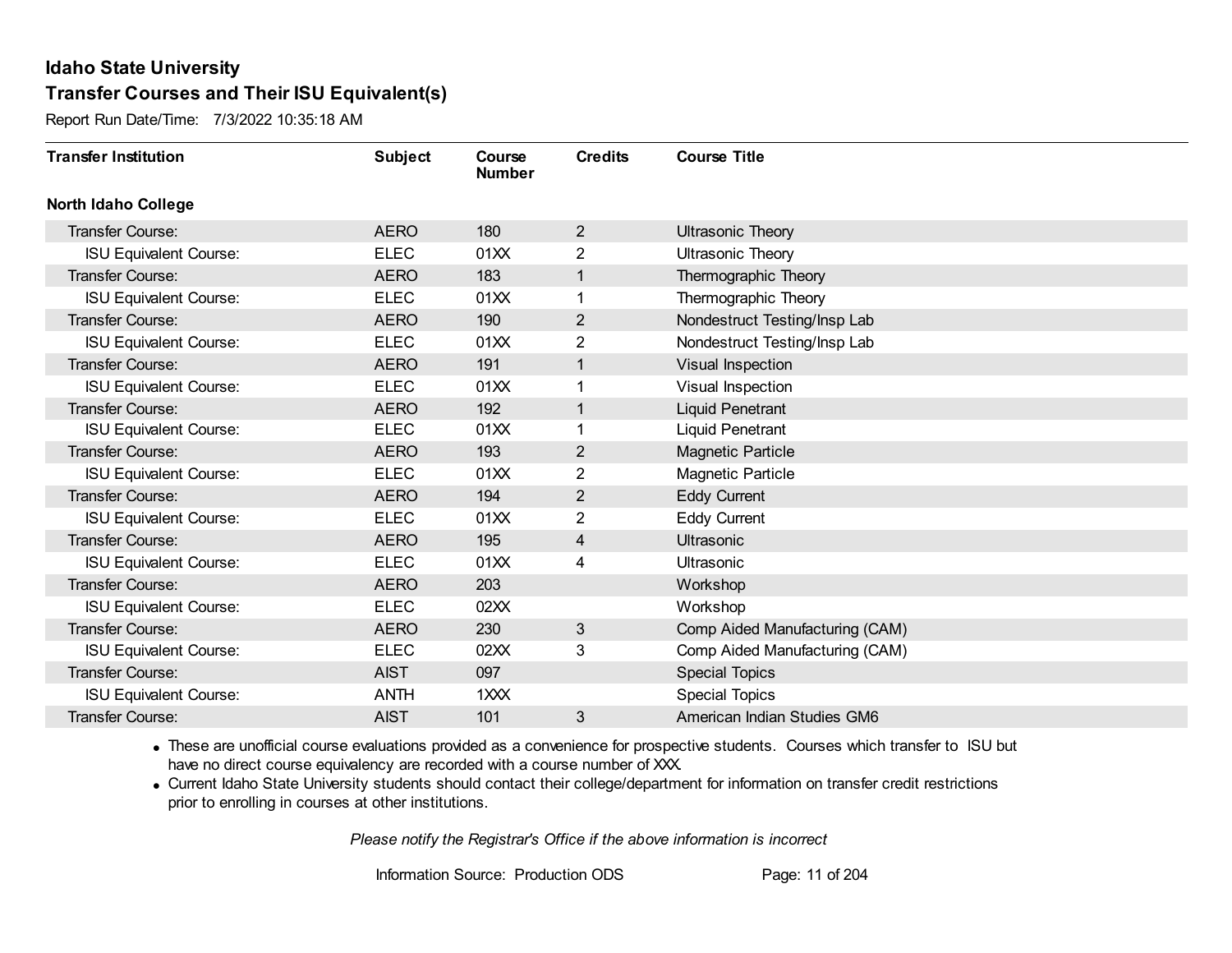Report Run Date/Time: 7/3/2022 10:35:18 AM

| <b>Transfer Institution</b>   | <b>Subject</b> | Course<br><b>Number</b> | <b>Credits</b> | <b>Course Title</b>            |
|-------------------------------|----------------|-------------------------|----------------|--------------------------------|
| <b>North Idaho College</b>    |                |                         |                |                                |
| Transfer Course:              | <b>AIST</b>    | 101                     | 3              | American Indian Studies GM6    |
| <b>ISU Equivalent Course:</b> | <b>ANTH</b>    | 1 <sup>2</sup>          | 3              | American Indian Studies GM6    |
| Transfer Course:              | <b>AIST</b>    | 197                     |                | <b>Special Topic</b>           |
| <b>ISU Equivalent Course:</b> | <b>ANTH</b>    | 1XXX                    |                | Special Topic                  |
| <b>Transfer Course:</b>       | <b>AIST</b>    | 203                     |                | Workshop                       |
| <b>ISU Equivalent Course:</b> | <b>ANTH</b>    | 2XXX                    |                | Workshop                       |
| <b>Transfer Course:</b>       | <b>AIST</b>    | 225                     | $\mathfrak{S}$ | Native People/N America        |
| <b>ISU Equivalent Course:</b> | <b>ANTH</b>    | 2XXX                    | 3              | Native People/N America        |
| Transfer Course:              | <b>AIST</b>    | 240                     | 3              | American Indian History        |
| <b>ISU Equivalent Course:</b> | <b>ANTH</b>    | 2258                    | 3              | Native American History        |
| <b>ISU Equivalent Course:</b> | <b>HIST</b>    | 2258                    | 3              | Native American History        |
| Transfer Course:              | <b>AIST</b>    | 250                     | 3              | Am Indian Sovereignty/Fed Poli |
| <b>ISU Equivalent Course:</b> | <b>ELEC</b>    | 2XXX                    | 3              | Am Indian Sovereignty/Fed Poli |
| <b>Transfer Course:</b>       | <b>AIST</b>    | 285                     | $\mathfrak{S}$ | American Indian Literature GM5 |
| <b>ISU Equivalent Course:</b> | <b>ENGL</b>    | 2XXX                    | 3              | American Indian Literature GM5 |
| Transfer Course:              | <b>AIST</b>    | 290                     |                | <b>Special Topic</b>           |
| <b>ISU Equivalent Course:</b> | <b>ANTH</b>    | 2XXX                    |                | <b>Special Topic</b>           |
| Transfer Course:              | <b>AIST</b>    | 297                     |                | <b>Special Topic</b>           |
| <b>ISU Equivalent Course:</b> | <b>ANTH</b>    | 2XXX                    |                | <b>Special Topic</b>           |
| <b>Transfer Course:</b>       | <b>AIST</b>    | 298                     |                | Practicum                      |
| <b>ISU Equivalent Course:</b> | <b>ANTH</b>    | 2XXX                    |                | Practicum                      |
| Transfer Course:              | <b>AIST</b>    | 299                     |                | Independent Study              |
| <b>ISU Equivalent Course:</b> | <b>ANTH</b>    | 2XXX                    |                | <b>Independent Study</b>       |

· These are unofficial course evaluations provided as a convenience for prospective students. Courses which transfer to ISU but have no direct course equivalency are recorded with a course number of XXX.

· Current Idaho State University students should contact their college/department for information on transfer credit restrictions prior to enrolling in courses at other institutions.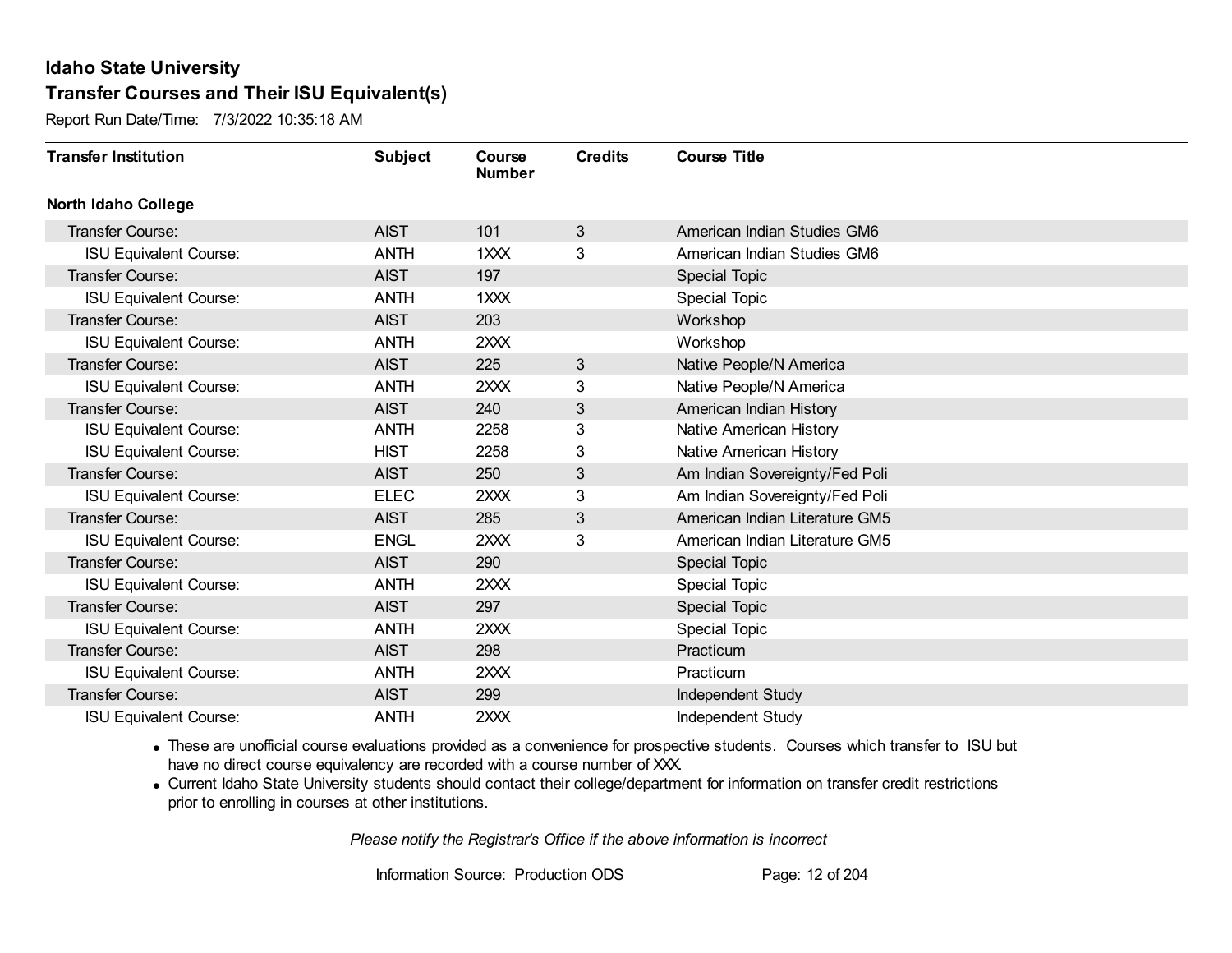Report Run Date/Time: 7/3/2022 10:35:18 AM

| <b>Transfer Institution</b>   | <b>Subject</b> | Course<br><b>Number</b> | <b>Credits</b> | <b>Course Title</b>                 |
|-------------------------------|----------------|-------------------------|----------------|-------------------------------------|
| <b>North Idaho College</b>    |                |                         |                |                                     |
| <b>Transfer Course:</b>       | <b>ALTH</b>    | 097                     |                | <b>Special Topic</b>                |
| <b>ISU Equivalent Course:</b> | <b>ELEC</b>    | 01XX                    |                | <b>Special Topic</b>                |
| Transfer Course:              | <b>ALTH</b>    | 101                     | $\mathbf{1}$   | Intro to Allied Health              |
| <b>ISU Equivalent Course:</b> | HO             | 01XX                    |                | Intro to Allied Health              |
| <b>Transfer Course:</b>       | <b>ALTH</b>    | 103                     | $\mathbf{1}$   | Mental Fitness and Aging            |
| <b>ISU Equivalent Course:</b> | <b>ELEC</b>    | 01XX                    | 1              | Mental Fitness and Aging            |
| Transfer Course:              | <b>ALTH</b>    | 104                     | $\mathbf{1}$   | Sat at Movies for Older Adults      |
| <b>ISU Equivalent Course:</b> | <b>ELEC</b>    | 01XX                    |                | Sat at Movies for Older Adults      |
| Transfer Course:              | <b>ALTH</b>    | 105                     | $\overline{2}$ | Infection Prevention                |
| <b>ISU Equivalent Course:</b> | <b>ELEC</b>    | 01XX                    | $\overline{2}$ | Infection Prevention                |
| <b>Transfer Course:</b>       | <b>ALTH</b>    | 106                     | $\overline{2}$ | Working in Health Care              |
| <b>ISU Equivalent Course:</b> | HO             | 01XX                    | 2              | Working in Health Care              |
| Transfer Course:              | <b>ALTH</b>    | 107                     | 1              | <b>Communication/Health Profess</b> |
| <b>ISU Equivalent Course:</b> | HO             | 01XX                    | 1              | <b>Communication/Health Profess</b> |
| Transfer Course:              | <b>ALTH</b>    | 108                     | 1              | Infection Prevention                |
| <b>ISU Equivalent Course:</b> | <b>ELEC</b>    | 01XX                    | 1              | Infection Prevention                |
| Transfer Course:              | <b>ALTH</b>    | 109                     | $\mathbf{1}$   | Guided Autobiograph/Old Adults      |
| <b>ISU Equivalent Course:</b> | <b>ELEC</b>    | 01XX                    | 1              | Guided Autobiograph/Old Adults      |
| Transfer Course:              | <b>ALTH</b>    | 110                     | $\overline{2}$ | <b>OTC Herbal Medication</b>        |
| <b>ISU Equivalent Course:</b> | <b>ELEC</b>    | 01XX                    | 2              | <b>OTC Herbal Medication</b>        |
| Transfer Course:              | <b>ALTH</b>    | 115                     | 3              | Human Body Structure/Function       |
| <b>ISU Equivalent Course:</b> | HO             | 01XX                    | 3              | Human Body Structure/Function       |
| Transfer Course:              | <b>ALTH</b>    | 130                     | 5              | Nursing Assistant (CNA)             |

· These are unofficial course evaluations provided as a convenience for prospective students. Courses which transfer to ISU but have no direct course equivalency are recorded with a course number of XXX.

· Current Idaho State University students should contact their college/department for information on transfer credit restrictions prior to enrolling in courses at other institutions.

*Please notify the Registrar's Office if the above information is incorrect*

Information Source: Production ODS Page: 13 of 204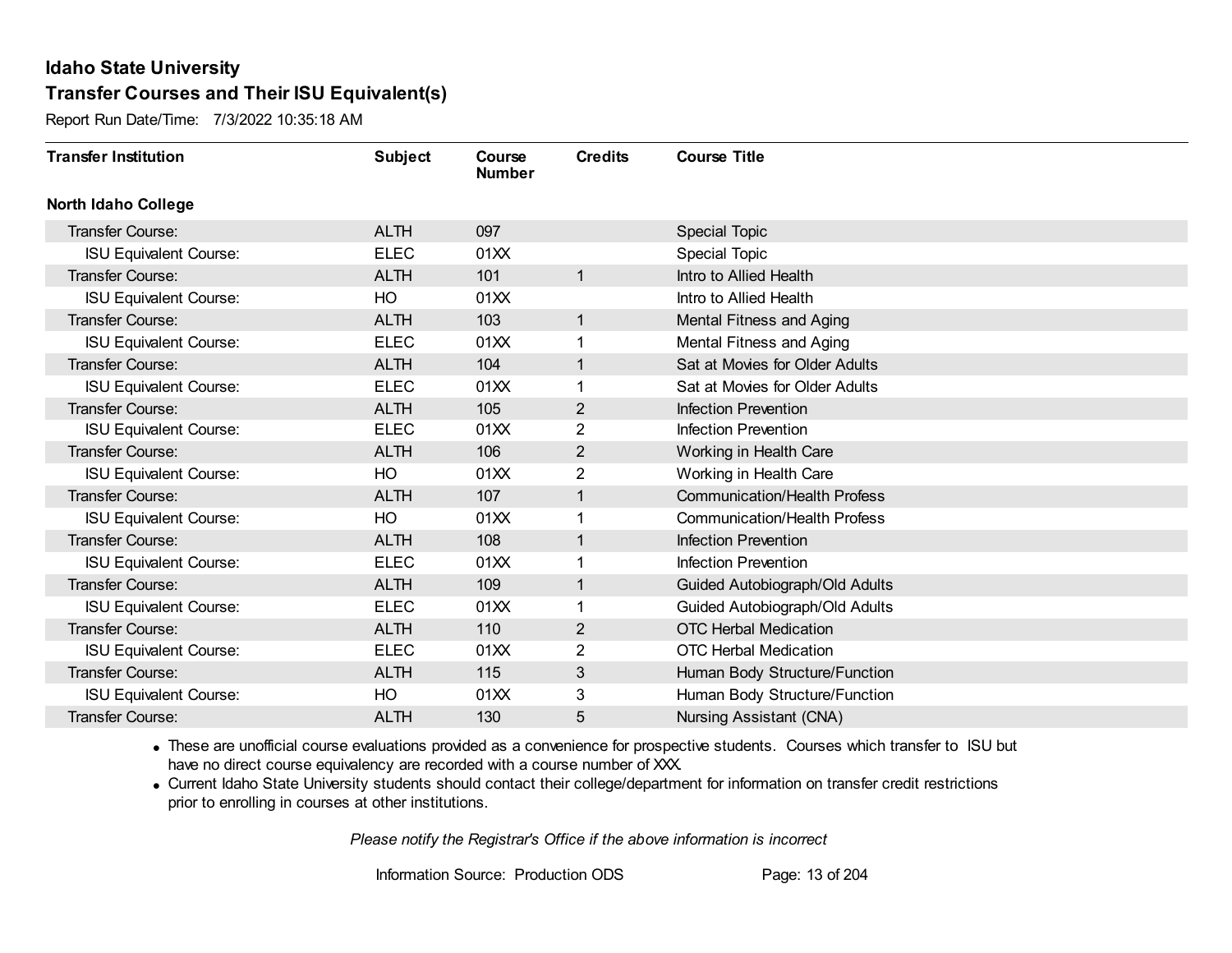Report Run Date/Time: 7/3/2022 10:35:18 AM

| <b>Transfer Institution</b>   | <b>Subject</b> | Course<br><b>Number</b> | <b>Credits</b> | <b>Course Title</b>           |
|-------------------------------|----------------|-------------------------|----------------|-------------------------------|
| <b>North Idaho College</b>    |                |                         |                |                               |
| Transfer Course:              | <b>ALTH</b>    | 130                     | 5              | Nursing Assistant (CNA)       |
| ISU Equivalent Course:        | <b>ELEC</b>    | 01XX                    | 5              | Nursing Assistant (CNA)       |
| Transfer Course:              | <b>ALTH</b>    | 197                     |                | Special Topic                 |
| <b>ISU Equivalent Course:</b> | HO             | 01XX                    |                | <b>Special Topic</b>          |
| <b>Transfer Course:</b>       | <b>ALTH</b>    | 203                     |                | Workshop                      |
| <b>ISU Equivalent Course:</b> | HO             | 02XX                    |                | Workshop                      |
| Transfer Course:              | <b>ALTH</b>    | 290                     |                | Internship                    |
| <b>ISU Equivalent Course:</b> | HO             | 02XX                    |                | Internship                    |
| <b>Transfer Course:</b>       | <b>ALTH</b>    | 297                     |                | Special Topic                 |
| <b>ISU Equivalent Course:</b> | HO             | 02XX                    |                | <b>Special Topic</b>          |
| <b>Transfer Course:</b>       | <b>ALTH</b>    | 298                     |                | Practicum                     |
| <b>ISU Equivalent Course:</b> | HO             | 02XX                    |                | Practicum                     |
| Transfer Course:              | <b>ALTH</b>    | 299                     |                | Independent Study             |
| <b>ISU Equivalent Course:</b> | HO             | 02XX                    |                | Independent Study             |
| Transfer Course:              | <b>ANTH</b>    | 097                     |                | <b>Special Topic</b>          |
| <b>ISU Equivalent Course:</b> | <b>ANTH</b>    | 1XXX                    |                | Special Topic                 |
| Transfer Course:              | <b>ANTH</b>    | 100                     | 3              | Intro to Anthropology GM6     |
| <b>ISU Equivalent Course:</b> | <b>ANTH</b>    | 1100                    | 3              | General Anthropology GM6      |
| Transfer Course:              | <b>ANTH</b>    | 101                     | 3              | Introduction to Physical Anth |
| <b>ISU Equivalent Course:</b> | <b>ANTH</b>    | 2230                    | 3              | Intro Biol Anthropology       |
| Transfer Course:              | <b>ANTH</b>    | 102                     | 3              | <b>Cultural Anthropology</b>  |
| <b>ISU Equivalent Course:</b> | <b>ANTH</b>    | 1102                    | 3              | <b>Cultural Anthropology</b>  |
| Transfer Course:              | <b>ANTH</b>    | 120                     | 3              | Intro to Soc/Cultural Anth    |

· These are unofficial course evaluations provided as a convenience for prospective students. Courses which transfer to ISU but have no direct course equivalency are recorded with a course number of XXX.

· Current Idaho State University students should contact their college/department for information on transfer credit restrictions prior to enrolling in courses at other institutions.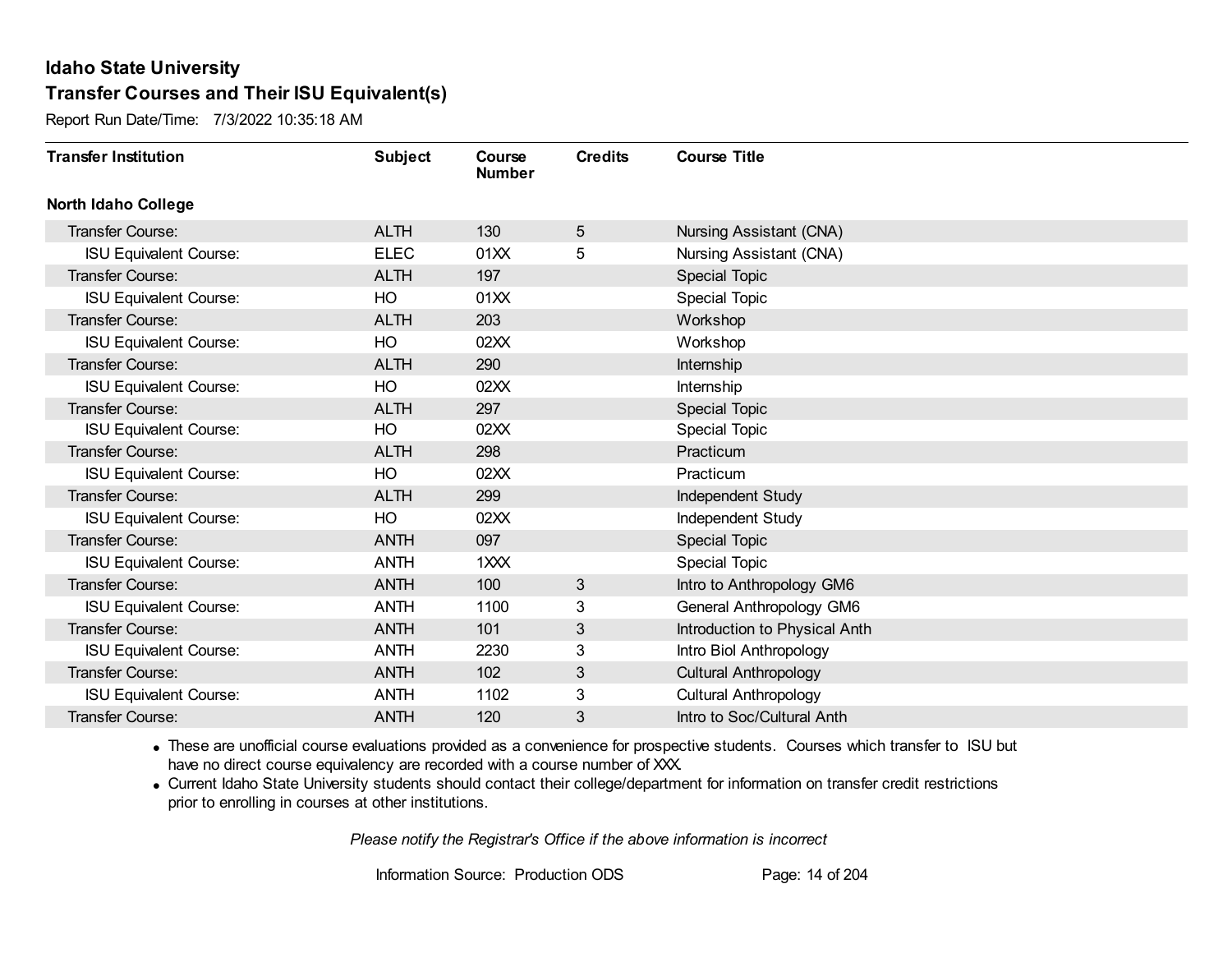Report Run Date/Time: 7/3/2022 10:35:18 AM

| <b>Transfer Institution</b>   | <b>Subject</b> | Course<br><b>Number</b> | <b>Credits</b> | <b>Course Title</b>            |
|-------------------------------|----------------|-------------------------|----------------|--------------------------------|
| <b>North Idaho College</b>    |                |                         |                |                                |
| Transfer Course:              | <b>ANTH</b>    | 120                     | 3              | Intro to Soc/Cultural Anth     |
| <b>ISU Equivalent Course:</b> | <b>ANTH</b>    | 2250                    | 3              | Intro to Sociocultural Anth    |
| Transfer Course:              | <b>ANTH</b>    | 197                     |                | <b>Special Topic</b>           |
| <b>ISU Equivalent Course:</b> | <b>ANTH</b>    | 1XXX                    |                | Special Topic                  |
| <b>Transfer Course:</b>       | <b>ANTH</b>    | 203                     |                | Workshop                       |
| <b>ISU Equivalent Course:</b> | <b>ANTH</b>    | 2XXX                    |                | Workshop                       |
| <b>Transfer Course:</b>       | <b>ANTH</b>    | 220                     | 3              | Peoples of the World           |
| <b>ISU Equivalent Course:</b> | <b>ANTH</b>    | 2250                    | 3              | Intro to Sociocultural Anth    |
| Transfer Course:              | <b>ANTH</b>    | 225                     | 3              | Native People N. America       |
| <b>ISU Equivalent Course:</b> | <b>ANTH</b>    | 2238                    | 3              | Peoples and Cult of New World  |
| <b>ISU Equivalent Course:</b> | <b>HIST</b>    | 2258                    | 3              | Native American History        |
| <b>ISU Equivalent Course:</b> | <b>ANTH</b>    | 2258                    | 3              | Native American History        |
| Transfer Course:              | <b>ANTH</b>    | 230                     | 3 <sup>2</sup> | Intro Archaeology/Prehistory   |
| <b>ISU Equivalent Course:</b> | <b>ANTH</b>    | 2203                    | 3              | Introduction to Archaeology    |
| Transfer Course:              | <b>ANTH</b>    | 251                     | 3              | Intro Biological Anthropology  |
| <b>ISU Equivalent Course:</b> | <b>ANTH</b>    | 2230                    | 3              | <b>Biological Anthropology</b> |
| <b>Transfer Course:</b>       | <b>ANTH</b>    | 290                     |                | Internship                     |
| <b>ISU Equivalent Course:</b> | <b>ANTH</b>    | 2XXX                    |                | Internship                     |
| Transfer Course:              | <b>ANTH</b>    | 297                     |                | <b>Special Topic</b>           |
| <b>ISU Equivalent Course:</b> | <b>ANTH</b>    | 2XXX                    |                | <b>Special Topic</b>           |
| Transfer Course:              | <b>ANTH</b>    | 298                     |                | Practicum                      |
| <b>ISU Equivalent Course:</b> | <b>ANTH</b>    | 2XXX                    |                | Practicum                      |
| Transfer Course:              | <b>ANTH</b>    | 299                     |                | Independent Study              |

· These are unofficial course evaluations provided as a convenience for prospective students. Courses which transfer to ISU but have no direct course equivalency are recorded with a course number of XXX.

· Current Idaho State University students should contact their college/department for information on transfer credit restrictions prior to enrolling in courses at other institutions.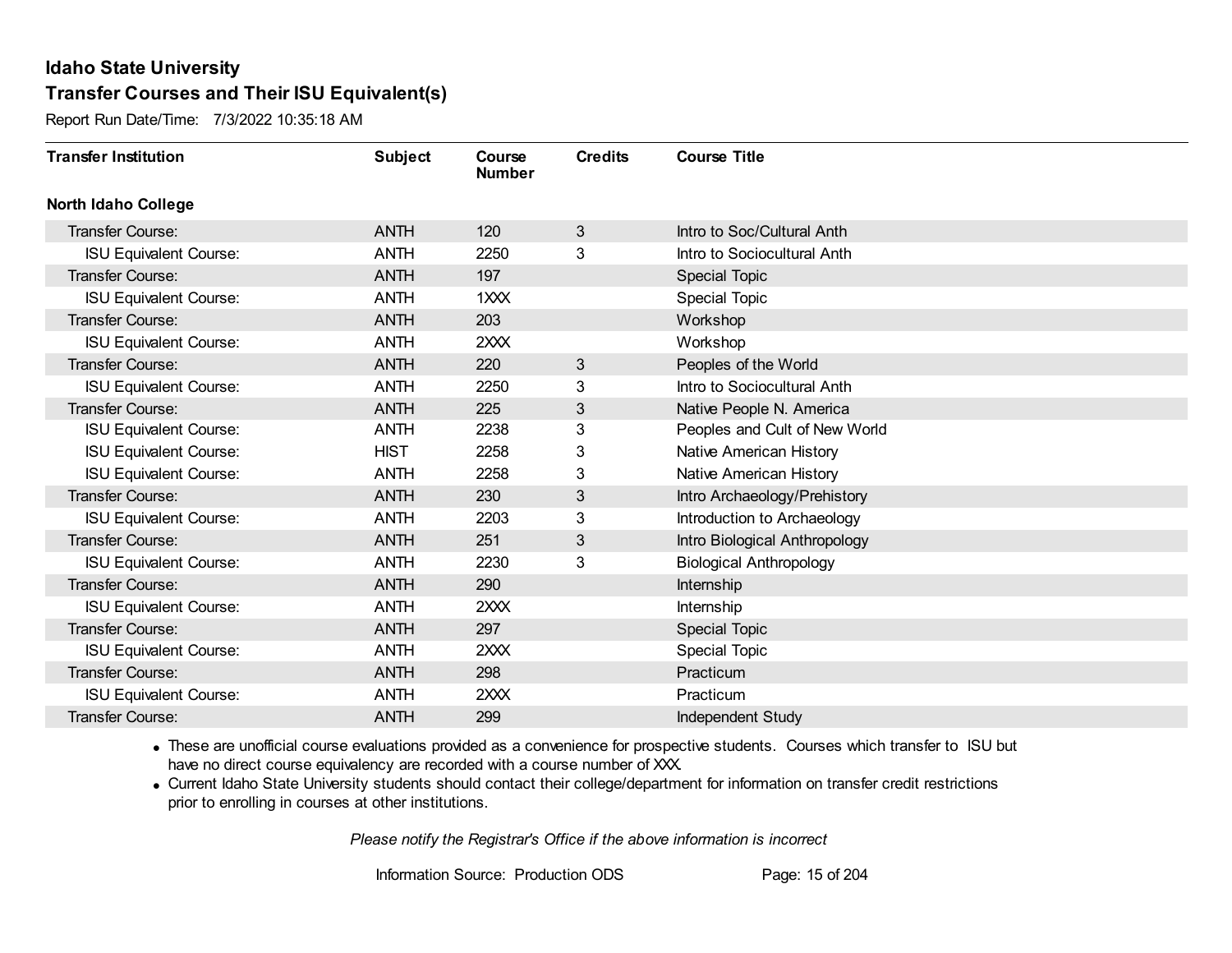Report Run Date/Time: 7/3/2022 10:35:18 AM

| <b>Transfer Institution</b>   | <b>Subject</b> | Course<br><b>Number</b> | <b>Credits</b> | <b>Course Title</b>           |
|-------------------------------|----------------|-------------------------|----------------|-------------------------------|
| <b>North Idaho College</b>    |                |                         |                |                               |
| Transfer Course:              | <b>ANTH</b>    | 299                     |                | Independent Study             |
| <b>ISU Equivalent Course:</b> | <b>ANTH</b>    | 2XXX                    |                | Independent Study             |
| Transfer Course:              | <b>ART</b>     | 097                     |                | <b>Special Topic</b>          |
| <b>ISU Equivalent Course:</b> | <b>ART</b>     | 1XXX                    |                | Special Topic                 |
| <b>Transfer Course:</b>       | <b>ART</b>     | 100                     | 3              | Intro to Art GM5              |
| <b>ISU Equivalent Course:</b> | <b>ART</b>     | 1100                    | 3              | Introduction to Art GM5       |
| Transfer Course:              | <b>ART</b>     | 101                     | 3              | History of Western Art I GM5  |
| <b>ISU Equivalent Course:</b> | <b>ART</b>     | 1101                    | 3              | History of Western Art I GM5  |
| Transfer Course:              | <b>ART</b>     | 102                     | 3              | History Of Western Art II GM5 |
| <b>ISU Equivalent Course:</b> | <b>ART</b>     | 1102                    | 3              | History of Western Art II GM5 |
| Transfer Course:              | <b>ART</b>     | 103                     | 3              | Intro to Art                  |
| <b>ISU Equivalent Course:</b> | <b>ART</b>     | 1100                    | 3              | Survey of Art                 |
| Transfer Course:              | <b>ART</b>     | 111                     | $\overline{2}$ | Drawing I                     |
| <b>ISU Equivalent Course:</b> | <b>ART</b>     | 1102                    | $\overline{2}$ | Drawing I                     |
| Transfer Course:              | <b>ART</b>     | 112                     | $\overline{2}$ | Drawing II                    |
| <b>ISU Equivalent Course:</b> | <b>ART</b>     | 1106                    | $\overline{2}$ | Drawing II                    |
| <b>Transfer Course:</b>       | <b>ART</b>     | 121                     | 3              | 2D/Design Foundations         |
| <b>ISU Equivalent Course:</b> | <b>ART</b>     | 1103                    | 3              | <b>Creative Process</b>       |
| Transfer Course:              | <b>ART</b>     | 122                     | 3              | 3D/Design Foundations I       |
| <b>ISU Equivalent Course:</b> | <b>ART</b>     | 1104                    | 3              | <b>Creative Process</b>       |
| Transfer Course:              | <b>ART</b>     | 197                     |                | Special Topic                 |
| <b>ISU Equivalent Course:</b> | <b>ART</b>     | 1XXX                    |                | <b>Special Topic</b>          |
| Transfer Course:              | <b>ART</b>     | 203                     |                | Workshop                      |

· These are unofficial course evaluations provided as a convenience for prospective students. Courses which transfer to ISU but have no direct course equivalency are recorded with a course number of XXX.

· Current Idaho State University students should contact their college/department for information on transfer credit restrictions prior to enrolling in courses at other institutions.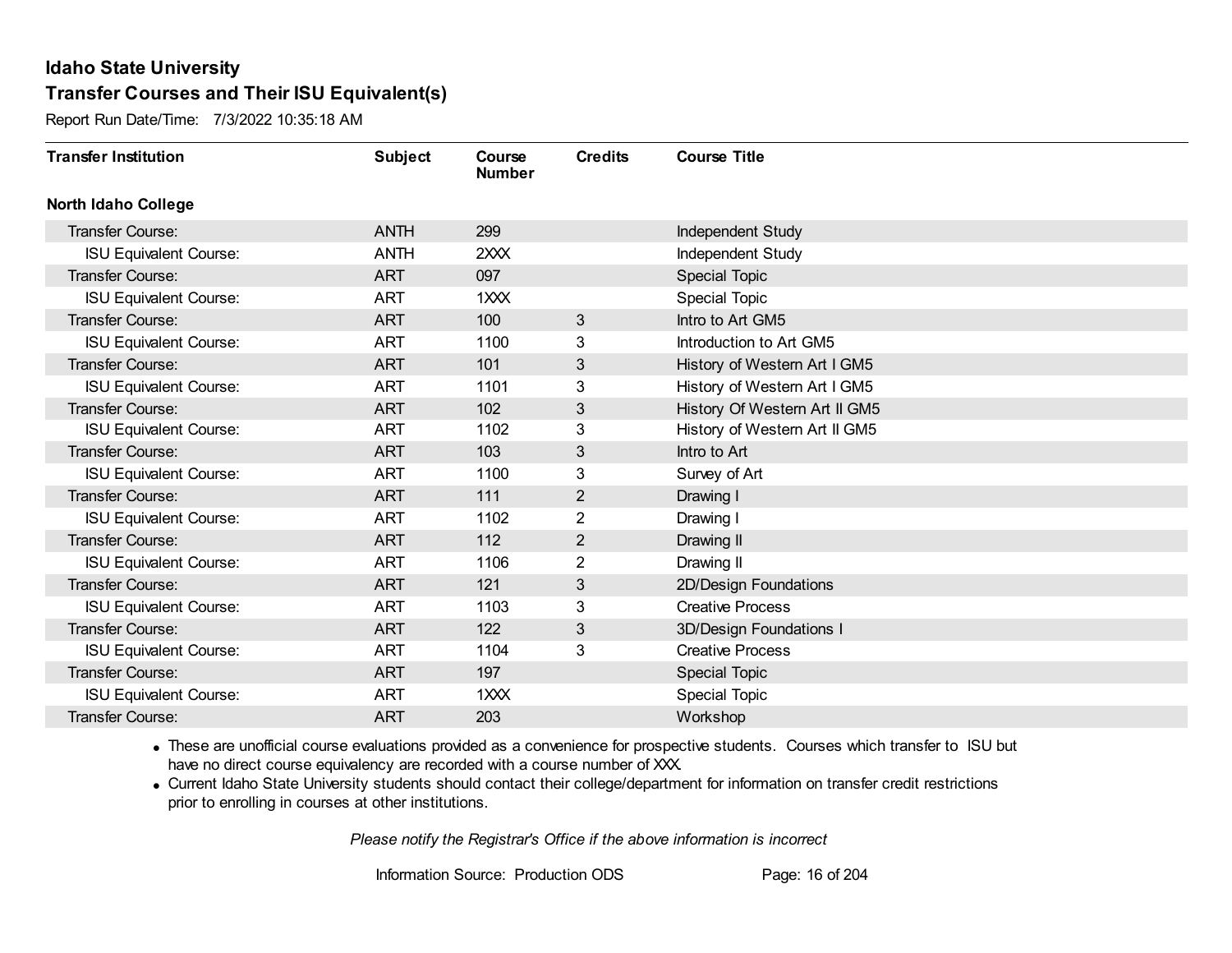Report Run Date/Time: 7/3/2022 10:35:18 AM

| <b>Transfer Institution</b>   | <b>Subject</b> | Course<br><b>Number</b> | <b>Credits</b> | <b>Course Title</b>            |
|-------------------------------|----------------|-------------------------|----------------|--------------------------------|
| <b>North Idaho College</b>    |                |                         |                |                                |
| Transfer Course:              | <b>ART</b>     | 203                     |                | Workshop                       |
| <b>ISU Equivalent Course:</b> | <b>ART</b>     | 2XXX                    |                | Workshop                       |
| Transfer Course:              | <b>ART</b>     | 210                     | $\overline{2}$ | <b>Illustration I</b>          |
| <b>ISU Equivalent Course:</b> | <b>ART</b>     | 2XXX                    | $\overline{2}$ | <b>Illustration I</b>          |
| <b>Transfer Course:</b>       | <b>ART</b>     | 211                     | $\overline{2}$ | <b>Illustration II</b>         |
| <b>ISU Equivalent Course:</b> | <b>ART</b>     | 2XXX                    | 2              | <b>Illustration II</b>         |
| Transfer Course:              | <b>ART</b>     | 217                     | 3              | Life Drawing I                 |
| <b>ISU Equivalent Course:</b> | <b>ART</b>     | 2XXX                    | 3              | Life Drawing I                 |
| <b>Transfer Course:</b>       | <b>ART</b>     | 218                     | 3              | Life Drawing II                |
| <b>ISU Equivalent Course:</b> | <b>ART</b>     | 2XXX                    | 3              | Life Drawing II                |
| <b>Transfer Course:</b>       | <b>ART</b>     | 231                     | 3              | <b>Beginning Painting I</b>    |
| <b>ISU Equivalent Course:</b> | <b>ART</b>     | 2241                    | 3              | Intro to Painting & Compositio |
| Transfer Course:              | <b>ART</b>     | 232                     | 3              | <b>Beginning Painting II</b>   |
| <b>ISU Equivalent Course:</b> | <b>ART</b>     | 2XXX                    | 3              | <b>Beginning Painting II</b>   |
| Transfer Course:              | <b>ART</b>     | 241                     | 3              | Sculpture I                    |
| <b>ISU Equivalent Course:</b> | <b>ART</b>     | 2281                    | 3              | Introduction to Sculpture      |
| <b>Transfer Course:</b>       | <b>ART</b>     | 242                     | 3              | Sculpture II                   |
| <b>ISU Equivalent Course:</b> | <b>ART</b>     | 2XXX                    | 3              | Sculpture II                   |
| <b>Transfer Course:</b>       | <b>ART</b>     | 245                     | 3              | Intermediate Painting I        |
| <b>ISU Equivalent Course:</b> | <b>ART</b>     | 2XXX                    | 3              | Intermediate Painting I        |
| <b>Transfer Course:</b>       | <b>ART</b>     | 246                     | 3              | Intermediate Painting II       |
| <b>ISU Equivalent Course:</b> | <b>ART</b>     | 2XXX                    | 3              | Intermediate Painting II       |
| <b>Transfer Course:</b>       | <b>ART</b>     | 251                     | 3              | Printmaking I                  |

· These are unofficial course evaluations provided as a convenience for prospective students. Courses which transfer to ISU but have no direct course equivalency are recorded with a course number of XXX.

· Current Idaho State University students should contact their college/department for information on transfer credit restrictions prior to enrolling in courses at other institutions.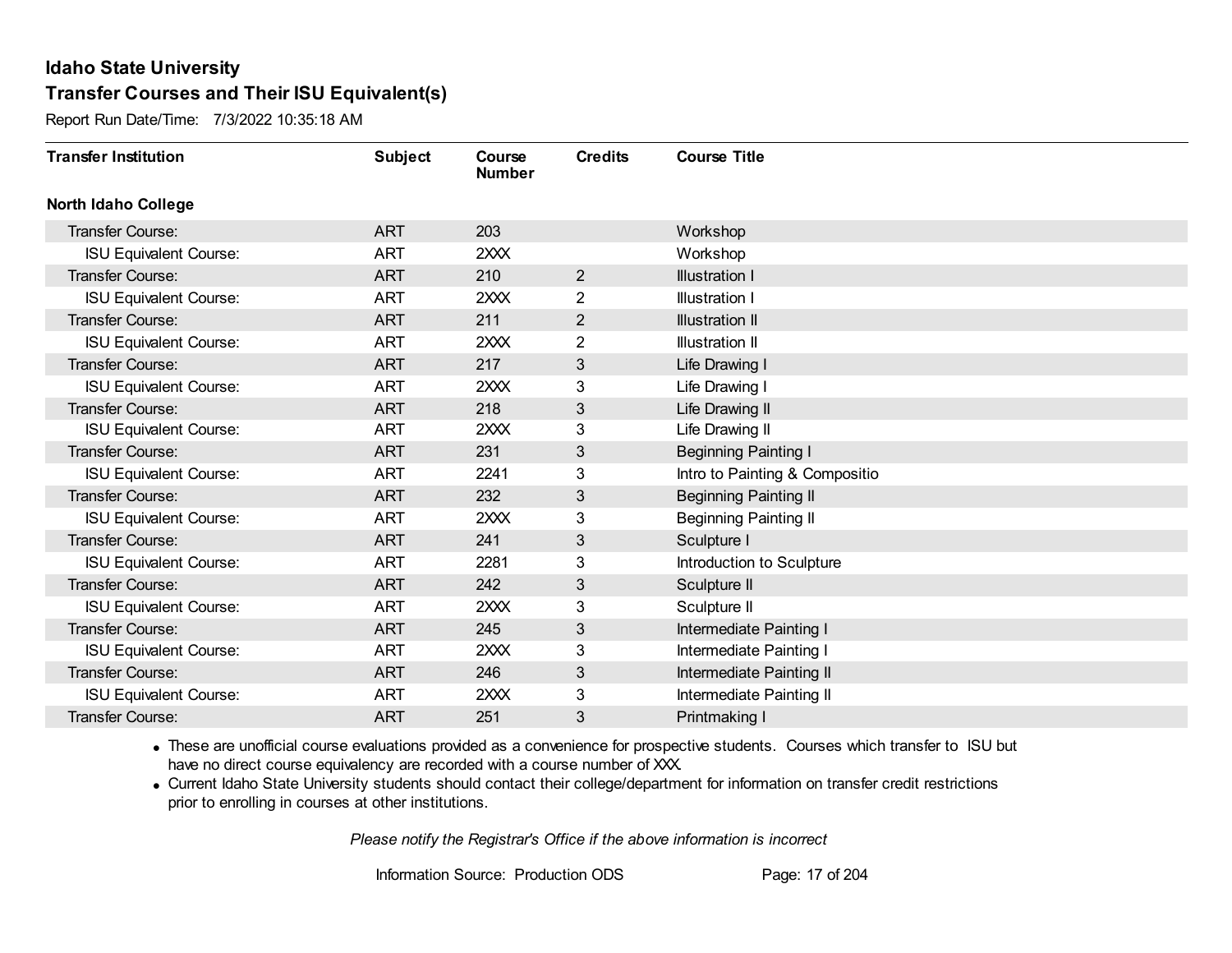Report Run Date/Time: 7/3/2022 10:35:18 AM

| <b>Transfer Institution</b>   | <b>Subject</b> | Course<br><b>Number</b> | <b>Credits</b> | <b>Course Title</b>           |
|-------------------------------|----------------|-------------------------|----------------|-------------------------------|
| <b>North Idaho College</b>    |                |                         |                |                               |
| Transfer Course:              | <b>ART</b>     | 251                     | 3              | Printmaking I                 |
| <b>ISU Equivalent Course:</b> | <b>ART</b>     | 2231                    | 3              | Introduction to Printmaking   |
| Transfer Course:              | <b>ART</b>     | 252                     | 3              | Printmaking II                |
| <b>ISU Equivalent Course:</b> | <b>ART</b>     | 2XXX                    | 3              | Printmaking II                |
| <b>Transfer Course:</b>       | <b>ART</b>     | 253                     | 3              | Letterform Design             |
| <b>ISU Equivalent Course:</b> | <b>ART</b>     | 2XXX                    | 3              | Letterform Design             |
| <b>Transfer Course:</b>       | <b>ART</b>     | 261                     | 3              | Ceramics I                    |
| <b>ISU Equivalent Course:</b> | <b>ART</b>     | 2271                    | 3              | Introduction to Ceramics      |
| <b>Transfer Course:</b>       | <b>ART</b>     | 262                     | 3              | Ceramics II                   |
| <b>ISU Equivalent Course:</b> | <b>ART</b>     | 2XXX                    | 3              | Ceramics II                   |
| Transfer Course:              | <b>ART</b>     | 281                     | 3              | Watercolor I                  |
| <b>ISU Equivalent Course:</b> | <b>ART</b>     | 2243                    | 3              | Watercolor                    |
| <b>Transfer Course:</b>       | <b>ART</b>     | 282                     | 3              | Watercolor II                 |
| <b>ISU Equivalent Course:</b> | <b>ART</b>     | 2XXX                    | 3              | Watercolor II                 |
| Transfer Course:              | <b>ART</b>     | 285                     | 3              | <b>Professional Practices</b> |
| <b>ISU Equivalent Course:</b> | <b>ART</b>     | 2XXX                    | 3              | <b>Professional Practices</b> |
| Transfer Course:              | <b>ART</b>     | 290                     |                | Internship                    |
| <b>ISU Equivalent Course:</b> | <b>ART</b>     | 2XXX                    |                | Internship                    |
| Transfer Course:              | <b>ART</b>     | 297                     |                | Special Topic                 |
| <b>ISU Equivalent Course:</b> | <b>ART</b>     | 2XXX                    |                | <b>Special Topic</b>          |
| <b>Transfer Course:</b>       | <b>ART</b>     | 298                     |                | Practicum                     |
| <b>ISU Equivalent Course:</b> | <b>ART</b>     | 2XXX                    |                | Practicum                     |
| Transfer Course:              | <b>ART</b>     | 299                     |                | Independent Study             |

· These are unofficial course evaluations provided as a convenience for prospective students. Courses which transfer to ISU but have no direct course equivalency are recorded with a course number of XXX.

· Current Idaho State University students should contact their college/department for information on transfer credit restrictions prior to enrolling in courses at other institutions.

*Please notify the Registrar's Office if the above information is incorrect*

Information Source: Production ODS Page: 18 of 204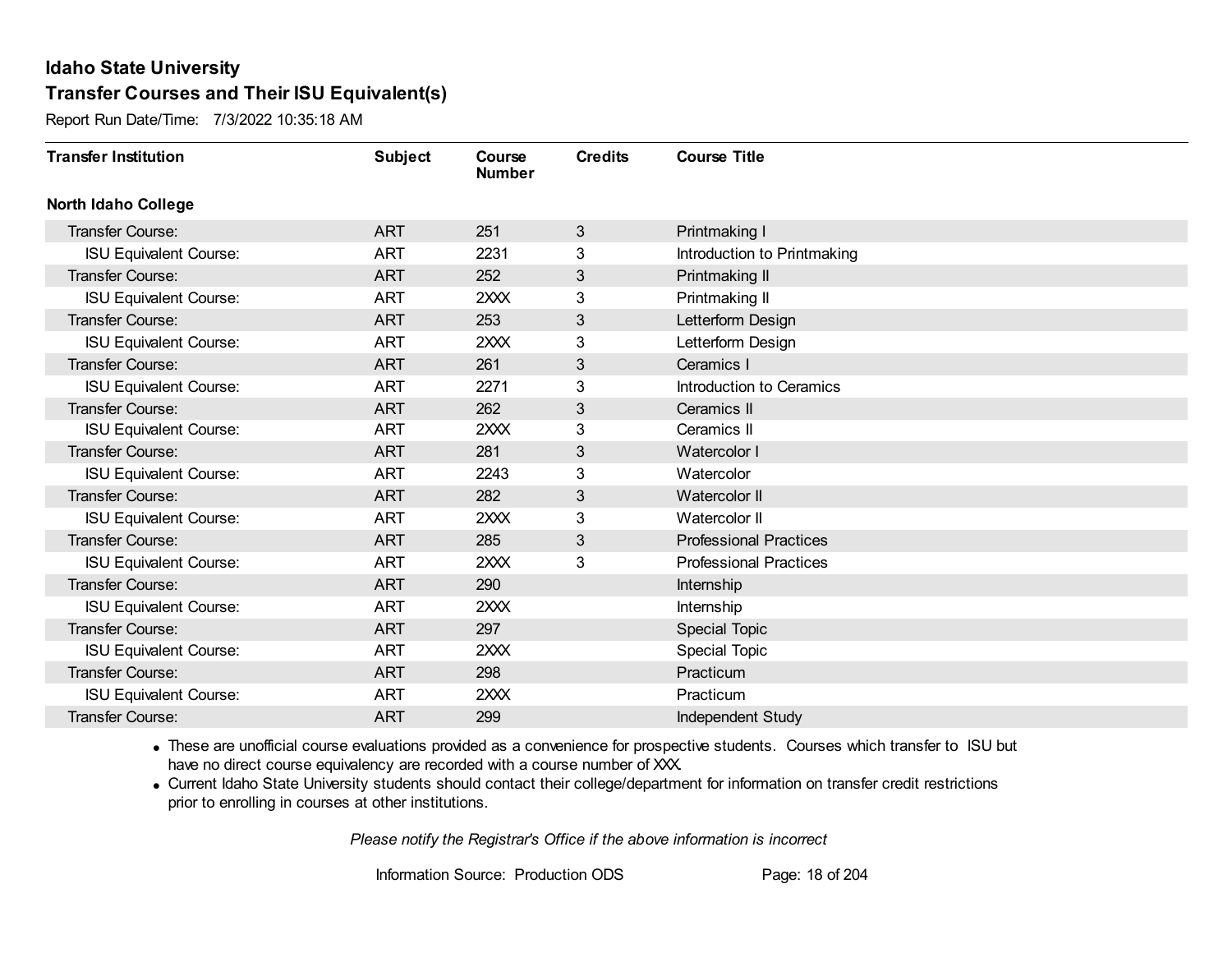Report Run Date/Time: 7/3/2022 10:35:18 AM

| <b>Transfer Institution</b>   | <b>Subject</b> | Course<br><b>Number</b> | <b>Credits</b> | <b>Course Title</b>        |
|-------------------------------|----------------|-------------------------|----------------|----------------------------|
| North Idaho College           |                |                         |                |                            |
| Transfer Course:              | <b>ART</b>     | 299                     |                | Independent Study          |
| <b>ISU Equivalent Course:</b> | <b>ART</b>     | 2XXX                    |                | Independnent Study         |
| <b>Transfer Course:</b>       | <b>ARTG</b>    | 131                     | 3              | MAC OS - Adobe Illustrator |
| <b>ISU Equivalent Course:</b> | <b>ELEC</b>    | 01XX                    | 3              | MAC OS - Adobe Illustrator |
| <b>Transfer Course:</b>       | <b>ARTG</b>    | 132                     | 3              | Adobe Photoshop/Indesign   |
| <b>ISU Equivalent Course:</b> | <b>ELEC</b>    | 01XX                    | 3              | Adobe Photoshop/Indesign   |
| <b>Transfer Course:</b>       | <b>ARTG</b>    | 210                     | $\overline{2}$ | <b>Illustration I</b>      |
| <b>ISU Equivalent Course:</b> | <b>GART</b>    | 02XX                    |                | Illustration I             |
| <b>Transfer Course:</b>       | <b>ARTG</b>    | 211                     | $\overline{2}$ | <b>Illustration II</b>     |
| <b>ISU Equivalent Course:</b> | <b>GART</b>    | 02XX                    |                | <b>Illustration II</b>     |
| <b>Transfer Course:</b>       | <b>ARTG</b>    | 212                     | 3              | <b>Illustration III</b>    |
| <b>ISU Equivalent Course:</b> | <b>GART</b>    | 02XX                    |                | <b>Illustration III</b>    |
| <b>Transfer Course:</b>       | <b>ARTG</b>    | 221                     | $\mathfrak{S}$ | Graphic Design I           |
| <b>ISU Equivalent Course:</b> | <b>GART</b>    | 02XX                    |                | Graphic Design I           |
| Transfer Course:              | <b>ARTG</b>    | 222                     | 3              | <b>Graphic Design II</b>   |
| <b>ISU Equivalent Course:</b> | <b>GART</b>    | 02XX                    |                | Graphic Design II          |
| <b>Transfer Course:</b>       | <b>ARTG</b>    | 223                     | 3              | Graphic Design III         |
| <b>ISU Equivalent Course:</b> | <b>GART</b>    | 02XX                    |                | Graphic Design III         |
| <b>Transfer Course:</b>       | <b>ARTG</b>    | 255                     | $\overline{2}$ | Design Concepts/Web        |
| <b>ISU Equivalent Course:</b> | <b>GART</b>    | 02XX                    |                | Design Concepts/Web        |
| <b>Transfer Course:</b>       | <b>ARTG</b>    | 283                     | 3              | Portfolio Development      |
| <b>ISU Equivalent Course:</b> | <b>GART</b>    | 02XX                    |                | Portfolio Development      |
| <b>Transfer Course:</b>       | <b>ARTG</b>    | 290                     | 3              | Graphic Design Internship  |

· These are unofficial course evaluations provided as a convenience for prospective students. Courses which transfer to ISU but have no direct course equivalency are recorded with a course number of XXX.

· Current Idaho State University students should contact their college/department for information on transfer credit restrictions prior to enrolling in courses at other institutions.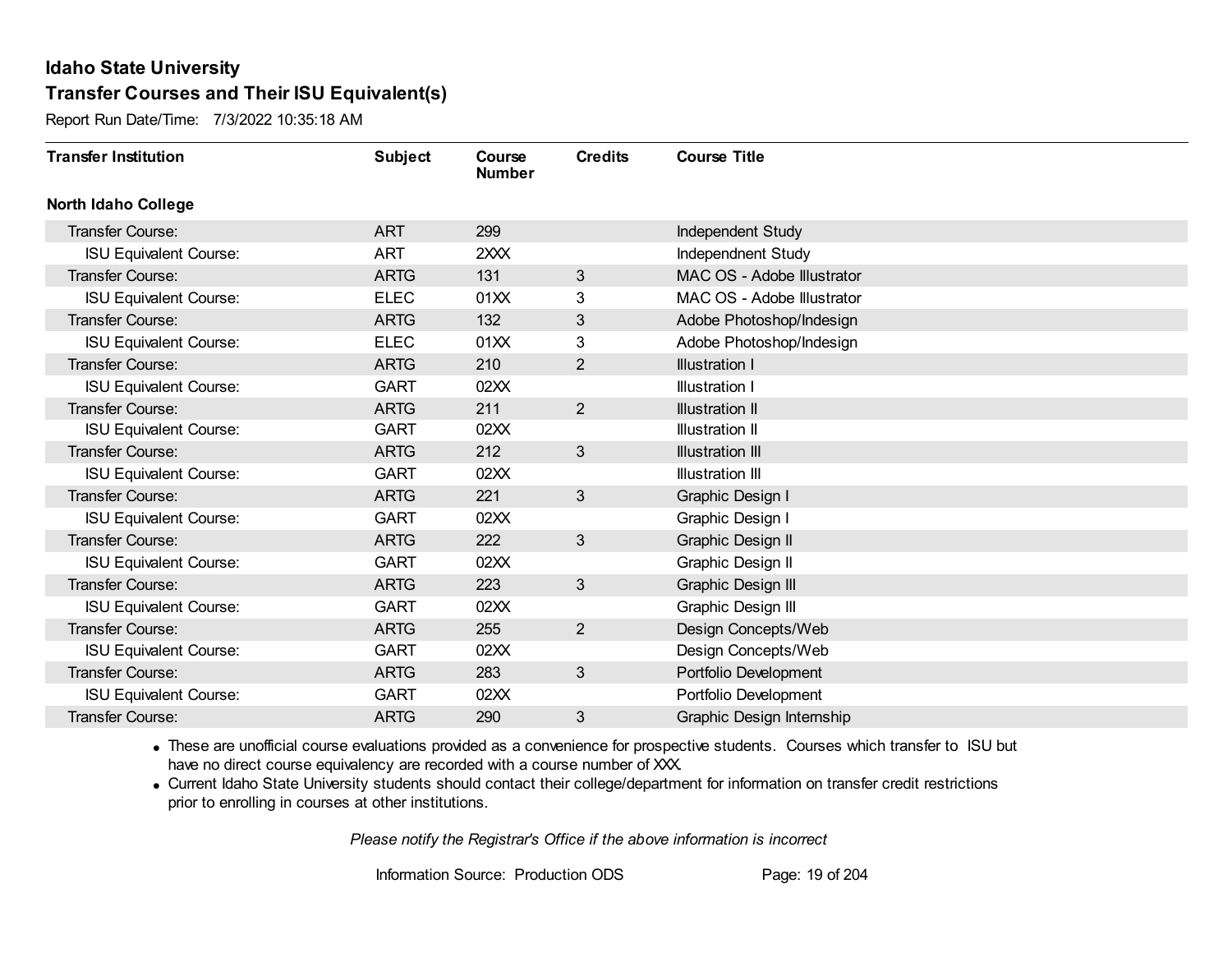Report Run Date/Time: 7/3/2022 10:35:18 AM

| <b>Transfer Institution</b>   | <b>Subject</b> | Course<br><b>Number</b> | <b>Credits</b> | <b>Course Title</b>           |
|-------------------------------|----------------|-------------------------|----------------|-------------------------------|
| <b>North Idaho College</b>    |                |                         |                |                               |
| Transfer Course:              | <b>ARTG</b>    | 290                     | $\mathbf{3}$   | Graphic Design Internship     |
| <b>ISU Equivalent Course:</b> | <b>GART</b>    | 02XX                    |                | Graphic Design Internship     |
| Transfer Course:              | <b>ASL</b>     | 101                     | 5 <sup>5</sup> | Elementary Sign Lang I GM5    |
| <b>ISU Equivalent Course:</b> | <b>CSD</b>     | 1151                    | 4              | American Sign Lang I GM5      |
| <b>ISU Equivalent Course:</b> | <b>CSD</b>     | 1151L                   | 1              | American Sign Lang I Lab      |
| Transfer Course:              | <b>ASL</b>     | 102                     | 5              | Elem Sign Language II GM5     |
| <b>ISU Equivalent Course:</b> | <b>CSD</b>     | 1152                    | 4              | American Sign Lang II GM5     |
| <b>ISU Equivalent Course:</b> | <b>CSD</b>     | 1152L                   |                | American Sign Lang II Lab     |
| <b>Transfer Course:</b>       | <b>ASL</b>     | 126                     | 3              | Intro to the Signing Prof     |
| <b>ISU Equivalent Course:</b> | <b>CSD</b>     | 1XXX                    | 3              | Intro to the Signing Prof     |
| <b>Transfer Course:</b>       | <b>ASL</b>     | 184                     | $\overline{2}$ | Open Door ASL I               |
| <b>ISU Equivalent Course:</b> | <b>CSD</b>     | 1XXX                    | $\overline{2}$ | Open Door ASL I               |
| Transfer Course:              | <b>ASL</b>     | 185                     | $\overline{c}$ | Open Door ASL II              |
| <b>ISU Equivalent Course:</b> | <b>CSD</b>     | 1XXX                    | $\overline{2}$ | Open Door ASL II              |
| Transfer Course:              | <b>ASL</b>     | 201                     | 4              | Intermed Amer Sign Lang I     |
| <b>ISU Equivalent Course:</b> | <b>CSD</b>     | 2251                    | 3              | American Sign Lang III        |
| <b>ISU Equivalent Course:</b> | <b>CSD</b>     | 2251L                   | 1              | American Sign Lang III Lab    |
| Transfer Course:              | <b>ASL</b>     | 202                     | 4              | Intermed Sign Lang II         |
| <b>ISU Equivalent Course:</b> | <b>CSD</b>     | 2252                    | 3              | American Sign Lang IV         |
| <b>ISU Equivalent Course:</b> | <b>CSD</b>     | 2252L                   |                | American Sign Lang IV Lab     |
| Transfer Course:              | <b>ASL</b>     | 205                     | 3              | Intermediate ASL Conversation |
| <b>ISU Equivalent Course:</b> | <b>CSD</b>     | 2XXX                    | 3              | Intermediate ASL Conversation |
| <b>Transfer Course:</b>       | <b>ASL</b>     | 207                     | 3              | Deaf Culture & Community      |

· These are unofficial course evaluations provided as a convenience for prospective students. Courses which transfer to ISU but have no direct course equivalency are recorded with a course number of XXX.

· Current Idaho State University students should contact their college/department for information on transfer credit restrictions prior to enrolling in courses at other institutions.

*Please notify the Registrar's Office if the above information is incorrect*

Information Source: Production ODS Page: 20 of 204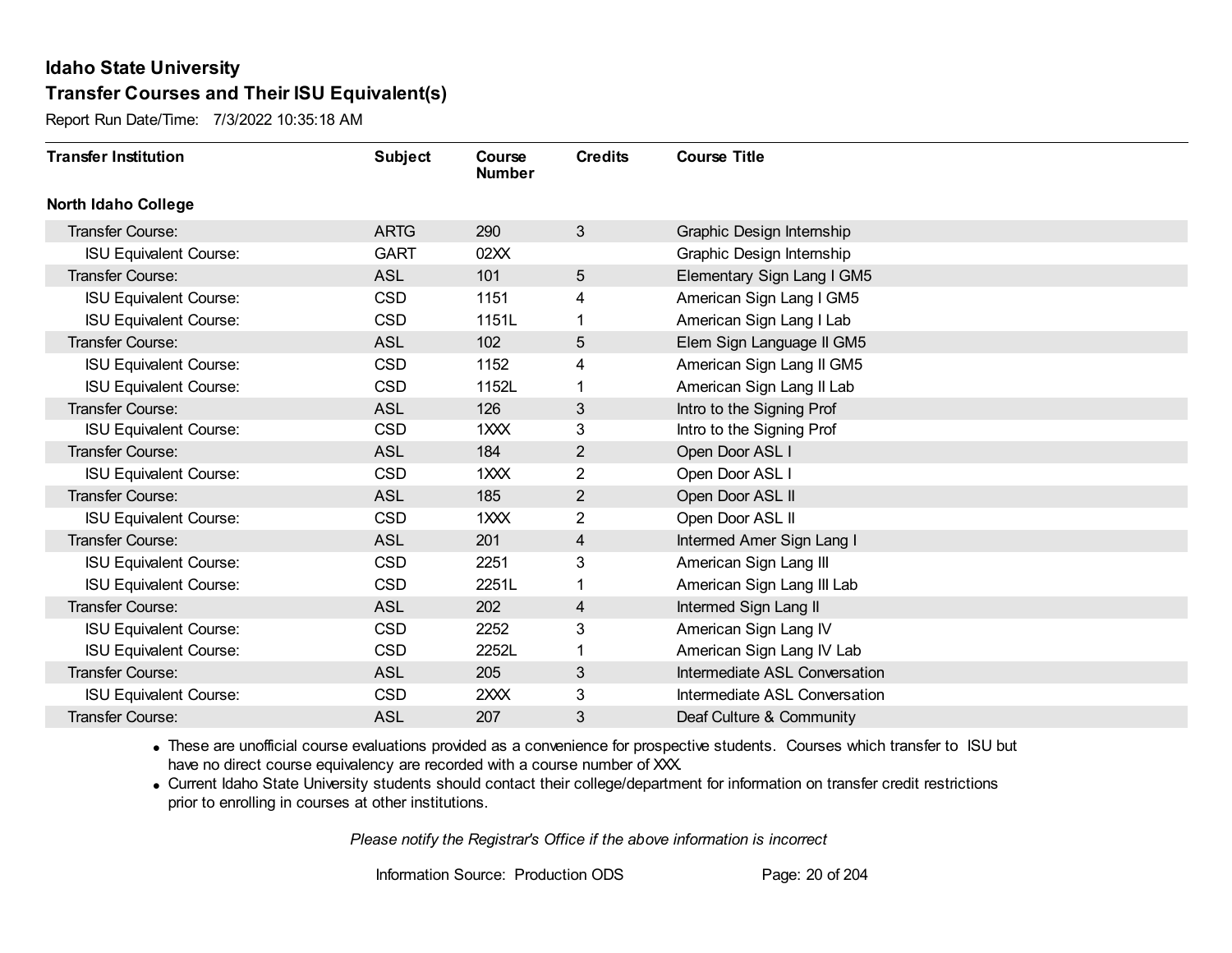Report Run Date/Time: 7/3/2022 10:35:18 AM

| <b>Transfer Institution</b>   | <b>Subject</b> | Course<br><b>Number</b> | <b>Credits</b> | <b>Course Title</b>           |
|-------------------------------|----------------|-------------------------|----------------|-------------------------------|
| <b>North Idaho College</b>    |                |                         |                |                               |
| Transfer Course:              | <b>ASL</b>     | 207                     | 3              | Deaf Culture & Community      |
| <b>ISU Equivalent Course:</b> | <b>CSD</b>     | 2256                    | 3              | Deaf Culture & Community      |
| Transfer Course:              | <b>ASL</b>     | 210                     | 3              | Linguistics of ASL            |
| <b>ISU Equivalent Course:</b> | <b>CSD</b>     | 2XXX                    | 3              | Linguistics of ASL            |
| <b>Transfer Course:</b>       | <b>ASL</b>     | 225                     | 3              | Intro Intepreting Professions |
| <b>ISU Equivalent Course:</b> | <b>CSD</b>     | 2250                    | 3              | Intro to Interpreting         |
| Transfer Course:              | <b>ASL</b>     | 260                     | 3              | Creative Sign Language        |
| <b>ISU Equivalent Course:</b> | <b>CSD</b>     | 2XXX                    | 3              | Creative Sign Language        |
| <b>Transfer Course:</b>       | <b>ATEC</b>    | 097                     |                | <b>Special Topic</b>          |
| <b>ISU Equivalent Course:</b> | <b>ELEC</b>    | 01XX                    |                | Special Topic                 |
| <b>Transfer Course:</b>       | <b>ATEC</b>    | 110                     | $\mathbf 1$    | Successful Job Search         |
| <b>ISU Equivalent Course:</b> | <b>ELEC</b>    | 01XX                    |                | Successful Job Search         |
| Transfer Course:              | <b>ATEC</b>    | 117                     | $\overline{2}$ | Occup Relations/Job Search    |
| <b>ISU Equivalent Course:</b> | <b>TGE</b>     | 0158                    | $\overline{2}$ | <b>Employment Strategies</b>  |
| Transfer Course:              | <b>ATEC</b>    | 197                     |                | <b>Special Topics</b>         |
| <b>ISU Equivalent Course:</b> | <b>ELEC</b>    | 01XX                    |                | <b>Special Topics</b>         |
| Transfer Course:              | <b>ATEC</b>    | 203                     |                | Workshop                      |
| <b>ISU Equivalent Course:</b> | <b>ELEC</b>    | 02XX                    |                | Workshop                      |
| Transfer Course:              | <b>ATEC</b>    | 290                     |                | Internship                    |
| <b>ISU Equivalent Course:</b> | <b>ELEC</b>    | 02XX                    |                | Internship                    |
| <b>Transfer Course:</b>       | <b>ATEC</b>    | 297                     |                | <b>Special Topics</b>         |
| <b>ISU Equivalent Course:</b> | <b>ELEC</b>    | 02XX                    |                | <b>Special Topics</b>         |
| Transfer Course:              | <b>ATEC</b>    | 298                     |                | Practicum                     |

· These are unofficial course evaluations provided as a convenience for prospective students. Courses which transfer to ISU but have no direct course equivalency are recorded with a course number of XXX.

· Current Idaho State University students should contact their college/department for information on transfer credit restrictions prior to enrolling in courses at other institutions.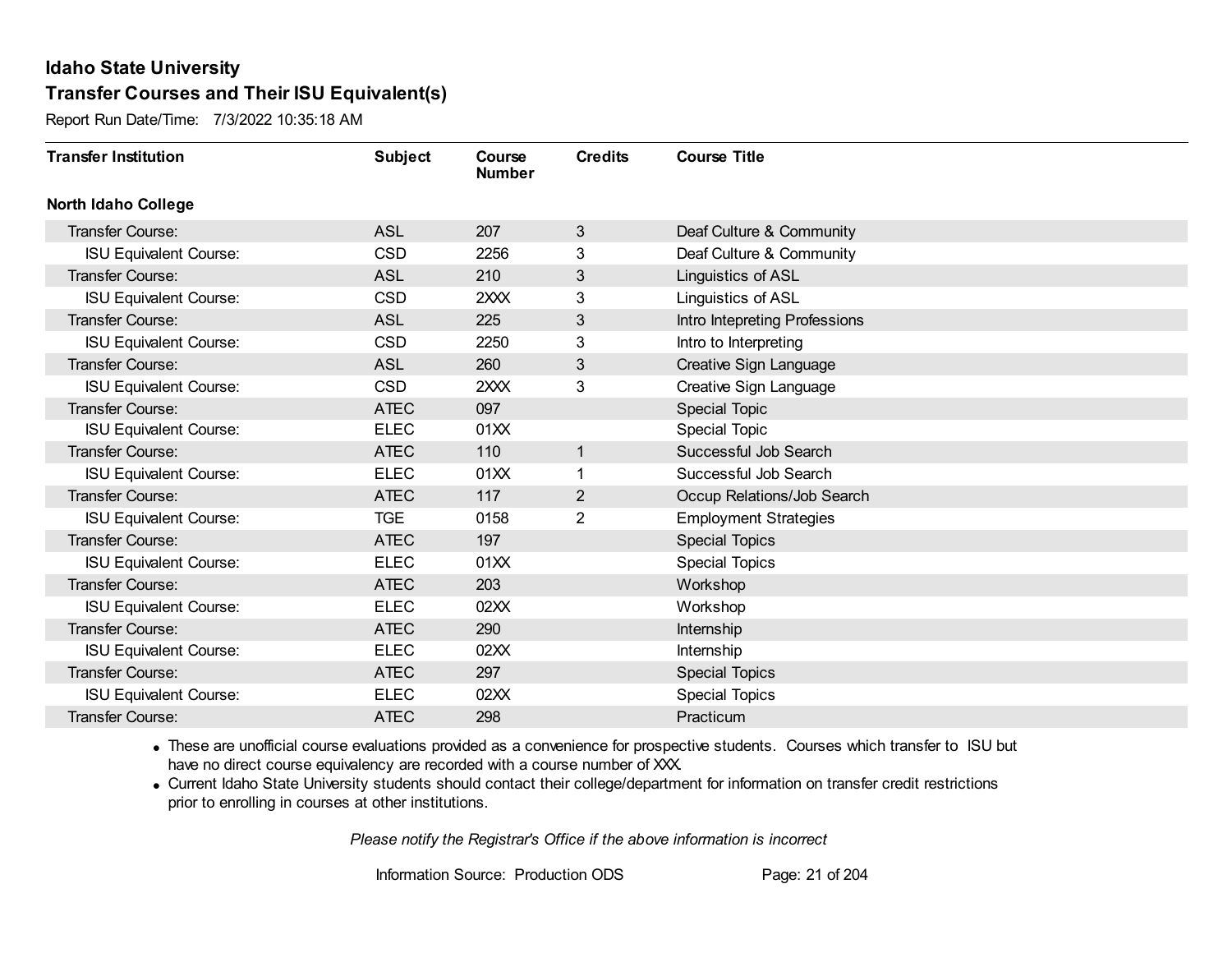Report Run Date/Time: 7/3/2022 10:35:18 AM

| <b>Transfer Institution</b>   | <b>Subject</b> | Course<br><b>Number</b> | <b>Credits</b> | <b>Course Title</b>              |
|-------------------------------|----------------|-------------------------|----------------|----------------------------------|
| <b>North Idaho College</b>    |                |                         |                |                                  |
| Transfer Course:              | <b>ATEC</b>    | 298                     |                | Practicum                        |
| <b>ISU Equivalent Course:</b> | <b>ELEC</b>    | 02XX                    |                | Practicum                        |
| Transfer Course:              | <b>ATEC</b>    | 299                     |                | Independent Study                |
| <b>ISU Equivalent Course:</b> | <b>ELEC</b>    | 02XX                    |                | Independent Study                |
| <b>Transfer Course:</b>       | <b>AUTO</b>    | 097                     |                | Special Topic                    |
| <b>ISU Equivalent Course:</b> | <b>AUTM</b>    | 01XX                    |                | Special Topic                    |
| Transfer Course:              | <b>AUTO</b>    | 102                     | $\overline{2}$ | Automotive Tech Fund & Safety    |
| <b>ISU Equivalent Course:</b> | <b>AUTM</b>    | 01XX                    | 2              | Automotive Tech Fund & Safety    |
| <b>Transfer Course:</b>       | <b>AUTO</b>    | 105                     | $\mathbf{1}$   | Orientation/Safety/Gen Shop Pr   |
| <b>ISU Equivalent Course:</b> | <b>AUTM</b>    | 01XX                    | 1              | Orientation/Safety/Gen Shop Pr   |
| <b>Transfer Course:</b>       | <b>AUTO</b>    | 111                     | $\overline{2}$ | <b>Manual Drive Trains/Axles</b> |
| <b>ISU Equivalent Course:</b> | <b>AUTM</b>    | 01XX                    | $\overline{2}$ | <b>Manual Drive Trains/Axles</b> |
| Transfer Course:              | <b>AUTO</b>    | 113L                    | $\overline{2}$ | Automotive Lab I                 |
| <b>ISU Equivalent Course:</b> | <b>AUTM</b>    | 01XX                    | 2              | Automotive Lab I                 |
| Transfer Course:              | <b>AUTO</b>    | 114L                    | 4              | Automotive Lab II                |
| <b>ISU Equivalent Course:</b> | <b>AUTM</b>    | 01XX                    | 4              | Automotive Lab II                |
| Transfer Course:              | <b>AUTO</b>    | 115L                    | 4              | Auto Lab                         |
| <b>ISU Equivalent Course:</b> | <b>AUTM</b>    | 01XX                    |                | Auto Lab                         |
| Transfer Course:              | <b>AUTO</b>    | 116L                    | 5              | Auto Lab                         |
| <b>ISU Equivalent Course:</b> | <b>AUTM</b>    | 01XX                    | 5              | Auto Lab                         |
| <b>Transfer Course:</b>       | <b>AUTO</b>    | 118                     | 3              | <b>Electrical Systems I</b>      |
| <b>ISU Equivalent Course:</b> | <b>AUTM</b>    | 01XX                    | 3              | <b>Electrical Systems I</b>      |
| Transfer Course:              | <b>AUTO</b>    | 119L                    | 7              | Automotive Lab I                 |

· These are unofficial course evaluations provided as a convenience for prospective students. Courses which transfer to ISU but have no direct course equivalency are recorded with a course number of XXX.

· Current Idaho State University students should contact their college/department for information on transfer credit restrictions prior to enrolling in courses at other institutions.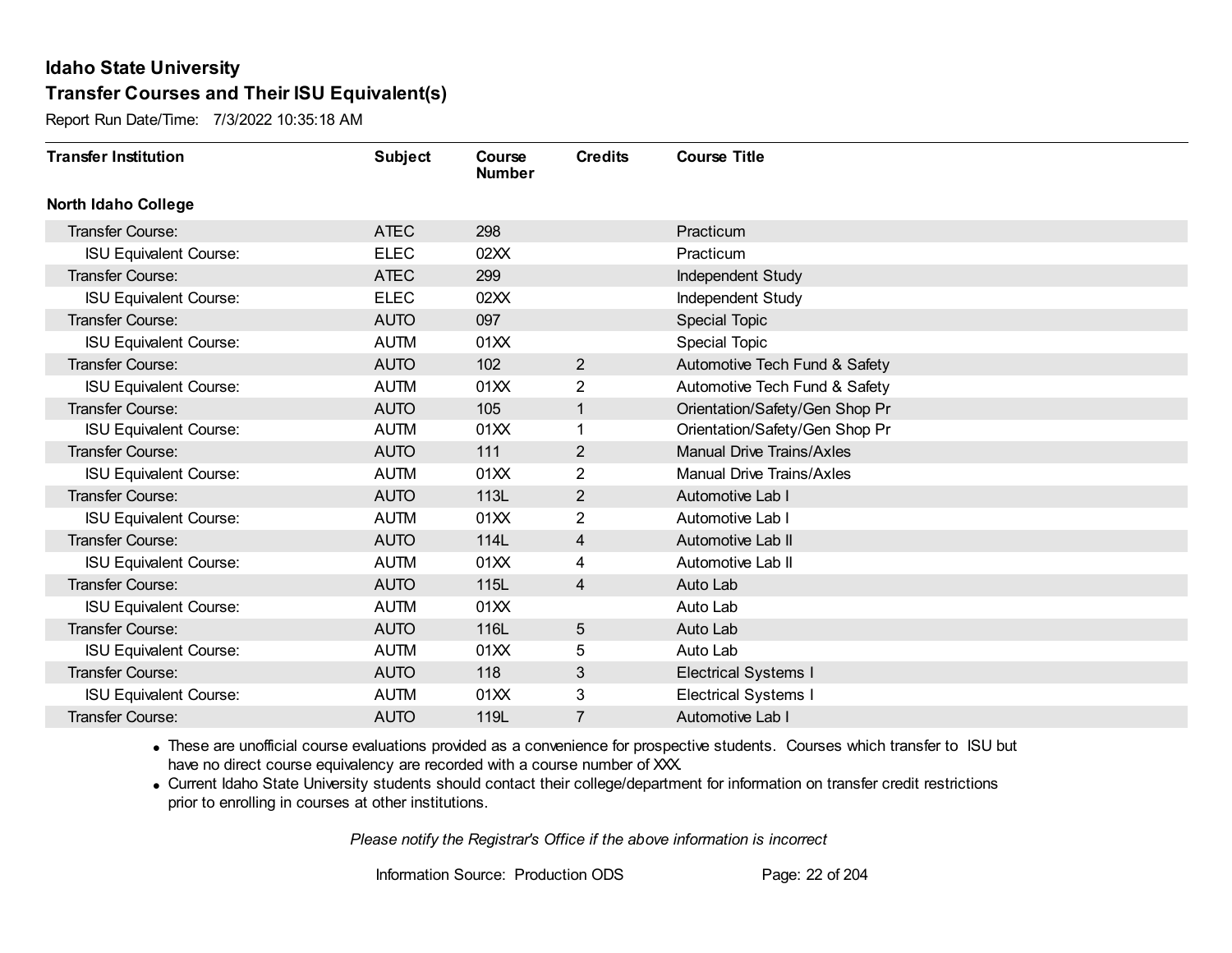Report Run Date/Time: 7/3/2022 10:35:18 AM

| <b>Transfer Institution</b>   | <b>Subject</b> | Course<br><b>Number</b> | <b>Credits</b> | <b>Course Title</b>                   |
|-------------------------------|----------------|-------------------------|----------------|---------------------------------------|
| <b>North Idaho College</b>    |                |                         |                |                                       |
| Transfer Course:              | <b>AUTO</b>    | 119L                    | $\overline{7}$ | Automotive Lab I                      |
| <b>ISU Equivalent Course:</b> | <b>AUTM</b>    | 01XX                    | $\overline{7}$ | Automotive Lab I                      |
| Transfer Course:              | <b>AUTO</b>    | 123                     | 5              | <b>Brakes/Powertrain</b>              |
| <b>ISU Equivalent Course:</b> | <b>AUTM</b>    | 01XX                    | 5              | Brakes/Powertrain                     |
| <b>Transfer Course:</b>       | <b>AUTO</b>    | 124                     | $\overline{2}$ | Brakes/Suspension/Steering            |
| <b>ISU Equivalent Course:</b> | <b>AUTM</b>    | 01XX                    | 2              | Brakes/Suspension/Steering            |
| Transfer Course:              | <b>AUTO</b>    | 126                     | 3              | Steering/Suspension/Alignment         |
| <b>ISU Equivalent Course:</b> | <b>AUTM</b>    | 01XX                    | 3              | Steering/Suspension/Alignment         |
| Transfer Course:              | <b>AUTO</b>    | 127                     | 3              | <b>Engine Repoar</b>                  |
| <b>ISU Equivalent Course:</b> | <b>AUTM</b>    | 01XX                    | 3              | <b>Engine Repair</b>                  |
| Transfer Course:              | <b>AUTO</b>    | 129L                    | $\overline{7}$ | Automotive Lab II                     |
| <b>ISU Equivalent Course:</b> | <b>AUTM</b>    | 01XX                    | 7              | Automotive Lab II                     |
| Transfer Course:              | <b>AUTO</b>    | 130                     | 4              | <b>Gas Engine Fundamentals</b>        |
| <b>ISU Equivalent Course:</b> | <b>AUTM</b>    | 01XX                    | 4              | <b>Gas Engine Fundamentals</b>        |
| Transfer Course:              | <b>AUTO</b>    | 141                     | 6              | <b>Electrical System Fundamentals</b> |
| <b>ISU Equivalent Course:</b> | <b>AUTM</b>    | 01XX                    | 6              | <b>Electrical System Fundamentals</b> |
| Transfer Course:              | <b>AUTO</b>    | 197                     |                | Special Topic                         |
| <b>ISU Equivalent Course:</b> | <b>AUTM</b>    | 01XX                    |                | Special Topic                         |
| Transfer Course:              | <b>AUTO</b>    | 203                     |                | Workshop                              |
| <b>ISU Equivalent Course:</b> | <b>AUTM</b>    | 02XX                    |                | Workshop                              |
| <b>Transfer Course:</b>       | <b>AUTO</b>    | 210                     | $\overline{2}$ | <b>Advanced Electrical</b>            |
| <b>ISU Equivalent Course:</b> | <b>AUTM</b>    | 02XX                    | $\overline{2}$ | <b>Advanced Electrical</b>            |
| Transfer Course:              | <b>AUTO</b>    | 215L                    | 5              | <b>Advanced Auto Lab</b>              |

· These are unofficial course evaluations provided as a convenience for prospective students. Courses which transfer to ISU but have no direct course equivalency are recorded with a course number of XXX.

· Current Idaho State University students should contact their college/department for information on transfer credit restrictions prior to enrolling in courses at other institutions.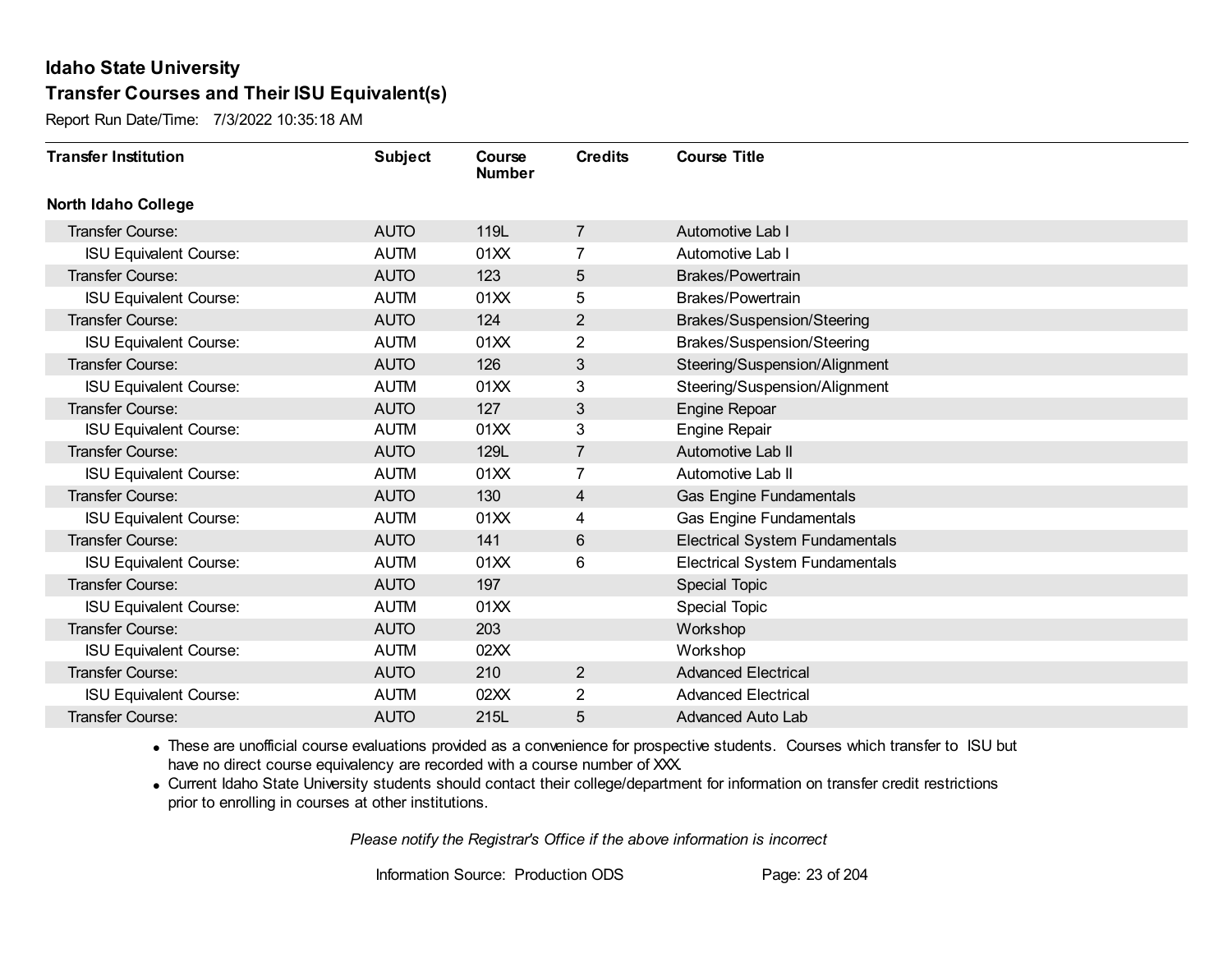Report Run Date/Time: 7/3/2022 10:35:18 AM

| <b>Transfer Institution</b>   | <b>Subject</b> | Course<br><b>Number</b> | <b>Credits</b> | <b>Course Title</b>                   |
|-------------------------------|----------------|-------------------------|----------------|---------------------------------------|
| <b>North Idaho College</b>    |                |                         |                |                                       |
| Transfer Course:              | <b>AUTO</b>    | 215L                    | 5              | <b>Advanced Auto Lab</b>              |
| <b>ISU Equivalent Course:</b> | <b>AUTM</b>    | 02XX                    | 5              | <b>Advanced Auto Lab</b>              |
| Transfer Course:              | <b>AUTO</b>    | 216L                    | 5              | <b>Advanced Auto Lab</b>              |
| <b>ISU Equivalent Course:</b> | <b>AUTM</b>    | 02XX                    | 5              | Advanced Auto Lab                     |
| <b>Transfer Course:</b>       | <b>AUTO</b>    | 222                     | 5              | <b>Engine Performance</b>             |
| <b>ISU Equivalent Course:</b> | <b>AUTM</b>    | 02XX                    | 5              | <b>Engine Performance</b>             |
| Transfer Course:              | <b>AUTO</b>    | 231                     | 3              | Engine Performance I                  |
| <b>ISU Equivalent Course:</b> | <b>AUTM</b>    | 02XX                    | 3              | Engine Performance I                  |
| <b>Transfer Course:</b>       | <b>AUTO</b>    | 233                     | $\overline{2}$ | Electrical Systs II & HVAC            |
| <b>ISU Equivalent Course:</b> | <b>AUTM</b>    | 02XX                    | $\overline{2}$ | Electrical Systs II & HVAC            |
| Transfer Course:              | <b>AUTO</b>    | 235L                    | $\overline{7}$ | Adv Automotive Lab III                |
| <b>ISU Equivalent Course:</b> | <b>AUTM</b>    | 02XX                    | $\overline{7}$ | Adv Automotive Lab III                |
| Transfer Course:              | <b>AUTO</b>    | 241                     | 3              | Auto Transmissions/Trans Axles        |
| <b>ISU Equivalent Course:</b> | <b>AUTM</b>    | 02XX                    | 3              | <b>Auto Transmissions/Trans Axles</b> |
| Transfer Course:              | <b>AUTO</b>    | 243                     | $\overline{2}$ | Engine Performance II                 |
| <b>ISU Equivalent Course:</b> | <b>AUTM</b>    | 02XX                    | $\overline{2}$ | Engine Performance II                 |
| Transfer Course:              | <b>AUTO</b>    | 245L                    | $\overline{7}$ | Adv Automotive Lab IV                 |
| <b>ISU Equivalent Course:</b> | <b>AUTM</b>    | 02XX                    | 7              | Adv Automotive Lab IV                 |
| Transfer Course:              | <b>AUTO</b>    | 250                     | $\overline{2}$ | <b>Computer Controls</b>              |
| <b>ISU Equivalent Course:</b> | <b>AUTM</b>    | 02XX                    | 2              | <b>Computer Controls</b>              |
| <b>Transfer Course:</b>       | <b>AUTO</b>    | 260                     | 4              | <b>Computer Controlled Systems</b>    |
| <b>ISU Equivalent Course:</b> | <b>AUTM</b>    | 02XX                    | 4              | <b>Computer Controlled Systems</b>    |
| Transfer Course:              | <b>AUTO</b>    | 270                     | 4              | Trans/Transaxle                       |

· These are unofficial course evaluations provided as a convenience for prospective students. Courses which transfer to ISU but have no direct course equivalency are recorded with a course number of XXX.

· Current Idaho State University students should contact their college/department for information on transfer credit restrictions prior to enrolling in courses at other institutions.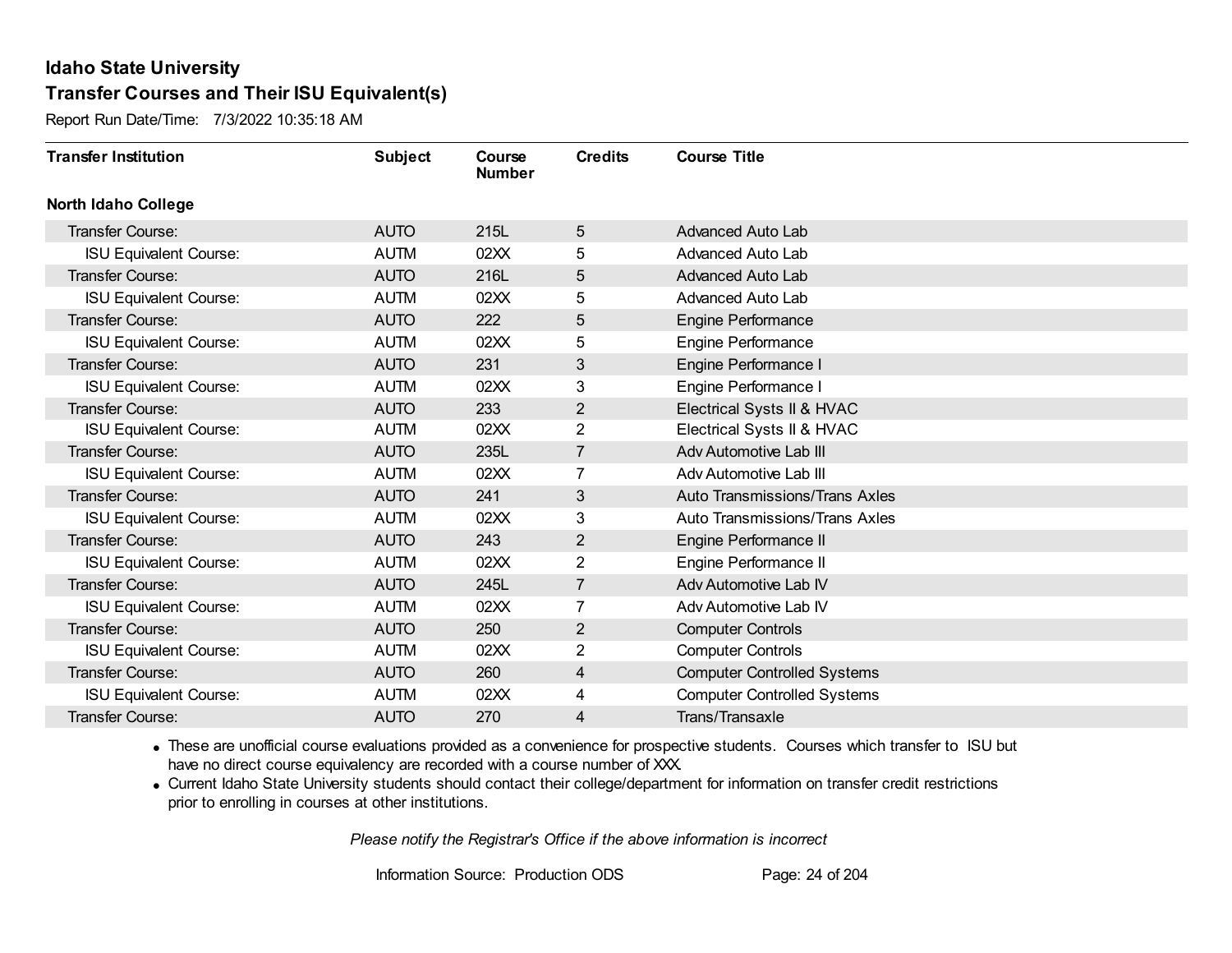Report Run Date/Time: 7/3/2022 10:35:18 AM

| <b>Transfer Institution</b>   | <b>Subject</b> | Course<br><b>Number</b> | <b>Credits</b> | <b>Course Title</b>           |
|-------------------------------|----------------|-------------------------|----------------|-------------------------------|
| <b>North Idaho College</b>    |                |                         |                |                               |
| Transfer Course:              | <b>AUTO</b>    | 270                     | 4              | Trans/Transaxle               |
| <b>ISU Equivalent Course:</b> | <b>AUTM</b>    | 02XX                    |                | Trans/Transaxle               |
| Transfer Course:              | <b>AUTO</b>    | 280                     | $\overline{2}$ | Heating/Ventilation/Air Cond  |
| <b>ISU Equivalent Course:</b> | <b>AUTM</b>    | 02XX                    | $\overline{2}$ | Heating/Ventilation/Air Cond  |
| Transfer Course:              | <b>AUTO</b>    | 290                     |                | Internship                    |
| <b>ISU Equivalent Course:</b> | <b>AUTM</b>    | 02XX                    |                | Internship                    |
| Transfer Course:              | <b>AUTO</b>    | 297                     |                | <b>Special Topic</b>          |
| <b>ISU Equivalent Course:</b> | <b>AUTM</b>    | 02XX                    |                | <b>Special Topic</b>          |
| <b>Transfer Course:</b>       | <b>AUTO</b>    | 298                     |                | Practicum                     |
| <b>ISU Equivalent Course:</b> | <b>AUTM</b>    | 02XX                    |                | Practicum                     |
| <b>Transfer Course:</b>       | <b>AUTO</b>    | 299                     |                | Independent Study             |
| <b>ISU Equivalent Course:</b> | <b>AUTM</b>    | 02XX                    |                | Independent Study             |
| <b>Transfer Course:</b>       | <b>BACT</b>    | 250                     | 4              | <b>General Microbiology</b>   |
| <b>ISU Equivalent Course:</b> | <b>BIOL</b>    | 2235                    | 4              | General Microbiology          |
| <b>ISU Equivalent Course:</b> | <b>BIOL</b>    | 2235L                   |                | General Microbiology Lab      |
| Transfer Course:              | <b>BACT</b>    | 250L                    | $\mathbf{0}$   | General Microbiology Lab      |
| <b>ISU Equivalent Course:</b> | <b>BIOL</b>    | 2235L                   | 0              | General Microbiology Lab      |
| <b>Transfer Course:</b>       | <b>BIOL</b>    | 097                     |                | Special Topic                 |
| <b>ISU Equivalent Course:</b> | <b>BIOL</b>    | 1XXX                    |                | <b>Special Topic</b>          |
| Transfer Course:              | <b>BIOL</b>    | 100                     | 4              | Concepts of Biology w/Lab GM4 |
| <b>ISU Equivalent Course:</b> | <b>BIOL</b>    | 1100                    | 4              | Concepts of Biology GM4       |
| <b>ISU Equivalent Course:</b> | <b>BIOL</b>    | 1100L                   | 0              | Concepts of Biology Lab GM4L  |
| <b>Transfer Course:</b>       | <b>BIOL</b>    | 100L                    | 0              | Fundamentals/Biology Lab      |

· These are unofficial course evaluations provided as a convenience for prospective students. Courses which transfer to ISU but have no direct course equivalency are recorded with a course number of XXX.

· Current Idaho State University students should contact their college/department for information on transfer credit restrictions prior to enrolling in courses at other institutions.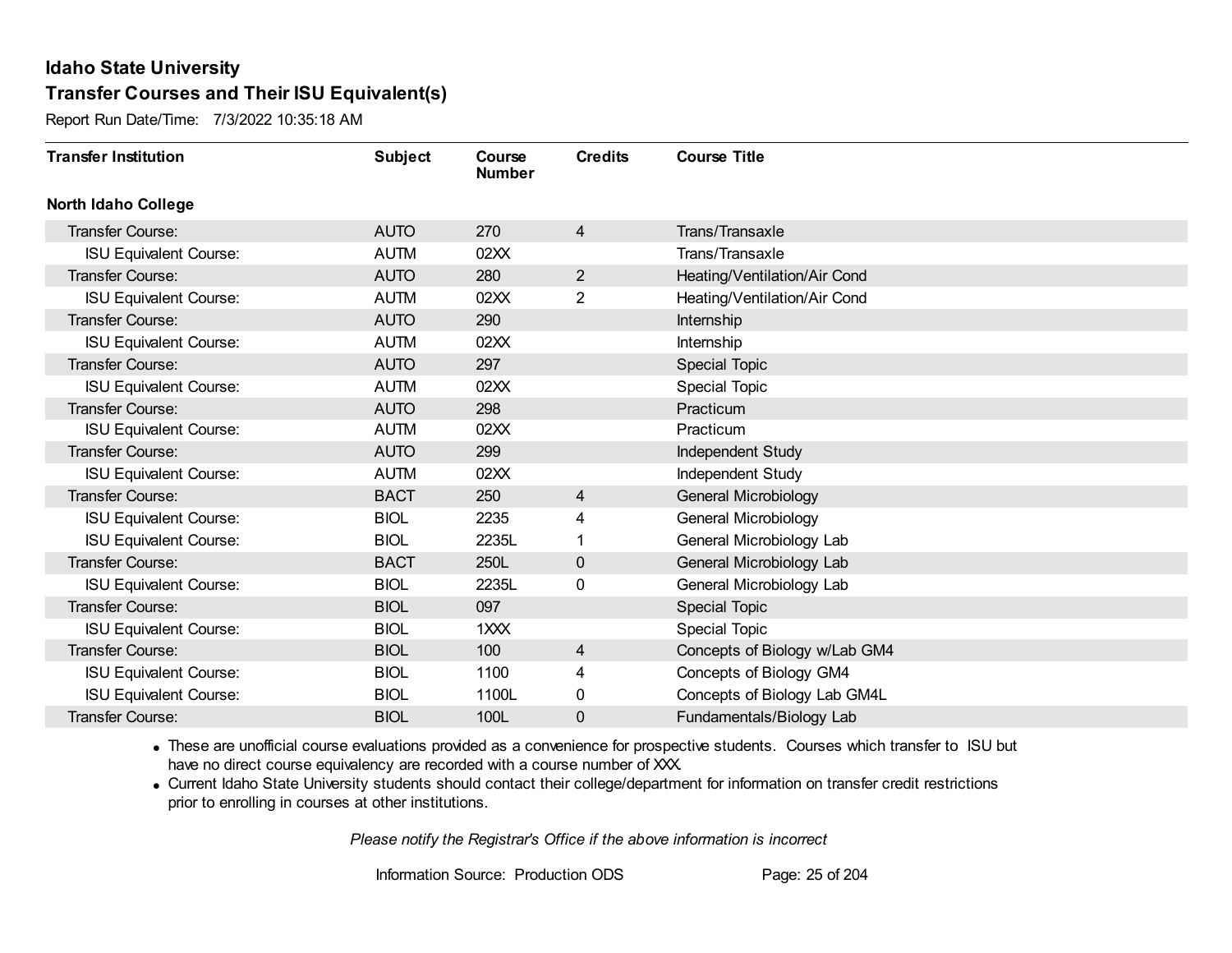Report Run Date/Time: 7/3/2022 10:35:18 AM

| <b>Transfer Institution</b>   | <b>Subject</b> | Course<br><b>Number</b> | <b>Credits</b> | <b>Course Title</b>               |
|-------------------------------|----------------|-------------------------|----------------|-----------------------------------|
| <b>North Idaho College</b>    |                |                         |                |                                   |
| <b>Transfer Course:</b>       | <b>BIOL</b>    | 100L                    | $\mathbf{0}$   | Fundamentals/Biology Lab          |
| <b>ISU Equivalent Course:</b> | <b>BIOL</b>    | 1100L                   | 0              | Concepts Biol Human Conc Lab      |
| Transfer Course:              | <b>BIOL</b>    | 101                     | $\mathbf{1}$   | <b>Forestry Orientation</b>       |
| <b>ISU Equivalent Course:</b> | <b>BIOL</b>    | $1 \times X$            | 1              | Forestry Orientation              |
| <b>Transfer Course:</b>       | <b>BIOL</b>    | 105                     | $\mathbf{1}$   | <b>Health Talk Seminar Series</b> |
| <b>ISU Equivalent Course:</b> | <b>BIOL</b>    | 1XXX                    | 1              | <b>Health Talk Seminar Series</b> |
| Transfer Course:              | <b>BIOL</b>    | 115                     | 4              | Intro to Life Science w/Lab GM    |
| <b>ISU Equivalent Course:</b> | <b>BIOL</b>    | 1101                    | 4              | Biology I GM4                     |
| <b>ISU Equivalent Course:</b> | <b>BIOL</b>    | 1101L                   | 0              | Biology I Lab GM4L                |
| <b>ISU Equivalent Course:</b> | <b>BIOL</b>    | 1101                    | 4              | Biology I GM4                     |
| <b>ISU Equivalent Course:</b> | <b>BIOL</b>    | 1101L                   | 0              | Biology I Lab GM4L                |
| <b>ISU Equivalent Course:</b> | <b>BIOL</b>    | 1101                    | 4              | Biology I GM4                     |
| Transfer Course:              | <b>BIOL</b>    | 115L                    | 0              | Intro to Life Sciences Lab        |
| <b>ISU Equivalent Course:</b> | <b>BIOL</b>    | 1101L                   | 0              | Biology I Lab                     |
| Transfer Course:              | <b>BIOL</b>    | 170                     | 3              | <b>Introductory Foods</b>         |
| <b>ISU Equivalent Course:</b> | <b>BIOL</b>    | 1XXX                    | 3              | Introductory Foods                |
| <b>Transfer Course:</b>       | <b>BIOL</b>    | 170L                    | $\mathbf{1}$   | Introductory Foods Lab            |
| <b>ISU Equivalent Course:</b> | <b>BIOL</b>    | 1XXX                    | 1              | Introductory Foods Lab            |
| Transfer Course:              | <b>BIOL</b>    | 174                     | $\mathbf{1}$   | Human Biology Recitation          |
| <b>ISU Equivalent Course:</b> | <b>BIOL</b>    | $1 \times X$            | 1.             | Human Biology Recitation          |
| <b>Transfer Course:</b>       | <b>BIOL</b>    | 175                     | $\overline{4}$ | Human Biology w/Lab GM4           |
| <b>ISU Equivalent Course:</b> | <b>BIOL</b>    | $1 \times X$            | 4              | Human Biology GM4                 |
| Transfer Course:              | <b>BIOL</b>    | 175L                    | 0              | Human Biology Lab                 |

· These are unofficial course evaluations provided as a convenience for prospective students. Courses which transfer to ISU but have no direct course equivalency are recorded with a course number of XXX.

· Current Idaho State University students should contact their college/department for information on transfer credit restrictions prior to enrolling in courses at other institutions.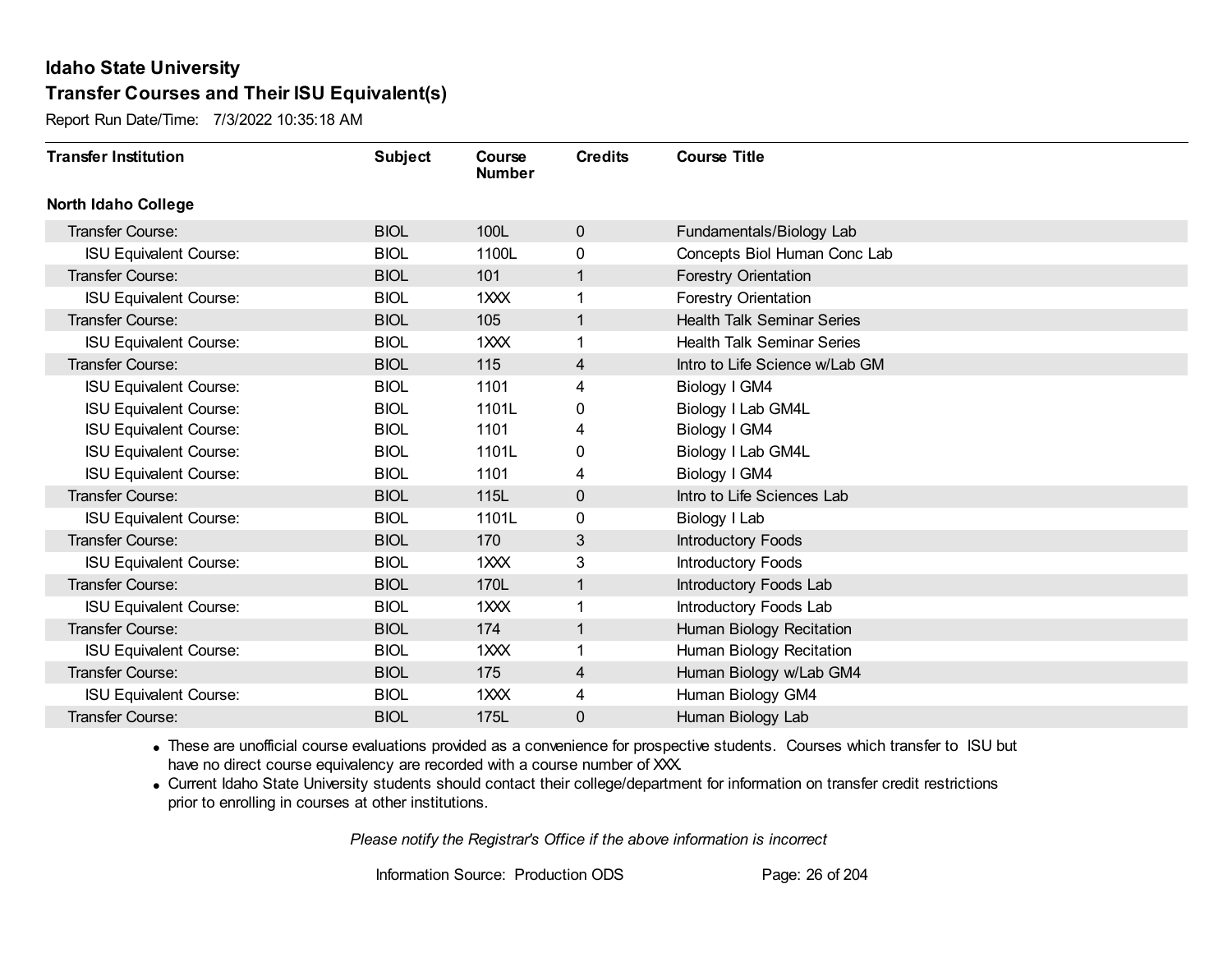Report Run Date/Time: 7/3/2022 10:35:18 AM

| <b>Transfer Institution</b>   | <b>Subject</b> | Course<br><b>Number</b> | <b>Credits</b> | <b>Course Title</b>             |
|-------------------------------|----------------|-------------------------|----------------|---------------------------------|
| <b>North Idaho College</b>    |                |                         |                |                                 |
| Transfer Course:              | <b>BIOL</b>    | 175L                    | $\mathbf 0$    | Human Biology Lab               |
| <b>ISU Equivalent Course:</b> | <b>BIOL</b>    | 1XXX                    | $\mathbf 0$    | Human Biology Lab               |
| Transfer Course:              | <b>BIOL</b>    | 197                     |                | <b>Special Topic</b>            |
| <b>ISU Equivalent Course:</b> | <b>BIOL</b>    | 1XXX                    |                | Special Topic                   |
| Transfer Course:              | <b>BIOL</b>    | 202                     | 4              | General Zoology w/Lab GM4       |
| <b>ISU Equivalent Course:</b> | <b>BIOL</b>    | 2XXX                    | 0              | General Zoology GM4L            |
| Transfer Course:              | <b>BIOL</b>    | 203                     | 4              | General Botany w/Lab GM4        |
| <b>ISU Equivalent Course:</b> | <b>BIOL</b>    | 2XXX                    | 4              | General Botany GM4              |
| <b>Transfer Course:</b>       | <b>BIOL</b>    | 203L                    | $\mathbf 0$    | General Botany Lab              |
| <b>ISU Equivalent Course:</b> | <b>BIOL</b>    | 2XXX                    | 0              | General Botany Lab              |
| Transfer Course:              | <b>BIOL</b>    | 207                     | 3              | <b>Concepts Human Nutrition</b> |
| <b>ISU Equivalent Course:</b> | <b>NTD</b>     | 2239                    | 3              | Nutrition                       |
| Transfer Course:              | <b>BIOL</b>    | 221                     | 4              | <b>Forest Ecology</b>           |
| <b>ISU Equivalent Course:</b> | <b>BIOL</b>    | 2XXX                    | 4              | Forest Ecology                  |
| Transfer Course:              | <b>BIOL</b>    | 227                     | 4              | Human Anatomy/Phys I GM4        |
| <b>ISU Equivalent Course:</b> | <b>BIOL</b>    | 2227                    | 3              | Human Anat and Phys 1           |
| <b>ISU Equivalent Course:</b> | <b>BIOL</b>    | 2227L                   |                | Human Anat and Phys 1 Lab       |
| <b>ISU Equivalent Course:</b> | <b>BIOL</b>    | 2227                    | 4              | Human Anat and Phys 1           |
| Transfer Course:              | <b>BIOL</b>    | 227L                    | $\mathbf 0$    | Human Anat & Phys Lab I         |
| <b>ISU Equivalent Course:</b> | <b>BIOL</b>    | 2227L                   | 0              | Human Anat and Phys 1 Lab       |
| <b>Transfer Course:</b>       | <b>BIOL</b>    | 228                     | 4              | Human Anat/Phys II w/Lab        |
| <b>ISU Equivalent Course:</b> | <b>BIOL</b>    | 2228                    | 3              | Human Anat and Phys 2           |
| <b>ISU Equivalent Course:</b> | <b>BIOL</b>    | 2228L                   |                | Human Anat and Phys             |

· These are unofficial course evaluations provided as a convenience for prospective students. Courses which transfer to ISU but have no direct course equivalency are recorded with a course number of XXX.

· Current Idaho State University students should contact their college/department for information on transfer credit restrictions prior to enrolling in courses at other institutions.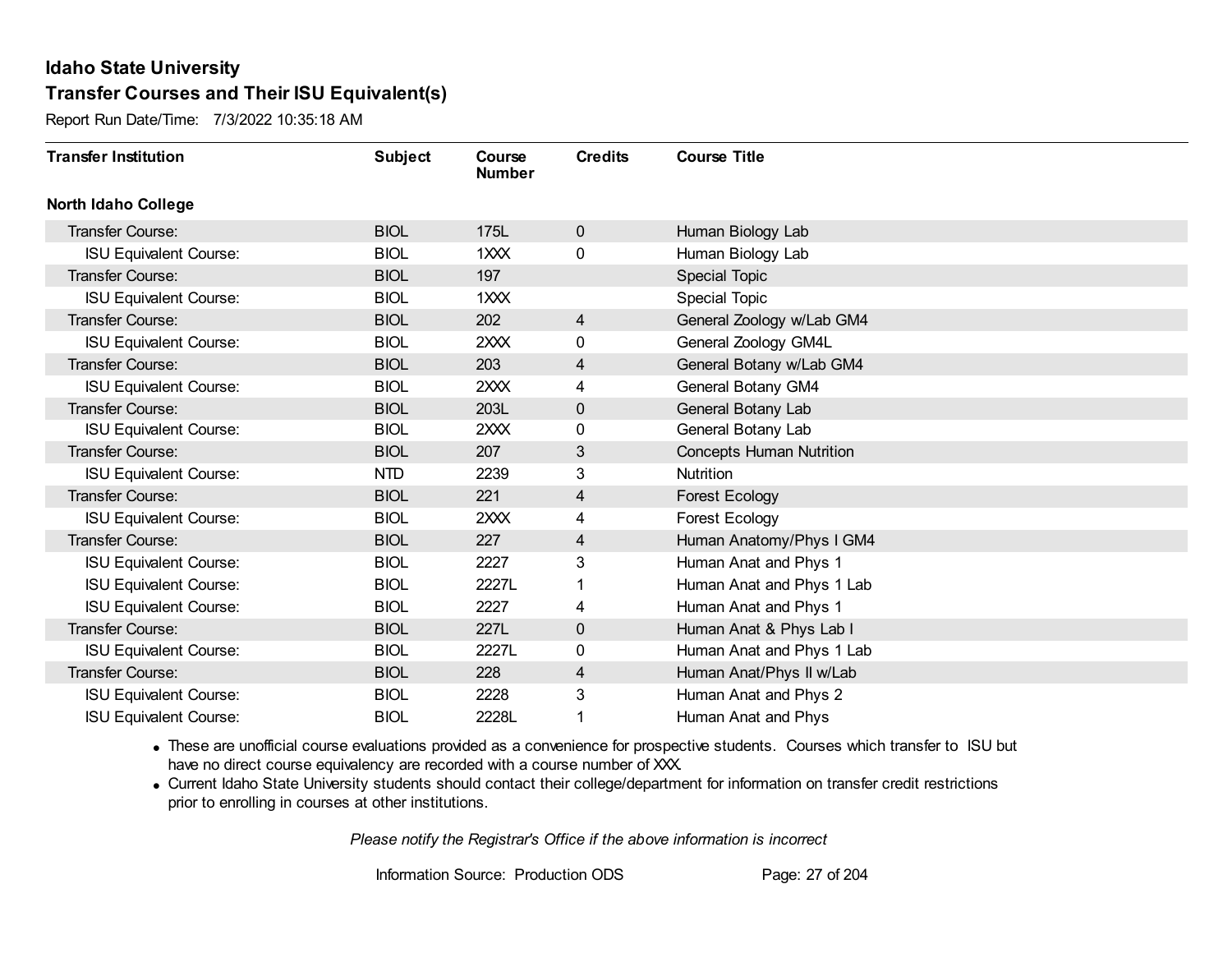Report Run Date/Time: 7/3/2022 10:35:18 AM

| <b>Transfer Institution</b>   | <b>Subject</b> | Course<br><b>Number</b> | <b>Credits</b> | <b>Course Title</b>           |
|-------------------------------|----------------|-------------------------|----------------|-------------------------------|
| <b>North Idaho College</b>    |                |                         |                |                               |
| Transfer Course:              | <b>BIOL</b>    | 228                     | 4              | Human Anat/Phys II w/Lab      |
| <b>ISU Equivalent Course:</b> | <b>BIOL</b>    | 2228                    | 4              | Human Anat and Phys 2         |
| Transfer Course:              | <b>BIOL</b>    | 228L                    | $\mathbf 0$    | Human Anatomy/Phys II Lab     |
| <b>ISU Equivalent Course:</b> | <b>BIOL</b>    | 2228L                   | 0              | Human Anat and Phys 2 Lab     |
| <b>Transfer Course:</b>       | <b>BIOL</b>    | 231                     | 4              | General Ecology w/Lab         |
| <b>ISU Equivalent Course:</b> | <b>BIOL</b>    | 2209                    | 4              | General Ecology               |
| <b>ISU Equivalent Course:</b> | <b>BIOL</b>    | 2209L                   | 0              | General Ecology Laboratory    |
| Transfer Course:              | <b>BIOL</b>    | 231L                    | $\mathbf 0$    | General Ecology Lab           |
| <b>ISU Equivalent Course:</b> | <b>BIOL</b>    | 2209L                   | 0              | General Ecology Laboratory    |
| <b>Transfer Course:</b>       | <b>BIOL</b>    | 241                     | 4              | Systematic Botany w/Lab GM4   |
| <b>ISU Equivalent Course:</b> | <b>BIOL</b>    | 2XXX                    | 4              | <b>Systematic Botany GM4</b>  |
| Transfer Course:              | <b>BIOL</b>    | 250                     | 4              | Gen Microbiology w/Lab GM4    |
| <b>ISU Equivalent Course:</b> | <b>BIOL</b>    | 2235                    | 4              | General Microbiology          |
| <b>ISU Equivalent Course:</b> | <b>BIOL</b>    | 2235L                   | 1              | General Microbiology Lab GM4L |
| Transfer Course:              | <b>BIOL</b>    | 250L                    | $\mathbf 0$    | Gen Microbiology Lab          |
| <b>ISU Equivalent Course:</b> | <b>BIOL</b>    | 2235L                   | 0              | General Microbiology Lab      |
| Transfer Course:              | <b>BIOL</b>    | 251                     | $\overline{2}$ | Princ Range Resources Mgmt    |
| <b>ISU Equivalent Course:</b> | <b>BIOL</b>    | 2XXX                    | 2              | Princ Range Resources Mngt    |
| <b>Transfer Course:</b>       | <b>BIOL</b>    | 255                     | 3              | <b>Microbial Diseases</b>     |
| <b>ISU Equivalent Course:</b> | <b>BIOL</b>    | 2XXX                    | 3              | <b>Microbial Diseases</b>     |
| Transfer Course:              | <b>BIOL</b>    | 260                     | $\overline{2}$ | Human Cadaver Prosection I    |
| <b>ISU Equivalent Course:</b> | <b>BIOL</b>    | 3301L                   | 2              | Anatomy and Physiology Lab    |
| <b>Transfer Course:</b>       | <b>BIOL</b>    | 261                     | 2              | Human Cadaver Prosection II   |

· These are unofficial course evaluations provided as a convenience for prospective students. Courses which transfer to ISU but have no direct course equivalency are recorded with a course number of XXX.

· Current Idaho State University students should contact their college/department for information on transfer credit restrictions prior to enrolling in courses at other institutions.

*Please notify the Registrar's Office if the above information is incorrect*

Information Source: Production ODS Page: 28 of 204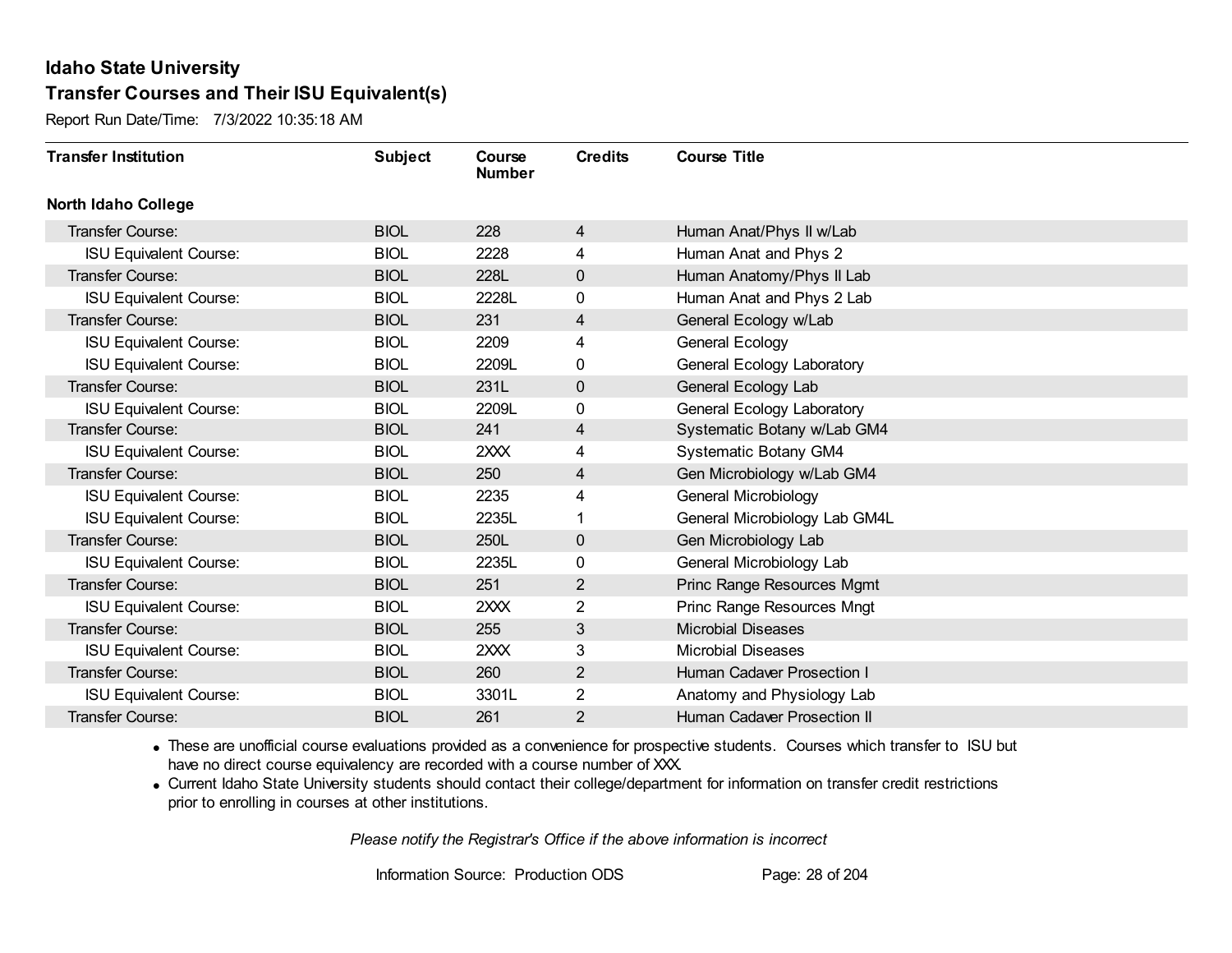Report Run Date/Time: 7/3/2022 10:35:18 AM

| <b>Transfer Institution</b>   | <b>Subject</b> | Course<br><b>Number</b> | <b>Credits</b> | <b>Course Title</b>                   |
|-------------------------------|----------------|-------------------------|----------------|---------------------------------------|
| <b>North Idaho College</b>    |                |                         |                |                                       |
| <b>Transfer Course:</b>       | <b>BIOL</b>    | 261                     | $\overline{2}$ | Human Cadaver Prosection II           |
| <b>ISU Equivalent Course:</b> | <b>BIOL</b>    | 3302L                   | $\overline{2}$ | Anatomy and Physiology Lab            |
| Transfer Course:              | <b>BIOL</b>    | 290                     | $\overline{2}$ | Principles of Wildlife Biology        |
| <b>ISU Equivalent Course:</b> | <b>BIOL</b>    | 2XXX                    | 2              | Principles of Wildlife Biology        |
| <b>Transfer Course:</b>       | <b>BIOL</b>    | 297                     |                | Special Topic                         |
| <b>ISU Equivalent Course:</b> | <b>BIOL</b>    | 2XXX                    |                | Special Topic                         |
| Transfer Course:              | <b>BIOL</b>    | 298                     |                | Practicum                             |
| <b>ISU Equivalent Course:</b> | <b>BIOL</b>    | 2XXX                    |                | Practicum                             |
| Transfer Course:              | <b>BIOL</b>    | 299                     |                | Independent Study                     |
| <b>ISU Equivalent Course:</b> | <b>BIOL</b>    | 2XXX                    |                | Independent Study                     |
| Transfer Course:              | <b>BLDR</b>    | 097                     |                | Special Topic                         |
| <b>ISU Equivalent Course:</b> | <b>ELEC</b>    | 01XX                    |                | <b>Special Topic</b>                  |
| Transfer Course:              | <b>BLDR</b>    | 105                     | 3              | <b>Customer Service</b>               |
| <b>ISU Equivalent Course:</b> | <b>ELEC</b>    | 01XX                    | 3              | <b>Customer Service</b>               |
| Transfer Course:              | <b>BLDR</b>    | 110                     | 3              | Supervisory Managment                 |
| <b>ISU Equivalent Course:</b> | <b>ELEC</b>    | 01XX                    | 3              | <b>Supervisory Managment</b>          |
| <b>Transfer Course:</b>       | <b>BLDR</b>    | 112                     | 3              | <b>Achieve Global</b>                 |
| <b>ISU Equivalent Course:</b> | <b>ELEC</b>    | 01XX                    | 3              | Achieve Global                        |
| Transfer Course:              | <b>BLDR</b>    | 120                     | 3              | <b>Financial Business Application</b> |
| <b>ISU Equivalent Course:</b> | <b>ELEC</b>    | 01XX                    | 3              | <b>Financial Business Application</b> |
| <b>Transfer Course:</b>       | <b>BLDR</b>    | 122                     | 3              | Leadership                            |
| <b>ISU Equivalent Course:</b> | <b>ELEC</b>    | 01XX                    | 3              | Leadership                            |
| Transfer Course:              | <b>BLDR</b>    | 132                     | 3              | <b>Employee Benefits/Compensation</b> |

· These are unofficial course evaluations provided as a convenience for prospective students. Courses which transfer to ISU but have no direct course equivalency are recorded with a course number of XXX.

· Current Idaho State University students should contact their college/department for information on transfer credit restrictions prior to enrolling in courses at other institutions.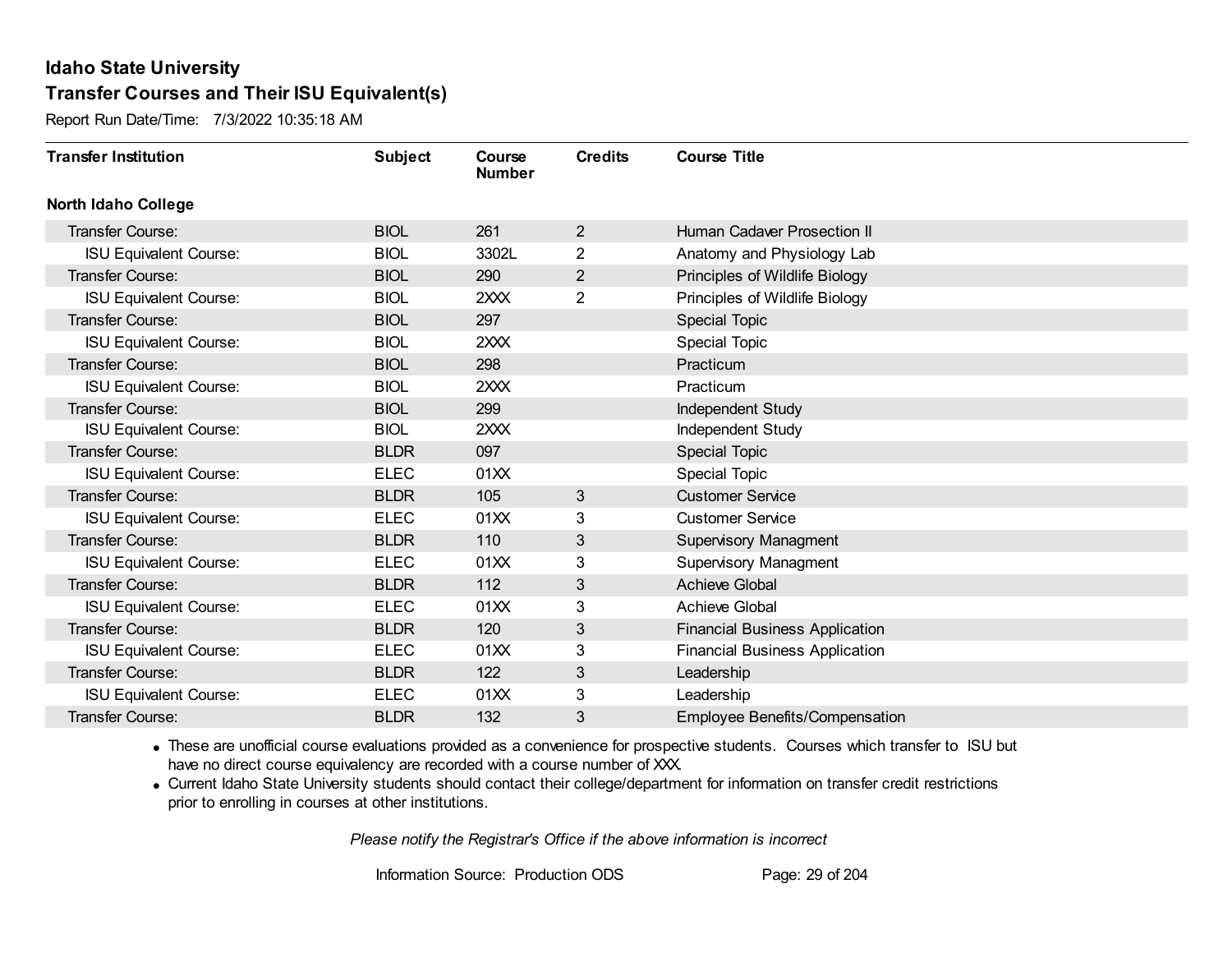Report Run Date/Time: 7/3/2022 10:35:18 AM

| <b>Transfer Institution</b>   | <b>Subject</b> | Course<br><b>Number</b> | <b>Credits</b> | <b>Course Title</b>            |
|-------------------------------|----------------|-------------------------|----------------|--------------------------------|
| <b>North Idaho College</b>    |                |                         |                |                                |
| Transfer Course:              | <b>BLDR</b>    | 132                     | 3              | Employee Benefits/Compensation |
| <b>ISU Equivalent Course:</b> | <b>ELEC</b>    | 01XX                    | 3              | Employee Benefits/Compensation |
| Transfer Course:              | <b>BLDR</b>    | 140                     | 3              | Lean I                         |
| <b>ISU Equivalent Course:</b> | <b>ELEC</b>    | 01XX                    | 3              | Lean I                         |
| <b>Transfer Course:</b>       | <b>BLDR</b>    | 142                     | $\overline{2}$ | Safety                         |
| <b>ISU Equivalent Course:</b> | <b>ELEC</b>    | 01XX                    | 2              | Safety                         |
| <b>Transfer Course:</b>       | <b>BLDR</b>    | 144                     | $\overline{2}$ | Principles of Quality          |
| <b>ISU Equivalent Course:</b> | <b>ELEC</b>    | 01XX                    | $\overline{c}$ | <b>Principles of Quality</b>   |
| <b>Transfer Course:</b>       | <b>BLDR</b>    | 150                     | 3              | <b>Health Information Tech</b> |
| <b>ISU Equivalent Course:</b> | <b>HIT</b>     | 01XX                    | 3              | <b>Health Information Tech</b> |
| <b>Transfer Course:</b>       | <b>BLDR</b>    | 160                     | 3              | <b>Business Communication</b>  |
| <b>ISU Equivalent Course:</b> | <b>ELEC</b>    | 01XX                    | 3              | <b>Business Communication</b>  |
| Transfer Course:              | <b>BLDR</b>    | 170                     | $\overline{2}$ | Personal Role in Bus. Success  |
| <b>ISU Equivalent Course:</b> | <b>ELEC</b>    | 01XX                    | $\overline{2}$ | Personal Role in Bus. Success  |
| Transfer Course:              | <b>BLDR</b>    | 197                     |                | <b>Special Topic</b>           |
| <b>ISU Equivalent Course:</b> | <b>ELEC</b>    | 01XX                    |                | <b>Special Topic</b>           |
| Transfer Course:              | <b>BLDR</b>    | 203                     |                | Workshop                       |
| <b>ISU Equivalent Course:</b> | <b>ELEC</b>    | 01XX                    |                | Worshop                        |
| Transfer Course:              | <b>BLDR</b>    | 214                     | 3              | <b>Budget and Finance</b>      |
| <b>ISU Equivalent Course:</b> | <b>ELEC</b>    | 02XX                    | 3              | <b>Budget and Finance</b>      |
| Transfer Course:              | <b>BLDR</b>    | 216                     | 3              | Legal Issues for Supervisors   |
| <b>ISU Equivalent Course:</b> | <b>ELEC</b>    | 02XX                    | 3              | Legal Issues for Supervisors   |
| <b>Transfer Course:</b>       | <b>BLDR</b>    | 222                     | 3              | Project Managment              |

· These are unofficial course evaluations provided as a convenience for prospective students. Courses which transfer to ISU but have no direct course equivalency are recorded with a course number of XXX.

· Current Idaho State University students should contact their college/department for information on transfer credit restrictions prior to enrolling in courses at other institutions.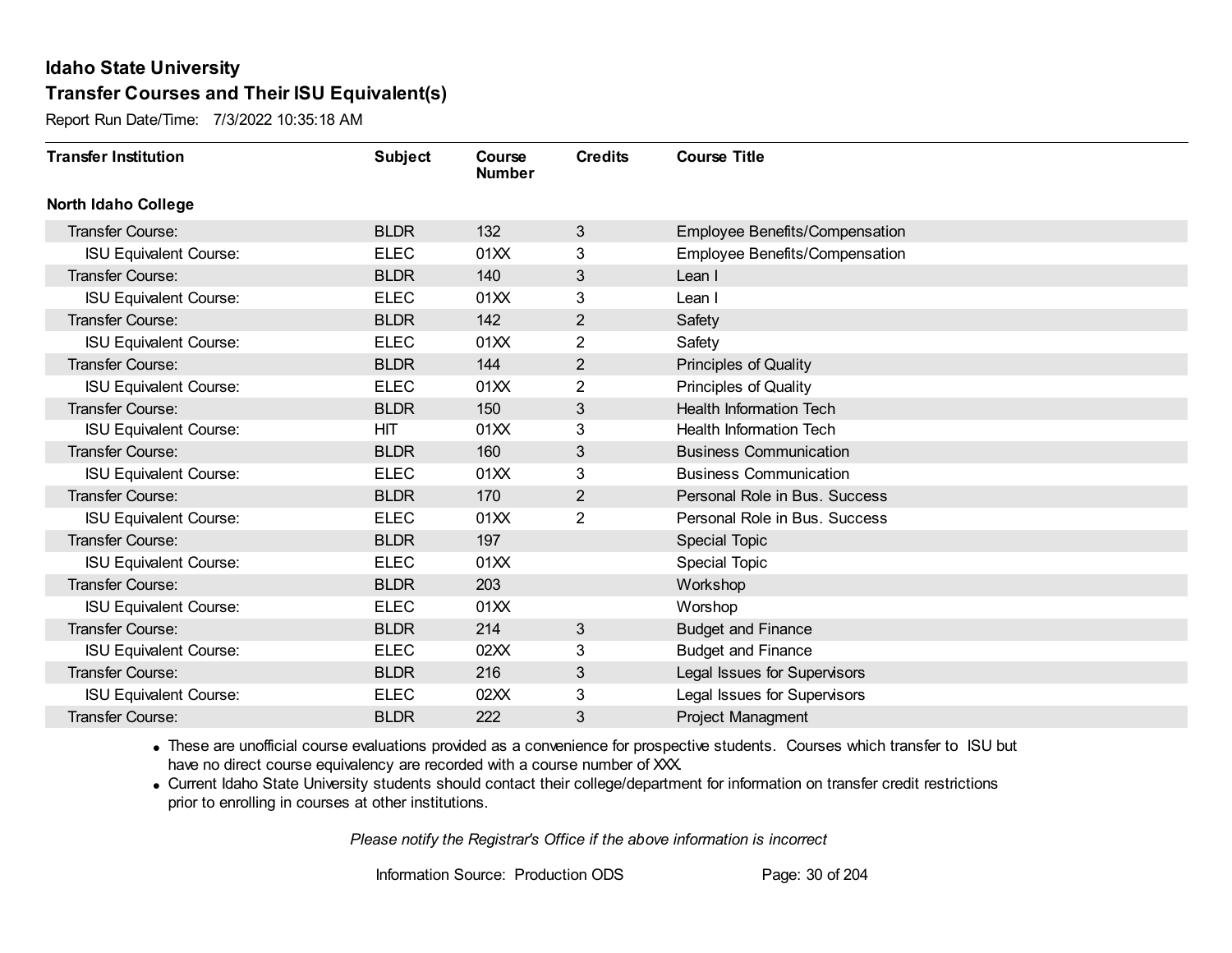Report Run Date/Time: 7/3/2022 10:35:18 AM

| <b>Transfer Institution</b>   | <b>Subject</b> | Course<br><b>Number</b> | <b>Credits</b> | <b>Course Title</b>            |
|-------------------------------|----------------|-------------------------|----------------|--------------------------------|
| <b>North Idaho College</b>    |                |                         |                |                                |
| Transfer Course:              | <b>BLDR</b>    | 222                     | 3              | Project Managment              |
| <b>ISU Equivalent Course:</b> | <b>ELEC</b>    | 02XX                    | 3              | Project Managment              |
| Transfer Course:              | <b>BLDR</b>    | 225                     | 3              | <b>Strategic Planning</b>      |
| <b>ISU Equivalent Course:</b> | <b>ELEC</b>    | 02XX                    | 3              | <b>Strategic Planning</b>      |
| <b>Transfer Course:</b>       | <b>BLDR</b>    | 240                     | 3              | Lean II                        |
| <b>ISU Equivalent Course:</b> | <b>ELEC</b>    | 02XX                    | 3              | Lean II                        |
| Transfer Course:              | <b>BLDR</b>    | 242                     | $\overline{2}$ | Inventory and Supply Chain Mgt |
| <b>ISU Equivalent Course:</b> | <b>ELEC</b>    | 02XX                    | $\overline{2}$ | Inventory and Supply Chain Mgt |
| Transfer Course:              | <b>BLDR</b>    | 290                     |                | Internship                     |
| <b>ISU Equivalent Course:</b> | <b>ELEC</b>    | 02XX                    |                | Internship                     |
| Transfer Course:              | <b>BLDR</b>    | 297                     |                | Special Topic                  |
| <b>ISU Equivalent Course:</b> | <b>ELEC</b>    | 02XX                    |                | <b>Special Topic</b>           |
| Transfer Course:              | <b>BLDR</b>    | 298                     |                | Practicum                      |
| <b>ISU Equivalent Course:</b> | <b>ELEC</b>    | 02XX                    |                | Practicum                      |
| Transfer Course:              | <b>BLDR</b>    | 299                     |                | Independent Study              |
| <b>ISU Equivalent Course:</b> | <b>ELEC</b>    | 02XX                    |                | Independent Study              |
| <b>Transfer Course:</b>       | <b>BMGT</b>    | 097                     |                | <b>Special Topic</b>           |
| <b>ISU Equivalent Course:</b> | <b>ELEC</b>    | 01XX                    |                | <b>Special Topic</b>           |
| Transfer Course:              | <b>BMGT</b>    | 197                     |                | Special Topic                  |
| <b>ISU Equivalent Course:</b> | <b>ELEC</b>    | 01XX                    |                | <b>Special Topic</b>           |
| Transfer Course:              | <b>BMGT</b>    | 203                     |                | Workshop                       |
| <b>ISU Equivalent Course:</b> | <b>ELEC</b>    | 02XX                    |                | Workshop                       |
| Transfer Course:              | <b>BMGT</b>    | 210                     |                | How to Start a Small Business  |

· These are unofficial course evaluations provided as a convenience for prospective students. Courses which transfer to ISU but have no direct course equivalency are recorded with a course number of XXX.

· Current Idaho State University students should contact their college/department for information on transfer credit restrictions prior to enrolling in courses at other institutions.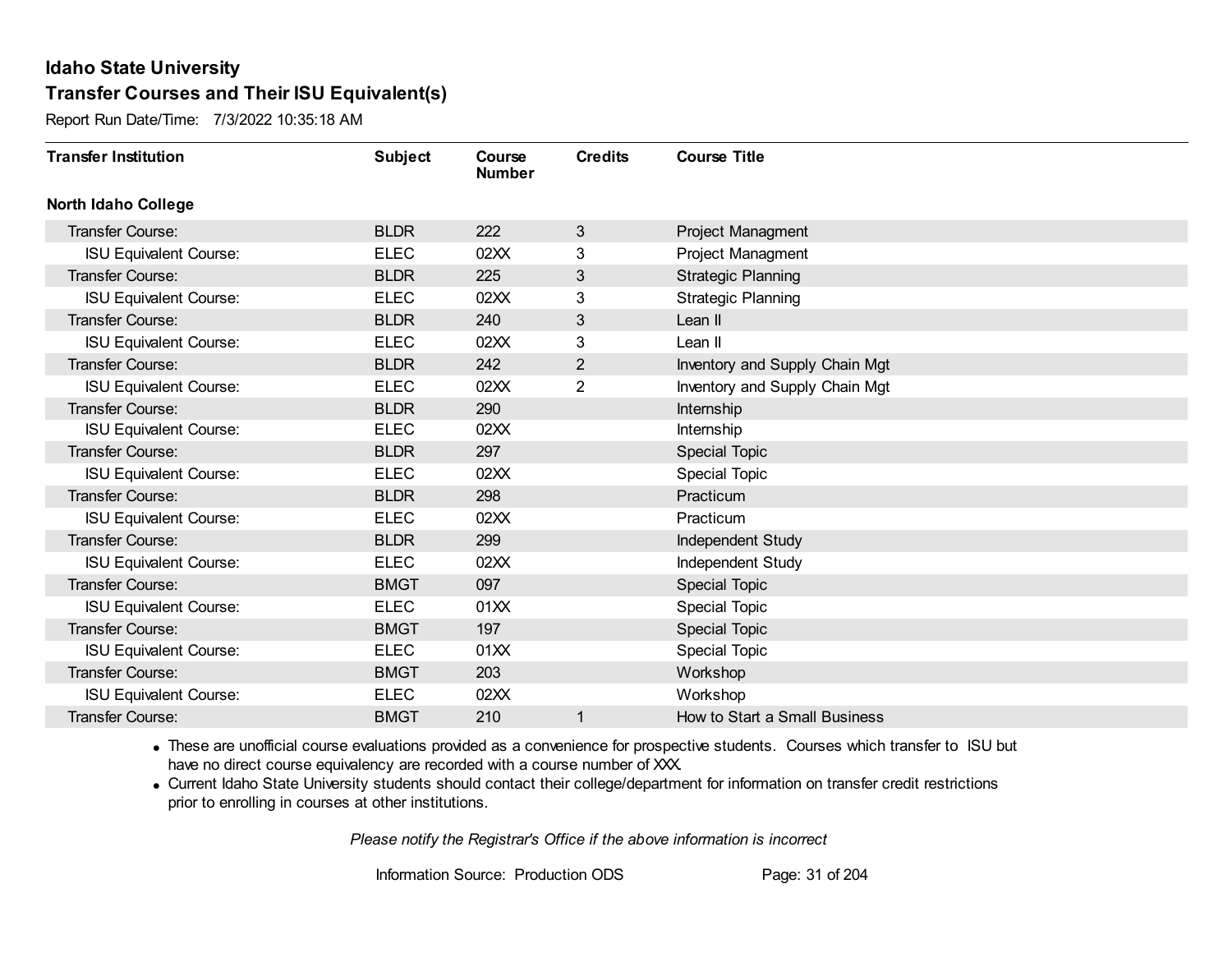Report Run Date/Time: 7/3/2022 10:35:18 AM

| <b>Transfer Institution</b>   | <b>Subject</b> | Course<br><b>Number</b> | <b>Credits</b> | <b>Course Title</b>              |
|-------------------------------|----------------|-------------------------|----------------|----------------------------------|
| <b>North Idaho College</b>    |                |                         |                |                                  |
| <b>Transfer Course:</b>       | <b>BMGT</b>    | 210                     | $\mathbf{1}$   | How to Start a Small Business    |
| <b>ISU Equivalent Course:</b> | <b>ELEC</b>    | 02XX                    | 1              | How to Start a Small Business    |
| Transfer Course:              | <b>BMGT</b>    | 220                     | $\overline{2}$ | <b>Business Plan Development</b> |
| <b>ISU Equivalent Course:</b> | <b>ELEC</b>    | 01XX                    | $\overline{2}$ | <b>Business Plan Development</b> |
| Transfer Course:              | <b>BMGT</b>    | 230                     | 3              | Intro to Entrepreneurship        |
| <b>ISU Equivalent Course:</b> | <b>ELEC</b>    | 02XX                    | 3              | Intro to Entrepreneurship        |
| <b>Transfer Course:</b>       | <b>BMGT</b>    | 256                     | 3              | Problem Solving Team Dynamics    |
| <b>ISU Equivalent Course:</b> | <b>ELEC</b>    | 02XX                    | 3              | Problem Solving Team Dynamics    |
| Transfer Course:              | <b>BMGT</b>    | 260                     | 3              | Human Resource Managment         |
| <b>ISU Equivalent Course:</b> | <b>ELEC</b>    | 02XX                    | 3              | Human Resource Managment         |
| Transfer Course:              | <b>BMGT</b>    | 266                     | 3              | Small Bus. & Entreprenurial Mg   |
| <b>ISU Equivalent Course:</b> | <b>ELEC</b>    | 02XX                    | 3              | Small Bus. & Entreprenurial Mg   |
| <b>Transfer Course:</b>       | <b>BMGT</b>    | 290                     |                | Internship                       |
| <b>ISU Equivalent Course:</b> | <b>ELEC</b>    | 02XX                    |                | Internship                       |
| Transfer Course:              | <b>BMGT</b>    | 297                     |                | <b>Special Topic</b>             |
| <b>ISU Equivalent Course:</b> | <b>ELEC</b>    | 02XX                    |                | <b>Special Topic</b>             |
| Transfer Course:              | <b>BMGT</b>    | 298                     |                | Practicum                        |
| <b>ISU Equivalent Course:</b> | <b>ELEC</b>    | 02XX                    |                | Practicum                        |
| <b>Transfer Course:</b>       | <b>BMGT</b>    | 299                     |                | Independent Study                |
| <b>ISU Equivalent Course:</b> | <b>ELEC</b>    | 02XX                    |                | Independent Study                |
| <b>Transfer Course:</b>       | <b>BMKT</b>    | 097                     |                | <b>Special Topic</b>             |
| <b>ISU Equivalent Course:</b> | <b>ELEC</b>    | 01XX                    |                | <b>Special Topic</b>             |
| Transfer Course:              | <b>BMKT</b>    | 197                     |                | <b>Special Topic</b>             |

· These are unofficial course evaluations provided as a convenience for prospective students. Courses which transfer to ISU but have no direct course equivalency are recorded with a course number of XXX.

· Current Idaho State University students should contact their college/department for information on transfer credit restrictions prior to enrolling in courses at other institutions.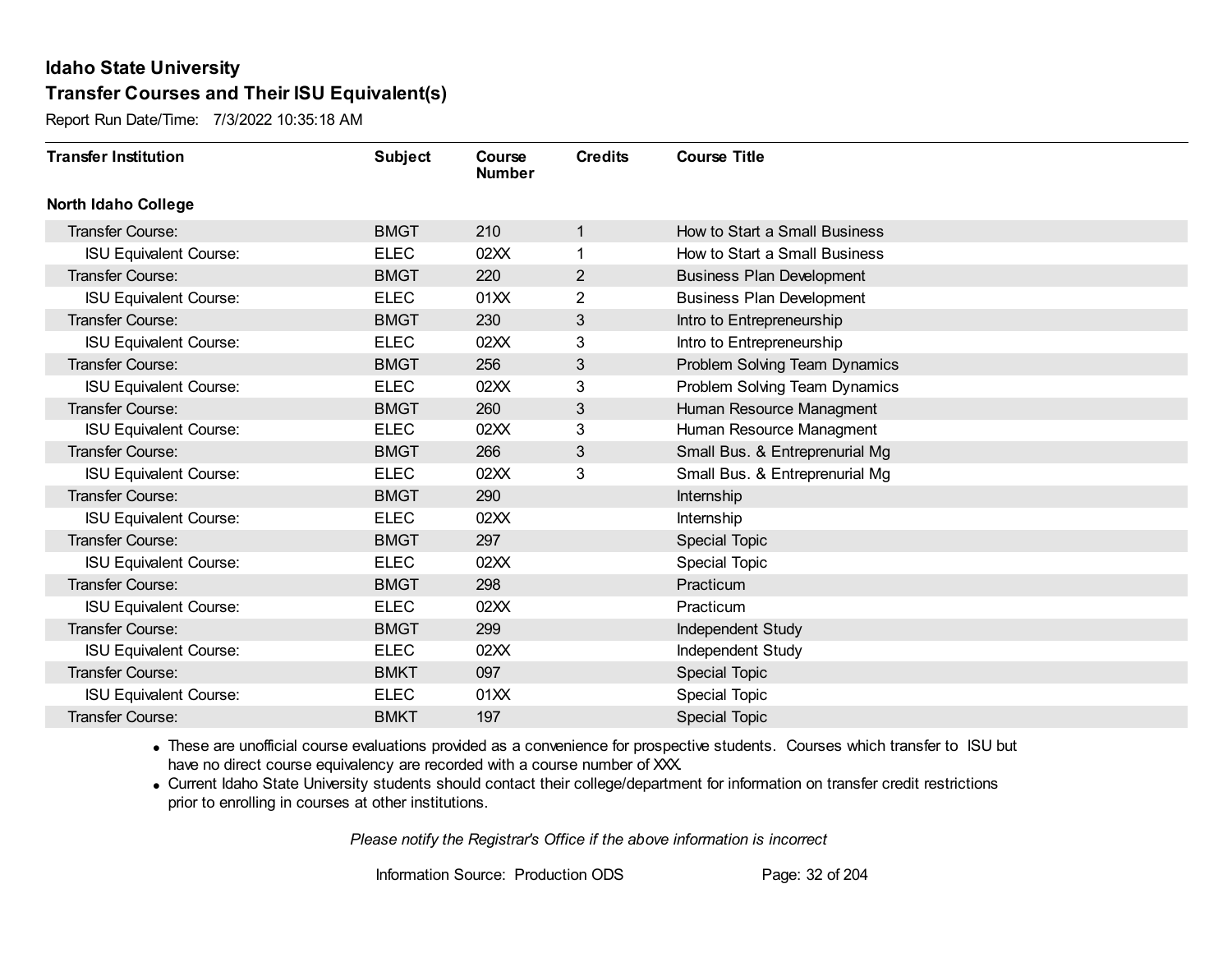Report Run Date/Time: 7/3/2022 10:35:18 AM

| <b>Transfer Institution</b>   | <b>Subject</b> | Course<br><b>Number</b> | <b>Credits</b> | <b>Course Title</b>               |
|-------------------------------|----------------|-------------------------|----------------|-----------------------------------|
| <b>North Idaho College</b>    |                |                         |                |                                   |
| Transfer Course:              | <b>BMKT</b>    | 197                     |                | <b>Special Topic</b>              |
| <b>ISU Equivalent Course:</b> | <b>ELEC</b>    | 01XX                    |                | <b>Special Topic</b>              |
| Transfer Course:              | <b>BMKT</b>    | 203                     |                | Workshop                          |
| <b>ISU Equivalent Course:</b> | <b>ELEC</b>    | 02XX                    |                | Workshop                          |
| <b>Transfer Course:</b>       | <b>BMKT</b>    | 231                     | 3              | Principles of Retailing           |
| <b>ISU Equivalent Course:</b> | <b>ELEC</b>    | 02XX                    | 3              | Principles of Retailing           |
| <b>Transfer Course:</b>       | <b>BMKT</b>    | 241                     | 3              | Fund/Promotion & Advertising      |
| <b>ISU Equivalent Course:</b> | <b>ELEC</b>    | 02XX                    | 3              | Fund/Promotion & Advertising      |
| Transfer Course:              | <b>BMKT</b>    | 261                     | 3              | <b>Princ/Professional Selling</b> |
| <b>ISU Equivalent Course:</b> | <b>ELEC</b>    | 02XX                    | 3              | Princ/Professional Selling        |
| Transfer Course:              | <b>BMKT</b>    | 290                     |                | Internship                        |
| <b>ISU Equivalent Course:</b> | <b>ELEC</b>    | 02XX                    |                | Internship                        |
| <b>Transfer Course:</b>       | <b>BMKT</b>    | 297                     |                | <b>Special Topic</b>              |
| <b>ISU Equivalent Course:</b> | <b>ELEC</b>    | 02XX                    |                | <b>Special Topic</b>              |
| Transfer Course:              | <b>BMKT</b>    | 298                     |                | Practicum                         |
| <b>ISU Equivalent Course:</b> | <b>ELEC</b>    | 02XX                    |                | Practicum                         |
| Transfer Course:              | <b>BMKT</b>    | 299                     |                | Independent Study                 |
| <b>ISU Equivalent Course:</b> | <b>ELEC</b>    | 02XX                    |                | <b>Independent Study</b>          |
| <b>Transfer Course:</b>       | <b>BTNY</b>    | 203                     | 4              | <b>General Botany</b>             |
| <b>ISU Equivalent Course:</b> | <b>ELEC</b>    | 2XXX                    |                | General Botany                    |
| <b>Transfer Course:</b>       | <b>BTNY</b>    | 203L                    | $\mathbf 0$    | General Botany Lab                |
| <b>ISU Equivalent Course:</b> | <b>ELEC</b>    | 2XXX                    |                | General Botany Lab                |
| <b>Transfer Course:</b>       | <b>BUSA</b>    | 021                     |                | Compu Payroll Acct                |

· These are unofficial course evaluations provided as a convenience for prospective students. Courses which transfer to ISU but have no direct course equivalency are recorded with a course number of XXX.

· Current Idaho State University students should contact their college/department for information on transfer credit restrictions prior to enrolling in courses at other institutions.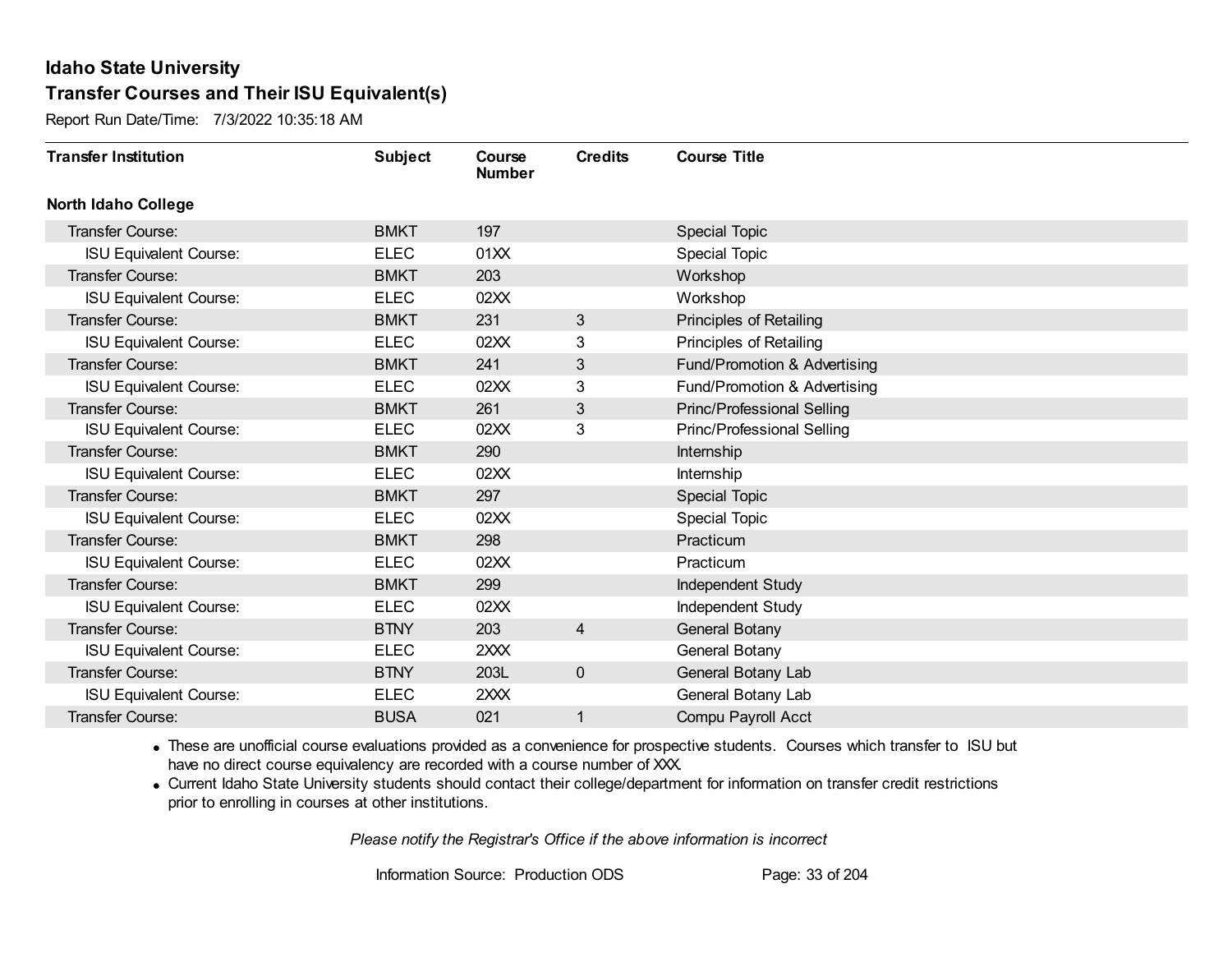Report Run Date/Time: 7/3/2022 10:35:18 AM

| <b>Transfer Institution</b>   | <b>Subject</b> | Course<br><b>Number</b> | <b>Credits</b> | <b>Course Title</b>              |
|-------------------------------|----------------|-------------------------|----------------|----------------------------------|
| <b>North Idaho College</b>    |                |                         |                |                                  |
| Transfer Course:              | <b>BUSA</b>    | 021                     | 1              | Compu Payroll Acct               |
| <b>ISU Equivalent Course:</b> | BI             | 01XX                    |                | Compu Payroll Acct               |
| Transfer Course:              | <b>BUSA</b>    | 097                     |                | <b>Special Topic</b>             |
| <b>ISU Equivalent Course:</b> | <b>ELEC</b>    | 01XX                    |                | Special Topic                    |
| <b>Transfer Course:</b>       | <b>BUSA</b>    | 100                     | 3              | Intro to Computers               |
| <b>ISU Equivalent Course:</b> | <b>CIS</b>     | 1XXX                    | 3              | Intro to Computers               |
| <b>Transfer Course:</b>       | <b>BUSA</b>    | 101                     | 3              | Intro to Business                |
| <b>ISU Equivalent Course:</b> | <b>MGT</b>     | 1101                    | 3              | Introduction to Business         |
| Transfer Course:              | <b>BUSA</b>    | 102                     | $\overline{2}$ | <b>Typing Skill Development</b>  |
| <b>ISU Equivalent Course:</b> | <b>CIS</b>     | 1XXX                    | $\overline{2}$ | <b>Typing Skill Development</b>  |
| Transfer Course:              | <b>BUSA</b>    | 110                     | 3              | <b>Sm Business Accounting</b>    |
| <b>ISU Equivalent Course:</b> | <b>ELEC</b>    | 01XX                    |                | <b>Small Business Accounting</b> |
| Transfer Course:              | <b>BUSA</b>    | 118                     | $\mathbf 1$    | Intro to Word Processing         |
| <b>ISU Equivalent Course:</b> | <b>BT</b>      | 01XX                    | 1              | Intro to Word Processing         |
| Transfer Course:              | <b>BUSA</b>    | 119                     | 1              | Intermediate Word processing     |
| <b>ISU Equivalent Course:</b> | <b>BT</b>      | 01XX                    | 1              | Intermediate Word Processing     |
| Transfer Course:              | <b>BUSA</b>    | 121                     | $\mathbf 1$    | Intro to Spreadsheets            |
| <b>ISU Equivalent Course:</b> | <b>CIS</b>     | 1XXX                    |                | Intro to Spreadsheets            |
| <b>Transfer Course:</b>       | <b>BUSA</b>    | 123                     | $\mathbf{1}$   | Intro to Databases               |
| <b>ISU Equivalent Course:</b> | BI             | 01XX                    |                | Intro to Databases               |
| Transfer Course:              | <b>BUSA</b>    | 127                     | 3              | Intro to Business                |
| <b>ISU Equivalent Course:</b> | <b>MGT</b>     | 1101                    |                | Introduction to Business         |
| Transfer Course:              | <b>BUSA</b>    | 130                     | 3              | Principles of Management         |

· These are unofficial course evaluations provided as a convenience for prospective students. Courses which transfer to ISU but have no direct course equivalency are recorded with a course number of XXX.

· Current Idaho State University students should contact their college/department for information on transfer credit restrictions prior to enrolling in courses at other institutions.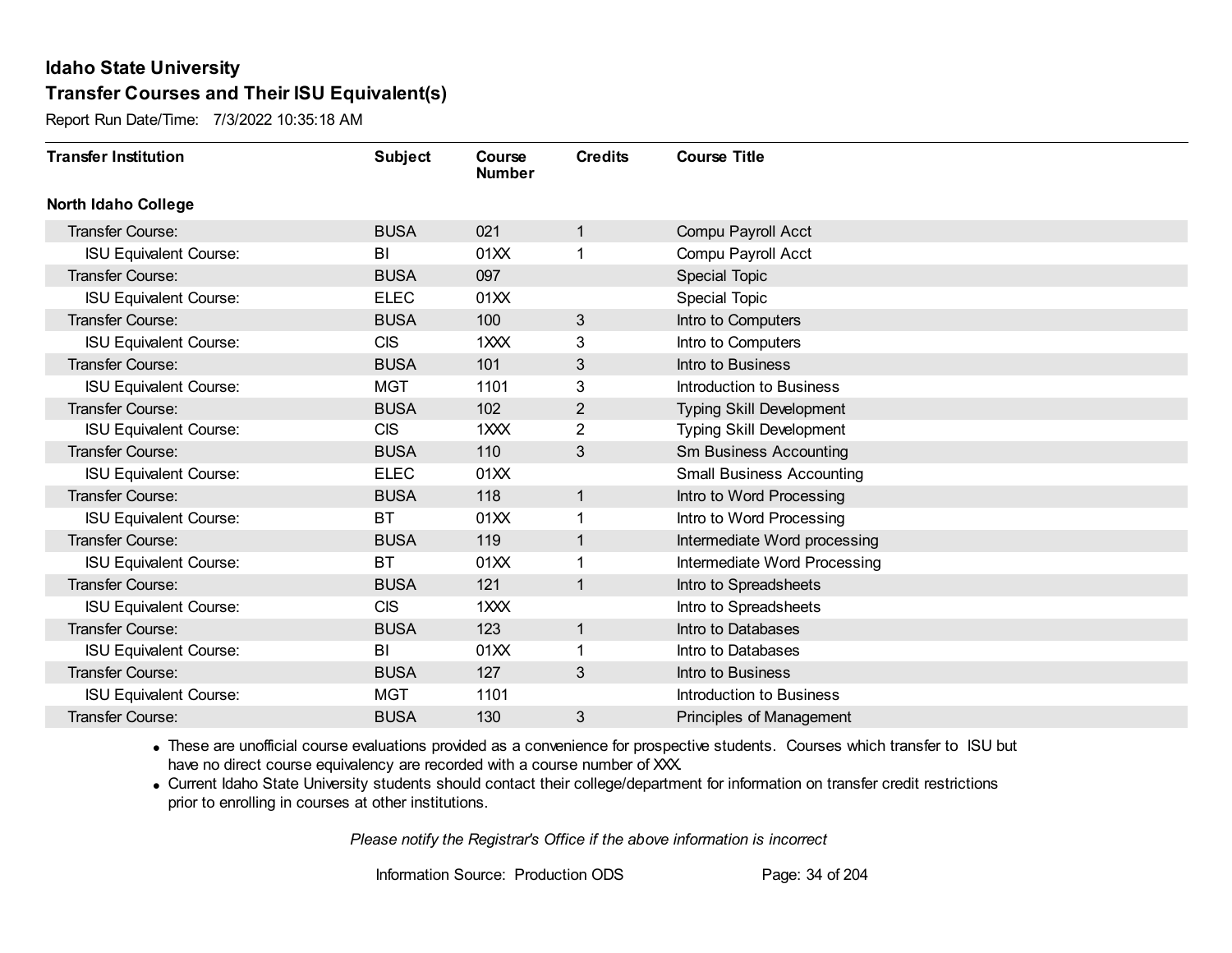Report Run Date/Time: 7/3/2022 10:35:18 AM

| <b>Transfer Institution</b>   | <b>Subject</b> | Course<br><b>Number</b> | <b>Credits</b> | <b>Course Title</b>                |
|-------------------------------|----------------|-------------------------|----------------|------------------------------------|
| <b>North Idaho College</b>    |                |                         |                |                                    |
| <b>Transfer Course:</b>       | <b>BUSA</b>    | 130                     | 3              | Principles of Management           |
| <b>ISU Equivalent Course:</b> | <b>MGT</b>     | 1XXX                    | 3              | Principles of Management           |
| Transfer Course:              | <b>BUSA</b>    | 135                     | $\overline{2}$ | Computer App for Tech Progrms      |
| <b>ISU Equivalent Course:</b> | BI             | 01XX                    |                | Comp App for Tech Progrms          |
| <b>Transfer Course:</b>       | <b>BUSA</b>    | 158                     | 3              | Prin of Salesmanship               |
| <b>ISU Equivalent Course:</b> | <b>ELEC</b>    | 01XX                    |                | Prin of Salesmanship               |
| Transfer Course:              | <b>BUSA</b>    | 180                     | $\mathbf 1$    | <b>Personal Finance</b>            |
| <b>ISU Equivalent Course:</b> | <b>FIN</b>     | 1XXX                    |                | <b>Personal Finance</b>            |
| Transfer Course:              | <b>BUSA</b>    | 185                     | 3              | <b>Business Math</b>               |
| <b>ISU Equivalent Course:</b> | <b>MATH</b>    | 1XXX                    |                | <b>Business Math</b>               |
| Transfer Course:              | <b>BUSA</b>    | 197                     |                | Special Topic                      |
| <b>ISU Equivalent Course:</b> | <b>ELEC</b>    | 01XX                    |                | <b>Special Topic</b>               |
| Transfer Course:              | <b>BUSA</b>    | 201                     | 3              | <b>Principles of Accounting</b>    |
| <b>ISU Equivalent Course:</b> | <b>ACCT</b>    | 2201                    | 3              | Principles of Accounting I         |
| Transfer Course:              | <b>BUSA</b>    | 202                     | 3              | <b>Managerial Accounting</b>       |
| <b>ISU Equivalent Course:</b> | <b>ACCT</b>    | 2202                    | 3              | Principles of Accounting II        |
| Transfer Course:              | <b>BUSA</b>    | 203                     |                | Workshop                           |
| <b>ISU Equivalent Course:</b> | <b>ELEC</b>    | 02XX                    |                | Workshop                           |
| Transfer Course:              | <b>BUSA</b>    | 211                     | 1              | Principles of Managment            |
| <b>ISU Equivalent Course:</b> | <b>MGT</b>     | 1XXX                    |                | Principles of Managment            |
| <b>Transfer Course:</b>       | <b>BUSA</b>    | 221                     | 3              | Principles of Marketing            |
| <b>ISU Equivalent Course:</b> | <b>MKTG</b>    | 2XXX                    | 3              | Principles of Marketing            |
| Transfer Course:              | <b>BUSA</b>    | 234                     | 3              | <b>Ethical Conduct in Business</b> |

· These are unofficial course evaluations provided as a convenience for prospective students. Courses which transfer to ISU but have no direct course equivalency are recorded with a course number of XXX.

· Current Idaho State University students should contact their college/department for information on transfer credit restrictions prior to enrolling in courses at other institutions.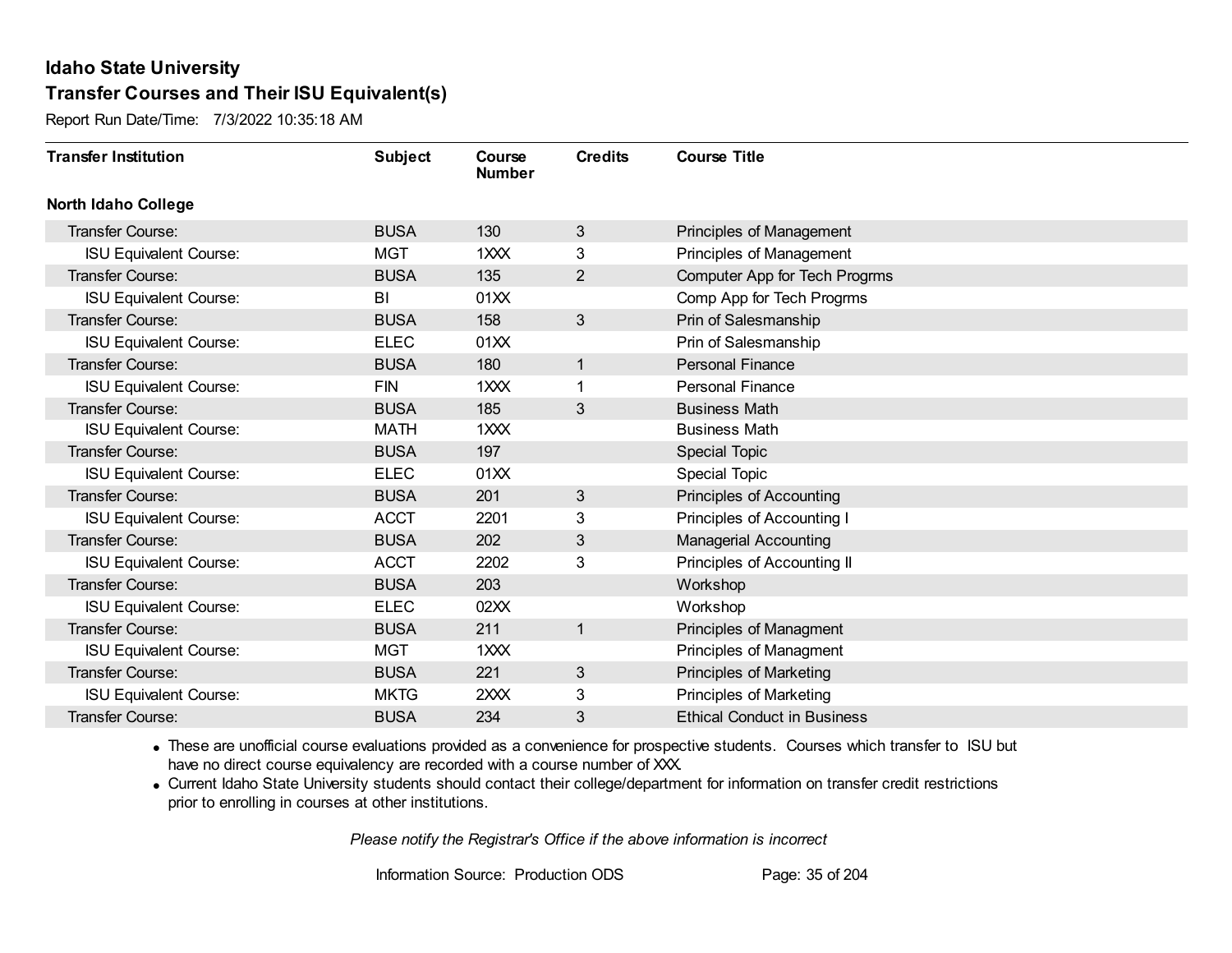Report Run Date/Time: 7/3/2022 10:35:18 AM

| <b>Transfer Institution</b>   | <b>Subject</b> | Course<br><b>Number</b> | <b>Credits</b> | <b>Course Title</b>                  |
|-------------------------------|----------------|-------------------------|----------------|--------------------------------------|
| <b>North Idaho College</b>    |                |                         |                |                                      |
| <b>Transfer Course:</b>       | <b>BUSA</b>    | 234                     | 3              | <b>Ethical Conduct in Business</b>   |
| <b>ISU Equivalent Course:</b> | <b>MGT</b>     | 2XXX                    | 3              | <b>Ethical Conduct in Business</b>   |
| Transfer Course:              | <b>BUSA</b>    | 236                     | 3              | Introduction to Finance              |
| <b>ISU Equivalent Course:</b> | <b>FIN</b>     | 2XXX                    | 3              | Introduction to Finance              |
| <b>Transfer Course:</b>       | <b>BUSA</b>    | 240                     | 3              | Computer Systems & Business Ap       |
| <b>ISU Equivalent Course:</b> | <b>CIS</b>     | 1XXX                    | 3              | Computer Systems & Business Ap       |
| <b>Transfer Course:</b>       | <b>BUSA</b>    | 250                     | 3              | <b>International Business</b>        |
| <b>ISU Equivalent Course:</b> | <b>MGT</b>     | 2XXX                    | 3              | <b>International Business</b>        |
| Transfer Course:              | <b>BUSA</b>    | 251                     | 3              | <b>Business Statistics</b>           |
| <b>ISU Equivalent Course:</b> | <b>MGT</b>     | 2216                    | 3              | <b>Business Statistics</b>           |
| Transfer Course:              | <b>BUSA</b>    | 255                     | 3              | E-Commerce                           |
| <b>ISU Equivalent Course:</b> | <b>MGT</b>     | 2XXX                    | 3              | E-Commerce                           |
| <b>Transfer Course:</b>       | <b>BUSA</b>    | 260                     | 3              | Principles of Banking                |
| <b>ISU Equivalent Course:</b> | <b>MGT</b>     | 2XXX                    | 3              | Principles of Banking                |
| Transfer Course:              | <b>BUSA</b>    | 265                     | 3              | <b>Legal Environment of Business</b> |
| <b>ISU Equivalent Course:</b> | <b>MGT</b>     | 2261                    | 3              | Legal Envir of Organization          |
| Transfer Course:              | <b>BUSA</b>    | 271                     | 3              | Statistical Inference & D/A          |
| <b>ISU Equivalent Course:</b> | <b>MGT</b>     | 2216                    |                | <b>Business Statistics</b>           |
| Transfer Course:              | <b>BUSA</b>    | 280                     | $\overline{2}$ | Investment and Retirement Plan       |
| <b>ISU Equivalent Course:</b> | <b>FIN</b>     | 2XXX                    |                | Investment and Retirement Plan       |
| Transfer Course:              | <b>BUSA</b>    | 290                     |                | Internship                           |
| <b>ISU Equivalent Course:</b> | <b>MGT</b>     | 2XXX                    |                | Internship                           |
| Transfer Course:              | <b>BUSA</b>    | 297                     |                | <b>Special Topic</b>                 |

· These are unofficial course evaluations provided as a convenience for prospective students. Courses which transfer to ISU but have no direct course equivalency are recorded with a course number of XXX.

· Current Idaho State University students should contact their college/department for information on transfer credit restrictions prior to enrolling in courses at other institutions.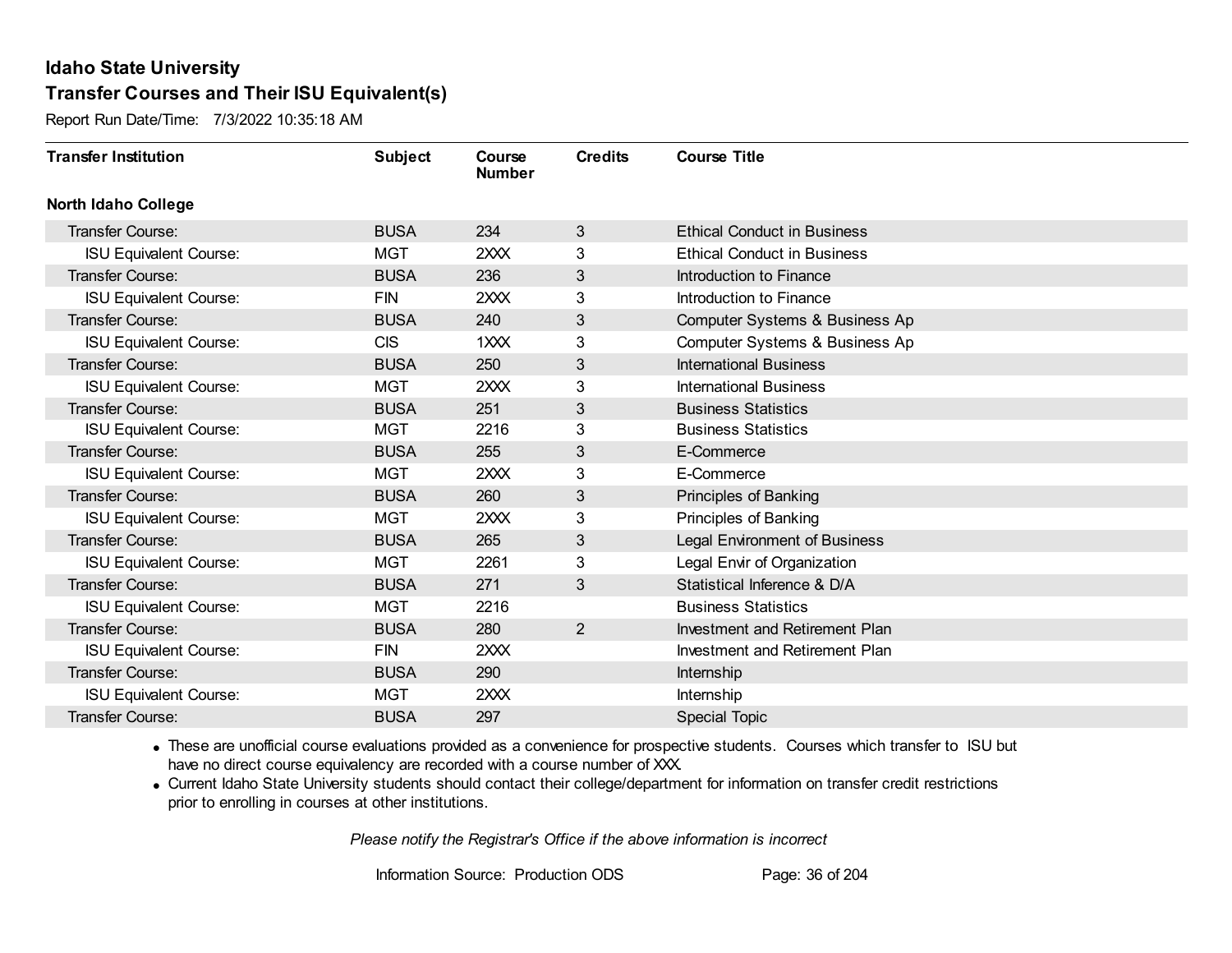Report Run Date/Time: 7/3/2022 10:35:18 AM

| <b>Transfer Institution</b>   | <b>Subject</b> | Course<br><b>Number</b> | <b>Credits</b> | <b>Course Title</b>              |
|-------------------------------|----------------|-------------------------|----------------|----------------------------------|
| <b>North Idaho College</b>    |                |                         |                |                                  |
| <b>Transfer Course:</b>       | <b>BUSA</b>    | 297                     |                | <b>Special Topic</b>             |
| <b>ISU Equivalent Course:</b> | <b>MGT</b>     | 2XXX                    |                | Special Topic                    |
| Transfer Course:              | <b>BUSA</b>    | 297A                    | 1              | Spec Topics Bus Admin            |
| <b>ISU Equivalent Course:</b> | BA             | 2XXX                    |                | Spec Topics Bus Admin            |
| Transfer Course:              | <b>BUSA</b>    | 298                     |                | Practicum                        |
| <b>ISU Equivalent Course:</b> | <b>MGT</b>     | 2XXX                    |                | Practicum                        |
| <b>Transfer Course:</b>       | <b>BUSA</b>    | 299                     |                | Independent Study                |
| <b>ISU Equivalent Course:</b> | <b>MGT</b>     | 2XXX                    |                | Independent Study                |
| Transfer Course:              | <b>BUSO</b>    | 101A                    | $\mathbf{1}$   | <b>Basic Keyboarding A</b>       |
| <b>ISU Equivalent Course:</b> | <b>TGE</b>     | 01XX                    |                | Basic Keyboarding A              |
| Transfer Course:              | <b>BUSO</b>    | 101B                    | $\mathbf{1}$   | Keyboard Speed Development       |
| <b>ISU Equivalent Course:</b> | BI             | 1XX                     |                | Keyboard Speed Development       |
| Transfer Course:              | <b>BUSO</b>    | 109                     | 3              | <b>Medical Terminology</b>       |
| <b>ISU Equivalent Course:</b> | HO             | 0106                    | 3              | <b>Medical Terminology</b>       |
| Transfer Course:              | <b>BUSO</b>    | 110                     | $\overline{2}$ | <b>Medical Transcription</b>     |
| <b>ISU Equivalent Course:</b> | <b>HIT</b>     | 1XX                     |                | <b>Medical Transcription</b>     |
| Transfer Course:              | <b>BUSO</b>    | 115                     | 3              | Records Management               |
| <b>ISU Equivalent Course:</b> | BI             | 1XX                     |                | Records Management               |
| <b>Transfer Course:</b>       | <b>BUSO</b>    | 173                     | 3              | <b>Word Processing</b>           |
| <b>ISU Equivalent Course:</b> | BI             | 01XX                    | 3              | <b>Word Processing</b>           |
| <b>Transfer Course:</b>       | <b>BUSO</b>    | 174                     | 3              | <b>Word Process Applications</b> |
| <b>ISU Equivalent Course:</b> | BI             | 1XX                     |                | <b>Word Process Applications</b> |
| <b>Transfer Course:</b>       | <b>BUSO</b>    | 175                     | 3              | <b>Grammar Skill Building</b>    |

· These are unofficial course evaluations provided as a convenience for prospective students. Courses which transfer to ISU but have no direct course equivalency are recorded with a course number of XXX.

· Current Idaho State University students should contact their college/department for information on transfer credit restrictions prior to enrolling in courses at other institutions.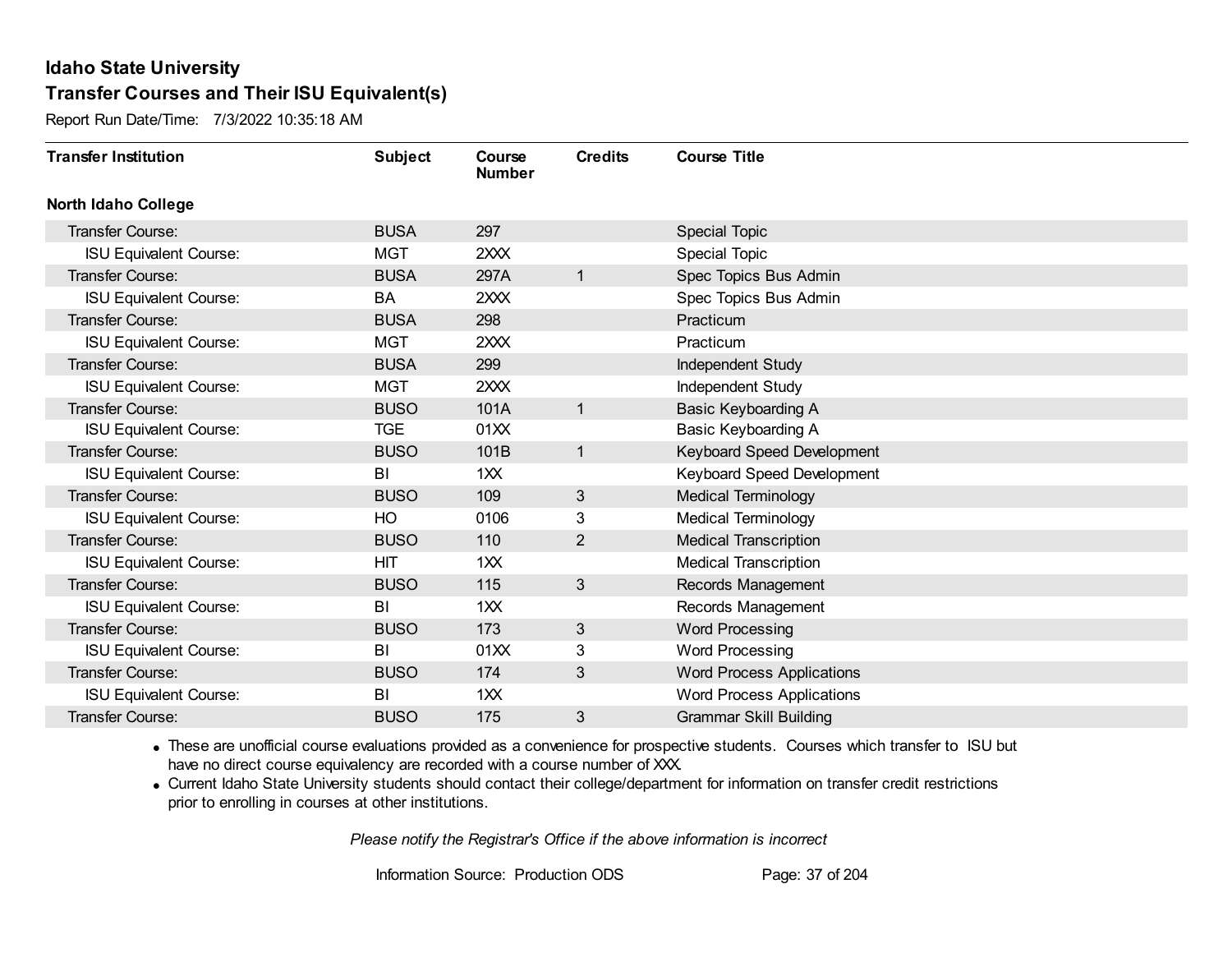Report Run Date/Time: 7/3/2022 10:35:18 AM

| <b>Transfer Institution</b>   | <b>Subject</b> | Course<br><b>Number</b> | <b>Credits</b> | <b>Course Title</b>              |
|-------------------------------|----------------|-------------------------|----------------|----------------------------------|
| <b>North Idaho College</b>    |                |                         |                |                                  |
| Transfer Course:              | <b>BUSO</b>    | 175                     | 3              | <b>Grammar Skill Building</b>    |
| <b>ISU Equivalent Course:</b> | BI             | 1XX                     |                | <b>Grammar Skill Building</b>    |
| Transfer Course:              | <b>BUSO</b>    | 194                     | 1              | Legal Issues Health              |
| <b>ISU Equivalent Course:</b> | BI             | 1XX                     |                | Legal Issues Health              |
| <b>Transfer Course:</b>       | <b>BUSO</b>    | 210                     | $\overline{2}$ | Adv Medical Transcription        |
| <b>ISU Equivalent Course:</b> | <b>HIT</b>     | 2XX                     |                | Adv Medical Transcription        |
| Transfer Course:              | <b>BUSO</b>    | 257                     | 3              | <b>Medical Coding</b>            |
| <b>ISU Equivalent Course:</b> | HIT            | 2XX                     |                | <b>Medical Coding</b>            |
| <b>Transfer Course:</b>       | <b>BUSO</b>    | 273                     | 3              | Word Process/Transcription       |
| <b>ISU Equivalent Course:</b> | BI             | 2XX                     |                | Word Process/Transcription       |
| Transfer Course:              | <b>BUSO</b>    | 287                     | $\overline{4}$ | Medical Admin Intern I           |
| <b>ISU Equivalent Course:</b> | BI             | 2XX                     |                | Medical Admin Intern I           |
| Transfer Course:              | <b>BUSO</b>    | 288                     | 4              | Medical Admin Intern II          |
| <b>ISU Equivalent Course:</b> | BI             | 2XX                     |                | Medical Admin Intern II          |
| Transfer Course:              | <b>BUSO</b>    | 294                     | 1              | <b>Medical Office Procedures</b> |
| <b>ISU Equivalent Course:</b> | BI             | 2XX                     |                | <b>Medical Office Procedures</b> |
| Transfer Course:              | <b>BUSO</b>    | 295                     | 3              | <b>Office Procedures</b>         |
| <b>ISU Equivalent Course:</b> | BI             | 2XX                     |                | <b>Office Procedures</b>         |
| Transfer Course:              | <b>CADT</b>    | 141                     | 3              | Intro to CAD Technology          |
| <b>ISU Equivalent Course:</b> | <b>CADD</b>    | 01XX                    | 3              | Intro to CAD Technology          |
| Transfer Course:              | <b>CADT</b>    | 142                     | 3              | Intro to 3D Residential Design   |
| <b>ISU Equivalent Course:</b> | <b>CADD</b>    | 01XX                    | 3              | Intro to 3D Residential Design   |
| Transfer Course:              | <b>CADT</b>    | 143                     | 3              | Intro to 3D Commercial Design    |

· These are unofficial course evaluations provided as a convenience for prospective students. Courses which transfer to ISU but have no direct course equivalency are recorded with a course number of XXX.

· Current Idaho State University students should contact their college/department for information on transfer credit restrictions prior to enrolling in courses at other institutions.

*Please notify the Registrar's Office if the above information is incorrect*

Information Source: Production ODS Page: 38 of 204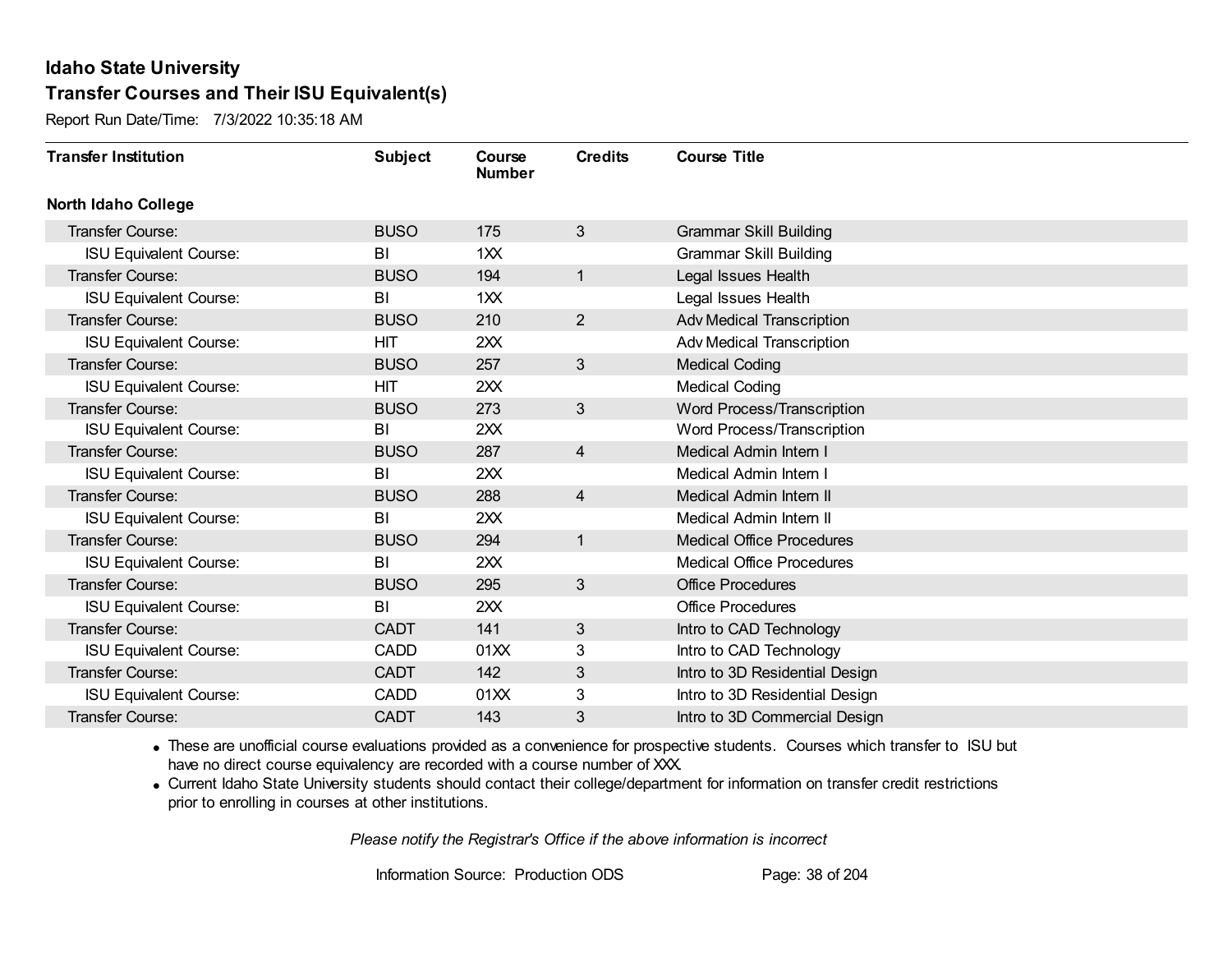Report Run Date/Time: 7/3/2022 10:35:18 AM

| <b>Transfer Institution</b>   | <b>Subject</b> | Course<br><b>Number</b> | <b>Credits</b> | <b>Course Title</b>                 |
|-------------------------------|----------------|-------------------------|----------------|-------------------------------------|
| <b>North Idaho College</b>    |                |                         |                |                                     |
| <b>Transfer Course:</b>       | <b>CADT</b>    | 143                     | 3              | Intro to 3D Commercial Design       |
| <b>ISU Equivalent Course:</b> | <b>CADD</b>    | 01XX                    | 3              | Intro to 3D Commercial Design       |
| <b>Transfer Course:</b>       | <b>CADT</b>    | 151                     | 3              | Adv 3D Residential Design           |
| <b>ISU Equivalent Course:</b> | <b>CADD</b>    | 01XX                    | 3              | Adv 3D Residential Design           |
| Transfer Course:              | <b>CADT</b>    | 152                     | 3              | Adv 3D Commercial Design            |
| <b>ISU Equivalent Course:</b> | <b>CADD</b>    | 01XX                    | 3              | Adv 3D Commercial Design            |
| <b>Transfer Course:</b>       | <b>CADT</b>    | 153                     | 3              | Commercial Bld Design Integrat      |
| <b>ISU Equivalent Course:</b> | <b>CADD</b>    | 01XX                    | 3              | Commercial Bld Design Integrat      |
| Transfer Course:              | <b>CADT</b>    | 201                     | $\overline{2}$ | <b>Architect Print Read/Estimat</b> |
| <b>ISU Equivalent Course:</b> | <b>CADD</b>    | 02XX                    | $\overline{2}$ | <b>Architect Print Read/Estimat</b> |
| <b>Transfer Course:</b>       | <b>CADT</b>    | 202                     | 4              | <b>Residental Architecture II</b>   |
| <b>ISU Equivalent Course:</b> | <b>CADD</b>    | 02XX                    | 4              | <b>Residential Architecture II</b>  |
| <b>Transfer Course:</b>       | <b>CADT</b>    | 203                     | 3              | <b>Commercial Architect II</b>      |
| <b>ISU Equivalent Course:</b> | <b>CADD</b>    | 02XX                    | 3              | <b>Commercial Architect II</b>      |
| Transfer Course:              | <b>CADT</b>    | 204                     | 3              | <b>Residential Architecture III</b> |
| <b>ISU Equivalent Course:</b> | <b>CADD</b>    | 02XX                    | 3              | <b>Residential Architecture III</b> |
| Transfer Course:              | <b>CADT</b>    | 205                     | 3              | <b>Commercial Architect III</b>     |
| <b>ISU Equivalent Course:</b> | <b>CADD</b>    | 02XX                    | 3              | <b>Commercial Architect III</b>     |
| <b>Transfer Course:</b>       | <b>CADT</b>    | 207                     | $\overline{2}$ | <b>Building Design Integration</b>  |
| <b>ISU Equivalent Course:</b> | <b>CADD</b>    | 02XX                    | $\overline{2}$ | <b>Building Design Integration</b>  |
| <b>Transfer Course:</b>       | <b>CADT</b>    | 250                     | $\overline{2}$ | SolidWorks I                        |
| <b>ISU Equivalent Course:</b> | <b>CADD</b>    | 02XX                    | $\overline{2}$ | SolidWorks I                        |
| Transfer Course:              | <b>CADT</b>    | 252                     | 2              | SolidWorks II                       |

· These are unofficial course evaluations provided as a convenience for prospective students. Courses which transfer to ISU but have no direct course equivalency are recorded with a course number of XXX.

· Current Idaho State University students should contact their college/department for information on transfer credit restrictions prior to enrolling in courses at other institutions.

*Please notify the Registrar's Office if the above information is incorrect*

Information Source: Production ODS Page: 39 of 204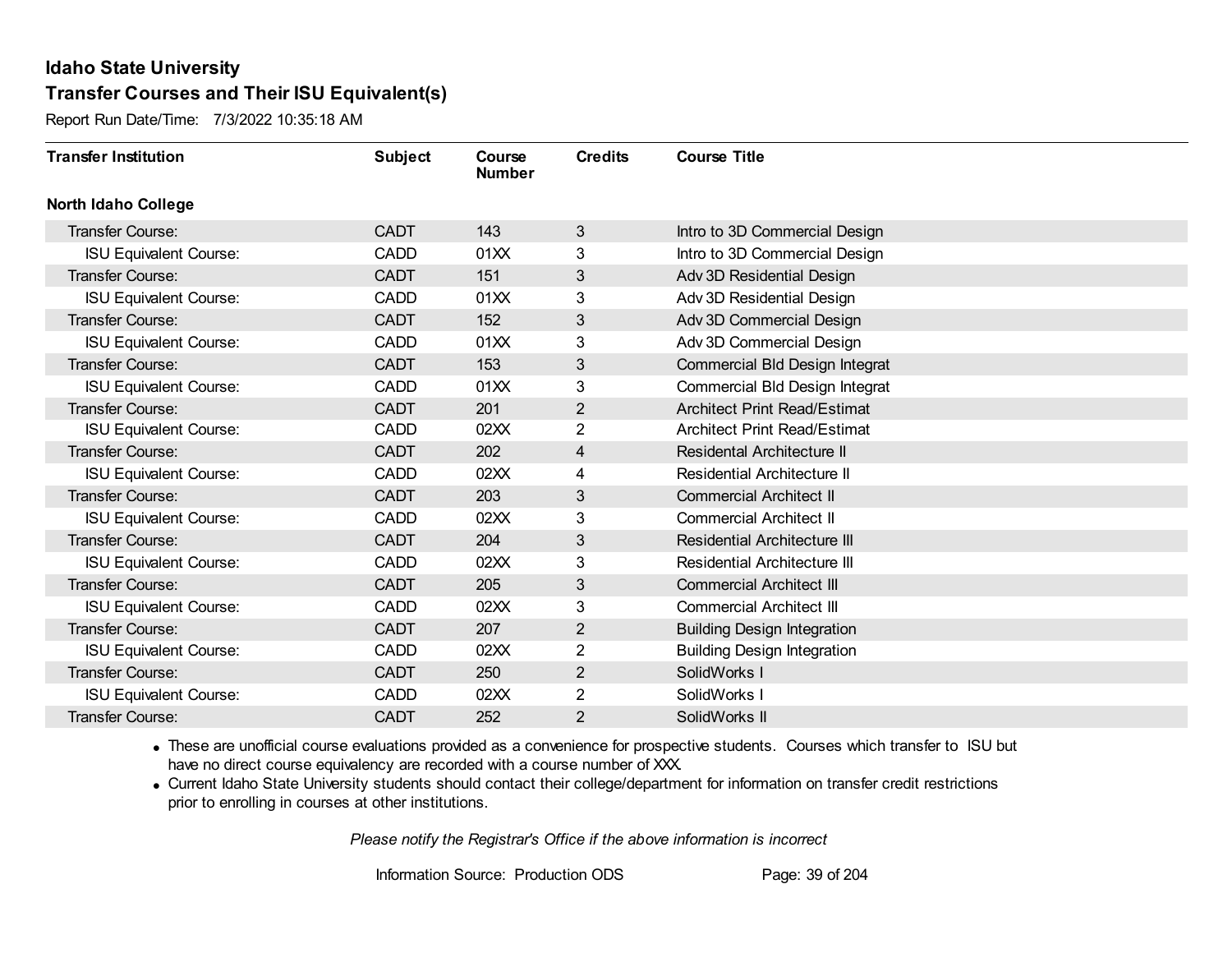Report Run Date/Time: 7/3/2022 10:35:18 AM

| <b>Transfer Institution</b>   | <b>Subject</b> | Course<br><b>Number</b> | <b>Credits</b> | <b>Course Title</b>                |
|-------------------------------|----------------|-------------------------|----------------|------------------------------------|
| <b>North Idaho College</b>    |                |                         |                |                                    |
| Transfer Course:              | <b>CADT</b>    | 252                     | $\overline{2}$ | SolidWorks II                      |
| <b>ISU Equivalent Course:</b> | <b>CADD</b>    | 02XX                    | $\overline{2}$ | SolidWorks II                      |
| Transfer Course:              | <b>CAOT</b>    | 115                     |                | Outlook                            |
| <b>ISU Equivalent Course:</b> | <b>BT</b>      | 01XX                    |                | Outlook                            |
| <b>Transfer Course:</b>       | <b>CAOT</b>    | 120                     | 1              | Word Processing/Word 1             |
| <b>ISU Equivalent Course:</b> | ВT             | 01XX                    |                | Word Processing/Word 1             |
| Transfer Course:              | <b>CAOT</b>    | 121                     | 1              | Word Processing/Word 2             |
| <b>ISU Equivalent Course:</b> | BT             | 01XX                    |                | Word Processing/Word 2             |
| <b>Transfer Course:</b>       | <b>CAOT</b>    | 122                     | 1              | Word Processing/Word 3             |
| <b>ISU Equivalent Course:</b> | <b>BT</b>      | 01XX                    |                | Word Processing/Word 3             |
| <b>Transfer Course:</b>       | <b>CAOT</b>    | 130                     | 1              | Spreadsheets/Excel 1               |
| <b>ISU Equivalent Course:</b> | <b>BT</b>      | 01XX                    |                | Spreadsheets/Excel 1               |
| Transfer Course:              | <b>CAOT</b>    | 131                     |                | Spreadsheets/Excel 2               |
| <b>ISU Equivalent Course:</b> | BT             | 01XX                    |                | Spreadsheets/Excel 2               |
| Transfer Course:              | <b>CAOT</b>    | 132                     |                | Spreadsheet/Excel 3                |
| <b>ISU Equivalent Course:</b> | <b>BT</b>      | 01XX                    |                | Spreadsheets/Excel 3               |
| Transfer Course:              | <b>CAOT</b>    | 140                     | 1              | Database/Access 1                  |
| <b>ISU Equivalent Course:</b> | <b>BT</b>      | 01XX                    | 1              | Database/Access 1                  |
| Transfer Course:              | <b>CAOT</b>    | 150                     | $\mathbf 1$    | <b>PowerPoint</b>                  |
| <b>ISU Equivalent Course:</b> | ВT             | 01XX                    |                | PowerPoint                         |
| <b>Transfer Course:</b>       | <b>CAOT</b>    | 162                     | $\overline{2}$ | Intro to Computer Applications     |
| <b>ISU Equivalent Course:</b> | <b>BT</b>      | 01XX                    | 2              | Intro to Computer Applications     |
| Transfer Course:              | <b>CAOT</b>    | 164                     |                | <b>Computer Fund for Tech Prog</b> |

· These are unofficial course evaluations provided as a convenience for prospective students. Courses which transfer to ISU but have no direct course equivalency are recorded with a course number of XXX.

· Current Idaho State University students should contact their college/department for information on transfer credit restrictions prior to enrolling in courses at other institutions.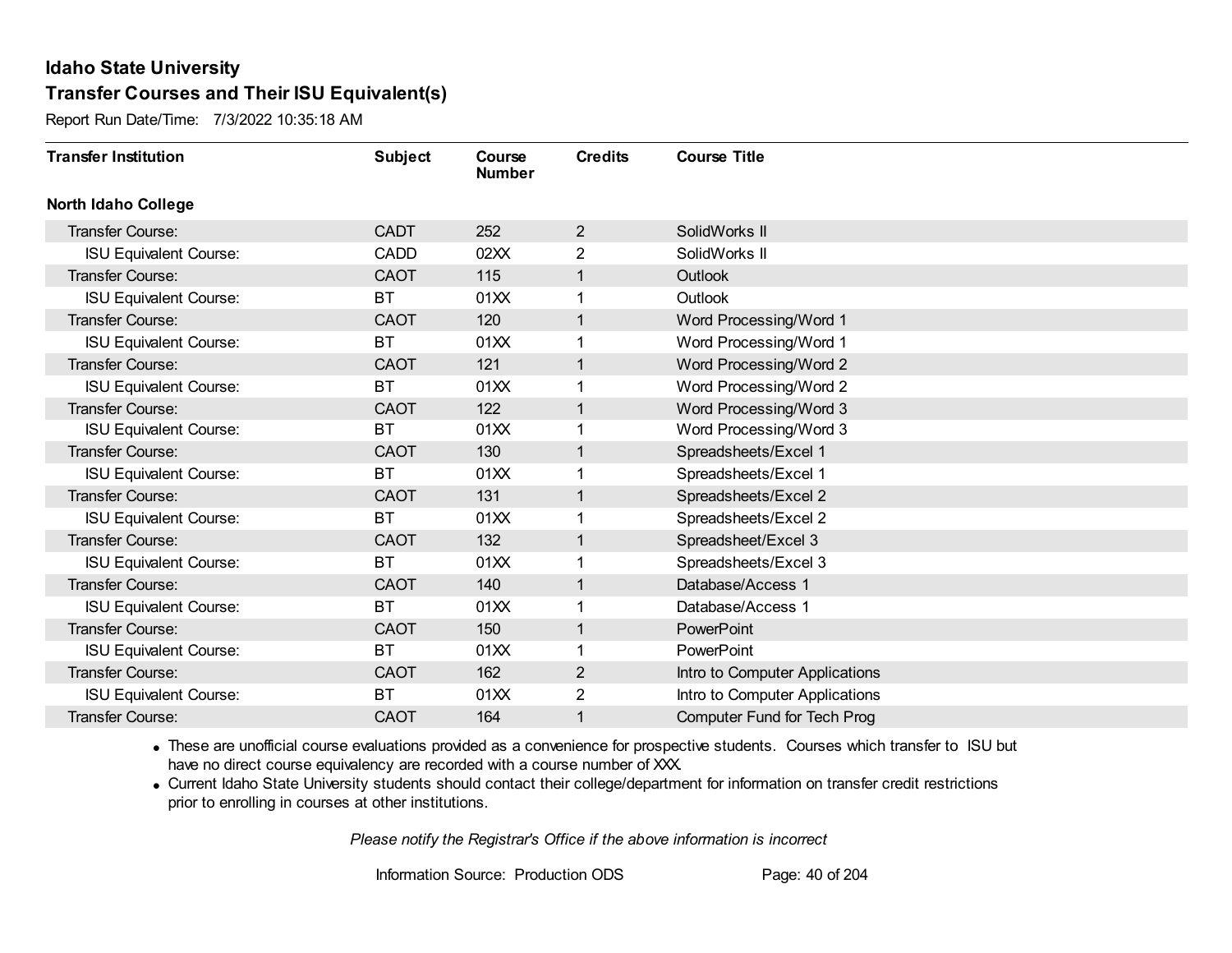Report Run Date/Time: 7/3/2022 10:35:18 AM

| <b>Transfer Institution</b>   | <b>Subject</b> | Course<br><b>Number</b> | <b>Credits</b> | <b>Course Title</b>                  |
|-------------------------------|----------------|-------------------------|----------------|--------------------------------------|
| <b>North Idaho College</b>    |                |                         |                |                                      |
| Transfer Course:              | <b>CAOT</b>    | 164                     | $\mathbf{1}$   | <b>Computer Fund for Tech Prog</b>   |
| <b>ISU Equivalent Course:</b> | <b>BT</b>      | 01XX                    | 1              | Computer Fund for Tech Prog          |
| Transfer Course:              | <b>CAOT</b>    | 165                     | $\mathbf{1}$   | Productivity Software/Tech Pro       |
| <b>ISU Equivalent Course:</b> | ВT             | 01XX                    | 1              | Productivity Software/Tech Pro       |
| <b>Transfer Course:</b>       | <b>CAOT</b>    | 166                     | $\mathbf{1}$   | Living Online for Tech Program       |
| <b>ISU Equivalent Course:</b> | <b>BT</b>      | 01XX                    | 1              | Living Online for Tech program       |
| Transfer Course:              | <b>CAOT</b>    | 168                     | 3              | Integrated Med Office Sftwr          |
| <b>ISU Equivalent Course:</b> | HIT            | 01XX                    | 3              | Integrated Med Office Sftwr          |
| <b>Transfer Course:</b>       | <b>CAOT</b>    | 179                     | $\overline{2}$ | <b>Medical Terminology</b>           |
| <b>ISU Equivalent Course:</b> | HO             | 0106                    | $\overline{2}$ | <b>Medical Terminology</b>           |
| <b>Transfer Course:</b>       | <b>CAOT</b>    | 183                     | 3              | <b>Business Editing/Proofreading</b> |
| <b>ISU Equivalent Course:</b> | <b>ELEC</b>    | 01XX                    | 3              | <b>Business Editing/Proofreading</b> |
| Transfer Course:              | <b>CAOT</b>    | 184                     | 3              | Records Systems Managment            |
| <b>ISU Equivalent Course:</b> | <b>ELEC</b>    | 01XX                    | 3              | Records Systems Managment            |
| Transfer Course:              | <b>CAOT</b>    | 186                     | 3              | <b>Medical Coding</b>                |
| <b>ISU Equivalent Course:</b> | <b>HIT</b>     | 01XX                    | 3              | <b>Medical Coding</b>                |
| Transfer Course:              | <b>CAOT</b>    | 191                     | 3 <sup>1</sup> | Medical Receptionist Inter 1         |
| <b>ISU Equivalent Course:</b> | HO             | 01XX                    | 3              | Medical Receptionist Inter 1         |
| Transfer Course:              | <b>CAOT</b>    | 204                     | $\mathbf{1}$   | Career Leadership                    |
| <b>ISU Equivalent Course:</b> | ВT             | 02XX                    | 1              | Career Leadership                    |
| Transfer Course:              | <b>CAOT</b>    | 205                     | $\overline{c}$ | <b>Business Doc Formatting/Trans</b> |
| <b>ISU Equivalent Course:</b> | ВT             | 02XX                    | 2              | <b>Business Doc Formatting/Trans</b> |
| <b>Transfer Course:</b>       | <b>CAOT</b>    | 210                     | 3              | <b>Office Procedure</b>              |

· These are unofficial course evaluations provided as a convenience for prospective students. Courses which transfer to ISU but have no direct course equivalency are recorded with a course number of XXX.

· Current Idaho State University students should contact their college/department for information on transfer credit restrictions prior to enrolling in courses at other institutions.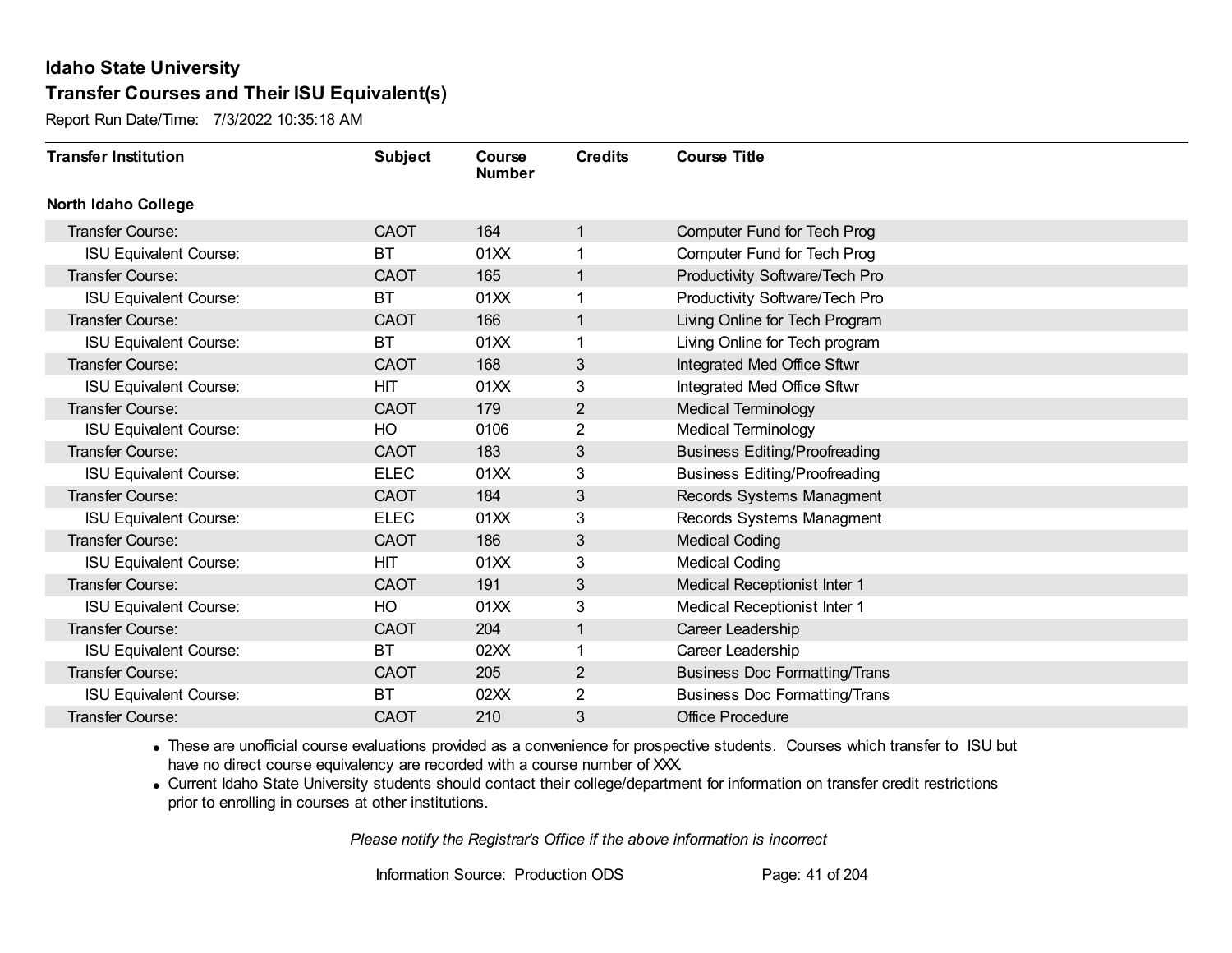Report Run Date/Time: 7/3/2022 10:35:18 AM

| <b>Transfer Institution</b>   | <b>Subject</b> | Course<br><b>Number</b> | <b>Credits</b> | <b>Course Title</b>            |
|-------------------------------|----------------|-------------------------|----------------|--------------------------------|
| North Idaho College           |                |                         |                |                                |
| Transfer Course:              | <b>CAOT</b>    | 210                     | 3              | <b>Office Procedure</b>        |
| <b>ISU Equivalent Course:</b> | <b>ELEC</b>    | 02XX                    | 3              | <b>Office Procedure</b>        |
| Transfer Course:              | <b>CAOT</b>    | 220                     | 3              | Admin Support Internship 1     |
| <b>ISU Equivalent Course:</b> | <b>ELEC</b>    | 02XX                    | 3              | Admin Support Internship 1     |
| Transfer Course:              | <b>CAOT</b>    | 221                     | $\mathfrak{S}$ | Admin Office Mngt Tech Intrnsh |
| <b>ISU Equivalent Course:</b> | <b>BT</b>      | 02XX                    | 3              | Admin Office Mngt Tech Intrnsh |
| Transfer Course:              | <b>CAOT</b>    | 224                     | 3              | Medical Admin Assistant Intern |
| <b>ISU Equivalent Course:</b> | HIT            | 02XX                    | 3              | Medical Admin Assistant Intern |
| Transfer Course:              | CAOT           | 225                     | 4              | Med Billing Special Intrnshp I |
| <b>ISU Equivalent Course:</b> | <b>HIT</b>     | 02XX                    | 4              | Med Billing Special Intrnshp I |
| Transfer Course:              | <b>CAOT</b>    | 226                     | 4              | Med Billing Special Intrnsh II |
| <b>ISU Equivalent Course:</b> | <b>HIT</b>     | 02XX                    | 4              | Med Billing Special Intrnsh II |
| Transfer Course:              | <b>CAOT</b>    | 250                     | 1              | <b>Office Skills Capstone</b>  |
| <b>ISU Equivalent Course:</b> | <b>ELEC</b>    | 02XX                    |                | <b>Office Skills Capstone</b>  |
| Transfer Course:              | <b>CAPS</b>    | 097                     |                | <b>Special Topics</b>          |
| <b>ISU Equivalent Course:</b> | <b>BT</b>      | 01XX                    |                | <b>Special Topics</b>          |
| Transfer Course:              | <b>CAPS</b>    | 100                     | $\mathbf{1}$   | Intro to Windows               |
| <b>ISU Equivalent Course:</b> | BI             | 1 <sup>2</sup>          |                | Intro to Windows               |
| Transfer Course:              | <b>CAPS</b>    | 110                     | 3              | Computer App Tech Prog         |
| <b>ISU Equivalent Course:</b> | <b>CSDT</b>    | 1XX                     |                | Computer App Tech Progr        |
| Transfer Course:              | <b>CAPS</b>    | 112                     | $\mathbf{1}$   | Keyboarding 1                  |
| <b>ISU Equivalent Course:</b> | <b>BT</b>      | 01XX                    |                | Keyboarding 1                  |
| Transfer Course:              | <b>CAPS</b>    | 113                     |                | Keyboarding 2                  |

· These are unofficial course evaluations provided as a convenience for prospective students. Courses which transfer to ISU but have no direct course equivalency are recorded with a course number of XXX.

· Current Idaho State University students should contact their college/department for information on transfer credit restrictions prior to enrolling in courses at other institutions.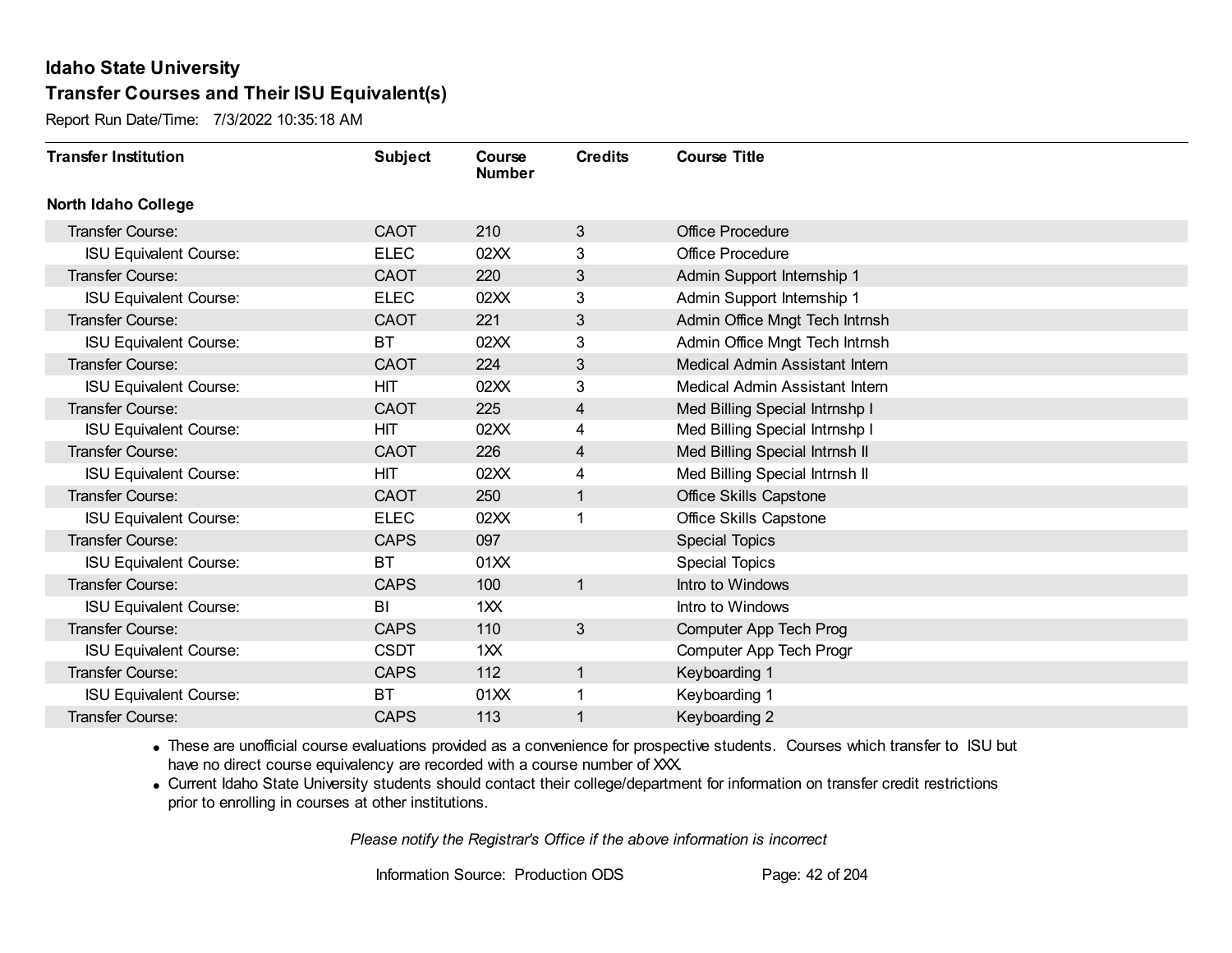Report Run Date/Time: 7/3/2022 10:35:18 AM

| <b>Transfer Institution</b>   | <b>Subject</b> | Course<br><b>Number</b> | <b>Credits</b> | <b>Course Title</b>    |
|-------------------------------|----------------|-------------------------|----------------|------------------------|
| <b>North Idaho College</b>    |                |                         |                |                        |
| <b>Transfer Course:</b>       | <b>CAPS</b>    | 113                     | 1              | Keyboarding 2          |
| <b>ISU Equivalent Course:</b> | <b>BT</b>      | 01XX                    |                | Keyboarding 2          |
| Transfer Course:              | <b>CAPS</b>    | 115                     | 1              | Outlook                |
| <b>ISU Equivalent Course:</b> | <b>BT</b>      | 01XX                    | 1              | Outlook                |
| <b>Transfer Course:</b>       | <b>CAPS</b>    | 120                     | 1              | Word Processing/Word 1 |
| <b>ISU Equivalent Course:</b> | BT             | 01XX                    |                | Word Processing/Word 1 |
| Transfer Course:              | <b>CAPS</b>    | 121                     | 1              | Word Processing/Word 2 |
| <b>ISU Equivalent Course:</b> | <b>BT</b>      | 01XX                    |                | Word Processing/Word 2 |
| <b>Transfer Course:</b>       | <b>CAPS</b>    | 122                     | 1              | Word Processing/Word 3 |
| <b>ISU Equivalent Course:</b> | <b>BT</b>      | 01XX                    | 1              | Word Processing/Word 3 |
| Transfer Course:              | <b>CAPS</b>    | 130                     | $\mathbf 1$    | Spreadsheets/Excel 1   |
| <b>ISU Equivalent Course:</b> | <b>BT</b>      | 01XX                    |                | Spreadsheets/Excel 1   |
| <b>Transfer Course:</b>       | <b>CAPS</b>    | 131                     | 1              | Spreadsheets/Excel 2   |
| <b>ISU Equivalent Course:</b> | <b>BT</b>      | 01XX                    |                | Spreadsheets/Excel 2   |
| Transfer Course:              | <b>CAPS</b>    | 132                     | 1              | Spreadsheets/Excel 3   |
| <b>ISU Equivalent Course:</b> | <b>BT</b>      | 01XX                    | 1              | Spreadsheets/Excel 3   |
| <b>Transfer Course:</b>       | <b>CAPS</b>    | 135                     | 3              | Spreadsheets           |
| <b>ISU Equivalent Course:</b> | BI             | 1XX                     |                | Spreadsheets           |
| Transfer Course:              | <b>CAPS</b>    | 140                     | 1              | Database/Access 1      |
| <b>ISU Equivalent Course:</b> | <b>BT</b>      | 01XX                    |                | Database/Access 1      |
| <b>Transfer Course:</b>       | <b>CAPS</b>    | 141                     | 1              | Database/Access 2      |
| <b>ISU Equivalent Course:</b> | <b>BT</b>      | 01XX                    | 1              | Database/Access 2      |
| <b>Transfer Course:</b>       | <b>CAPS</b>    | 142                     |                | Database/Access 3      |

· These are unofficial course evaluations provided as a convenience for prospective students. Courses which transfer to ISU but have no direct course equivalency are recorded with a course number of XXX.

· Current Idaho State University students should contact their college/department for information on transfer credit restrictions prior to enrolling in courses at other institutions.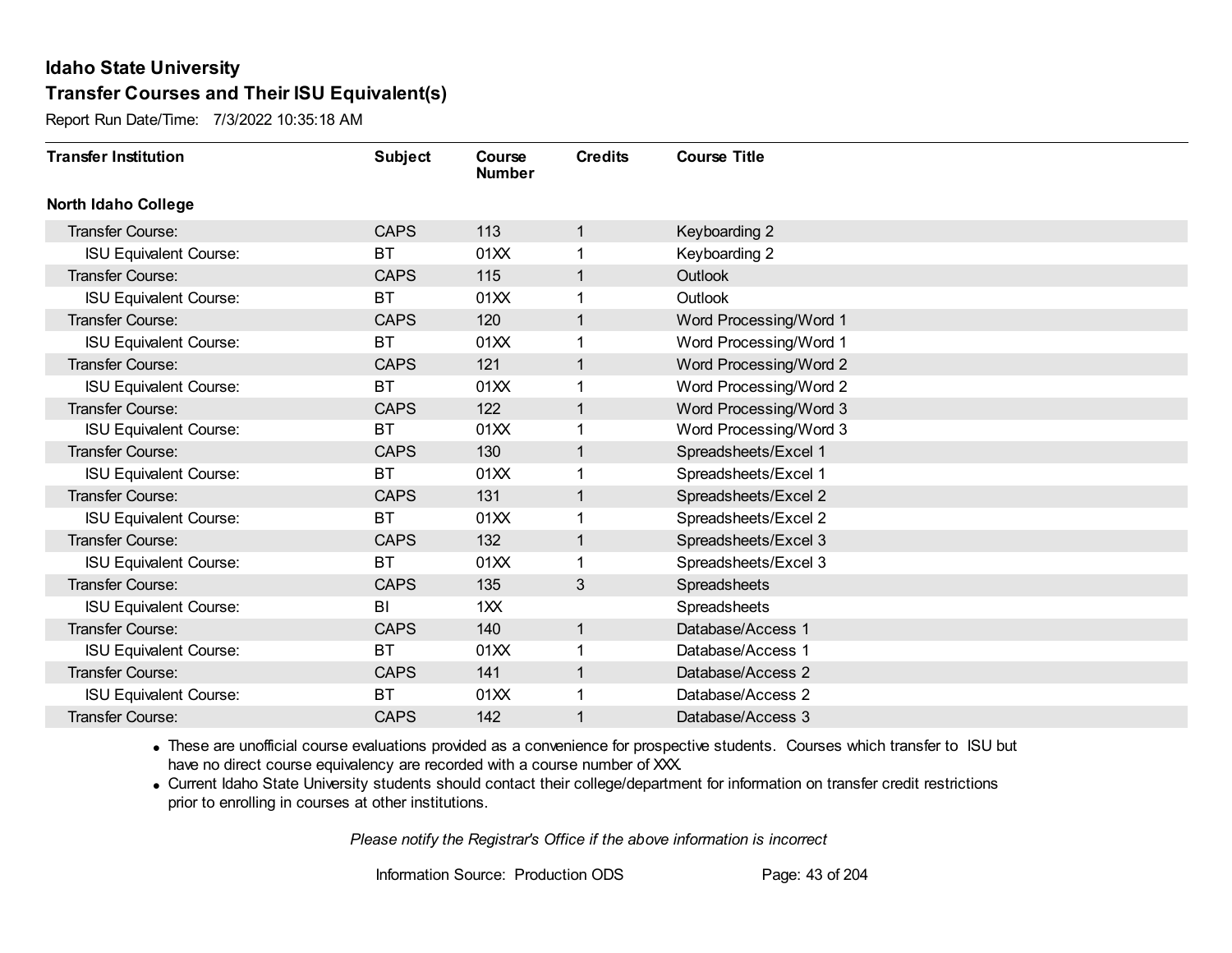Report Run Date/Time: 7/3/2022 10:35:18 AM

| <b>Transfer Institution</b>   | <b>Subject</b> | Course<br><b>Number</b> | <b>Credits</b> | <b>Course Title</b>                   |
|-------------------------------|----------------|-------------------------|----------------|---------------------------------------|
| <b>North Idaho College</b>    |                |                         |                |                                       |
| Transfer Course:              | <b>CAPS</b>    | 142                     | 1              | Database/Access 3                     |
| <b>ISU Equivalent Course:</b> | <b>BT</b>      | 01XX                    |                | Database/Access 3                     |
| Transfer Course:              | <b>CAPS</b>    | 150                     | 1              | PowerPoint                            |
| <b>ISU Equivalent Course:</b> | <b>BT</b>      | 01XX                    | 1              | PowerPoint                            |
| <b>Transfer Course:</b>       | <b>CAPS</b>    | 160                     | 1              | Desktop Publishing/Publisher 1        |
| <b>ISU Equivalent Course:</b> | <b>BT</b>      | 01XX                    |                | Desktop Publishing/Publisher 1        |
| Transfer Course:              | <b>CAPS</b>    | 161                     | 1              | Desktop Publishing/Publisher 2        |
| <b>ISU Equivalent Course:</b> | BT             | 01XX                    |                | Desktop Publishing/Publisher 2        |
| Transfer Course:              | <b>CAPS</b>    | 197                     |                | <b>Special Topics</b>                 |
| <b>ISU Equivalent Course:</b> | <b>BT</b>      | 01XX                    |                | <b>Special Topics</b>                 |
| Transfer Course:              | <b>CAPS</b>    | 203                     |                | Workshop                              |
| <b>ISU Equivalent Course:</b> | <b>BT</b>      | 02XX                    |                | Workshop                              |
| Transfer Course:              | <b>CAPS</b>    | 290                     |                | Internship                            |
| <b>ISU Equivalent Course:</b> | <b>BT</b>      | 02XX                    |                | <b>Internship</b>                     |
| Transfer Course:              | <b>CAPS</b>    | 297                     |                | <b>Special Topics</b>                 |
| <b>ISU Equivalent Course:</b> | <b>BT</b>      | 02XX                    |                | <b>Special Topics</b>                 |
| Transfer Course:              | <b>CAPS</b>    | 298                     |                | Practicum                             |
| <b>ISU Equivalent Course:</b> | <b>BT</b>      | 02XX                    |                | Practicum                             |
| Transfer Course:              | <b>CARP</b>    | 141                     | 3              | Intro to Residentail Carpentry        |
| <b>ISU Equivalent Course:</b> | <b>ELEC</b>    | 01XX                    | 3              | Intro to Residentail Carpentry        |
| Transfer Course:              | <b>CARP</b>    | 142                     | 3              | Safe and Sawy Tool Use                |
| <b>ISU Equivalent Course:</b> | <b>ELEC</b>    | 01XX                    | 3              | Safe and Sawy Tool Use                |
| Transfer Course:              | <b>CARP</b>    | 150L                    | 2              | <b>Residential Construction Lab I</b> |

· These are unofficial course evaluations provided as a convenience for prospective students. Courses which transfer to ISU but have no direct course equivalency are recorded with a course number of XXX.

· Current Idaho State University students should contact their college/department for information on transfer credit restrictions prior to enrolling in courses at other institutions.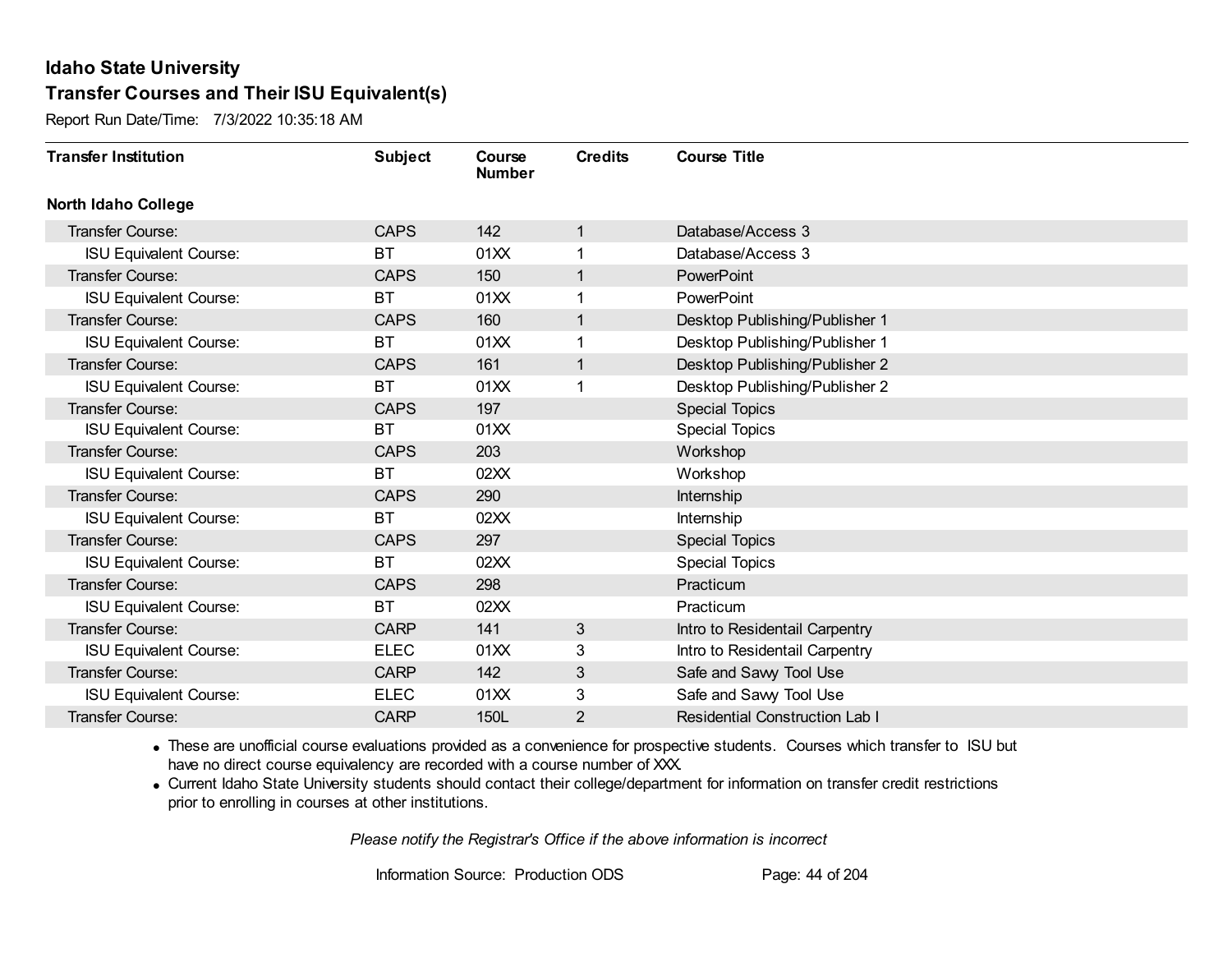Report Run Date/Time: 7/3/2022 10:35:18 AM

| <b>Transfer Institution</b>   | <b>Subject</b> | Course<br><b>Number</b> | <b>Credits</b> | <b>Course Title</b>                   |
|-------------------------------|----------------|-------------------------|----------------|---------------------------------------|
| <b>North Idaho College</b>    |                |                         |                |                                       |
| Transfer Course:              | <b>CARP</b>    | 150L                    | $\overline{2}$ | <b>Residential Construction Lab I</b> |
| <b>ISU Equivalent Course:</b> | <b>ELEC</b>    | 01XX                    | 2              | <b>Residential Construction Lab I</b> |
| Transfer Course:              | <b>CARP</b>    | 160                     | $\mathbf{1}$   | Intro Residential Print Read          |
| <b>ISU Equivalent Course:</b> | <b>ELEC</b>    | 01XX                    | 1              | Intro Residential Print Read          |
| <b>Transfer Course:</b>       | <b>CARP</b>    | 161                     | $\mathbf{1}$   | Jobsite Safety                        |
| <b>ISU Equivalent Course:</b> | <b>ELEC</b>    | 01XX                    | 1              | Jobsite Safety                        |
| Transfer Course:              | <b>CARP</b>    | 162                     | $\mathbf{1}$   | <b>Residential Building Codes I</b>   |
| <b>ISU Equivalent Course:</b> | <b>ELEC</b>    | 01XX                    |                | <b>Residential Building Codes I</b>   |
| Transfer Course:              | <b>CARP</b>    | 163                     | $\mathbf{1}$   | Footings & Foundations                |
| <b>ISU Equivalent Course:</b> | <b>ELEC</b>    | 01XX                    | 1              | Footings & Foundations                |
| Transfer Course:              | <b>CARP</b>    | 164                     | $\mathbf{1}$   | <b>Framing Applications</b>           |
| <b>ISU Equivalent Course:</b> | <b>ELEC</b>    | 01XX                    | 1              | <b>Framing Applications</b>           |
| Transfer Course:              | <b>CARP</b>    | 165L                    | 10             | <b>Residential Construction Lab I</b> |
| <b>ISU Equivalent Course:</b> | <b>ELEC</b>    | 01XX                    | 10             | <b>Residential Construction Lab I</b> |
| Transfer Course:              | <b>CARP</b>    | 166                     | $\overline{2}$ | <b>Building Science</b>               |
| <b>ISU Equivalent Course:</b> | <b>ELEC</b>    | 01XX                    | $\overline{2}$ | <b>Building Science</b>               |
| Transfer Course:              | <b>CARP</b>    | 167                     | $\mathbf{1}$   | <b>Residential Building Codes II</b>  |
| <b>ISU Equivalent Course:</b> | <b>ELEC</b>    | 01XX                    | 1              | <b>Residential Building Codes II</b>  |
| Transfer Course:              | <b>CARP</b>    | 168                     | $\mathbf{1}$   | <b>Exterior Finish Carpentry</b>      |
| <b>ISU Equivalent Course:</b> | <b>ELEC</b>    | 01XX                    |                | <b>Exterior Finish Carpentry</b>      |
| Transfer Course:              | <b>CARP</b>    | 169                     | $\mathbf{1}$   | Interior Finish Carpentry             |
| <b>ISU Equivalent Course:</b> | <b>ELEC</b>    | 01XX                    | 1              | Interior Finish Carpentry             |
| Transfer Course:              | <b>CARP</b>    | 170L                    | 10             | <b>Residential Construction Labll</b> |

· These are unofficial course evaluations provided as a convenience for prospective students. Courses which transfer to ISU but have no direct course equivalency are recorded with a course number of XXX.

· Current Idaho State University students should contact their college/department for information on transfer credit restrictions prior to enrolling in courses at other institutions.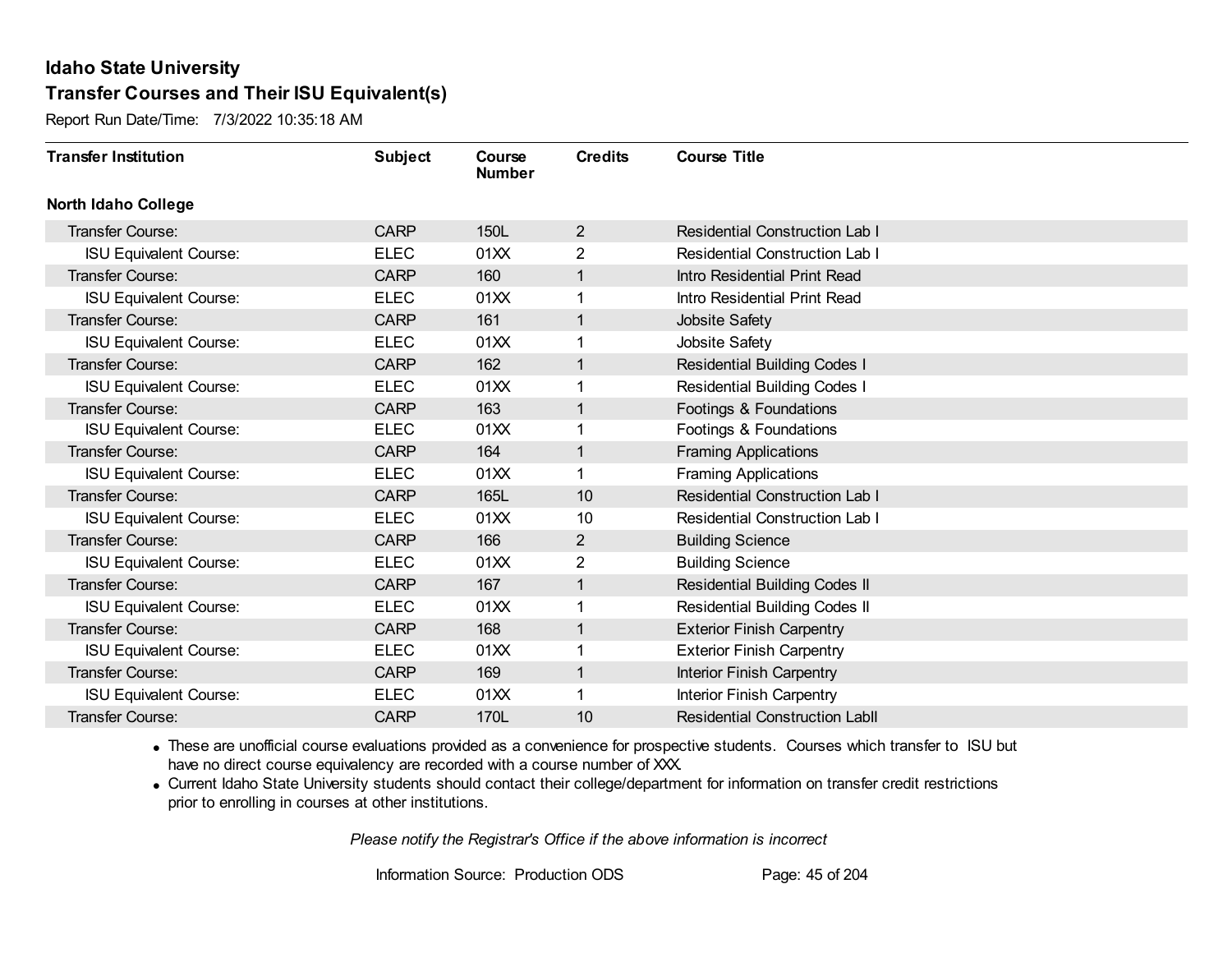Report Run Date/Time: 7/3/2022 10:35:18 AM

| <b>Transfer Institution</b>   | <b>Subject</b> | Course<br><b>Number</b> | <b>Credits</b>  | <b>Course Title</b>                   |
|-------------------------------|----------------|-------------------------|-----------------|---------------------------------------|
| <b>North Idaho College</b>    |                |                         |                 |                                       |
| Transfer Course:              | <b>CARP</b>    | 170L                    | 10              | <b>Residential Construction Labil</b> |
| <b>ISU Equivalent Course:</b> | <b>ELEC</b>    | 01XX                    | 10              | <b>Residential Construction Labll</b> |
| Transfer Course:              | <b>CARP</b>    | 171L                    | $3\overline{3}$ | <b>Residential Construction Labil</b> |
| <b>ISU Equivalent Course:</b> | <b>ELEC</b>    | 01XX                    | 3               | <b>Residential Construction Labll</b> |
| Transfer Course:              | <b>CDA</b>     | 097                     |                 | <b>Special Topic</b>                  |
| <b>ISU Equivalent Course:</b> | <b>LANG</b>    | 1XXX                    |                 | Special Topic                         |
| <b>Transfer Course:</b>       | <b>CDA</b>     | 101                     | 5               | Elem Coeur d'Alene Lang I             |
| <b>ISU Equivalent Course:</b> | LANG           | 1XXX                    | 5               | Elem Coeur d'Alene Lang I             |
| Transfer Course:              | <b>CDA</b>     | 102                     | 5               | Elem Coeur d'Alene Lang II            |
| <b>ISU Equivalent Course:</b> | <b>LANG</b>    | 1XXX                    | 5               | Elem Coeur d'Alene Lang II            |
| Transfer Course:              | <b>CDA</b>     | 197                     |                 | <b>Special Topic</b>                  |
| <b>ISU Equivalent Course:</b> | <b>LANG</b>    | 1XXX                    |                 | Special Topic                         |
| Transfer Course:              | <b>CDA</b>     | 201                     | 4               | Intermed Coeur d'Alene Lang           |
| <b>ISU Equivalent Course:</b> | <b>LANG</b>    | 2XXX                    | 4               | Intermed Coeur d'Alene Lang           |
| Transfer Course:              | <b>CDA</b>     | 203                     |                 | Workshop                              |
| <b>ISU Equivalent Course:</b> | <b>LANG</b>    | 2XXX                    |                 | Workshop                              |
| Transfer Course:              | <b>CDA</b>     | 290                     |                 | Internship                            |
| <b>ISU Equivalent Course:</b> | <b>LANG</b>    | 2XXX                    |                 | Internship                            |
| <b>Transfer Course:</b>       | <b>CDA</b>     | 297                     |                 | <b>Special Topic</b>                  |
| <b>ISU Equivalent Course:</b> | <b>LANG</b>    | 2XXX                    |                 | <b>Special Topic</b>                  |
| <b>Transfer Course:</b>       | <b>CDA</b>     | 298                     |                 | Practicum                             |
| <b>ISU Equivalent Course:</b> | <b>LANG</b>    | 2XXX                    |                 | Practicum                             |
| Transfer Course:              | <b>CDA</b>     | 299                     |                 | Independent Study                     |

· These are unofficial course evaluations provided as a convenience for prospective students. Courses which transfer to ISU but have no direct course equivalency are recorded with a course number of XXX.

· Current Idaho State University students should contact their college/department for information on transfer credit restrictions prior to enrolling in courses at other institutions.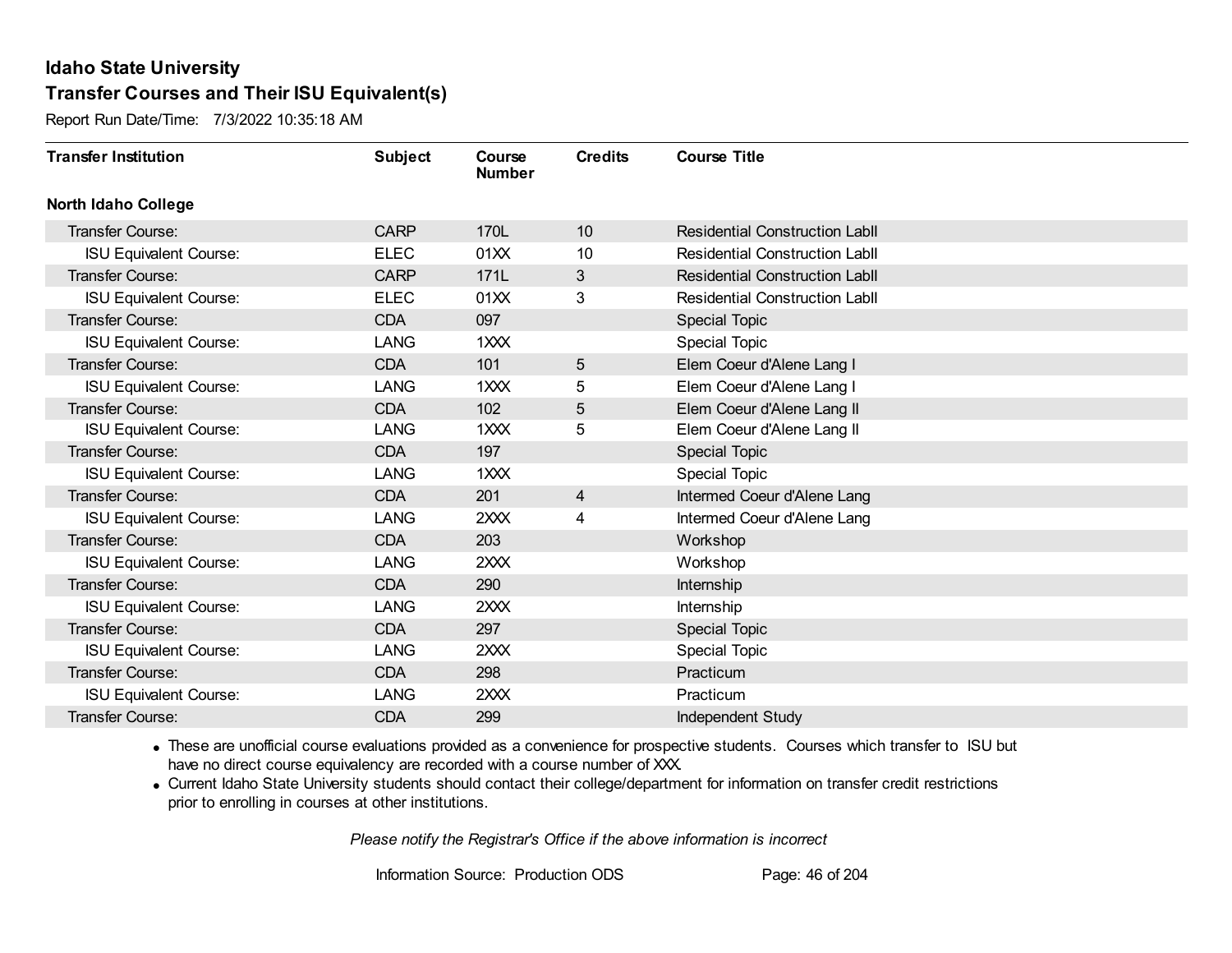Report Run Date/Time: 7/3/2022 10:35:18 AM

| <b>Transfer Institution</b>   | <b>Subject</b> | Course<br><b>Number</b> | <b>Credits</b> | <b>Course Title</b>                 |
|-------------------------------|----------------|-------------------------|----------------|-------------------------------------|
| <b>North Idaho College</b>    |                |                         |                |                                     |
| <b>Transfer Course:</b>       | <b>CDA</b>     | 299                     |                | Independent Study                   |
| <b>ISU Equivalent Course:</b> | <b>LANG</b>    | 2XXX                    |                | Independent Study                   |
| <b>Transfer Course:</b>       | <b>CHD</b>     | 110                     | 3              | Child Health/Safety/Nutrition       |
| <b>ISU Equivalent Course:</b> | <b>CHLD</b>    | 01XX                    | 3              | Child Health/Safety/Nutrition       |
| <b>Transfer Course:</b>       | <b>CHD</b>     | 134                     | 3              | Infancy/Middle Childhood GM6        |
| <b>ISU Equivalent Course:</b> | <b>EDUC</b>    | 1XXX                    | 3              | Infancy/Middle Childhood GM6        |
| <b>Transfer Course:</b>       | <b>CHD</b>     | 150                     | 3              | Prof. Partnership Fam/Sch/Comm      |
| <b>ISU Equivalent Course:</b> | <b>EDUC</b>    | 1XXX                    | 3              | Prof Partnership Fam/Sch/Comm       |
| Transfer Course:              | <b>CHD</b>     | 165                     | $\mathbf{1}$   | <b>CDA Profess Portfolio</b>        |
| <b>ISU Equivalent Course:</b> | <b>EDUC</b>    | 1XXX                    | 1              | <b>CDA Profess Portfolio</b>        |
| <b>Transfer Course:</b>       | <b>CHD</b>     | 171                     | 3              | Early Childhood Curriculum          |
| <b>ISU Equivalent Course:</b> | <b>EDUC</b>    | 1XXX                    | 3              | Early Childhood Curriculum          |
| Transfer Course:              | <b>CHD</b>     | 198                     | 3              | Child Dev Practicum I               |
| <b>ISU Equivalent Course:</b> | <b>CHLD</b>    | 01XX                    | 3              | Child Dev Practicum I               |
| Transfer Course:              | <b>CHD</b>     | 235                     | 3              | <b>Observation &amp; Accessment</b> |
| <b>ISU Equivalent Course:</b> | <b>EDUC</b>    | 2XXX                    | 3              | <b>Observation &amp; Accessment</b> |
| Transfer Course:              | <b>CHD</b>     | 243                     | 3              | Early Childhood Education           |
| <b>ISU Equivalent Course:</b> | <b>EDUC</b>    | 2XXX                    | 3              | Early Childhood Education           |
| <b>Transfer Course:</b>       | <b>CHD</b>     | 254                     | 3              | Child Guidance Theory               |
| <b>ISU Equivalent Course:</b> | <b>EDUC</b>    | 2XXX                    | 3              | Child Guidance Theory               |
| <b>Transfer Course:</b>       | <b>CHD</b>     | 290                     |                | Internship                          |
| <b>ISU Equivalent Course:</b> | <b>CFS</b>     | 2XXX                    |                | Internship                          |
| Transfer Course:              | <b>CHD</b>     | 298                     | 4              | <b>Child Dev Practicum II</b>       |

· These are unofficial course evaluations provided as a convenience for prospective students. Courses which transfer to ISU but have no direct course equivalency are recorded with a course number of XXX.

· Current Idaho State University students should contact their college/department for information on transfer credit restrictions prior to enrolling in courses at other institutions.

*Please notify the Registrar's Office if the above information is incorrect*

Information Source: Production ODS Page: 47 of 204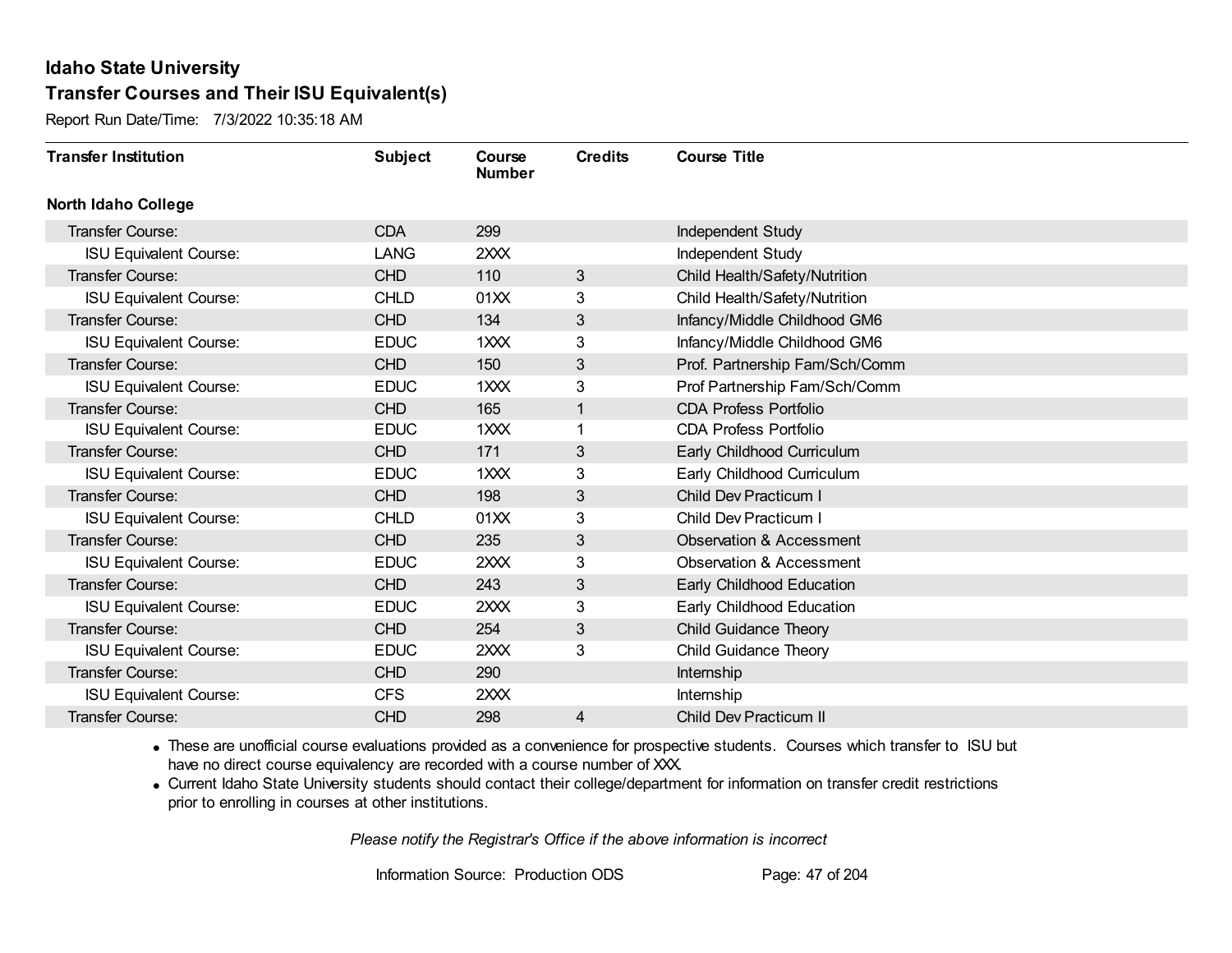Report Run Date/Time: 7/3/2022 10:35:18 AM

| <b>Transfer Institution</b>   | <b>Subject</b> | Course<br><b>Number</b> | <b>Credits</b> | <b>Course Title</b>            |
|-------------------------------|----------------|-------------------------|----------------|--------------------------------|
| <b>North Idaho College</b>    |                |                         |                |                                |
| <b>Transfer Course:</b>       | <b>CHD</b>     | 298                     | $\overline{4}$ | Child Dev Practicum II         |
| <b>ISU Equivalent Course:</b> | <b>CHLD</b>    | 02XX                    | 4              | Clhild Dev Practicum I         |
| Transfer Course:              | <b>CHEM</b>    | 097                     |                | <b>Special Topic</b>           |
| <b>ISU Equivalent Course:</b> | <b>CHEM</b>    | 1XXX                    |                | <b>Special Topic</b>           |
| Transfer Course:              | <b>CHEM</b>    | 100                     | $\overline{4}$ | Concepts Chem w/Lab GM4        |
| <b>ISU Equivalent Course:</b> | <b>CHEM</b>    | 1100                    | 4              | Concepts of Chemistry          |
| <b>Transfer Course:</b>       | <b>CHEM</b>    | 100L                    | $\mathbf 0$    | Concepts Chemistry I Lab       |
| <b>ISU Equivalent Course:</b> | <b>CHEM</b>    | $1 \times X$            | 0              | Concepts Chemistry I Lab       |
| Transfer Course:              | <b>CHEM</b>    | 101                     | $\overline{4}$ | Intro/Essential Gen Chem I GM4 |
| <b>ISU Equivalent Course:</b> | <b>CHEM</b>    | 1101                    | 4              | Intro to General Chemistry GM4 |
| <b>ISU Equivalent Course:</b> | <b>CHEM</b>    | 1XXX                    |                | Intr/Essential Gen Chem I GM4L |
| <b>ISU Equivalent Course:</b> | <b>CHEM</b>    | 1101                    | 4              | Intro to General Chemistry GM4 |
| Transfer Course:              | <b>CHEM</b>    | 101L                    | $\mathbf 0$    | <b>Essentials of Chem Lab</b>  |
| <b>ISU Equivalent Course:</b> | <b>CHEM</b>    | 1XXX                    |                | Essentials of Chem Lab         |
| Transfer Course:              | <b>CHEM</b>    | 102                     | $\overline{4}$ | Intro Essentials/Gen Chem II   |
| <b>ISU Equivalent Course:</b> | <b>CHEM</b>    | 1102                    | 4              | Intro to Org and BioChem       |
| Transfer Course:              | <b>CHEM</b>    | 102L                    | $\mathbf 0$    | Intro Essent/Gen Chem II Lab   |
| <b>ISU Equivalent Course:</b> | <b>CHEM</b>    | 1103                    | 0              | Intro Gen Org BioChem Lab      |
| <b>Transfer Course:</b>       | <b>CHEM</b>    | 103                     | 4              | Prep for Coll Chem             |
| <b>ISU Equivalent Course:</b> | <b>CHEM</b>    | $1$ $XX$                |                | Prep for Coll Chem             |
| Transfer Course:              | <b>CHEM</b>    | 103L                    | $\mathbf 0$    | Prep for Coll Chem Lab         |
| <b>ISU Equivalent Course:</b> | <b>CHEM</b>    | $1$ $\times$ $\times$   | 0              | Prep for Coll Chem Lab         |
| Transfer Course:              | <b>CHEM</b>    | 105                     | 4              | General Organic & Biochemistry |

· These are unofficial course evaluations provided as a convenience for prospective students. Courses which transfer to ISU but have no direct course equivalency are recorded with a course number of XXX.

· Current Idaho State University students should contact their college/department for information on transfer credit restrictions prior to enrolling in courses at other institutions.

*Please notify the Registrar's Office if the above information is incorrect*

Information Source: Production ODS Page: 48 of 204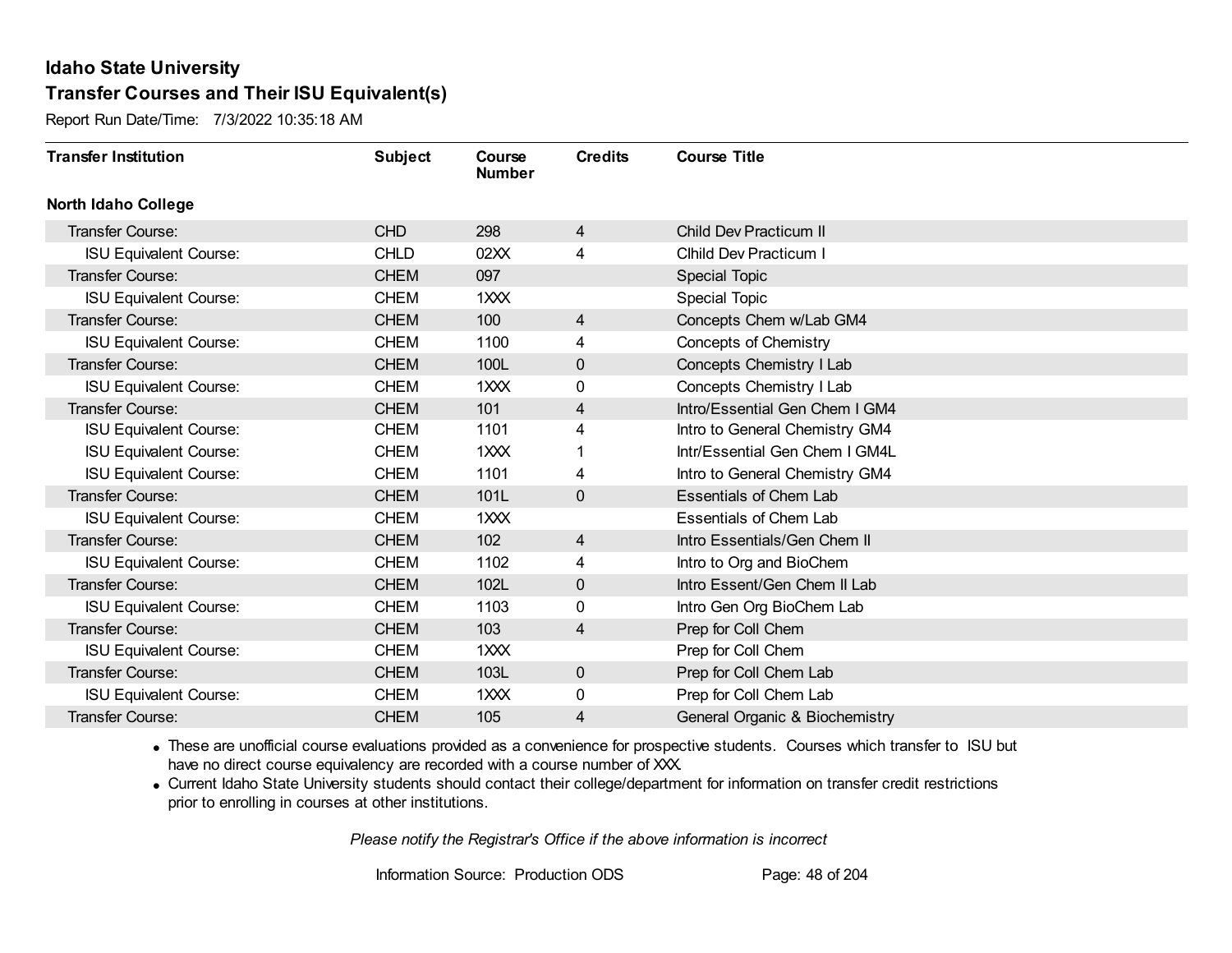Report Run Date/Time: 7/3/2022 10:35:18 AM

| <b>Transfer Institution</b>   | <b>Subject</b> | Course<br><b>Number</b> | <b>Credits</b> | <b>Course Title</b>            |
|-------------------------------|----------------|-------------------------|----------------|--------------------------------|
| <b>North Idaho College</b>    |                |                         |                |                                |
| <b>Transfer Course:</b>       | <b>CHEM</b>    | 105                     | $\overline{4}$ | General Organic & Biochemistry |
| <b>ISU Equivalent Course:</b> | <b>CHEM</b>    | 1102                    | 3              | Intro to Org and BioChem       |
| <b>ISU Equivalent Course:</b> | <b>CHEM</b>    | 1103                    | 1              | Intro Gen Org BioChem Lab      |
| Transfer Course:              | <b>CHEM</b>    | 105L                    | $\mathbf{0}$   | General Organic & Biochem Lab  |
| <b>ISU Equivalent Course:</b> | <b>CHEM</b>    | 1103                    | 0              | Intro Gen Org BioChem Lab      |
| Transfer Course:              | <b>CHEM</b>    | 107                     | 4              | Basic Conc Chem I w/Lab        |
| <b>ISU Equivalent Course:</b> | <b>CHEM</b>    | $1$ $XX$                | 0              | Intro to General Chem Lab      |
| <b>ISU Equivalent Course:</b> | <b>CHEM</b>    | 1101                    | 4              | Intro to General Chemistry     |
| Transfer Course:              | <b>CHEM</b>    | 107L                    | $\mathbf 0$    | Basic Conc Chem I Lab          |
| <b>ISU Equivalent Course:</b> | <b>CHEM</b>    | $1$ $XX$                | 0              | Basic Conc Chem I Lab          |
| Transfer Course:              | <b>CHEM</b>    | 111                     | 5              | General Chem I w/Lab GM4       |
| <b>ISU Equivalent Course:</b> | <b>CHEM</b>    | 1111L                   | 1              | General Chemistry I Lab GM4L   |
| <b>ISU Equivalent Course:</b> | <b>CHEM</b>    | 1111                    | 4              | General Chemistry I GM4        |
| <b>ISU Equivalent Course:</b> | <b>CHEM</b>    | 1111L                   | 1              | General Chemistry I Lab GM4L   |
| Transfer Course:              | <b>CHEM</b>    | 111L                    | $\mathbf 0$    | General College Chem I Lab     |
| <b>ISU Equivalent Course:</b> | <b>CHEM</b>    | 1111L                   | 0              | General Chemistry I Lab        |
| Transfer Course:              | <b>CHEM</b>    | 112                     | 5              | Gen Chemistry II w/Lab GM4     |
| <b>ISU Equivalent Course:</b> | <b>CHEM</b>    | 1112                    | 4              | General Chemistry II GM4       |
| <b>ISU Equivalent Course:</b> | <b>CHEM</b>    | 1112L                   | 1              | General Chemistry II Lab GM4L  |
| <b>ISU Equivalent Course:</b> | <b>CHEM</b>    | 1112                    |                | <b>General Chemistry II</b>    |
| Transfer Course:              | <b>CHEM</b>    | 112L                    | $\mathbf 0$    | Gen Chemistry II Lab           |
| <b>ISU Equivalent Course:</b> | <b>CHEM</b>    | 1112L                   | 0              | General Chemistry II Lab       |
| Transfer Course:              | <b>CHEM</b>    | 114                     | 2              | <b>Qualitative Analysis</b>    |

· These are unofficial course evaluations provided as a convenience for prospective students. Courses which transfer to ISU but have no direct course equivalency are recorded with a course number of XXX.

· Current Idaho State University students should contact their college/department for information on transfer credit restrictions prior to enrolling in courses at other institutions.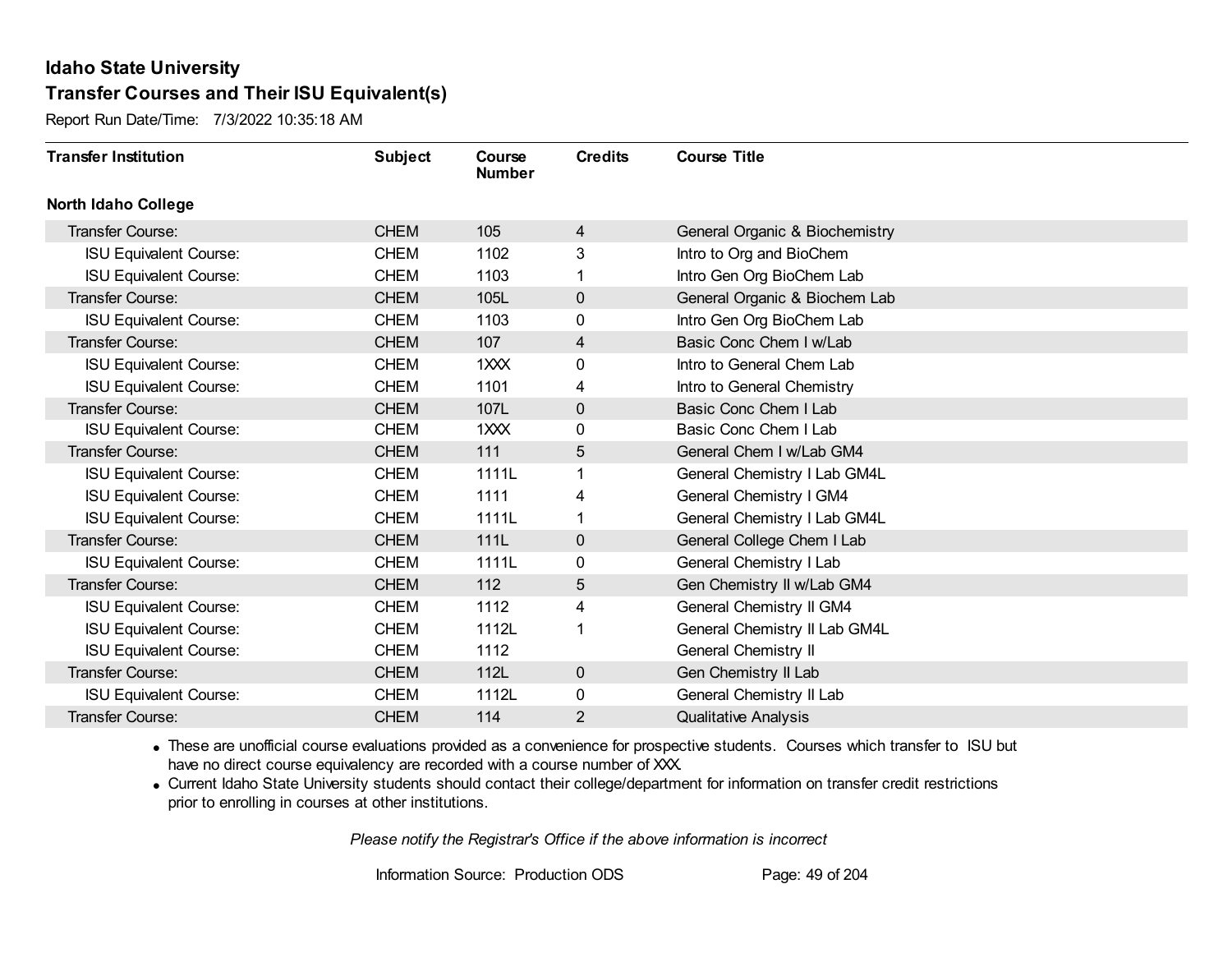Report Run Date/Time: 7/3/2022 10:35:18 AM

| <b>Transfer Institution</b>   | <b>Subject</b> | Course<br><b>Number</b> | <b>Credits</b> | <b>Course Title</b>          |
|-------------------------------|----------------|-------------------------|----------------|------------------------------|
| North Idaho College           |                |                         |                |                              |
| Transfer Course:              | <b>CHEM</b>    | 114                     | $\overline{2}$ | <b>Qualitative Analysis</b>  |
| <b>ISU Equivalent Course:</b> | <b>CHEM</b>    | 1XXX                    | 2              | <b>Qualitative Analysis</b>  |
| <b>Transfer Course:</b>       | <b>CHEM</b>    | 114L                    | 0              | General Chemistry Lab        |
| <b>ISU Equivalent Course:</b> | <b>CHEM</b>    | 1XXX                    | 0              | General Chemistry Lab        |
| Transfer Course:              | <b>CHEM</b>    | 197                     |                | <b>Special Topic</b>         |
| <b>ISU Equivalent Course:</b> | <b>CHEM</b>    | 1XXX                    |                | <b>Special Topic</b>         |
| Transfer Course:              | <b>CHEM</b>    | 203                     |                | Workshop                     |
| <b>ISU Equivalent Course:</b> | <b>CHEM</b>    | 2XXX                    |                | Workshop                     |
| Transfer Course:              | <b>CHEM</b>    | 204A                    | 3              | CarbonCompounds              |
| <b>ISU Equivalent Course:</b> | <b>CHEM</b>    | 2XXX                    | 3              | Carbon Compounds             |
| Transfer Course:              | <b>CHEM</b>    | 253                     | 5              | <b>Quanitative Analysis</b>  |
| <b>ISU Equivalent Course:</b> | <b>CHEM</b>    | 2232                    | 5              | <b>Quantitative Analysis</b> |
| Transfer Course:              | <b>CHEM</b>    | 253L                    | $\mathbf{0}$   | Quantitative Analysis Lab    |
| <b>ISU Equivalent Course:</b> | <b>CHEM</b>    | 2234                    | 0              | Quantitative Analysis Lab    |
| Transfer Course:              | <b>CHEM</b>    | 275                     | 3              | Carbon Compounds             |
| <b>ISU Equivalent Course:</b> | <b>CHEM</b>    | 2XXX                    | 3              | Carbon Compounds             |
| Transfer Course:              | <b>CHEM</b>    | 277                     | 3              | Organic Chemistry I          |
| <b>ISU Equivalent Course:</b> | <b>CHEM</b>    | 3301                    | 3              | Organic Chemistry I          |
| Transfer Course:              | <b>CHEM</b>    | 278                     | $\mathbf{1}$   | Organic Chemistry I Lab      |
| <b>ISU Equivalent Course:</b> | <b>CHEM</b>    | 3303                    |                | Organic Chemistry I Lab      |
| Transfer Course:              | <b>CHEM</b>    | 287                     | 3              | Organic Chemistry II         |
| <b>ISU Equivalent Course:</b> | <b>CHEM</b>    | 3302                    | 3              | Organic Chemistry II         |
| Transfer Course:              | <b>CHEM</b>    | 288                     | 1              | Organic Chemistry II Lab     |

· These are unofficial course evaluations provided as a convenience for prospective students. Courses which transfer to ISU but have no direct course equivalency are recorded with a course number of XXX.

· Current Idaho State University students should contact their college/department for information on transfer credit restrictions prior to enrolling in courses at other institutions.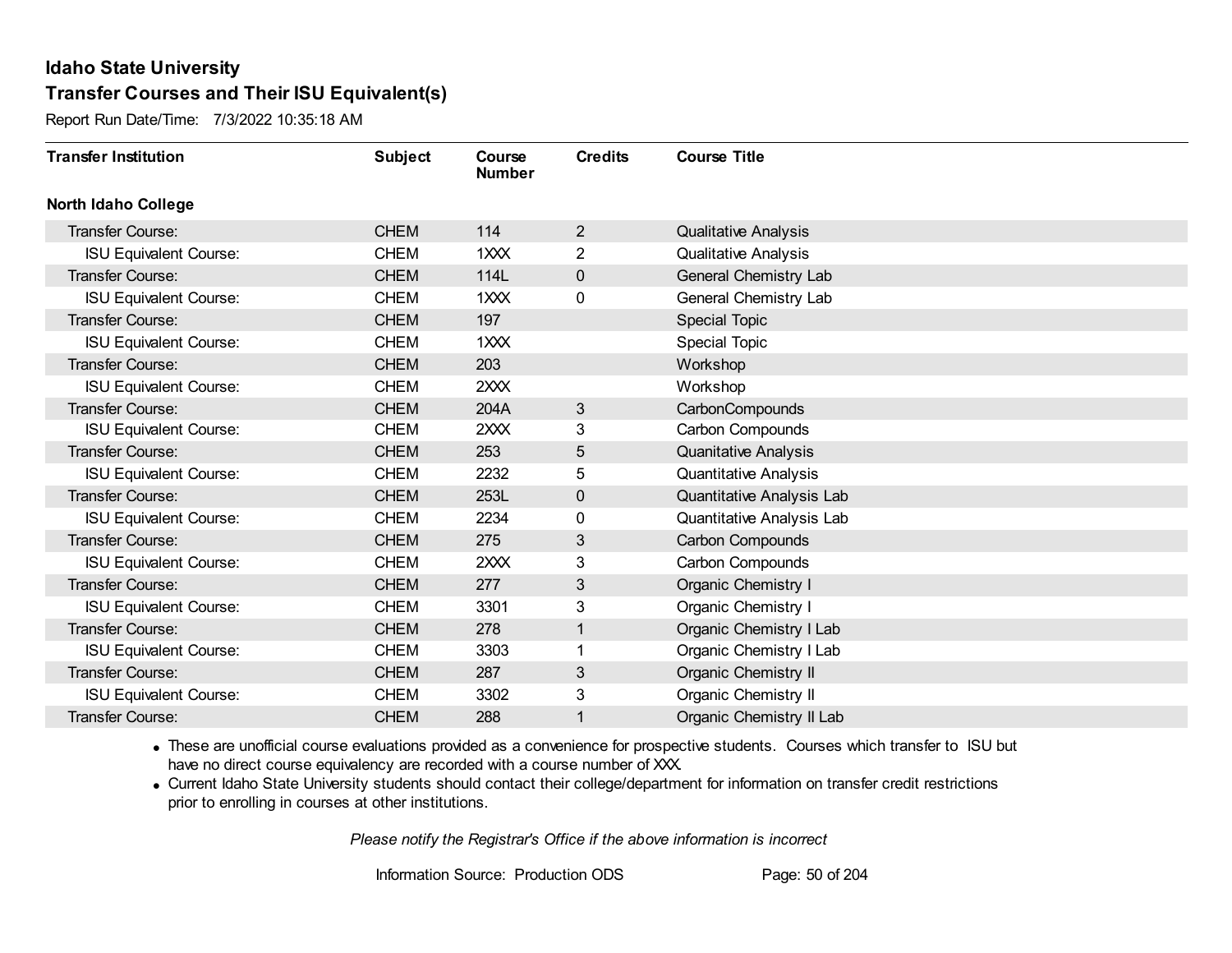Report Run Date/Time: 7/3/2022 10:35:18 AM

| <b>Transfer Institution</b>   | <b>Subject</b> | Course<br><b>Number</b> | <b>Credits</b> | <b>Course Title</b>      |
|-------------------------------|----------------|-------------------------|----------------|--------------------------|
| <b>North Idaho College</b>    |                |                         |                |                          |
| Transfer Course:              | <b>CHEM</b>    | 288                     | 1              | Organic Chemistry II Lab |
| <b>ISU Equivalent Course:</b> | <b>CHEM</b>    | 3304                    |                | Organic Chemistry II Lab |
| Transfer Course:              | <b>CHEM</b>    | 290                     |                | Internship               |
| <b>ISU Equivalent Course:</b> | <b>CHEM</b>    | 2XXX                    |                | Internship               |
| <b>Transfer Course:</b>       | <b>CHEM</b>    | 297                     |                | Special Topic            |
| <b>ISU Equivalent Course:</b> | <b>CHEM</b>    | 2XXX                    |                | <b>Special Topic</b>     |
| Transfer Course:              | <b>CHEM</b>    | 298                     |                | Practicum                |
| <b>ISU Equivalent Course:</b> | <b>CHEM</b>    | 2XXX                    |                | Practicum                |
| <b>Transfer Course:</b>       | <b>CHEM</b>    | 299                     |                | Independent Study        |
| <b>ISU Equivalent Course:</b> | <b>CHEM</b>    | 2XXX                    |                | Independent Study        |
| <b>Transfer Course:</b>       | <b>CINA</b>    | 097                     |                | Special Topic            |
| <b>ISU Equivalent Course:</b> | <b>ELEC</b>    | 1XXX                    |                | Special Topoics          |
| Transfer Course:              | <b>CINA</b>    | 101                     | 3              | Intro Cinema Arts        |
| <b>ISU Equivalent Course:</b> | <b>ENGL</b>    | 1XXX                    | 3              | Intro Cinema Arts        |
| Transfer Course:              | <b>CINA</b>    | 126                     | 3              | Film & Culture GM5       |
| <b>ISU Equivalent Course:</b> | <b>ELEC</b>    | 1XXX                    | 3              | Film & Culture GM5       |
| Transfer Course:              | <b>CINA</b>    | 126L                    | $\mathbf 0$    | Film & Interni Cult Lab  |
| <b>ISU Equivalent Course:</b> | <b>ELEC</b>    | 1XXX                    | 0              | Film & Interni Cult Lab  |
| <b>Transfer Course:</b>       | <b>CINA</b>    | 197                     |                | <b>Special Topic</b>     |
| <b>ISU Equivalent Course:</b> | <b>ELEC</b>    | 1XXX                    |                | <b>Special Topic</b>     |
| <b>Transfer Course:</b>       | <b>CINA</b>    | 203                     |                | Workshop                 |
| <b>ISU Equivalent Course:</b> | <b>ELEC</b>    | 2XXX                    |                | Workshop                 |
| Transfer Course:              | <b>CINA</b>    | 290                     |                | Internship               |

· These are unofficial course evaluations provided as a convenience for prospective students. Courses which transfer to ISU but have no direct course equivalency are recorded with a course number of XXX.

· Current Idaho State University students should contact their college/department for information on transfer credit restrictions prior to enrolling in courses at other institutions.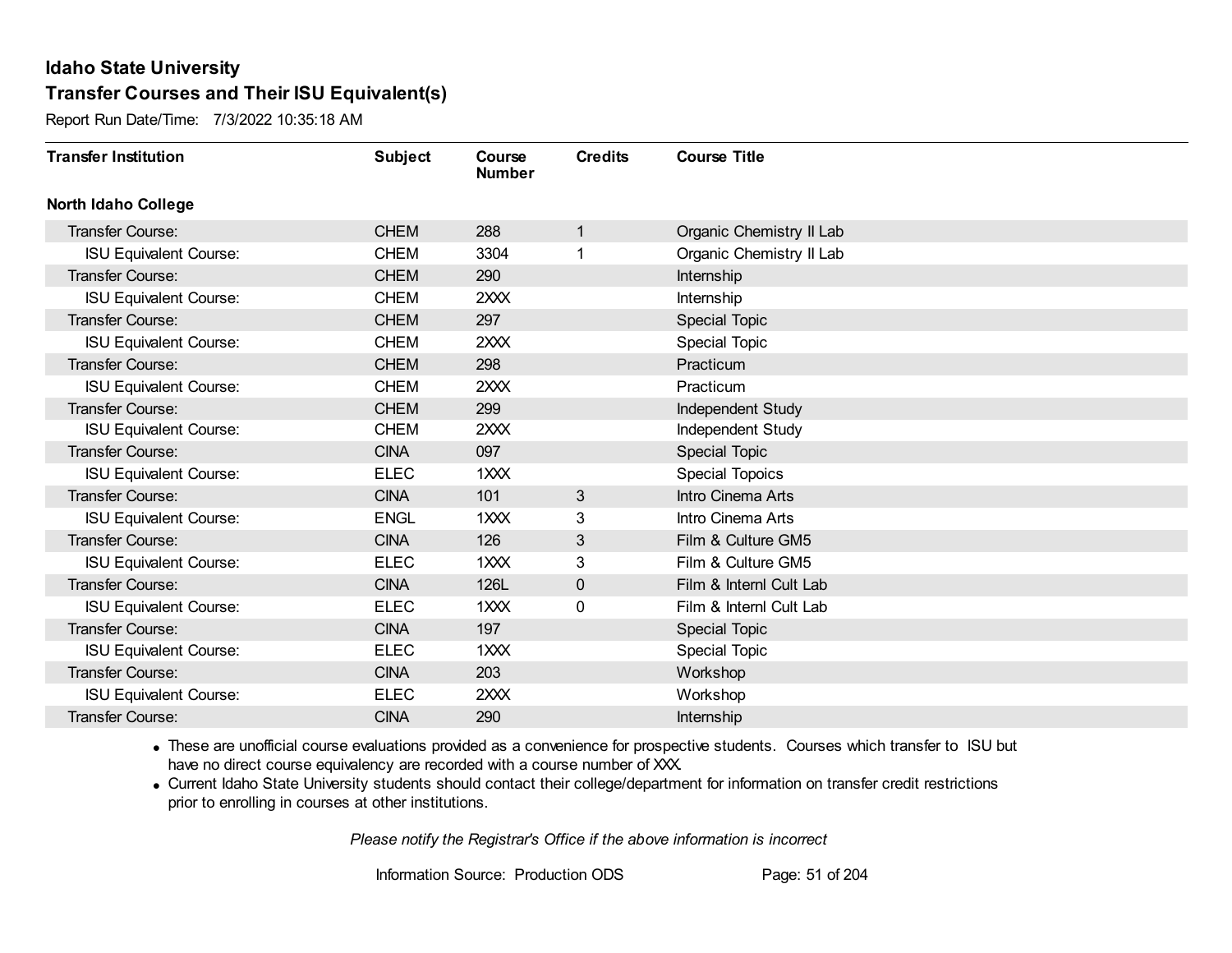Report Run Date/Time: 7/3/2022 10:35:18 AM

| <b>Transfer Institution</b>   | <b>Subject</b> | Course<br><b>Number</b> | <b>Credits</b> | <b>Course Title</b>                  |
|-------------------------------|----------------|-------------------------|----------------|--------------------------------------|
| <b>North Idaho College</b>    |                |                         |                |                                      |
| Transfer Course:              | <b>CINA</b>    | 290                     |                | Internship                           |
| <b>ISU Equivalent Course:</b> | <b>ELEC</b>    | 2XXX                    |                | Internship                           |
| Transfer Course:              | <b>CINA</b>    | 297                     |                | Special Topic                        |
| <b>ISU Equivalent Course:</b> | <b>ELEC</b>    | 2XXX                    |                | Special Topic                        |
| <b>Transfer Course:</b>       | <b>CINA</b>    | 298                     |                | Practicum                            |
| <b>ISU Equivalent Course:</b> | <b>ELEC</b>    | 2XXX                    |                | Practicum                            |
| Transfer Course:              | <b>CINA</b>    | 299                     |                | Independent Study                    |
| <b>ISU Equivalent Course:</b> | <b>ELEC</b>    | 2XXX                    |                | Independent Study                    |
| Transfer Course:              | <b>CITE</b>    | 097                     |                | Special Topic                        |
| <b>ISU Equivalent Course:</b> | <b>ELEC</b>    | 01XX                    |                | <b>Special Topic</b>                 |
| Transfer Course:              | <b>CITE</b>    | 101                     | $\overline{4}$ | Networking 1                         |
| <b>ISU Equivalent Course:</b> | <b>ELEC</b>    | 01XX                    | 4              | Networking 1                         |
| Transfer Course:              | <b>CITE</b>    | 102                     | 3              | Networking 2                         |
| <b>ISU Equivalent Course:</b> | <b>ELEC</b>    | 01XX                    | 3              | Networking 2                         |
| Transfer Course:              | <b>CITE</b>    | 102A                    | 1              | Networking 2 Cert Exam Prep          |
| <b>ISU Equivalent Course:</b> | <b>ELEC</b>    | 01XX                    | 1              | Networking 2 Cert Exam Prep          |
| Transfer Course:              | <b>CITE</b>    | 103                     | 1              | <b>Command Line Fund</b>             |
| <b>ISU Equivalent Course:</b> | <b>ELEC</b>    | 01XX                    |                | <b>Command Line Fund</b>             |
| Transfer Course:              | <b>CITE</b>    | 104                     | 3              | <b>Systems Administration I</b>      |
| <b>ISU Equivalent Course:</b> | <b>ELEC</b>    | 01XX                    | 3              | <b>Systems Administration I</b>      |
| <b>Transfer Course:</b>       | <b>CITE</b>    | 105                     | 3              | Systems Admin I Projects             |
| <b>ISU Equivalent Course:</b> | <b>ELEC</b>    | 01XX                    | 3              | Systems Admin I Projects             |
| Transfer Course:              | <b>CITE</b>    | 106                     |                | <b>Systems Admin I Certification</b> |

· These are unofficial course evaluations provided as a convenience for prospective students. Courses which transfer to ISU but have no direct course equivalency are recorded with a course number of XXX.

· Current Idaho State University students should contact their college/department for information on transfer credit restrictions prior to enrolling in courses at other institutions.

*Please notify the Registrar's Office if the above information is incorrect*

Information Source: Production ODS Page: 52 of 204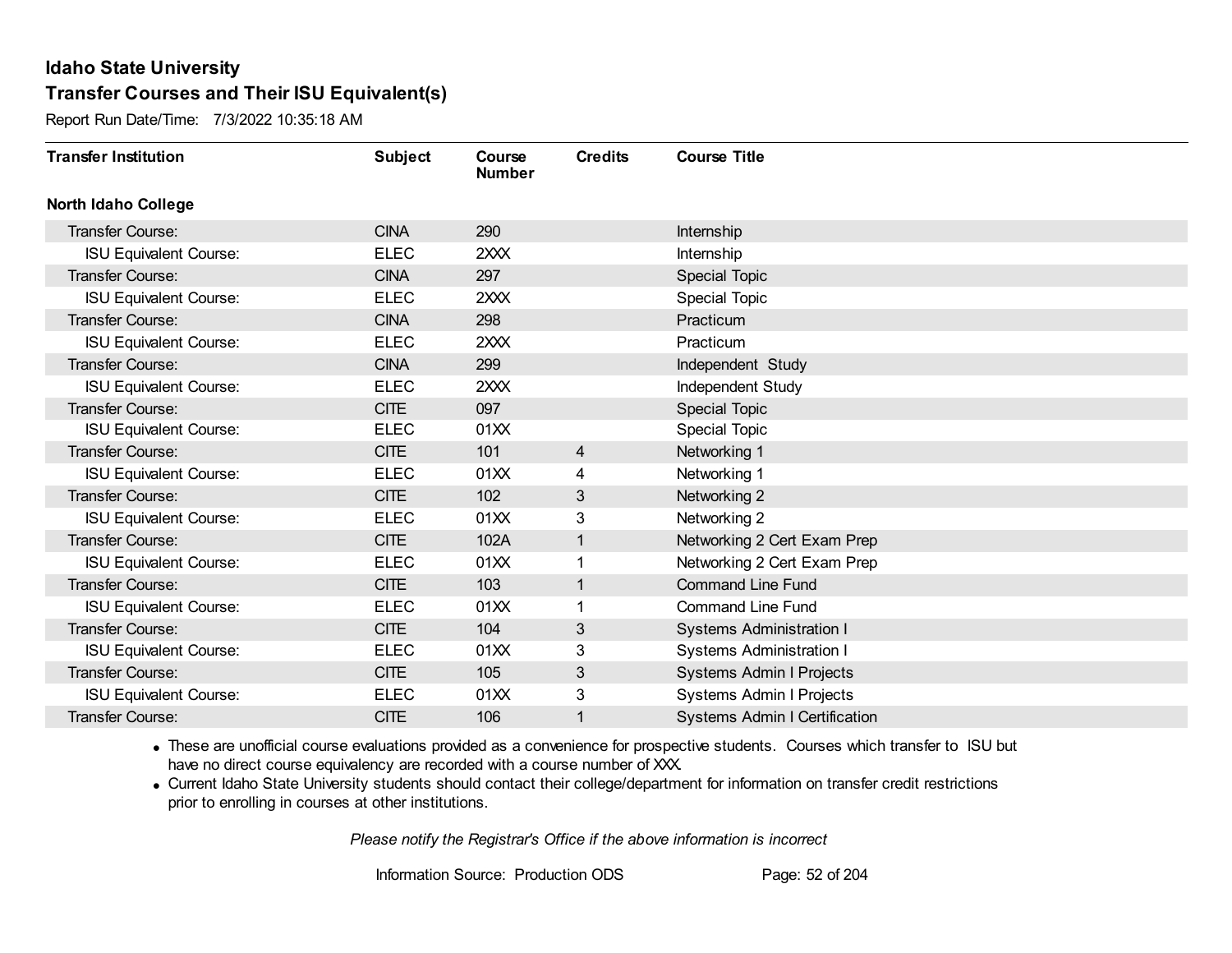Report Run Date/Time: 7/3/2022 10:35:18 AM

| <b>Transfer Institution</b>   | <b>Subject</b> | Course<br><b>Number</b> | <b>Credits</b> | <b>Course Title</b>                  |
|-------------------------------|----------------|-------------------------|----------------|--------------------------------------|
| <b>North Idaho College</b>    |                |                         |                |                                      |
| Transfer Course:              | <b>CITE</b>    | 106                     | $\mathbf{1}$   | <b>Systems Admin I Certification</b> |
| <b>ISU Equivalent Course:</b> | <b>ELEC</b>    | 01XX                    | 1              | <b>Systems Admin I Certification</b> |
| Transfer Course:              | <b>CITE</b>    | 110                     | 3              | Personal Computer Support I          |
| <b>ISU Equivalent Course:</b> | <b>ELEC</b>    | 01XX                    | 3              | Personal Computer Support I          |
| Transfer Course:              | CITE           | 110A                    | $\mathbf{1}$   | PC Support 1 Cert Exam Prep          |
| <b>ISU Equivalent Course:</b> | <b>ELEC</b>    | 01XX                    | 1              | PC Support 1 Cert Exam Prep          |
| <b>Transfer Course:</b>       | <b>CITE</b>    | 111                     | 3              | Supporting Desktop Op System         |
| <b>ISU Equivalent Course:</b> | <b>ELEC</b>    | 01XX                    | 3              | Supporting Desktop Op System         |
| Transfer Course:              | <b>CITE</b>    | 111A                    | 1              | Supp Desktop OS Cert Exam Prep       |
| <b>ISU Equivalent Course:</b> | <b>ELEC</b>    | 01XX                    | 1              | Supp Desktop OS Cert Exam Prep       |
| Transfer Course:              | <b>CITE</b>    | 112                     | 3              | Personal Computer Support 2          |
| <b>ISU Equivalent Course:</b> | <b>ELEC</b>    | 01XX                    | 3              | Personal Computer Support 2          |
| Transfer Course:              | CITE           | 112A                    | $\mathbf{1}$   | PC Support 2 Cert Exam Prep          |
| <b>ISU Equivalent Course:</b> | <b>ELEC</b>    | 01XX                    | 1              | PC Support 2 Cert Exam Prep          |
| Transfer Course:              | CITE           | 114                     | 4              | Supporting Desktop OS in Bus         |
| <b>ISU Equivalent Course:</b> | <b>ELEC</b>    | 01XX                    | 4              | Supporting Desktop OS in Bus         |
| Transfer Course:              | <b>CITE</b>    | 115                     | $\mathbf{1}$   | Desktop Op Syst Support Cert         |
| <b>ISU Equivalent Course:</b> | <b>ELEC</b>    | 01XX                    | 1              | Desktop Op Syst Support Cert         |
| <b>Transfer Course:</b>       | <b>CITE</b>    | 116                     | 3              | Desktop Op Syst Support              |
| <b>ISU Equivalent Course:</b> | <b>ELEC</b>    | 01XX                    | 3              | Desktop Op Syst Support              |
| <b>Transfer Course:</b>       | <b>CITE</b>    | 117                     | $\mathbf{1}$   | Desktop Op Syst Supp Projects        |
| <b>ISU Equivalent Course:</b> | <b>ELEC</b>    | 01XX                    | 1              | Desktop Op Syst Supp Projects        |
| Transfer Course:              | <b>CITE</b>    | 118                     | $\overline{2}$ | Comp Info Tech Essentials            |

· These are unofficial course evaluations provided as a convenience for prospective students. Courses which transfer to ISU but have no direct course equivalency are recorded with a course number of XXX.

· Current Idaho State University students should contact their college/department for information on transfer credit restrictions prior to enrolling in courses at other institutions.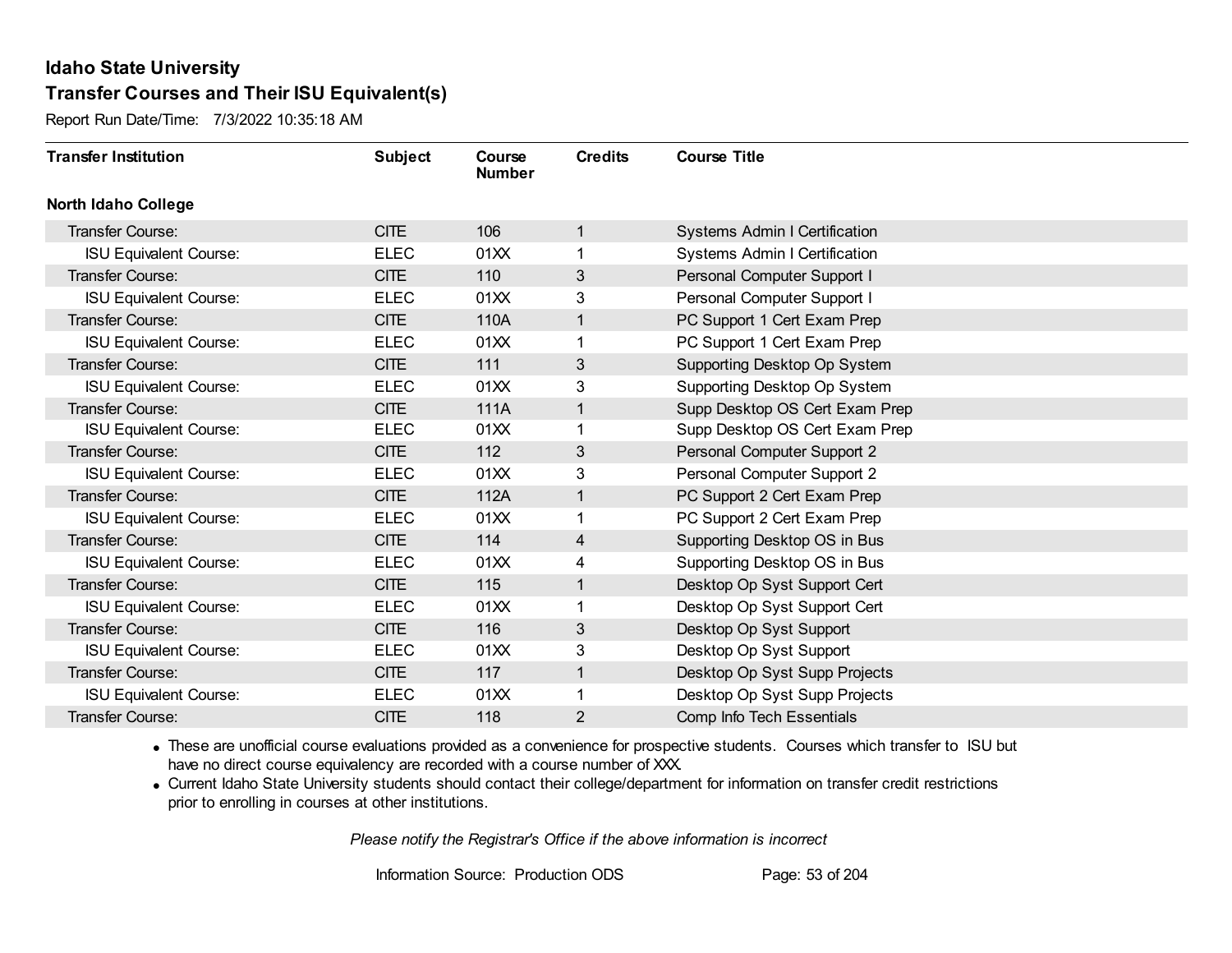Report Run Date/Time: 7/3/2022 10:35:18 AM

| <b>Transfer Institution</b>   | <b>Subject</b> | Course<br><b>Number</b> | <b>Credits</b> | <b>Course Title</b>                  |
|-------------------------------|----------------|-------------------------|----------------|--------------------------------------|
| <b>North Idaho College</b>    |                |                         |                |                                      |
| <b>Transfer Course:</b>       | <b>CITE</b>    | 118                     | $\overline{2}$ | Comp Info Tech Essentials            |
| <b>ISU Equivalent Course:</b> | <b>ELEC</b>    | 01XX                    | $\overline{2}$ | Comp Info Tech Essentials            |
| Transfer Course:              | <b>CITE</b>    | 119                     | $\overline{2}$ | Comp Info Tech Essent Projects       |
| <b>ISU Equivalent Course:</b> | <b>ELEC</b>    | 01XX                    | $\overline{2}$ | Comp Info Tech Essent Projects       |
| Transfer Course:              | <b>CITE</b>    | 120                     | $\mathbf 1$    | Comp Info Tech Essent Cert           |
| <b>ISU Equivalent Course:</b> | <b>ELEC</b>    | 01XX                    |                | Comp Info Tech Essent Cert           |
| <b>Transfer Course:</b>       | <b>CITE</b>    | 121                     | 3              | Network Support I                    |
| <b>ISU Equivalent Course:</b> | <b>ELEC</b>    | 01XX                    | 3              | Network Support I                    |
| Transfer Course:              | <b>CITE</b>    | 122                     | 3              | Network Support I Projects           |
| <b>ISU Equivalent Course:</b> | <b>ELEC</b>    | 01XX                    | 3              | Network Support I Projects           |
| Transfer Course:              | <b>CITE</b>    | 123                     | 1              | Network Support I Cert               |
| <b>ISU Equivalent Course:</b> | <b>ELEC</b>    | 01XX                    |                | Network Support I Cert               |
| <b>Transfer Course:</b>       | <b>CITE</b>    | 124                     | $\overline{2}$ | <b>TCP/IP Fundamentals</b>           |
| <b>ISU Equivalent Course:</b> | <b>ITS</b>     | 01XX                    | $\overline{2}$ | <b>TCP/IP Fundamentals</b>           |
| Transfer Course:              | <b>CITE</b>    | 127                     | $\overline{2}$ | Desktop Commodity OS Projects        |
| <b>ISU Equivalent Course:</b> | <b>ELEC</b>    | 01XX                    | $\overline{2}$ | <b>Desktop Commodity OS Projects</b> |
| Transfer Course:              | <b>CITE</b>    | 130                     | 3              | Intro to Internet Technologies       |
| <b>ISU Equivalent Course:</b> | <b>CSDT</b>    | 01XX                    | 3              | Intro to Internet Technologies       |
| <b>Transfer Course:</b>       | <b>CITE</b>    | 140                     | 3              | Intro to Cybersecurity               |
| <b>ISU Equivalent Course:</b> | <b>ELEC</b>    | 01XX                    | 3              | Intro to Cybersecurity               |
| <b>Transfer Course:</b>       | <b>CITE</b>    | 142                     | 3              | Info Security Fundamentals           |
| <b>ISU Equivalent Course:</b> | <b>ITS</b>     | 01XX                    | 3              | Info Security Fundamentals           |
| Transfer Course:              | <b>CITE</b>    | 150                     | 3              | Introduction to Networking           |

· These are unofficial course evaluations provided as a convenience for prospective students. Courses which transfer to ISU but have no direct course equivalency are recorded with a course number of XXX.

· Current Idaho State University students should contact their college/department for information on transfer credit restrictions prior to enrolling in courses at other institutions.

*Please notify the Registrar's Office if the above information is incorrect*

Information Source: Production ODS Page: 54 of 204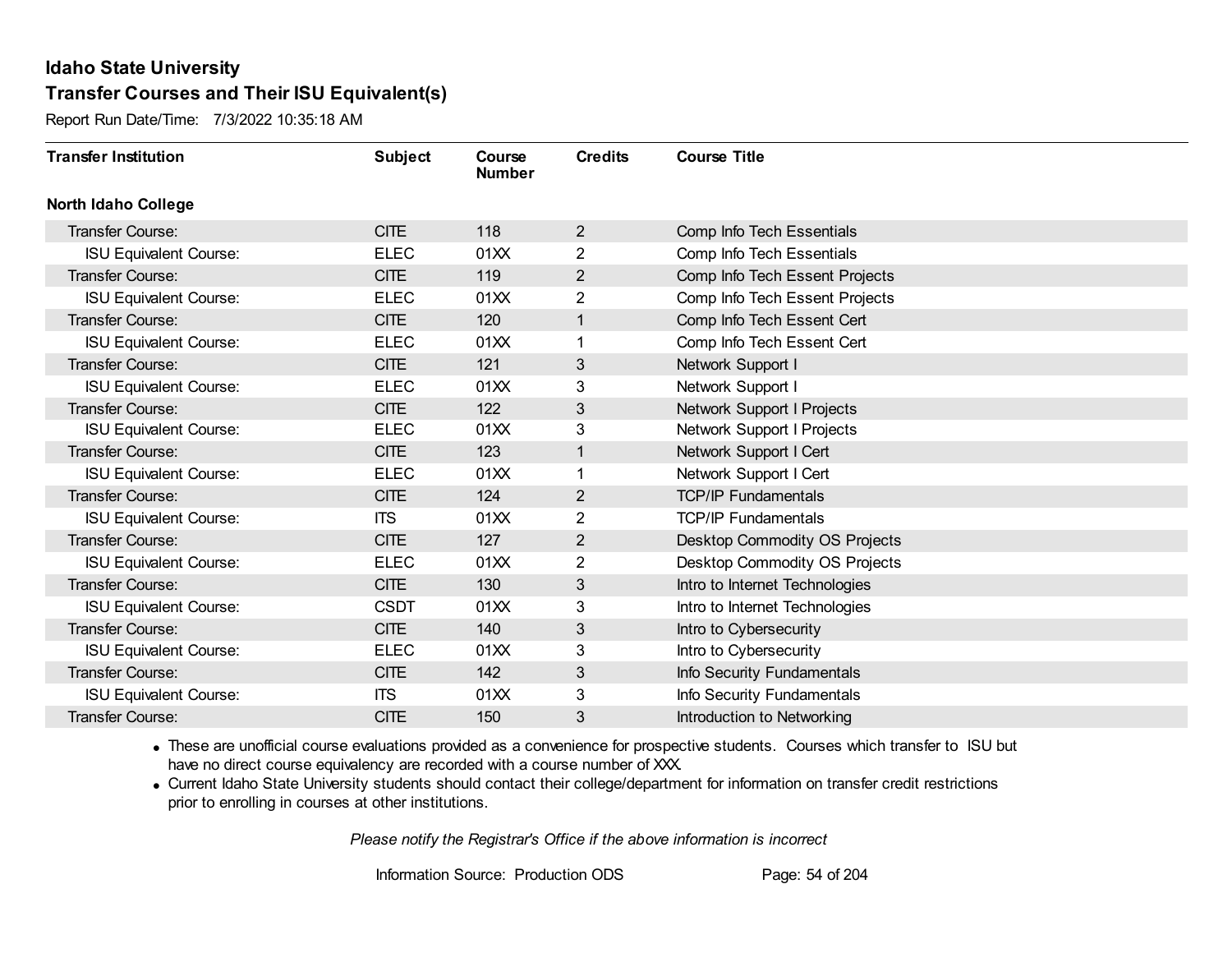Report Run Date/Time: 7/3/2022 10:35:18 AM

| <b>Transfer Institution</b>   | <b>Subject</b> | Course<br><b>Number</b> | <b>Credits</b> | <b>Course Title</b>            |
|-------------------------------|----------------|-------------------------|----------------|--------------------------------|
| <b>North Idaho College</b>    |                |                         |                |                                |
| Transfer Course:              | <b>CITE</b>    | 150                     | 3              | Introduction to Networking     |
| <b>ISU Equivalent Course:</b> | <b>CSDT</b>    | 01XX                    | 3              | Introduction to Networking     |
| Transfer Course:              | <b>CITE</b>    | 151                     | 4              | Managing a MW Server 2003 Envr |
| <b>ISU Equivalent Course:</b> | <b>ELEC</b>    | 01XX                    |                | Managing a MW Server 2003 Envr |
| Transfer Course:              | <b>CITE</b>    | 153                     | $\overline{4}$ | Maintain a MW Server 2003 Envr |
| <b>ISU Equivalent Course:</b> | <b>ELEC</b>    | 01XX                    |                | Maintain a MW Server 2003 Envr |
| <b>Transfer Course:</b>       | <b>CITE</b>    | 155                     | 3              | <b>Linux Essentials</b>        |
| <b>ISU Equivalent Course:</b> | <b>ITS</b>     | 01XX                    | 3              | <b>Linux Essentials</b>        |
| Transfer Course:              | <b>CITE</b>    | 161                     | 3              | Supporting MS Windows Vista    |
| <b>ISU Equivalent Course:</b> | <b>ELEC</b>    | 01XX                    | 3              | Supporting MS Windows Vista    |
| Transfer Course:              | <b>CITE</b>    | 165                     | 3              | Linux System Administration    |
| <b>ISU Equivalent Course:</b> | <b>ELEC</b>    | 01XX                    | 3              | Linux System Administration    |
| <b>Transfer Course:</b>       | <b>CITE</b>    | 166                     | 1              | New and Emerging Technologies  |
| <b>ISU Equivalent Course:</b> | <b>ELEC</b>    | 01XX                    |                | New and Emerging Technologies  |
| Transfer Course:              | <b>CITE</b>    | 167                     |                | Scripting for Network Admin    |
| <b>ISU Equivalent Course:</b> | <b>ELEC</b>    | 01XX                    |                | Scripting for Network Admin    |
| Transfer Course:              | <b>CITE</b>    | 170                     | 3              | Systems Analysis/Design Methds |
| <b>ISU Equivalent Course:</b> | <b>CSDT</b>    | 01XX                    | 3              | Systems Analysis/Design Methds |
| <b>Transfer Course:</b>       | <b>CITE</b>    | 171                     | $\overline{4}$ | Internetworking 1              |
| <b>ISU Equivalent Course:</b> | <b>ELEC</b>    | 01XX                    | 4              | Internetworking I              |
| <b>Transfer Course:</b>       | CITE           | 172                     | 3              | Internetworking 2              |
| <b>ISU Equivalent Course:</b> | <b>ELEC</b>    | 02XX                    | 3              | Internetworking II             |
| Transfer Course:              | <b>CITE</b>    | 172A                    |                | Internetwrkng 2 Cert Exam Prep |

· These are unofficial course evaluations provided as a convenience for prospective students. Courses which transfer to ISU but have no direct course equivalency are recorded with a course number of XXX.

· Current Idaho State University students should contact their college/department for information on transfer credit restrictions prior to enrolling in courses at other institutions.

*Please notify the Registrar's Office if the above information is incorrect*

Information Source: Production ODS Page: 55 of 204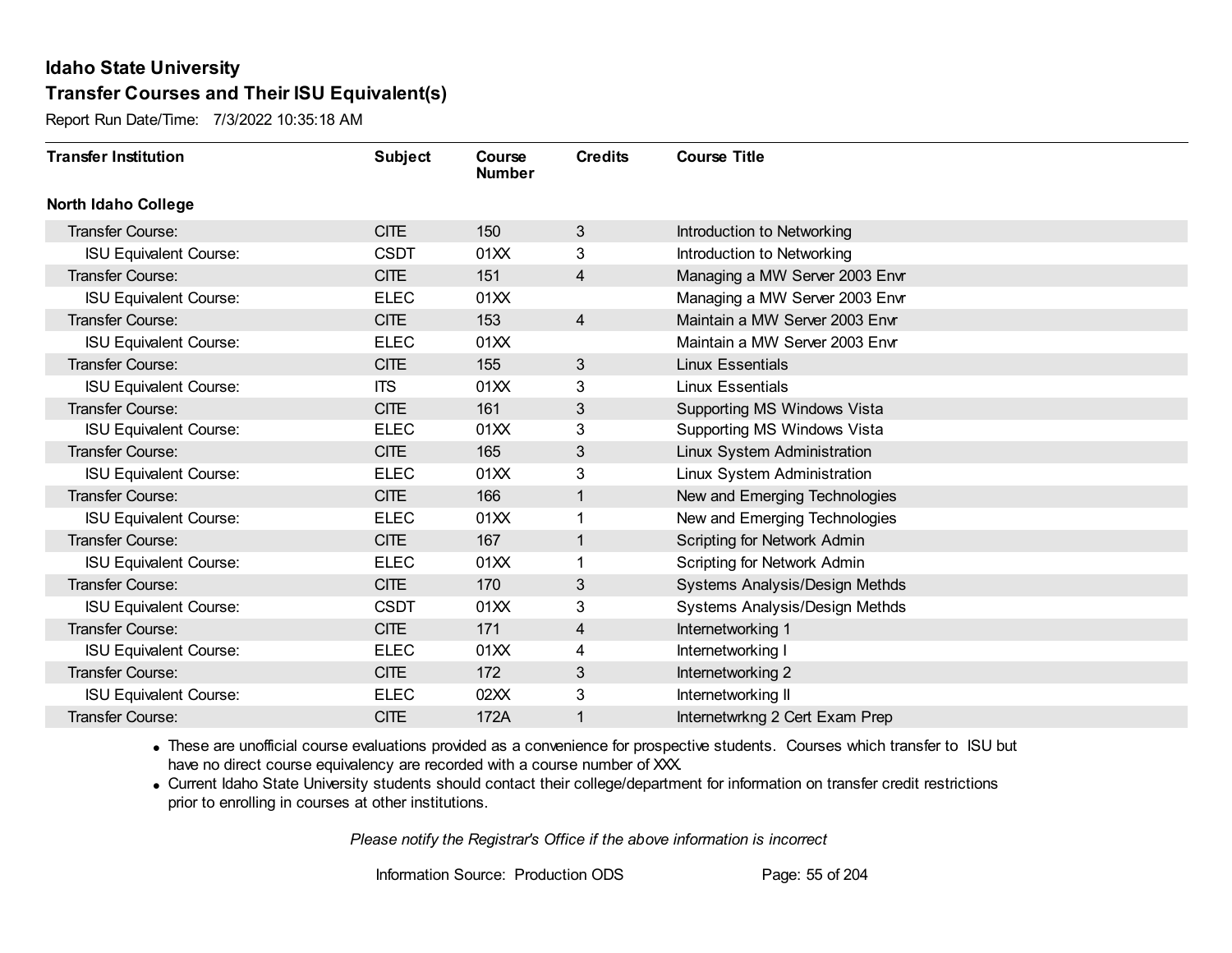Report Run Date/Time: 7/3/2022 10:35:18 AM

| <b>Transfer Institution</b>   | <b>Subject</b> | Course<br><b>Number</b> | <b>Credits</b> | <b>Course Title</b>               |
|-------------------------------|----------------|-------------------------|----------------|-----------------------------------|
| <b>North Idaho College</b>    |                |                         |                |                                   |
| Transfer Course:              | <b>CITE</b>    | 172A                    | $\mathbf{1}$   | Internetwrkng 2 Cert Exam Prep    |
| <b>ISU Equivalent Course:</b> | <b>ELEC</b>    | 01XX                    | 1              | Internetwrkng 2 Cert Exam Prep    |
| Transfer Course:              | <b>CITE</b>    | 197                     |                | <b>Special Topic</b>              |
| <b>ISU Equivalent Course:</b> | <b>ELEC</b>    | 01XX                    |                | Special Topic                     |
| <b>Transfer Course:</b>       | CITE           | 201                     | 3              | Networking 3                      |
| <b>ISU Equivalent Course:</b> | <b>ELEC</b>    | 02XX                    | 3              | Networking III                    |
| Transfer Course:              | <b>CITE</b>    | 202                     | 3              | Networking 4                      |
| <b>ISU Equivalent Course:</b> | <b>ELEC</b>    | 02XX                    | 3              | Networking IV                     |
| Transfer Course:              | <b>CITE</b>    | 202A                    | $\mathbf{1}$   | Networking 4 Cert Exam Prep       |
| <b>ISU Equivalent Course:</b> | <b>ELEC</b>    | 02XX                    | 1              | Networking 4 Cert Exam Prep       |
| Transfer Course:              | <b>CITE</b>    | 203                     | 3              | Networking V                      |
| <b>ISU Equivalent Course:</b> | <b>ELEC</b>    | 02XX                    | 3              | Networking V                      |
| Transfer Course:              | <b>CITE</b>    | 203A                    | 1              | Networking 5 Cert Exam Prep       |
| <b>ISU Equivalent Course:</b> | <b>ELEC</b>    | 02XX                    | 1              | Networking 5 Cert Exam Prep       |
| Transfer Course:              | <b>CITE</b>    | 205                     | $\mathbf{1}$   | Systems Admin II Cert             |
| <b>ISU Equivalent Course:</b> | <b>ELEC</b>    | 02XX                    | 1              | Systems Admin II Cert             |
| Transfer Course:              | <b>CITE</b>    | 206                     | 3              | Systems Admin II                  |
| <b>ISU Equivalent Course:</b> | <b>ELEC</b>    | 02XX                    | 3              | Systems Admin II                  |
| <b>Transfer Course:</b>       | <b>CITE</b>    | 207                     | 3              | Systems Admin II Projects         |
| <b>ISU Equivalent Course:</b> | <b>ELEC</b>    | 02XX                    | 3              | Systems Admin II Projects         |
| Transfer Course:              | <b>CITE</b>    | 208                     | 3              | Systems Admin III                 |
| <b>ISU Equivalent Course:</b> | <b>ELEC</b>    | 02XX                    | 3              | Systems Admin III                 |
| Transfer Course:              | <b>CITE</b>    | 209                     | 3              | <b>Systems Admin III Projects</b> |

· These are unofficial course evaluations provided as a convenience for prospective students. Courses which transfer to ISU but have no direct course equivalency are recorded with a course number of XXX.

· Current Idaho State University students should contact their college/department for information on transfer credit restrictions prior to enrolling in courses at other institutions.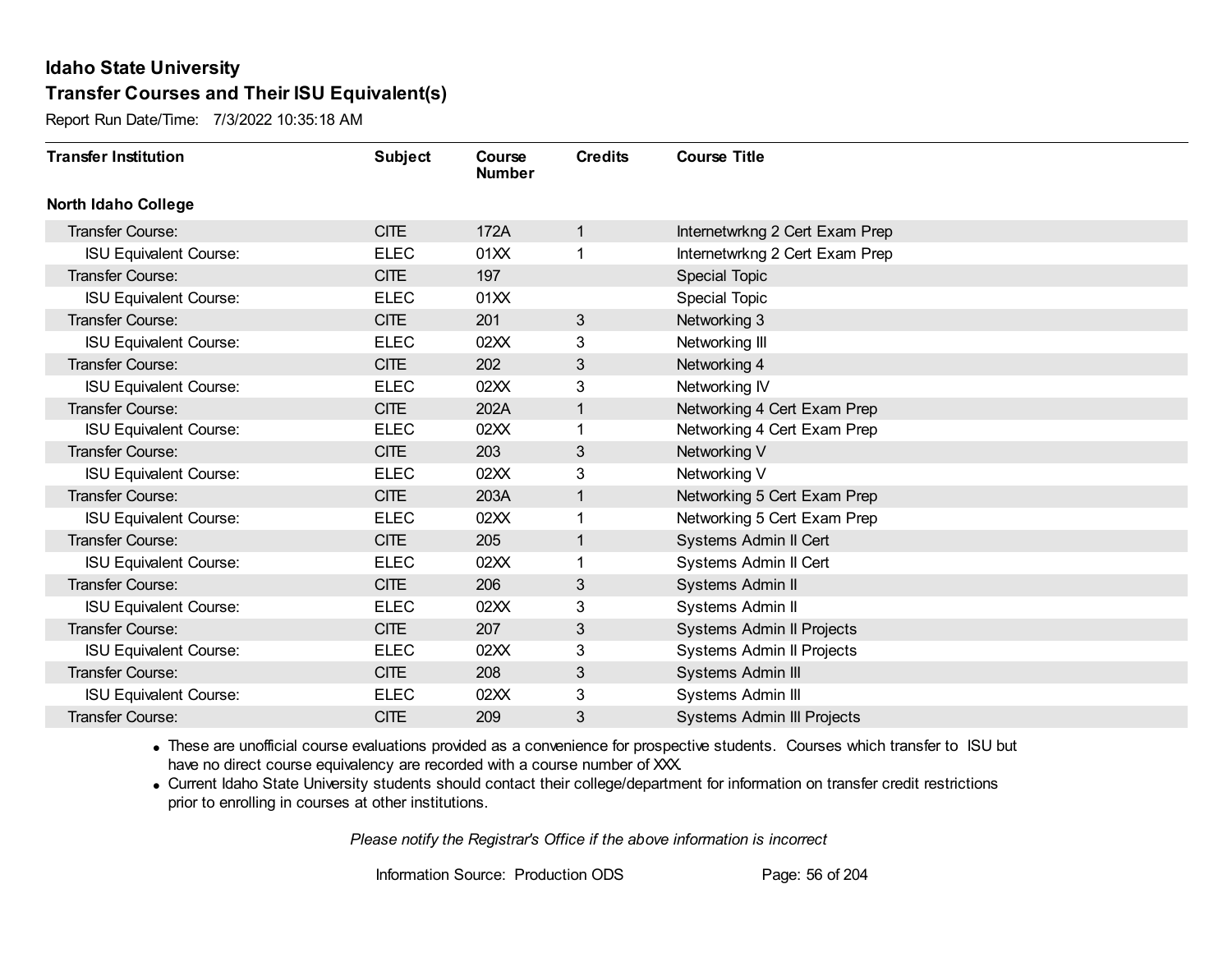Report Run Date/Time: 7/3/2022 10:35:18 AM

| <b>Transfer Institution</b>   | <b>Subject</b> | Course<br><b>Number</b> | <b>Credits</b> | <b>Course Title</b>                  |
|-------------------------------|----------------|-------------------------|----------------|--------------------------------------|
| North Idaho College           |                |                         |                |                                      |
| <b>Transfer Course:</b>       | <b>CITE</b>    | 209                     | 3              | Systems Admin III Projects           |
| <b>ISU Equivalent Course:</b> | <b>ELEC</b>    | 02XX                    | 3              | Systems Admin III Projects           |
| Transfer Course:              | <b>CITE</b>    | 211                     | 1              | Systems Admin III Cert               |
| <b>ISU Equivalent Course:</b> | <b>ELEC</b>    | 02XX                    |                | Systems Admin III Cert               |
| <b>Transfer Course:</b>       | <b>CITE</b>    | 213                     | 3              | Network Support II                   |
| <b>ISU Equivalent Course:</b> | <b>ELEC</b>    | 02XX                    | 3              | Network Support II                   |
| <b>Transfer Course:</b>       | <b>CITE</b>    | 215                     | 3              | Network Support II Projects          |
| <b>ISU Equivalent Course:</b> | <b>ELEC</b>    | 02XX                    | 3              | Network Support II Projects          |
| Transfer Course:              | <b>CITE</b>    | 217                     | 3              | Network Support III                  |
| <b>ISU Equivalent Course:</b> | <b>ELEC</b>    | 02XX                    | 3              | Network Support III                  |
| Transfer Course:              | <b>CITE</b>    | 219                     | 3              | Network Support III Projects         |
| <b>ISU Equivalent Course:</b> | <b>ELEC</b>    | 02XX                    | 3              | Network Support III Projects         |
| Transfer Course:              | <b>CITE</b>    | 221                     |                | Network Support III Cert             |
| <b>ISU Equivalent Course:</b> | <b>ELEC</b>    | 02XX                    |                | Network Support III Cert             |
| Transfer Course:              | <b>CITE</b>    | 235                     | 3              | <b>Network Security Fundamentals</b> |
| <b>ISU Equivalent Course:</b> | <b>ITS</b>     | 02XX                    | 3              | Network Security Fundamentals        |
| Transfer Course:              | <b>CITE</b>    | 237                     | 3              | <b>Ethical Hacking/Syst Defense</b>  |
| <b>ISU Equivalent Course:</b> | <b>ITS</b>     | 02XX                    | 3              | Ethical Hacking/Syst Defense         |
| <b>Transfer Course:</b>       | <b>CITE</b>    | 239                     | 3              | Network Forensics Incident Res       |
| <b>ISU Equivalent Course:</b> | <b>ITS</b>     | 02XX                    | 3              | Network Forensics Incident Res       |
| Transfer Course:              | <b>CITE</b>    | 243                     | 3              | <b>Command Line/Scripting Fund</b>   |
| <b>ISU Equivalent Course:</b> | <b>ITS</b>     | 02XX                    | 3              | <b>Command Line/Scripting Fund</b>   |
| Transfer Course:              | <b>CITE</b>    | 267                     |                | Adv New & Emerging Tech              |

· These are unofficial course evaluations provided as a convenience for prospective students. Courses which transfer to ISU but have no direct course equivalency are recorded with a course number of XXX.

· Current Idaho State University students should contact their college/department for information on transfer credit restrictions prior to enrolling in courses at other institutions.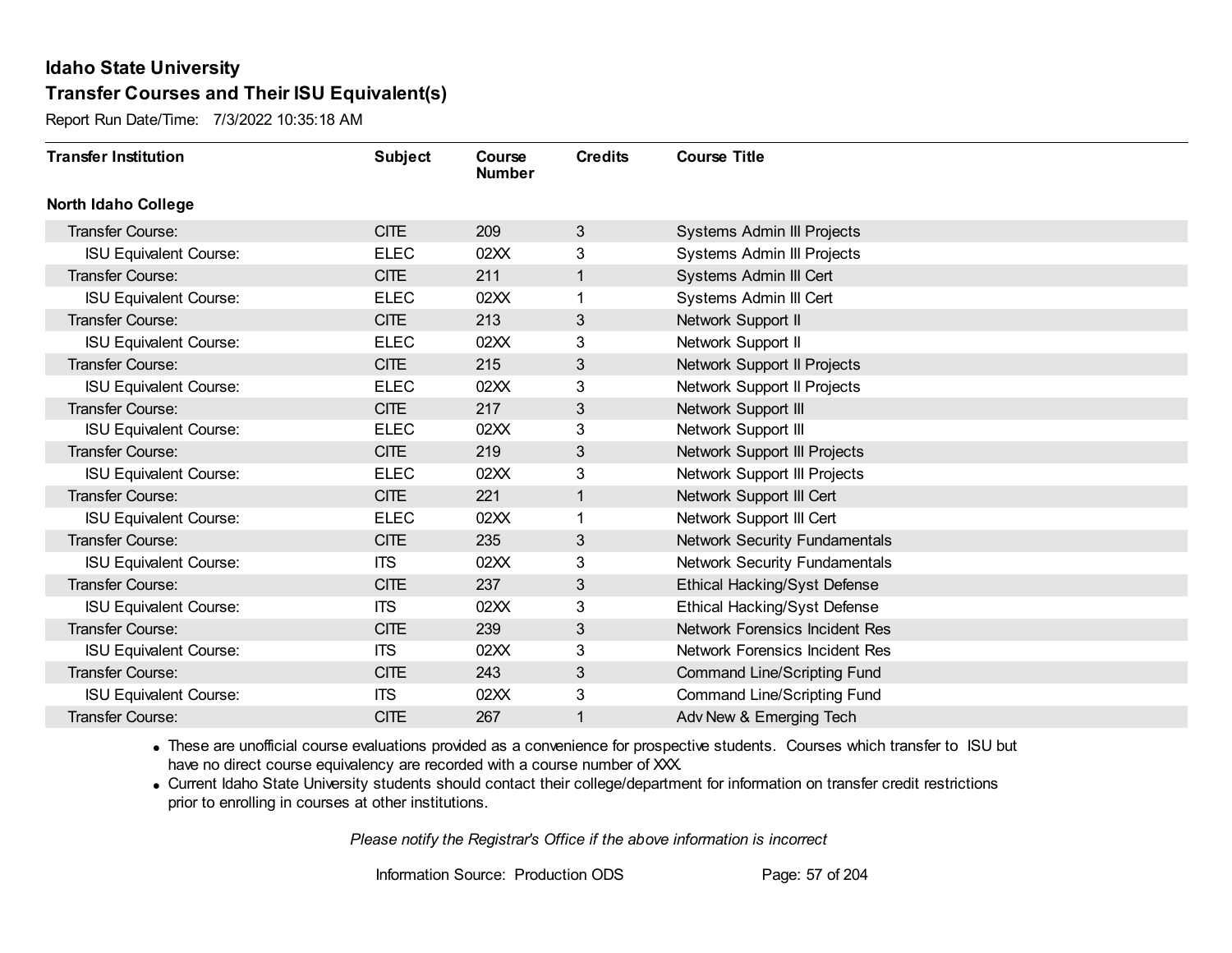Report Run Date/Time: 7/3/2022 10:35:18 AM

| <b>Transfer Institution</b>   | <b>Subject</b> | Course<br><b>Number</b> | <b>Credits</b> | <b>Course Title</b>                  |
|-------------------------------|----------------|-------------------------|----------------|--------------------------------------|
| <b>North Idaho College</b>    |                |                         |                |                                      |
| <b>Transfer Course:</b>       | <b>CITE</b>    | 267                     | $\mathbf{1}$   | Adv New & Emerging Tech              |
| <b>ISU Equivalent Course:</b> | <b>ELEC</b>    | 02XX                    | 1.             | Adv New & Emerging Tech              |
| Transfer Course:              | <b>CITE</b>    | 275                     | 3              | Intrusion Detect/Prevent Syst        |
| <b>ISU Equivalent Course:</b> | <b>ITS</b>     | 02XX                    | 3              | Intrusion Detect/Prevent Syst        |
| <b>Transfer Course:</b>       | <b>CITE</b>    | 281                     | 3              | Internetworking 3                    |
| <b>ISU Equivalent Course:</b> | <b>ELEC</b>    | 02XX                    | 3              | Internetworking III                  |
| Transfer Course:              | <b>CITE</b>    | 282                     | 3              | Internetworking 4                    |
| <b>ISU Equivalent Course:</b> | <b>ELEC</b>    | 02XX                    | 3              | Internetworking IV                   |
| Transfer Course:              | <b>CITE</b>    | 282A                    | $\mathbf{1}$   | Internetworking 4 Cert Exam Pr       |
| <b>ISU Equivalent Course:</b> | <b>ELEC</b>    | 02XX                    | 1              | Internetworking 4 Cert Exam Pr       |
| Transfer Course:              | <b>CITE</b>    | 283                     | 3              | <b>Fundamentals of Wireless Lans</b> |
| <b>ISU Equivalent Course:</b> | <b>ELEC</b>    | 02XX                    | 3              | <b>Fundamentals of Wireless LAN</b>  |
| Transfer Course:              | <b>CITE</b>    | 285                     | 4              | <b>Fund of Network Security</b>      |
| <b>ISU Equivalent Course:</b> | <b>ELEC</b>    | 02XX                    | 4              | Fund of Network Security             |
| Transfer Course:              | <b>CITE</b>    | 285A                    | 1              | Fund/Netwrk Sec Cert Exam Prep       |
| <b>ISU Equivalent Course:</b> | <b>ELEC</b>    | 02XX                    | 1              | Fund/Netwrk Sec Cert Exam Prep       |
| Transfer Course:              | <b>CITE</b>    | 289                     | 3              | <b>Cyber Competitions</b>            |
| <b>ISU Equivalent Course:</b> | <b>ITS</b>     | 02XX                    | 3              | <b>Cyber Competitions</b>            |
| Transfer Course:              | <b>CITE</b>    | 290                     | $\mathbf{1}$   | Voice Over IP                        |
| <b>ISU Equivalent Course:</b> | <b>ELEC</b>    | 02XX                    |                | Voice Over IP                        |
| <b>Transfer Course:</b>       | <b>CITE</b>    | 291                     | $\mathbf{1}$   | <b>Adv Routing Technologies</b>      |
| <b>ISU Equivalent Course:</b> | <b>ELEC</b>    | 02XX                    | 1              | <b>Adv Routing Technologies</b>      |
| Transfer Course:              | <b>CITE</b>    | 295                     | 4              | Cite Internship                      |

· These are unofficial course evaluations provided as a convenience for prospective students. Courses which transfer to ISU but have no direct course equivalency are recorded with a course number of XXX.

· Current Idaho State University students should contact their college/department for information on transfer credit restrictions prior to enrolling in courses at other institutions.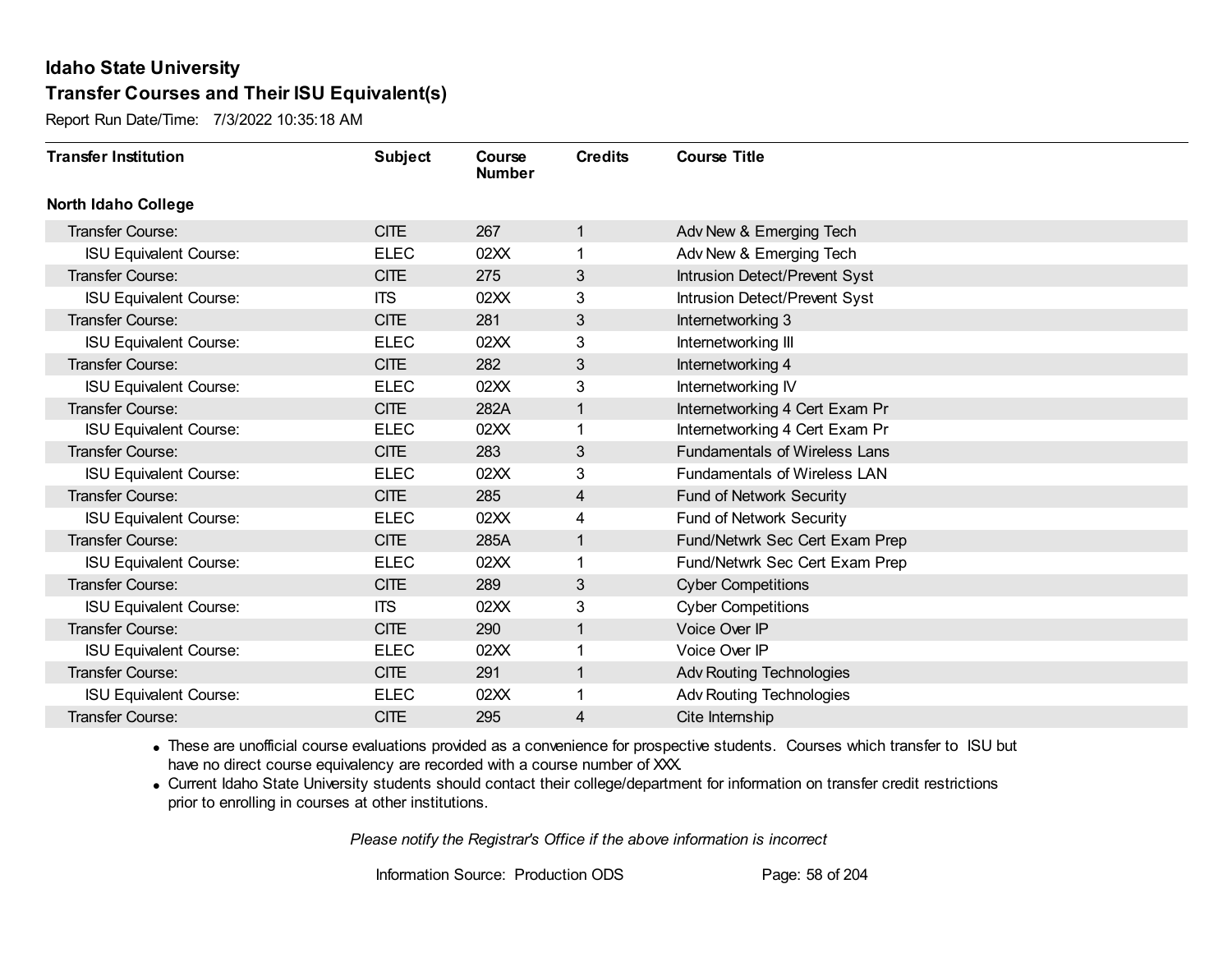Report Run Date/Time: 7/3/2022 10:35:18 AM

| <b>Transfer Institution</b>   | <b>Subject</b> | Course<br><b>Number</b> | <b>Credits</b> | <b>Course Title</b>           |
|-------------------------------|----------------|-------------------------|----------------|-------------------------------|
| <b>North Idaho College</b>    |                |                         |                |                               |
| Transfer Course:              | <b>CITE</b>    | 295                     | 4              | Cite Internship               |
| <b>ISU Equivalent Course:</b> | <b>ELEC</b>    | 02XX                    | 4              | Computer Info Tech Internship |
| Transfer Course:              | <b>CITE</b>    | 296                     | 3              | Cybersecurity Internship      |
| <b>ISU Equivalent Course:</b> | <b>ITS</b>     | 02XX                    | 3              | Cybersecurity Internship      |
| <b>Transfer Course:</b>       | <b>CITE</b>    | 297                     |                | <b>Special Topic</b>          |
| <b>ISU Equivalent Course:</b> | <b>ELEC</b>    | 02XX                    |                | Special Topic                 |
| <b>Transfer Course:</b>       | <b>CITE</b>    | 298                     |                | Practicum                     |
| <b>ISU Equivalent Course:</b> | <b>ELEC</b>    | 02XX                    |                | Practicum                     |
| <b>Transfer Course:</b>       | <b>CITE</b>    | 299                     |                | Independent Study             |
| <b>ISU Equivalent Course:</b> | <b>ELEC</b>    | 02XX                    |                | Independent Study             |
| Transfer Course:              | CJ             | 097                     |                | Special Topic                 |
| <b>ISU Equivalent Course:</b> | <b>SOC</b>     | 1XXX                    |                | Special Topic                 |
| <b>Transfer Course:</b>       | CJ             | 103                     | 3              | Intro to Criminal Justice     |
| <b>ISU Equivalent Course:</b> | <b>SOC</b>     | 1XXX                    | 3              | Intro to Criminal Justice     |
| Transfer Course:              | CJ             | 197                     |                | <b>Special Topic</b>          |
| <b>ISU Equivalent Course:</b> | <b>SOC</b>     | 1XXX                    |                | <b>Special Topic</b>          |
| <b>Transfer Course:</b>       | CJ             | 201                     | 3              | Policing in America           |
| <b>ISU Equivalent Course:</b> | <b>SOC</b>     | 2XXX                    | 3              | Policing in America           |
| Transfer Course:              | CJ             | 202                     | 3              | Corrections in America        |
| <b>ISU Equivalent Course:</b> | <b>SOC</b>     | 2XXX                    | 3              | Corrections in America        |
| <b>ISU Equivalent Course:</b> | LAWE           | 02XX                    | 3              | Corrections in America        |
| Transfer Course:              | CJ             | 203                     |                | Workshop                      |
| <b>ISU Equivalent Course:</b> | <b>SOC</b>     | 2XXX                    |                | Workshop                      |

· These are unofficial course evaluations provided as a convenience for prospective students. Courses which transfer to ISU but have no direct course equivalency are recorded with a course number of XXX.

· Current Idaho State University students should contact their college/department for information on transfer credit restrictions prior to enrolling in courses at other institutions.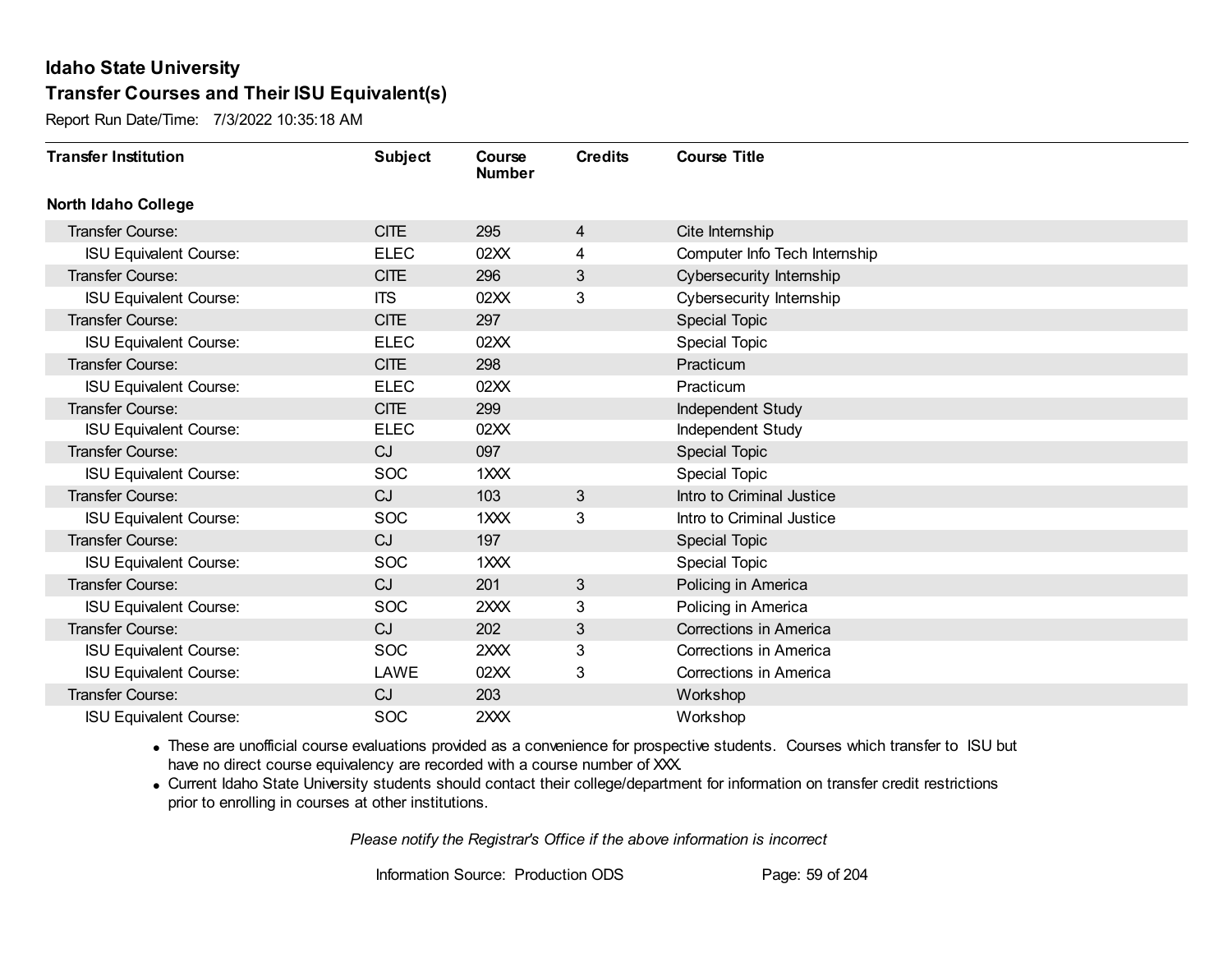Report Run Date/Time: 7/3/2022 10:35:18 AM

| <b>Transfer Institution</b>   | <b>Subject</b> | Course<br><b>Number</b> | <b>Credits</b> | <b>Course Title</b>                |
|-------------------------------|----------------|-------------------------|----------------|------------------------------------|
| <b>North Idaho College</b>    |                |                         |                |                                    |
| Transfer Course:              | CJ             | 205                     | 3              | <b>Criminal Procedure</b>          |
| <b>ISU Equivalent Course:</b> | <b>SOC</b>     | 2XXX                    | 3              | <b>Criminal Procedure</b>          |
| <b>ISU Equivalent Course:</b> | LAWE           | 02XX                    | 3              | <b>Criminal Procedure</b>          |
| Transfer Course:              | CJ.            | 245                     | 3              | Intro to Criminology               |
| <b>ISU Equivalent Course:</b> | <b>SOC</b>     | 2XXX                    | 3              | Intro to Criminology               |
| Transfer Course:              | CJ             | 290                     | 3              | Criminal Justice Internship        |
| <b>ISU Equivalent Course:</b> | <b>SOC</b>     | 2XXX                    | 3              | Criminal Justice Internship        |
| <b>Transfer Course:</b>       | CJ             | 297                     |                | Special Topic                      |
| <b>ISU Equivalent Course:</b> | <b>SOC</b>     | 2XXX                    |                | <b>Special Topic</b>               |
| Transfer Course:              | CJ             | 298                     |                | Practicum                          |
| <b>ISU Equivalent Course:</b> | <b>SOC</b>     | 2XXX                    |                | Practicum                          |
| Transfer Course:              | CJ             | 299                     |                | Independent Study                  |
| <b>ISU Equivalent Course:</b> | <b>SOC</b>     | 2XXX                    |                | Independent Study                  |
| <b>Transfer Course:</b>       | <b>CLC</b>     | 101                     | $\overline{2}$ | Designing Your NIC Experience      |
| <b>ISU Equivalent Course:</b> | <b>ACAD</b>    | 1XXX                    | $\overline{2}$ | Designing Your NIC Experience      |
| Transfer Course:              | <b>CLC</b>     | 102                     | 1              | Designing Your Life & Career       |
| <b>ISU Equivalent Course:</b> | <b>ACAD</b>    | $1$ $XX$                |                | Designing Your Life & Career       |
| <b>Transfer Course:</b>       | <b>CLC</b>     | 105                     | $\overline{2}$ | College Study Skills               |
| <b>ISU Equivalent Course:</b> | <b>ACAD</b>    | 1101                    | 2              | <b>College Learning Strategies</b> |
| Transfer Course:              | <b>CLC</b>     | 106                     | $\overline{2}$ | College Internet Skills            |
| <b>ISU Equivalent Course:</b> | <b>ACAD</b>    | 1XXX                    | $\overline{2}$ | College Internet Skills            |
| Transfer Course:              | <b>CLC</b>     | 108                     | 1              | <b>Tutoring Skills</b>             |
| <b>ISU Equivalent Course:</b> | <b>ACAD</b>    | 1XXX                    | 1              | <b>Tutoring Skills</b>             |

· These are unofficial course evaluations provided as a convenience for prospective students. Courses which transfer to ISU but have no direct course equivalency are recorded with a course number of XXX.

· Current Idaho State University students should contact their college/department for information on transfer credit restrictions prior to enrolling in courses at other institutions.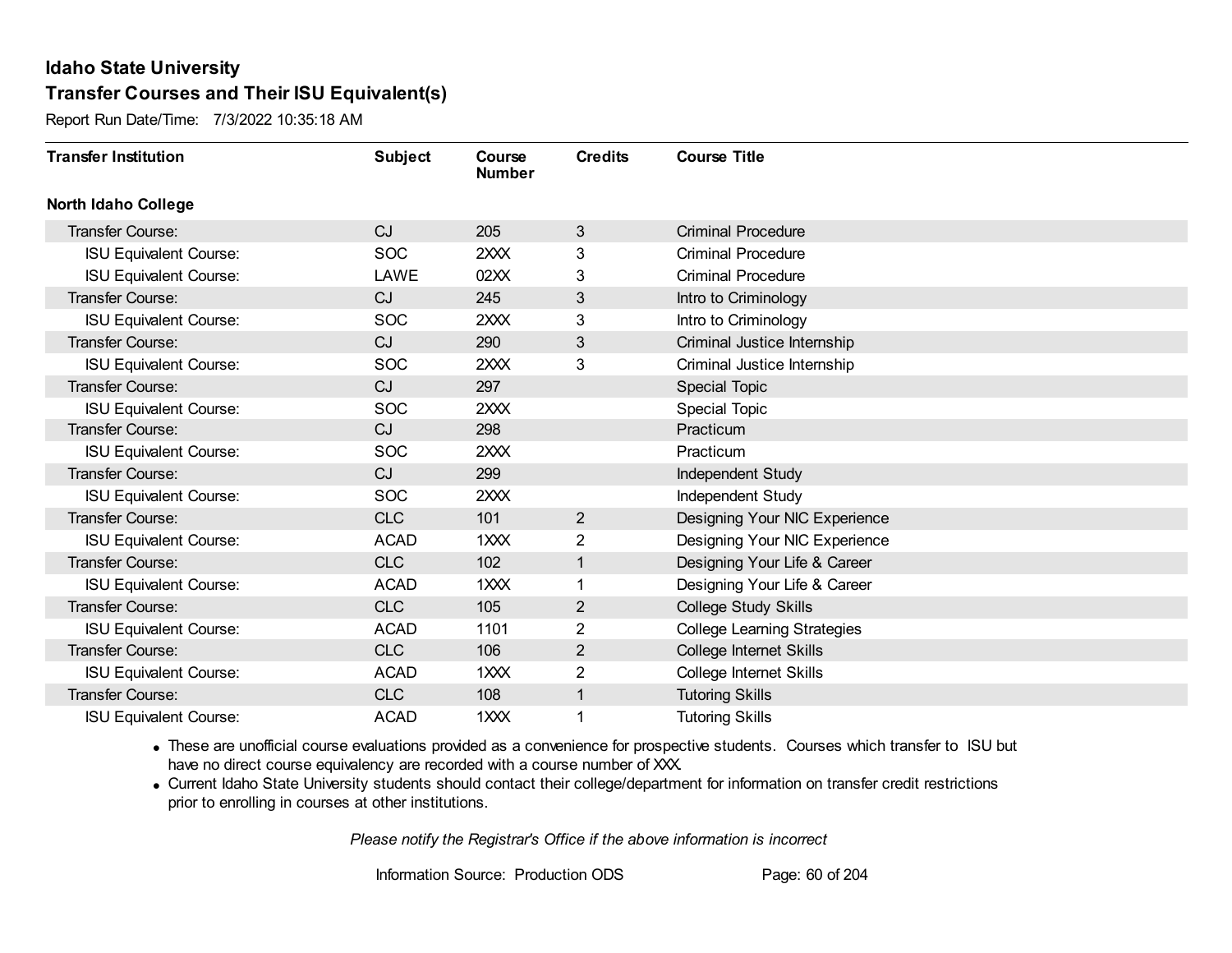Report Run Date/Time: 7/3/2022 10:35:18 AM

| <b>Transfer Institution</b>   | <b>Subject</b> | Course<br><b>Number</b> | <b>Credits</b> | <b>Course Title</b>                 |
|-------------------------------|----------------|-------------------------|----------------|-------------------------------------|
| <b>North Idaho College</b>    |                |                         |                |                                     |
| Transfer Course:              | <b>CLC</b>     | 112                     | 2              | Student Leadership Development      |
| <b>ISU Equivalent Course:</b> | <b>ACAD</b>    | 1XXX                    | $\overline{2}$ | Student Leadership Development      |
| Transfer Course:              | <b>CLC</b>     | 113                     | $\mathbf{1}$   | <b>Resident Assistant Training</b>  |
| <b>ISU Equivalent Course:</b> | <b>ACAD</b>    | 1XXX                    | 1              | <b>Resident Assistant Training</b>  |
| <b>Transfer Course:</b>       | <b>CLC</b>     | 114                     | 3              | Career Development                  |
| <b>ISU Equivalent Course:</b> | <b>ACAD</b>    | 1XXX                    | 3              | Career Development                  |
| <b>Transfer Course:</b>       | <b>CMGT</b>    | 210                     | 3              | <b>Construction Materials/Meths</b> |
| <b>ISU Equivalent Course:</b> | <b>ELEC</b>    | 02XX                    | 3              | <b>Construction Materials/Meths</b> |
| Transfer Course:              | <b>CMGT</b>    | 220                     | 3              | <b>Intro Construction Mngt</b>      |
| <b>ISU Equivalent Course:</b> | <b>ELEC</b>    | 02XX                    | 3              | Intro Construction Mngt             |
| Transfer Course:              | <b>CMGT</b>    | 245                     | 3              | Drawings/Specifications/Codes       |
| <b>ISU Equivalent Course:</b> | <b>ELEC</b>    | 02XX                    | 3              | Drawings/Specifications/Codes       |
| <b>Transfer Course:</b>       | <b>CMGT</b>    | 250                     | 3              | <b>Construction Communications</b>  |
| <b>ISU Equivalent Course:</b> | <b>ELEC</b>    | 02XX                    | 3              | <b>Construction Communications</b>  |
| Transfer Course:              | <b>COMG</b>    | 131                     | 3              | Intro to Speech Comm                |
| <b>ISU Equivalent Course:</b> | <b>COMM</b>    | 1101                    |                | Principles of Speech                |
| Transfer Course:              | <b>COMG</b>    | 200                     | $\overline{2}$ | Seminar: Human Potential            |
| <b>ISU Equivalent Course:</b> | <b>COMM</b>    | 2XXX                    | $\overline{2}$ | Seminar: Human Potential            |
| <b>Transfer Course:</b>       | <b>COMJ</b>    | 097                     |                | <b>Special Topic</b>                |
| <b>ISU Equivalent Course:</b> | <b>CMP</b>     | 1XXX                    |                | <b>Special Topic</b>                |
| <b>Transfer Course:</b>       | <b>COMJ</b>    | 100                     | $\mathbf{1}$   | The Sentinel                        |
| <b>ISU Equivalent Course:</b> | <b>CMP</b>     | 1XXX                    |                | The Sentinel                        |
| Transfer Course:              | <b>COMJ</b>    | 121                     | 3              | Intro to Media Writing              |

· These are unofficial course evaluations provided as a convenience for prospective students. Courses which transfer to ISU but have no direct course equivalency are recorded with a course number of XXX.

· Current Idaho State University students should contact their college/department for information on transfer credit restrictions prior to enrolling in courses at other institutions.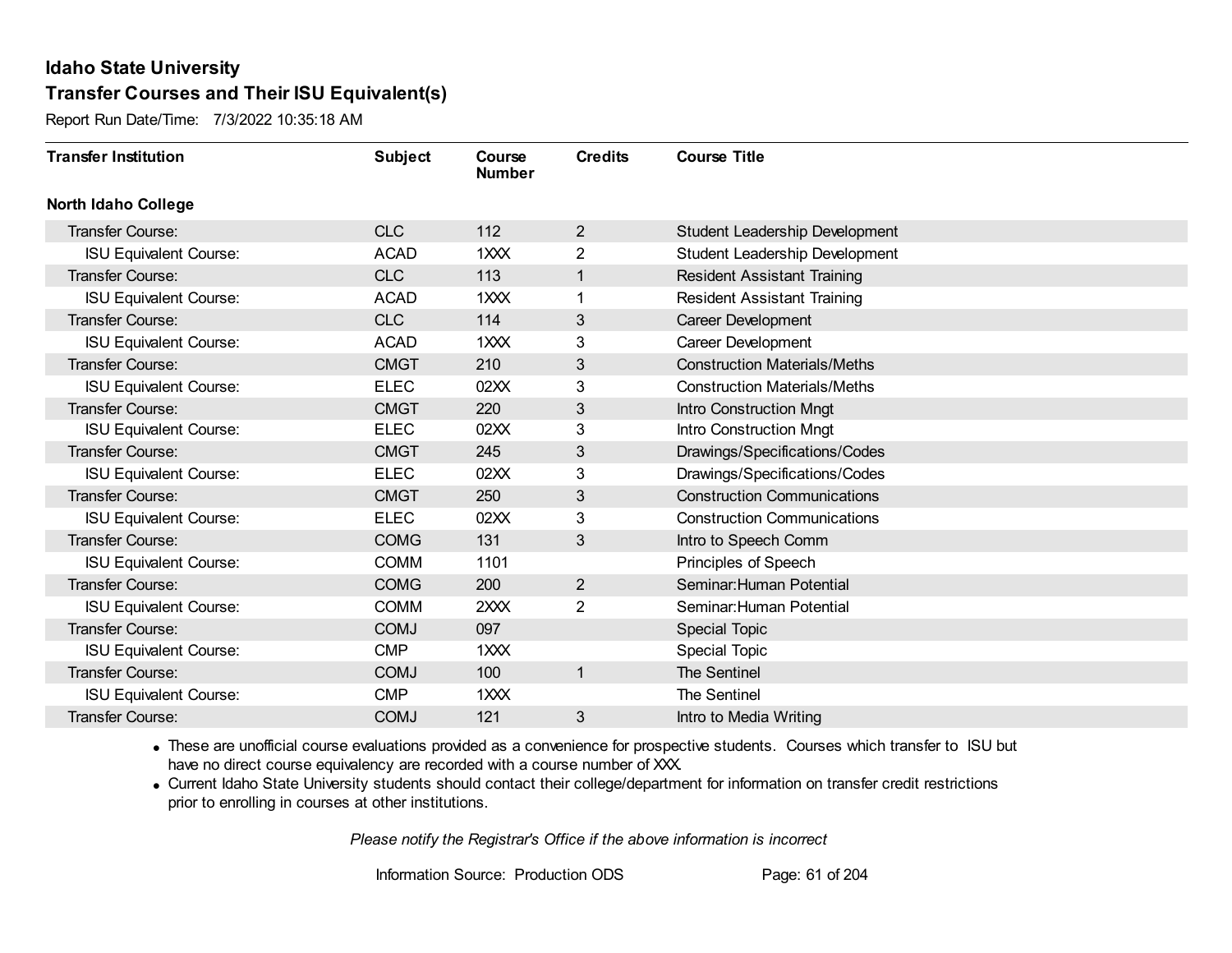Report Run Date/Time: 7/3/2022 10:35:18 AM

| <b>Transfer Institution</b>   | <b>Subject</b> | Course<br><b>Number</b> | <b>Credits</b> | <b>Course Title</b>            |
|-------------------------------|----------------|-------------------------|----------------|--------------------------------|
| <b>North Idaho College</b>    |                |                         |                |                                |
| <b>Transfer Course:</b>       | <b>COMJ</b>    | 121                     | 3              | Intro to Media Writing         |
| <b>ISU Equivalent Course:</b> | <b>CMP</b>     | 1110                    | 3              | Intro Converg News and Report  |
| Transfer Course:              | <b>COMJ</b>    | 140                     | 3              | Mass Media in Free Society GM6 |
| <b>ISU Equivalent Course:</b> | <b>CMP</b>     | 1XXX                    | 3              | Mass Media in Free Society GM6 |
| <b>Transfer Course:</b>       | <b>COMJ</b>    | 197                     |                | <b>Special Topic</b>           |
| <b>ISU Equivalent Course:</b> | <b>CMP</b>     | 1XXX                    |                | <b>Special Topic</b>           |
| Transfer Course:              | <b>COMJ</b>    | 203                     |                | Workshop                       |
| <b>ISU Equivalent Course:</b> | <b>CMP</b>     | 2XXX                    |                | Workshop                       |
| <b>Transfer Course:</b>       | <b>COMJ</b>    | 222                     | 3              | <b>Modern Reporting</b>        |
| <b>ISU Equivalent Course:</b> | <b>CMP</b>     | 2XXX                    | 3              | <b>Modern Reporting</b>        |
| Transfer Course:              | <b>COMJ</b>    | 254                     | $\overline{2}$ | Editing                        |
| <b>ISU Equivalent Course:</b> | МC             | 2XXX                    |                | Editing                        |
| Transfer Course:              | <b>COMJ</b>    | 255                     | 3              | Editing & Publishing           |
| <b>ISU Equivalent Course:</b> | <b>CMP</b>     | 2XXX                    | 3              | Editing & Publishing           |
| Transfer Course:              | <b>COMJ</b>    | 290                     |                | Internship                     |
| <b>ISU Equivalent Course:</b> | <b>CMP</b>     | 2XXX                    |                | Internship                     |
| <b>Transfer Course:</b>       | <b>COMJ</b>    | 297                     |                | <b>Special Topic</b>           |
| <b>ISU Equivalent Course:</b> | <b>CMP</b>     | 2XXX                    |                | Special Topic                  |
| Transfer Course:              | <b>COMJ</b>    | 298                     | $\overline{2}$ | Journalism Practicum           |
| <b>ISU Equivalent Course:</b> | <b>CMP</b>     | 2XXX                    | $\overline{c}$ | Journalism Practicum           |
| <b>Transfer Course:</b>       | <b>COMJ</b>    | 299                     |                | Independent Study              |
| <b>ISU Equivalent Course:</b> | <b>CMP</b>     | 2XXX                    |                | Independent Study              |
| <b>Transfer Course:</b>       | <b>COMM</b>    | 097                     |                | <b>Special Topics</b>          |

· These are unofficial course evaluations provided as a convenience for prospective students. Courses which transfer to ISU but have no direct course equivalency are recorded with a course number of XXX.

· Current Idaho State University students should contact their college/department for information on transfer credit restrictions prior to enrolling in courses at other institutions.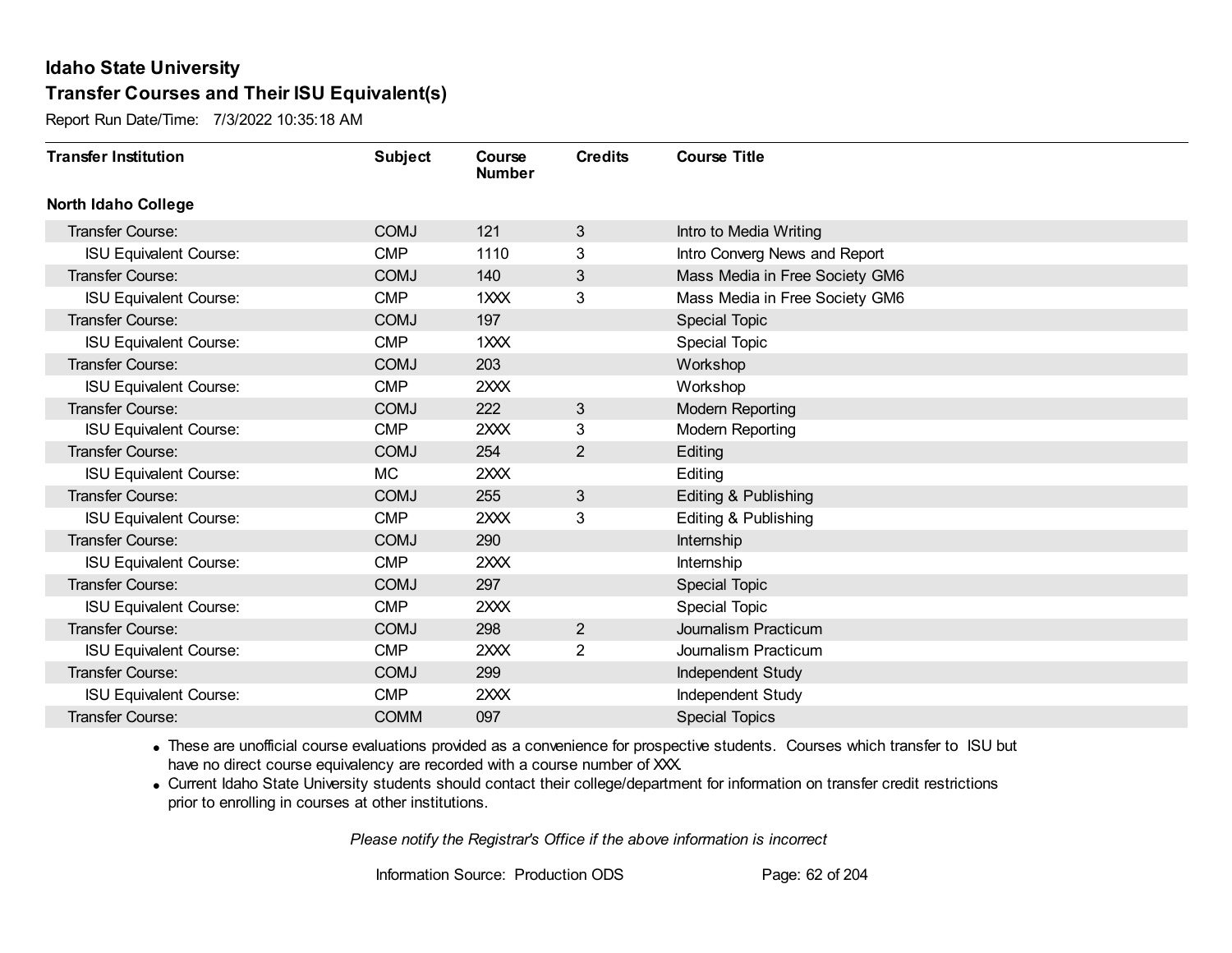Report Run Date/Time: 7/3/2022 10:35:18 AM

| <b>Transfer Institution</b>   | <b>Subject</b> | Course<br><b>Number</b> | <b>Credits</b> | <b>Course Title</b>               |
|-------------------------------|----------------|-------------------------|----------------|-----------------------------------|
| <b>North Idaho College</b>    |                |                         |                |                                   |
| <b>Transfer Course:</b>       | <b>COMM</b>    | 097                     |                | <b>Special Topics</b>             |
| <b>ISU Equivalent Course:</b> | <b>CMP</b>     | 1XXX                    |                | <b>Special Topics</b>             |
| <b>Transfer Course:</b>       | <b>COMM</b>    | 101                     | 3              | Fund of Oral Communication GM2    |
| <b>ISU Equivalent Course:</b> | <b>COMM</b>    | 1101                    | 3              | Fund of Oral Communication GM2    |
| Transfer Course:              | <b>COMM</b>    | 103                     | 3              | Oral Interpretation               |
| <b>ISU Equivalent Course:</b> | <b>CMP</b>     | 1XXX                    | 3              | Oral Interpretation               |
| <b>Transfer Course:</b>       | <b>COMM</b>    | 111                     | $\overline{2}$ | <b>Interview Techniques</b>       |
| <b>ISU Equivalent Course:</b> | <b>CMP</b>     | 1XXX                    | 2              | <b>Interview Techniques</b>       |
| Transfer Course:              | <b>COMM</b>    | 133                     | 1              | <b>Improving Listening Skills</b> |
| <b>ISU Equivalent Course:</b> | <b>COMM</b>    | 1XXX                    | 1              | Improving Listening Skills        |
| <b>Transfer Course:</b>       | <b>COMM</b>    | 134                     | $\overline{2}$ | Nonverbal Communication           |
| <b>ISU Equivalent Course:</b> | <b>COMM</b>    | 1XXX                    | $\overline{2}$ | Nonverbal Communication           |
| Transfer Course:              | <b>COMM</b>    | 197                     |                | <b>Special Topic</b>              |
| <b>ISU Equivalent Course:</b> | <b>CMP</b>     | 1XXX                    |                | Special Topic                     |
| Transfer Course:              | <b>COMM</b>    | 197A                    | 3              | Intro to Social Media             |
| <b>ISU Equivalent Course:</b> | <b>CMP</b>     | 1XXX                    | 3              | Intro to Social Media             |
| Transfer Course:              | <b>COMM</b>    | 203                     |                | Workshop                          |
| <b>ISU Equivalent Course:</b> | <b>CMP</b>     | 2XXX                    |                | Workshop                          |
| <b>Transfer Course:</b>       | <b>COMM</b>    | 207                     | 3              | Dynamics of Social Media          |
| <b>ISU Equivalent Course:</b> | <b>CMP</b>     | 2XXX                    | 3              | Dynamics of Social Media          |
| <b>Transfer Course:</b>       | <b>COMM</b>    | 209                     | 3              | Argumentation                     |
| <b>ISU Equivalent Course:</b> | <b>CMP</b>     | 2205                    | 3              | Argumentation                     |
| <b>Transfer Course:</b>       | <b>COMM</b>    | 212                     | 3              | Nonverbal Communication           |

· These are unofficial course evaluations provided as a convenience for prospective students. Courses which transfer to ISU but have no direct course equivalency are recorded with a course number of XXX.

· Current Idaho State University students should contact their college/department for information on transfer credit restrictions prior to enrolling in courses at other institutions.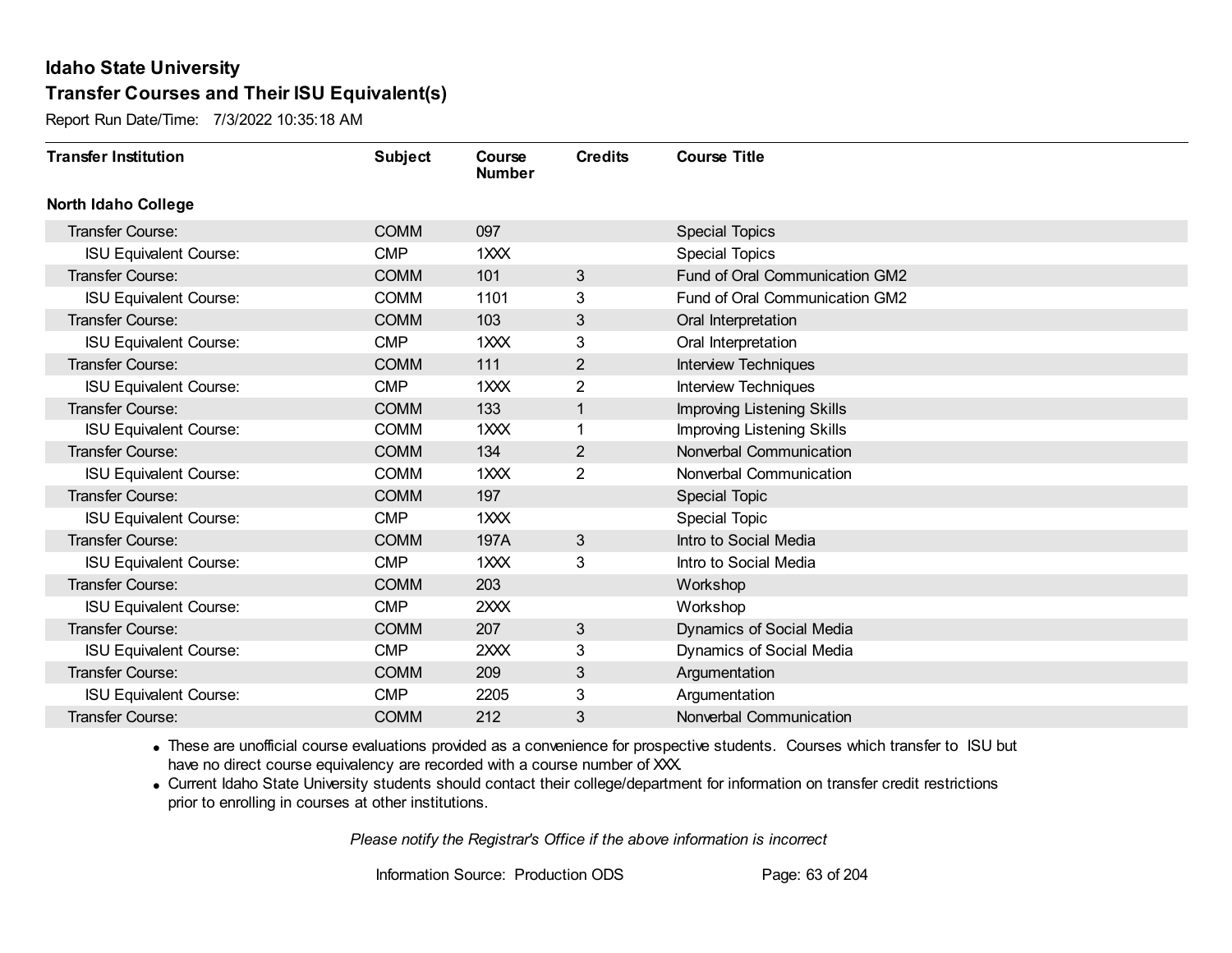Report Run Date/Time: 7/3/2022 10:35:18 AM

| <b>Transfer Institution</b>   | <b>Subject</b> | Course<br><b>Number</b> | <b>Credits</b> | <b>Course Title</b>              |
|-------------------------------|----------------|-------------------------|----------------|----------------------------------|
| <b>North Idaho College</b>    |                |                         |                |                                  |
| <b>Transfer Course:</b>       | <b>COMM</b>    | 212                     | 3              | Nonverbal Communication          |
| <b>ISU Equivalent Course:</b> | <b>CMP</b>     | 2XXX                    | 3              | Nonverbal Communication          |
| Transfer Course:              | <b>COMM</b>    | 220                     | 3              | Intercultural Comm GM5           |
| <b>ISU Equivalent Course:</b> | <b>CMP</b>     | 2XXX                    | 3              | Intercultural Comm GM5           |
| Transfer Course:              | <b>COMM</b>    | 233                     | 3              | Interpersonal Comm GM6           |
| <b>ISU Equivalent Course:</b> | <b>CMP</b>     | 2XXX                    | 3              | Interpersonal Comm GM6           |
| <b>Transfer Course:</b>       | <b>COMM</b>    | 236                     | $\mathbf{3}$   | <b>Small Group Communication</b> |
| <b>ISU Equivalent Course:</b> | <b>CMP</b>     | 2XXX                    | 3              | Small Group Communication        |
| Transfer Course:              | <b>COMM</b>    | 252                     | 3              | Intro to Public Relations        |
| <b>ISU Equivalent Course:</b> | <b>CMP</b>     | 2241                    | 3              | Intro to Public Relations        |
| Transfer Course:              | <b>COMM</b>    | 290                     |                | Internship                       |
| <b>ISU Equivalent Course:</b> | <b>CMP</b>     | 2XXX                    |                | Internship                       |
| <b>Transfer Course:</b>       | <b>COMM</b>    | 297                     |                | <b>Special Topic</b>             |
| <b>ISU Equivalent Course:</b> | <b>COMM</b>    | 2XXX                    |                | <b>Special Topic</b>             |
| Transfer Course:              | <b>COMM</b>    | 298                     |                | Practicum                        |
| <b>ISU Equivalent Course:</b> | <b>CMP</b>     | 2XXX                    |                | Practicum                        |
| Transfer Course:              | <b>COMM</b>    | 299                     |                | Independent Study                |
| <b>ISU Equivalent Course:</b> | <b>COMM</b>    | 2XXX                    |                | Independent Study                |
| <b>Transfer Course:</b>       | <b>COMP</b>    | 281                     | 3              | Intro to Photography             |
| <b>ISU Equivalent Course:</b> | <b>CMP</b>     | 2XXX                    |                | Intro to Photography             |
| <b>Transfer Course:</b>       | <b>COMP</b>    | 285                     | 3              | Nature Photography               |
| <b>ISU Equivalent Course:</b> | <b>CMP</b>     | 2XXX                    |                | Nature Photography               |
| Transfer Course:              | <b>COOK</b>    | 097                     |                | <b>Special Topic</b>             |

· These are unofficial course evaluations provided as a convenience for prospective students. Courses which transfer to ISU but have no direct course equivalency are recorded with a course number of XXX.

· Current Idaho State University students should contact their college/department for information on transfer credit restrictions prior to enrolling in courses at other institutions.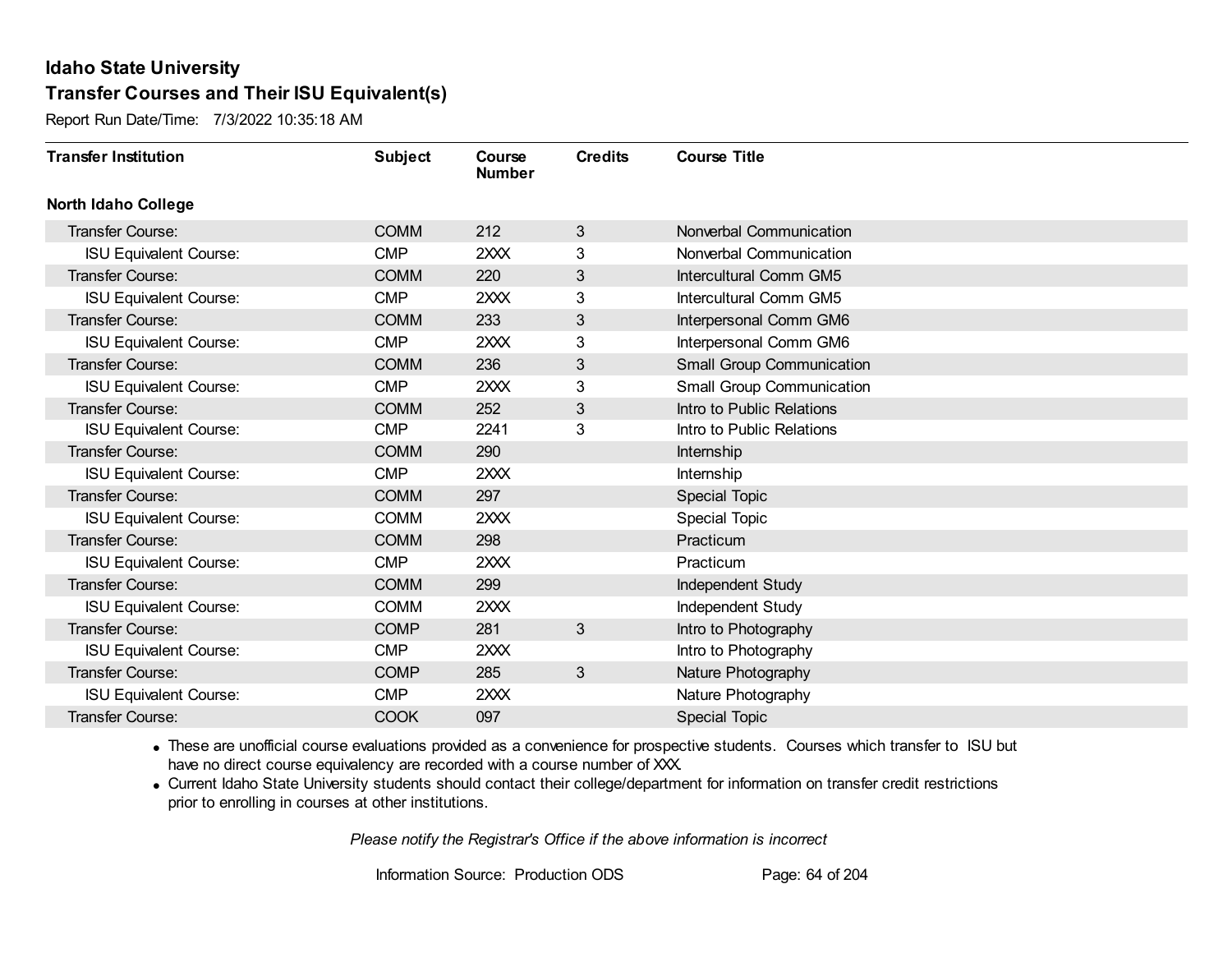Report Run Date/Time: 7/3/2022 10:35:18 AM

| <b>Transfer Institution</b>   | <b>Subject</b> | Course<br><b>Number</b> | <b>Credits</b> | <b>Course Title</b>      |
|-------------------------------|----------------|-------------------------|----------------|--------------------------|
| <b>North Idaho College</b>    |                |                         |                |                          |
| Transfer Course:              | <b>COOK</b>    | 097                     |                | <b>Special Topic</b>     |
| <b>ISU Equivalent Course:</b> | <b>ELEC</b>    | 01XX                    |                | Special Topic            |
| Transfer Course:              | <b>COOK</b>    | 110                     | $\mathbf{1}$   | Soups & Sauces           |
| <b>ISU Equivalent Course:</b> | <b>ELEC</b>    | 01XX                    | 1              | Soups & Sauces           |
| Transfer Course:              | <b>COOK</b>    | 111                     | $\mathbf{1}$   | Low-Fat/Low-Salt Cooking |
| <b>ISU Equivalent Course:</b> | <b>ELEC</b>    | 01XX                    |                | Low-Fat/Low-Salt Cooking |
| <b>Transfer Course:</b>       | <b>COOK</b>    | 112                     | $\mathbf 1$    | Cooking for One or Two   |
| <b>ISU Equivalent Course:</b> | <b>ELEC</b>    | 01XX                    |                | Cooking for One or Two   |
| Transfer Course:              | <b>COOK</b>    | 113                     | 1              | Cooking Around the World |
| <b>ISU Equivalent Course:</b> | <b>ELEC</b>    | 01XX                    | 1              | Cooking Around the World |
| Transfer Course:              | <b>COOK</b>    | 114                     | 1              | Easy & Elegant Desserts  |
| <b>ISU Equivalent Course:</b> | <b>ELEC</b>    | 01XX                    |                | Easy & Elegant Desserts  |
| Transfer Course:              | <b>COOK</b>    | 197                     |                | Special Topic            |
| <b>ISU Equivalent Course:</b> | <b>ELEC</b>    | 01XX                    |                | <b>Special Topic</b>     |
| Transfer Course:              | <b>COOK</b>    | 203                     |                | Workshop                 |
| <b>ISU Equivalent Course:</b> | <b>ELEC</b>    | 02XX                    |                | Workshop                 |
| Transfer Course:              | <b>COOK</b>    | 290                     |                | Internship               |
| <b>ISU Equivalent Course:</b> | <b>ELEC</b>    | 02XX                    |                | Internship               |
| <b>Transfer Course:</b>       | <b>COOK</b>    | 297                     |                | Special Topic            |
| <b>ISU Equivalent Course:</b> | <b>ELEC</b>    | 02XX                    |                | <b>Special Topic</b>     |
| <b>Transfer Course:</b>       | <b>COOK</b>    | 298                     |                | Practicum                |
| <b>ISU Equivalent Course:</b> | <b>ELEC</b>    | 02XX                    |                | Practicum                |
| Transfer Course:              | <b>COOK</b>    | 299                     |                | Independent Study        |

· These are unofficial course evaluations provided as a convenience for prospective students. Courses which transfer to ISU but have no direct course equivalency are recorded with a course number of XXX.

· Current Idaho State University students should contact their college/department for information on transfer credit restrictions prior to enrolling in courses at other institutions.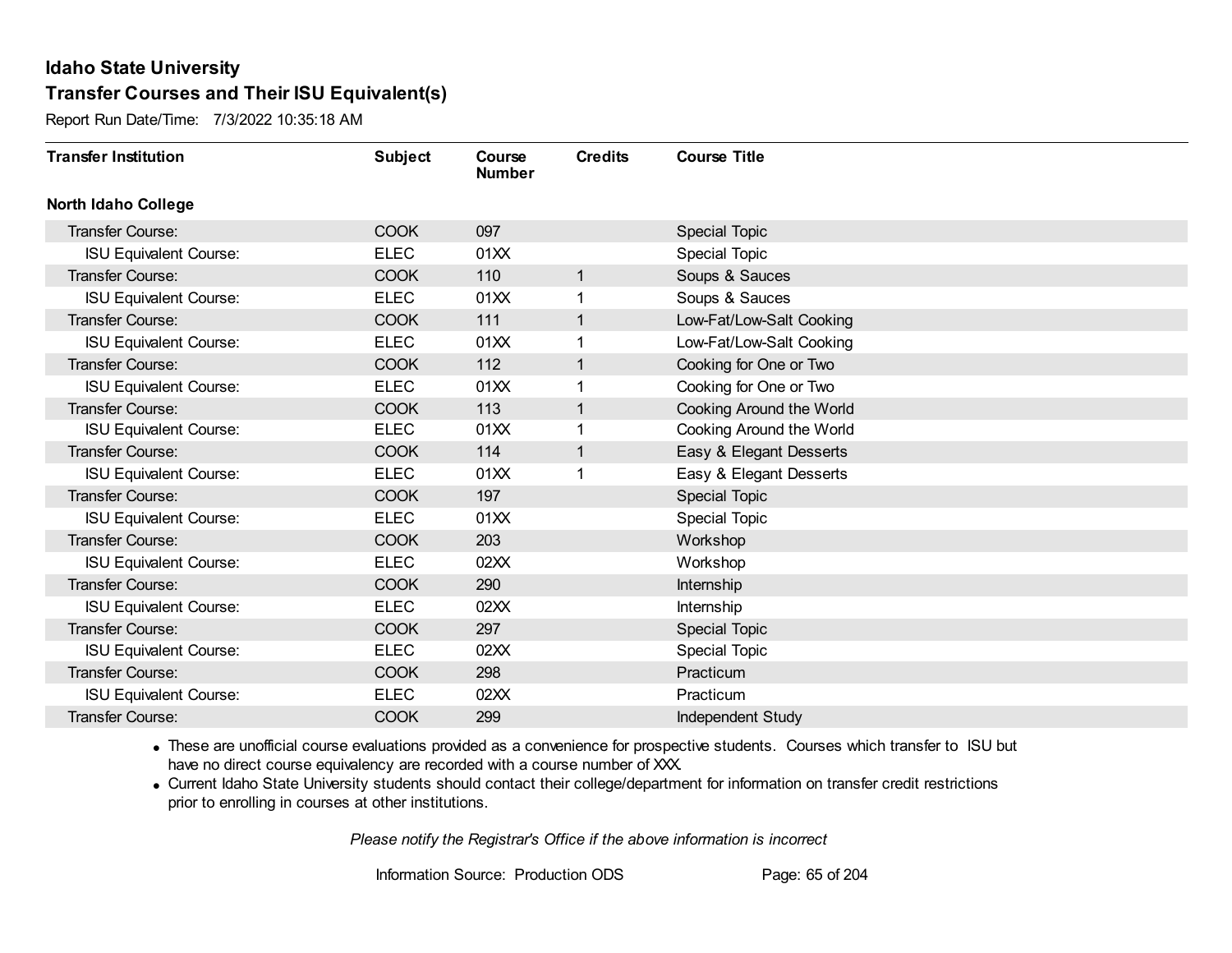Report Run Date/Time: 7/3/2022 10:35:18 AM

| <b>Transfer Institution</b>   | <b>Subject</b> | Course<br><b>Number</b> | <b>Credits</b> | <b>Course Title</b>            |
|-------------------------------|----------------|-------------------------|----------------|--------------------------------|
| <b>North Idaho College</b>    |                |                         |                |                                |
| Transfer Course:              | <b>COOK</b>    | 299                     |                | Independent Study              |
| <b>ISU Equivalent Course:</b> | <b>ELEC</b>    | 02XX                    |                | Independent Study              |
| Transfer Course:              | <b>CPL</b>     | 121                     | 1              | Intro Credit/Prior Learning    |
| <b>ISU Equivalent Course:</b> | <b>ELEC</b>    | 01XX                    | 1              | Intro Credit/Prior Learning    |
| <b>Transfer Course:</b>       | <b>CPL</b>     | 122                     | $\overline{2}$ | Credit/Prior Learning Port Dev |
| <b>ISU Equivalent Course:</b> | <b>ELEC</b>    | 01XX                    | 2              | Credit/Prior Learning Port Dev |
| <b>Transfer Course:</b>       | <b>CPL</b>     | 123                     | $\mathbf{1}$   | Portfolio Credit Assessment    |
| <b>ISU Equivalent Course:</b> | <b>ELEC</b>    | 01XX                    |                | Portfolio Credit Assessment    |
| Transfer Course:              | <b>CS</b>      | 097                     |                | <b>Special Topic</b>           |
| <b>ISU Equivalent Course:</b> | CS             | 1XXX                    |                | <b>Special Topic</b>           |
| Transfer Course:              | <b>CS</b>      | 100                     | 3              | Intro to Computer Science      |
| <b>ISU Equivalent Course:</b> | <b>CIS</b>     | 1XXX                    | 3              | Intro to Computers             |
| Transfer Course:              | <b>CS</b>      | 107                     | 3              | Intro Robotics Programming     |
| <b>ISU Equivalent Course:</b> | <b>CS</b>      | 1XXX                    | 3              | Intro Robotics Programming     |
| Transfer Course:              | <b>CS</b>      | 115                     | 3              | Intro Prob Solving/Programming |
| <b>ISU Equivalent Course:</b> | <b>CS</b>      | 1XXX                    | 3              | Intro Prob Solving/Programming |
| <b>Transfer Course:</b>       | <b>CS</b>      | 125                     | 3              | Intro to Programming Using VB  |
| <b>ISU Equivalent Course:</b> | <b>CSDT</b>    | 01XX                    | 3              | Intro to Programming Using VB  |
| Transfer Course:              | <b>CS</b>      | 135                     | $\overline{2}$ | Intro Fortran Prog             |
| <b>ISU Equivalent Course:</b> | <b>CS</b>      | 1XXX                    | 2              | Intro Fortran Prog             |
| Transfer Course:              | <b>CS</b>      | 150                     | 4              | <b>Computer Science I</b>      |
| <b>ISU Equivalent Course:</b> | <b>CS</b>      | 1181                    | 4              | Computer Sci and Programming I |
| <b>Transfer Course:</b>       | <b>CS</b>      | 151                     | 4              | <b>Computer Science II</b>     |

· These are unofficial course evaluations provided as a convenience for prospective students. Courses which transfer to ISU but have no direct course equivalency are recorded with a course number of XXX.

· Current Idaho State University students should contact their college/department for information on transfer credit restrictions prior to enrolling in courses at other institutions.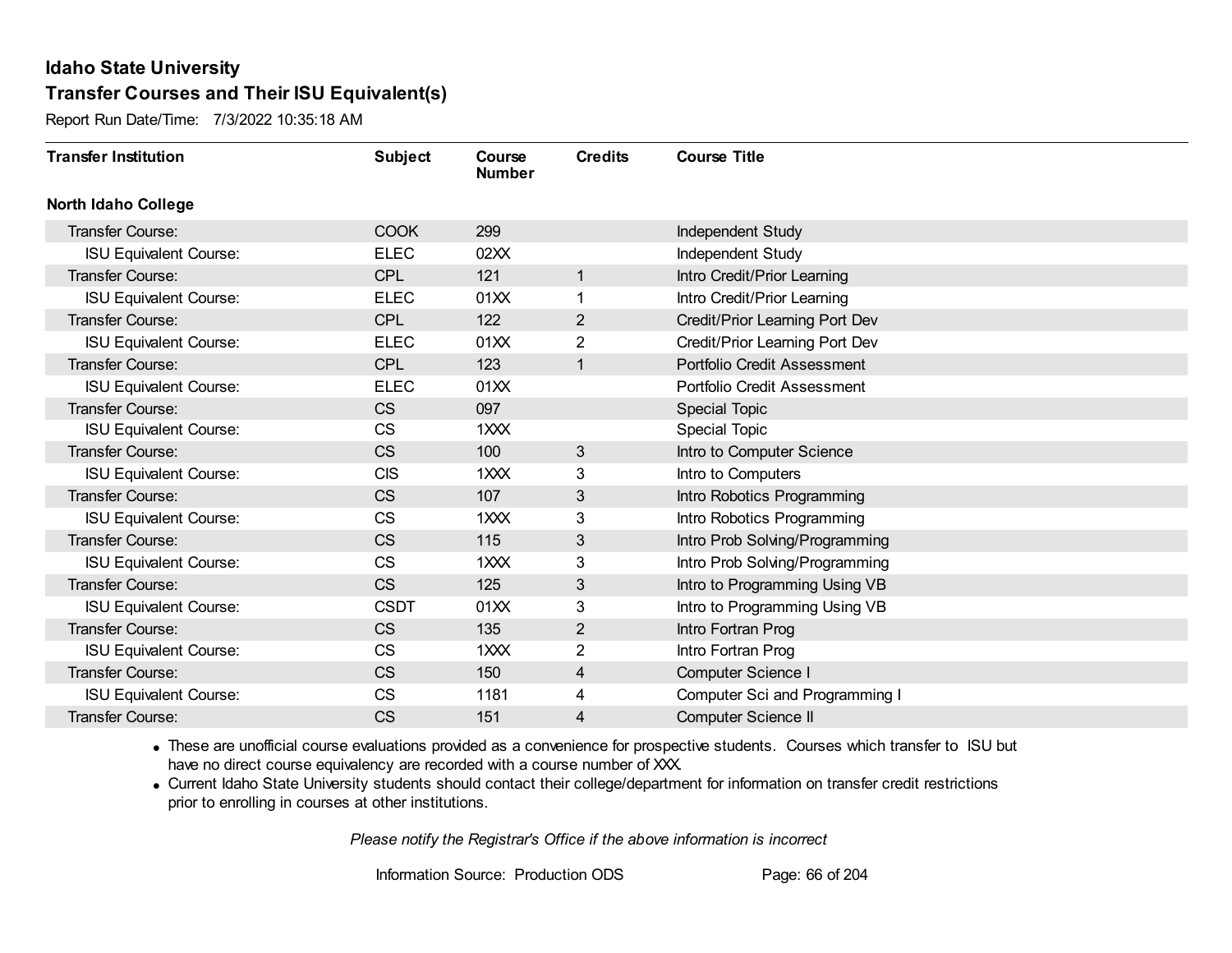Report Run Date/Time: 7/3/2022 10:35:18 AM

| <b>Transfer Institution</b>   | <b>Subject</b> | Course<br><b>Number</b> | <b>Credits</b> | <b>Course Title</b>            |
|-------------------------------|----------------|-------------------------|----------------|--------------------------------|
| North Idaho College           |                |                         |                |                                |
| <b>Transfer Course:</b>       | <b>CS</b>      | 151                     | $\overline{4}$ | <b>Computer Science II</b>     |
| <b>ISU Equivalent Course:</b> | <b>CS</b>      | 1XXX                    | 4              | Computer Science II            |
| Transfer Course:              | <b>CS</b>      | 155                     | 3              | Comp Org/Assembly Lang         |
| <b>ISU Equivalent Course:</b> | <b>CS</b>      | 1XXX                    | 3              | Comp Org/Assembly Lang         |
| Transfer Course:              | <b>CS</b>      | 160                     | 3              | <b>Computer Science II</b>     |
| <b>ISU Equivalent Course:</b> | <b>CS</b>      | 1XXX                    | 3              | Computer Science II            |
| <b>Transfer Course:</b>       | <b>CS</b>      | 197                     |                | Special Topic                  |
| <b>ISU Equivalent Course:</b> | <b>CS</b>      | 1 <sup>xx</sup>         |                | Special Topic                  |
| Transfer Course:              | <b>CS</b>      | 197A                    | 3              | Intro to Robotics Programming  |
| <b>ISU Equivalent Course:</b> | <b>ELEC</b>    | 1XXX                    |                | Intro to Robotics Programming  |
| Transfer Course:              | <b>CS</b>      | 203                     |                | Workshop                       |
| <b>ISU Equivalent Course:</b> | <b>CS</b>      | 2XXX                    |                | Workshop                       |
| Transfer Course:              | <b>CS</b>      | 210                     | 3              | Programming Languages          |
| <b>ISU Equivalent Course:</b> | <b>CS</b>      | 2XXX                    | 3              | Programming Languages          |
| Transfer Course:              | <b>CS</b>      | 211                     | 3              | Languages Comp Science: C++    |
| <b>ISU Equivalent Course:</b> | <b>CS</b>      | 2XXX                    | 3              | Languages Comp Science: C++    |
| Transfer Course:              | <b>CS</b>      | 212                     | 3              | Language of the WWW            |
| <b>ISU Equivalent Course:</b> | <b>CS</b>      | 2XXX                    | 3              | Language of the WWW            |
| Transfer Course:              | <b>CS</b>      | 213                     | 3              | Lang of Computer Science: Java |
| <b>ISU Equivalent Course:</b> | <b>CS</b>      | 2XXX                    | 3              | Lang of Computer Science: Java |
| Transfer Course:              | <b>CS</b>      | 214                     | 3              | Lang of Computer Science: C#   |
| <b>ISU Equivalent Course:</b> | <b>CS</b>      | 2XXX                    | 3              | Lang of Computer Science: C#   |
| Transfer Course:              | <b>CS</b>      | 228                     | $\overline{2}$ | Introduction to UNIX           |

· These are unofficial course evaluations provided as a convenience for prospective students. Courses which transfer to ISU but have no direct course equivalency are recorded with a course number of XXX.

· Current Idaho State University students should contact their college/department for information on transfer credit restrictions prior to enrolling in courses at other institutions.

*Please notify the Registrar's Office if the above information is incorrect*

Information Source: Production ODS Page: 67 of 204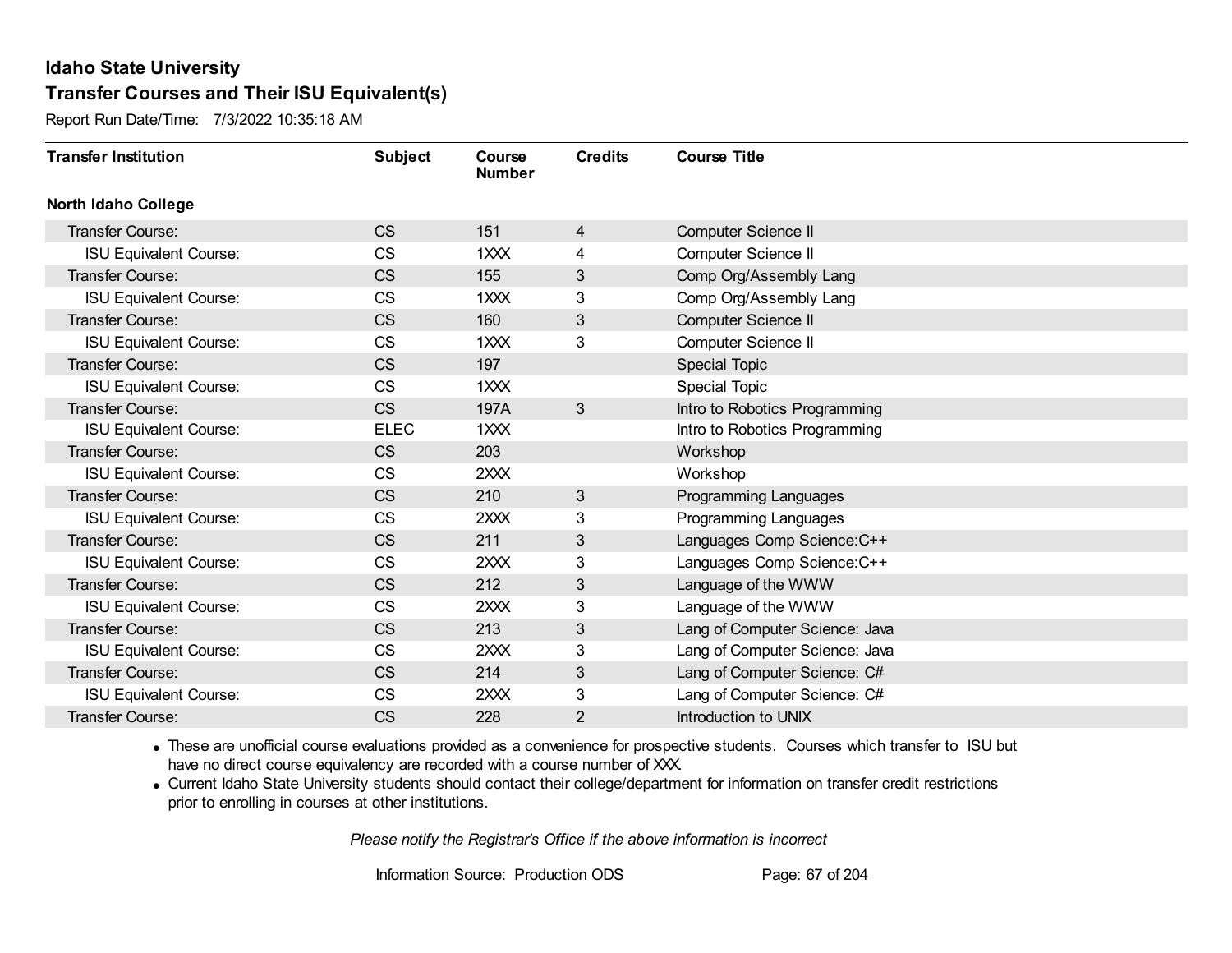Report Run Date/Time: 7/3/2022 10:35:18 AM

| <b>Transfer Institution</b>   | <b>Subject</b> | Course<br><b>Number</b> | <b>Credits</b>          | <b>Course Title</b>           |
|-------------------------------|----------------|-------------------------|-------------------------|-------------------------------|
| <b>North Idaho College</b>    |                |                         |                         |                               |
| Transfer Course:              | <b>CS</b>      | 228                     | $\overline{2}$          | Introduction to UNIX          |
| <b>ISU Equivalent Course:</b> | <b>CS</b>      | 2XXX                    | $\overline{2}$          | Introduction to UNIX          |
| Transfer Course:              | <b>CS</b>      | 240                     | $\overline{\mathbf{4}}$ | Digital Logic                 |
| <b>ISU Equivalent Course:</b> | <b>CS</b>      | 2XXX                    | 4                       | Digital Logic                 |
| <b>Transfer Course:</b>       | <b>CS</b>      | 250                     | 3                       | Data Structures               |
| <b>ISU Equivalent Course:</b> | <b>CS</b>      | 2XXX                    | 3                       | Data Structures               |
| Transfer Course:              | <b>CS</b>      | 270                     | 3                       | Computer Org & Assembly Lang  |
| <b>ISU Equivalent Course:</b> | <b>CS</b>      | 2XXX                    | 3                       | Computer Org & Assembly Lang  |
| Transfer Course:              | <b>CS</b>      | 290                     |                         | Internship                    |
| <b>ISU Equivalent Course:</b> | <b>CS</b>      | 2XXX                    |                         | Internship                    |
| Transfer Course:              | <b>CS</b>      | 297                     |                         | <b>Special Topic</b>          |
| <b>ISU Equivalent Course:</b> | <b>CS</b>      | 2XXX                    |                         | Special Topic                 |
| <b>Transfer Course:</b>       | <b>CS</b>      | 298                     |                         | Practicum                     |
| <b>ISU Equivalent Course:</b> | <b>CS</b>      | 2XXX                    |                         | Practicum                     |
| Transfer Course:              | <b>CS</b>      | 299                     |                         | Independent Study             |
| <b>ISU Equivalent Course:</b> | <b>CS</b>      | 2XXX                    |                         | Independent Study             |
| Transfer Course:              | <b>CSC</b>     | 010                     | 3                       | Reading/Spelling Fundamentals |
| <b>ISU Equivalent Course:</b> | <b>ENGL</b>    | 00XX                    | 0                       | Reading/Spelling Fundamentals |
| <b>Transfer Course:</b>       | <b>CSC</b>     | 013                     | 3                       | Reading Comp/Vocabulary Dev   |
| <b>ISU Equivalent Course:</b> | <b>ENGL</b>    | 00XX                    | 3                       | Reading Comp/Vocabulary Dev   |
| <b>Transfer Course:</b>       | <b>CSC</b>     | 043                     | $\mathbf{1}$            | Reading in Applied Technology |
| <b>ISU Equivalent Course:</b> | <b>ELEC</b>    | 00 <sub>XX</sub>        | 1                       | Reading in Applied Technology |
| Transfer Course:              | <b>CSC</b>     | 097                     |                         | <b>Special Topic</b>          |

· These are unofficial course evaluations provided as a convenience for prospective students. Courses which transfer to ISU but have no direct course equivalency are recorded with a course number of XXX.

· Current Idaho State University students should contact their college/department for information on transfer credit restrictions prior to enrolling in courses at other institutions.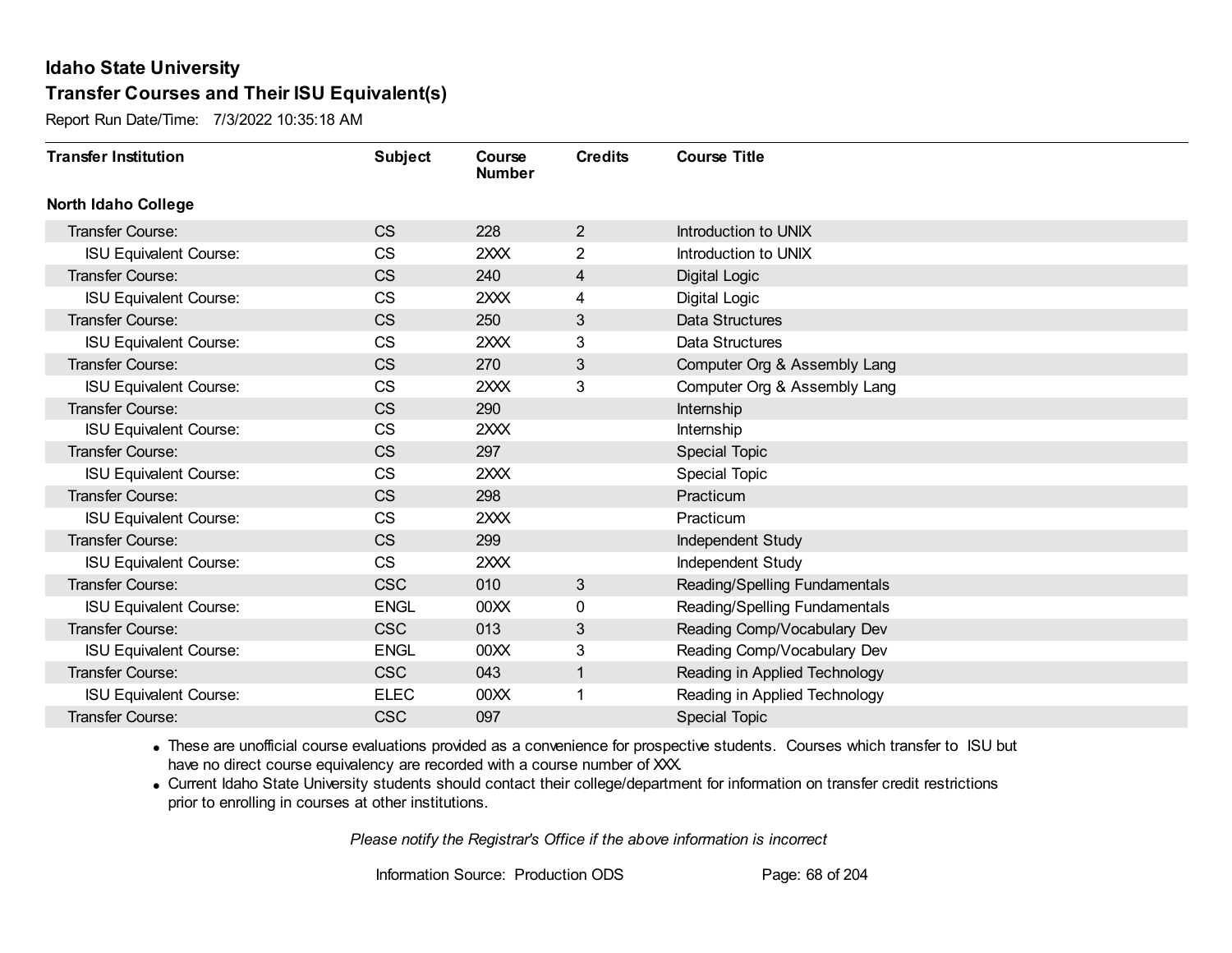Report Run Date/Time: 7/3/2022 10:35:18 AM

| <b>Transfer Institution</b>   | <b>Subject</b> | Course<br><b>Number</b> | <b>Credits</b> | <b>Course Title</b>                 |
|-------------------------------|----------------|-------------------------|----------------|-------------------------------------|
| <b>North Idaho College</b>    |                |                         |                |                                     |
| <b>Transfer Course:</b>       | <b>CSC</b>     | 097                     |                | <b>Special Topic</b>                |
| <b>ISU Equivalent Course:</b> | <b>ACAD</b>    | 1XXX                    |                | <b>Special Topic</b>                |
| Transfer Course:              | <b>CSC</b>     | 100                     | 1              | <b>College Transition</b>           |
| <b>ISU Equivalent Course:</b> | <b>ACAD</b>    | 1XXX                    | 1              | <b>College Transition</b>           |
| <b>Transfer Course:</b>       | <b>CSC</b>     | 104                     | $\overline{2}$ | <b>College Reading</b>              |
| <b>ISU Equivalent Course:</b> | <b>ENGL</b>    | 1XXX                    | 2              | <b>College Reading</b>              |
| Transfer Course:              | <b>CSC</b>     | 105                     | $\overline{c}$ | <b>College Study Skills</b>         |
| <b>ISU Equivalent Course:</b> | <b>ACAD</b>    | 1101                    | 2              | <b>College Learning Strategies</b>  |
| Transfer Course:              | <b>CSC</b>     | 106                     | 1              | College Internet Skills             |
| <b>ISU Equivalent Course:</b> | <b>ACAD</b>    | 1XXX                    | 1              | College Internet Skills             |
| Transfer Course:              | <b>CSC</b>     | 107                     | 1              | <b>College Educational Tech</b>     |
| <b>ISU Equivalent Course:</b> | <b>ACAD</b>    | 1XXX                    |                | <b>College Educational Tech</b>     |
| Transfer Course:              | <b>CSC</b>     | 108                     | 1              | <b>Tutoring Skills</b>              |
| <b>ISU Equivalent Course:</b> | <b>ACAD</b>    | 1XXX                    |                | <b>Tutoring Skills</b>              |
| Transfer Course:              | <b>CSC</b>     | 109                     | 1              | <b>TRIO Peer Tutoring, Level I</b>  |
| <b>ISU Equivalent Course:</b> | <b>ACAD</b>    | 1XXX                    | $\mathbf{1}$   | TRIO Peer Tutoring, Level I         |
| Transfer Course:              | <b>CSC</b>     | 110                     | 1              | TRIO Peer Tutoring, Level II        |
| <b>ISU Equivalent Course:</b> | <b>ACAD</b>    | 1XXX                    |                | <b>TRIO Peer Tutoring, Level II</b> |
| Transfer Course:              | <b>CSC</b>     | 111                     | $\mathbf 1$    | <b>TRIO Peer Mentor Training</b>    |
| <b>ISU Equivalent Course:</b> | <b>ACAD</b>    | 1XXX                    |                | <b>TRIO Peer Mentor Training</b>    |
| Transfer Course:              | <b>CSC</b>     | 112                     | $\overline{2}$ | <b>Student Leadership Develop</b>   |
| <b>ISU Equivalent Course:</b> | <b>ACAD</b>    | 1XXX                    | $\overline{2}$ | Student Leadership Develop          |
| <b>Transfer Course:</b>       | <b>CSC</b>     | 113                     | 1              | <b>Resident Assistant Training</b>  |

· These are unofficial course evaluations provided as a convenience for prospective students. Courses which transfer to ISU but have no direct course equivalency are recorded with a course number of XXX.

· Current Idaho State University students should contact their college/department for information on transfer credit restrictions prior to enrolling in courses at other institutions.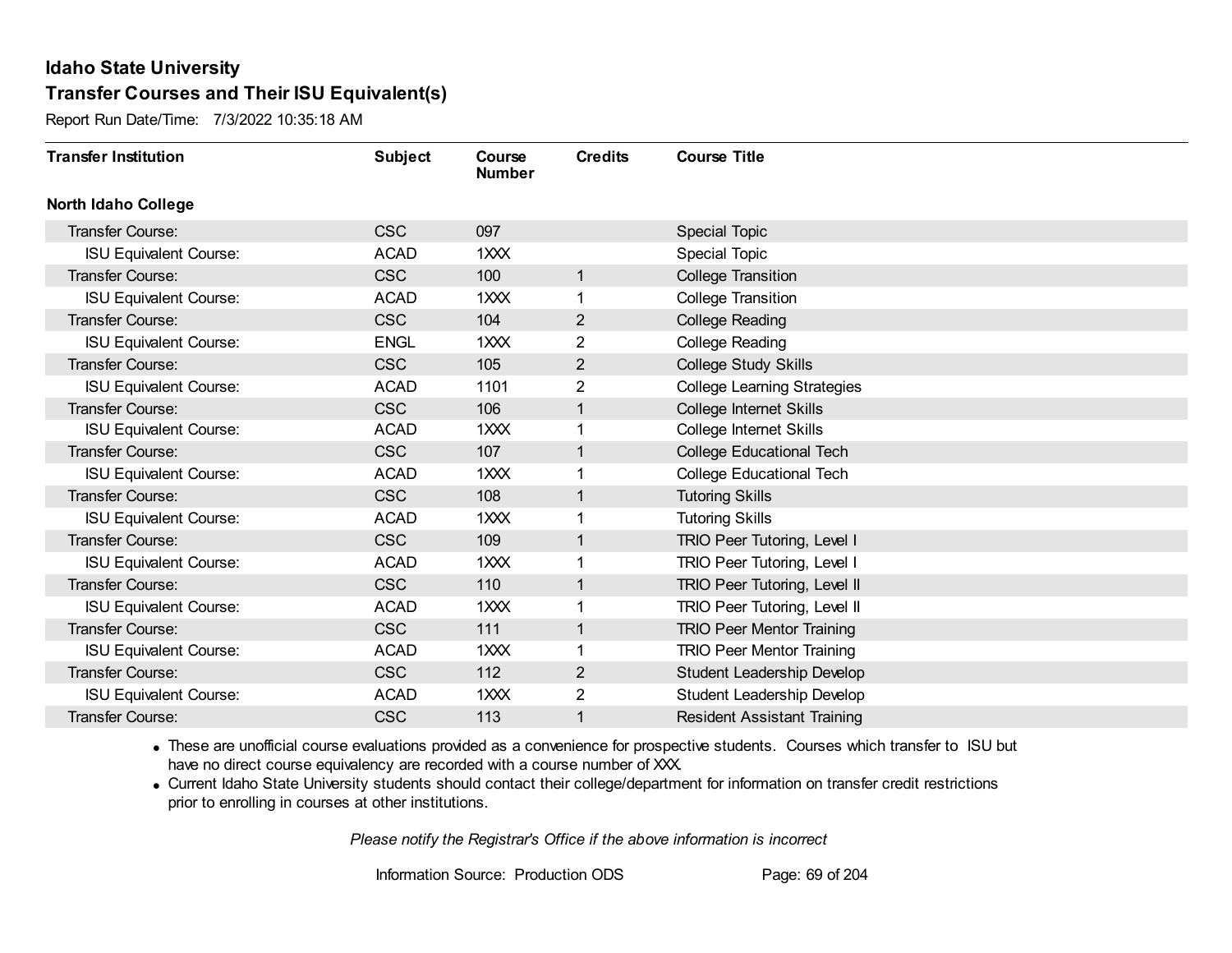Report Run Date/Time: 7/3/2022 10:35:18 AM

| <b>Transfer Institution</b>   | <b>Subject</b> | Course<br><b>Number</b>     | <b>Credits</b> | <b>Course Title</b>                |
|-------------------------------|----------------|-----------------------------|----------------|------------------------------------|
| <b>North Idaho College</b>    |                |                             |                |                                    |
| Transfer Course:              | <b>CSC</b>     | 113                         | 1              | <b>Resident Assistant Training</b> |
| <b>ISU Equivalent Course:</b> | <b>ACAD</b>    | 1 <sup>2</sup> <sup>2</sup> |                | <b>Resident Assistant Training</b> |
| Transfer Course:              | <b>CSC</b>     | 114                         | 3              | Career Development/Life Plan       |
| <b>ISU Equivalent Course:</b> | <b>ACAD</b>    | 1XXX                        | 3              | Career Development/Life Plan       |
| <b>Transfer Course:</b>       | <b>CSC</b>     | 197                         |                | <b>Special Topic</b>               |
| <b>ISU Equivalent Course:</b> | <b>ACAD</b>    | 1XXX                        |                | <b>Special Topic</b>               |
| <b>Transfer Course:</b>       | <b>CSC</b>     | 203                         |                | Workshop                           |
| <b>ISU Equivalent Course:</b> | <b>ACAD</b>    | 2XXX                        |                | Workshop                           |
| <b>Transfer Course:</b>       | <b>CSC</b>     | 290                         |                | Internship                         |
| <b>ISU Equivalent Course:</b> | <b>ACAD</b>    | 2XXX                        |                | Internship                         |
| <b>Transfer Course:</b>       | <b>CSC</b>     | 297                         |                | Special Topic                      |
| <b>ISU Equivalent Course:</b> | <b>ACAD</b>    | 2XXX                        |                | <b>Special Topic</b>               |
| Transfer Course:              | <b>CSC</b>     | 298                         |                | Practicum                          |
| <b>ISU Equivalent Course:</b> | <b>ACAD</b>    | 2XXX                        |                | Practicum                          |
| Transfer Course:              | <b>CSC</b>     | 299                         |                | Independent Study                  |
| <b>ISU Equivalent Course:</b> | <b>ACAD</b>    | 2XXX                        |                | <b>Independent Study</b>           |
| Transfer Course:              | <b>CULA</b>    | 097                         |                | <b>Special Topic</b>               |
| <b>ISU Equivalent Course:</b> | <b>ELEC</b>    | 01XX                        |                | Special Topic                      |
| Transfer Course:              | <b>CULA</b>    | 121                         | 4              | Professional Kitchen 2             |
| <b>ISU Equivalent Course:</b> | <b>ELEC</b>    | 01XX                        | 4              | Professional Kitchen 2             |
| Transfer Course:              | <b>CULA</b>    | 121L                        | 4              | Professional Kitchen Lab 2         |
| <b>ISU Equivalent Course:</b> | <b>ELEC</b>    | 01XX                        | 4              | Professional Kitchen Lab 2         |
| <b>Transfer Course:</b>       | <b>CULA</b>    | 123                         | 2              | <b>Food Science</b>                |

· These are unofficial course evaluations provided as a convenience for prospective students. Courses which transfer to ISU but have no direct course equivalency are recorded with a course number of XXX.

· Current Idaho State University students should contact their college/department for information on transfer credit restrictions prior to enrolling in courses at other institutions.

*Please notify the Registrar's Office if the above information is incorrect*

Information Source: Production ODS Page: 70 of 204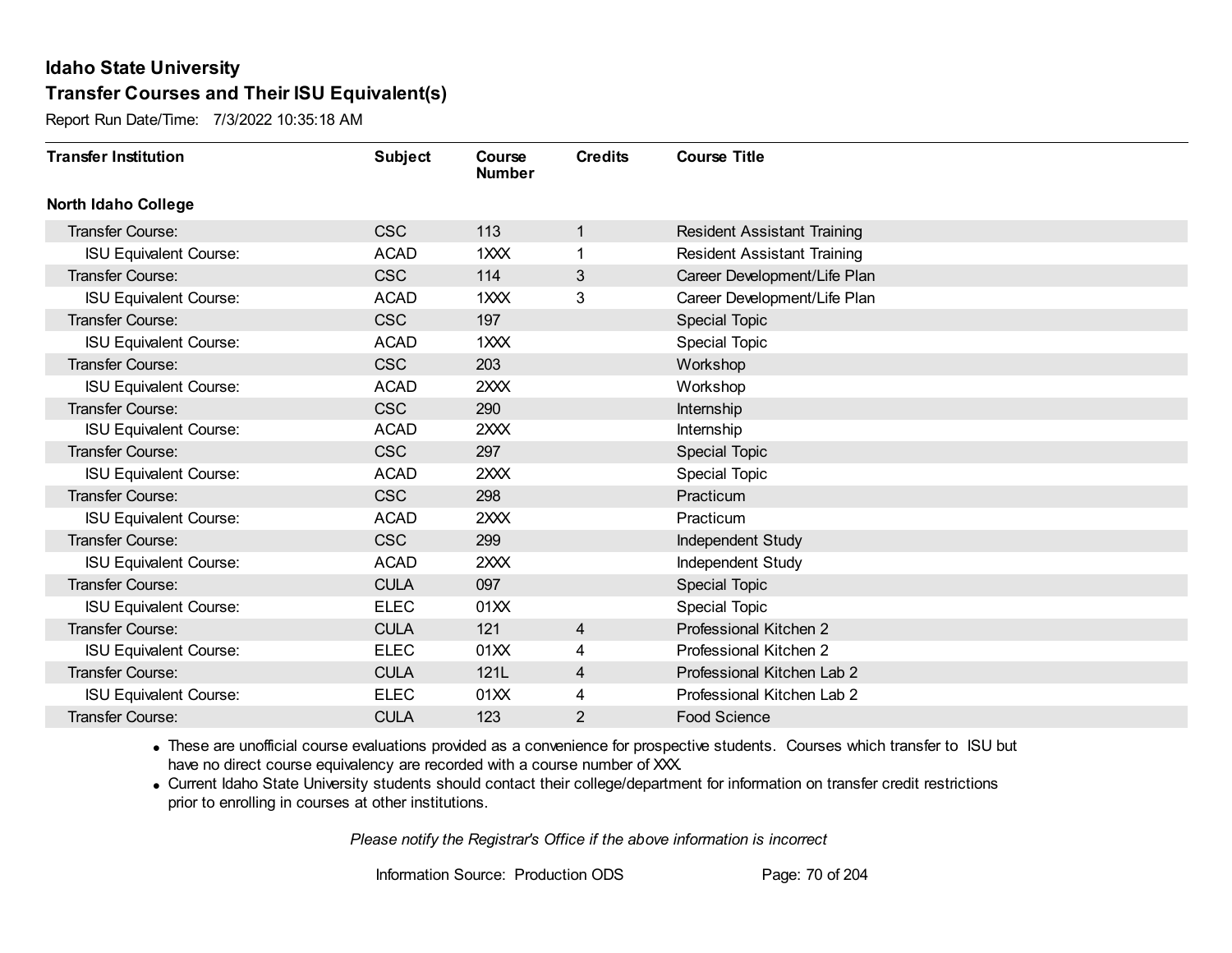Report Run Date/Time: 7/3/2022 10:35:18 AM

| <b>Transfer Institution</b>   | <b>Subject</b> | Course<br><b>Number</b> | <b>Credits</b> | <b>Course Title</b>            |
|-------------------------------|----------------|-------------------------|----------------|--------------------------------|
| <b>North Idaho College</b>    |                |                         |                |                                |
| Transfer Course:              | <b>CULA</b>    | 123                     | $\overline{2}$ | <b>Food Science</b>            |
| <b>ISU Equivalent Course:</b> | <b>ELEC</b>    | 01XX                    | 2              | Food Science                   |
| Transfer Course:              | <b>CULA</b>    | 150                     | $\mathbf{1}$   | Sanitation & Safety            |
| <b>ISU Equivalent Course:</b> | <b>ELEC</b>    | 01XX                    | 1              | Sanitation & Safety            |
| Transfer Course:              | <b>CULA</b>    | 151                     | 3              | Introduction to Food Service   |
| <b>ISU Equivalent Course:</b> | <b>ELEC</b>    | 01XX                    | 3              | Introduction to Food Service   |
| <b>Transfer Course:</b>       | <b>CULA</b>    | 152                     | $\mathbf{1}$   | Breakfast Cookery/Food Present |
| <b>ISU Equivalent Course:</b> | <b>ELEC</b>    | 01XX                    | 1              | Breakfast Cookery/Food Present |
| Transfer Course:              | <b>CULA</b>    | 155                     | $\mathbf{1}$   | Prep of Stocks, Soups, Sauces  |
| <b>ISU Equivalent Course:</b> | <b>ELEC</b>    | 01XX                    | 1              | Prep of Stocks, Soups, Sauces  |
| <b>Transfer Course:</b>       | <b>CULA</b>    | 156                     | $\mathbf{1}$   | Prep of Meats, Poultry & Fish  |
| <b>ISU Equivalent Course:</b> | <b>ELEC</b>    | 01XX                    | 1              | Prep of Meats, Poultry & Fish  |
| Transfer Course:              | <b>CULA</b>    | 157                     | $\overline{2}$ | Prep Vegs, Starches, Sandwich  |
| <b>ISU Equivalent Course:</b> | <b>ELEC</b>    | 01XX                    | $\overline{2}$ | Prep Vegs, Starches, Sandwich  |
| Transfer Course:              | <b>CULA</b>    | 158                     | $\overline{2}$ | Bakeshop                       |
| <b>ISU Equivalent Course:</b> | <b>ELEC</b>    | 01XX                    | $\overline{2}$ | Bakeshop                       |
| Transfer Course:              | <b>CULA</b>    | 165                     | 3              | Intro to Customer Service      |
| <b>ISU Equivalent Course:</b> | <b>ELEC</b>    | 01XX                    | 3              | Intro to Customer Service      |
| Transfer Course:              | <b>CULA</b>    | 165L                    | 0              | Intro to Customer Service Lab  |
| <b>ISU Equivalent Course:</b> | <b>ELEC</b>    | 01XX                    | 0              | Intro to Customer Service Lab  |
| Transfer Course:              | <b>CULA</b>    | 166                     | 3              | Restaurant Customer Service Op |
| <b>ISU Equivalent Course:</b> | <b>ELEC</b>    | 01XX                    | 3              | Restaurant Customer Service Op |
| Transfer Course:              | <b>CULA</b>    | 166L                    | 0              | Restaurant Cust. Service Lab   |

· These are unofficial course evaluations provided as a convenience for prospective students. Courses which transfer to ISU but have no direct course equivalency are recorded with a course number of XXX.

· Current Idaho State University students should contact their college/department for information on transfer credit restrictions prior to enrolling in courses at other institutions.

*Please notify the Registrar's Office if the above information is incorrect*

Information Source: Production ODS Page: 71 of 204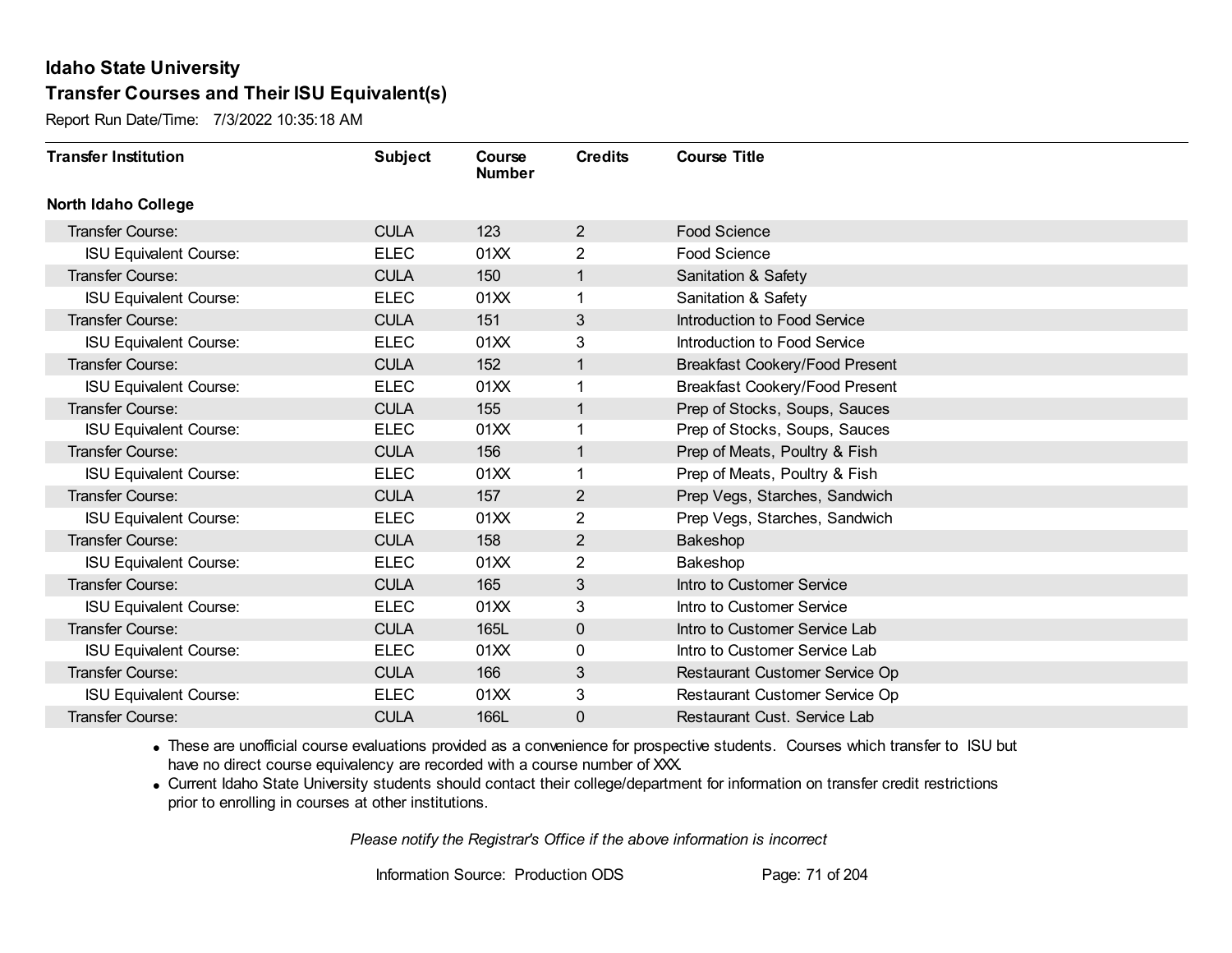Report Run Date/Time: 7/3/2022 10:35:18 AM

| <b>Transfer Institution</b>   | <b>Subject</b> | Course<br><b>Number</b> | <b>Credits</b> | <b>Course Title</b>             |
|-------------------------------|----------------|-------------------------|----------------|---------------------------------|
| <b>North Idaho College</b>    |                |                         |                |                                 |
| Transfer Course:              | <b>CULA</b>    | 166L                    | $\mathbf{0}$   | Restaurant Cust. Service Lab    |
| <b>ISU Equivalent Course:</b> | <b>ELEC</b>    | 01XX                    | 0              | Restaurant Cust. Service Lab    |
| Transfer Course:              | <b>CULA</b>    | 170                     | 6              | Culinary Arts Lab I             |
| <b>ISU Equivalent Course:</b> | <b>ELEC</b>    | 01XX                    | 6              | Culinary Arts Lab I             |
| <b>Transfer Course:</b>       | <b>CULA</b>    | 171                     | 6              | Culinary Arts Lab II            |
| <b>ISU Equivalent Course:</b> | <b>ELEC</b>    | 01XX                    | 6              | Culinary Arts Lab II            |
| Transfer Course:              | <b>CULA</b>    | 172                     | 3              | Specialty Food Design/Event Me  |
| <b>ISU Equivalent Course:</b> | <b>ELEC</b>    | 01XX                    | 3              | Specialty Food Design/Event Me  |
| <b>Transfer Course:</b>       | <b>CULA</b>    | 173                     | $\overline{2}$ | Specialty Food Design & Event   |
| <b>ISU Equivalent Course:</b> | <b>ELEC</b>    | 01XX                    | $\overline{2}$ | Speciality Food Design & Event  |
| <b>Transfer Course:</b>       | <b>CULA</b>    | 175                     | $\mathbf{1}$   | <b>Culinary Arts Internship</b> |
| <b>ISU Equivalent Course:</b> | <b>ELEC</b>    | 01XX                    | 1              | Culinary Arts Internship        |
| Transfer Course:              | <b>CULA</b>    | 176                     | $\overline{2}$ | <b>Culinary Arts Internship</b> |
| <b>ISU Equivalent Course:</b> | <b>ELEC</b>    | 01XX                    | $\overline{2}$ | Culinary Arts Internship        |
| Transfer Course:              | <b>CULA</b>    | 197                     |                | Special Topic                   |
| <b>ISU Equivalent Course:</b> | <b>ELEC</b>    | 01XX                    |                | <b>Special Topic</b>            |
| Transfer Course:              | <b>CULA</b>    | 203                     |                | Workshop                        |
| <b>ISU Equivalent Course:</b> | <b>ELEC</b>    | 02XX                    |                | Workshop                        |
| <b>Transfer Course:</b>       | <b>CULA</b>    | 211                     | $\overline{2}$ | <b>Culinary Nutrition</b>       |
| <b>ISU Equivalent Course:</b> | <b>ELEC</b>    | 02XX                    | 2              | <b>Culinary Nutrition</b>       |
| Transfer Course:              | <b>CULA</b>    | 222                     | $\overline{2}$ | Professional Kitchen 3          |
| <b>ISU Equivalent Course:</b> | <b>ELEC</b>    | 02XX                    | $\overline{2}$ | Professional Kitchen 3          |
| Transfer Course:              | <b>CULA</b>    | 222L                    | 3              | Professional Kitchen Lab 3      |

· These are unofficial course evaluations provided as a convenience for prospective students. Courses which transfer to ISU but have no direct course equivalency are recorded with a course number of XXX.

· Current Idaho State University students should contact their college/department for information on transfer credit restrictions prior to enrolling in courses at other institutions.

*Please notify the Registrar's Office if the above information is incorrect*

Information Source: Production ODS Page: 72 of 204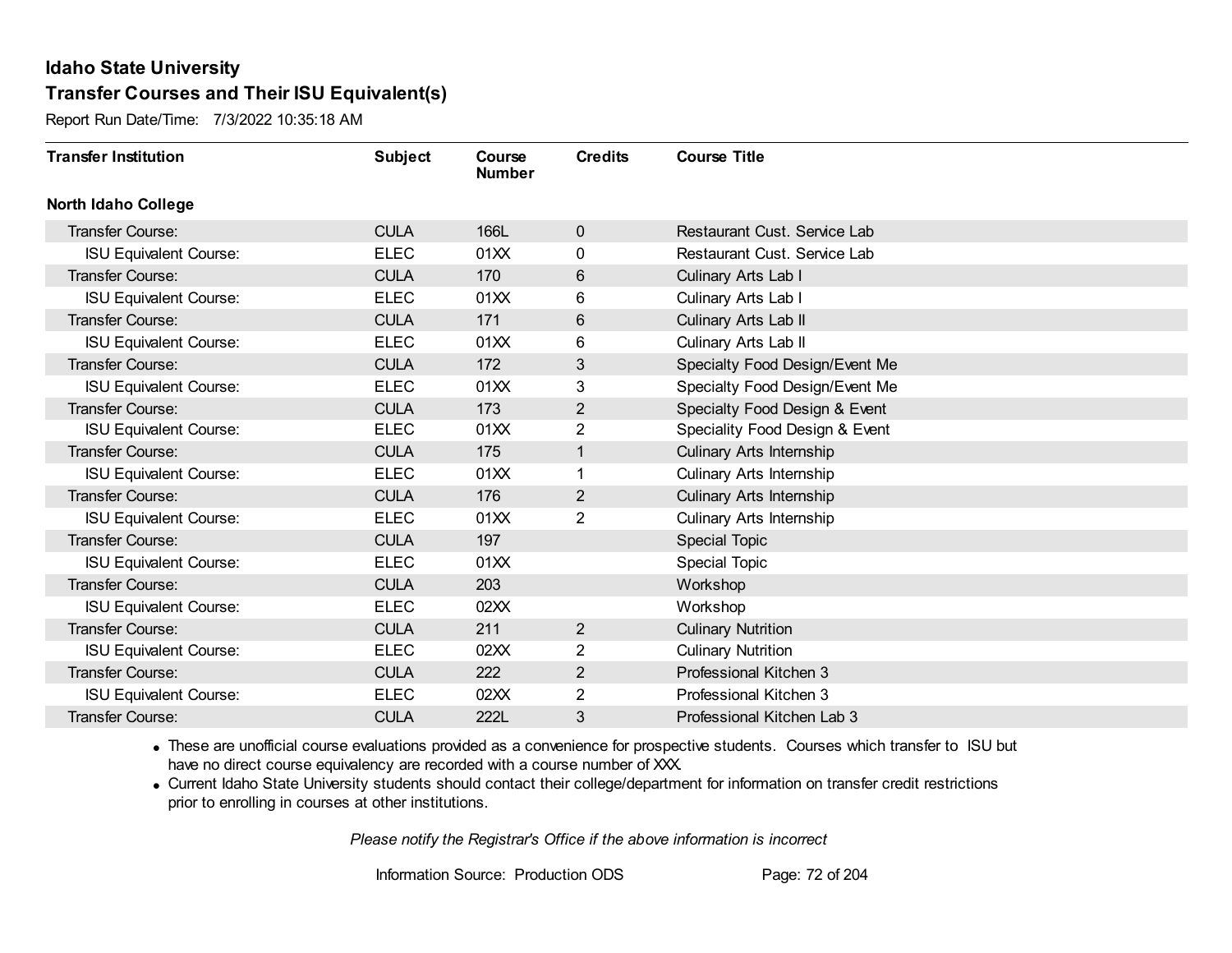Report Run Date/Time: 7/3/2022 10:35:18 AM

| <b>Transfer Institution</b>   | <b>Subject</b> | Course<br><b>Number</b> | <b>Credits</b> | <b>Course Title</b>             |
|-------------------------------|----------------|-------------------------|----------------|---------------------------------|
| <b>North Idaho College</b>    |                |                         |                |                                 |
| <b>Transfer Course:</b>       | <b>CULA</b>    | 222L                    | 3              | Professional Kitchen Lab 3      |
| <b>ISU Equivalent Course:</b> | <b>ELEC</b>    | 02XX                    | 3              | Professional Kitchen Lab 3      |
| Transfer Course:              | <b>CULA</b>    | 223                     | $\overline{2}$ | Professional Kitchen 4          |
| <b>ISU Equivalent Course:</b> | <b>ELEC</b>    | 02XX                    | $\overline{2}$ | Professional Kitchen 4          |
| <b>Transfer Course:</b>       | <b>CULA</b>    | 223L                    | 3              | Professional Kitchen Lab 4      |
| <b>ISU Equivalent Course:</b> | <b>ELEC</b>    | 02XX                    | 3              | Professional Kitchen Lab 4      |
| <b>Transfer Course:</b>       | <b>CULA</b>    | 265                     | $\overline{2}$ | <b>Restaurant Supervision</b>   |
| <b>ISU Equivalent Course:</b> | <b>ELEC</b>    | 02XX                    | 2              | <b>Restaurant Supervision</b>   |
| Transfer Course:              | <b>CULA</b>    | 266                     | 3              | Restaurant Entrepreneurship     |
| <b>ISU Equivalent Course:</b> | <b>ELEC</b>    | 02XX                    | 3              | Restaurant Entrepreneurship     |
| Transfer Course:              | <b>CULA</b>    | 267                     | 3              | <b>Purchasing/Cost Controls</b> |
| <b>ISU Equivalent Course:</b> | <b>ELEC</b>    | 02XX                    | 3              | <b>Purchasing/Cost Controls</b> |
| Transfer Course:              | <b>CULA</b>    | 268                     | $\overline{2}$ | Intro Wine, Beer & Spirits      |
| <b>ISU Equivalent Course:</b> | <b>ELEC</b>    | 02XX                    | $\overline{2}$ | Intro Wine, Beer & Spirits      |
| Transfer Course:              | <b>CULA</b>    | 290                     |                | Internship                      |
| <b>ISU Equivalent Course:</b> | <b>ELEC</b>    | 02XX                    |                | Internship                      |
| Transfer Course:              | <b>CULA</b>    | 297                     |                | <b>Special Topic</b>            |
| <b>ISU Equivalent Course:</b> | <b>ELEC</b>    | 02XX                    |                | Special Topic                   |
| Transfer Course:              | <b>CULA</b>    | 298                     |                | Practicum                       |
| <b>ISU Equivalent Course:</b> | <b>ELEC</b>    | 02XX                    |                | Practicum                       |
| Transfer Course:              | <b>CULA</b>    | 299                     |                | Independent Study               |
| <b>ISU Equivalent Course:</b> | <b>ELEC</b>    | 02XX                    |                | Independent Study               |
| Transfer Course:              | <b>DANC</b>    | 097                     |                | Special Topic                   |

· These are unofficial course evaluations provided as a convenience for prospective students. Courses which transfer to ISU but have no direct course equivalency are recorded with a course number of XXX.

· Current Idaho State University students should contact their college/department for information on transfer credit restrictions prior to enrolling in courses at other institutions.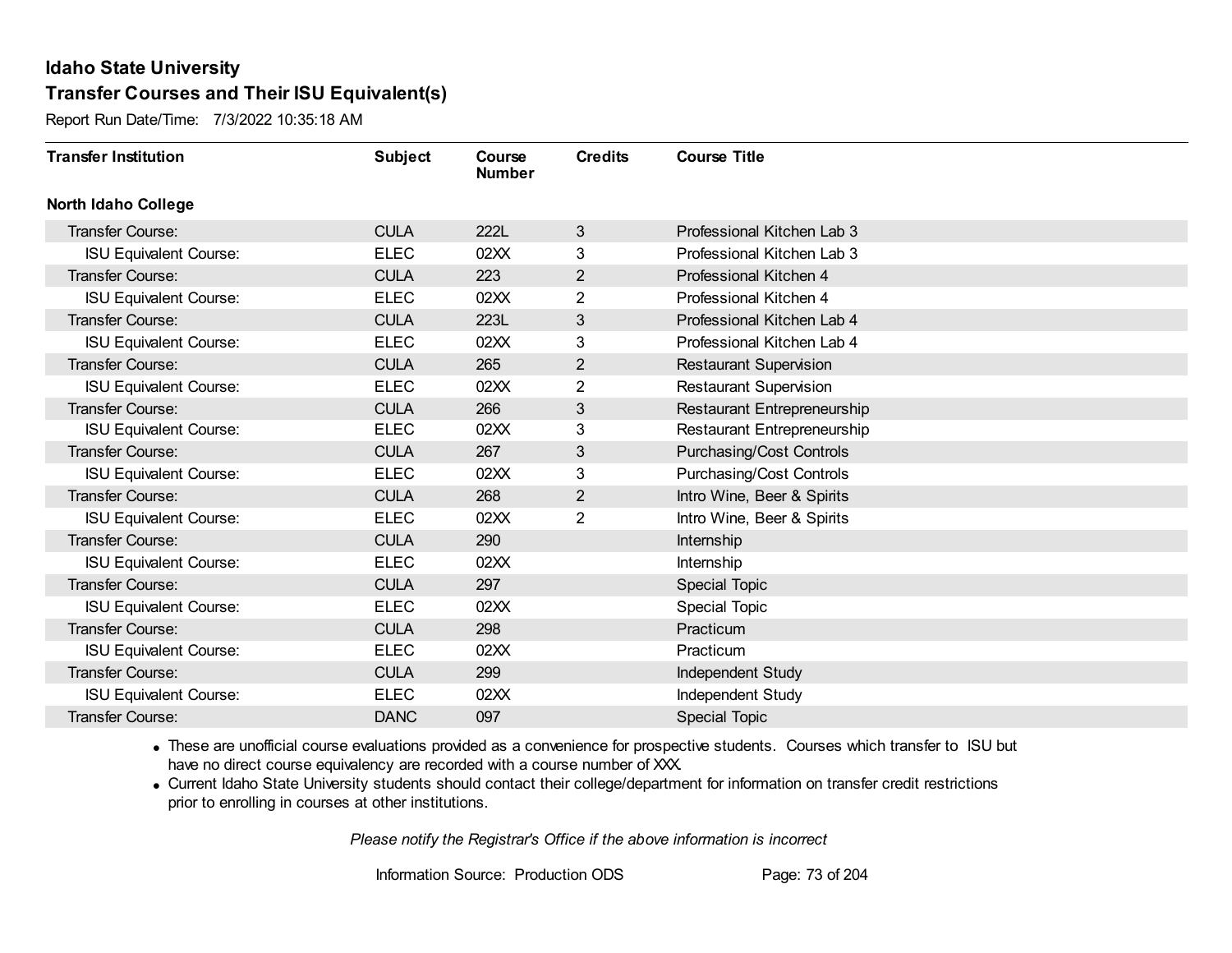Report Run Date/Time: 7/3/2022 10:35:18 AM

| <b>Transfer Institution</b>   | <b>Subject</b> | Course<br><b>Number</b> | <b>Credits</b> | <b>Course Title</b>          |
|-------------------------------|----------------|-------------------------|----------------|------------------------------|
| <b>North Idaho College</b>    |                |                         |                |                              |
| Transfer Course:              | <b>DANC</b>    | 097                     |                | <b>Special Topic</b>         |
| <b>ISU Equivalent Course:</b> | <b>DANC</b>    | 1XXX                    |                | <b>Special Topic</b>         |
| Transfer Course:              | <b>DANC</b>    | 105                     | 1              | Aerobic Dance/Fitness        |
| <b>ISU Equivalent Course:</b> | <b>DAAC</b>    | 1XXX                    | 1              | <b>Aerobic Dance/Fitness</b> |
| <b>Transfer Course:</b>       | <b>DANC</b>    | 111                     | $\mathbf 1$    | Dance Forms & Styles         |
| <b>ISU Equivalent Course:</b> | <b>DANC</b>    | 1XXX                    |                | Dance Forms & Styles         |
| Transfer Course:              | <b>DANC</b>    | 112                     | 1              | Social/Swing Dance           |
| <b>ISU Equivalent Course:</b> | <b>DAAC</b>    | 1195                    |                | <b>Swing Dance</b>           |
| Transfer Course:              | <b>DANC</b>    | 112A                    | 1              | Social/Swing Dance I/Seniors |
| <b>ISU Equivalent Course:</b> | <b>DAAC</b>    | 1195                    | 1              | <b>Swing Dance</b>           |
| Transfer Course:              | <b>DANC</b>    | 113                     | 1              | Jazz Dance I                 |
| <b>ISU Equivalent Course:</b> | <b>DANC</b>    | 1120                    |                | Jazz Dance I                 |
| Transfer Course:              | <b>DANC</b>    | 114                     | 1              | Jazz Dance II                |
| <b>ISU Equivalent Course:</b> | <b>DANC</b>    | 2220                    |                | Jazz Dance II                |
| Transfer Course:              | <b>DANC</b>    | 115                     | 1              | Modern Dance: Beginning I    |
| <b>ISU Equivalent Course:</b> | <b>DANC</b>    | 1130                    |                | Modern Dance I               |
| Transfer Course:              | <b>DANC</b>    | 117                     | 1              | Ballet, Begin I              |
| <b>ISU Equivalent Course:</b> | <b>DANC</b>    | 1100                    |                | <b>Ballet I</b>              |
| Transfer Course:              | <b>DANC</b>    | 118                     | 1              | Ballet: Beginning II         |
| <b>ISU Equivalent Course:</b> | <b>DANC</b>    | 2200                    |                | <b>Ballet II</b>             |
| Transfer Course:              | <b>DANC</b>    | 119                     | 1              | <b>Multi-Cultural Dance</b>  |
| <b>ISU Equivalent Course:</b> | <b>DAAC</b>    | 1 <sub>XX</sub>         |                | <b>Multi-Cultural Dance</b>  |
| <b>Transfer Course:</b>       | <b>DANC</b>    | 120                     | 1              | <b>Latin Social Dance</b>    |

· These are unofficial course evaluations provided as a convenience for prospective students. Courses which transfer to ISU but have no direct course equivalency are recorded with a course number of XXX.

· Current Idaho State University students should contact their college/department for information on transfer credit restrictions prior to enrolling in courses at other institutions.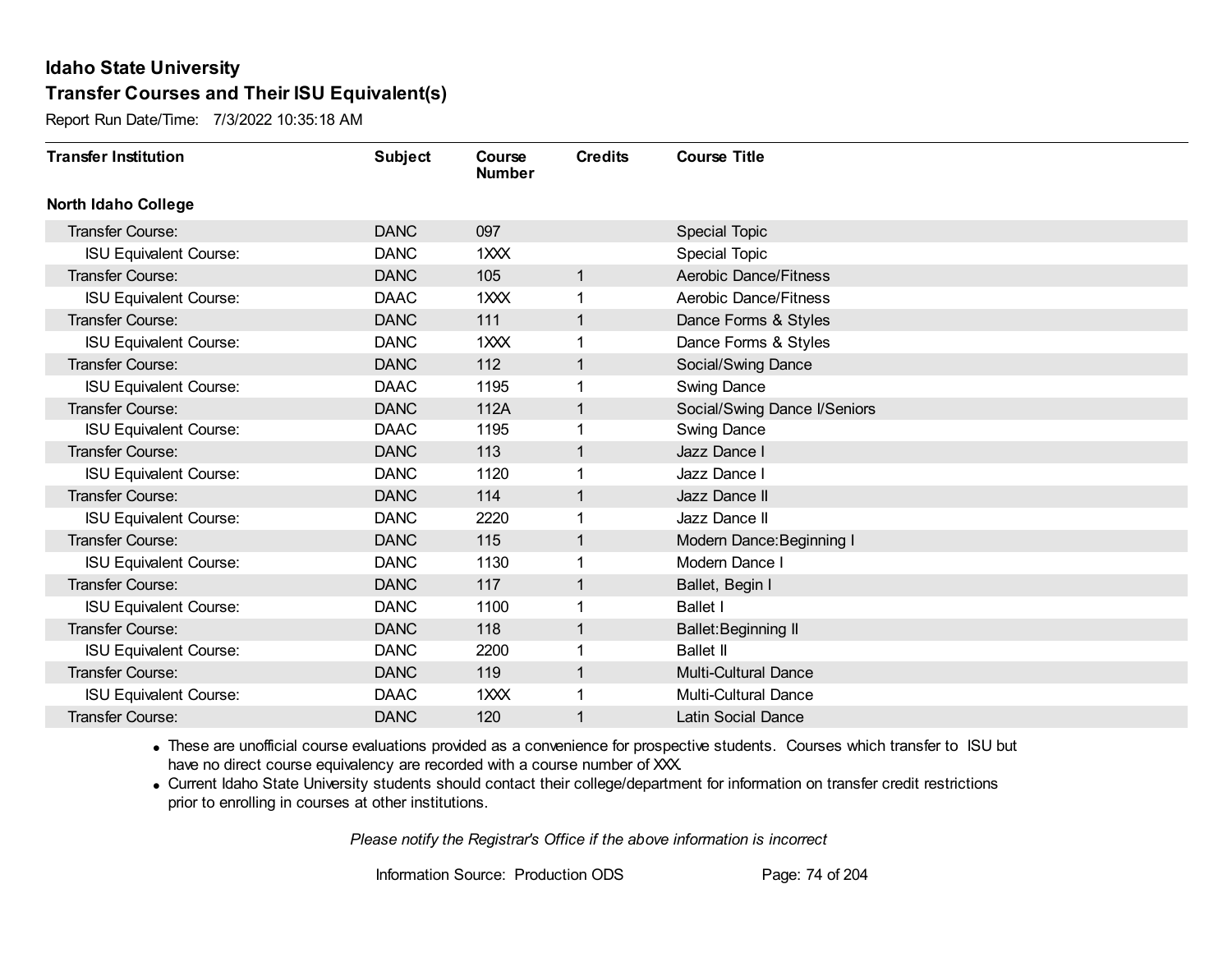Report Run Date/Time: 7/3/2022 10:35:18 AM

| <b>Transfer Institution</b>   | <b>Subject</b> | Course<br><b>Number</b> | <b>Credits</b> | <b>Course Title</b>            |
|-------------------------------|----------------|-------------------------|----------------|--------------------------------|
| <b>North Idaho College</b>    |                |                         |                |                                |
| Transfer Course:              | <b>DANC</b>    | 120                     | 1              | <b>Latin Social Dance</b>      |
| <b>ISU Equivalent Course:</b> | <b>DANC</b>    | 1XXX                    |                | <b>Latin Social Dance</b>      |
| Transfer Course:              | <b>DANC</b>    | 121                     | 1              | Tap Dance: Beginning I         |
| <b>ISU Equivalent Course:</b> | <b>DAAC</b>    | 1140                    | 1              | Tap Dance I                    |
| <b>Transfer Course:</b>       | <b>DANC</b>    | 197                     |                | <b>Special Topic</b>           |
| <b>ISU Equivalent Course:</b> | <b>DANC</b>    | 1XXX                    |                | <b>Special Topic</b>           |
| <b>Transfer Course:</b>       | <b>DANC</b>    | 203                     |                | Workshop                       |
| <b>ISU Equivalent Course:</b> | <b>DANC</b>    | 2XXX                    |                | Workshop                       |
| <b>Transfer Course:</b>       | <b>DANC</b>    | 290                     |                | Internship                     |
| <b>ISU Equivalent Course:</b> | <b>DANC</b>    | 2XXX                    |                | Internship                     |
| <b>Transfer Course:</b>       | <b>DANC</b>    | 297                     |                | Special Topic                  |
| <b>ISU Equivalent Course:</b> | <b>DANC</b>    | 2XXX                    |                | <b>Special Topic</b>           |
| Transfer Course:              | <b>DANC</b>    | 298                     |                | Practicum                      |
| <b>ISU Equivalent Course:</b> | <b>DANC</b>    | 2XXX                    |                | Practicum                      |
| Transfer Course:              | <b>DANC</b>    | 299                     |                | Independent Study              |
| <b>ISU Equivalent Course:</b> | <b>DANC</b>    | 2XXX                    |                | Independent Study              |
| <b>Transfer Course:</b>       | <b>DEED</b>    | 013                     | $\overline{2}$ | Reading Comprehension          |
| <b>ISU Equivalent Course:</b> | <b>ENGL</b>    | 00XX                    |                | Reading Comprehension          |
| Transfer Course:              | <b>DEED</b>    | 017                     | $\mathbf 1$    | Spelling I                     |
| <b>ISU Equivalent Course:</b> | <b>ELEC</b>    | 00 <sub>XX</sub>        |                | Spelling I                     |
| <b>Transfer Course:</b>       | <b>DEED</b>    | 023                     | 1              | Vocabulary I                   |
| <b>ISU Equivalent Course:</b> | <b>ENGL</b>    | 1XXX                    |                | Vocabulary I                   |
| <b>Transfer Course:</b>       | <b>DEED</b>    | 040                     |                | Reading in the Social Sciences |

· These are unofficial course evaluations provided as a convenience for prospective students. Courses which transfer to ISU but have no direct course equivalency are recorded with a course number of XXX.

· Current Idaho State University students should contact their college/department for information on transfer credit restrictions prior to enrolling in courses at other institutions.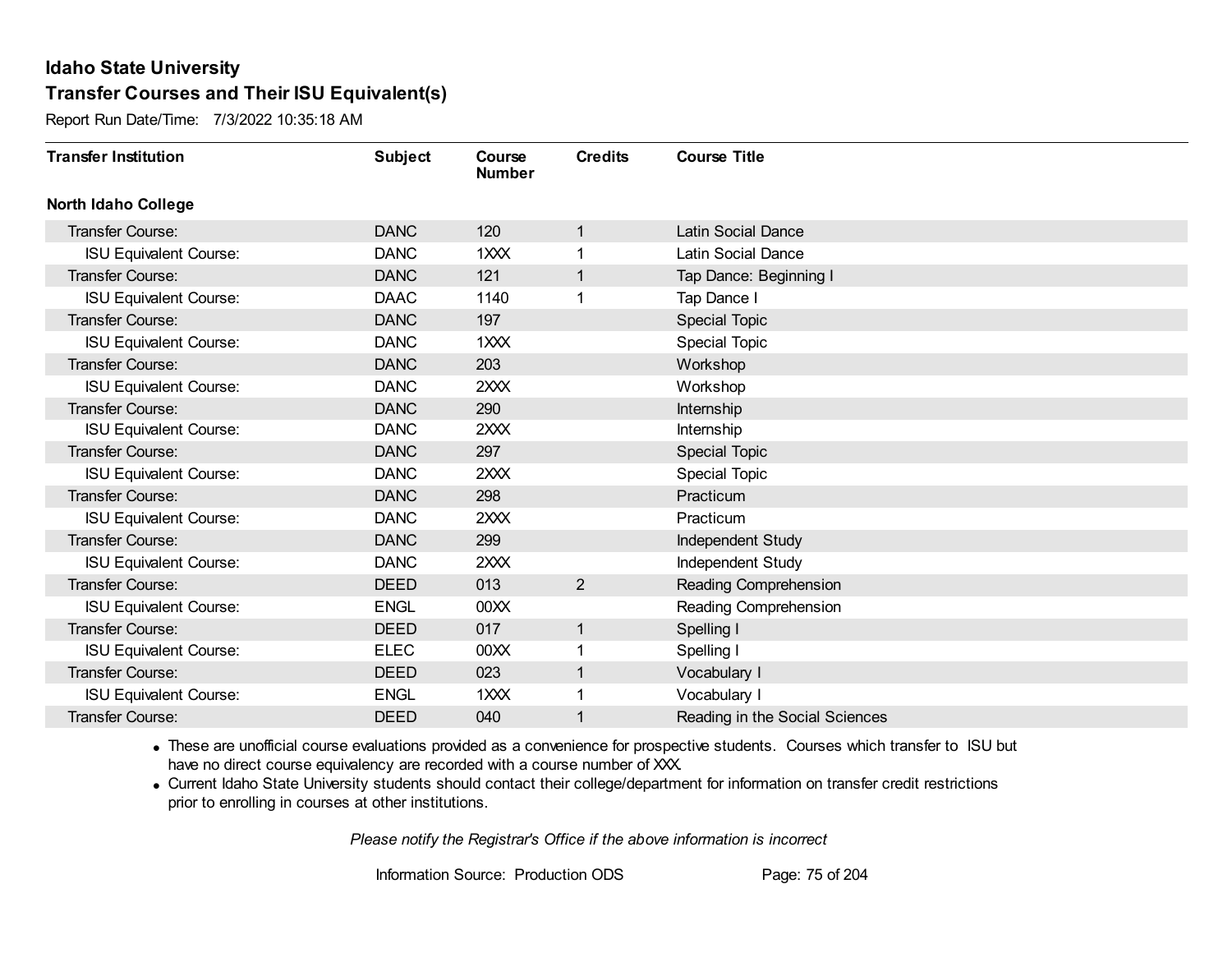Report Run Date/Time: 7/3/2022 10:35:18 AM

| <b>Transfer Institution</b>   | <b>Subject</b> | Course<br><b>Number</b> | <b>Credits</b> | <b>Course Title</b>                |
|-------------------------------|----------------|-------------------------|----------------|------------------------------------|
| <b>North Idaho College</b>    |                |                         |                |                                    |
| Transfer Course:              | <b>DEED</b>    | 040                     | 1              | Reading in the Social Sciences     |
| <b>ISU Equivalent Course:</b> | <b>ELEC</b>    | 00 <sub>XX</sub>        | 1              | Reading in the Social Sciences     |
| Transfer Course:              | <b>DEED</b>    | 041                     | 1              | Reading/Sciences & Math            |
| <b>ISU Equivalent Course:</b> | <b>ELEC</b>    | 00XX                    | 1              | Reading/Sciences & Math            |
| Transfer Course:              | <b>DEED</b>    | 100                     | $\overline{2}$ | <b>College Success Strategies</b>  |
| <b>ISU Equivalent Course:</b> | <b>ACAD</b>    | 1101                    | 2              | <b>College Learning Strategies</b> |
| Transfer Course:              | <b>DEED</b>    | 105                     | $\overline{2}$ | <b>College Study Skills</b>        |
| <b>ISU Equivalent Course:</b> | <b>ACAD</b>    | 1101                    | 2              | <b>College Learning Strategies</b> |
| Transfer Course:              | <b>DENT</b>    | 100                     | $\overline{2}$ | Dental Hygiene Pre-Clinic          |
| <b>ISU Equivalent Course:</b> | <b>ELEC</b>    | 01XX                    | $\overline{2}$ | Dental Hygiene Pre-Clinic          |
| Transfer Course:              | <b>DENT</b>    | 110                     | 3              | Head/Neck/Oral Anat/Tth Emb/Hi     |
| <b>ISU Equivalent Course:</b> | <b>ELEC</b>    | 01XX                    | 3              | Head/Neck/Oral Anat/Tth Emb/hi     |
| Transfer Course:              | <b>DENT</b>    | 120                     | 3              | Oral Roentgenology                 |
| <b>ISU Equivalent Course:</b> | <b>ELEC</b>    | 01XX                    | 3              | Oral Roentgenology                 |
| Transfer Course:              | <b>DENT</b>    | 130                     | 3              | Periodontology                     |
| <b>ISU Equivalent Course:</b> | <b>ELEC</b>    | 01XX                    | 3              | Periodontology                     |
| Transfer Course:              | <b>DENT</b>    | 150                     | 3              | Dental Hygiene Clinic I            |
| <b>ISU Equivalent Course:</b> | <b>ELEC</b>    | 01XX                    | 3              | Dental Hygiene Clinic I            |
| Transfer Course:              | <b>DENT</b>    | 151                     | 3              | Dent HygTheo I-Sp Nds/Med Emer     |
| <b>ISU Equivalent Course:</b> | ELEC           | 01XX                    | 3              | Dent Hyg Theo I-Sp Nds/Med Eme     |
| Transfer Course:              | <b>DENT</b>    | 160                     | 3              | Oral Pathology/Immunology          |
| <b>ISU Equivalent Course:</b> | <b>ELEC</b>    | 01XX                    | 3              | Oral Pathology/Immunology          |
| <b>Transfer Course:</b>       | <b>DENT</b>    | 200                     | 4              | Dental Hygiene Cllinic II          |

· These are unofficial course evaluations provided as a convenience for prospective students. Courses which transfer to ISU but have no direct course equivalency are recorded with a course number of XXX.

· Current Idaho State University students should contact their college/department for information on transfer credit restrictions prior to enrolling in courses at other institutions.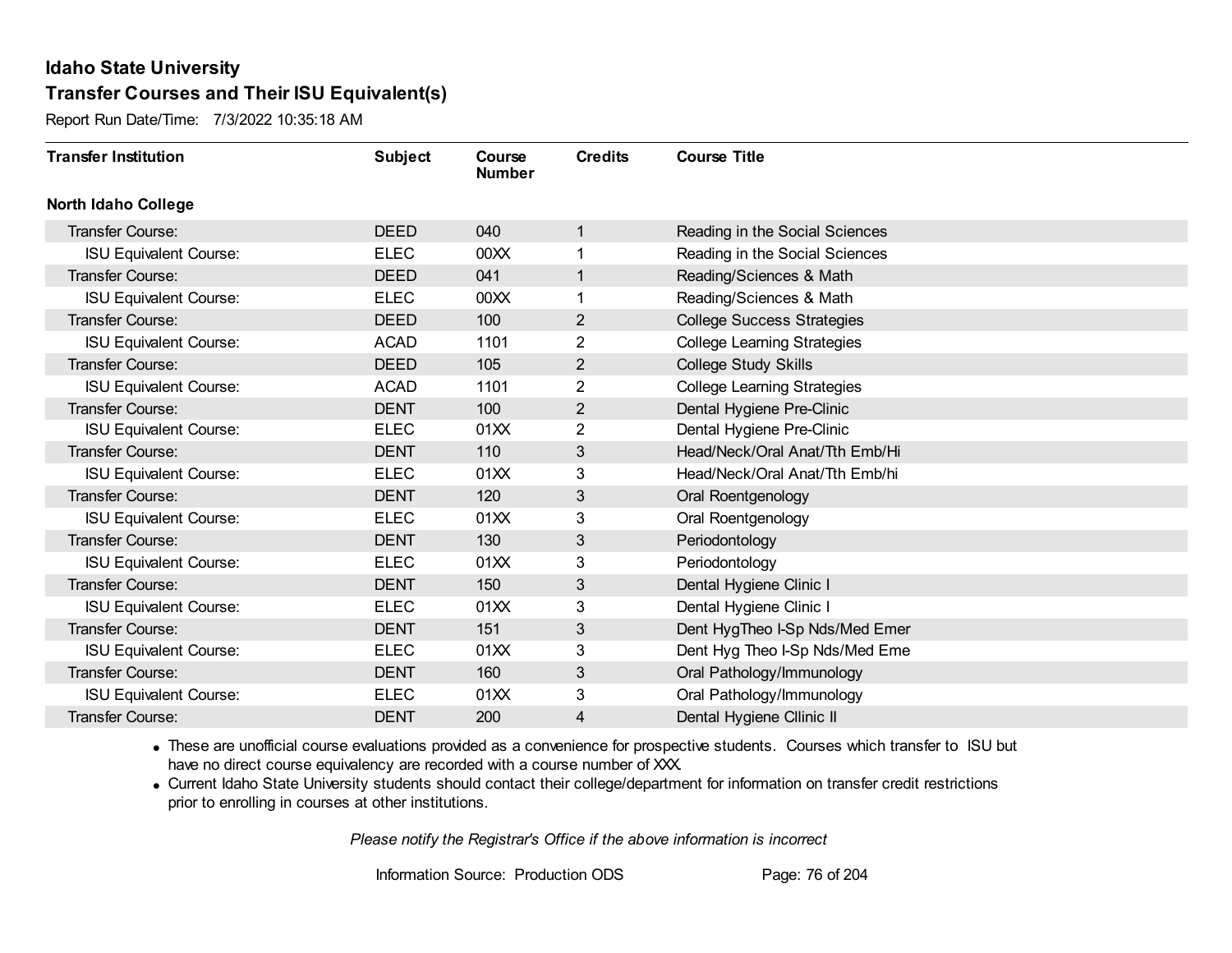Report Run Date/Time: 7/3/2022 10:35:18 AM

| <b>Transfer Institution</b>   | <b>Subject</b> | Course<br><b>Number</b> | <b>Credits</b> | <b>Course Title</b>            |
|-------------------------------|----------------|-------------------------|----------------|--------------------------------|
| <b>North Idaho College</b>    |                |                         |                |                                |
| Transfer Course:              | <b>DENT</b>    | 200                     | 4              | Dental Hygiene Cllinic II      |
| <b>ISU Equivalent Course:</b> | <b>ELEC</b>    | 02XX                    | 4              | Dental Hygiene Clinic II       |
| Transfer Course:              | <b>DENT</b>    | 201                     | $\overline{2}$ | Dental Hygiene Theory II       |
| <b>ISU Equivalent Course:</b> | <b>ELEC</b>    | 02XX                    | $\overline{2}$ | Dental Hygiene Theory II       |
| <b>Transfer Course:</b>       | <b>DENT</b>    | 230                     | 3              | Anesthesia/Pain Mngt           |
| <b>ISU Equivalent Course:</b> | <b>ELEC</b>    | 02XX                    | 3              | Anesthesia/Pain Mngt           |
| <b>Transfer Course:</b>       | <b>DENT</b>    | 240                     | 3              | <b>Community Dental Health</b> |
| <b>ISU Equivalent Course:</b> | <b>ELEC</b>    | 02XX                    | 3              | <b>Community Dental Health</b> |
| Transfer Course:              | <b>DENT</b>    | 250                     | 4              | Adv Dental Hygiene Clinic III  |
| <b>ISU Equivalent Course:</b> | <b>ELEC</b>    | 02XX                    | 4              | Adv Dental Hygiene Clinic III  |
| Transfer Course:              | <b>DENT</b>    | 260                     | 3              | Dental Materials/Rest Function |
| <b>ISU Equivalent Course:</b> | <b>ELEC</b>    | 02XX                    | 3              | Dental Materials/Rest Function |
| Transfer Course:              | <b>DENT</b>    | 270                     | $\mathbf{1}$   | Senior Dental Hygiene Review   |
| <b>ISU Equivalent Course:</b> | <b>ELEC</b>    | 02XX                    | 1              | Senior Dental Hygiene Review   |
| Transfer Course:              | <b>DRFT</b>    | 102                     | 4              | Theory of Drafting             |
| <b>ISU Equivalent Course:</b> | <b>DEDR</b>    | 1XX                     |                | Theory of Drafting             |
| Transfer Course:              | <b>DRFT</b>    | 104                     | $\overline{2}$ | <b>Technical Sketching</b>     |
| <b>ISU Equivalent Course:</b> | <b>DEDR</b>    | 01XX                    | 2              | <b>Technical Sketching</b>     |
| <b>Transfer Course:</b>       | <b>DRFT</b>    | 106                     | $\overline{2}$ | 3D Descript Geometry           |
| <b>ISU Equivalent Course:</b> | <b>DEDR</b>    | 1XX                     |                | 3D Descript Geometry           |
| <b>Transfer Course:</b>       | <b>DRFT</b>    | 107                     | $\mathbf{3}$   | <b>Technical Graphics I</b>    |
| <b>ISU Equivalent Course:</b> | <b>DEDR</b>    | 01XX                    | 3              | <b>Technical Graphics I</b>    |
| Transfer Course:              | <b>DRFT</b>    | 108                     | 3              | <b>Technical Graphics II</b>   |

· These are unofficial course evaluations provided as a convenience for prospective students. Courses which transfer to ISU but have no direct course equivalency are recorded with a course number of XXX.

· Current Idaho State University students should contact their college/department for information on transfer credit restrictions prior to enrolling in courses at other institutions.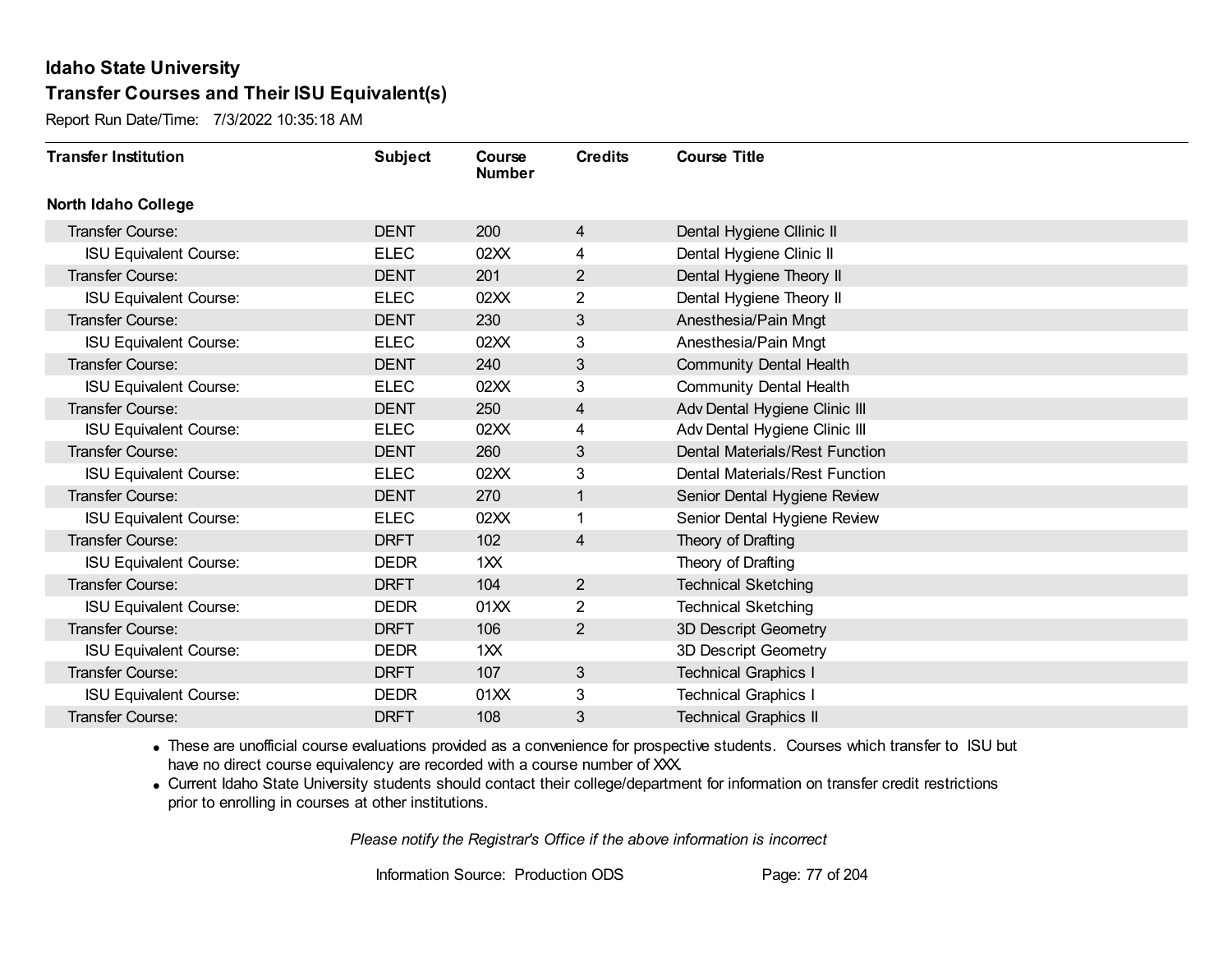Report Run Date/Time: 7/3/2022 10:35:18 AM

| <b>Transfer Institution</b>   | <b>Subject</b> | Course<br><b>Number</b> | <b>Credits</b> | <b>Course Title</b>                |
|-------------------------------|----------------|-------------------------|----------------|------------------------------------|
| <b>North Idaho College</b>    |                |                         |                |                                    |
| Transfer Course:              | <b>DRFT</b>    | 108                     | 3              | <b>Technical Graphics II</b>       |
| <b>ISU Equivalent Course:</b> | <b>DEDR</b>    | 01XX                    | 3              | <b>Technical Graphics II</b>       |
| Transfer Course:              | <b>DRFT</b>    | 112                     | 6              | Industrial CAD Graphics            |
| <b>ISU Equivalent Course:</b> | <b>DEDR</b>    | 1XX                     |                | Industrial CAD Graphics            |
| <b>Transfer Course:</b>       | <b>DRFT</b>    | 130                     | $\overline{2}$ | Intro Blueprint Reading            |
| <b>ISU Equivalent Course:</b> | <b>DEDR</b>    | 01XX                    | 2              | Intro Blueprint Reading            |
| Transfer Course:              | <b>DSLT</b>    | 097                     |                | Special Topic                      |
| <b>ISU Equivalent Course:</b> | <b>DESL</b>    | 01XX                    |                | Special Topic                      |
| <b>Transfer Course:</b>       | <b>DSLT</b>    | 103                     | 1              | <b>Basic Shop Safety</b>           |
| <b>ISU Equivalent Course:</b> | <b>DESL</b>    | 01XX                    | 1              | <b>Basic Shop Safety</b>           |
| Transfer Course:              | <b>DSLT</b>    | 104                     | $\overline{2}$ | Safety/Intro Shop Practices        |
| <b>ISU Equivalent Course:</b> | <b>DESL</b>    | 01XX                    | 2              | Safety/Intro Shop Practices        |
| Transfer Course:              | <b>DSLT</b>    | 105                     | $\overline{2}$ | Orient/Safety/Gen Shop Pract       |
| <b>ISU Equivalent Course:</b> | <b>DESL</b>    | 01XX                    | 2              | Orient/Safety/Gen Shop Pract       |
| Transfer Course:              | <b>DSLT</b>    | 111                     | $\overline{2}$ | <b>Basic Electrical Systems I</b>  |
| <b>ISU Equivalent Course:</b> | <b>DESL</b>    | 01XX                    | $\overline{2}$ | <b>Basic Electrical Systems I</b>  |
| Transfer Course:              | <b>DSLT</b>    | 112                     | $\overline{2}$ | Basic Electrical Systems Lab I     |
| <b>ISU Equivalent Course:</b> | <b>DESL</b>    | 01XX                    | 2              | Basic Electrical Systems Lab I     |
| Transfer Course:              | <b>DSLT</b>    | 113                     | $\overline{2}$ | <b>Basic Electrical Systems II</b> |
| <b>ISU Equivalent Course:</b> | <b>DESL</b>    | 01XX                    | 2              | <b>Basic Electrical Systems II</b> |
| Transfer Course:              | <b>DSLT</b>    | 114                     | $\overline{2}$ | Basic Electrical System Lab II     |
| <b>ISU Equivalent Course:</b> | <b>DESL</b>    | 01XX                    | 2              | Basic Electrical System Lab II     |
| Transfer Course:              | <b>DSLT</b>    | 117L                    | 2              | Diesel Lab                         |

· These are unofficial course evaluations provided as a convenience for prospective students. Courses which transfer to ISU but have no direct course equivalency are recorded with a course number of XXX.

· Current Idaho State University students should contact their college/department for information on transfer credit restrictions prior to enrolling in courses at other institutions.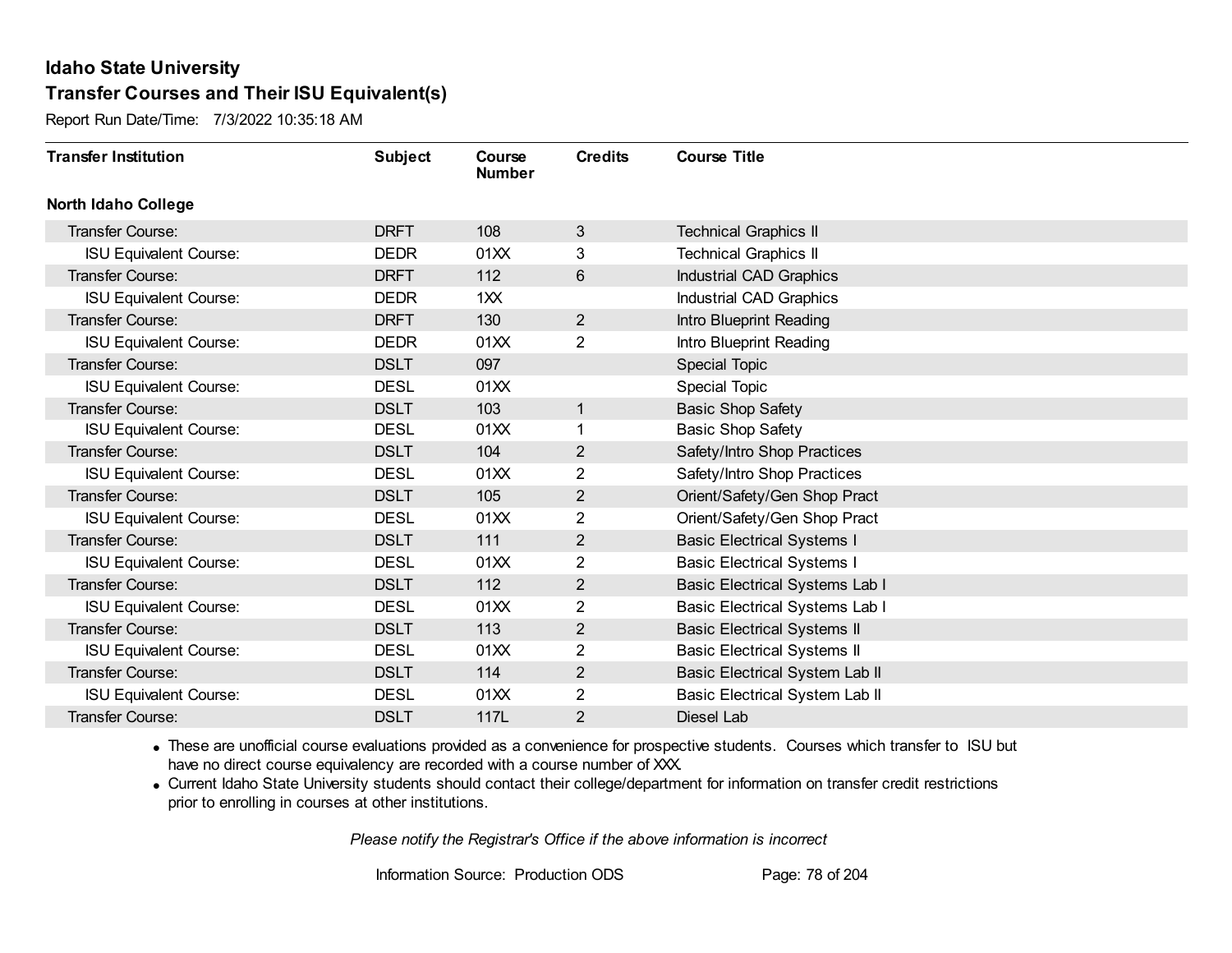Report Run Date/Time: 7/3/2022 10:35:18 AM

| <b>Transfer Institution</b>   | <b>Subject</b> | Course<br><b>Number</b> | <b>Credits</b>          | <b>Course Title</b>           |
|-------------------------------|----------------|-------------------------|-------------------------|-------------------------------|
| <b>North Idaho College</b>    |                |                         |                         |                               |
| Transfer Course:              | <b>DSLT</b>    | 117L                    | $\overline{2}$          | Diesel Lab                    |
| <b>ISU Equivalent Course:</b> | <b>DESL</b>    | 01XX                    | $\overline{2}$          | Diesel Lab                    |
| Transfer Course:              | <b>DSLT</b>    | 118L                    | $\overline{2}$          | Diesel Engine Lab             |
| <b>ISU Equivalent Course:</b> | <b>DESL</b>    | 01XX                    | 2                       | Diesel Engine Lab             |
| <b>Transfer Course:</b>       | <b>DSLT</b>    | 119L                    | $\mathbf 1$             | <b>Electrical Systems Lab</b> |
| <b>ISU Equivalent Course:</b> | <b>DESL</b>    | 01XX                    |                         | <b>Electrical Systems Lab</b> |
| <b>Transfer Course:</b>       | <b>DSLT</b>    | 120                     | 5                       | <b>Diesel Engines</b>         |
| <b>ISU Equivalent Course:</b> | <b>DESL</b>    | 01XX                    | 5                       | <b>Diesel Engines</b>         |
| Transfer Course:              | <b>DSLT</b>    | 122                     | $\overline{\mathbf{4}}$ | <b>Electrical Systems</b>     |
| <b>ISU Equivalent Course:</b> | <b>DESL</b>    | 01XX                    | 4                       | <b>Electrical Systems</b>     |
| Transfer Course:              | <b>DSLT</b>    | 123                     | 4                       | Diesel Engines/Elec Systs     |
| <b>ISU Equivalent Course:</b> | <b>DESL</b>    | 01XX                    | 4                       | Diesel Engines/Elec Systs     |
| Transfer Course:              | <b>DSLT</b>    | 123L                    | 6                       | Diesel Engines/Elec Systs Lab |
| <b>ISU Equivalent Course:</b> | <b>DESL</b>    | 01XX                    | 6                       | Diesel Engines/Elec Systs Lab |
| Transfer Course:              | <b>DSLT</b>    | 124                     | 5                       | Power Train/Brake Systems     |
| <b>ISU Equivalent Course:</b> | <b>DESL</b>    | 01XX                    | 5                       | Power Train/Brake Systems     |
| Transfer Course:              | <b>DSLT</b>    | 124L                    | 6                       | Power Train/Brake Systems Lab |
| <b>ISU Equivalent Course:</b> | <b>DESL</b>    | 01XX                    | 6                       | Power Train/Brake Systems Lab |
| <b>Transfer Course:</b>       | <b>DSLT</b>    | 125                     | $\overline{2}$          | <b>Diesel Engines</b>         |
| <b>ISU Equivalent Course:</b> | <b>DESL</b>    | 01XX                    | $\overline{2}$          | <b>Diesel Engines</b>         |
| Transfer Course:              | <b>DSLT</b>    | 126                     | $\overline{2}$          | <b>Electrical Systems</b>     |
| <b>ISU Equivalent Course:</b> | <b>DESL</b>    | 01 <sub>XX</sub>        |                         | <b>Electrical Systems</b>     |
| Transfer Course:              | <b>DSLT</b>    | 128L                    | $\overline{2}$          | Powertrain Lab                |

· These are unofficial course evaluations provided as a convenience for prospective students. Courses which transfer to ISU but have no direct course equivalency are recorded with a course number of XXX.

· Current Idaho State University students should contact their college/department for information on transfer credit restrictions prior to enrolling in courses at other institutions.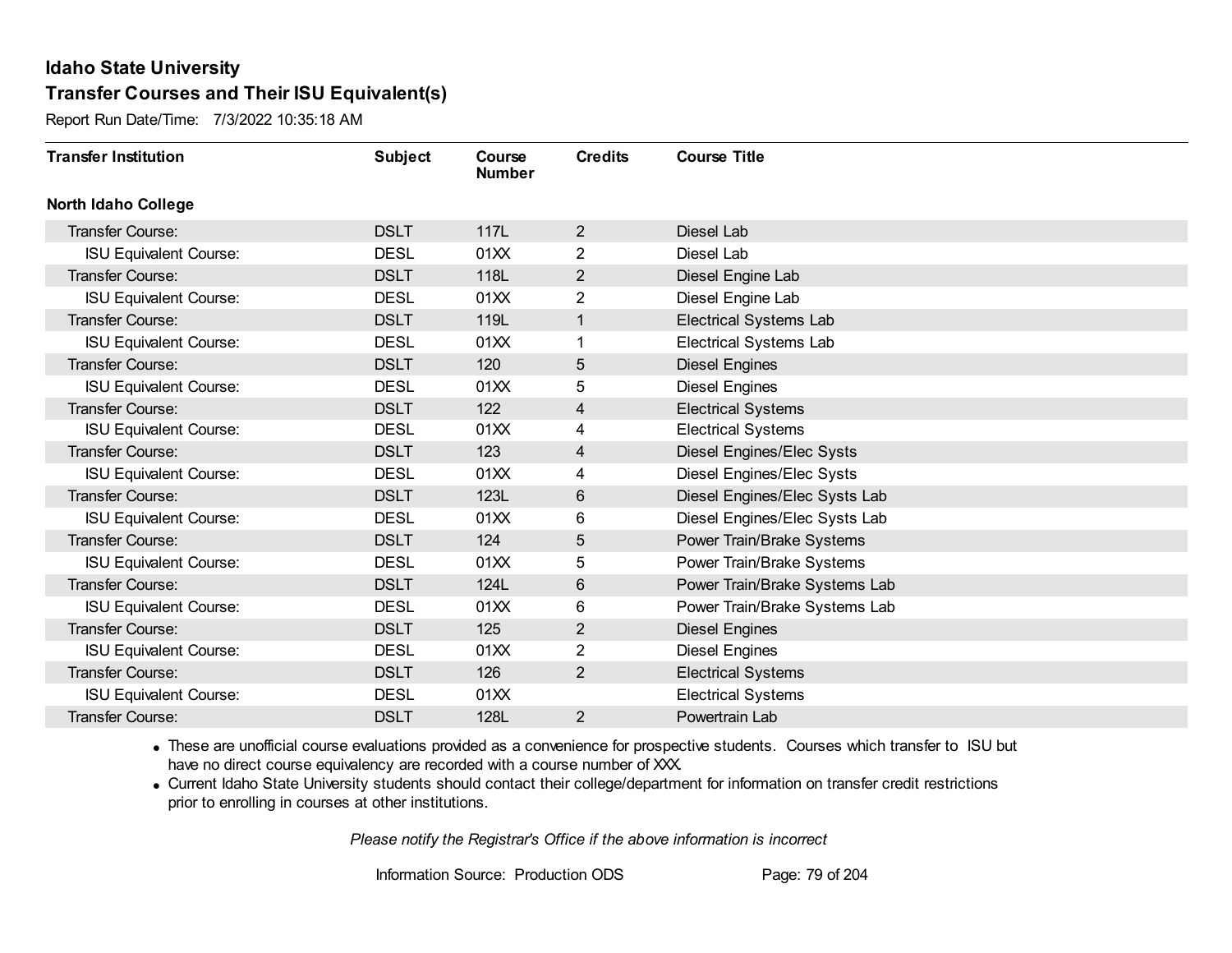Report Run Date/Time: 7/3/2022 10:35:18 AM

| <b>Transfer Institution</b>   | <b>Subject</b> | Course<br><b>Number</b> | <b>Credits</b> | <b>Course Title</b>            |
|-------------------------------|----------------|-------------------------|----------------|--------------------------------|
| <b>North Idaho College</b>    |                |                         |                |                                |
| <b>Transfer Course:</b>       | <b>DSLT</b>    | 128L                    | $\overline{2}$ | Powertrain Lab                 |
| <b>ISU Equivalent Course:</b> | <b>DESL</b>    | 01XX                    | $\overline{2}$ | Powertrain Lab                 |
| Transfer Course:              | <b>DSLT</b>    | 129L                    | 1              | <b>Brake Systems Lab</b>       |
| <b>ISU Equivalent Course:</b> | <b>DESL</b>    | 01XX                    |                | Brake Systems Lab              |
| <b>Transfer Course:</b>       | <b>DSLT</b>    | 130                     | 5              | Powertrain                     |
| <b>ISU Equivalent Course:</b> | <b>DESL</b>    | 01XX                    | 5              | Powertrain                     |
| Transfer Course:              | <b>DSLT</b>    | 132                     | 4              | <b>Brake Systems</b>           |
| <b>ISU Equivalent Course:</b> | <b>DESL</b>    | 01XX                    | 4              | <b>Brake Systems</b>           |
| Transfer Course:              | <b>DSLT</b>    | 133                     | 1              | Intro to Electrical            |
| <b>ISU Equivalent Course:</b> | <b>DESL</b>    | 01XX                    | 1              | Intro to Electrical            |
| Transfer Course:              | <b>DSLT</b>    | 135                     | 4              | Suspension/Steering/AC/CDL     |
| <b>ISU Equivalent Course:</b> | <b>DESL</b>    | 01XX                    | 4              | Suspension/Steering/AC/CDL     |
| Transfer Course:              | <b>DSLT</b>    | 137                     | $\mathbf{2}$   | Suspension/Steering/AC         |
| <b>ISU Equivalent Course:</b> | <b>DESL</b>    | 01XX                    | $\overline{2}$ | Suspension/Steering/AC         |
| Transfer Course:              | <b>DSLT</b>    | 195                     | 0              | <b>Specialization Study</b>    |
| <b>ISU Equivalent Course:</b> | <b>DESL</b>    | 01XX                    |                | <b>Specialization Study</b>    |
| Transfer Course:              | <b>DSLT</b>    | 197                     |                | <b>Special Topic</b>           |
| <b>ISU Equivalent Course:</b> | <b>DESL</b>    | 01XX                    |                | <b>Special Topic</b>           |
| Transfer Course:              | <b>DSLT</b>    | 203                     | $\overline{2}$ | <b>Basic Hydraulic Systems</b> |
| <b>ISU Equivalent Course:</b> | <b>DESL</b>    | 02XX                    | $\overline{2}$ | <b>Basic Hydraulic Systems</b> |
| Transfer Course:              | <b>DSLT</b>    | 218L                    | $\overline{2}$ | Advanced Tune-Up Lab           |
| <b>ISU Equivalent Course:</b> | <b>DESL</b>    | 02XX                    | 2              | Advanced Tune-Up Lab           |
| Transfer Course:              | <b>DSLT</b>    | 219L                    | $\overline{2}$ | Computerized Engine Lab        |

· These are unofficial course evaluations provided as a convenience for prospective students. Courses which transfer to ISU but have no direct course equivalency are recorded with a course number of XXX.

· Current Idaho State University students should contact their college/department for information on transfer credit restrictions prior to enrolling in courses at other institutions.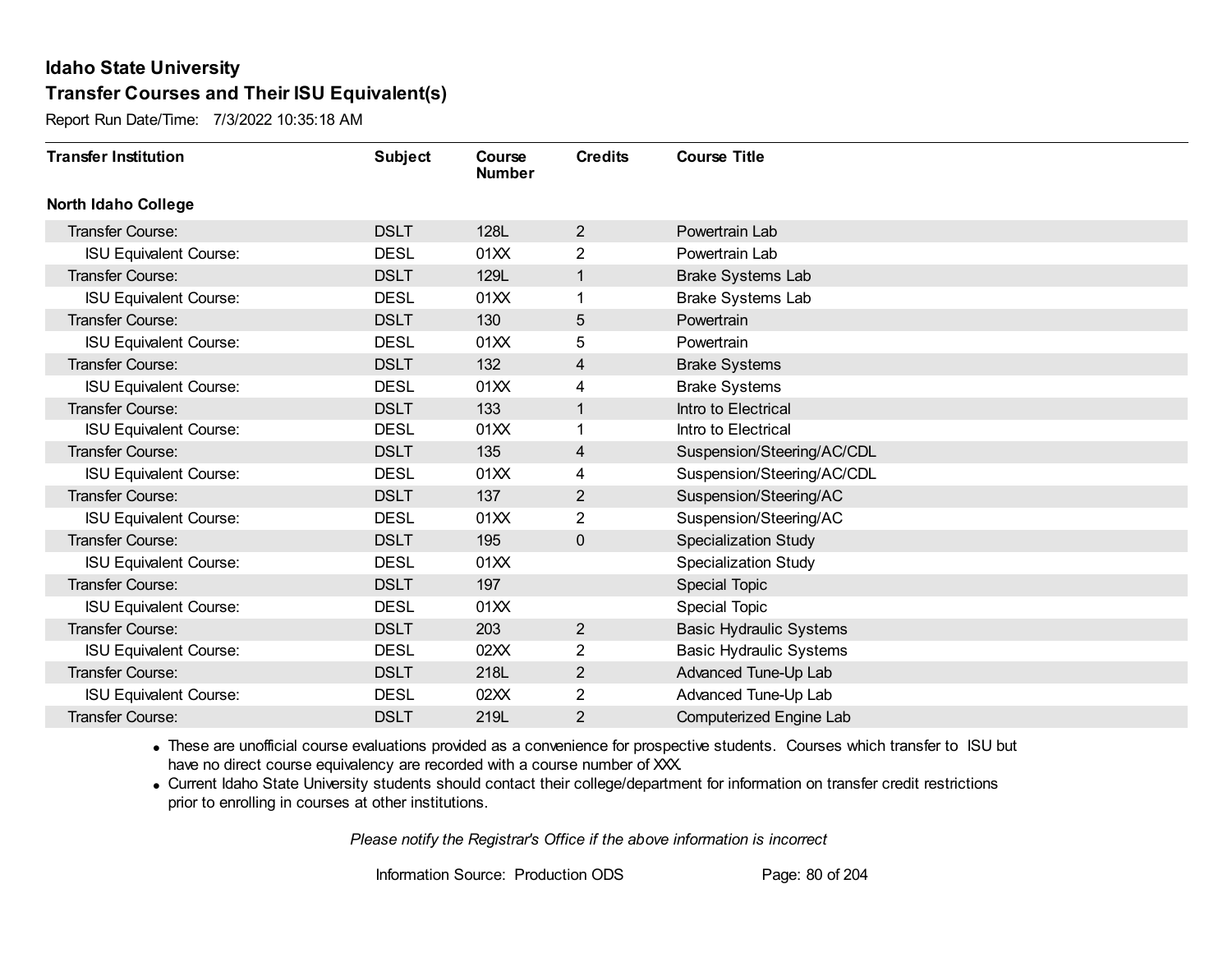Report Run Date/Time: 7/3/2022 10:35:18 AM

| <b>Transfer Institution</b>   | <b>Subject</b> | Course<br><b>Number</b> | <b>Credits</b> | <b>Course Title</b>            |
|-------------------------------|----------------|-------------------------|----------------|--------------------------------|
| <b>North Idaho College</b>    |                |                         |                |                                |
| <b>Transfer Course:</b>       | <b>DSLT</b>    | 219L                    | $\overline{2}$ | Computerized Engine Lab        |
| <b>ISU Equivalent Course:</b> | <b>DESL</b>    | 02XX                    | $\overline{2}$ | Computerized Engine Lab        |
| Transfer Course:              | <b>DSLT</b>    | 220                     | 4              | Advanced Tune-Up               |
| <b>ISU Equivalent Course:</b> | <b>DESL</b>    | 02XX                    | 4              | Advanced Tune-Up               |
| Transfer Course:              | <b>DSLT</b>    | 222                     | 4              | <b>Computerized Engines</b>    |
| <b>ISU Equivalent Course:</b> | <b>DESL</b>    | 02XX                    | 4              | <b>Computerized Engines</b>    |
| Transfer Course:              | <b>DSLT</b>    | 223                     | 4              | Adv Tune-Up/Comp Engines       |
| <b>ISU Equivalent Course:</b> | <b>DESL</b>    | 02XX                    | 4              | Adv Tune-Up/Comp Engines       |
| Transfer Course:              | <b>DSLT</b>    | 223L                    | $6\,$          | Adv Tune-Up/Comp Engines Lab   |
| <b>ISU Equivalent Course:</b> | <b>DESL</b>    | 02XX                    | 6              | Adv Tune-Up/Comp Engines Lab   |
| Transfer Course:              | <b>DSLT</b>    | 224                     | 4              | Undercarr/Pwr shift Trans/Hydr |
| <b>ISU Equivalent Course:</b> | <b>DESL</b>    | 02XX                    | 4              | Undercarr/Pwr shift Trans/Hydr |
| Transfer Course:              | <b>DSLT</b>    | 224L                    | 6              | Underc/Pwr shift Trans/Hyd Lab |
| <b>ISU Equivalent Course:</b> | <b>DESL</b>    | 02XX                    | 6              | Underc/Pwr shift Trans/Hyd Lab |
| Transfer Course:              | <b>DSLT</b>    | 228L                    | $\overline{2}$ | Undercarriage/Powershift Lab   |
| <b>ISU Equivalent Course:</b> | <b>DESL</b>    | 02XX                    | $\overline{2}$ | Undercarriage/Powershift Lab   |
| Transfer Course:              | <b>DSLT</b>    | 229L                    | 2              | Hydraulics Lab                 |
| <b>ISU Equivalent Course:</b> | <b>DESL</b>    | 02XX                    | 2              | <b>Hydraulics Lab</b>          |
| Transfer Course:              | <b>DSLT</b>    | 230                     | 4              | Undercarriage/Powershift Trans |
| <b>ISU Equivalent Course:</b> | <b>DESL</b>    | 02XX                    | 4              | Undercarriage/Powershift Trans |
| Transfer Course:              | <b>DSLT</b>    | 232                     | $\overline{4}$ | <b>Hydraulic Systems</b>       |
| <b>ISU Equivalent Course:</b> | <b>DESL</b>    | 02XX                    | 4              | <b>Hydraulic Systems</b>       |
| <b>Transfer Course:</b>       | <b>DSLT</b>    | 290                     |                | Internship                     |

· These are unofficial course evaluations provided as a convenience for prospective students. Courses which transfer to ISU but have no direct course equivalency are recorded with a course number of XXX.

· Current Idaho State University students should contact their college/department for information on transfer credit restrictions prior to enrolling in courses at other institutions.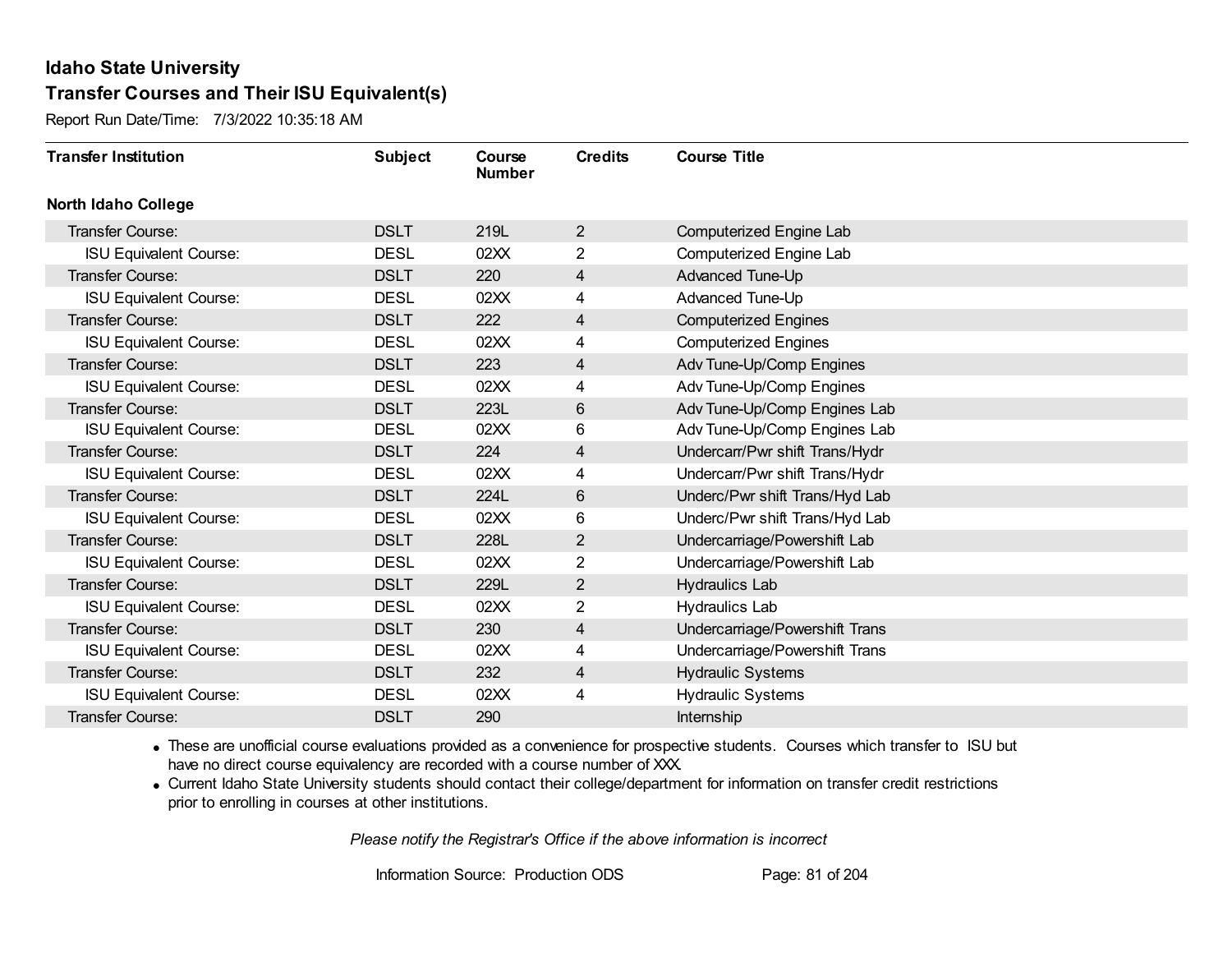Report Run Date/Time: 7/3/2022 10:35:18 AM

| <b>Transfer Institution</b>   | <b>Subject</b> | Course<br><b>Number</b> | <b>Credits</b> | <b>Course Title</b>            |
|-------------------------------|----------------|-------------------------|----------------|--------------------------------|
| <b>North Idaho College</b>    |                |                         |                |                                |
| <b>Transfer Course:</b>       | <b>DSLT</b>    | 290                     |                | Internship                     |
| ISU Equivalent Course:        | <b>DESL</b>    | 02XX                    |                | Internship                     |
| Transfer Course:              | <b>DSLT</b>    | 297                     |                | Special Topic                  |
| <b>ISU Equivalent Course:</b> | <b>DESL</b>    | 02XX                    |                | <b>Special Topic</b>           |
| <b>Transfer Course:</b>       | <b>DSLT</b>    | 298                     |                | Practicum                      |
| <b>ISU Equivalent Course:</b> | <b>DESL</b>    | 02XX                    |                | Practicum                      |
| Transfer Course:              | <b>DSLT</b>    | 299                     |                | Independent Study              |
| <b>ISU Equivalent Course:</b> | <b>DESL</b>    | 02XX                    |                | Independent Study              |
| <b>Transfer Course:</b>       | <b>ECON</b>    | 097                     |                | Special Topic                  |
| <b>ISU Equivalent Course:</b> | <b>ECON</b>    | $1 \times X$            |                | <b>Special Topic</b>           |
| Transfer Course:              | <b>ECON</b>    | 151                     | 3              | Prin of Economics (Macro)      |
| <b>ISU Equivalent Course:</b> | <b>ECON</b>    | 2201                    |                | Principles of Macroeconomics   |
| Transfer Course:              | <b>ECON</b>    | 152                     | 3              | Princ of Economics (Micro)     |
| <b>ISU Equivalent Course:</b> | <b>ECON</b>    | 2202                    | 3              | Principles of Microeconomics   |
| Transfer Course:              | <b>ECON</b>    | 197                     |                | <b>Special Topic</b>           |
| <b>ISU Equivalent Course:</b> | <b>ECON</b>    | 1XXX                    |                | Special Topic                  |
| Transfer Course:              | <b>ECON</b>    | 201                     | $\mathbf{3}$   | Prin of Macroeconomics GM6     |
| <b>ISU Equivalent Course:</b> | <b>ECON</b>    | 2201                    | 3              | Prin of Macroeconomics GM6     |
| Transfer Course:              | <b>ECON</b>    | 202                     | 3              | Princ Microeconomics GM6       |
| <b>ISU Equivalent Course:</b> | <b>ECON</b>    | 2202                    | 3              | Prin of Microeconomics GM6     |
| <b>Transfer Course:</b>       | <b>ECON</b>    | 203                     |                | Workshop                       |
| <b>ISU Equivalent Course:</b> | <b>ECON</b>    | 2XXX                    |                | Workshop                       |
| Transfer Course:              | <b>ECON</b>    | 225                     | 3              | <b>International Economics</b> |

· These are unofficial course evaluations provided as a convenience for prospective students. Courses which transfer to ISU but have no direct course equivalency are recorded with a course number of XXX.

· Current Idaho State University students should contact their college/department for information on transfer credit restrictions prior to enrolling in courses at other institutions.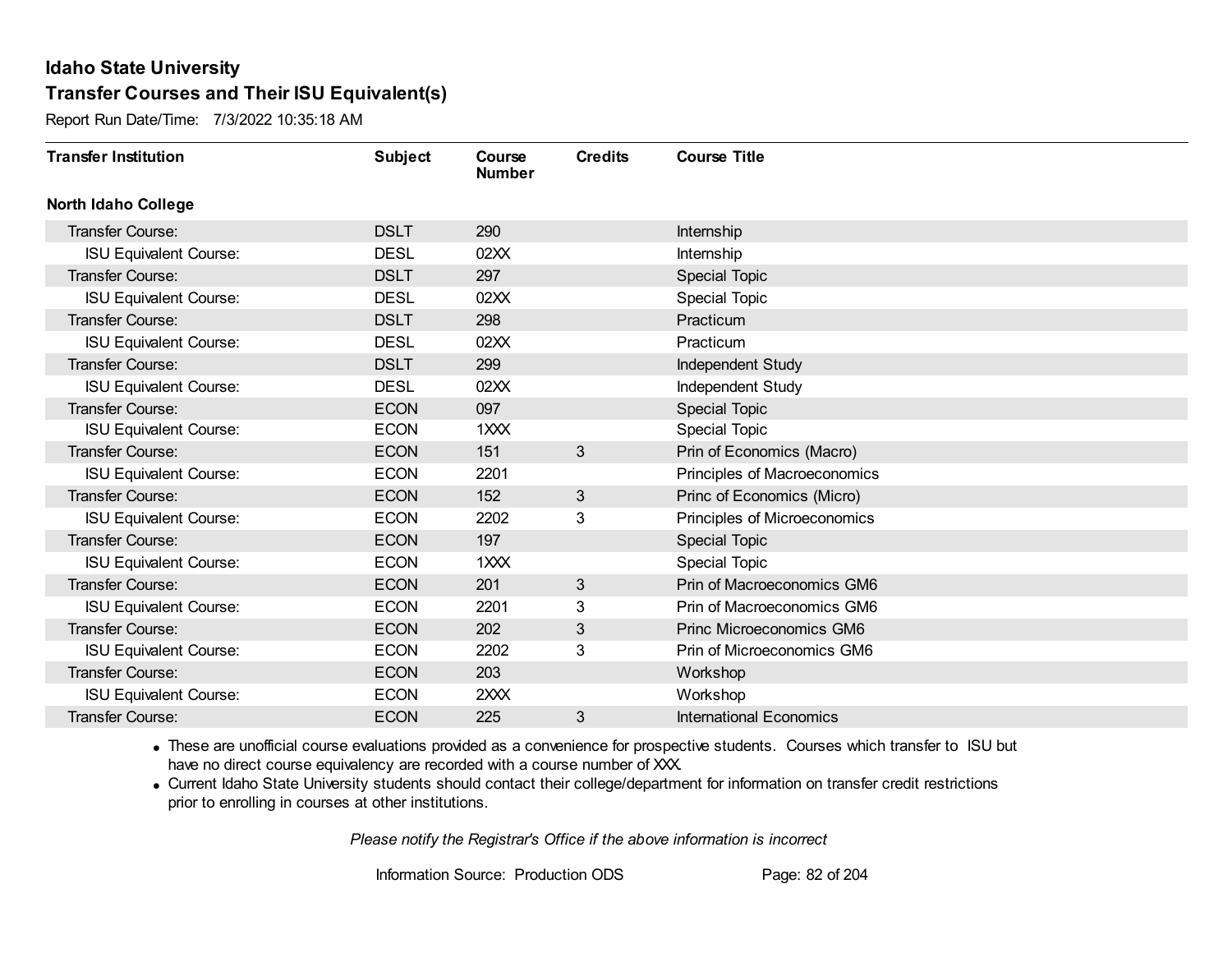Report Run Date/Time: 7/3/2022 10:35:18 AM

| <b>Transfer Institution</b>   | <b>Subject</b> | Course<br><b>Number</b> | <b>Credits</b> | <b>Course Title</b>            |
|-------------------------------|----------------|-------------------------|----------------|--------------------------------|
| <b>North Idaho College</b>    |                |                         |                |                                |
| <b>Transfer Course:</b>       | <b>ECON</b>    | 225                     | 3              | <b>International Economics</b> |
| <b>ISU Equivalent Course:</b> | <b>ECON</b>    | 2XXX                    | 3              | International Economic         |
| Transfer Course:              | <b>ECON</b>    | 251                     | 3              | <b>Prin of Economics</b>       |
| <b>ISU Equivalent Course:</b> | <b>ECON</b>    | 2XXX                    | 3              | Prin of Economics              |
| <b>Transfer Course:</b>       | <b>ECON</b>    | 290                     |                | Internship                     |
| <b>ISU Equivalent Course:</b> | <b>ECON</b>    | 2XXX                    |                | Internship                     |
| Transfer Course:              | <b>ECON</b>    | 297                     |                | <b>Special Topic</b>           |
| <b>ISU Equivalent Course:</b> | <b>ECON</b>    | 2XXX                    |                | <b>Special Topic</b>           |
| <b>Transfer Course:</b>       | <b>ECON</b>    | 298                     |                | Practicum                      |
| <b>ISU Equivalent Course:</b> | <b>ECON</b>    | 2XXX                    |                | Practicum                      |
| Transfer Course:              | <b>ECON</b>    | 299                     |                | Independent Study              |
| <b>ISU Equivalent Course:</b> | <b>ECON</b>    | 2XXX                    |                | Independent Study              |
| Transfer Course:              | <b>ECTE</b>    | 100                     | 3              | <b>Fundamentals of Writing</b> |
| <b>ISU Equivalent Course:</b> | <b>ENGL</b>    | 0090                    | 3              | <b>Basic Writing</b>           |
| Transfer Course:              | <b>EDUC</b>    | 201                     | 3              | Intro to Teaching              |
| <b>ISU Equivalent Course:</b> | <b>EDUC</b>    | 2XXX                    | 3              | Intro to Teaching              |
| <b>Transfer Course:</b>       | <b>EDUC</b>    | 297A                    | $\mathbf{1}$   | Design Thinking at GIZMO       |
| <b>ISU Equivalent Course:</b> | <b>EDUC</b>    | 2XXX                    |                | Design Thinking at GIZMO       |
| Transfer Course:              | <b>EMS</b>     | 097                     |                | Special Topic                  |
| <b>ISU Equivalent Course:</b> | <b>ELEC</b>    | 01XX                    |                | <b>Special Topic</b>           |
| <b>Transfer Course:</b>       | <b>EMS</b>     | 101                     | 5              | <b>Basic EMT</b>               |
| <b>ISU Equivalent Course:</b> | <b>ELEC</b>    | 01XX                    | 5              | <b>Basic EMT</b>               |
| <b>Transfer Course:</b>       | <b>EMS</b>     | 103                     | 5              | <b>Basic EMT Lab/Practicum</b> |

· These are unofficial course evaluations provided as a convenience for prospective students. Courses which transfer to ISU but have no direct course equivalency are recorded with a course number of XXX.

· Current Idaho State University students should contact their college/department for information on transfer credit restrictions prior to enrolling in courses at other institutions.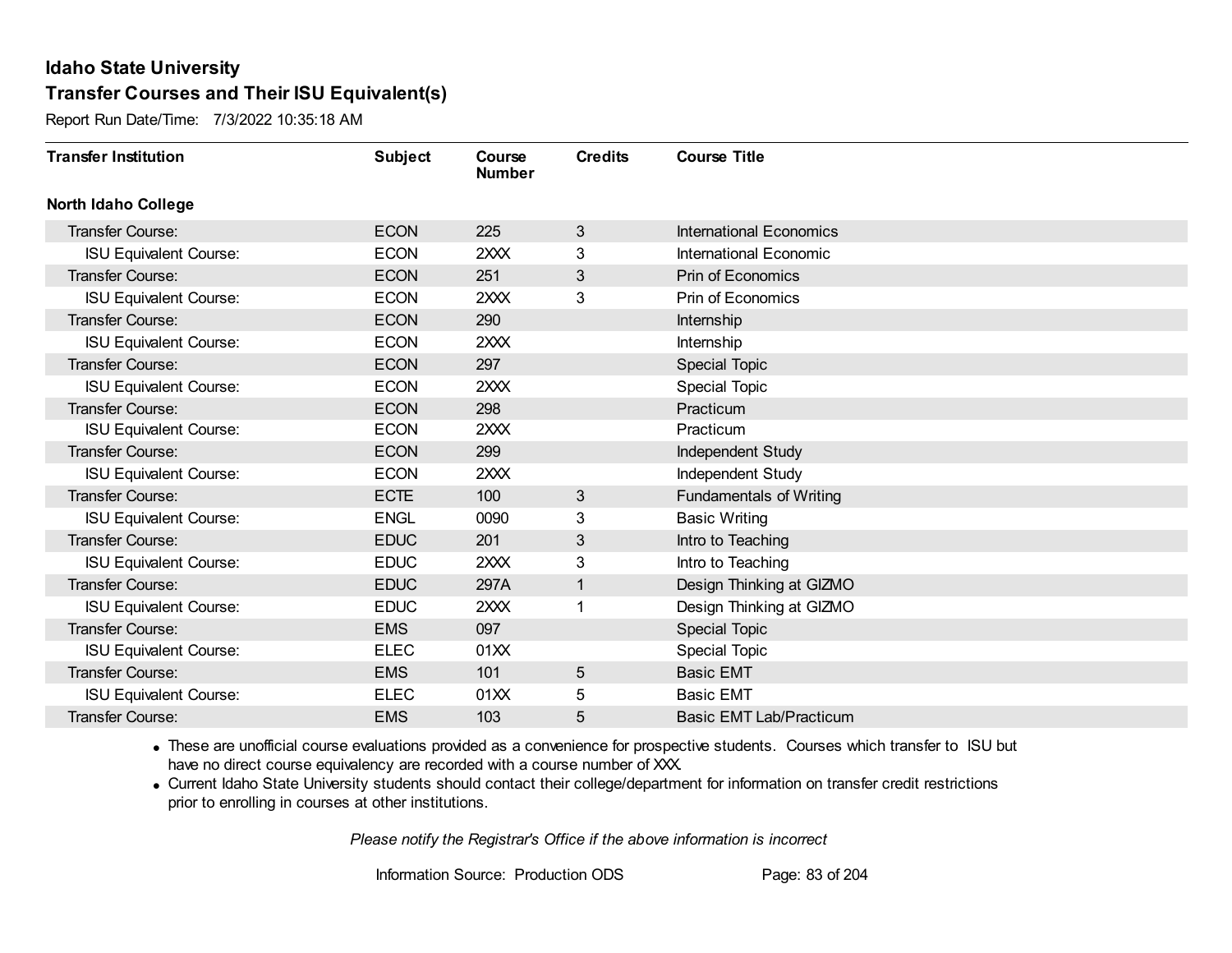Report Run Date/Time: 7/3/2022 10:35:18 AM

| <b>Transfer Institution</b>   | <b>Subject</b> | Course<br><b>Number</b> | <b>Credits</b> | <b>Course Title</b>        |
|-------------------------------|----------------|-------------------------|----------------|----------------------------|
| <b>North Idaho College</b>    |                |                         |                |                            |
| Transfer Course:              | <b>EMS</b>     | 103                     | 5              | Basic EMT Lab/Practicum    |
| <b>ISU Equivalent Course:</b> | <b>ELEC</b>    | 01XX                    | 5              | Basic EMT Lab/Practicum    |
| Transfer Course:              | <b>EMS</b>     | 110                     | 4              | <b>Advanced EMT</b>        |
| <b>ISU Equivalent Course:</b> | <b>ELEC</b>    | 01XX                    | 4              | <b>Advanced EMT</b>        |
| <b>Transfer Course:</b>       | <b>EMS</b>     | 113                     | $\overline{2}$ | Advanced EMT Lab/Practicum |
| <b>ISU Equivalent Course:</b> | <b>ELEC</b>    | 01XX                    | $\overline{2}$ | Advanced EMT Lab/Practicum |
| <b>Transfer Course:</b>       | <b>EMS</b>     | 197                     |                | <b>Special Topic</b>       |
| <b>ISU Equivalent Course:</b> | <b>ELEC</b>    | 01XX                    |                | Special Topic              |
| <b>Transfer Course:</b>       | <b>EMS</b>     | 203                     |                | Workshop                   |
| <b>ISU Equivalent Course:</b> | <b>ELEC</b>    | 02XX                    |                | Workshop                   |
| Transfer Course:              | <b>EMS</b>     | 290                     |                | Internship                 |
| <b>ISU Equivalent Course:</b> | <b>ELEC</b>    | 02XX                    |                | Internship                 |
| <b>Transfer Course:</b>       | <b>EMS</b>     | 297                     |                | <b>Special Topic</b>       |
| <b>ISU Equivalent Course:</b> | <b>ELEC</b>    | 02XX                    |                | <b>Special Topic</b>       |
| Transfer Course:              | <b>EMS</b>     | 298                     |                | Practicum                  |
| <b>ISU Equivalent Course:</b> | <b>ELEC</b>    | 02XX                    |                | Practicum                  |
| <b>Transfer Course:</b>       | <b>EMS</b>     | 299                     |                | Independent Study          |
| <b>ISU Equivalent Course:</b> | <b>EMTB</b>    | 02XX                    |                | Independent Study          |
| Transfer Course:              | <b>ENGL</b>    | 045                     | 3              | Writer's Workshop          |
| <b>ISU Equivalent Course:</b> | <b>ENGL</b>    | 00 <sub>XX</sub>        | 3              | Writer's Workshop          |
| Transfer Course:              | <b>ENGL</b>    | 093                     | 3              | <b>Technical Writing</b>   |
| <b>ISU Equivalent Course:</b> | <b>ENGL</b>    | 00 <sub>XX</sub>        | 3              | <b>Technical Writing</b>   |
| Transfer Course:              | <b>ENGL</b>    | 097                     |                | <b>Special Topic</b>       |

· These are unofficial course evaluations provided as a convenience for prospective students. Courses which transfer to ISU but have no direct course equivalency are recorded with a course number of XXX.

· Current Idaho State University students should contact their college/department for information on transfer credit restrictions prior to enrolling in courses at other institutions.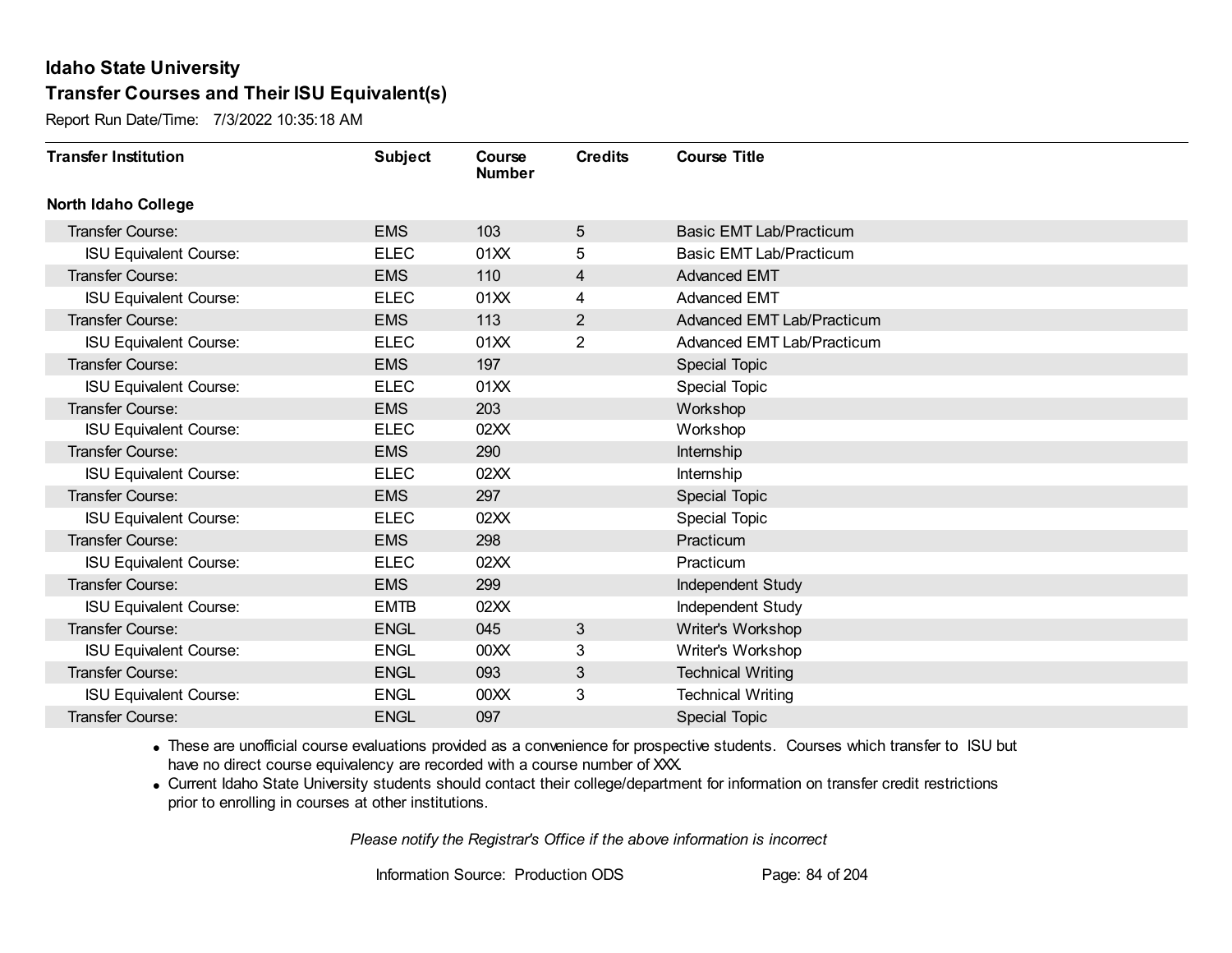Report Run Date/Time: 7/3/2022 10:35:18 AM

| <b>Transfer Institution</b>   | <b>Subject</b> | Course<br><b>Number</b> | <b>Credits</b>          | <b>Course Title</b>             |
|-------------------------------|----------------|-------------------------|-------------------------|---------------------------------|
| <b>North Idaho College</b>    |                |                         |                         |                                 |
| Transfer Course:              | <b>ENGL</b>    | 097                     |                         | <b>Special Topic</b>            |
| <b>ISU Equivalent Course:</b> | <b>ENGL</b>    | 1XXX                    |                         | Special Topic                   |
| <b>Transfer Course:</b>       | <b>ENGL</b>    | 099                     | 3 <sup>2</sup>          | Fund for Writing                |
| <b>ISU Equivalent Course:</b> | <b>ENGL</b>    | 0090                    | 3                       | <b>Basic Writing</b>            |
| <b>Transfer Course:</b>       | <b>ENGL</b>    | 099A                    | 1                       | <b>Fundamentals for Writing</b> |
| <b>ISU Equivalent Course:</b> | <b>ENGL</b>    | 00 <sub>XX</sub>        |                         | <b>Fundamentals for Writing</b> |
| <b>Transfer Course:</b>       | <b>ENGL</b>    | 099B                    | $\overline{2}$          | <b>Fundamentals for Writing</b> |
| <b>ISU Equivalent Course:</b> | <b>ENGL</b>    | 0090                    | $\overline{\mathbf{c}}$ | <b>Basic Writing</b>            |
| <b>ISU Equivalent Course:</b> | <b>ENGL</b>    | 00XX                    | 2                       | <b>Fundamentals for Writing</b> |
| <b>ISU Equivalent Course:</b> | <b>ENGL</b>    | 0090                    | $\overline{2}$          | <b>Basic Writing</b>            |
| <b>ISU Equivalent Course:</b> | <b>ENGL</b>    | 00 <sub>XX</sub>        | $\overline{2}$          | <b>Fundamentals for Writing</b> |
| <b>Transfer Course:</b>       | <b>ENGL</b>    | 100                     | $3\overline{3}$         | <b>Fundamentals for Writing</b> |
| <b>ISU Equivalent Course:</b> | <b>ENGL</b>    | 1XXX                    |                         | <b>Fundamentals for Writing</b> |
| <b>Transfer Course:</b>       | <b>ENGL</b>    | 101                     | $\mathbf{3}$            | Writing & Rhetoric I GM1        |
| <b>ISU Equivalent Course:</b> | <b>ENGL</b>    | 1101                    | 3                       | Writing and Rhetoric I GM1      |
| <b>Transfer Course:</b>       | <b>ENGL</b>    | 101P                    | 3                       | Writing & Rhetoric I GM1        |
| <b>ISU Equivalent Course:</b> | <b>ENGL</b>    | 1101P                   | 3                       | Writing & Rhetoric I Plus GM 1  |
| Transfer Course:              | <b>ENGL</b>    | 102                     | 3                       | Writing & Rhetoric II GM1       |
| <b>ISU Equivalent Course:</b> | <b>ENGL</b>    | 1102                    | 3                       | Writing and Rhetoric II GM1     |
| <b>Transfer Course:</b>       | <b>ENGL</b>    | 102P                    | 3                       | Writing & Rhetoric II GM1       |
| <b>ISU Equivalent Course:</b> | <b>ENGL</b>    | 1102                    | 3                       | Writing and Rhetoric II GM1     |
| Transfer Course:              | <b>ENGL</b>    | 103                     | 3                       | <b>English Composition</b>      |
| <b>ISU Equivalent Course:</b> | <b>ENGL</b>    | 1101                    |                         | <b>English Composition</b>      |

· These are unofficial course evaluations provided as a convenience for prospective students. Courses which transfer to ISU but have no direct course equivalency are recorded with a course number of XXX.

· Current Idaho State University students should contact their college/department for information on transfer credit restrictions prior to enrolling in courses at other institutions.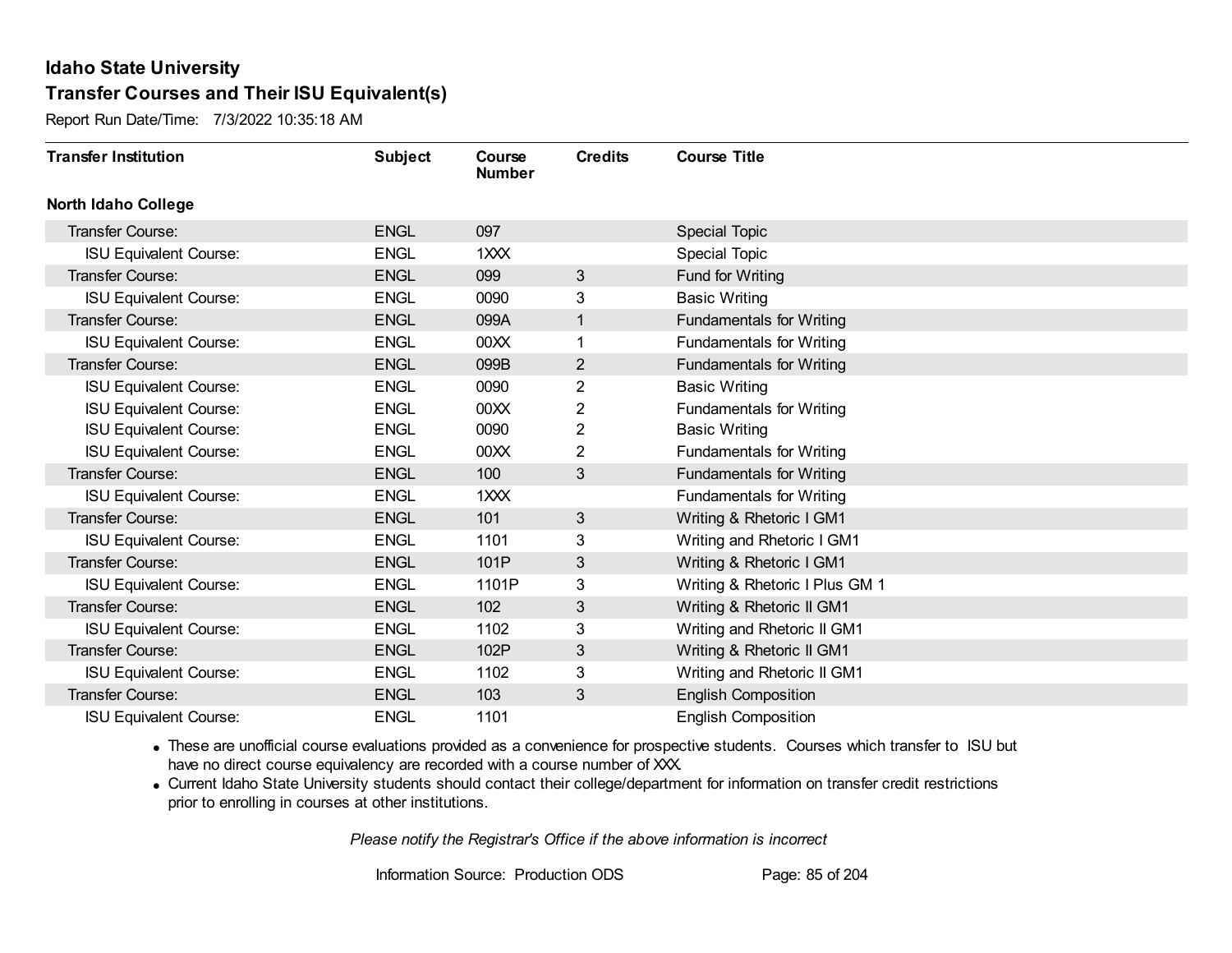Report Run Date/Time: 7/3/2022 10:35:18 AM

| <b>Transfer Institution</b>   | <b>Subject</b> | Course<br><b>Number</b> | <b>Credits</b> | <b>Course Title</b>                    |
|-------------------------------|----------------|-------------------------|----------------|----------------------------------------|
| <b>North Idaho College</b>    |                |                         |                |                                        |
| Transfer Course:              | <b>ENGL</b>    | 104                     | 3              | English Comp                           |
| <b>ISU Equivalent Course:</b> | <b>ENGL</b>    | 1101                    |                | <b>English Composition</b>             |
| <b>Transfer Course:</b>       | <b>ENGL</b>    | 111                     | 3              | Lit of West Civ                        |
| <b>ISU Equivalent Course:</b> | <b>ENGL</b>    | 1110                    |                | Introduction to Literature             |
| Transfer Course:              | <b>ENGL</b>    | 114                     | $\mathbf{1}$   | Writing Across the Curriculum          |
| <b>ISU Equivalent Course:</b> | <b>ENGL</b>    | 1XXX                    | 1              | Writing Across the Curriculum          |
| <b>Transfer Course:</b>       | <b>ENGL</b>    | 114A                    | $\mathbf{1}$   | <b>Writing Across Curriculum: Rese</b> |
| <b>ISU Equivalent Course:</b> | <b>ENGL</b>    | 1XXX                    |                | <b>Writing Across Curriculum: Rese</b> |
| Transfer Course:              | <b>ENGL</b>    | 114C                    | $\mathbf{1}$   | <b>Writing Across Curriculum: Writ</b> |
| <b>ISU Equivalent Course:</b> | <b>ENGL</b>    | 1XXX                    | 1              | <b>Writing Across Curriculum: Writ</b> |
| Transfer Course:              | <b>ENGL</b>    | 114D                    | $\mathbf{1}$   | Writing Across Curriculum: The         |
| <b>ISU Equivalent Course:</b> | <b>ENGL</b>    | 1XXX                    | 1              | Writing Across Curriculum: The         |
| Transfer Course:              | <b>ENGL</b>    | 175                     | 3              | Literature and Ideas GM5               |
| <b>ISU Equivalent Course:</b> | <b>ENGL</b>    | 1175                    | 3              | Literature and Ideas GM5               |
| Transfer Course:              | <b>ENGL</b>    | 195                     | 1              | Intro to English Studies               |
| <b>ISU Equivalent Course:</b> | <b>ENGL</b>    | 1XXX                    |                | Intro to English Studies               |
| Transfer Course:              | <b>ENGL</b>    | 197                     |                | <b>Special Topic</b>                   |
| <b>ISU Equivalent Course:</b> | <b>ENGL</b>    | 1XXX                    |                | Special Topic                          |
| <b>Transfer Course:</b>       | <b>ENGL</b>    | 202                     | 3              | <b>Technical Writing</b>               |
| <b>ISU Equivalent Course:</b> | <b>ENGL</b>    | 3307                    | 3              | Prof and Tech Writing                  |
| <b>Transfer Course:</b>       | <b>ENGL</b>    | 203                     |                | Workshop                               |
| <b>ISU Equivalent Course:</b> | <b>ENGL</b>    | 2XXX                    |                | Workshop                               |
| Transfer Course:              | <b>ENGL</b>    | 203A                    | 1              | <b>Trestle Creek Review</b>            |

· These are unofficial course evaluations provided as a convenience for prospective students. Courses which transfer to ISU but have no direct course equivalency are recorded with a course number of XXX.

· Current Idaho State University students should contact their college/department for information on transfer credit restrictions prior to enrolling in courses at other institutions.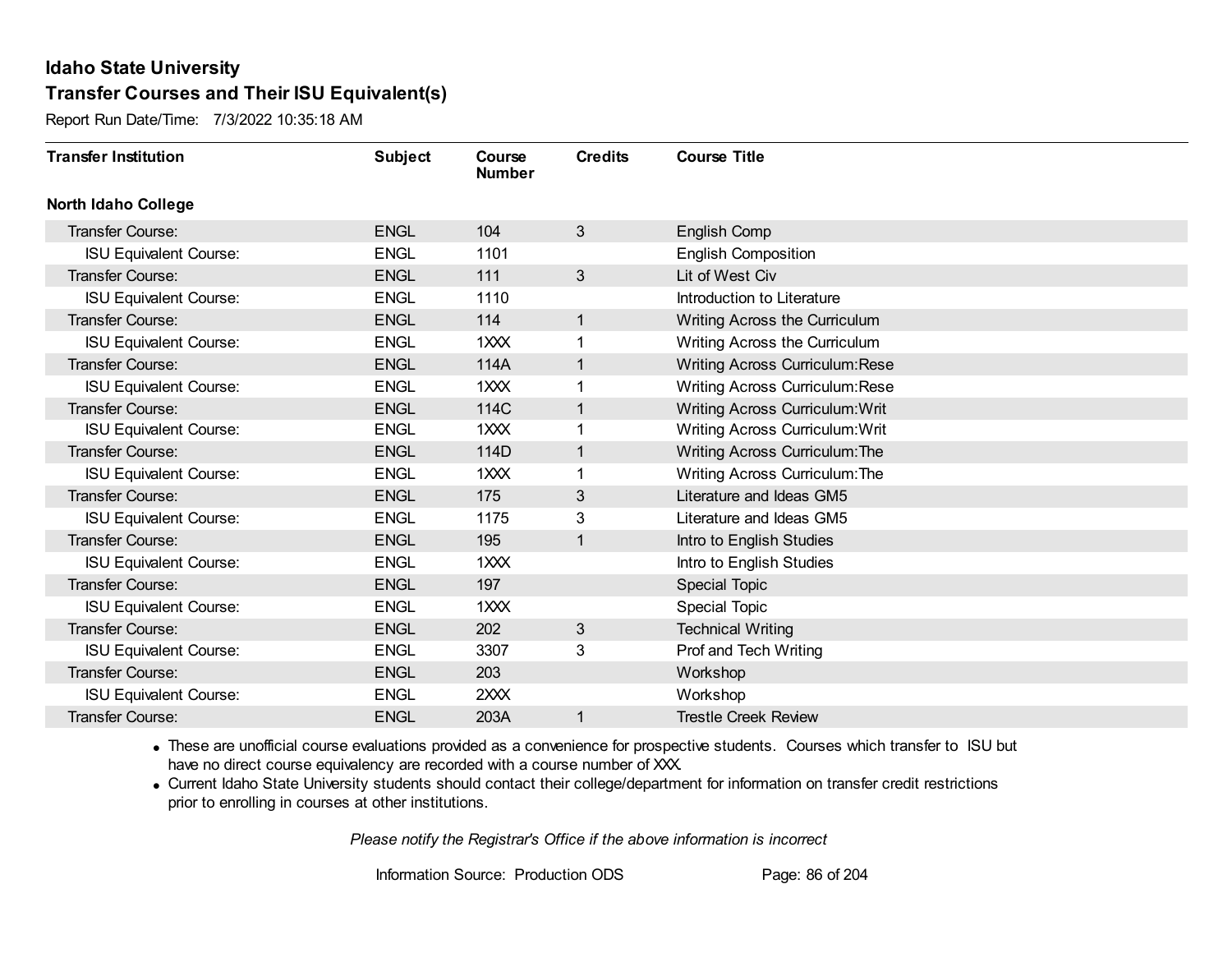Report Run Date/Time: 7/3/2022 10:35:18 AM

| <b>Transfer Institution</b>   | <b>Subject</b> | Course<br><b>Number</b> | <b>Credits</b> | <b>Course Title</b>            |
|-------------------------------|----------------|-------------------------|----------------|--------------------------------|
| North Idaho College           |                |                         |                |                                |
| <b>Transfer Course:</b>       | <b>ENGL</b>    | 203A                    | $\mathbf{1}$   | <b>Trestle Creek Review</b>    |
| <b>ISU Equivalent Course:</b> | <b>ENGL</b>    | 2XXX                    | 1.             | <b>Trestle Creek Review</b>    |
| Transfer Course:              | <b>ENGL</b>    | 205                     | 3              | Interdisciplinary Writing      |
| <b>ISU Equivalent Course:</b> | <b>ENGL</b>    | 2XXX                    | 3              | Interdisciplinary Writing      |
| <b>Transfer Course:</b>       | <b>ENGL</b>    | 207                     | $\overline{2}$ | <b>Trestle Creek Review</b>    |
| <b>ISU Equivalent Course:</b> | <b>ENGL</b>    | 2XXX                    | 2              | <b>Trestle Creek Review</b>    |
| <b>Transfer Course:</b>       | <b>ENGL</b>    | 210                     | 3              | Literary Analysis              |
| <b>ISU Equivalent Course:</b> | <b>ENGL</b>    | 2211                    | 3              | Intro to Literary Analysis     |
| Transfer Course:              | <b>ENGL</b>    | 216                     | 3              | Mythology                      |
| <b>ISU Equivalent Course:</b> | <b>ENGL</b>    | 2XXX                    | 3              | Mythology                      |
| Transfer Course:              | <b>ENGL</b>    | 257                     | 3              | Lit/Western Civilization GM5   |
| <b>ISU Equivalent Course:</b> | <b>ENGL</b>    | 2XXX                    | 3              | Lit of West Civilization GM5   |
| Transfer Course:              | <b>ENGL</b>    | 258                     | 3              | Lit Western Civilization GM5   |
| <b>ISU Equivalent Course:</b> | <b>ENGL</b>    | 2XXX                    | 3              | Lit of West Civilization GM5   |
| Transfer Course:              | <b>ENGL</b>    | 267                     | 3              | Survey of Engl Literature GM5  |
| <b>ISU Equivalent Course:</b> | <b>ENGL</b>    | 2267                    | 3              | Survey of British Lit I GM5    |
| Transfer Course:              | <b>ENGL</b>    | 268                     | 3              | Survey of Engl Literature GM5  |
| <b>ISU Equivalent Course:</b> | <b>ENGL</b>    | 2268                    | 3              | Survey of British Lit II GM5   |
| Transfer Course:              | <b>ENGL</b>    | 271                     | 3              | Intro to Shakespeare GM5       |
| <b>ISU Equivalent Course:</b> | <b>ENGL</b>    | 2XXX                    | 3              | Intro to Shakespeare GM5       |
| Transfer Course:              | <b>ENGL</b>    | 272                     | 3              | <b>Business Writing</b>        |
| <b>ISU Equivalent Course:</b> | <b>ENGL</b>    | 3308                    | 3              | <b>Business Communications</b> |
| Transfer Course:              | <b>ENGL</b>    | 277                     | 3              | Survey of American Lit GM5     |

· These are unofficial course evaluations provided as a convenience for prospective students. Courses which transfer to ISU but have no direct course equivalency are recorded with a course number of XXX.

· Current Idaho State University students should contact their college/department for information on transfer credit restrictions prior to enrolling in courses at other institutions.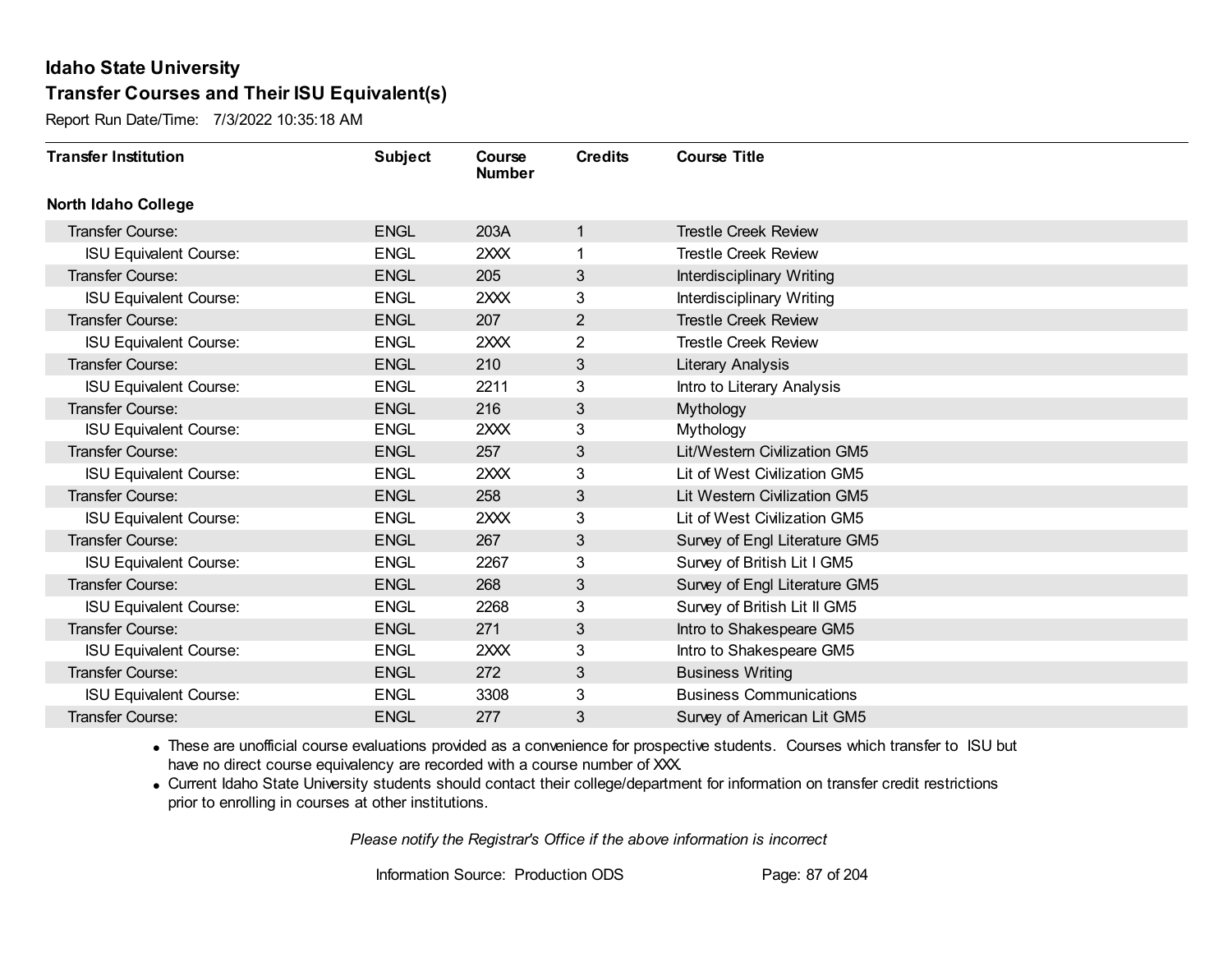Report Run Date/Time: 7/3/2022 10:35:18 AM

| <b>Transfer Institution</b>   | <b>Subject</b> | Course<br><b>Number</b> | <b>Credits</b> | <b>Course Title</b>            |
|-------------------------------|----------------|-------------------------|----------------|--------------------------------|
| <b>North Idaho College</b>    |                |                         |                |                                |
| <b>Transfer Course:</b>       | <b>ENGL</b>    | 277                     | 3              | Survey of American Lit GM5     |
| <b>ISU Equivalent Course:</b> | <b>ENGL</b>    | 2277                    | 3              | Survey of American Lit I GM5   |
| Transfer Course:              | <b>ENGL</b>    | 278                     | 3              | Survey of American Lit GM5     |
| <b>ISU Equivalent Course:</b> | <b>ENGL</b>    | 2278                    | 3              | Survey American Lit II GM5     |
| <b>Transfer Course:</b>       | <b>ENGL</b>    | 285                     | 3              | American Indian Literature GM5 |
| <b>ISU Equivalent Course:</b> | <b>ENGL</b>    | 2XXX                    | 3              | American Indian Literature GM5 |
| Transfer Course:              | <b>ENGL</b>    | 290                     |                | Internship                     |
| <b>ISU Equivalent Course:</b> | <b>ENGL</b>    | 2XXX                    |                | Internship                     |
| Transfer Course:              | <b>ENGL</b>    | 291                     | 3              | Creative Writing I - Poetry    |
| <b>ISU Equivalent Course:</b> | <b>ENGL</b>    | 2XXX                    | 3              | Creative Writing I - Poetry    |
| Transfer Course:              | <b>ENGL</b>    | 292                     | 3              | Creative Writing II - Fiction  |
| <b>ISU Equivalent Course:</b> | <b>ENGL</b>    | 2XXX                    | 3              | Creative Writing II - Fiction  |
| Transfer Course:              | <b>ENGL</b>    | 293                     | 3 <sup>1</sup> | <b>CW:Literary Nonfiction</b>  |
| <b>ISU Equivalent Course:</b> | <b>ENGL</b>    | 2XXX                    | 3              | <b>CW:Literary Nonfiction</b>  |
| Transfer Course:              | <b>ENGL</b>    | 295                     | 3              | Contemp US Multiculture Lit    |
| <b>ISU Equivalent Course:</b> | <b>ENGL</b>    | 2XXX                    | 3              | Contemp Us Multiculture Lit    |
| Transfer Course:              | <b>ENGL</b>    | 297                     |                | Special Topic                  |
| <b>ISU Equivalent Course:</b> | <b>ENGL</b>    | 2XXX                    |                | Special Topic                  |
| Transfer Course:              | <b>ENGL</b>    | 298                     |                | Practicum                      |
| <b>ISU Equivalent Course:</b> | <b>ENGL</b>    | 2XXX                    |                | Practicum                      |
| <b>Transfer Course:</b>       | <b>ENGL</b>    | 299                     |                | Independent Study              |
| <b>ISU Equivalent Course:</b> | <b>ENGL</b>    | 2XXX                    |                | Independent Study              |
| Transfer Course:              | <b>ENGR</b>    | 097                     |                | <b>Special Topic</b>           |

· These are unofficial course evaluations provided as a convenience for prospective students. Courses which transfer to ISU but have no direct course equivalency are recorded with a course number of XXX.

· Current Idaho State University students should contact their college/department for information on transfer credit restrictions prior to enrolling in courses at other institutions.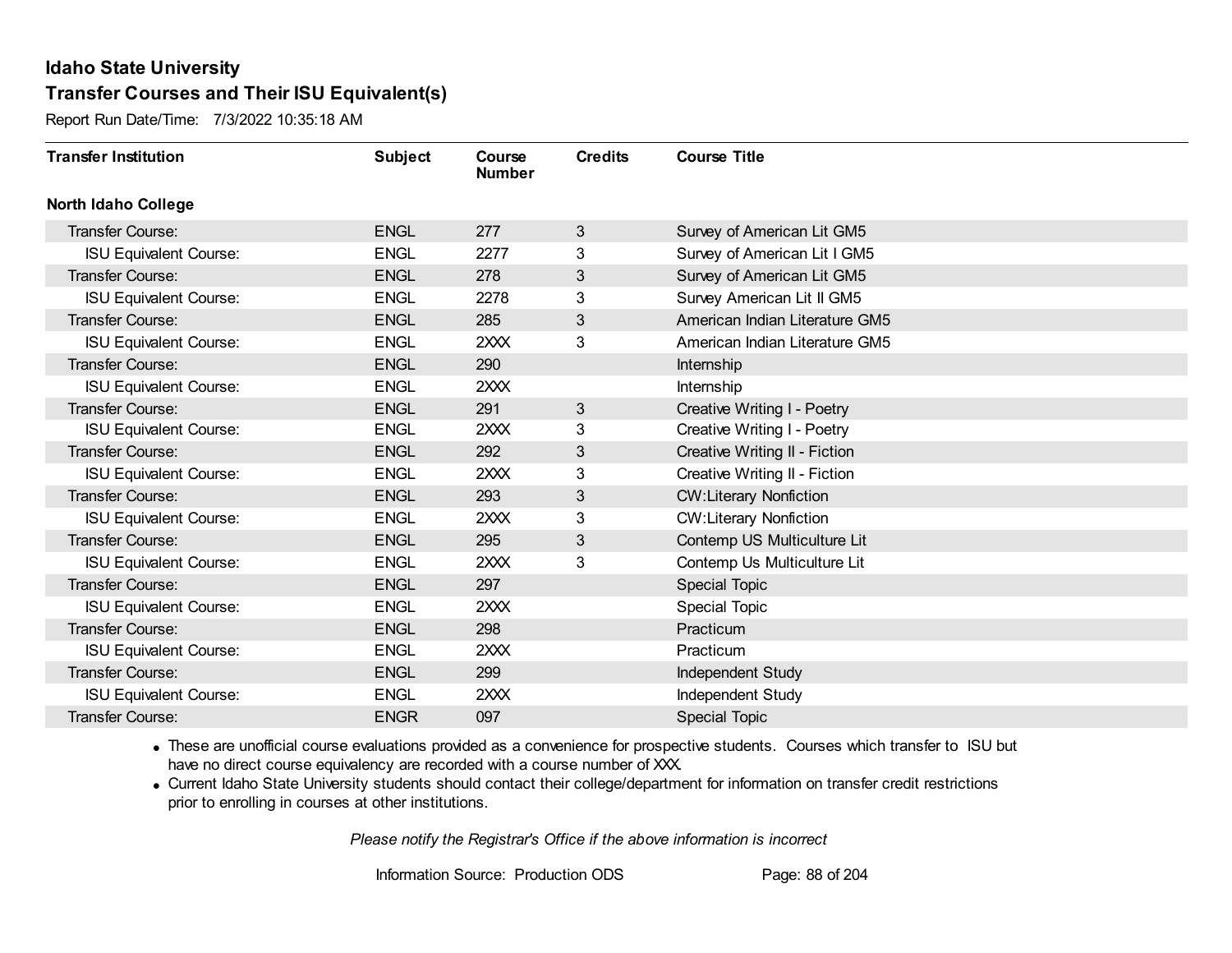Report Run Date/Time: 7/3/2022 10:35:18 AM

| <b>Transfer Institution</b>   | <b>Subject</b> | Course<br><b>Number</b> | <b>Credits</b> | <b>Course Title</b>         |
|-------------------------------|----------------|-------------------------|----------------|-----------------------------|
| <b>North Idaho College</b>    |                |                         |                |                             |
| <b>Transfer Course:</b>       | <b>ENGR</b>    | 097                     |                | <b>Special Topic</b>        |
| <b>ISU Equivalent Course:</b> | <b>ENGR</b>    | 1XXX                    |                | Special Topic               |
| Transfer Course:              | <b>ENGR</b>    | 101                     | $\overline{2}$ | <b>Engineering Graphics</b> |
| <b>ISU Equivalent Course:</b> | <b>ENGR</b>    | 1XXX                    | $\overline{2}$ | <b>Engineering Graphics</b> |
| <b>Transfer Course:</b>       | <b>ENGR</b>    | 105                     | $\overline{2}$ | <b>Engineering Graphics</b> |
| <b>ISU Equivalent Course:</b> | <b>CE</b>      | 1105                    | 2              | <b>Engineering Graphics</b> |
| Transfer Course:              | <b>ENGR</b>    | 123                     | $\overline{c}$ | Intro to Engineering        |
| <b>ISU Equivalent Course:</b> | <b>CE</b>      | 1120                    | $\overline{2}$ | Introduction to Engineering |
| Transfer Course:              | <b>ENGR</b>    | 197                     |                | Special Topic               |
| <b>ISU Equivalent Course:</b> | <b>ENGR</b>    | 1XXX                    |                | <b>Special Topic</b>        |
| Transfer Course:              | <b>ENGR</b>    | 201                     | 4              | <b>Elect Circuits I</b>     |
| <b>ISU Equivalent Course:</b> | <b>EE</b>      | 2XXX                    | 4              | <b>Elect Circuits I</b>     |
| Transfer Course:              | <b>ENGR</b>    | 203                     |                | Workshop                    |
| <b>ISU Equivalent Course:</b> | <b>ENGR</b>    | 2XXX                    |                | Workshop                    |
| Transfer Course:              | <b>ENGR</b>    | 210                     | 3              | <b>Statics</b>              |
| <b>ISU Equivalent Course:</b> | <b>CE</b>      | 2210                    | 3              | <b>Engineering Statics</b>  |
| Transfer Course:              | <b>ENGR</b>    | 211                     | $\overline{4}$ | Intro to Mechanics          |
| <b>ISU Equivalent Course:</b> | ME             | 2XXX                    | 4              | Intro to Mechanics          |
| Transfer Course:              | <b>ENGR</b>    | 211L                    | $\mathbf 0$    | Intro to Mechanics Lab      |
| <b>ISU Equivalent Course:</b> | ME             | 2XXX                    | 0              | Intro to Mechanics Lab      |
| <b>Transfer Course:</b>       | <b>ENGR</b>    | 214                     | 4              | Surveying                   |
| <b>ISU Equivalent Course:</b> | <b>CE</b>      | 2XXX                    | 4              | Surveying                   |
| <b>Transfer Course:</b>       | <b>ENGR</b>    | 220                     | 3              | Dynamics of Rigid Bodies    |

· These are unofficial course evaluations provided as a convenience for prospective students. Courses which transfer to ISU but have no direct course equivalency are recorded with a course number of XXX.

· Current Idaho State University students should contact their college/department for information on transfer credit restrictions prior to enrolling in courses at other institutions.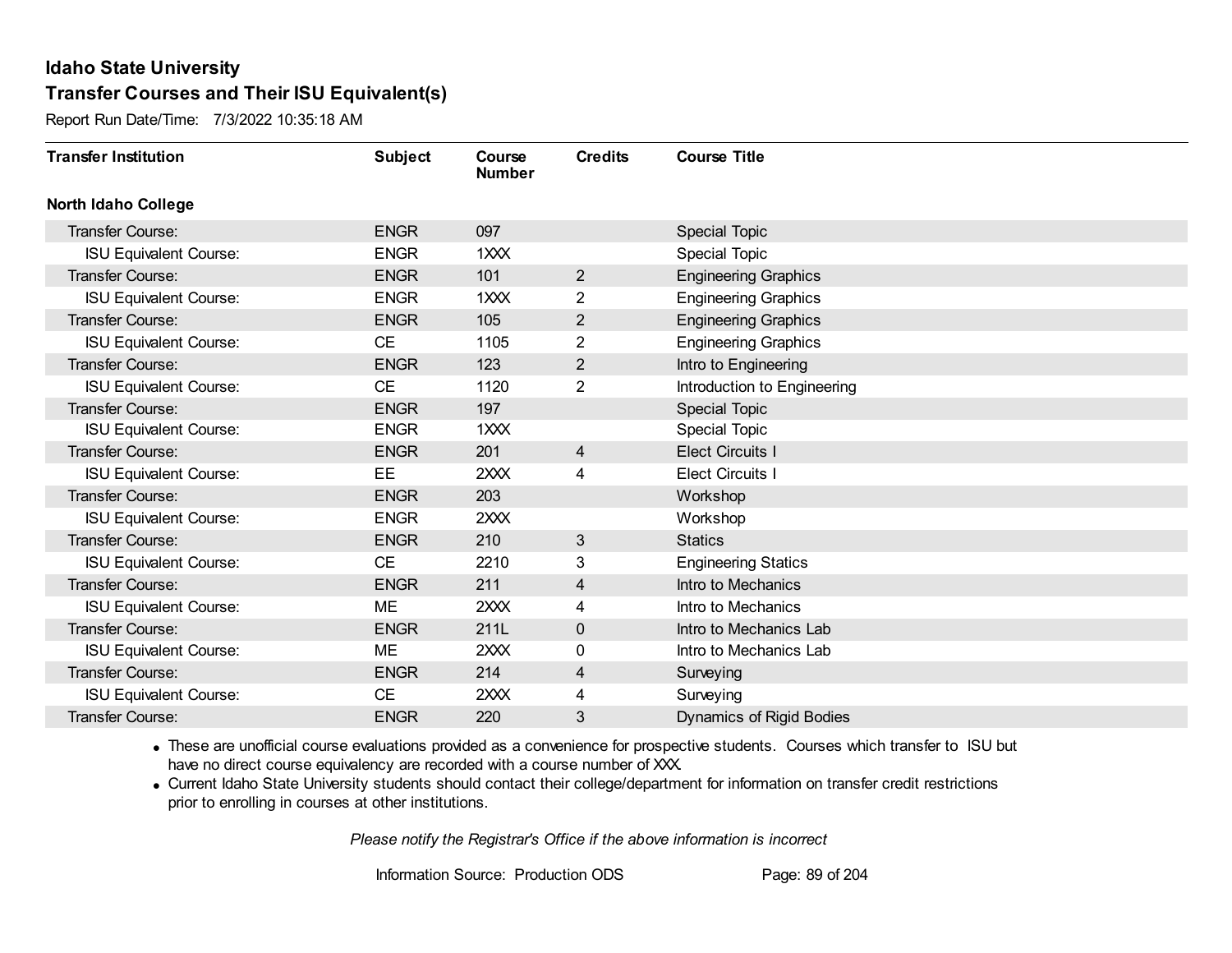Report Run Date/Time: 7/3/2022 10:35:18 AM

| <b>Transfer Institution</b>   | <b>Subject</b> | Course<br><b>Number</b> | <b>Credits</b>          | <b>Course Title</b>          |
|-------------------------------|----------------|-------------------------|-------------------------|------------------------------|
| <b>North Idaho College</b>    |                |                         |                         |                              |
| Transfer Course:              | <b>ENGR</b>    | 220                     | $\mathbf{3}$            | Dynamics of Rigid Bodies     |
| <b>ISU Equivalent Course:</b> | <b>ENGR</b>    | 2220                    | 3                       | <b>Engineering Dynamics</b>  |
| Transfer Course:              | <b>ENGR</b>    | 221                     | 3                       | Dynamics of Rigid Bodies     |
| <b>ISU Equivalent Course:</b> | <b>ME</b>      | 2XXX                    | 3                       | Dynamics of Rigid Bodies     |
| <b>Transfer Course:</b>       | <b>ENGR</b>    | 223                     | 3                       | <b>Engineering Analysis</b>  |
| <b>ISU Equivalent Course:</b> | <b>ENGR</b>    | 2XXX                    | 3                       | <b>Engineering Analysis</b>  |
| <b>Transfer Course:</b>       | <b>ENGR</b>    | 240                     | 4                       | Circuits I                   |
| <b>ISU Equivalent Course:</b> | <b>ENGR</b>    | 2XXX                    | 4                       | Circuits I                   |
| Transfer Course:              | <b>ENGR</b>    | 241                     | $\overline{\mathbf{4}}$ | Circuits II                  |
| <b>ISU Equivalent Course:</b> | <b>ENGR</b>    | 2XXX                    | 4                       | Circuits II                  |
| <b>Transfer Course:</b>       | <b>ENGR</b>    | 290                     |                         | Internship                   |
| <b>ISU Equivalent Course:</b> | <b>ENGR</b>    | 2XXX                    |                         | Internship                   |
| Transfer Course:              | <b>ENGR</b>    | 295                     | 3                       | <b>Strength of Materials</b> |
| <b>ISU Equivalent Course:</b> | <b>ENGR</b>    | 2XXX                    | 3                       | <b>Strength of Materials</b> |
| Transfer Course:              | <b>ENGR</b>    | 297                     |                         | Special Topic                |
| <b>ISU Equivalent Course:</b> | <b>ENGR</b>    | 2XXX                    |                         | Special Topic                |
| Transfer Course:              | <b>ENGR</b>    | 298                     |                         | Practicum                    |
| <b>ISU Equivalent Course:</b> | <b>ENGR</b>    | 2XXX                    |                         | Practicum                    |
| Transfer Course:              | <b>ENGR</b>    | 299                     |                         | Independent Study            |
| <b>ISU Equivalent Course:</b> | <b>ENGR</b>    | 2XXX                    |                         | Independent Study            |
| <b>Transfer Course:</b>       | <b>ENSI</b>    | 097                     |                         | Special Topic                |
| <b>ISU Equivalent Course:</b> | <b>BIOL</b>    | 1XXX                    |                         | Special Topic                |
| Transfer Course:              | <b>ENSI</b>    | 119                     | 4                       | Intro Enviro Sci w/Lab GM4   |

· These are unofficial course evaluations provided as a convenience for prospective students. Courses which transfer to ISU but have no direct course equivalency are recorded with a course number of XXX.

· Current Idaho State University students should contact their college/department for information on transfer credit restrictions prior to enrolling in courses at other institutions.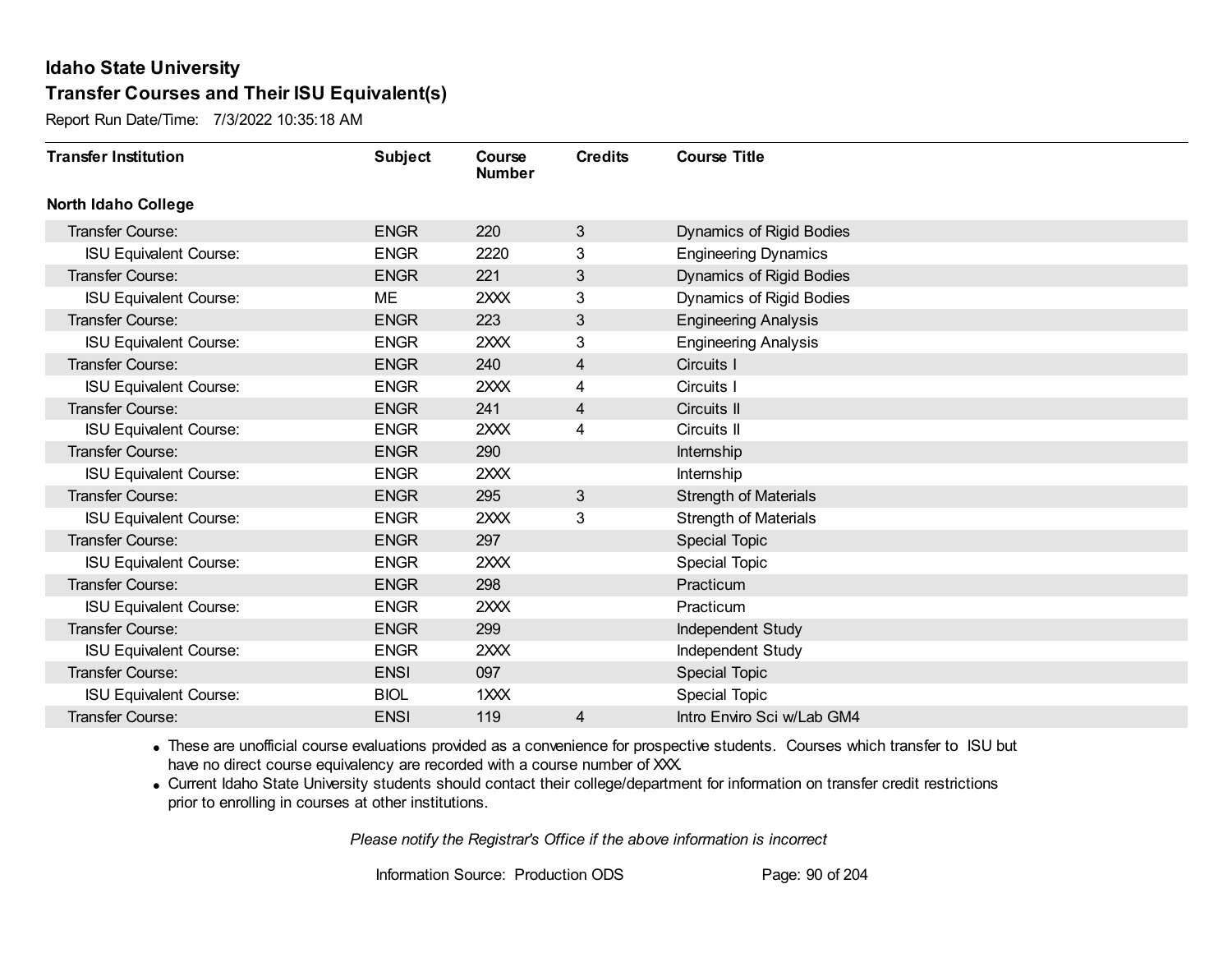Report Run Date/Time: 7/3/2022 10:35:18 AM

| <b>Transfer Institution</b>   | <b>Subject</b> | Course<br><b>Number</b> | <b>Credits</b> | <b>Course Title</b>                |
|-------------------------------|----------------|-------------------------|----------------|------------------------------------|
| <b>North Idaho College</b>    |                |                         |                |                                    |
| Transfer Course:              | <b>ENSI</b>    | 119                     | 4              | Intro Enviro Sci w/Lab GM4         |
| <b>ISU Equivalent Course:</b> | <b>BIOL</b>    | 1XXX                    | 4              | Intro Environmental Sci GM4        |
| Transfer Course:              | <b>ENSI</b>    | 119L                    | $\pmb{0}$      | Intro Environmental Sci Lab        |
| <b>ISU Equivalent Course:</b> | <b>BIOL</b>    | 1XXX                    | 0              | Intro Environmental Sci Lab        |
| <b>Transfer Course:</b>       | <b>ENSI</b>    | 120                     | 1              | Enviornmental Science Lab          |
| <b>ISU Equivalent Course:</b> | <b>BIOL</b>    | 1XXX                    |                | <b>Enviornmental Science Lab</b>   |
| Transfer Course:              | <b>ENSI</b>    | 197                     |                | <b>Special Topic</b>               |
| <b>ISU Equivalent Course:</b> | <b>BIOL</b>    | $1$ $XX$                |                | <b>Special Topic</b>               |
| <b>Transfer Course:</b>       | <b>ENSI</b>    | 203                     |                | Workshop                           |
| <b>ISU Equivalent Course:</b> | <b>BIOL</b>    | 2XXX                    |                | Workshop                           |
| <b>Transfer Course:</b>       | <b>ENSI</b>    | 290                     |                | Internship                         |
| <b>ISU Equivalent Course:</b> | <b>BIOL</b>    | 2XXX                    |                | Internship                         |
| Transfer Course:              | <b>ENSI</b>    | 297                     |                | Special Topic                      |
| <b>ISU Equivalent Course:</b> | <b>BIOL</b>    | 2XXX                    |                | <b>Special Topic</b>               |
| Transfer Course:              | <b>ENSI</b>    | 298                     |                | Practicum                          |
| <b>ISU Equivalent Course:</b> | <b>BIOL</b>    | 2XXX                    |                | Practicum                          |
| Transfer Course:              | <b>ENSI</b>    | 299                     |                | Independent Study                  |
| <b>ISU Equivalent Course:</b> | <b>BIOL</b>    | 2XXX                    |                | Independent Study                  |
| Transfer Course:              | <b>ENTP</b>    | 097                     |                | Special Topic                      |
| <b>ISU Equivalent Course:</b> | <b>ELEC</b>    | 01XX                    |                | <b>Special Topic</b>               |
| <b>Transfer Course:</b>       | <b>ENTP</b>    | 105                     | 3              | Entrepreneurship Skills            |
| <b>ISU Equivalent Course:</b> | <b>ELEC</b>    | 01XX                    | 3              | <b>Entrepreneurship Skills</b>     |
| <b>Transfer Course:</b>       | <b>ENTP</b>    | 110                     | 3              | <b>Starting/Mng Bus Enterprise</b> |

· These are unofficial course evaluations provided as a convenience for prospective students. Courses which transfer to ISU but have no direct course equivalency are recorded with a course number of XXX.

· Current Idaho State University students should contact their college/department for information on transfer credit restrictions prior to enrolling in courses at other institutions.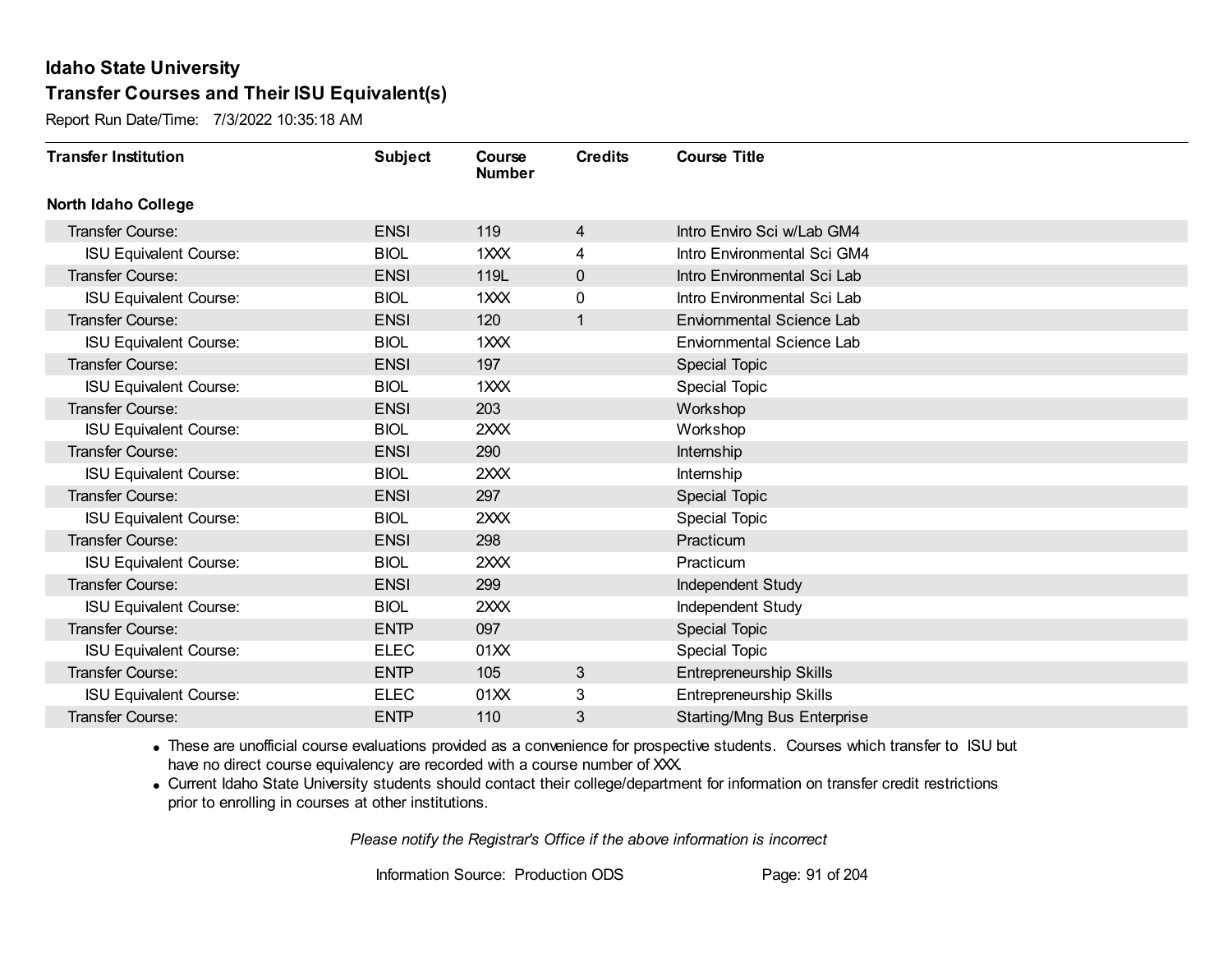Report Run Date/Time: 7/3/2022 10:35:18 AM

| <b>Transfer Institution</b>   | <b>Subject</b> | Course<br><b>Number</b> | <b>Credits</b> | <b>Course Title</b>                  |
|-------------------------------|----------------|-------------------------|----------------|--------------------------------------|
| <b>North Idaho College</b>    |                |                         |                |                                      |
| Transfer Course:              | <b>ENTP</b>    | 110                     | 3              | <b>Starting/Mng Bus Enterprise</b>   |
| <b>ISU Equivalent Course:</b> | <b>ELEC</b>    | 01XX                    | 3              | <b>Starting/Mng Bus Enterprise</b>   |
| Transfer Course:              | <b>ENTP</b>    | 115                     | 3              | Entrepreneurship Opp Analysis        |
| <b>ISU Equivalent Course:</b> | <b>ELEC</b>    | 01XX                    | 3              | Entrepreneurship Opp Analysis        |
| Transfer Course:              | <b>ENTP</b>    | 120                     | 3              | Marketing/Business Enterprise        |
| <b>ISU Equivalent Course:</b> | <b>ELEC</b>    | 01XX                    | 3              | Marketing/Business Enterprise        |
| <b>Transfer Course:</b>       | <b>ENTP</b>    | 125                     | 3              | <b>Small Business Financial Mngt</b> |
| <b>ISU Equivalent Course:</b> | <b>ELEC</b>    | 01XX                    | 3              | <b>Small Business Financial Mngt</b> |
| Transfer Course:              | <b>ENTP</b>    | 130                     | 3              | Finances/Taxes/Entrepreneurs         |
| <b>ISU Equivalent Course:</b> | <b>ELEC</b>    | 01XX                    | 3              | Finances/Taxes/Entrepreneurs         |
| Transfer Course:              | <b>ENTP</b>    | 135                     | 3              | <b>Business Development/Planning</b> |
| <b>ISU Equivalent Course:</b> | <b>ELEC</b>    | 01XX                    | 3              | <b>Business Development/Planning</b> |
| Transfer Course:              | <b>ENTP</b>    | 140                     | 3              | Writing a Business Plan              |
| <b>ISU Equivalent Course:</b> | <b>ELEC</b>    | 01XX                    | 3              | Writing a Business Plan              |
| Transfer Course:              | <b>ENTP</b>    | 197                     |                | Special Topic                        |
| <b>ISU Equivalent Course:</b> | <b>ELEC</b>    | 01XX                    |                | Special Topic                        |
| Transfer Course:              | <b>ENTP</b>    | 203                     |                | Workshop                             |
| <b>ISU Equivalent Course:</b> | <b>ELEC</b>    | 02XX                    |                | Workshop                             |
| <b>Transfer Course:</b>       | <b>ENTP</b>    | 290                     |                | Internship                           |
| <b>ISU Equivalent Course:</b> | <b>ELEC</b>    | 02XX                    |                | Internship                           |
| Transfer Course:              | <b>ENTP</b>    | 297                     |                | Special Topic                        |
| <b>ISU Equivalent Course:</b> | <b>ELEC</b>    | 02XX                    |                | <b>Special Topic</b>                 |
| Transfer Course:              | <b>ENTP</b>    | 298                     |                | Practicum                            |

· These are unofficial course evaluations provided as a convenience for prospective students. Courses which transfer to ISU but have no direct course equivalency are recorded with a course number of XXX.

· Current Idaho State University students should contact their college/department for information on transfer credit restrictions prior to enrolling in courses at other institutions.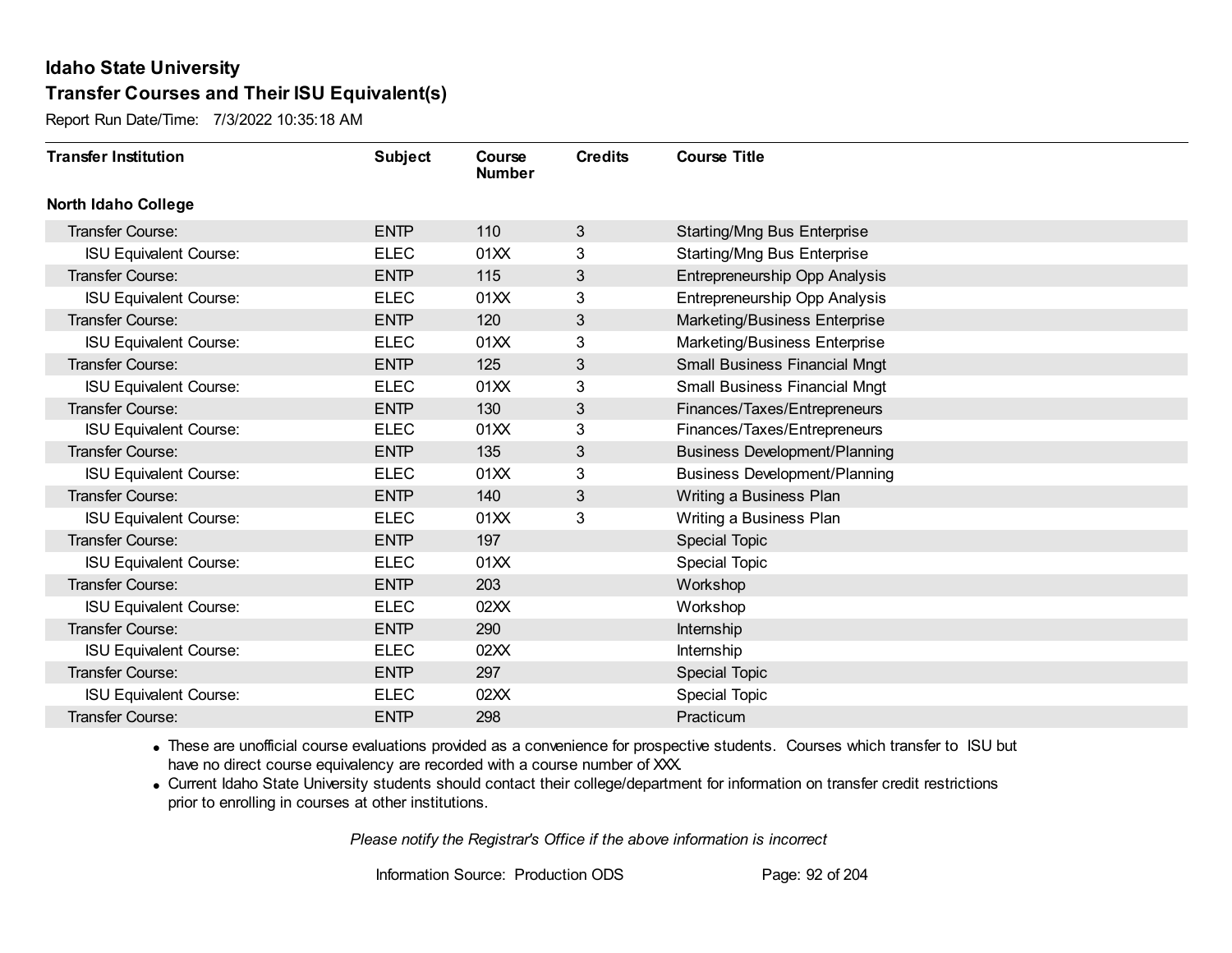Report Run Date/Time: 7/3/2022 10:35:18 AM

| <b>Transfer Institution</b>   | <b>Subject</b> | Course<br><b>Number</b> | <b>Credits</b> | <b>Course Title</b>            |
|-------------------------------|----------------|-------------------------|----------------|--------------------------------|
| <b>North Idaho College</b>    |                |                         |                |                                |
| Transfer Course:              | <b>ENTP</b>    | 298                     |                | Practicum                      |
| <b>ISU Equivalent Course:</b> | <b>ELEC</b>    | 02XX                    |                | Practicum                      |
| Transfer Course:              | <b>ENTP</b>    | 299                     |                | Independent Study              |
| <b>ISU Equivalent Course:</b> | <b>ELEC</b>    | 02XX                    |                | Independent Study              |
| Transfer Course:              | <b>FDBV</b>    | 097                     |                | Special Topic                  |
| <b>ISU Equivalent Course:</b> | <b>ELEC</b>    | 01XX                    |                | Special Topic                  |
| <b>Transfer Course:</b>       | <b>FDBV</b>    | 110                     | 3              | Food & Bev Cust Service Mgt    |
| <b>ISU Equivalent Course:</b> | <b>ELEC</b>    | 01XX                    | 3              | Food & Bev Cust Service Mgt    |
| Transfer Course:              | <b>FDBV</b>    | 125                     | $\overline{2}$ | <b>Hospitality Supervision</b> |
| <b>ISU Equivalent Course:</b> | <b>ELEC</b>    | 01XX                    | $\overline{2}$ | <b>Hospitality Supervision</b> |
| Transfer Course:              | <b>FDBV</b>    | 197                     |                | Special Topic                  |
| <b>ISU Equivalent Course:</b> | <b>ELEC</b>    | 01XX                    |                | <b>Special Topic</b>           |
| Transfer Course:              | <b>FDBV</b>    | 203                     |                | Workshop                       |
| <b>ISU Equivalent Course:</b> | <b>ELEC</b>    | 02XX                    |                | Workshop                       |
| Transfer Course:              | <b>FDBV</b>    | 230                     | 3              | Food & Bev Operations Mgt      |
| <b>ISU Equivalent Course:</b> | <b>ELEC</b>    | 02XX                    | 3              | Food & Bev Operations Mgt      |
| Transfer Course:              | <b>FDBV</b>    | 290                     |                | Internship                     |
| <b>ISU Equivalent Course:</b> | <b>ELEC</b>    | 02XX                    |                | Internship                     |
| Transfer Course:              | <b>FDBV</b>    | 297                     |                | <b>Special Topics</b>          |
| <b>ISU Equivalent Course:</b> | <b>ELEC</b>    | 02XX                    |                | <b>Special Topics</b>          |
| <b>Transfer Course:</b>       | <b>FDBV</b>    | 298                     |                | Practicum                      |
| <b>ISU Equivalent Course:</b> | <b>ELEC</b>    | 02XX                    |                | Practicum                      |
| Transfer Course:              | <b>FDBV</b>    | 299                     |                | Independent Study              |

· These are unofficial course evaluations provided as a convenience for prospective students. Courses which transfer to ISU but have no direct course equivalency are recorded with a course number of XXX.

· Current Idaho State University students should contact their college/department for information on transfer credit restrictions prior to enrolling in courses at other institutions.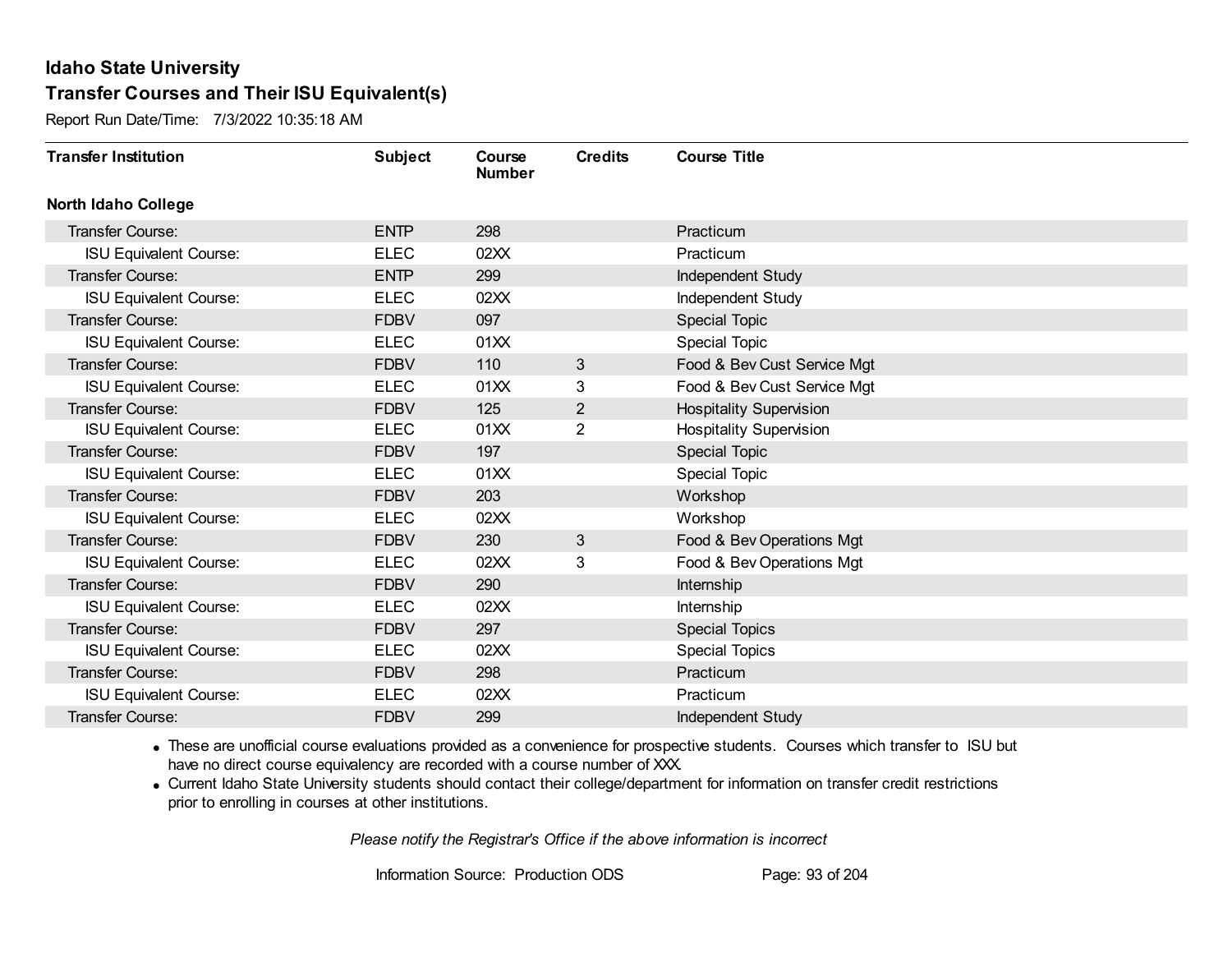Report Run Date/Time: 7/3/2022 10:35:18 AM

| <b>Transfer Institution</b>   | <b>Subject</b> | Course<br><b>Number</b> | <b>Credits</b> | <b>Course Title</b>                   |
|-------------------------------|----------------|-------------------------|----------------|---------------------------------------|
| <b>North Idaho College</b>    |                |                         |                |                                       |
| Transfer Course:              | <b>FDBV</b>    | 299                     |                | Independent Study                     |
| <b>ISU Equivalent Course:</b> | <b>ELEC</b>    | 02XX                    |                | Independent Study                     |
| Transfer Course:              | <b>FLAN</b>    | 097                     |                | <b>Special Topic</b>                  |
| <b>ISU Equivalent Course:</b> | <b>LANG</b>    | 1XXX                    |                | Special Topic                         |
| Transfer Course:              | <b>FLAN</b>    | 106                     | $\mathbf{1}$   | <b>Collaborative Cultural Exch Pr</b> |
| <b>ISU Equivalent Course:</b> | <b>LANG</b>    | 1XXX                    |                | Collaborative Cultural Exch Pr        |
| <b>Transfer Course:</b>       | <b>FLAN</b>    | 197                     |                | <b>Special Topic</b>                  |
| <b>ISU Equivalent Course:</b> | <b>LANG</b>    | 1XXX                    |                | Special Topic                         |
| Transfer Course:              | <b>FLAN</b>    | 203                     |                | Workshop                              |
| <b>ISU Equivalent Course:</b> | <b>LANG</b>    | 2XXX                    |                | Workshop                              |
| Transfer Course:              | <b>FLAN</b>    | 207                     | 3              | Contemp World Cultures GM5            |
| <b>ISU Equivalent Course:</b> | <b>LANG</b>    | 2XXX                    | 3              | Contemp World Cutures GM5             |
| <b>Transfer Course:</b>       | <b>FLAN</b>    | 263                     | 3              | Many Spains: Hist Orig/Hisp Civ       |
| <b>ISU Equivalent Course:</b> | <b>SPAN</b>    | 2XXX                    | 3              | Many Spains: Hist Orig/Hisp Civ       |
| Transfer Course:              | <b>FLAN</b>    | 271                     | 3              | <b>Civ of Ancient Greece/Rome</b>     |
| <b>ISU Equivalent Course:</b> | <b>LANG</b>    | 2XXX                    | 3              | Civ of Ancient Greece/Rome            |
| Transfer Course:              | <b>FLAN</b>    | 290                     |                | Internship                            |
| <b>ISU Equivalent Course:</b> | <b>LANG</b>    | 2XXX                    |                | Internship                            |
| <b>Transfer Course:</b>       | <b>FLAN</b>    | 297                     |                | Special Topic                         |
| <b>ISU Equivalent Course:</b> | <b>LANG</b>    | 2XXX                    |                | <b>Special Topic</b>                  |
| <b>Transfer Course:</b>       | <b>FLAN</b>    | 298                     |                | Practicum                             |
| <b>ISU Equivalent Course:</b> | <b>LANG</b>    | 2XXX                    |                | Practicum                             |
| Transfer Course:              | <b>FLAN</b>    | 299                     |                | Independent Study                     |

· These are unofficial course evaluations provided as a convenience for prospective students. Courses which transfer to ISU but have no direct course equivalency are recorded with a course number of XXX.

· Current Idaho State University students should contact their college/department for information on transfer credit restrictions prior to enrolling in courses at other institutions.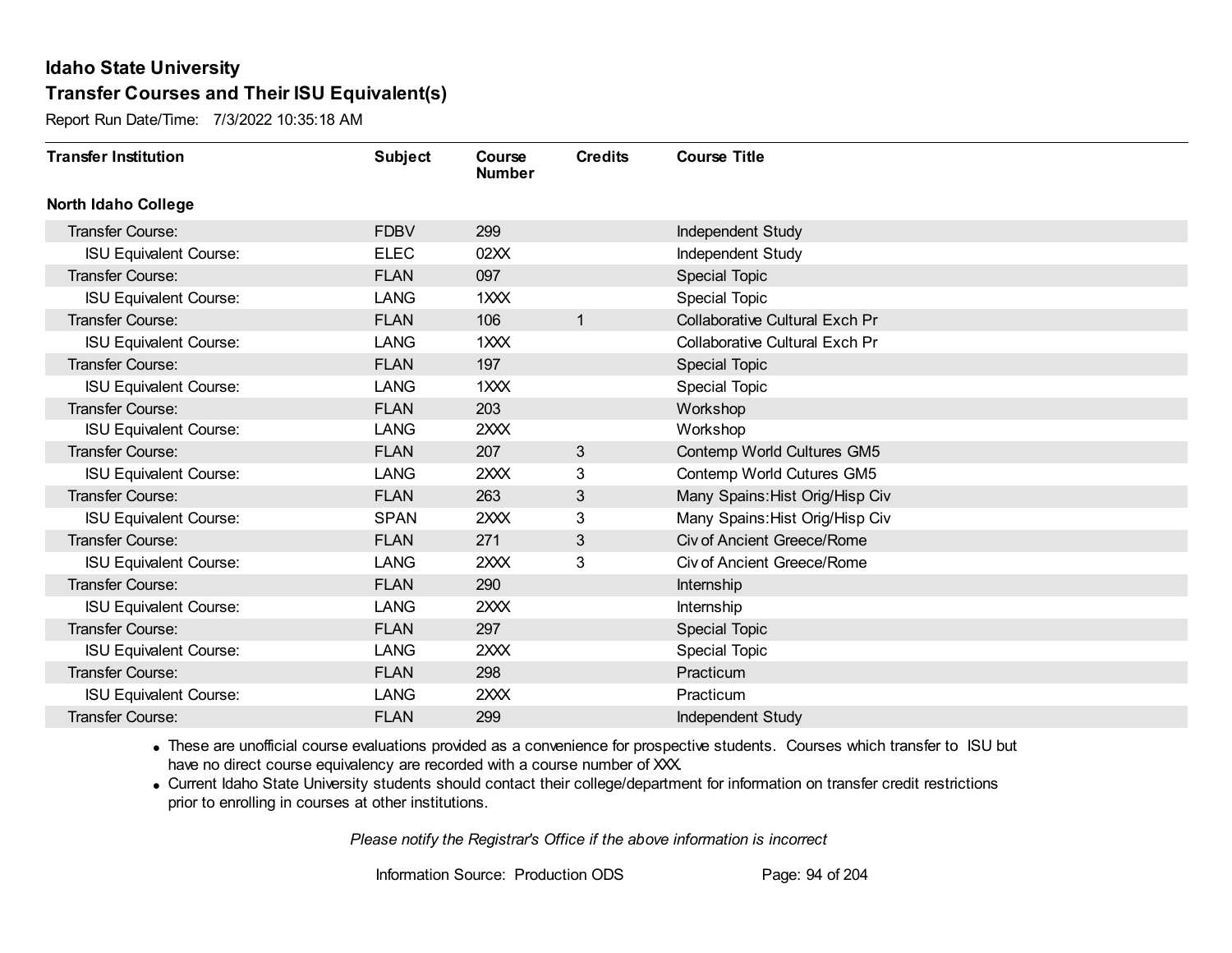Report Run Date/Time: 7/3/2022 10:35:19 AM

| <b>Transfer Institution</b>   | <b>Subject</b> | Course<br><b>Number</b> | <b>Credits</b> | <b>Course Title</b>         |
|-------------------------------|----------------|-------------------------|----------------|-----------------------------|
| <b>North Idaho College</b>    |                |                         |                |                             |
| <b>Transfer Course:</b>       | <b>FLAN</b>    | 299                     |                | Independent Study           |
| <b>ISU Equivalent Course:</b> | <b>LANG</b>    | 2XXX                    |                | <b>Independent Study</b>    |
| <b>Transfer Course:</b>       | <b>FREN</b>    | 097                     |                | <b>Special Topic</b>        |
| <b>ISU Equivalent Course:</b> | <b>FREN</b>    | 1XXX                    |                | Special Topic               |
| Transfer Course:              | <b>FREN</b>    | 101                     | 5              | Elementary French I GM      |
| <b>ISU Equivalent Course:</b> | <b>FREN</b>    | 1101                    | 5              | Elementary French I         |
| <b>Transfer Course:</b>       | <b>FREN</b>    | 102                     | 4              | Elementary French II GM     |
| <b>ISU Equivalent Course:</b> | <b>FREN</b>    | 1102                    |                | <b>Elementary French II</b> |
| Transfer Course:              | <b>FREN</b>    | 104                     | $\overline{2}$ | Open Door to French I       |
| <b>ISU Equivalent Course:</b> | <b>FREN</b>    | 1XXX                    | $\overline{2}$ | Open Door to French I       |
| Transfer Course:              | <b>FREN</b>    | 105                     | $\overline{2}$ | Open Door to French II      |
| <b>ISU Equivalent Course:</b> | <b>FREN</b>    | 1XXX                    | $\overline{2}$ | Open Door to French II      |
| Transfer Course:              | <b>FREN</b>    | 197                     |                | <b>Special Topic</b>        |
| <b>ISU Equivalent Course:</b> | <b>FREN</b>    | 1XXX                    |                | <b>Special Topic</b>        |
| Transfer Course:              | <b>FREN</b>    | 201                     | $\overline{4}$ | Intermediate French I       |
| <b>ISU Equivalent Course:</b> | <b>FREN</b>    | 2201                    | 4              | Intermediate French I       |
| <b>Transfer Course:</b>       | <b>FREN</b>    | 202                     | 4              | Intermediate French II      |
| <b>ISU Equivalent Course:</b> | <b>FREN</b>    | 2202                    | 4              | Intermediate French II      |
| <b>Transfer Course:</b>       | <b>FREN</b>    | 203                     |                | Workshop                    |
| <b>ISU Equivalent Course:</b> | <b>FREN</b>    | 2XXX                    |                | Workshop                    |
| <b>Transfer Course:</b>       | <b>FREN</b>    | 290                     |                | Internship                  |
| <b>ISU Equivalent Course:</b> | <b>FREN</b>    | 2XXX                    |                | <b>Internship</b>           |
| <b>Transfer Course:</b>       | <b>FREN</b>    | 297                     |                | <b>Special Topic</b>        |

· These are unofficial course evaluations provided as a convenience for prospective students. Courses which transfer to ISU but have no direct course equivalency are recorded with a course number of XXX.

· Current Idaho State University students should contact their college/department for information on transfer credit restrictions prior to enrolling in courses at other institutions.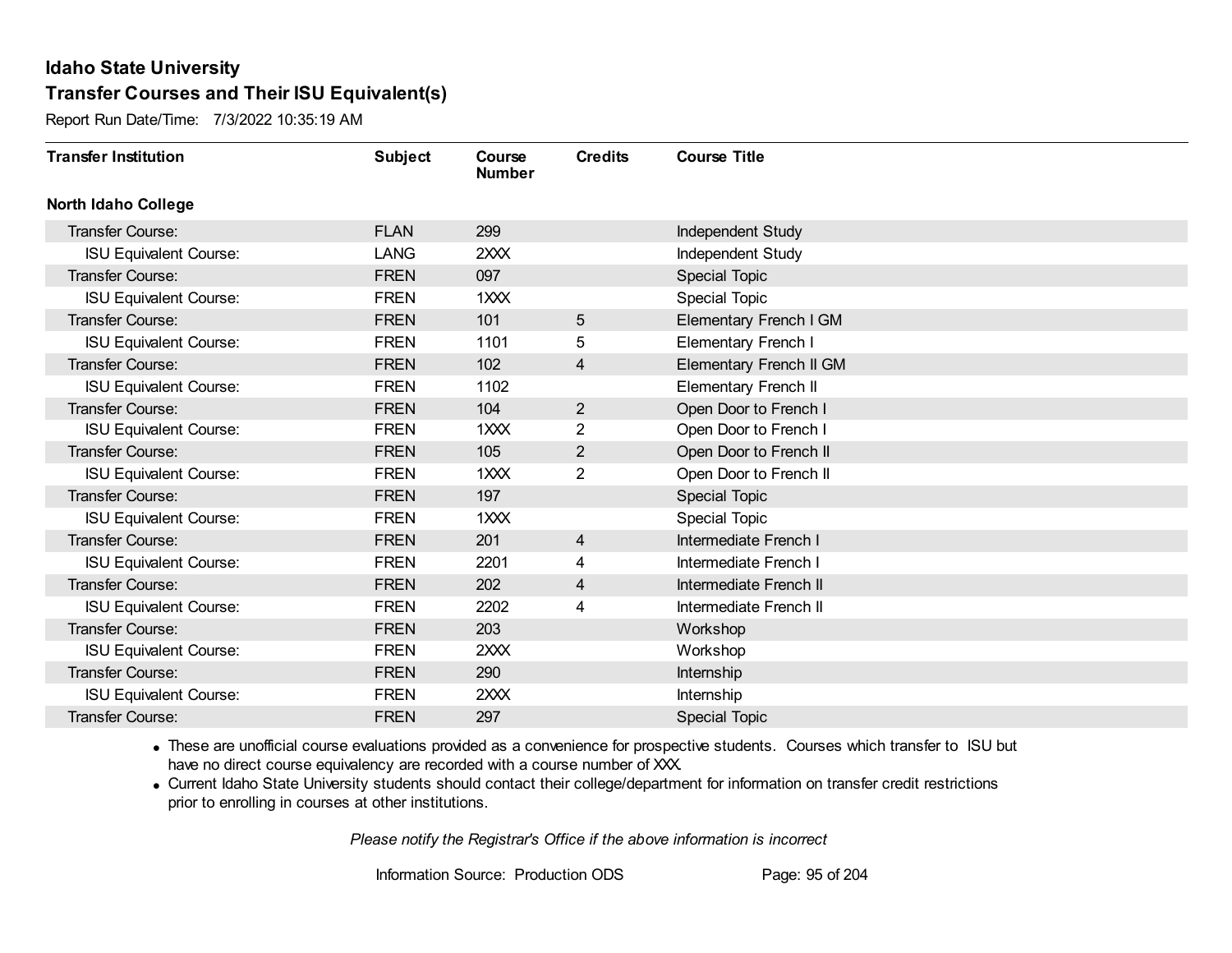Report Run Date/Time: 7/3/2022 10:35:19 AM

| <b>Transfer Institution</b>   | <b>Subject</b> | Course<br><b>Number</b> | <b>Credits</b> | <b>Course Title</b>            |
|-------------------------------|----------------|-------------------------|----------------|--------------------------------|
| <b>North Idaho College</b>    |                |                         |                |                                |
| Transfer Course:              | <b>FREN</b>    | 297                     |                | <b>Special Topic</b>           |
| <b>ISU Equivalent Course:</b> | <b>FREN</b>    | 2XXX                    |                | <b>Special Topic</b>           |
| Transfer Course:              | <b>FREN</b>    | 298                     |                | Practicum                      |
| <b>ISU Equivalent Course:</b> | <b>FREN</b>    | 2XXX                    |                | Practicum                      |
| <b>Transfer Course:</b>       | <b>FREN</b>    | 299                     |                | Independent Study              |
| <b>ISU Equivalent Course:</b> | <b>FREN</b>    | 2XXX                    |                | Independent Study              |
| Transfer Course:              | <b>FST</b>     | 100                     | $\mathbf{1}$   | <b>Fire Service Technology</b> |
| <b>ISU Equivalent Course:</b> | <b>ELEC</b>    | 01 <sub>XX</sub>        | $\mathbf 1$    | Fire Service Technology        |
| <b>Transfer Course:</b>       | <b>FST</b>     | 101                     | 12             | Fire Fghter I                  |
| <b>ISU Equivalent Course:</b> | <b>ELEC</b>    | 01XX                    | 12             | Fire Fghter I                  |
| <b>Transfer Course:</b>       | <b>GDES</b>    | 120                     | $\overline{2}$ | Typography                     |
| <b>ISU Equivalent Course:</b> | <b>ELEC</b>    | 01XX                    | 2              | Typography                     |
| Transfer Course:              | <b>GDES</b>    | 130                     | $\mathbf{1}$   | Intro to Apple Operating Syst  |
| <b>ISU Equivalent Course:</b> | <b>ELEC</b>    | 01XX                    | $\mathbf{1}$   | Intro to Apple Operating Syst  |
| Transfer Course:              | <b>GDES</b>    | 131                     | 3              | Adobe Illustrator-Vector Graph |
| <b>ISU Equivalent Course:</b> | <b>ELEC</b>    | 01XX                    | 3              | Adobe Illustrator-Vector Graph |
| Transfer Course:              | <b>GDES</b>    | 132                     | 3              | Adobe Photoshop-Raster Graphic |
| <b>ISU Equivalent Course:</b> | <b>ELEC</b>    | 01XX                    | 3              | Adobe Photoshop-Raster Graphic |
| Transfer Course:              | <b>GDES</b>    | 133                     | 3              | Adobe InDesign-Layout & Comp   |
| <b>ISU Equivalent Course:</b> | <b>ELEC</b>    | 01XX                    | 3              | Adobe InDesign-Layout & Comp   |
| Transfer Course:              | <b>GDES</b>    | 140                     | $\overline{2}$ | Internet Fundamentals          |
| <b>ISU Equivalent Course:</b> | <b>ELEC</b>    | 01XX                    | $\overline{2}$ | Internet Fundamentals          |
| Transfer Course:              | <b>GDES</b>    | 141                     | 3              | Web Design I                   |

· These are unofficial course evaluations provided as a convenience for prospective students. Courses which transfer to ISU but have no direct course equivalency are recorded with a course number of XXX.

· Current Idaho State University students should contact their college/department for information on transfer credit restrictions prior to enrolling in courses at other institutions.

*Please notify the Registrar's Office if the above information is incorrect*

Information Source: Production ODS Page: 96 of 204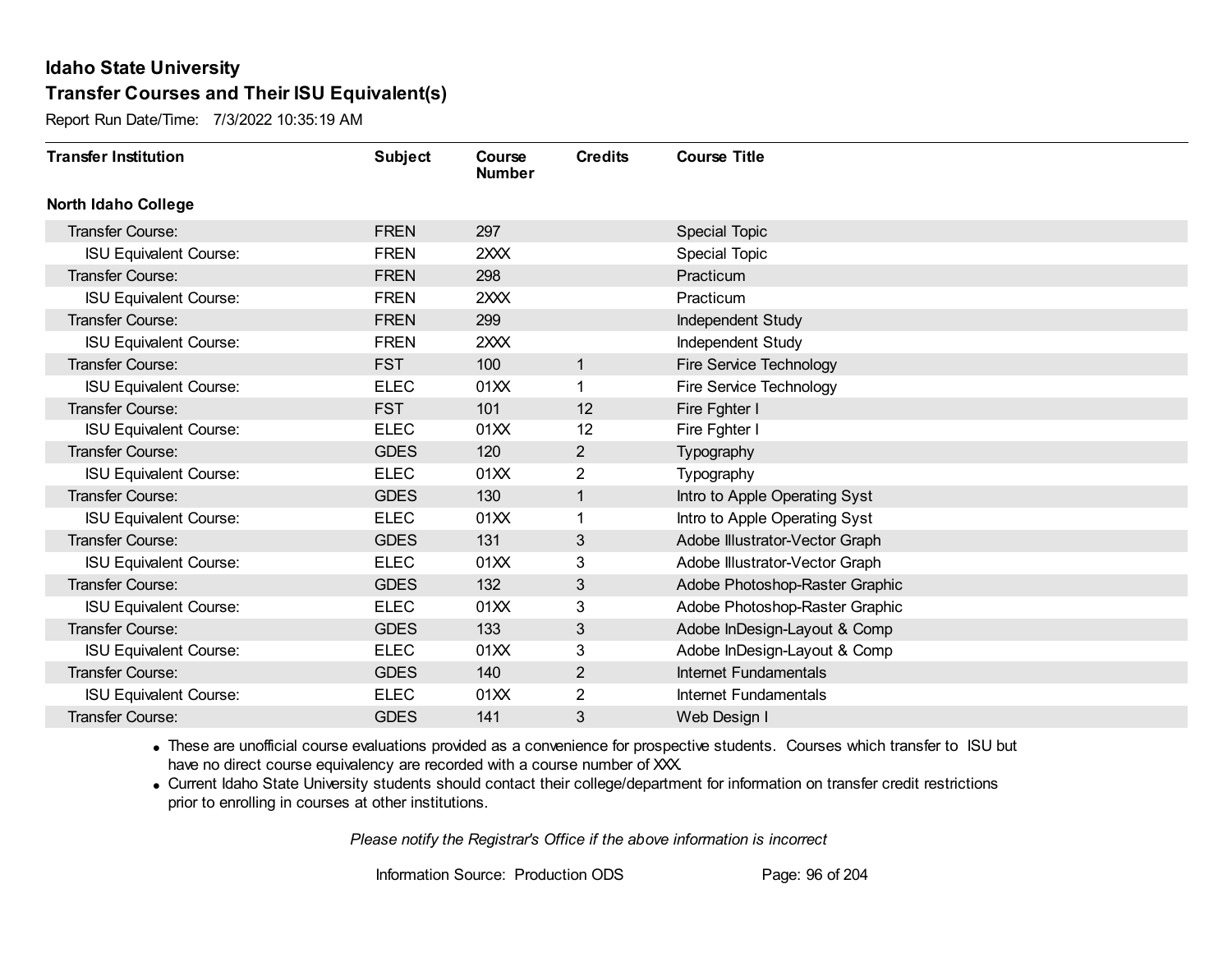Report Run Date/Time: 7/3/2022 10:35:19 AM

| <b>Transfer Institution</b>   | <b>Subject</b> | Course<br><b>Number</b> | <b>Credits</b> | <b>Course Title</b>            |
|-------------------------------|----------------|-------------------------|----------------|--------------------------------|
| <b>North Idaho College</b>    |                |                         |                |                                |
| <b>Transfer Course:</b>       | <b>GDES</b>    | 141                     | 3              | Web Design I                   |
| <b>ISU Equivalent Course:</b> | <b>ELEC</b>    | 01XX                    | 3              | Web Design I                   |
| Transfer Course:              | <b>GDES</b>    | 221                     | 3              | Graphic Design I               |
| <b>ISU Equivalent Course:</b> | <b>ELEC</b>    | 02XX                    | 3              | Graphic Design I               |
| <b>Transfer Course:</b>       | <b>GDES</b>    | 222                     | 3              | <b>Graphic Design II</b>       |
| <b>ISU Equivalent Course:</b> | <b>ELEC</b>    | 02XX                    | 3              | Graphic Design II              |
| Transfer Course:              | <b>GDES</b>    | 223                     | 3              | Graphic Design III             |
| <b>ISU Equivalent Course:</b> | <b>ELEC</b>    | 02XX                    | 3              | Graphic Design III             |
| Transfer Course:              | <b>GDES</b>    | 225                     | 3              | Introduction to Digital Video  |
| <b>ISU Equivalent Course:</b> | <b>ELEC</b>    | 02XX                    | 3              | Introduction to Digital Video  |
| Transfer Course:              | <b>GDES</b>    | 226                     | $\overline{2}$ | <b>Computer Animation</b>      |
| <b>ISU Equivalent Course:</b> | <b>ELEC</b>    | 02XX                    | 2              | <b>Computer Animation</b>      |
| Transfer Course:              | <b>GDES</b>    | 227                     | 3              | Digital Vid/Comp Animation     |
| <b>ISU Equivalent Course:</b> | <b>ELEC</b>    | 02XX                    | 3              | Digital Vid/Comp Animation     |
| Transfer Course:              | <b>GDES</b>    | 235                     | 3              | Adobe Indesign Layout/Comp/Pre |
| <b>ISU Equivalent Course:</b> | <b>ELEC</b>    | 02XX                    | 3              | Adobe Indesign Layout/Comp/Pre |
| Transfer Course:              | <b>GDES</b>    | 246                     | $\overline{2}$ | Web Usability                  |
| <b>ISU Equivalent Course:</b> | <b>ELEC</b>    | 02XX                    | 2              | Web Usability                  |
| <b>Transfer Course:</b>       | <b>GDES</b>    | 247                     | $\overline{2}$ | Social Media Design Strategies |
| <b>ISU Equivalent Course:</b> | <b>ELEC</b>    | 02XX                    | 2              | Social Media Design Strategies |
| Transfer Course:              | <b>GDES</b>    | 252                     | 3              | Web Design III                 |
| <b>ISU Equivalent Course:</b> | <b>ELEC</b>    | 02XX                    | 3              | Web Design III                 |
| Transfer Course:              | <b>GDES</b>    | 254                     | 3              | Interaction Design/Prototyping |

· These are unofficial course evaluations provided as a convenience for prospective students. Courses which transfer to ISU but have no direct course equivalency are recorded with a course number of XXX.

· Current Idaho State University students should contact their college/department for information on transfer credit restrictions prior to enrolling in courses at other institutions.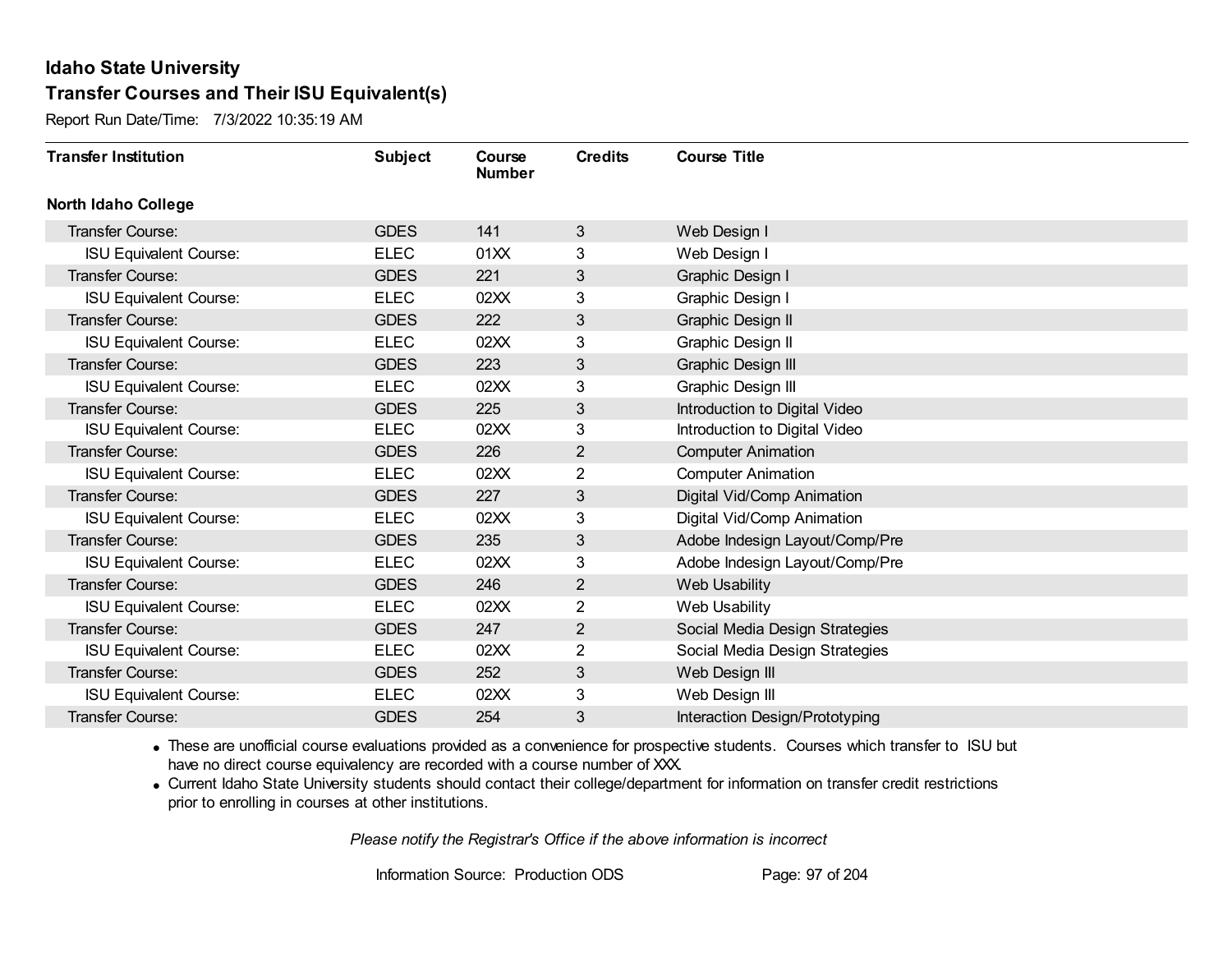Report Run Date/Time: 7/3/2022 10:35:19 AM

| <b>Transfer Institution</b>   | <b>Subject</b> | Course<br><b>Number</b> | <b>Credits</b> | <b>Course Title</b>                |
|-------------------------------|----------------|-------------------------|----------------|------------------------------------|
| North Idaho College           |                |                         |                |                                    |
| <b>Transfer Course:</b>       | <b>GDES</b>    | 254                     | 3              | Interaction Design/Prototyping     |
| <b>ISU Equivalent Course:</b> | <b>ELEC</b>    | 02XX                    | 3              | Interaction Design/Prototyping     |
| Transfer Course:              | <b>GDES</b>    | 255                     | 3              | Web Design II                      |
| <b>ISU Equivalent Course:</b> | <b>ELEC</b>    | 02XX                    | 3              | Web Design II                      |
| Transfer Course:              | <b>GDES</b>    | 258                     | 3              | <b>DOM Scripting for Designers</b> |
| <b>ISU Equivalent Course:</b> | <b>ELEC</b>    | 02XX                    | 3              | <b>DOM Scripting for Designers</b> |
| Transfer Course:              | <b>GDES</b>    | 260                     | 3              | Development for Mobile Devices     |
| <b>ISU Equivalent Course:</b> | <b>ELEC</b>    | 02XX                    | 3              | Development for Mobile Devices     |
| Transfer Course:              | <b>GDES</b>    | 271                     | 3              | <b>Design Projects</b>             |
| <b>ISU Equivalent Course:</b> | <b>ELEC</b>    | 02XX                    | 3              | <b>Design Projects</b>             |
| Transfer Course:              | <b>GDES</b>    | 283                     | 3              | Portfolio Development              |
| <b>ISU Equivalent Course:</b> | <b>ELEC</b>    | 02XX                    | 3              | Portfolio Development              |
| Transfer Course:              | <b>GDES</b>    | 290                     | $\mathbf{3}$   | Graphic Design Internship          |
| <b>ISU Equivalent Course:</b> | <b>ELEC</b>    | 02XX                    | 3              | Graphic Design Internship          |
| Transfer Course:              | <b>GEOG</b>    | 097                     |                | <b>Special Topic</b>               |
| <b>ISU Equivalent Course:</b> | <b>GEOL</b>    | 1XXX                    |                | Special Topic                      |
| Transfer Course:              | <b>GEOG</b>    | 100                     | $\overline{4}$ | Phys Geography w/Lab GM4           |
| <b>ISU Equivalent Course:</b> | <b>GEOL</b>    | 1XXX                    | 4              | Physical Geography GM4             |
| Transfer Course:              | <b>GEOG</b>    | 100L                    | 0              | Physical Geography Lab             |
| <b>ISU Equivalent Course:</b> | <b>GEOL</b>    | 1XXX                    | 0              | Physical Geography Lab             |
| Transfer Course:              | <b>GEOG</b>    | 197                     |                | <b>Special Topic</b>               |
| <b>ISU Equivalent Course:</b> | <b>GEOL</b>    | 1XXX                    |                | <b>Special Topic</b>               |
| Transfer Course:              | <b>GEOG</b>    | 203                     |                | Workshop                           |

· These are unofficial course evaluations provided as a convenience for prospective students. Courses which transfer to ISU but have no direct course equivalency are recorded with a course number of XXX.

· Current Idaho State University students should contact their college/department for information on transfer credit restrictions prior to enrolling in courses at other institutions.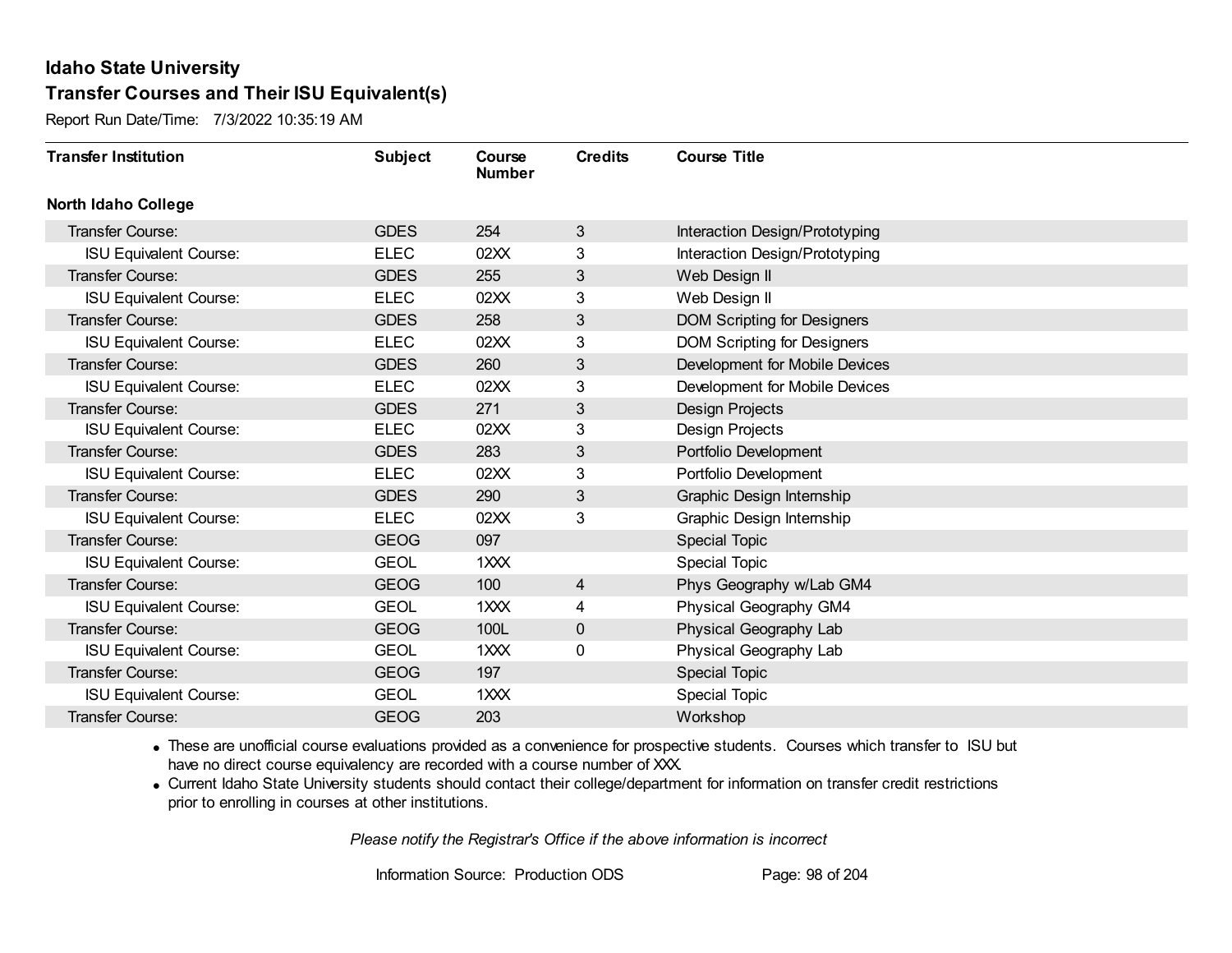Report Run Date/Time: 7/3/2022 10:35:19 AM

| <b>Transfer Institution</b>   | <b>Subject</b> | Course<br><b>Number</b> | <b>Credits</b> | <b>Course Title</b>           |
|-------------------------------|----------------|-------------------------|----------------|-------------------------------|
| <b>North Idaho College</b>    |                |                         |                |                               |
| Transfer Course:              | <b>GEOG</b>    | 203                     |                | Workshop                      |
| <b>ISU Equivalent Course:</b> | <b>GEOL</b>    | 2XXX                    |                | Workshop                      |
| Transfer Course:              | <b>GEOG</b>    | 290                     |                | Internship                    |
| <b>ISU Equivalent Course:</b> | <b>GEOL</b>    | 2XXX                    |                | Internship                    |
| <b>Transfer Course:</b>       | <b>GEOG</b>    | 297                     |                | Special Topic                 |
| <b>ISU Equivalent Course:</b> | <b>GEOL</b>    | 2XXX                    |                | Special Topic                 |
| <b>Transfer Course:</b>       | <b>GEOG</b>    | 298                     |                | Practicum                     |
| <b>ISU Equivalent Course:</b> | <b>GEOL</b>    | 2XXX                    |                | Practicum                     |
| <b>Transfer Course:</b>       | <b>GEOG</b>    | 299                     |                | Independent Study             |
| <b>ISU Equivalent Course:</b> | <b>GEOL</b>    | 2XXX                    |                | Independent Study             |
| <b>Transfer Course:</b>       | <b>GEOL</b>    | 097                     |                | Special Topic                 |
| <b>ISU Equivalent Course:</b> | <b>GEOL</b>    | 1XXX                    |                | Special Topic                 |
| Transfer Course:              | <b>GEOL</b>    | 101                     | $\overline{4}$ | Physical Geology w/Lab GM4    |
| <b>ISU Equivalent Course:</b> | <b>GEOL</b>    | 1101                    | 3              | Physical Geology GM4          |
| <b>ISU Equivalent Course:</b> | <b>GEOL</b>    | 1101L                   |                | Physical Geology Lab GM4L     |
| Transfer Course:              | <b>GEOL</b>    | 101L                    | $\overline{0}$ | Physical Geology Lab          |
| <b>ISU Equivalent Course:</b> | <b>GEOL</b>    | 1101L                   |                | Physical Geology Lab          |
| Transfer Course:              | <b>GEOL</b>    | 102                     | 4              | Historical Geology w/Lab GM4  |
| <b>ISU Equivalent Course:</b> | <b>GEOL</b>    | 2202                    | 3              | <b>Historical Geology GM4</b> |
| <b>ISU Equivalent Course:</b> | <b>GEOL</b>    | 2XXX                    |                | Historical Geology Lab GM4L   |
| Transfer Course:              | <b>GEOL</b>    | 123                     | 4              | Geol ID/Pacific NW w/Lab GM4  |
| <b>ISU Equivalent Course:</b> | <b>GEOL</b>    | 1XXX                    | 4              | Geology of ID/Pac NW GM4      |
| <b>Transfer Course:</b>       | <b>GEOL</b>    | 197                     |                | <b>Special Topic</b>          |

· These are unofficial course evaluations provided as a convenience for prospective students. Courses which transfer to ISU but have no direct course equivalency are recorded with a course number of XXX.

· Current Idaho State University students should contact their college/department for information on transfer credit restrictions prior to enrolling in courses at other institutions.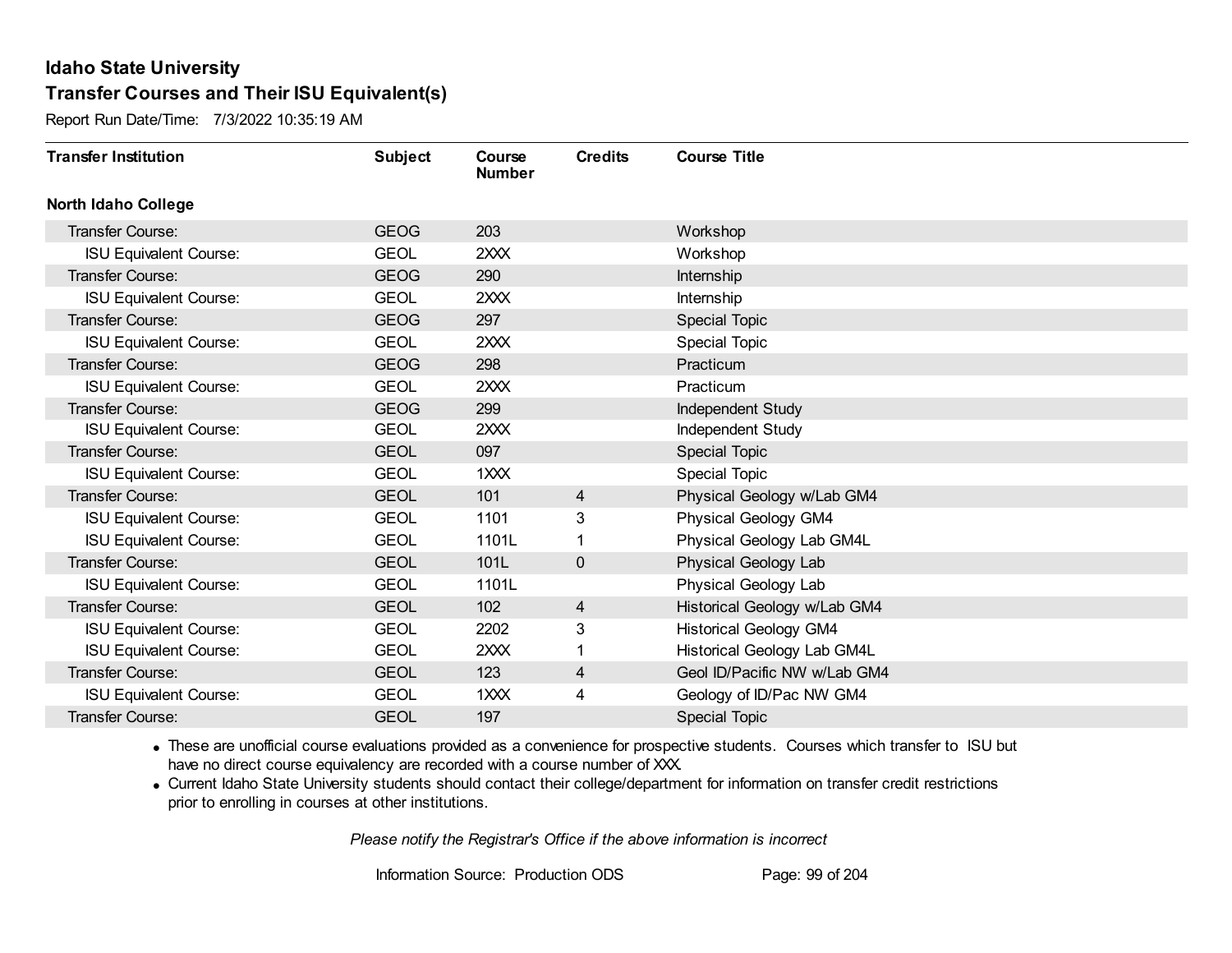Report Run Date/Time: 7/3/2022 10:35:19 AM

| <b>Transfer Institution</b>   | <b>Subject</b> | Course<br><b>Number</b> | <b>Credits</b> | <b>Course Title</b>         |
|-------------------------------|----------------|-------------------------|----------------|-----------------------------|
| <b>North Idaho College</b>    |                |                         |                |                             |
| <b>Transfer Course:</b>       | <b>GEOL</b>    | 197                     |                | <b>Special Topic</b>        |
| <b>ISU Equivalent Course:</b> | <b>GEOL</b>    | 1XXX                    |                | <b>Special Topic</b>        |
| Transfer Course:              | <b>GEOL</b>    | 203                     |                | Workshop                    |
| <b>ISU Equivalent Course:</b> | <b>GEOL</b>    | 2XXX                    |                | Workshop                    |
| <b>Transfer Course:</b>       | <b>GEOL</b>    | 204                     |                | <b>Special Topic</b>        |
| <b>ISU Equivalent Course:</b> | <b>GEOL</b>    | 2XXX                    |                | <b>Special Topic</b>        |
| Transfer Course:              | <b>GEOL</b>    | 255                     | 4              | Systematic Mineralogy w/Lab |
| <b>ISU Equivalent Course:</b> | <b>GEOL</b>    | 3313                    | 4              | Earth Materials I           |
| Transfer Course:              | <b>GEOL</b>    | 270                     | 3              | Geology of National Parks   |
| <b>ISU Equivalent Course:</b> | <b>GEOL</b>    | 2XXX                    | 3              | Geology of National Parks   |
| Transfer Course:              | <b>GEOL</b>    | 290                     |                | Internship                  |
| <b>ISU Equivalent Course:</b> | <b>GEOL</b>    | 2XXX                    |                | Internship                  |
| Transfer Course:              | <b>GEOL</b>    | 297                     |                | <b>Special Topic</b>        |
| <b>ISU Equivalent Course:</b> | <b>GEOL</b>    | 2XXX                    |                | <b>Special Topic</b>        |
| Transfer Course:              | <b>GEOL</b>    | 298                     |                | Practicum                   |
| <b>ISU Equivalent Course:</b> | <b>GEOL</b>    | 2XXX                    |                | Practicum                   |
| Transfer Course:              | <b>GEOL</b>    | 299                     |                | Independent Study           |
| <b>ISU Equivalent Course:</b> | <b>GEOL</b>    | 2XXX                    |                | Independent Study           |
| Transfer Course:              | <b>GERM</b>    | 097                     |                | Special Topic               |
| <b>ISU Equivalent Course:</b> | <b>GERM</b>    | 1XXX                    |                | <b>Special Topic</b>        |
| <b>Transfer Course:</b>       | <b>GERM</b>    | 101                     | 5              | Elementary German I GM5     |
| <b>ISU Equivalent Course:</b> | <b>GERM</b>    | 1101                    | 5              | Elementary German I GM5     |
| <b>Transfer Course:</b>       | <b>GERM</b>    | 102                     | 5              | Elementary German II GM5    |

· These are unofficial course evaluations provided as a convenience for prospective students. Courses which transfer to ISU but have no direct course equivalency are recorded with a course number of XXX.

· Current Idaho State University students should contact their college/department for information on transfer credit restrictions prior to enrolling in courses at other institutions.

*Please notify the Registrar's Office if the above information is incorrect*

Information Source: Production ODS Page: 100 of 204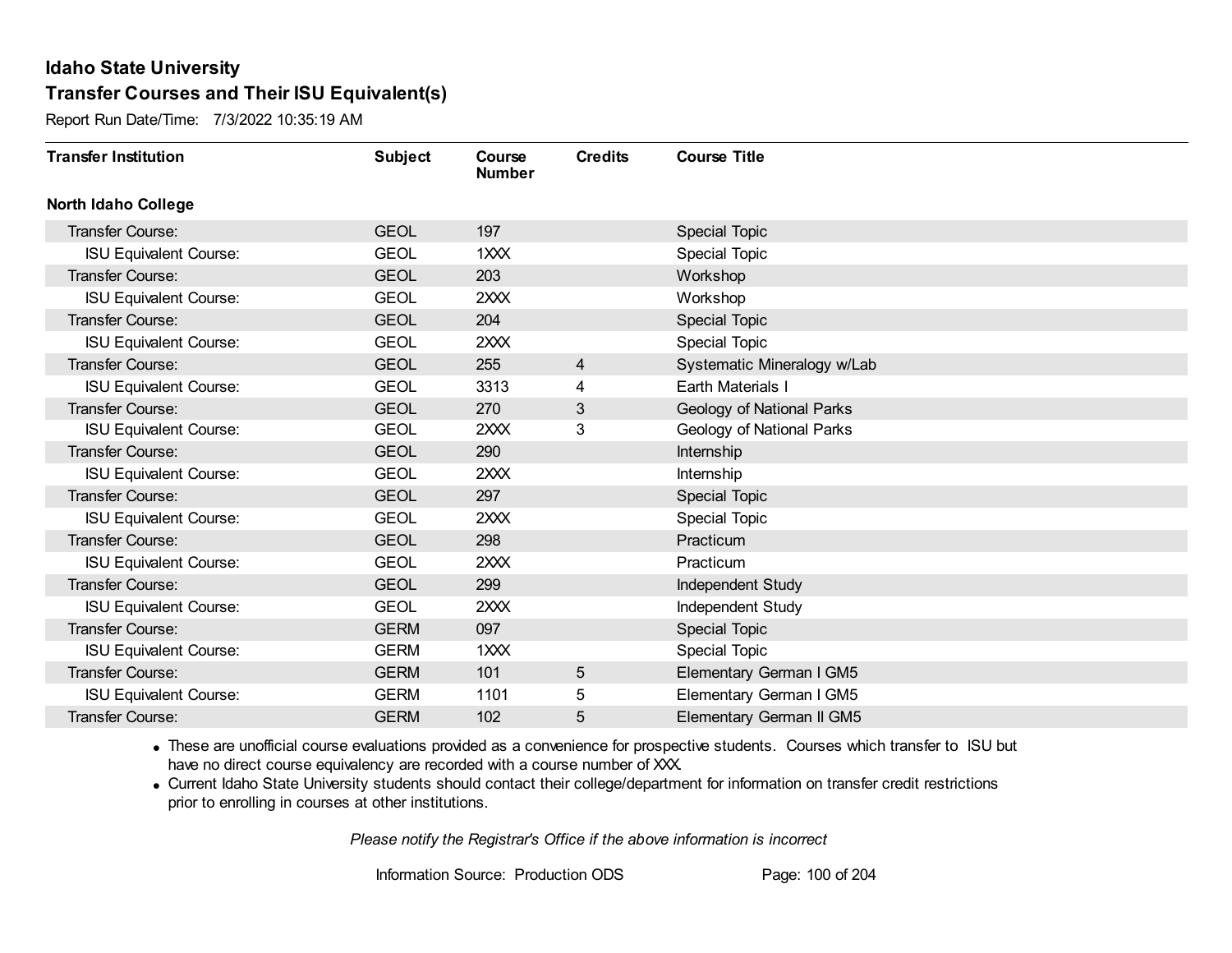Report Run Date/Time: 7/3/2022 10:35:19 AM

| <b>Transfer Institution</b>   | <b>Subject</b> | Course<br><b>Number</b> | <b>Credits</b> | <b>Course Title</b>        |
|-------------------------------|----------------|-------------------------|----------------|----------------------------|
| <b>North Idaho College</b>    |                |                         |                |                            |
| Transfer Course:              | <b>GERM</b>    | 102                     | 5              | Elementary German II GM5   |
| <b>ISU Equivalent Course:</b> | <b>GERM</b>    | 1102                    | 5              | Elementary German II GM5   |
| Transfer Course:              | <b>GERM</b>    | 103                     | $\mathbf{1}$   | Self-Guided Language Study |
| <b>ISU Equivalent Course:</b> | <b>GERM</b>    | 1XXX                    |                | Self-Guided Language Study |
| <b>Transfer Course:</b>       | <b>GERM</b>    | 121                     | $\overline{4}$ | Elementary German I        |
| <b>ISU Equivalent Course:</b> | <b>GERM</b>    | 1101                    | 4              | Elementary German I        |
| <b>Transfer Course:</b>       | <b>GERM</b>    | 122                     | $\overline{4}$ | Elementary German II       |
| <b>ISU Equivalent Course:</b> | <b>GERM</b>    | 1102                    | 4              | Elementary German II       |
| Transfer Course:              | <b>GERM</b>    | 197                     |                | Special Topic              |
| <b>ISU Equivalent Course:</b> | <b>GERM</b>    | 1XXX                    |                | Special Topic              |
| Transfer Course:              | <b>GERM</b>    | 201                     | 4              | Intermediate German I      |
| <b>ISU Equivalent Course:</b> | <b>GERM</b>    | 2201                    | 4              | Intermediate German I      |
| Transfer Course:              | <b>GERM</b>    | 202                     | 4              | Intermediate German II     |
| <b>ISU Equivalent Course:</b> | <b>GERM</b>    | 2202                    | 4              | Intermediate German II     |
| Transfer Course:              | <b>GERM</b>    | 203                     |                | Workshop                   |
| <b>ISU Equivalent Course:</b> | <b>GERM</b>    | 2XXX                    |                | Workshop                   |
| Transfer Course:              | <b>GERM</b>    | 221                     | $\overline{4}$ | Intermediate German        |
| <b>ISU Equivalent Course:</b> | <b>GERM</b>    | 2201                    |                | Intermediate German I      |
| Transfer Course:              | <b>GERM</b>    | 290                     |                | Internship                 |
| <b>ISU Equivalent Course:</b> | <b>GERM</b>    | 2XXX                    |                | Internship                 |
| Transfer Course:              | <b>GERM</b>    | 297                     |                | <b>Special Topic</b>       |
| <b>ISU Equivalent Course:</b> | <b>GERM</b>    | 2XXX                    |                | <b>Special Topic</b>       |
| Transfer Course:              | <b>GERM</b>    | 298                     |                | Practicum                  |

· These are unofficial course evaluations provided as a convenience for prospective students. Courses which transfer to ISU but have no direct course equivalency are recorded with a course number of XXX.

· Current Idaho State University students should contact their college/department for information on transfer credit restrictions prior to enrolling in courses at other institutions.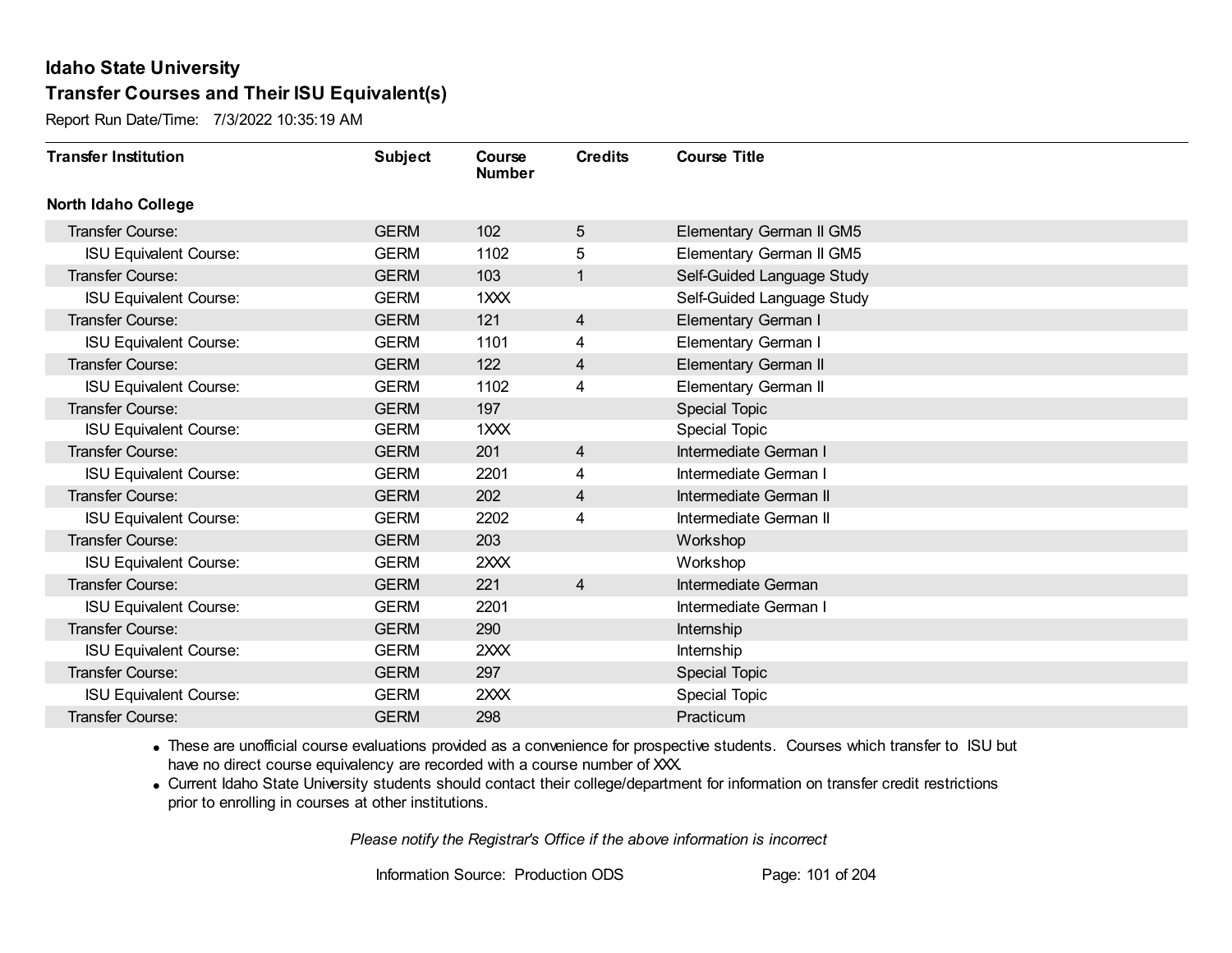Report Run Date/Time: 7/3/2022 10:35:19 AM

| <b>Transfer Institution</b>   | <b>Subject</b> | Course<br><b>Number</b> | <b>Credits</b> | <b>Course Title</b>               |
|-------------------------------|----------------|-------------------------|----------------|-----------------------------------|
| <b>North Idaho College</b>    |                |                         |                |                                   |
| Transfer Course:              | <b>GERM</b>    | 298                     |                | Practicum                         |
| <b>ISU Equivalent Course:</b> | <b>GERM</b>    | 2XXX                    |                | Practicum                         |
| Transfer Course:              | <b>GERM</b>    | 299                     |                | Independent Study                 |
| <b>ISU Equivalent Course:</b> | <b>GERM</b>    | 2XXX                    |                | Independent Study                 |
| <b>Transfer Course:</b>       | <b>GIST</b>    | 271                     | $\overline{4}$ | Intro Geol Info Science/Tech      |
| <b>ISU Equivalent Course:</b> | <b>GEOL</b>    | 2XXX                    | 4              | Intro Geol Info Science/Tech      |
| <b>Transfer Course:</b>       | <b>HCIT</b>    | 101                     | 3              | <b>Health Information I</b>       |
| <b>ISU Equivalent Course:</b> | HIT            | 0202                    |                | Health Information I              |
| <b>Transfer Course:</b>       | <b>HCIT</b>    | 180                     | 3              | <b>Medical Laws &amp; Ethics</b>  |
| <b>ISU Equivalent Course:</b> | <b>HIT</b>     | 02XX                    | 3              | Medical Law & Ethics              |
| <b>Transfer Course:</b>       | <b>HCIT</b>    | 210                     | 3              | <b>Health IT Customer Service</b> |
| <b>ISU Equivalent Course:</b> | <b>HIT</b>     | 02XX                    | 3              | <b>Health IT Customer Service</b> |
| Transfer Course:              | <b>HCIT</b>    | 220                     | 3              | Healthcare Informatics Intrnsh    |
| <b>ISU Equivalent Course:</b> | <b>HIT</b>     | 02XX                    | 3              | Healthcare Informatics Intrnsh    |
| Transfer Course:              | <b>HEC</b>     | 109                     | 1              | Intro Home Ec Prof                |
| <b>ISU Equivalent Course:</b> | <b>CFS</b>     | 1XXX                    |                | Intro Home Ec Prof                |
| Transfer Course:              | <b>HEC</b>     | 113                     | 3              | Art                               |
| <b>ISU Equivalent Course:</b> | <b>CFS</b>     | 1XXX                    | 3              | ARt                               |
| <b>Transfer Course:</b>       | <b>HEC</b>     | 123                     | 3              | <b>Textiles</b>                   |
| <b>ISU Equivalent Course:</b> | <b>CFS</b>     | 1XXX                    | 3              | <b>Textiles</b>                   |
| Transfer Course:              | <b>HEC</b>     | 124                     | 3              | Clothing                          |
| <b>ISU Equivalent Course:</b> | <b>CFS</b>     | 1XXX                    | 3              | Clothing                          |
| <b>Transfer Course:</b>       | <b>HEC</b>     | 229                     | $\overline{2}$ | <b>Clothing Analysis</b>          |

· These are unofficial course evaluations provided as a convenience for prospective students. Courses which transfer to ISU but have no direct course equivalency are recorded with a course number of XXX.

· Current Idaho State University students should contact their college/department for information on transfer credit restrictions prior to enrolling in courses at other institutions.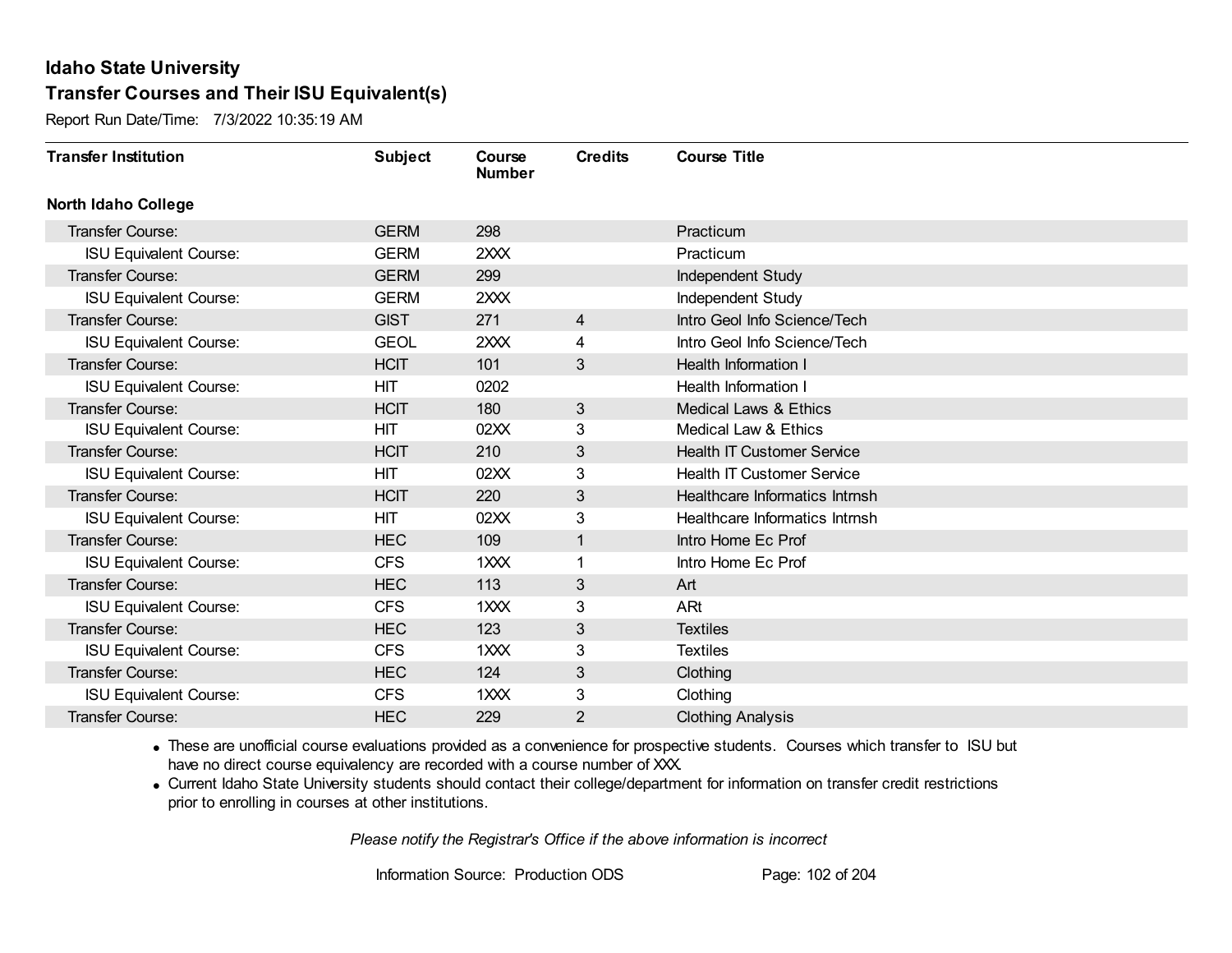Report Run Date/Time: 7/3/2022 10:35:19 AM

| <b>Transfer Institution</b>   | <b>Subject</b> | Course<br><b>Number</b> | <b>Credits</b> | <b>Course Title</b>            |
|-------------------------------|----------------|-------------------------|----------------|--------------------------------|
| <b>North Idaho College</b>    |                |                         |                |                                |
| Transfer Course:              | <b>HEC</b>     | 229                     | $\overline{2}$ | <b>Clothing Analysis</b>       |
| <b>ISU Equivalent Course:</b> | <b>CFS</b>     | 2XXX                    | $\overline{2}$ | <b>Clothing Analysis</b>       |
| Transfer Course:              | <b>HEC</b>     | 242                     | 3              | Household Equipment            |
| <b>ISU Equivalent Course:</b> | <b>CFS</b>     | 2XXX                    | 3              | Household Equipment            |
| <b>Transfer Course:</b>       | <b>HEC</b>     | 260                     | 1              | <b>Demonst Techniques</b>      |
| <b>ISU Equivalent Course:</b> | <b>CFS</b>     | 2XXX                    |                | <b>Demonst Techniques</b>      |
| Transfer Course:              | <b>HEC</b>     | 270                     | 3              | Nutrition                      |
| <b>ISU Equivalent Course:</b> | <b>NTD</b>     | 2XXX                    | 3              | Nutrition                      |
| <b>Transfer Course:</b>       | <b>HEC</b>     | 271                     | 3              | Food Preparation               |
| <b>ISU Equivalent Course:</b> | <b>CFS</b>     | 2XXX                    | 3              | <b>Food Preparation</b>        |
| Transfer Course:              | <b>HEC</b>     | 299                     | 3              | DS:Food Mngmt                  |
| <b>ISU Equivalent Course:</b> | <b>CFS</b>     | 2XXX                    | 3              | DS:Food Mngmt                  |
| Transfer Course:              | <b>HIST</b>    | 097                     |                | Special Topic                  |
| <b>ISU Equivalent Course:</b> | <b>HIST</b>    | 1XXX                    |                | Special Topic                  |
| Transfer Course:              | <b>HIST</b>    | 101                     | 3              | World History I GM6            |
| <b>ISU Equivalent Course:</b> | <b>HIST</b>    | 1101                    | 3              | World History I GM6            |
| Transfer Course:              | <b>HIST</b>    | 102                     | 3              | World History II GM6           |
| <b>ISU Equivalent Course:</b> | <b>HIST</b>    | 1102                    | 3              | World History II GM6           |
| Transfer Course:              | <b>HIST</b>    | 103                     | 3              | Hist Civilization 20th CentGM6 |
| <b>ISU Equivalent Course:</b> | <b>HIST</b>    | $1$ $XX$                | 3              | Hist Civil 20th Century GM6    |
| Transfer Course:              | <b>HIST</b>    | 111                     | 3              | United States History I GM6    |
| <b>ISU Equivalent Course:</b> | <b>HIST</b>    | 1111                    | 3              | United States History I GM6    |
| Transfer Course:              | <b>HIST</b>    | 112                     | 3              | United States History II GM6   |

· These are unofficial course evaluations provided as a convenience for prospective students. Courses which transfer to ISU but have no direct course equivalency are recorded with a course number of XXX.

· Current Idaho State University students should contact their college/department for information on transfer credit restrictions prior to enrolling in courses at other institutions.

*Please notify the Registrar's Office if the above information is incorrect*

Information Source: Production ODS Page: 103 of 204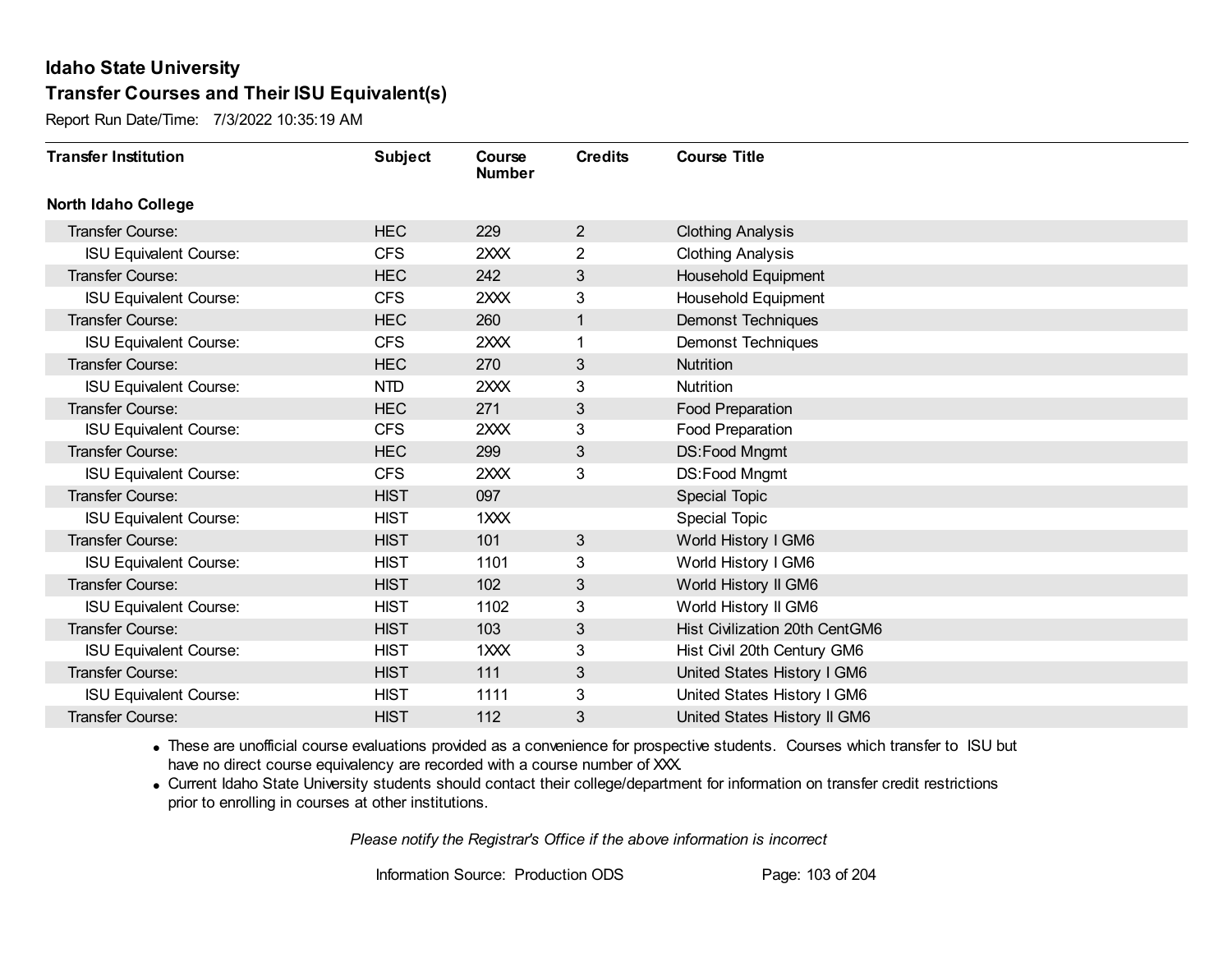Report Run Date/Time: 7/3/2022 10:35:19 AM

| <b>Transfer Institution</b>   | <b>Subject</b> | Course<br><b>Number</b> | <b>Credits</b> | <b>Course Title</b>             |
|-------------------------------|----------------|-------------------------|----------------|---------------------------------|
| <b>North Idaho College</b>    |                |                         |                |                                 |
| Transfer Course:              | <b>HIST</b>    | 112                     | 3              | United States History II GM6    |
| <b>ISU Equivalent Course:</b> | <b>HIST</b>    | 1112                    | 3              | United States History II GM6    |
| Transfer Course:              | <b>HIST</b>    | 115                     | 3              | Hist/Am I: First Peoples/Coloni |
| <b>ISU Equivalent Course:</b> | <b>HIST</b>    | 1111                    | 3              | United States History I         |
| <b>Transfer Course:</b>       | <b>HIST</b>    | 116                     | 3              | Hist/Am II: Since Independence  |
| <b>ISU Equivalent Course:</b> | <b>HIST</b>    | 1112                    | 3              | United States History II        |
| Transfer Course:              | <b>HIST</b>    | 131                     | 3              | History of Latin Ameria         |
| <b>ISU Equivalent Course:</b> | <b>HIST</b>    | 2251                    | 3              | Latin America                   |
| Transfer Course:              | <b>HIST</b>    | 141                     | 3              | History of Africa               |
| <b>ISU Equivalent Course:</b> | <b>HIST</b>    | 2255                    | 3              | African History & Culture       |
| <b>Transfer Course:</b>       | <b>HIST</b>    | 181                     | 3              | East Asian History & Civilizat  |
| <b>ISU Equivalent Course:</b> | <b>HIST</b>    | 2252                    | 3              | East Asian History              |
| Transfer Course:              | <b>HIST</b>    | 197                     |                | Special Topic                   |
| <b>ISU Equivalent Course:</b> | <b>HIST</b>    | 1XXX                    |                | <b>Special Topic</b>            |
| Transfer Course:              | <b>HIST</b>    | 203                     |                | Workshop                        |
| <b>ISU Equivalent Course:</b> | <b>HIST</b>    | 2XXX                    |                | Workshop                        |
| Transfer Course:              | <b>HIST</b>    | 207                     | 3              | Explorations/Hist of Civilizat  |
| <b>ISU Equivalent Course:</b> | <b>HIST</b>    | 2XXX                    | 3              | Explorations/Hist of Civilizat  |
| Transfer Course:              | <b>HIST</b>    | 207A                    | 3              | Exp/Hist of Civ/Greece/Rome     |
| <b>ISU Equivalent Course:</b> | <b>HIST</b>    | 2XX                     | 3              | Exp/Hist of Civ/Greece/Rome     |
| Transfer Course:              | <b>HIST</b>    | 207AA                   | 3              | Expl Hist of Civ Lands Bible    |
| <b>ISU Equivalent Course:</b> | <b>HIST</b>    | 2XXX                    | 3              | Expl Hist of Civ Lands Bible    |
| Transfer Course:              | <b>HIST</b>    | 207AB                   | 3              | Expl Hist of Civ Greece/Rome    |

· These are unofficial course evaluations provided as a convenience for prospective students. Courses which transfer to ISU but have no direct course equivalency are recorded with a course number of XXX.

· Current Idaho State University students should contact their college/department for information on transfer credit restrictions prior to enrolling in courses at other institutions.

*Please notify the Registrar's Office if the above information is incorrect*

Information Source: Production ODS Page: 104 of 204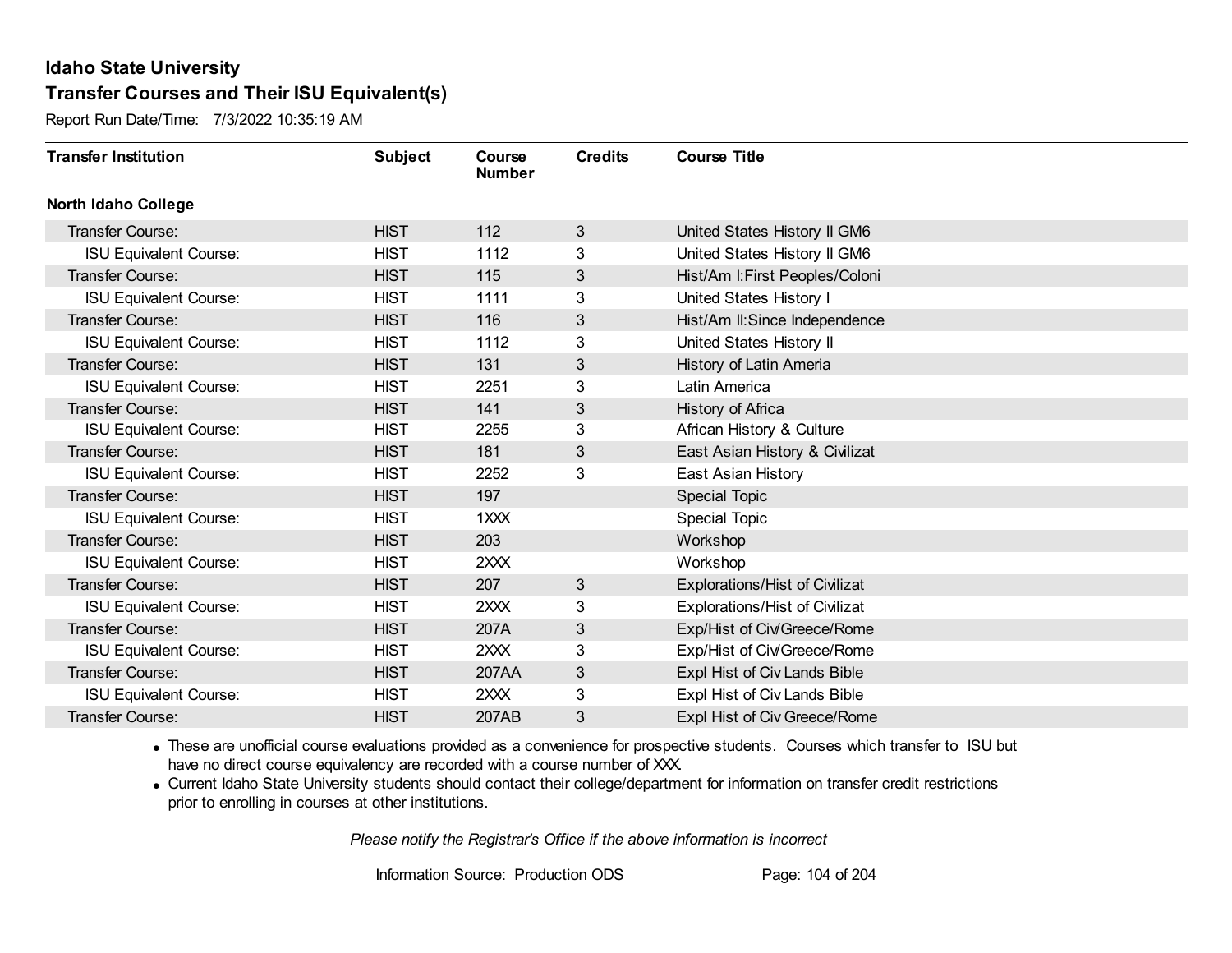Report Run Date/Time: 7/3/2022 10:35:19 AM

| <b>Transfer Institution</b>   | <b>Subject</b> | Course<br><b>Number</b> | <b>Credits</b> | <b>Course Title</b>             |
|-------------------------------|----------------|-------------------------|----------------|---------------------------------|
| <b>North Idaho College</b>    |                |                         |                |                                 |
| Transfer Course:              | <b>HIST</b>    | 207AB                   | 3              | Expl Hist of Civ Greece/Rome    |
| <b>ISU Equivalent Course:</b> | <b>HIST</b>    | 2XXX                    | 3              | Expl Hist of Civ Greece/Rome    |
| Transfer Course:              | <b>HIST</b>    | 207CA                   | 3              | Expl Hist Civ Christn to 1500   |
| <b>ISU Equivalent Course:</b> | <b>HIST</b>    | 2XXX                    | 3              | Expl Hist Civ Christn to 1500   |
| <b>Transfer Course:</b>       | <b>HIST</b>    | 207E                    | 3              | Expl Hist Civ Eurp Middle Age   |
| <b>ISU Equivalent Course:</b> | <b>HIST</b>    | 2XXX                    | 3              | Expl Hist Civ Eurp Middle Age   |
| <b>Transfer Course:</b>       | <b>HIST</b>    | 208                     | 3              | Explorations/US History         |
| <b>ISU Equivalent Course:</b> | <b>HIST</b>    | 2XXX                    | 3              | <b>Explorations/US History</b>  |
| <b>Transfer Course:</b>       | <b>HIST</b>    | 211                     | 3              | History of the Americas I: GM6  |
| <b>ISU Equivalent Course:</b> | <b>HIST</b>    | 2XXX                    | 3              | Hist of the Americas I GM6      |
| Transfer Course:              | <b>HIST</b>    | 212                     | 3              | History of the Americas II GM6  |
| <b>ISU Equivalent Course:</b> | <b>HIST</b>    | 2XXX                    | 3              | Hist of the Americas II GM6     |
| Transfer Course:              | <b>HIST</b>    | 223                     | 3              | History of Pacific Northwest    |
| <b>ISU Equivalent Course:</b> | <b>HIST</b>    | 2XXX                    | 3              | History of Pacific Northwest    |
| Transfer Course:              | <b>HIST</b>    | 240                     | 3              | American Indian History         |
| <b>ISU Equivalent Course:</b> | <b>HIST</b>    | 2258                    | 3              | Native American History         |
| Transfer Course:              | <b>HIST</b>    | 241                     | $\mathbf{3}$   | History of Lands of the Bible   |
| <b>ISU Equivalent Course:</b> | <b>HIST</b>    | 2XXX                    | 3              | History of Lands of the Bible   |
| Transfer Course:              | <b>HIST</b>    | 243                     | 3              | History of Christianity I       |
| <b>ISU Equivalent Course:</b> | <b>HIST</b>    | 2XXX                    | 3              | History of Christianity I       |
| Transfer Course:              | <b>HIST</b>    | 244                     | 3              | History of Christianity II      |
| <b>ISU Equivalent Course:</b> | <b>HIST</b>    | 2XXX                    | 3              | History of Christianity II      |
| Transfer Course:              | <b>HIST</b>    | 261                     | 3              | Russia: Hist/Civ Film & Fiction |

· These are unofficial course evaluations provided as a convenience for prospective students. Courses which transfer to ISU but have no direct course equivalency are recorded with a course number of XXX.

· Current Idaho State University students should contact their college/department for information on transfer credit restrictions prior to enrolling in courses at other institutions.

*Please notify the Registrar's Office if the above information is incorrect*

Information Source: Production ODS Page: 105 of 204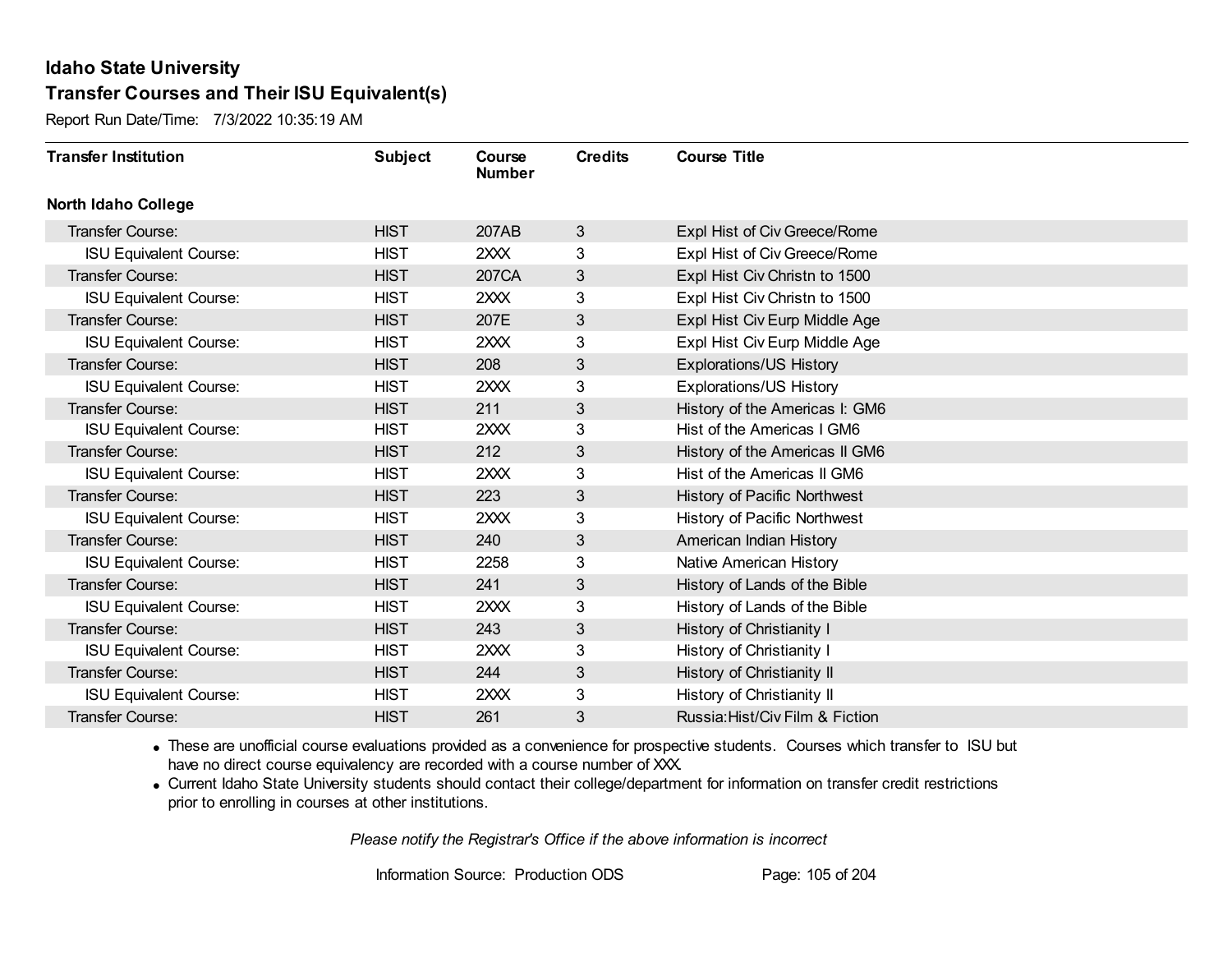Report Run Date/Time: 7/3/2022 10:35:19 AM

| <b>Transfer Institution</b>   | <b>Subject</b> | Course<br><b>Number</b> | <b>Credits</b> | <b>Course Title</b>             |
|-------------------------------|----------------|-------------------------|----------------|---------------------------------|
| <b>North Idaho College</b>    |                |                         |                |                                 |
| Transfer Course:              | <b>HIST</b>    | 261                     | $\mathbf{3}$   | Russia: Hist/Civ Film & Fiction |
| <b>ISU Equivalent Course:</b> | <b>HIST</b>    | 2XXX                    |                | Russia: Hist/Civ Film & Fiction |
| Transfer Course:              | <b>HIST</b>    | 263                     | 3              | Many Spains: Hist Orig/Hisp Civ |
| <b>ISU Equivalent Course:</b> | <b>HIST</b>    | 2XXX                    | 3              | Many Spains: Hist Orig/Hisp Civ |
| <b>Transfer Course:</b>       | <b>HIST</b>    | 271                     | 3              | Civ of Ancient Greece/Rome      |
| <b>ISU Equivalent Course:</b> | <b>HIST</b>    | 2221                    | 3              | <b>Ancient World</b>            |
| Transfer Course:              | <b>HIST</b>    | 273                     | 3              | Europe in the Middle Ages       |
| <b>ISU Equivalent Course:</b> | <b>HIST</b>    | 2XXX                    | 3              | Europe in the Middle Ages       |
| <b>Transfer Course:</b>       | <b>HIST</b>    | 282                     | 3              | Intro to the History of Mexico  |
| <b>ISU Equivalent Course:</b> | <b>HIST</b>    | 2XXX                    | 3              | Intro to the History of Mexico  |
| <b>Transfer Course:</b>       | <b>HIST</b>    | 290                     | 3              | The Historian's Craft           |
| <b>ISU Equivalent Course:</b> | <b>HIST</b>    | 2291                    | 3              | The Historian's Craft           |
| Transfer Course:              | <b>HIST</b>    | 297                     |                | <b>Special Topic</b>            |
| <b>ISU Equivalent Course:</b> | <b>HIST</b>    | 2XXX                    |                | <b>Special Topic</b>            |
| Transfer Course:              | <b>HIST</b>    | 298                     |                | Practicum                       |
| <b>ISU Equivalent Course:</b> | <b>HIST</b>    | 2XXX                    |                | Practicum                       |
| Transfer Course:              | <b>HIST</b>    | 299                     |                | Independent Study               |
| <b>ISU Equivalent Course:</b> | <b>HIST</b>    | 2XXX                    |                | Independent Study               |
| Transfer Course:              | <b>HOSP</b>    | 097                     |                | Special Topic                   |
| <b>ISU Equivalent Course:</b> | <b>ELEC</b>    | 01XX                    |                | <b>Special Topic</b>            |
| Transfer Course:              | <b>HOSP</b>    | 100                     | 3              | Intro Hospitality/Tourism Mngt  |
| <b>ISU Equivalent Course:</b> | <b>ELEC</b>    | 01XX                    | 3              | Intro Hospitality/Tourism Mngt  |
| <b>Transfer Course:</b>       | <b>HOSP</b>    | 102                     | 3              | <b>Guest Focused Service</b>    |

· These are unofficial course evaluations provided as a convenience for prospective students. Courses which transfer to ISU but have no direct course equivalency are recorded with a course number of XXX.

· Current Idaho State University students should contact their college/department for information on transfer credit restrictions prior to enrolling in courses at other institutions.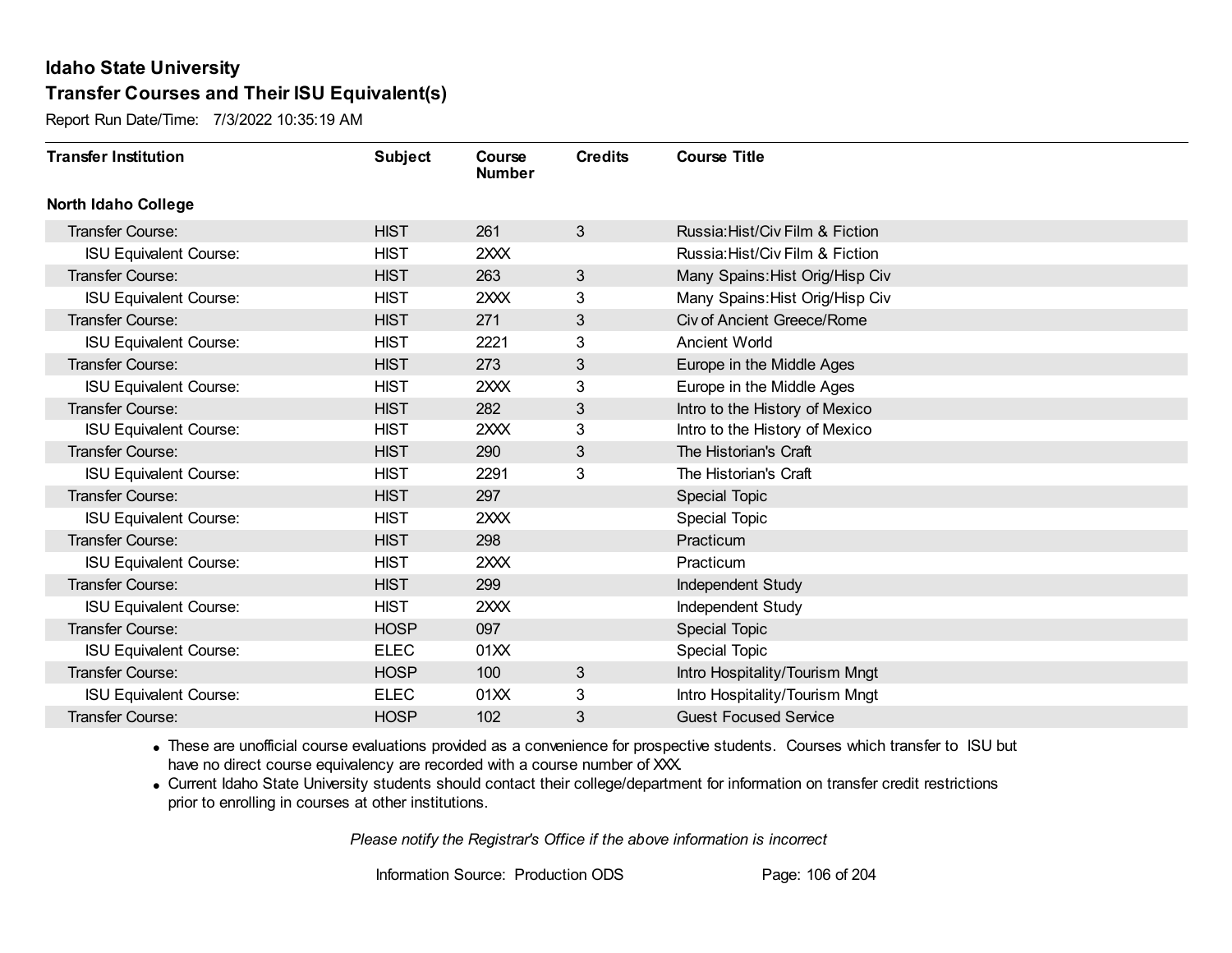Report Run Date/Time: 7/3/2022 10:35:19 AM

| <b>Transfer Institution</b>   | <b>Subject</b> | Course<br><b>Number</b> | <b>Credits</b> | <b>Course Title</b>                 |
|-------------------------------|----------------|-------------------------|----------------|-------------------------------------|
| <b>North Idaho College</b>    |                |                         |                |                                     |
| <b>Transfer Course:</b>       | <b>HOSP</b>    | 102                     | 3              | <b>Guest Focused Service</b>        |
| <b>ISU Equivalent Course:</b> | <b>ELEC</b>    | 01XX                    | 3              | <b>Guest Focused Service</b>        |
| Transfer Course:              | <b>HOSP</b>    | 105                     | 3              | Food/Beverage Serv Sanitation       |
| <b>ISU Equivalent Course:</b> | <b>ELEC</b>    | 01XX                    | 3              | Food/Beverage Serv Sanitation       |
| Transfer Course:              | <b>HOSP</b>    | 110                     | 3              | <b>Front Office Procedures</b>      |
| <b>ISU Equivalent Course:</b> | <b>ELEC</b>    | 01XX                    | 3              | <b>Front Office Procedures</b>      |
| <b>Transfer Course:</b>       | <b>HOSP</b>    | 115                     | 3              | <b>Hospitality Field Experience</b> |
| <b>ISU Equivalent Course:</b> | <b>ELEC</b>    | 01XX                    | 3              | <b>Hospitality Field Experience</b> |
| Transfer Course:              | <b>HOSP</b>    | 117                     | 3              | Careers in Hospitality              |
| <b>ISU Equivalent Course:</b> | <b>ELEC</b>    | 01XX                    | 3              | Careers in Hospitality              |
| Transfer Course:              | <b>HOSP</b>    | 120                     | 3              | Supervisory Housekeeping            |
| <b>ISU Equivalent Course:</b> | <b>ELEC</b>    | 01XX                    | 3              | Supervisory Housekeeping            |
| <b>Transfer Course:</b>       | <b>HOSP</b>    | 125                     | 3              | Hospitality Maint/Engineering       |
| <b>ISU Equivalent Course:</b> | <b>ELEC</b>    | 01XX                    | 3              | Hospitality Maint/Engineering       |
| Transfer Course:              | <b>HOSP</b>    | 130                     | 3              | <b>Hotel Security Management</b>    |
| <b>ISU Equivalent Course:</b> | <b>ELEC</b>    | 01XX                    | 3              | <b>Hotel Security Management</b>    |
| Transfer Course:              | <b>HOSP</b>    | 140                     | 3              | Leadership Principles               |
| <b>ISU Equivalent Course:</b> | <b>ELEC</b>    | 01XX                    | 3              | Leadership Principles               |
| <b>Transfer Course:</b>       | <b>HOSP</b>    | 150                     | 1              | Food Serv Sanitation/Safety         |
| <b>ISU Equivalent Course:</b> | <b>ELEC</b>    | 01XX                    |                | Food Serv Sanitation/Safety         |
| <b>Transfer Course:</b>       | <b>HOSP</b>    | 197                     |                | <b>Special Topic</b>                |
| <b>ISU Equivalent Course:</b> | <b>ELEC</b>    | 01XX                    |                | <b>Special Topic</b>                |
| Transfer Course:              | <b>HOSP</b>    | 202                     |                | <b>Guest Service Gold</b>           |

· These are unofficial course evaluations provided as a convenience for prospective students. Courses which transfer to ISU but have no direct course equivalency are recorded with a course number of XXX.

· Current Idaho State University students should contact their college/department for information on transfer credit restrictions prior to enrolling in courses at other institutions.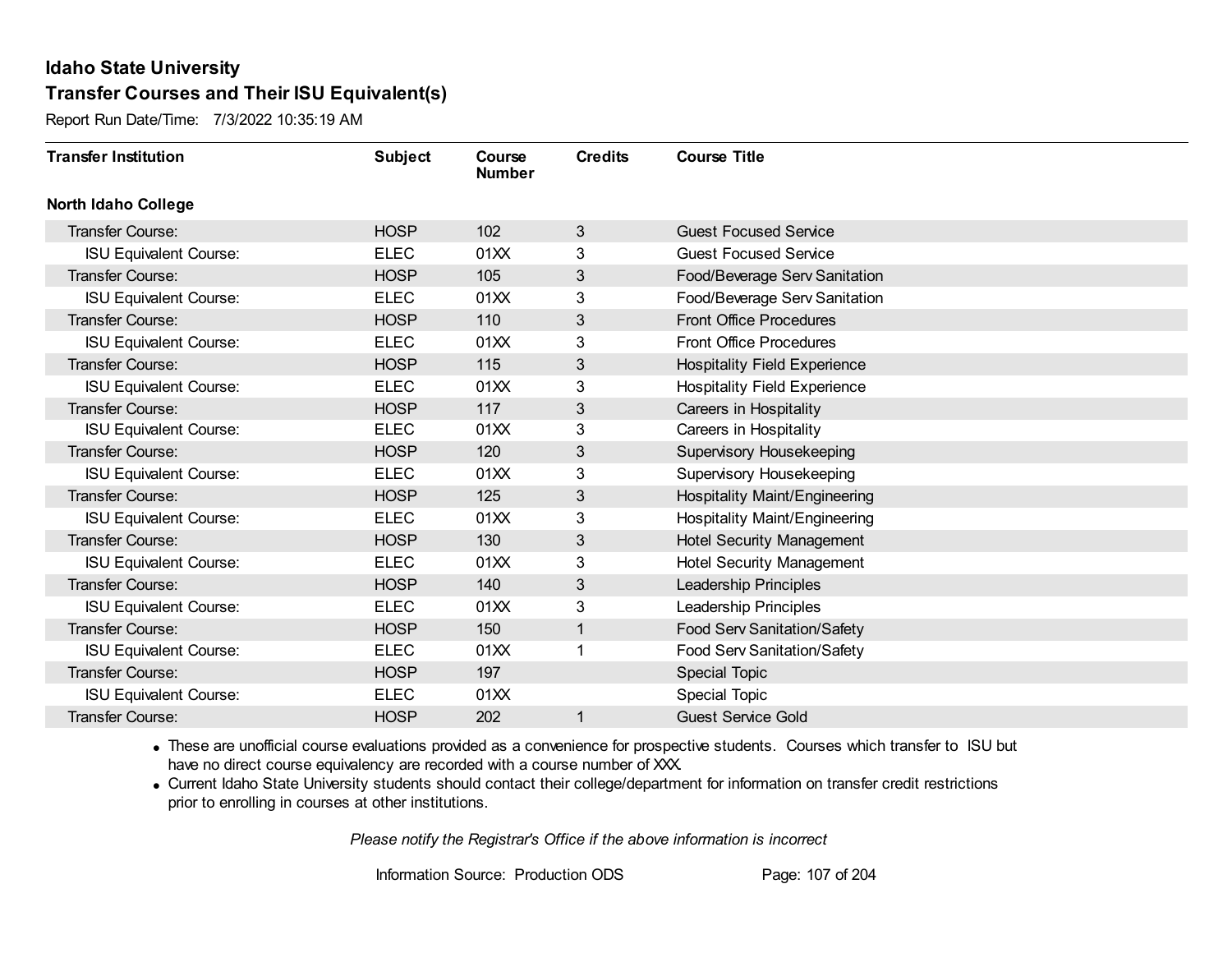Report Run Date/Time: 7/3/2022 10:35:19 AM

| <b>Transfer Institution</b>   | <b>Subject</b> | Course<br><b>Number</b> | <b>Credits</b> | <b>Course Title</b>                   |
|-------------------------------|----------------|-------------------------|----------------|---------------------------------------|
| <b>North Idaho College</b>    |                |                         |                |                                       |
| <b>Transfer Course:</b>       | <b>HOSP</b>    | 202                     | 1              | <b>Guest Service Gold</b>             |
| <b>ISU Equivalent Course:</b> | <b>ELEC</b>    | 02XX                    |                | <b>Guest Service Gold</b>             |
| Transfer Course:              | <b>HOSP</b>    | 203                     |                | Workshop                              |
| <b>ISU Equivalent Course:</b> | <b>ELEC</b>    | 02XX                    |                | Workshop                              |
| Transfer Course:              | <b>HOSP</b>    | 210                     | $\mathbf{3}$   | Food & Beverage Controls              |
| <b>ISU Equivalent Course:</b> | <b>ELEC</b>    | 02XX                    | 3              | Food & Beverage Controls              |
| <b>Transfer Course:</b>       | <b>HOSP</b>    | 215                     | 3              | Bar & Beverage Management             |
| <b>ISU Equivalent Course:</b> | <b>ELEC</b>    | 02XX                    | 3              | Bar & Beverage Management             |
| Transfer Course:              | <b>HOSP</b>    | 220                     | 3              | Resort/Recreation Mngt Princ          |
| <b>ISU Equivalent Course:</b> | <b>ELEC</b>    | 02XX                    | 3              | <b>Resort/Recreation Mngt Princ</b>   |
| Transfer Course:              | <b>HOSP</b>    | 225                     | 3              | Event Planning/Management             |
| <b>ISU Equivalent Course:</b> | <b>ELEC</b>    | 02XX                    | 3              | Event Planning/Management             |
| Transfer Course:              | <b>HOSP</b>    | 230                     | 3              | <b>Hospitality Financial Analysis</b> |
| <b>ISU Equivalent Course:</b> | <b>ELEC</b>    | 02XX                    | 3              | <b>Hospitality Financial Analysis</b> |
| Transfer Course:              | <b>HOSP</b>    | 235                     | 4              | <b>Food Appreciation</b>              |
| <b>ISU Equivalent Course:</b> | <b>ELEC</b>    | 02XX                    | 4              | Food Appreciation                     |
| Transfer Course:              | <b>HOSP</b>    | 243                     | 3              | Sales/Mktg in Hospitality Ind         |
| <b>ISU Equivalent Course:</b> | <b>ELEC</b>    | 02XX                    | 3              | Sales/Mktg in Hospitality Ind         |
| Transfer Course:              | <b>HOSP</b>    | 250                     | 3              | Risk Management                       |
| <b>ISU Equivalent Course:</b> | <b>ELEC</b>    | 02XX                    | 3              | Risk Management                       |
| Transfer Course:              | <b>HOSP</b>    | 290                     | 3              | <b>Hospitality Field Experience</b>   |
| <b>ISU Equivalent Course:</b> | <b>ELEC</b>    | 02XX                    | 3              | <b>Hospitality Field Experience</b>   |
| Transfer Course:              | <b>HOSP</b>    | 297                     |                | <b>Special Topic</b>                  |

· These are unofficial course evaluations provided as a convenience for prospective students. Courses which transfer to ISU but have no direct course equivalency are recorded with a course number of XXX.

· Current Idaho State University students should contact their college/department for information on transfer credit restrictions prior to enrolling in courses at other institutions.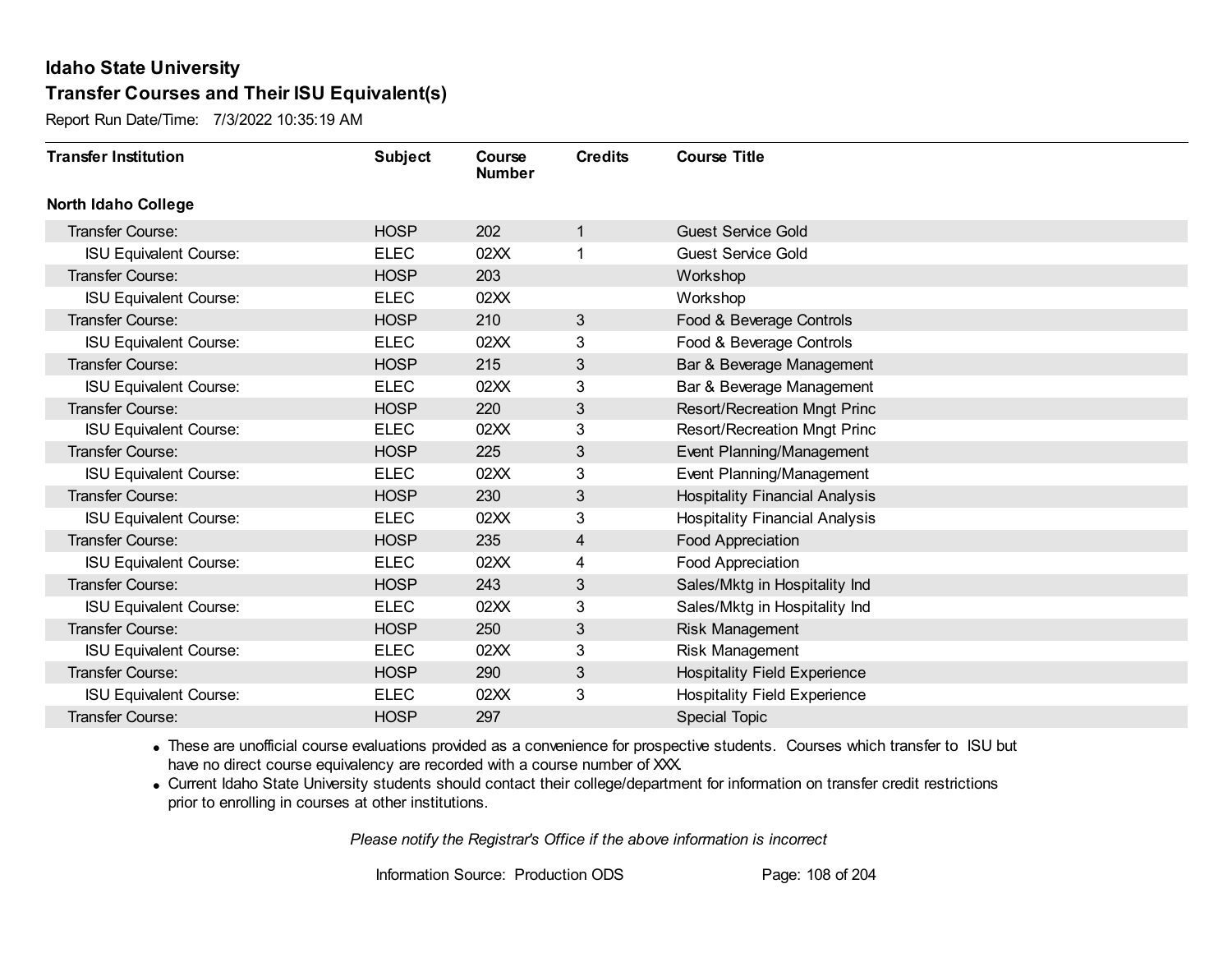Report Run Date/Time: 7/3/2022 10:35:19 AM

| <b>Transfer Institution</b>   | <b>Subject</b> | Course<br><b>Number</b> | <b>Credits</b> | <b>Course Title</b>            |
|-------------------------------|----------------|-------------------------|----------------|--------------------------------|
| <b>North Idaho College</b>    |                |                         |                |                                |
| Transfer Course:              | <b>HOSP</b>    | 297                     |                | <b>Special Topic</b>           |
| <b>ISU Equivalent Course:</b> | <b>ELEC</b>    | 02XX                    |                | <b>Special Topic</b>           |
| Transfer Course:              | <b>HOSP</b>    | 298                     |                | Practicum                      |
| <b>ISU Equivalent Course:</b> | <b>ELEC</b>    | 02XX                    |                | Practicum                      |
| <b>Transfer Course:</b>       | <b>HOSP</b>    | 299                     |                | Independent Study              |
| <b>ISU Equivalent Course:</b> | <b>ELEC</b>    | 02XX                    |                | Independent Study              |
| <b>Transfer Course:</b>       | <b>HRA</b>     | 097                     |                | <b>Special Topic</b>           |
| <b>ISU Equivalent Course:</b> | <b>ELEC</b>    | 01XX                    |                | <b>Special Topic</b>           |
| Transfer Course:              | <b>HRA</b>     | 110                     | 3              | Diversity & Human Relations    |
| <b>ISU Equivalent Course:</b> | <b>ELEC</b>    | 01XX                    | 3              | Diversity & Human Relations    |
| Transfer Course:              | <b>HRA</b>     | 197                     |                | Special Topic                  |
| <b>ISU Equivalent Course:</b> | <b>ELEC</b>    | 01XX                    |                | <b>Special Topic</b>           |
| Transfer Course:              | <b>HRA</b>     | 203                     |                | Workshop                       |
| <b>ISU Equivalent Course:</b> | <b>ELEC</b>    | 02XX                    |                | Workshop                       |
| Transfer Course:              | <b>HRA</b>     | 210                     | 3              | Recruiting/Selection/Retention |
| <b>ISU Equivalent Course:</b> | <b>ELEC</b>    | 02XX                    | 3              | Recruiting/Selection/Retention |
| Transfer Course:              | <b>HRA</b>     | 290                     |                | Internship                     |
| <b>ISU Equivalent Course:</b> | <b>ELEC</b>    | 02XX                    |                | Internship                     |
| <b>Transfer Course:</b>       | <b>HRA</b>     | 297                     |                | <b>Special Topic</b>           |
| <b>ISU Equivalent Course:</b> | <b>ELEC</b>    | 02XX                    |                | <b>Special Topic</b>           |
| Transfer Course:              | <b>HRA</b>     | 298                     |                | Practicum                      |
| <b>ISU Equivalent Course:</b> | <b>ELEC</b>    | 02XX                    |                | Practicum                      |
| Transfer Course:              | <b>HRA</b>     | 299                     |                | Independent Study              |

· These are unofficial course evaluations provided as a convenience for prospective students. Courses which transfer to ISU but have no direct course equivalency are recorded with a course number of XXX.

· Current Idaho State University students should contact their college/department for information on transfer credit restrictions prior to enrolling in courses at other institutions.

*Please notify the Registrar's Office if the above information is incorrect*

Information Source: Production ODS Page: 109 of 204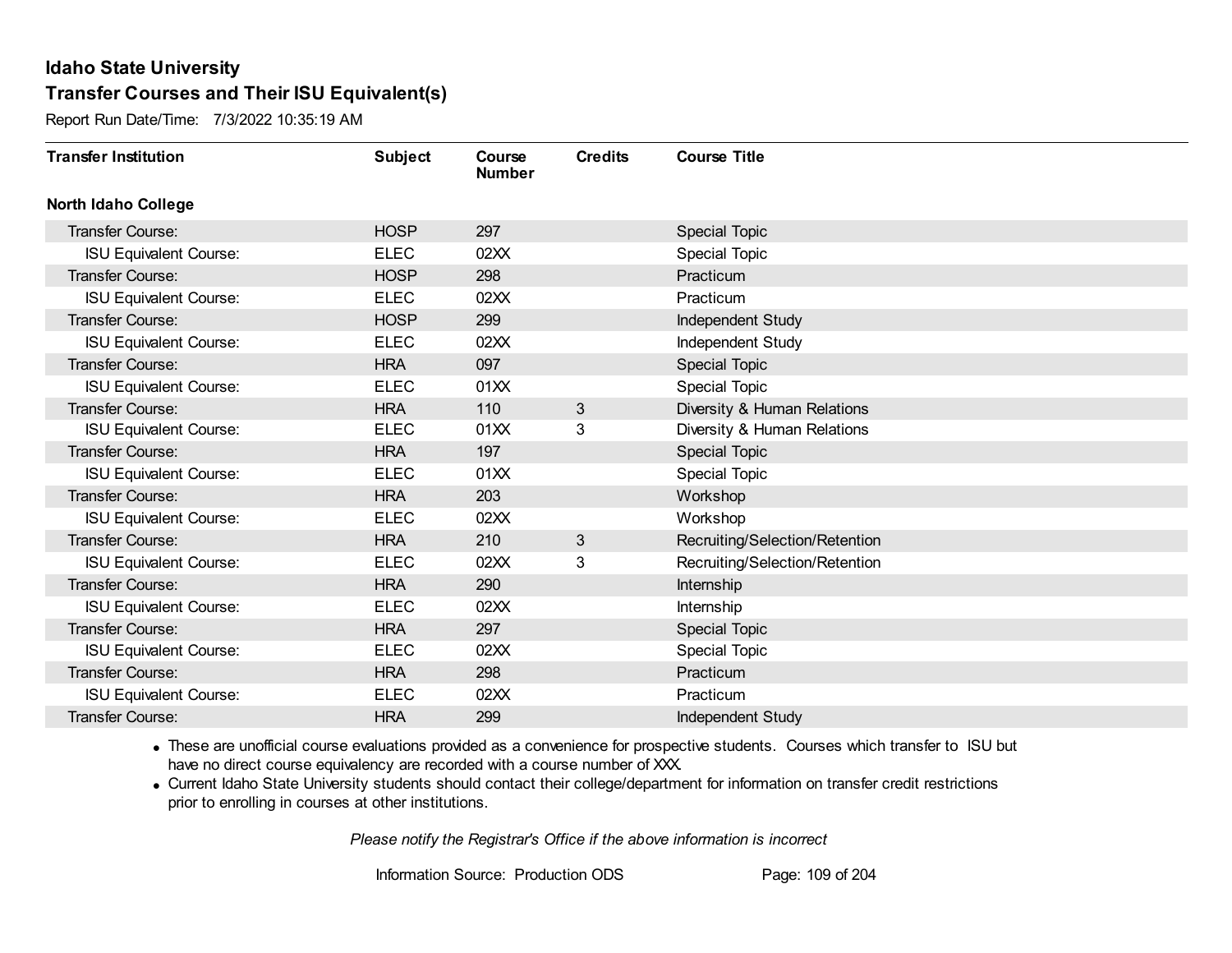Report Run Date/Time: 7/3/2022 10:35:19 AM

| <b>Transfer Institution</b>   | <b>Subject</b> | Course<br><b>Number</b> | <b>Credits</b> | <b>Course Title</b>           |
|-------------------------------|----------------|-------------------------|----------------|-------------------------------|
| <b>North Idaho College</b>    |                |                         |                |                               |
| Transfer Course:              | <b>HRA</b>     | 299                     |                | Independent Study             |
| <b>ISU Equivalent Course:</b> | <b>ELEC</b>    | 02XX                    |                | Independent Study             |
| Transfer Course:              | <b>HUMN</b>    | 101                     | 3              | Intro to Humanities           |
| <b>ISU Equivalent Course:</b> | <b>ELEC</b>    | 1XXX                    | 3              | Intro to Humanities           |
| <b>Transfer Course:</b>       | <b>HUMS</b>    | 097                     |                | <b>Special Topic</b>          |
| <b>ISU Equivalent Course:</b> | <b>ELEC</b>    | 1XXX                    |                | Special Topic                 |
| <b>Transfer Course:</b>       | <b>HUMS</b>    | 101                     | 3              | Intro to Humanities GM5       |
| <b>ISU Equivalent Course:</b> | <b>ELEC</b>    | 1XXX                    | 3              | Intro to Humanities GM5       |
| <b>Transfer Course:</b>       | <b>HUMS</b>    | 126                     | 3              | Film & Culture GM5            |
| <b>ISU Equivalent Course:</b> | <b>ELEC</b>    | 1XXX                    | 3              | Film & Culture GM5            |
| <b>Transfer Course:</b>       | <b>HUMS</b>    | 197                     |                | Special Topic                 |
| <b>ISU Equivalent Course:</b> | <b>ELEC</b>    | 1XXX                    |                | <b>Special Topic</b>          |
| Transfer Course:              | <b>HUMS</b>    | 200                     | 3              | Interdisciplinary Seminar GM5 |
| <b>ISU Equivalent Course:</b> | <b>ELEC</b>    | 2XXX                    | 3              | Interdisciplinary Seminar GM5 |
| Transfer Course:              | <b>HUMS</b>    | 203                     |                | Workshop                      |
| <b>ISU Equivalent Course:</b> | <b>ELEC</b>    | 2XXX                    |                | Workshop                      |
| Transfer Course:              | <b>HUMS</b>    | 205                     | 3              | Visual Texts & Culture        |
| <b>ISU Equivalent Course:</b> | <b>ELEC</b>    | 2XXX                    | 3              | Visual Texts & Culture        |
| Transfer Course:              | <b>HUMS</b>    | 290                     |                | Internship                    |
| <b>ISU Equivalent Course:</b> | <b>ELEC</b>    | 2XXX                    |                | Internship                    |
| <b>Transfer Course:</b>       | <b>HUMS</b>    | 295                     | 3              | Themes in the Humanities      |
| <b>ISU Equivalent Course:</b> | <b>ELEC</b>    | 2XXX                    | 3              | Themes in the Humanities      |
| Transfer Course:              | <b>HUMS</b>    | 297                     |                | <b>Special Topic</b>          |

· These are unofficial course evaluations provided as a convenience for prospective students. Courses which transfer to ISU but have no direct course equivalency are recorded with a course number of XXX.

· Current Idaho State University students should contact their college/department for information on transfer credit restrictions prior to enrolling in courses at other institutions.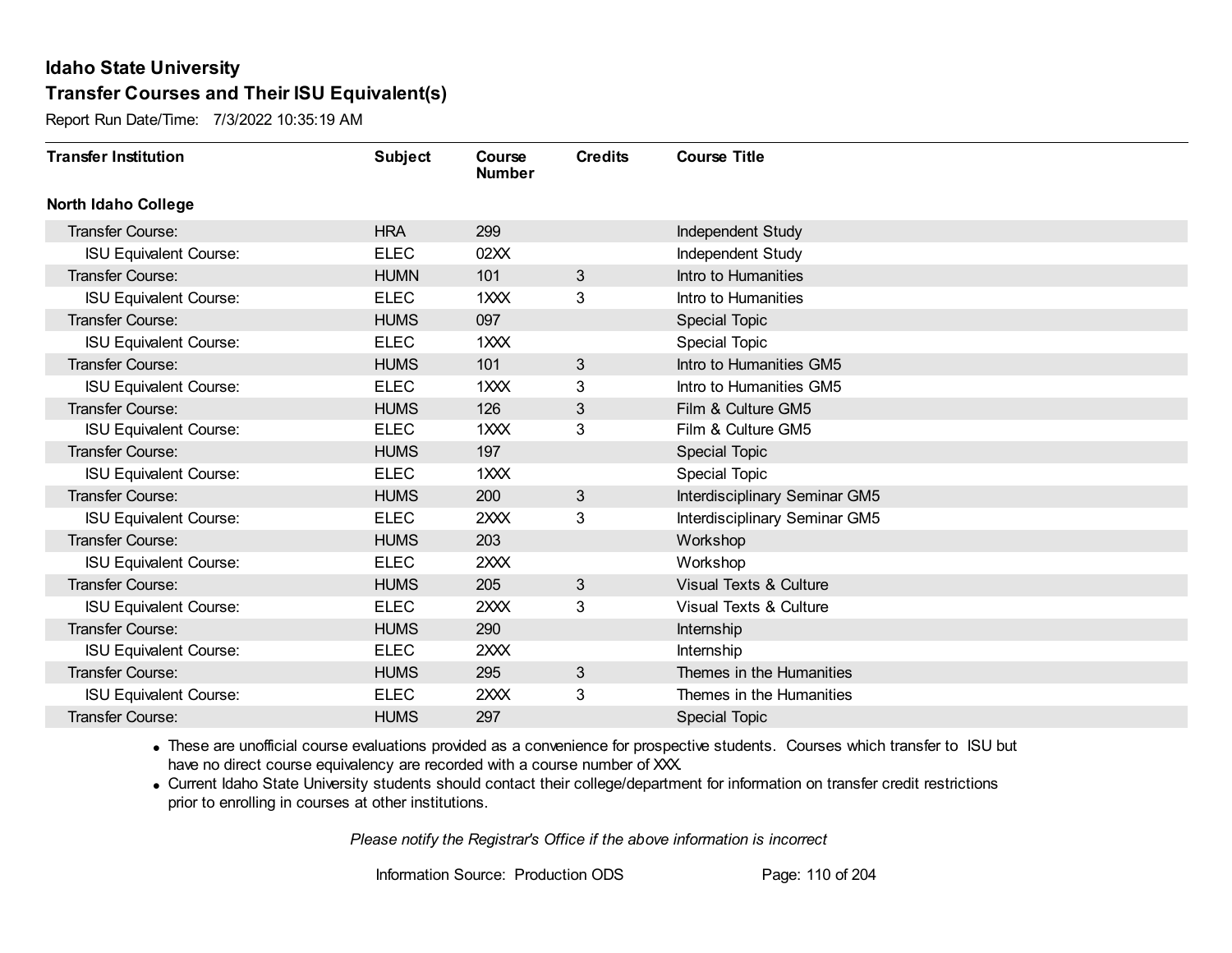Report Run Date/Time: 7/3/2022 10:35:19 AM

| <b>Transfer Institution</b>   | <b>Subject</b> | Course<br><b>Number</b> | <b>Credits</b> | <b>Course Title</b>               |
|-------------------------------|----------------|-------------------------|----------------|-----------------------------------|
| <b>North Idaho College</b>    |                |                         |                |                                   |
| Transfer Course:              | <b>HUMS</b>    | 297                     |                | Special Topic                     |
| <b>ISU Equivalent Course:</b> | <b>ELEC</b>    | 2XXX                    |                | <b>Special Topioc</b>             |
| Transfer Course:              | <b>HUMS</b>    | 298                     |                | Practicum                         |
| <b>ISU Equivalent Course:</b> | <b>ELEC</b>    | 2XXX                    |                | Practicum                         |
| <b>Transfer Course:</b>       | <b>HUMS</b>    | 299                     |                | Independent Study                 |
| <b>ISU Equivalent Course:</b> | <b>ELEC</b>    | 2XXX                    |                | Independent Study                 |
| <b>Transfer Course:</b>       | <b>HVAC</b>    | 097                     |                | Special Topic                     |
| <b>ISU Equivalent Course:</b> | <b>ELEC</b>    | 01XX                    |                | Special Topic                     |
| <b>Transfer Course:</b>       | <b>HVAC</b>    | 161                     | 3              | <b>HVACR Principles</b>           |
| <b>ISU Equivalent Course:</b> | <b>ELEC</b>    | 01XX                    | 3              | <b>HVACR Principles</b>           |
| <b>Transfer Course:</b>       | <b>HVAC</b>    | 161L                    | 5              | <b>HVACR Lab I</b>                |
| <b>ISU Equivalent Course:</b> | <b>ELEC</b>    | 01XX                    | 5              | <b>HVACR Lab I</b>                |
| Transfer Course:              | <b>HVAC</b>    | 165                     | 4              | <b>HVACR Electrical</b>           |
| <b>ISU Equivalent Course:</b> | <b>ELEC</b>    | 01XX                    | 4              | <b>HVACR Electrical</b>           |
| Transfer Course:              | <b>HVAC</b>    | 167                     | 4              | <b>HVACR Heating</b>              |
| <b>ISU Equivalent Course:</b> | <b>ELEC</b>    | 01XX                    | 4              | <b>HVACR Heating</b>              |
| Transfer Course:              | <b>HVAC</b>    | 171L                    | 5              | <b>HVACR Lab II</b>               |
| <b>ISU Equivalent Course:</b> | <b>ELEC</b>    | 01XX                    | 5              | <b>HVACR Lab II</b>               |
| Transfer Course:              | <b>HVAC</b>    | 175                     | 4              | <b>HVACR Systems</b>              |
| ISU Equivalent Course:        | <b>ELEC</b>    | 01XX                    | 4              | <b>HVACR Systems</b>              |
| Transfer Course:              | <b>HVAC</b>    | 177                     | $\overline{4}$ | Refrigeration                     |
| <b>ISU Equivalent Course:</b> | <b>ELEC</b>    | 01XX                    | 4              | Refrigeration                     |
| <b>Transfer Course:</b>       | <b>HVAC</b>    | 180                     | 3              | <b>HVACR Codes &amp; Licenses</b> |

· These are unofficial course evaluations provided as a convenience for prospective students. Courses which transfer to ISU but have no direct course equivalency are recorded with a course number of XXX.

· Current Idaho State University students should contact their college/department for information on transfer credit restrictions prior to enrolling in courses at other institutions.

*Please notify the Registrar's Office if the above information is incorrect*

Information Source: Production ODS Page: 111 of 204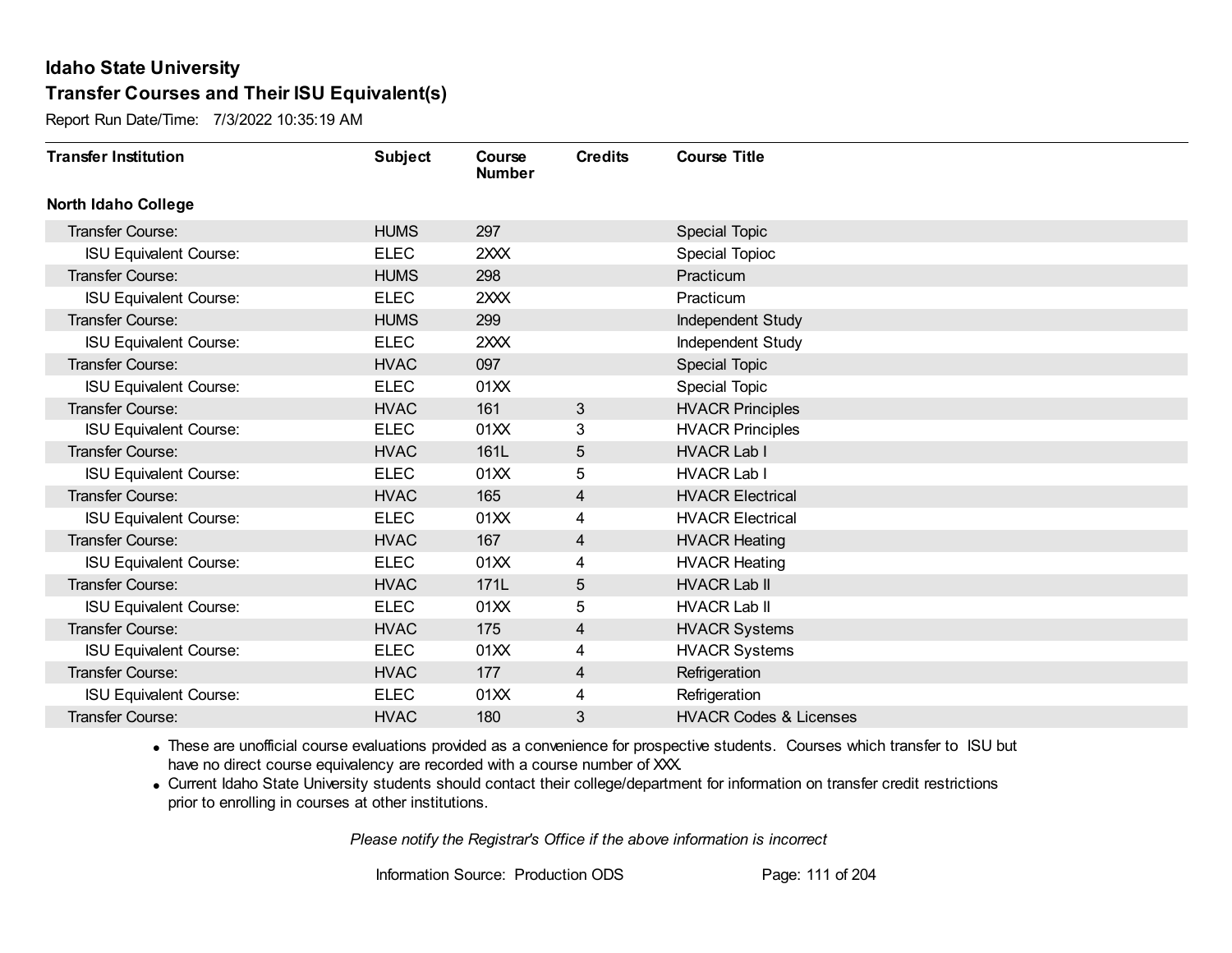Report Run Date/Time: 7/3/2022 10:35:19 AM

| <b>Transfer Institution</b>   | <b>Subject</b> | Course<br><b>Number</b> | <b>Credits</b> | <b>Course Title</b>                  |
|-------------------------------|----------------|-------------------------|----------------|--------------------------------------|
| <b>North Idaho College</b>    |                |                         |                |                                      |
| Transfer Course:              | <b>HVAC</b>    | 180                     | $\mathbf{3}$   | <b>HVACR Codes &amp; Licenses</b>    |
| <b>ISU Equivalent Course:</b> | <b>ELEC</b>    | 01XX                    | 3              | <b>HVACR Codes &amp; Licenses</b>    |
| Transfer Course:              | <b>HVAC</b>    | 197                     |                | <b>Special Topic</b>                 |
| <b>ISU Equivalent Course:</b> | <b>ELEC</b>    | 01XX                    |                | <b>Special Topic</b>                 |
| <b>Transfer Course:</b>       | <b>HVAC</b>    | 203                     |                | Workshop                             |
| <b>ISU Equivalent Course:</b> | <b>ELEC</b>    | 02XX                    |                | Workshop                             |
| Transfer Course:              | <b>HVAC</b>    | 290                     |                | Internship                           |
| <b>ISU Equivalent Course:</b> | <b>ELEC</b>    | 02XX                    |                | Internship                           |
| <b>Transfer Course:</b>       | <b>HVAC</b>    | 297                     |                | <b>Special Topic</b>                 |
| <b>ISU Equivalent Course:</b> | <b>ELEC</b>    | 02XX                    |                | Special Topic                        |
| <b>Transfer Course:</b>       | <b>HVAC</b>    | 298                     |                | Practicum                            |
| <b>ISU Equivalent Course:</b> | <b>ELEC</b>    | 02XX                    |                | Practicum                            |
| <b>Transfer Course:</b>       | <b>HVAC</b>    | 299                     |                | Independent Study                    |
| <b>ISU Equivalent Course:</b> | <b>ELEC</b>    | 02XX                    |                | Independent Study                    |
| Transfer Course:              | <b>INTR</b>    | 200                     | 3              | Interdisciplinary Seminar GM5        |
| <b>ISU Equivalent Course:</b> | <b>ELEC</b>    | 2XXX                    | 3              | Interdisciplinary Seminar GM5        |
| Transfer Course:              | <b>INTR</b>    | 250                     | 3 <sup>1</sup> | Integrative Inquiry (IGM)            |
| <b>ISU Equivalent Course:</b> | <b>ELEC</b>    | 2XXX                    | 3              | Integrative Inquiry (IGM)            |
| Transfer Course:              | <b>INTR</b>    | 2500                    | 3              | Leadership in Healthcare             |
| <b>ISU Equivalent Course:</b> | <b>ELEC</b>    | 2XXX                    |                | Leadership in Healthcare             |
| Transfer Course:              | <b>INTR</b>    | 250A                    | 3              | Death/Dying:A Sociocult/Hist/B       |
| <b>ISU Equivalent Course:</b> | <b>SOC</b>     | 2XXX                    | 3              | Death/Dying:A Sociocult/Hist/B       |
| Transfer Course:              | <b>INTR</b>    | 250B                    | 3              | <b>Physical/Virtual Environments</b> |

· These are unofficial course evaluations provided as a convenience for prospective students. Courses which transfer to ISU but have no direct course equivalency are recorded with a course number of XXX.

· Current Idaho State University students should contact their college/department for information on transfer credit restrictions prior to enrolling in courses at other institutions.

*Please notify the Registrar's Office if the above information is incorrect*

Information Source: Production ODS Page: 112 of 204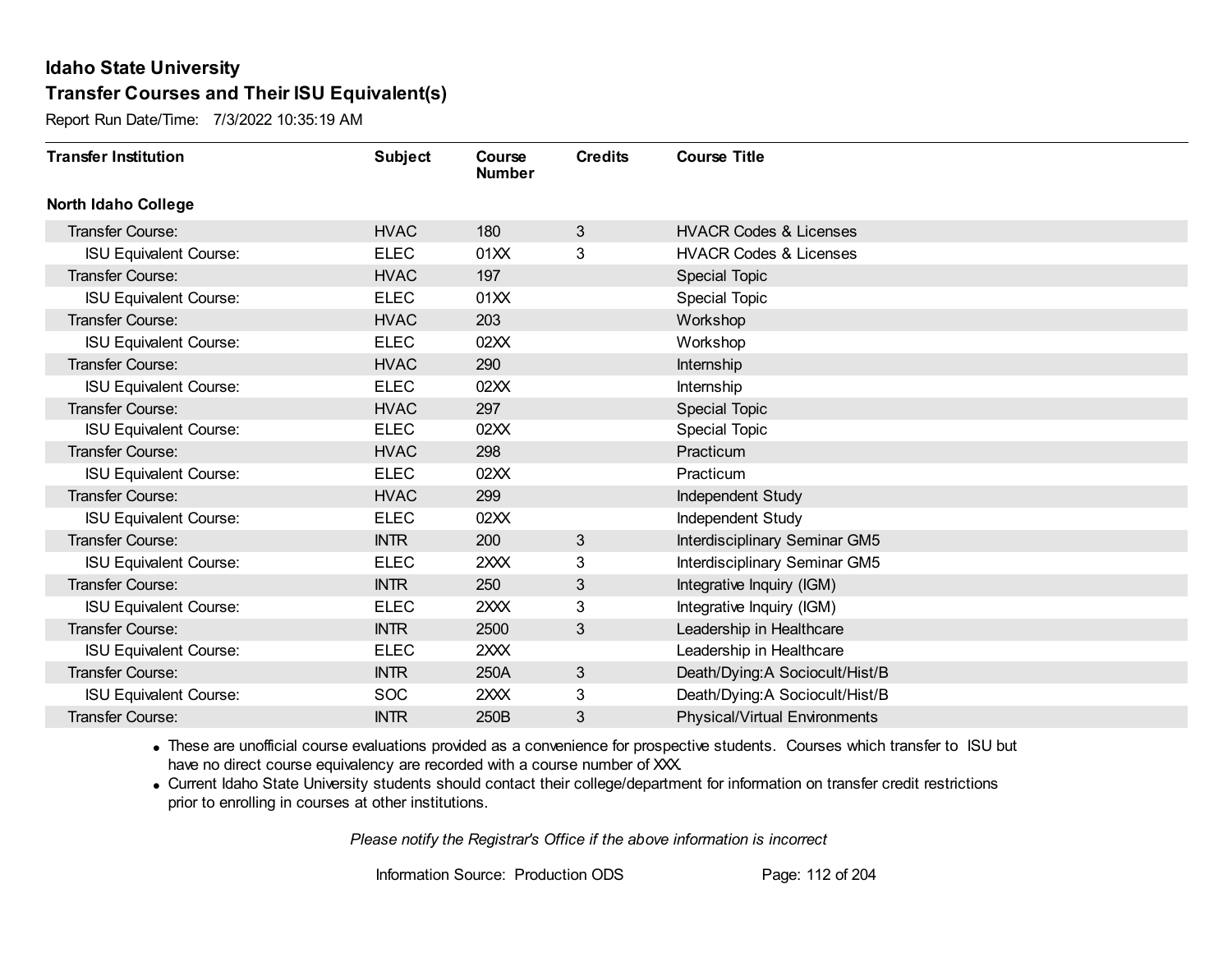Report Run Date/Time: 7/3/2022 10:35:19 AM

| <b>Transfer Institution</b>   | <b>Subject</b> | Course<br><b>Number</b> | <b>Credits</b> | <b>Course Title</b>                  |
|-------------------------------|----------------|-------------------------|----------------|--------------------------------------|
| <b>North Idaho College</b>    |                |                         |                |                                      |
| <b>Transfer Course:</b>       | <b>INTR</b>    | 250B                    | 3              | <b>Physical/Virtual Environments</b> |
| <b>ISU Equivalent Course:</b> | <b>ELEC</b>    | 2XXX                    | 3              | <b>Physical/Virtual Environments</b> |
| <b>Transfer Course:</b>       | <b>INTR</b>    | 250C                    | 3              | Integrative Business/Value Cre       |
| <b>ISU Equivalent Course:</b> | <b>ELEC</b>    | 2XXX                    | 3              | Integrative Business/Value Cre       |
| <b>Transfer Course:</b>       | <b>INTR</b>    | 250D                    | 3              | Juvenile Justice                     |
| <b>ISU Equivalent Course:</b> | <b>SOC</b>     | 2XXX                    | 3              | Juvenile Justice                     |
| <b>Transfer Course:</b>       | <b>INTR</b>    | 250E                    | 3              | Writing/Wild:Lit/Lang Nat Spac       |
| <b>ISU Equivalent Course:</b> | <b>ENGL</b>    | 2XXX                    | 3              | Writing/Wild:Lit/Lang Nat Spac       |
| <b>Transfer Course:</b>       | <b>INTR</b>    | 250F                    | 3              | Integrative Inquiry: The Art of      |
| <b>ISU Equivalent Course:</b> | <b>ELEC</b>    | 2XXX                    | 3              | Integrative Inquiry: The Art of      |
| <b>Transfer Course:</b>       | <b>INTR</b>    | 250G                    | 3              | Teaching/Learning Outdoors           |
| <b>ISU Equivalent Course:</b> | <b>ELEC</b>    | 2XXX                    | 3              | Teaching/Learning Outdoors           |
| Transfer Course:              | <b>INTR</b>    | 250H                    | 3              | Manufact Desire: Persuasive Mkg      |
| <b>ISU Equivalent Course:</b> | <b>MKTG</b>    | 2XXX                    | 3              | Manufact Desire: Persuasive Mkg      |
| Transfer Course:              | <b>INTR</b>    | 2501                    | 3              | Page/Stage: Making Theatre from      |
| <b>ISU Equivalent Course:</b> | <b>THEA</b>    | 2XXX                    | 3              | Page/Stage: Making Theatre from      |
| Transfer Course:              | <b>INTR</b>    | 250J                    | 3              | Psychology of Marketing              |
| <b>ISU Equivalent Course:</b> | <b>MKTG</b>    | 2XXX                    | 3              | Psychology of Marketing              |
| <b>Transfer Course:</b>       | <b>INTR</b>    | 250K                    | 3              | Art & Social Justice                 |
| <b>ISU Equivalent Course:</b> | <b>ART</b>     | 2XXX                    | 3              | Art & Social Justice                 |
| Transfer Course:              | <b>INTR</b>    | 250L                    | 3              | Artistic Expression/20th Cent        |
| <b>ISU Equivalent Course:</b> | <b>ART</b>     | 2XXX                    | 3              | Artistic Expression/20th Cent        |
| Transfer Course:              | <b>INTR</b>    | 250M                    | 3              | Eastern Europe: Society/Film         |

· These are unofficial course evaluations provided as a convenience for prospective students. Courses which transfer to ISU but have no direct course equivalency are recorded with a course number of XXX.

· Current Idaho State University students should contact their college/department for information on transfer credit restrictions prior to enrolling in courses at other institutions.

*Please notify the Registrar's Office if the above information is incorrect*

Information Source: Production ODS Page: 113 of 204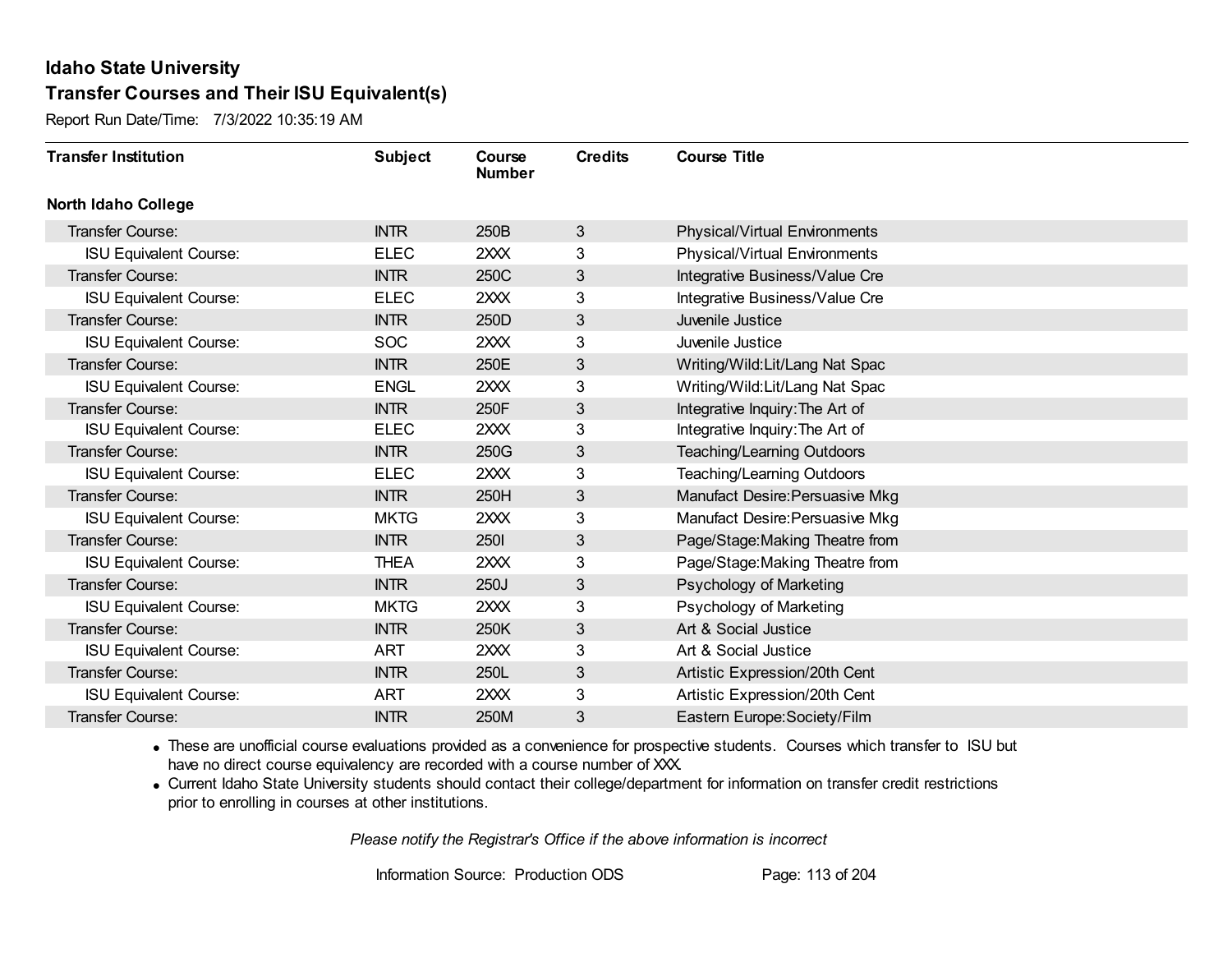Report Run Date/Time: 7/3/2022 10:35:19 AM

| <b>Transfer Institution</b>   | <b>Subject</b> | Course<br><b>Number</b> | <b>Credits</b> | <b>Course Title</b>            |
|-------------------------------|----------------|-------------------------|----------------|--------------------------------|
| <b>North Idaho College</b>    |                |                         |                |                                |
| <b>Transfer Course:</b>       | <b>INTR</b>    | 250M                    | 3              | Eastern Europe: Society/Film   |
| <b>ISU Equivalent Course:</b> | <b>SOC</b>     | 2XXX                    | 3              | Eastern Europe: Society/Film   |
| <b>Transfer Course:</b>       | <b>INTR</b>    | 250N                    | 3              | Math/Aesthetics Musical Tuning |
| <b>ISU Equivalent Course:</b> | <b>MUSC</b>    | 2XXX                    | 3              | Math/Aesthetics Musical Tuning |
| <b>Transfer Course:</b>       | <b>INTR</b>    | 250P                    | $\mathfrak{S}$ | <b>Common Read</b>             |
| <b>ISU Equivalent Course:</b> | <b>ELEC</b>    | 2XXX                    | 3              | Common Read                    |
| <b>Transfer Course:</b>       | <b>INTR</b>    | 250Q                    | 3              | Honors in Action               |
| <b>ISU Equivalent Course:</b> | <b>ELEC</b>    | 2XXX                    | 3              | Honors in Action               |
| Transfer Course:              | <b>INTR</b>    | 250R                    | 3              | 250 Years of Protest           |
| <b>ISU Equivalent Course:</b> | <b>ELEC</b>    | 2XXX                    | 3              | 250 Years of Protest           |
| <b>Transfer Course:</b>       | <b>INTR</b>    | 250S                    | 3              | The Health Benefits of Nature  |
| <b>ISU Equivalent Course:</b> | <b>ELEC</b>    | 02XX                    | 3              | The Health Benefits of Nature  |
| <b>Transfer Course:</b>       | <b>ITAL</b>    | 097                     |                | <b>Special Topic</b>           |
| <b>ISU Equivalent Course:</b> | <b>LANG</b>    | $1$ $XX$                |                | <b>Special Topic</b>           |
| Transfer Course:              | <b>ITAL</b>    | 101                     | 5              | Elementry Italian I GM         |
| <b>ISU Equivalent Course:</b> | <b>LANG</b>    | $1$ $XX$                | 5              | Elementary Italian I           |
| Transfer Course:              | <b>ITAL</b>    | 102                     | 5              | Elementary Italian II GM       |
| <b>ISU Equivalent Course:</b> | <b>LANG</b>    | $1$ $XX$                | 5              | Elementary Italian II          |
| Transfer Course:              | <b>ITAL</b>    | 197                     |                | Special Topic                  |
| <b>ISU Equivalent Course:</b> | <b>LANG</b>    | 1XXX                    |                | <b>Special Topic</b>           |
| Transfer Course:              | <b>ITAL</b>    | 203                     |                | Workshop                       |
| <b>ISU Equivalent Course:</b> | <b>LANG</b>    | 2XXX                    |                | Workshop                       |
| Transfer Course:              | <b>ITAL</b>    | 290                     |                | Internship                     |

· These are unofficial course evaluations provided as a convenience for prospective students. Courses which transfer to ISU but have no direct course equivalency are recorded with a course number of XXX.

· Current Idaho State University students should contact their college/department for information on transfer credit restrictions prior to enrolling in courses at other institutions.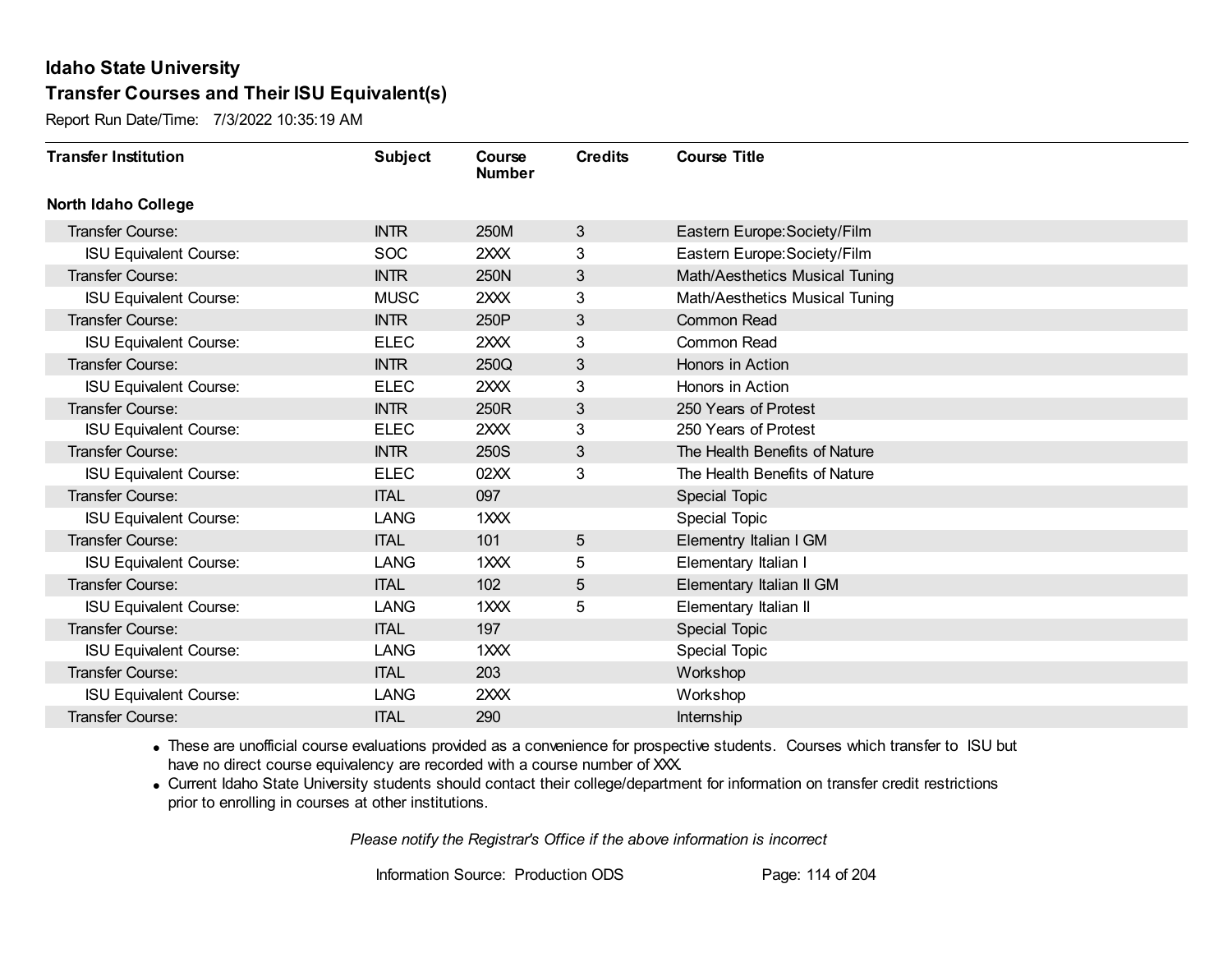Report Run Date/Time: 7/3/2022 10:35:19 AM

| <b>Transfer Institution</b>   | <b>Subject</b> | Course<br><b>Number</b> | <b>Credits</b> | <b>Course Title</b>                 |
|-------------------------------|----------------|-------------------------|----------------|-------------------------------------|
| <b>North Idaho College</b>    |                |                         |                |                                     |
| Transfer Course:              | <b>ITAL</b>    | 290                     |                | Internship                          |
| <b>ISU Equivalent Course:</b> | <b>LANG</b>    | 2XXX                    |                | Internship                          |
| Transfer Course:              | <b>ITAL</b>    | 297                     |                | <b>Special Topic</b>                |
| <b>ISU Equivalent Course:</b> | <b>LANG</b>    | 2XXX                    |                | Special Topic                       |
| <b>Transfer Course:</b>       | <b>ITAL</b>    | 298                     |                | Practicum                           |
| <b>ISU Equivalent Course:</b> | LANG           | 2XXX                    |                | Practicum                           |
| Transfer Course:              | <b>ITAL</b>    | 299                     |                | Independent Study                   |
| <b>ISU Equivalent Course:</b> | <b>LANG</b>    | 2XXX                    |                | Independent Study                   |
| <b>Transfer Course:</b>       | <b>JOUR</b>    | 100                     | $\mathbf{1}$   | <b>Sentinel Staff</b>               |
| <b>ISU Equivalent Course:</b> | MC             | 1XXX                    |                | <b>Sentinel Staff</b>               |
| Transfer Course:              | <b>JOUR</b>    | 121                     | $\mathbf{3}$   | News Writing                        |
| <b>ISU Equivalent Course:</b> | <b>MC</b>      | 1121                    |                | Reporting & News Writing            |
| Transfer Course:              | <b>LAWE</b>    | 097                     |                | Special Topic                       |
| <b>ISU Equivalent Course:</b> | LAWE           | 01XX                    |                | Special Topic                       |
| Transfer Course:              | LAWE           | 103                     | 3              | Intro to Criminal Justice           |
| <b>ISU Equivalent Course:</b> | LAWE           | 01XX                    | 3              | Intro to Criminal Justice           |
| Transfer Course:              | <b>LAWE</b>    | 151                     | $\mathbf{1}$   | Pre-Academy US Laws                 |
| <b>ISU Equivalent Course:</b> | LAWE           | 01XX                    | 1              | Pre-Academy US Laws                 |
| Transfer Course:              | <b>LAWE</b>    | 152                     | $\mathbf{1}$   | Pre-Acad Off Invest/Procedures      |
| <b>ISU Equivalent Course:</b> | LAWE           | 01XX                    |                | Pre-Acad Off Invest/Procedures      |
| Transfer Course:              | <b>LAWE</b>    | 161                     | $\overline{7}$ | <b>Basic Police Law/Prof Orient</b> |
| <b>ISU Equivalent Course:</b> | LAWE           | 01XX                    | 7              | <b>Basic Police Law/Prof Orient</b> |
| Transfer Course:              | LAWE           | 162                     | 8              | Police Procedures/Investigatio      |

· These are unofficial course evaluations provided as a convenience for prospective students. Courses which transfer to ISU but have no direct course equivalency are recorded with a course number of XXX.

· Current Idaho State University students should contact their college/department for information on transfer credit restrictions prior to enrolling in courses at other institutions.

*Please notify the Registrar's Office if the above information is incorrect*

Information Source: Production ODS Page: 115 of 204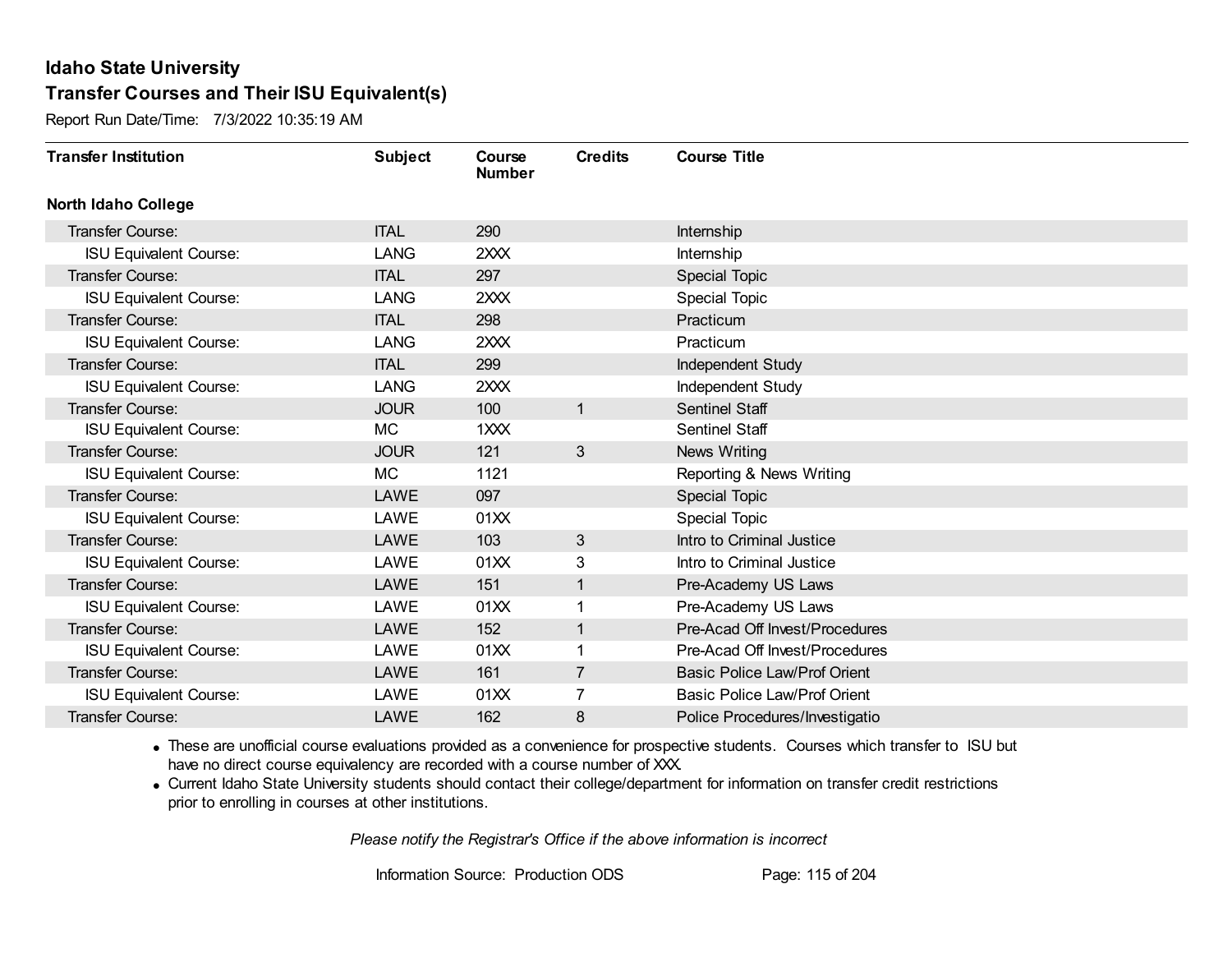Report Run Date/Time: 7/3/2022 10:35:19 AM

| <b>Transfer Institution</b>   | <b>Subject</b> | Course<br><b>Number</b> | <b>Credits</b> | <b>Course Title</b>             |
|-------------------------------|----------------|-------------------------|----------------|---------------------------------|
| <b>North Idaho College</b>    |                |                         |                |                                 |
| <b>Transfer Course:</b>       | LAWE           | 162                     | 8              | Police Procedures/Investigatio  |
| <b>ISU Equivalent Course:</b> | LAWE           | 01XX                    | 8              | Police Procedures/Investigatio  |
| Transfer Course:              | <b>LAWE</b>    | 163                     | $\overline{7}$ | Enforcement/Field Sklls Patrol  |
| <b>ISU Equivalent Course:</b> | LAWE           | 01XX                    | $\overline{7}$ | Enforcement/Field Sklls Patrol  |
| <b>Transfer Course:</b>       | LAWE           | 197                     |                | <b>Special Topic</b>            |
| <b>ISU Equivalent Course:</b> | LAWE           | 01XX                    |                | <b>Special Topic</b>            |
| <b>Transfer Course:</b>       | LAWE           | 202                     | 3              | Corrections in America          |
| <b>ISU Equivalent Course:</b> | LAWE           | 02XX                    | 3              | Corrections in America          |
| <b>Transfer Course:</b>       | <b>LAWE</b>    | 203                     |                | Workshop                        |
| <b>ISU Equivalent Course:</b> | LAWE           | 02XX                    |                | Workshop                        |
| <b>Transfer Course:</b>       | <b>LAWE</b>    | 205                     | 3              | <b>Criminal Procedure</b>       |
| <b>ISU Equivalent Course:</b> | LAWE           | 02XX                    | 3              | <b>Criminal Procedure</b>       |
| <b>Transfer Course:</b>       | LAWE           | 219                     | 3              | Self Defense/Law Enforcement    |
| <b>ISU Equivalent Course:</b> | LAWE           | 02XX                    | 3              | Self Defense/Law Enformcement   |
| Transfer Course:              | LAWE           | 220                     | $\overline{2}$ | <b>Basic Police Law</b>         |
| <b>ISU Equivalent Course:</b> | LAWE           | 02XX                    | $\overline{2}$ | <b>Basic Police Law</b>         |
| Transfer Course:              | <b>LAWE</b>    | 221                     | $\mathbf{1}$   | <b>Professional Orientation</b> |
| <b>ISU Equivalent Course:</b> | LAWE           | 02XX                    |                | <b>Professional Orientation</b> |
| Transfer Course:              | <b>LAWE</b>    | 222                     | $\overline{2}$ | <b>Police Porcedures</b>        |
| <b>ISU Equivalent Course:</b> | LAWE           | 02XX                    | 2              | <b>Police Procedures</b>        |
| <b>Transfer Course:</b>       | <b>LAWE</b>    | 223                     | 1              | <b>Patrol Procedures</b>        |
| <b>ISU Equivalent Course:</b> | LAWE           | 02XX                    |                | <b>Patrol Procedures</b>        |
| Transfer Course:              | <b>LAWE</b>    | 224                     | 1              | <b>Practical Problems</b>       |

· These are unofficial course evaluations provided as a convenience for prospective students. Courses which transfer to ISU but have no direct course equivalency are recorded with a course number of XXX.

· Current Idaho State University students should contact their college/department for information on transfer credit restrictions prior to enrolling in courses at other institutions.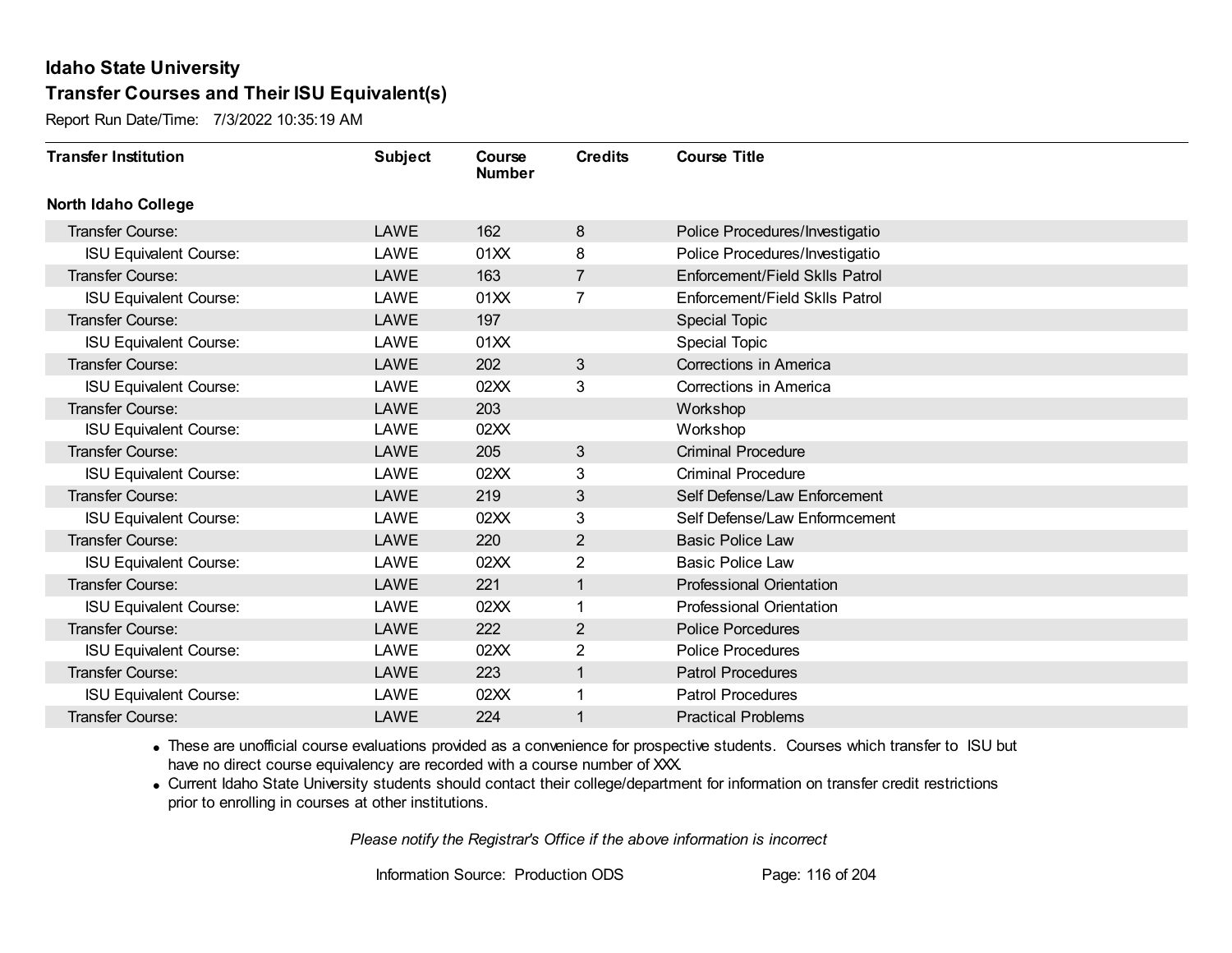Report Run Date/Time: 7/3/2022 10:35:19 AM

| <b>Transfer Institution</b>   | <b>Subject</b> | Course<br><b>Number</b> | <b>Credits</b> | <b>Course Title</b>            |
|-------------------------------|----------------|-------------------------|----------------|--------------------------------|
| <b>North Idaho College</b>    |                |                         |                |                                |
| Transfer Course:              | LAWE           | 224                     | 1              | <b>Practical Problems</b>      |
| <b>ISU Equivalent Course:</b> | LAWE           | 02XX                    |                | <b>Practical Problems</b>      |
| Transfer Course:              | LAWE           | 225                     | 3              | Investigations                 |
| <b>ISU Equivalent Course:</b> | LAWE           | 02XX                    | 3              | Investigations                 |
| <b>Transfer Course:</b>       | <b>LAWE</b>    | 226                     | 1              | <b>Enforcement Skills</b>      |
| <b>ISU Equivalent Course:</b> | LAWE           | 02XX                    |                | <b>Enforcement Skills</b>      |
| <b>Transfer Course:</b>       | LAWE           | 228                     | $\mathbf 1$    | <b>Police Physical Fitness</b> |
| <b>ISU Equivalent Course:</b> | LAWE           | 02XX                    |                | <b>Police Physical Fitness</b> |
| <b>Transfer Course:</b>       | LAWE           | 230                     | $\overline{2}$ | Law Enforcement Profession     |
| <b>ISU Equivalent Course:</b> | LAWE           | 02XX                    | $\overline{2}$ | Law Enforcement Profession     |
| <b>Transfer Course:</b>       | <b>LAWE</b>    | 231                     | 3              | <b>Officer Survival</b>        |
| <b>ISU Equivalent Course:</b> | LAWE           | 02XX                    | 3              | <b>Officer Survival</b>        |
| Transfer Course:              | <b>LAWE</b>    | 232                     | 3              | <b>Career Enhancement</b>      |
| <b>ISU Equivalent Course:</b> | LAWE           | 02XX                    | 3              | <b>Career Enhancement</b>      |
| Transfer Course:              | LAWE           | 233                     | 3              | Initial Investigations         |
| <b>ISU Equivalent Course:</b> | LAWE           | 02XX                    | 3              | Initial Investigations         |
| Transfer Course:              | <b>LAWE</b>    | 234                     | 3              | Drug Investigations            |
| <b>ISU Equivalent Course:</b> | LAWE           | 02XX                    | 3              | Drug Investigations            |
| Transfer Course:              | <b>LAWE</b>    | 235                     | $\overline{2}$ | <b>Enhanced Patrol</b>         |
| <b>ISU Equivalent Course:</b> | LAWE           | 02XX                    | 2              | <b>Enhanced Patrol</b>         |
| Transfer Course:              | <b>LAWE</b>    | 236                     | $\overline{2}$ | Terrorism                      |
| <b>ISU Equivalent Course:</b> | LAWE           | 02XX                    | $\overline{2}$ | Terrorism                      |
| <b>Transfer Course:</b>       | LAWE           | 237                     | 1              | Use of Force                   |

· These are unofficial course evaluations provided as a convenience for prospective students. Courses which transfer to ISU but have no direct course equivalency are recorded with a course number of XXX.

· Current Idaho State University students should contact their college/department for information on transfer credit restrictions prior to enrolling in courses at other institutions.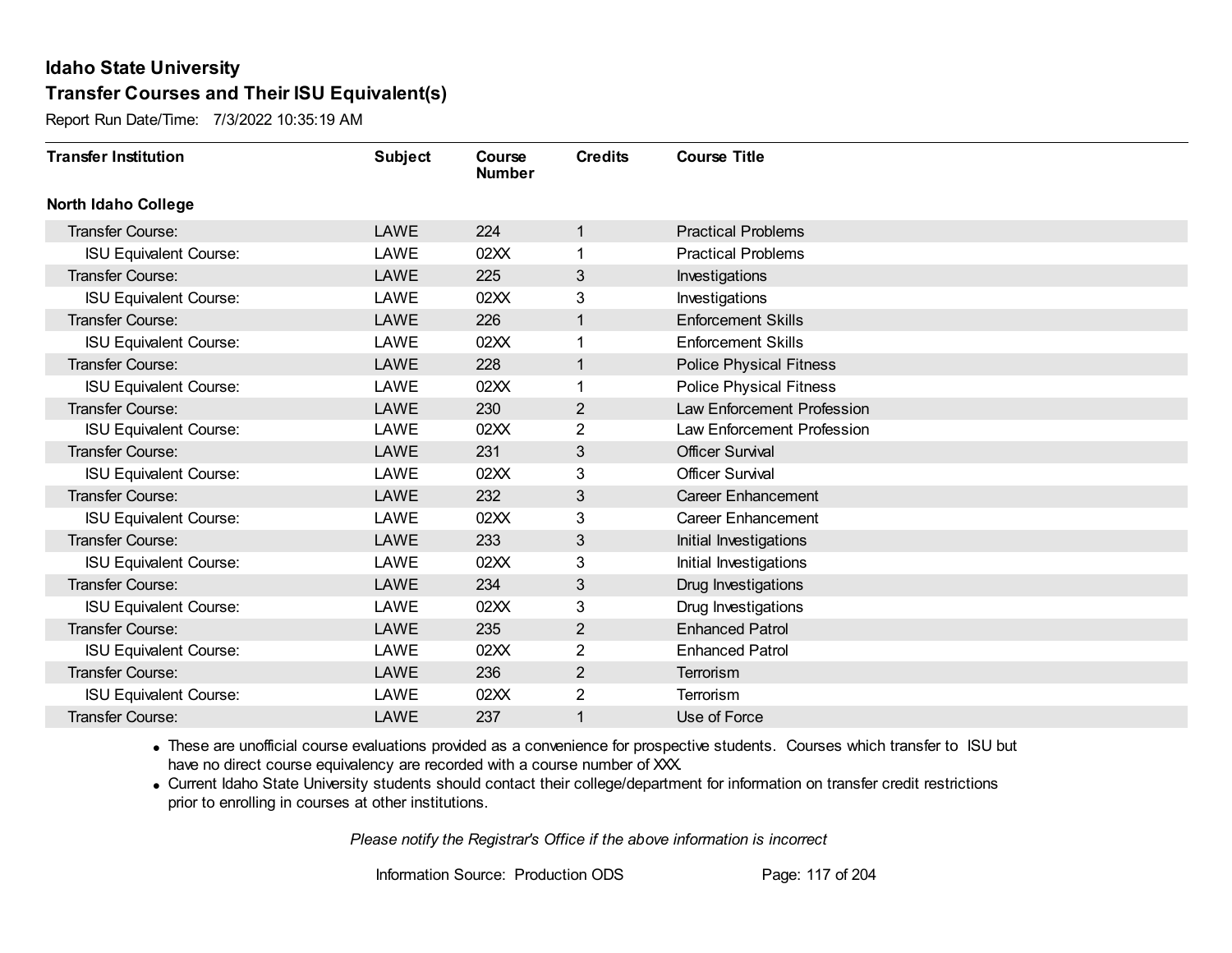Report Run Date/Time: 7/3/2022 10:35:19 AM

| <b>Transfer Institution</b>   | <b>Subject</b> | Course<br><b>Number</b> | <b>Credits</b> | <b>Course Title</b>                 |
|-------------------------------|----------------|-------------------------|----------------|-------------------------------------|
| <b>North Idaho College</b>    |                |                         |                |                                     |
| <b>Transfer Course:</b>       | <b>LAWE</b>    | 237                     | $\mathbf{1}$   | Use of Force                        |
| <b>ISU Equivalent Course:</b> | LAWE           | 02XX                    | 1.             | Use of Force                        |
| Transfer Course:              | <b>LAWE</b>    | 238                     | 3              | Idaho Law Enforcemnt                |
| <b>ISU Equivalent Course:</b> | LAWE           | 02XX                    | 3              | Idaho Law Enforcement               |
| <b>Transfer Course:</b>       | <b>LAWE</b>    | 248                     | 3              | <b>General Instructors Course</b>   |
| <b>ISU Equivalent Course:</b> | LAWE           | 02XX                    | 3              | <b>General Instructors Course</b>   |
| <b>Transfer Course:</b>       | <b>LAWE</b>    | 250                     | 3              | Self Defense/Law Enforcement        |
| <b>ISU Equivalent Course:</b> | LAWE           | 02XX                    | 3              | Self Defense/Law Enforcement        |
| <b>Transfer Course:</b>       | <b>LAWE</b>    | 251                     | 6              | <b>Basic Police Law</b>             |
| <b>ISU Equivalent Course:</b> | LAWE           | 02XX                    | 6              | <b>Basic Police Law</b>             |
| <b>Transfer Course:</b>       | <b>LAWE</b>    | 252                     | $\overline{2}$ | Profess Orient/Peace Officer        |
| <b>ISU Equivalent Course:</b> | LAWE           | 02XX                    | 2              | Profess Orient/Peace Officers       |
| Transfer Course:              | <b>LAWE</b>    | 253                     | 4              | <b>Police Procedures</b>            |
| <b>ISU Equivalent Course:</b> | LAWE           | 02XX                    | 4              | <b>Police Procedures</b>            |
| Transfer Course:              | LAWE           | 254                     | $\overline{2}$ | <b>Patrol Procedures</b>            |
| <b>ISU Equivalent Course:</b> | LAWE           | 02XX                    | $\overline{2}$ | <b>Patrol Procedures</b>            |
| Transfer Course:              | <b>LAWE</b>    | 255                     | $\mathbf{1}$   | <b>Field Skills/Patrol Officers</b> |
| <b>ISU Equivalent Course:</b> | LAWE           | 02XX                    | 1              | <b>Field Skills/Patrol Officers</b> |
| Transfer Course:              | <b>LAWE</b>    | 256                     | 3              | Investigation                       |
| <b>ISU Equivalent Course:</b> | LAWE           | 02XX                    | 3              | Investigation                       |
| <b>Transfer Course:</b>       | <b>LAWE</b>    | 257                     | $\overline{2}$ | <b>Enforcement Skills</b>           |
| <b>ISU Equivalent Course:</b> | LAWE           | 02XX                    | $\overline{2}$ | <b>Enforcement Skills</b>           |
| Transfer Course:              | LAWE           | 258                     | 1              | <b>Police Physical Fitness</b>      |

· These are unofficial course evaluations provided as a convenience for prospective students. Courses which transfer to ISU but have no direct course equivalency are recorded with a course number of XXX.

· Current Idaho State University students should contact their college/department for information on transfer credit restrictions prior to enrolling in courses at other institutions.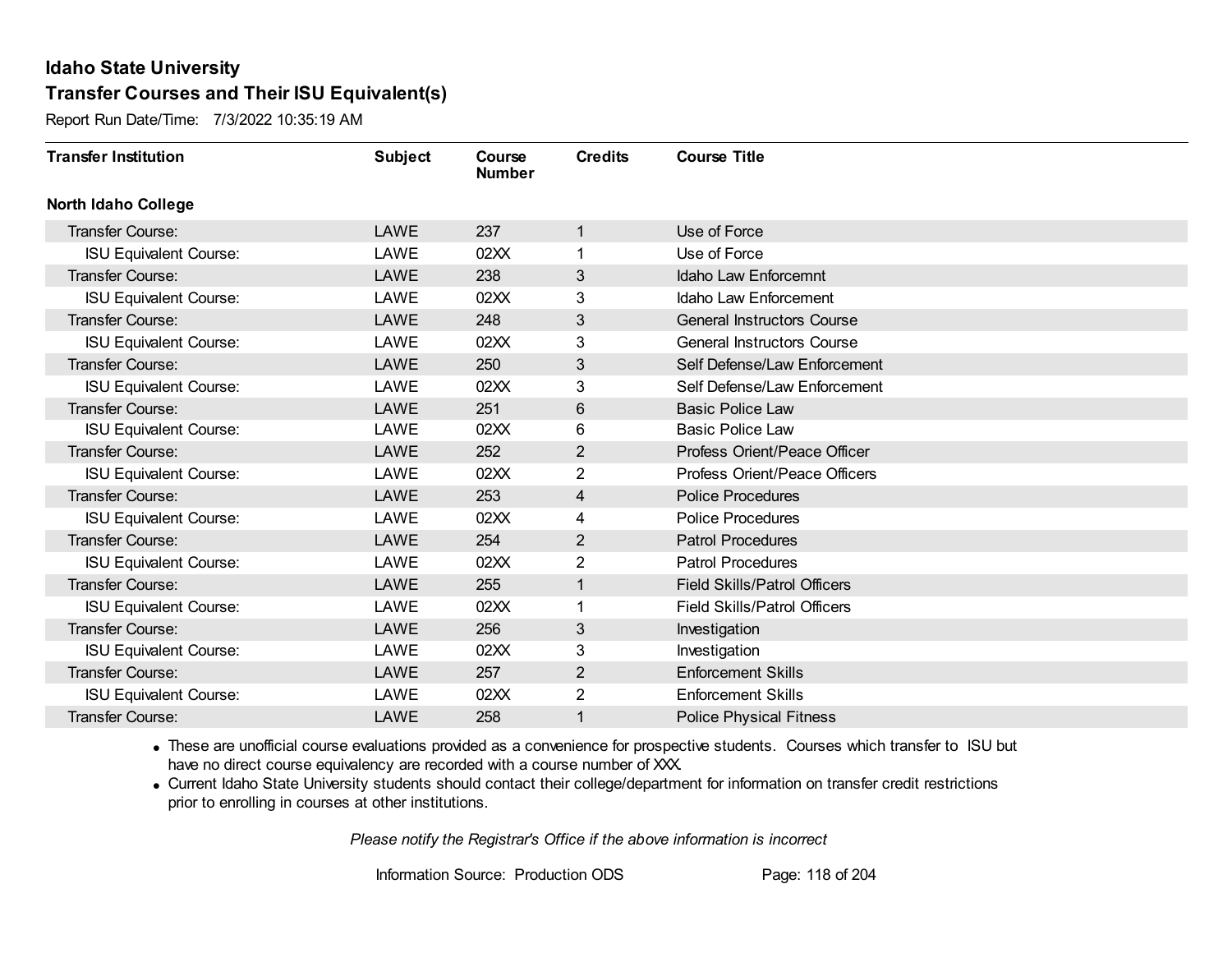Report Run Date/Time: 7/3/2022 10:35:19 AM

| <b>Transfer Institution</b>   | <b>Subject</b> | Course<br><b>Number</b> | <b>Credits</b> | <b>Course Title</b>            |
|-------------------------------|----------------|-------------------------|----------------|--------------------------------|
| <b>North Idaho College</b>    |                |                         |                |                                |
| <b>Transfer Course:</b>       | LAWE           | 258                     | $\mathbf{1}$   | <b>Police Physical Fitness</b> |
| <b>ISU Equivalent Course:</b> | LAWE           | 02XX                    | 1.             | <b>Police Physical Fitness</b> |
| Transfer Course:              | <b>LAWE</b>    | 290                     | 3              | Law Enforcement Theory         |
| <b>ISU Equivalent Course:</b> | LAWE           | 02XX                    | 3              | Law Enforcement Theory         |
| <b>Transfer Course:</b>       | <b>LAWE</b>    | 293                     | 10             | Law Enforcement Internship     |
| <b>ISU Equivalent Course:</b> | LAWE           | 02XX                    |                | Law Enforcement Internship     |
| Transfer Course:              | LAWE           | 297                     |                | <b>Special Topic</b>           |
| <b>ISU Equivalent Course:</b> | LAWE           | 02XX                    |                | Special Topic                  |
| Transfer Course:              | <b>LAWE</b>    | 298                     |                | Practicum                      |
| <b>ISU Equivalent Course:</b> | LAWE           | 02XX                    |                | Practicum                      |
| Transfer Course:              | <b>LAWE</b>    | 299                     |                | Independent Study              |
| <b>ISU Equivalent Course:</b> | LAWE           | 02XX                    |                | Independent Study              |
| Transfer Course:              | <b>LIBS</b>    | 120                     | $\mathbf{1}$   | Intro Library Research Strats  |
| <b>ISU Equivalent Course:</b> | <b>ELEC</b>    | 1XXX                    | 1.             | Intro Lilbrary Research Strats |
| Transfer Course:              | <b>MACH</b>    | 051                     | $\overline{4}$ | Machining Technology Theory I  |
| <b>ISU Equivalent Course:</b> | <b>MACH</b>    | 01XX                    | 4              | Machining Technology Theory I  |
| Transfer Course:              | <b>MACH</b>    | 051L                    | $\overline{7}$ | <b>Machining Tech Lab</b>      |
| <b>ISU Equivalent Course:</b> | <b>MACH</b>    | 01XX                    | 7              | Machining Tech Lab             |
| Transfer Course:              | <b>MACH</b>    | 052                     | 4              | Mach Tech Theory               |
| <b>ISU Equivalent Course:</b> | <b>MACH</b>    | 01XX                    | 4              | Mach Tech Theory               |
| Transfer Course:              | <b>MACH</b>    | 052L                    | 6              | Mach Tech Theory Lab           |
| <b>ISU Equivalent Course:</b> | <b>MACH</b>    | 01XX                    | 6              | Mach Tech Theory Lab           |
| Transfer Course:              | <b>MACH</b>    | 053L                    | 8              | Adv Machining Lab              |

· These are unofficial course evaluations provided as a convenience for prospective students. Courses which transfer to ISU but have no direct course equivalency are recorded with a course number of XXX.

· Current Idaho State University students should contact their college/department for information on transfer credit restrictions prior to enrolling in courses at other institutions.

*Please notify the Registrar's Office if the above information is incorrect*

Information Source: Production ODS Page: 119 of 204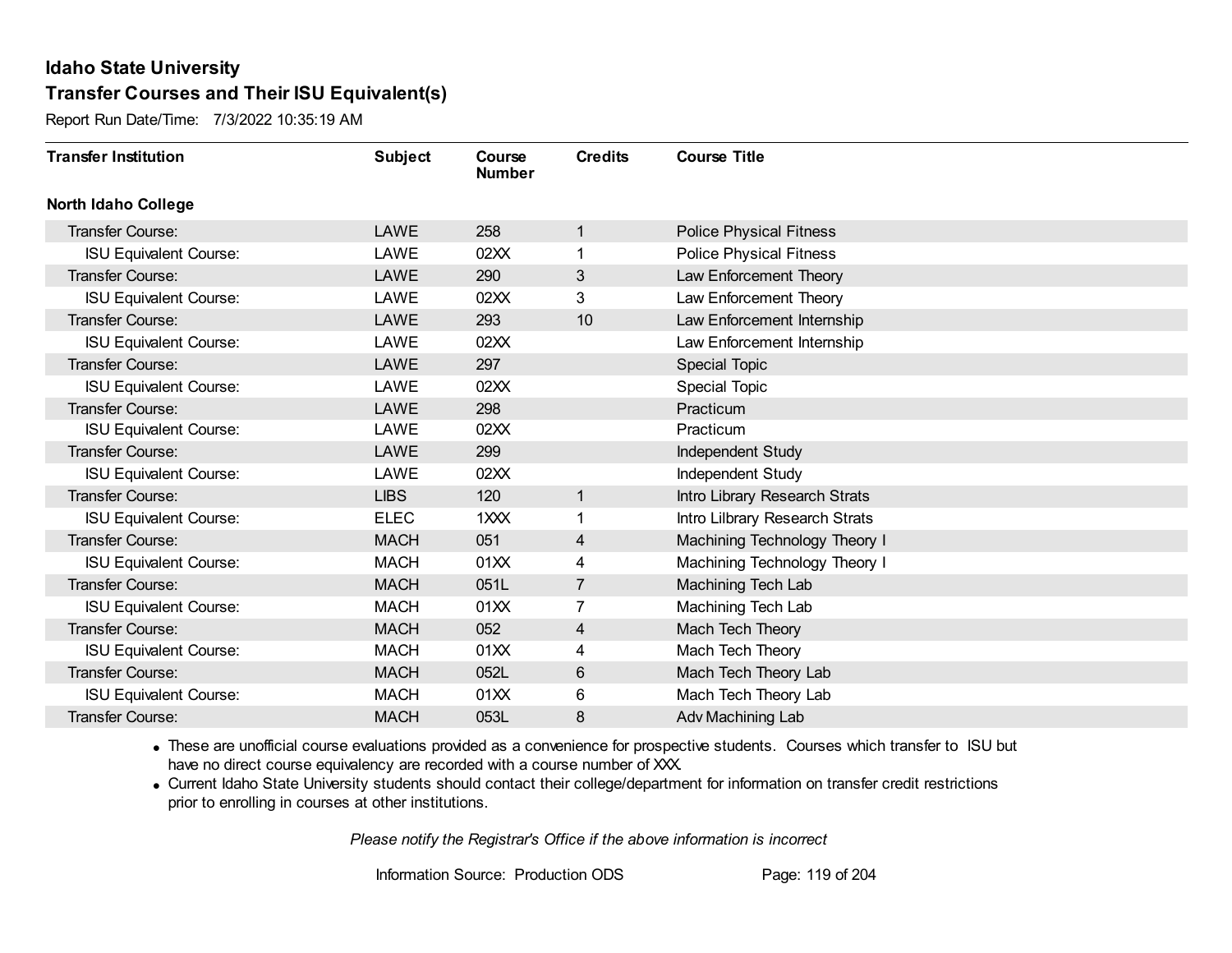Report Run Date/Time: 7/3/2022 10:35:19 AM

| <b>Transfer Institution</b>   | <b>Subject</b> | Course<br><b>Number</b> | <b>Credits</b> | <b>Course Title</b>           |
|-------------------------------|----------------|-------------------------|----------------|-------------------------------|
| <b>North Idaho College</b>    |                |                         |                |                               |
| Transfer Course:              | <b>MACH</b>    | 053L                    | 8              | Adv Machining Lab             |
| <b>ISU Equivalent Course:</b> | <b>MACH</b>    | 01XX                    | 8              | Adv Machining Lab             |
| Transfer Course:              | <b>MACH</b>    | 054L                    | 15             | Adv Machine Lab               |
| <b>ISU Equivalent Course:</b> | <b>MACH</b>    | 01XX                    | 15             | Adv Machine Lab               |
| <b>Transfer Course:</b>       | <b>MACH</b>    | 061                     | $\overline{2}$ | Math                          |
| <b>ISU Equivalent Course:</b> | <b>MACH</b>    | 01XX                    | 2              | Math                          |
| Transfer Course:              | <b>MACH</b>    | 071                     | $\overline{2}$ | <b>Blueprint Reading</b>      |
| <b>ISU Equivalent Course:</b> | <b>MACH</b>    | 01XX                    | 2              | <b>Blueprint Reading</b>      |
| <b>Transfer Course:</b>       | <b>MACH</b>    | 072                     | 4              | <b>Blueprint Reading</b>      |
| <b>ISU Equivalent Course:</b> | <b>MACH</b>    | 01XX                    | 4              | <b>Blueprint Reading</b>      |
| Transfer Course:              | <b>MACH</b>    | 073                     | 4              | Intermed/Adv Blu              |
| <b>ISU Equivalent Course:</b> | <b>MACH</b>    | 01XX                    | 4              | Intermed/Adv Blu              |
| Transfer Course:              | <b>MACH</b>    | 083                     | 4              | Numerical Control Theory      |
| <b>ISU Equivalent Course:</b> | <b>MACH</b>    | 01XX                    | 4              | Numerical Control Theory      |
| Transfer Course:              | <b>MACH</b>    | 099                     | 1              | How to get a Job              |
| <b>ISU Equivalent Course:</b> | <b>MACH</b>    | 01XX                    | 1              | How to get a Job              |
| Transfer Course:              | <b>MACH</b>    | 150                     | 6              | Machining Technology Theory I |
| <b>ISU Equivalent Course:</b> | <b>MACH</b>    | 01XX                    | 6              | Machining Technology Theory I |
| Transfer Course:              | <b>MACH</b>    | 151L                    | 6              | Machining Technology Lab I    |
| <b>ISU Equivalent Course:</b> | <b>MACH</b>    | 01XX                    | 6              | Machining Technology Lab I    |
| Transfer Course:              | <b>MACH</b>    | 152L                    | 5              | Machining Technology Lab II   |
| <b>ISU Equivalent Course:</b> | <b>MACH</b>    | 01XX                    | 5              | Machining Technology Lab II   |
| Transfer Course:              | <b>MACH</b>    | 153                     | 1              | <b>Precision Measuring</b>    |

· These are unofficial course evaluations provided as a convenience for prospective students. Courses which transfer to ISU but have no direct course equivalency are recorded with a course number of XXX.

· Current Idaho State University students should contact their college/department for information on transfer credit restrictions prior to enrolling in courses at other institutions.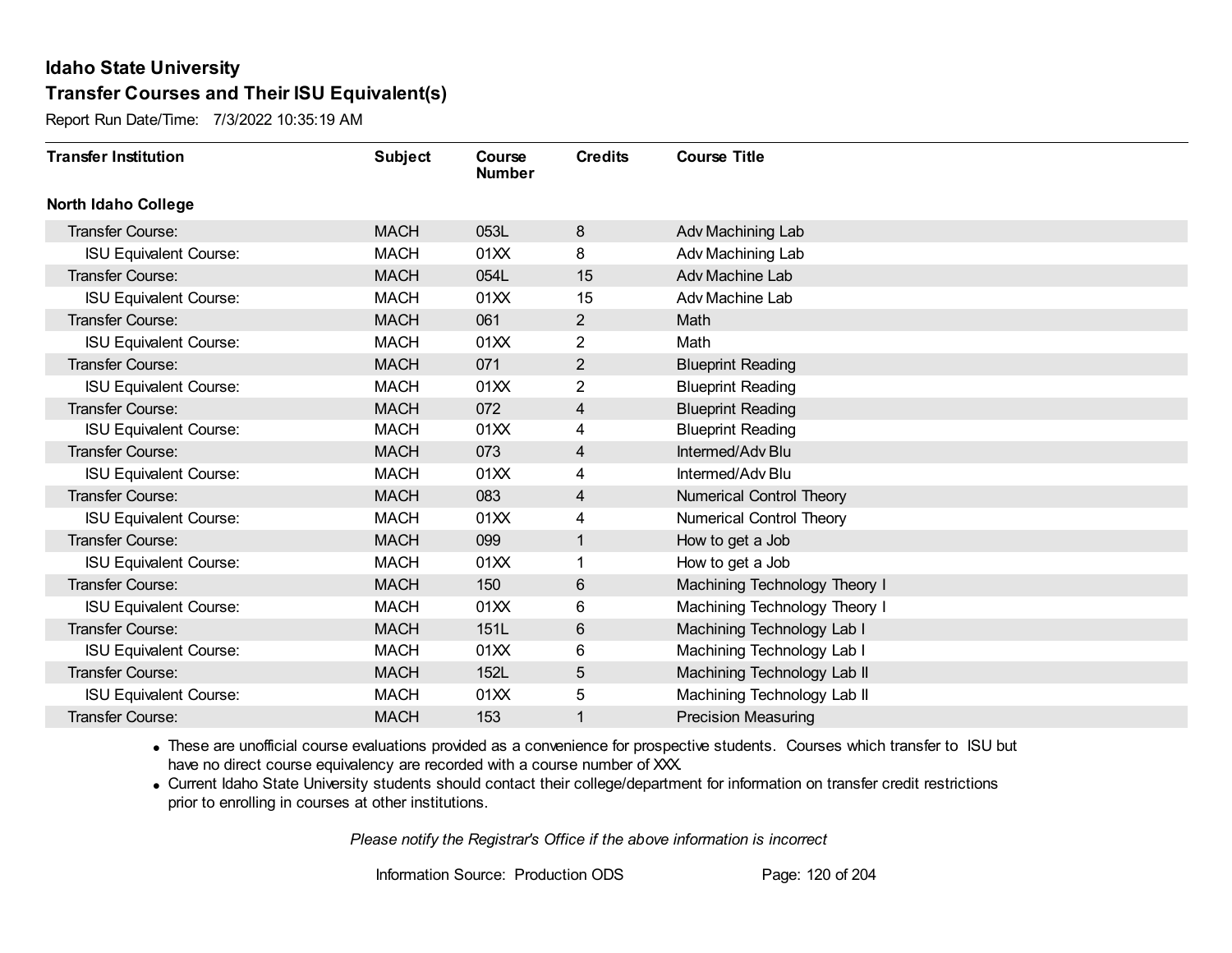Report Run Date/Time: 7/3/2022 10:35:19 AM

| <b>Transfer Institution</b>   | <b>Subject</b> | Course<br><b>Number</b> | <b>Credits</b> | <b>Course Title</b>             |
|-------------------------------|----------------|-------------------------|----------------|---------------------------------|
| <b>North Idaho College</b>    |                |                         |                |                                 |
| Transfer Course:              | <b>MACH</b>    | 153                     | 1              | <b>Precision Measuring</b>      |
| <b>ISU Equivalent Course:</b> | <b>MACH</b>    | 01XX                    | 1              | <b>Precision Measuring</b>      |
| Transfer Course:              | <b>MACH</b>    | 160                     | 4              | <b>Manufacturing Processes</b>  |
| <b>ISU Equivalent Course:</b> | <b>MACH</b>    | 01XX                    | 4              | <b>Manufacturing Processes</b>  |
| <b>Transfer Course:</b>       | <b>MACH</b>    | 171                     | $\overline{2}$ | <b>Blueprint Reading</b>        |
| <b>ISU Equivalent Course:</b> | <b>MACH</b>    | 01XX                    | 2              | <b>Blueprint Reading</b>        |
| Transfer Course:              | <b>MACH</b>    | 172                     | $\overline{2}$ | <b>Blueprint Reading II</b>     |
| <b>ISU Equivalent Course:</b> | <b>MACH</b>    | 01XX                    | 2              | <b>Blueprint Reading II</b>     |
| Transfer Course:              | <b>MACH</b>    | 201                     | 1              | <b>Basic CNC Turning Theory</b> |
| <b>ISU Equivalent Course:</b> | <b>MACH</b>    | 02XX                    | 1              | Basic CNC Turning Theory        |
| <b>Transfer Course:</b>       | <b>MACH</b>    | 231                     | 3              | <b>Computers in Machining</b>   |
| <b>ISU Equivalent Course:</b> | <b>MACH</b>    | 02XX                    | 3              | Computers in Machining          |
| Transfer Course:              | <b>MACH</b>    | 253L                    | 5              | Adv Machining Lab I             |
| <b>ISU Equivalent Course:</b> | <b>MACH</b>    | 02XX                    | 5              | Adv Machining Lab I             |
| Transfer Course:              | <b>MACH</b>    | 254L                    | 5              | Adv Machining Lab II            |
| <b>ISU Equivalent Course:</b> | <b>MACH</b>    | 02XX                    | 5              | Adv Machining Lab II            |
| Transfer Course:              | <b>MACH</b>    | 273                     | 3              | Intermediate Blueprint Reading  |
| <b>ISU Equivalent Course:</b> | <b>MACH</b>    | 02XX                    | 3              | Intermediate Blueprint Reading  |
| Transfer Course:              | <b>MACH</b>    | 274                     | 3              | Geometric Dimens/Toleranc       |
| <b>ISU Equivalent Course:</b> | <b>MACH</b>    | 02XX                    | 3              | Geometric Dimes/Toleranc        |
| Transfer Course:              | <b>MACH</b>    | 283                     | 5              | Comp Numerical Cont Theory I    |
| <b>ISU Equivalent Course:</b> | <b>MACH</b>    | 02XX                    | 5              | Comp Numerical Cont Theory I    |
| Transfer Course:              | <b>MACH</b>    | 284                     | 5              | Adv Machining Process/Techniq   |

· These are unofficial course evaluations provided as a convenience for prospective students. Courses which transfer to ISU but have no direct course equivalency are recorded with a course number of XXX.

· Current Idaho State University students should contact their college/department for information on transfer credit restrictions prior to enrolling in courses at other institutions.

*Please notify the Registrar's Office if the above information is incorrect*

Information Source: Production ODS Page: 121 of 204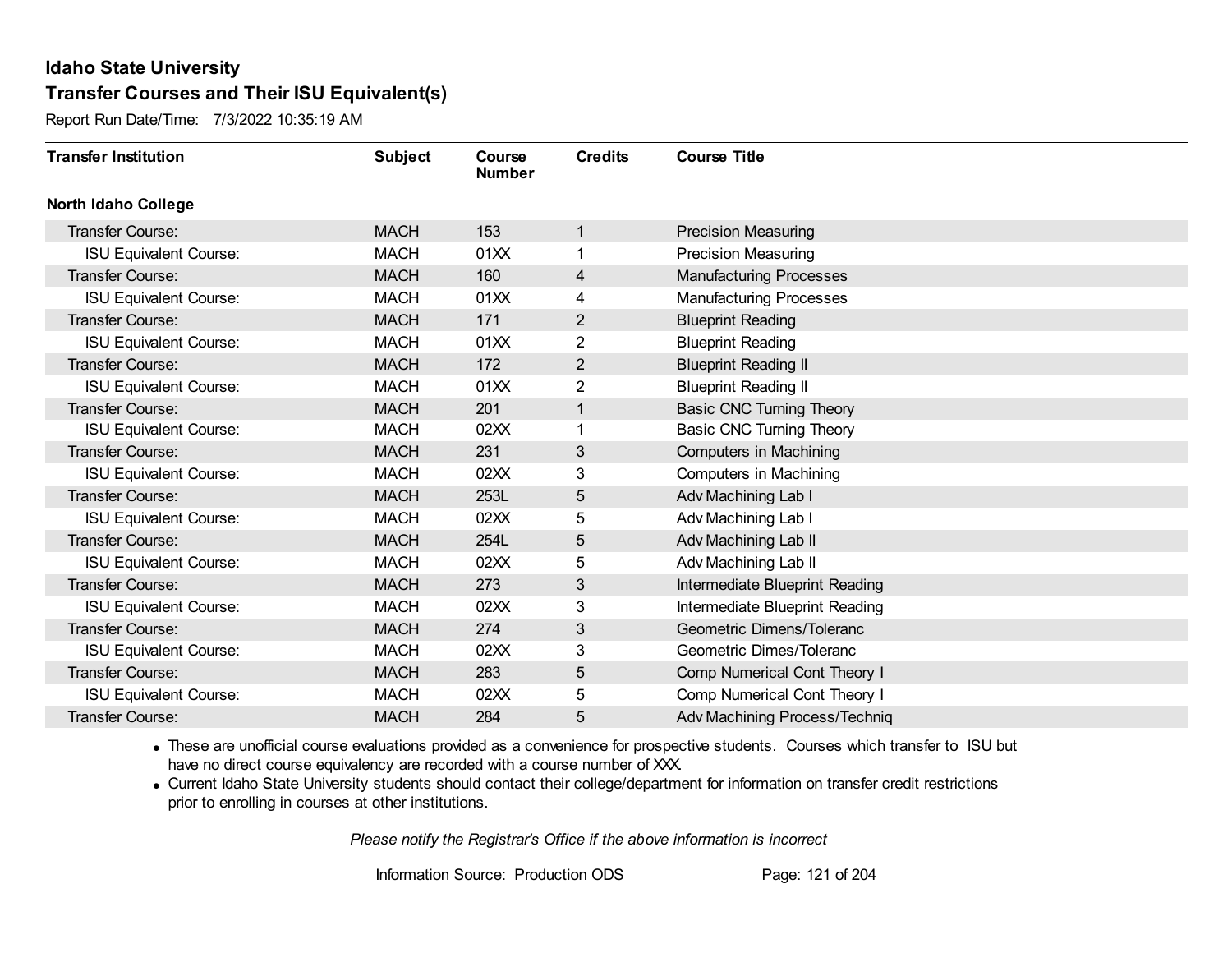Report Run Date/Time: 7/3/2022 10:35:19 AM

| <b>Transfer Institution</b>   | <b>Subject</b> | Course<br><b>Number</b> | <b>Credits</b>  | <b>Course Title</b>                   |
|-------------------------------|----------------|-------------------------|-----------------|---------------------------------------|
| <b>North Idaho College</b>    |                |                         |                 |                                       |
| Transfer Course:              | <b>MACH</b>    | 284                     | $5\phantom{.0}$ | Adv Machining Process/Techniq         |
| <b>ISU Equivalent Course:</b> | <b>MACH</b>    | 02XX                    | 5               | Adv Machining Process/Techniq         |
| Transfer Course:              | <b>MAST</b>    | 097                     |                 | <b>Special Topic</b>                  |
| <b>ISU Equivalent Course:</b> | МA             | 01XX                    |                 | Special Topic                         |
| <b>Transfer Course:</b>       | <b>MAST</b>    | 100                     | $\overline{2}$  | Phlebotomy                            |
| <b>ISU Equivalent Course:</b> | MA             | 01XX                    | 2               | Phlebotomy                            |
| <b>Transfer Course:</b>       | <b>MAST</b>    | 101                     | 3               | <b>Clinical Skills/Medical Asst I</b> |
| <b>ISU Equivalent Course:</b> | МA             | 01XX                    | 3               | <b>Clinical Skills/Medical Asst I</b> |
| <b>Transfer Course:</b>       | <b>MAST</b>    | 111                     | 3               | <b>Admin Skills/Medical Asst I</b>    |
| <b>ISU Equivalent Course:</b> | MA             | 01XX                    | 3               | <b>Admin Skills/Medical Asst I</b>    |
| <b>Transfer Course:</b>       | <b>MAST</b>    | 115                     | $\overline{2}$  | Diseases of the Human Body            |
| <b>ISU Equivalent Course:</b> | MA             | 01XX                    | 2               | Diseases of the Human Body            |
| Transfer Course:              | <b>MAST</b>    | 180                     | 3               | Intro to Human Disease                |
| <b>ISU Equivalent Course:</b> | HO             | 0208                    |                 | Introduction to Pathology             |
| Transfer Course:              | <b>MAST</b>    | 197                     |                 | <b>Special Topic</b>                  |
| <b>ISU Equivalent Course:</b> | MA             | 01XX                    |                 | <b>Special Topic</b>                  |
| Transfer Course:              | <b>MAST</b>    | 201                     | 3               | Clinical Skills/Medic Asst II         |
| <b>ISU Equivalent Course:</b> | МA             | 02XX                    | 3               | <b>Clinical Skills/Medic Asst II</b>  |
| Transfer Course:              | <b>MAST</b>    | 203                     |                 | Workshop                              |
| <b>ISU Equivalent Course:</b> | MA             | 02XX                    |                 | Workshop                              |
| <b>Transfer Course:</b>       | <b>MAST</b>    | 205                     | 3               | <b>Administration of Medications</b>  |
| <b>ISU Equivalent Course:</b> | МA             | 02XX                    | 3               | <b>Administration of Medications</b>  |
| Transfer Course:              | <b>MAST</b>    | 211                     | 3               | Administrative Skills II              |

· These are unofficial course evaluations provided as a convenience for prospective students. Courses which transfer to ISU but have no direct course equivalency are recorded with a course number of XXX.

· Current Idaho State University students should contact their college/department for information on transfer credit restrictions prior to enrolling in courses at other institutions.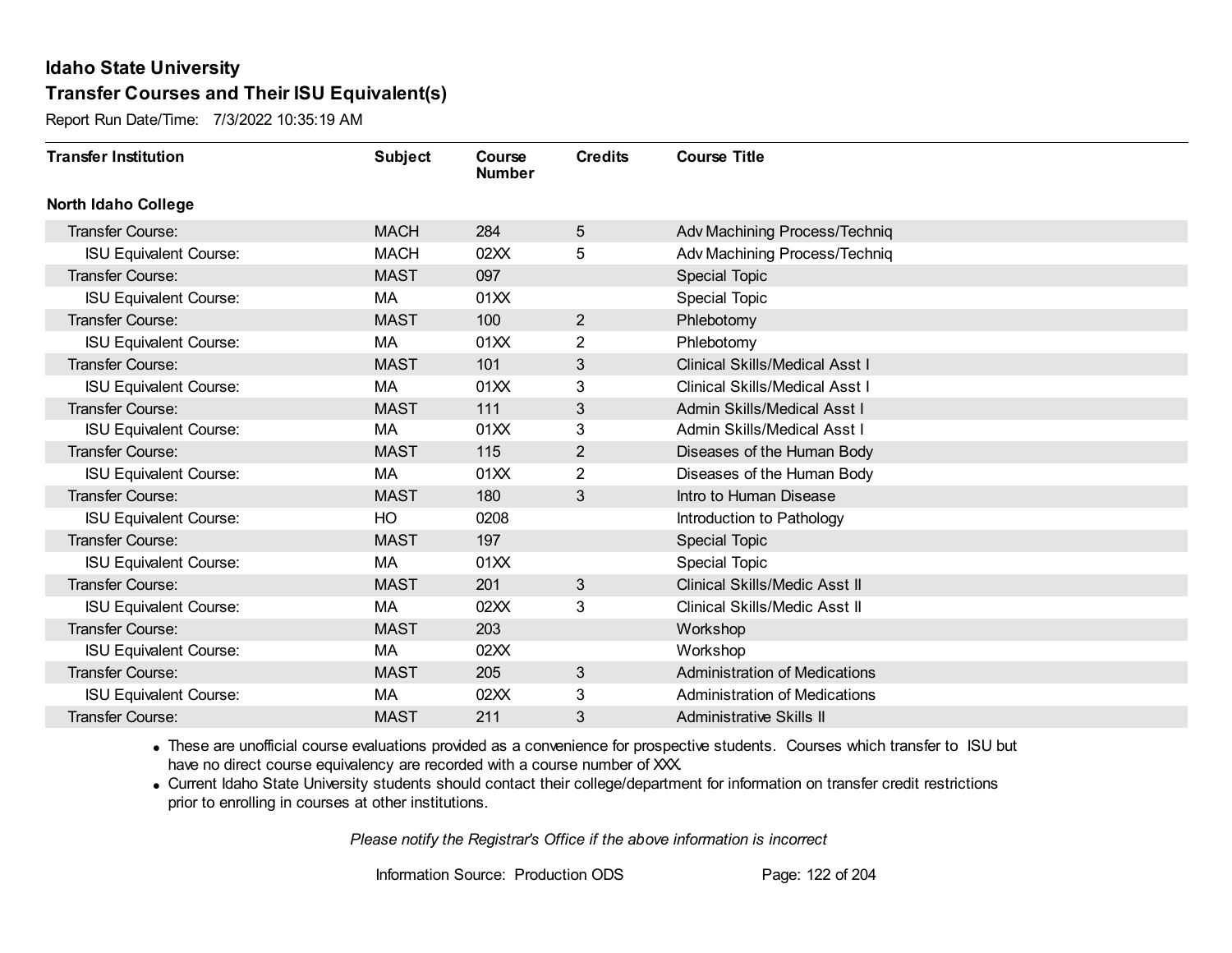Report Run Date/Time: 7/3/2022 10:35:19 AM

| <b>Transfer Institution</b>   | <b>Subject</b> | Course<br><b>Number</b> | <b>Credits</b> | <b>Course Title</b>                 |
|-------------------------------|----------------|-------------------------|----------------|-------------------------------------|
| <b>North Idaho College</b>    |                |                         |                |                                     |
| <b>Transfer Course:</b>       | <b>MAST</b>    | 211                     | 3              | <b>Administrative Skills II</b>     |
| <b>ISU Equivalent Course:</b> | MA             | 02XX                    | 3              | <b>Administrative Skills II</b>     |
| <b>Transfer Course:</b>       | <b>MAST</b>    | 215                     | 6              | <b>Medical Assistant Externship</b> |
| <b>ISU Equivalent Course:</b> | МA             | 02XX                    | 6              | <b>Medical Assistant Externship</b> |
| <b>Transfer Course:</b>       | <b>MAST</b>    | 216                     | 5              | <b>Medical Assistant Externship</b> |
| <b>ISU Equivalent Course:</b> | MA             | 02XX                    | 5              | <b>Medical Assistant Externship</b> |
| <b>Transfer Course:</b>       | <b>MAST</b>    | 230                     | 3              | Cert Med Asst Exam Review           |
| <b>ISU Equivalent Course:</b> | МA             | 02XX                    | 3              | Cert Med Asst Exam Review           |
| Transfer Course:              | <b>MAST</b>    | 290                     |                | Internship                          |
| <b>ISU Equivalent Course:</b> | МA             | 02XX                    |                | Internship                          |
| <b>Transfer Course:</b>       | <b>MAST</b>    | 297                     |                | <b>Special Topic</b>                |
| <b>ISU Equivalent Course:</b> | MA             | 02XX                    |                | <b>Special Topic</b>                |
| Transfer Course:              | <b>MAST</b>    | 298                     |                | Practicum                           |
| <b>ISU Equivalent Course:</b> | МA             | 02XX                    |                | Practicum                           |
| Transfer Course:              | <b>MAST</b>    | 299                     |                | Independent Study                   |
| <b>ISU Equivalent Course:</b> | MA             | 02XX                    |                | Independent Study                   |
| <b>Transfer Course:</b>       | <b>MATH</b>    | 015                     | 3              | Pre-Algebra                         |
| <b>ISU Equivalent Course:</b> | <b>MATH</b>    | 0015                    | 3              | Arithmetic/Pre-Algebra              |
| <b>Transfer Course:</b>       | <b>MATH</b>    | 021                     | 3              | Tech Math/Auto/Diesel/Odr Pwr       |
| <b>ISU Equivalent Course:</b> | <b>TGE</b>     | 00 <sub>XX</sub>        | 3              | Tech Math/Auto/Diesel/Odr Pwr       |
| <b>Transfer Course:</b>       | <b>MATH</b>    | 022                     | 3              | Tech Math/Mach/CAD Tech             |
| <b>ISU Equivalent Course:</b> | <b>TGE</b>     | 00 <sub>XX</sub>        | 3              | Tech math/Mach/CAD Tech             |
| Transfer Course:              | <b>MATH</b>    | 023                     | 3              | Tech Math/Maint Mech/Mllwr/H/V      |

· These are unofficial course evaluations provided as a convenience for prospective students. Courses which transfer to ISU but have no direct course equivalency are recorded with a course number of XXX.

· Current Idaho State University students should contact their college/department for information on transfer credit restrictions prior to enrolling in courses at other institutions.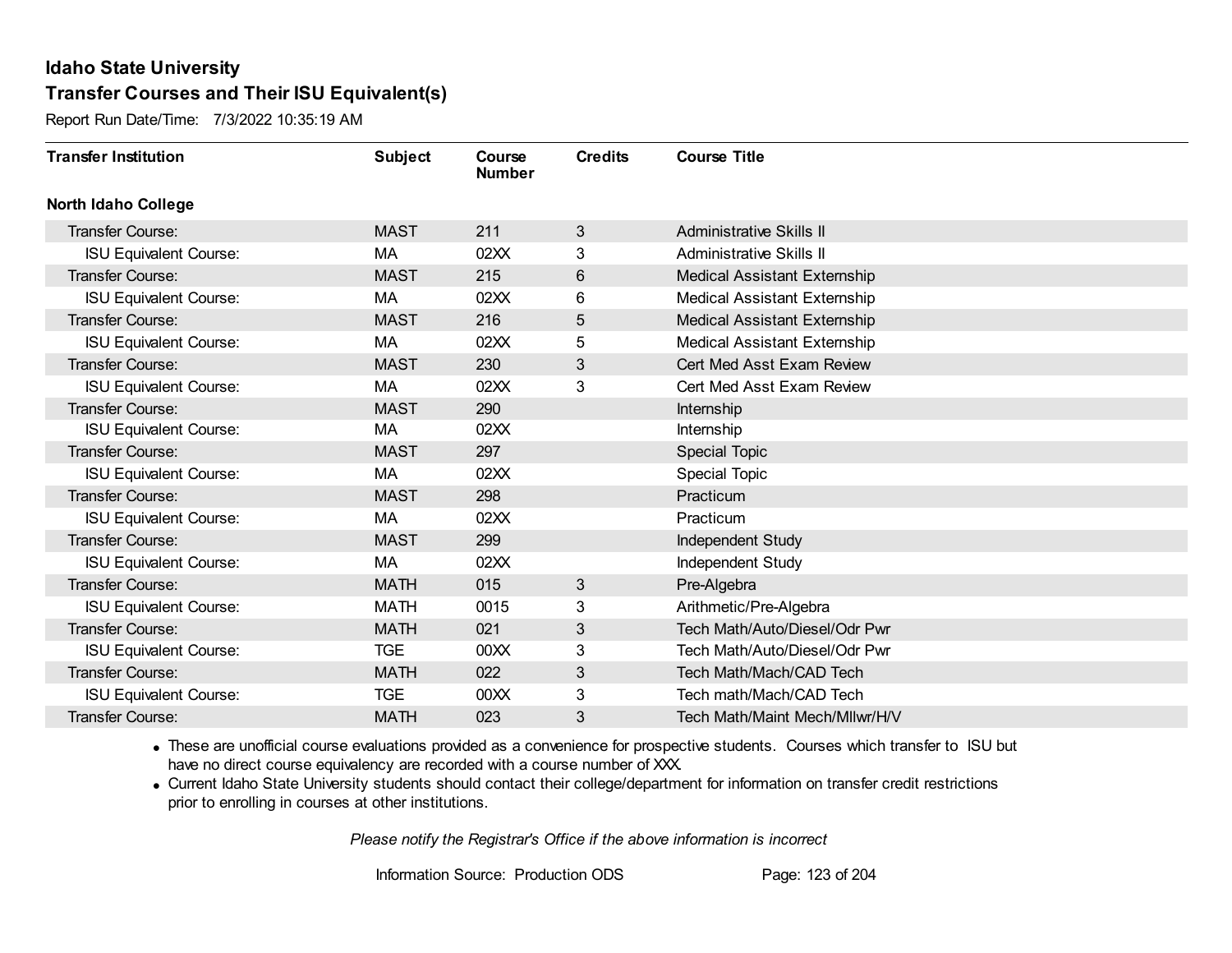Report Run Date/Time: 7/3/2022 10:35:19 AM

| <b>Transfer Institution</b>   | <b>Subject</b> | Course<br><b>Number</b> | <b>Credits</b> | <b>Course Title</b>            |
|-------------------------------|----------------|-------------------------|----------------|--------------------------------|
| <b>North Idaho College</b>    |                |                         |                |                                |
| Transfer Course:              | <b>MATH</b>    | 023                     | 3              | Tech Math/Maint Mech/Mllwr/H/V |
| <b>ISU Equivalent Course:</b> | <b>TGE</b>     | 00 <sub>XX</sub>        | 3              | Tech Math/Maint Mech/Mllwr/H/V |
| Transfer Course:              | <b>MATH</b>    | 024                     | 3              | <b>Technical Mathematics</b>   |
| <b>ISU Equivalent Course:</b> | <b>TGE</b>     | 00 <sub>XX</sub>        | 0              | <b>Technical Mathematics</b>   |
| Transfer Course:              | <b>MATH</b>    | 025                     | 3              | Elementary Algebra             |
| <b>ISU Equivalent Course:</b> | <b>MATH</b>    | 0025                    | 3              | Elementary Algebra             |
| <b>Transfer Course:</b>       | <b>MATH</b>    | 030                     | 3              | Elementary Algebra             |
| <b>ISU Equivalent Course:</b> | <b>MATH</b>    | 0025                    | 3              | Elementary Algebra             |
| Transfer Course:              | <b>MATH</b>    | 030A                    | 1              | Elementary Algebra Lab         |
| <b>ISU Equivalent Course:</b> | <b>MATH</b>    | 00 <sub>XX</sub>        | 1              | Elementary Algebra Lab         |
| Transfer Course:              | <b>MATH</b>    | 030B                    | $\mathbf 1$    | Elementary Algebra Lab         |
| <b>ISU Equivalent Course:</b> | <b>MATH</b>    | 00 <sub>XX</sub>        | 1              | Elementary Algebra Lab         |
| <b>Transfer Course:</b>       | <b>MATH</b>    | 030C                    | 1              | Elementary Algebra Lab         |
| <b>ISU Equivalent Course:</b> | <b>MATH</b>    | 00XX                    | 1              | Elementary Algebra Lab         |
| Transfer Course:              | <b>MATH</b>    | 040                     | 4              | Interm Algebra                 |
| <b>ISU Equivalent Course:</b> | <b>MATH</b>    | 0025                    | 4              | Elementary Algebra             |
| Transfer Course:              | <b>MATH</b>    | 040A                    | 0              | Interm Algebra Lab             |
| <b>ISU Equivalent Course:</b> | <b>MATH</b>    | 00 <sub>XX</sub>        | 0              | Interm Algebra Lab             |
| <b>Transfer Course:</b>       | <b>MATH</b>    | 090                     | 4              | College Preparatory Math       |
| <b>ISU Equivalent Course:</b> | <b>MATH</b>    | 0025                    | 4              | Elementary Algebra             |
| <b>Transfer Course:</b>       | <b>MATH</b>    | 097                     |                | <b>Special Topic</b>           |
| <b>ISU Equivalent Course:</b> | <b>MATH</b>    | 1XXX                    |                | Special Topic                  |
| Transfer Course:              | <b>MATH</b>    | 101                     | 4              | Intermediate Algebra           |

· These are unofficial course evaluations provided as a convenience for prospective students. Courses which transfer to ISU but have no direct course equivalency are recorded with a course number of XXX.

· Current Idaho State University students should contact their college/department for information on transfer credit restrictions prior to enrolling in courses at other institutions.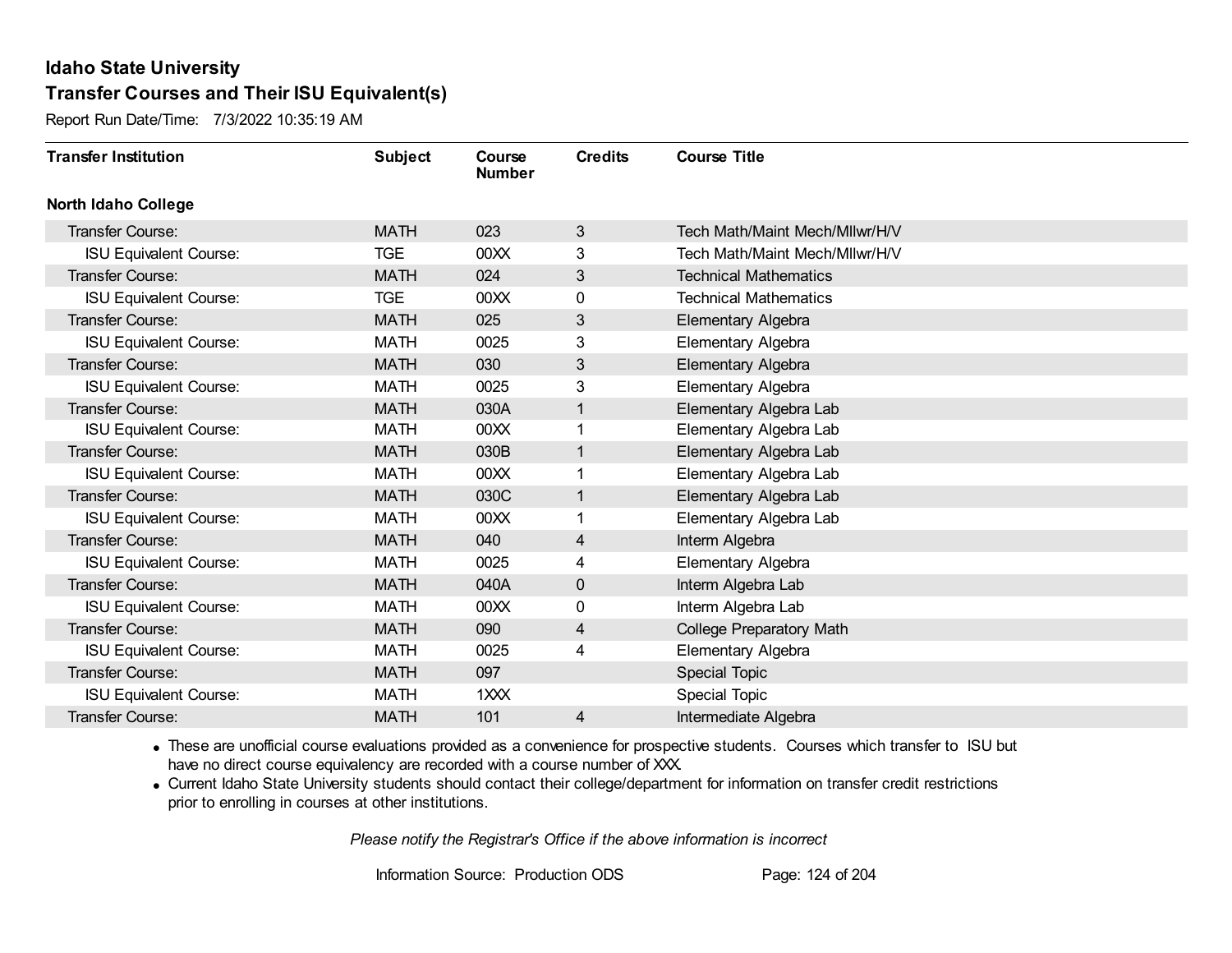Report Run Date/Time: 7/3/2022 10:35:19 AM

| <b>Transfer Institution</b>   | <b>Subject</b> | Course<br><b>Number</b> | <b>Credits</b> | <b>Course Title</b>                |
|-------------------------------|----------------|-------------------------|----------------|------------------------------------|
| <b>North Idaho College</b>    |                |                         |                |                                    |
| <b>Transfer Course:</b>       | <b>MATH</b>    | 101                     | 4              | Intermediate Algebra               |
| <b>ISU Equivalent Course:</b> | <b>MATH</b>    | 1108                    | 4              | Intermediate Algebra               |
| Transfer Course:              | <b>MATH</b>    | 102                     | 3              | <b>Computational Skills for AH</b> |
| <b>ISU Equivalent Course:</b> | <b>MATH</b>    | 01XX                    | 3              | <b>Computational Skills for AH</b> |
| <b>Transfer Course:</b>       | <b>MATH</b>    | 108                     | $\overline{4}$ | Intermediate Algebra               |
| <b>ISU Equivalent Course:</b> | <b>MATH</b>    | 1108                    | 4              | Intermediate Algebra               |
| Transfer Course:              | <b>MATH</b>    | 111                     | 4              | Fund of Math                       |
| <b>ISU Equivalent Course:</b> | <b>MATH</b>    | 1XXX                    | 4              | Fund of Math                       |
| Transfer Course:              | <b>MATH</b>    | 112                     | 4              | Fund of Math                       |
| <b>ISU Equivalent Course:</b> | <b>MATH</b>    | 1XXX                    | 4              | Fund of Math                       |
| Transfer Course:              | <b>MATH</b>    | 115                     | 4              | <b>Finite Math</b>                 |
| <b>ISU Equivalent Course:</b> | <b>MATH</b>    | 1130                    | 4              | <b>Finite Mathematics</b>          |
| Transfer Course:              | <b>MATH</b>    | 120                     | 3              | Contemporary Math                  |
| <b>ISU Equivalent Course:</b> | <b>MATH</b>    | 1123                    |                | Math in Modern Society             |
| Transfer Course:              | <b>MATH</b>    | 123                     | 3              | Math in Modern Society GM3         |
| <b>ISU Equivalent Course:</b> | <b>MATH</b>    | 1123                    | 3              | Math in Modern Society GM3         |
| <b>Transfer Course:</b>       | <b>MATH</b>    | 130                     | 4              | <b>Finite Mathematics GM3</b>      |
| <b>ISU Equivalent Course:</b> | <b>MATH</b>    | 1130                    | 4              | <b>Finite Mathematics GM3</b>      |
| Transfer Course:              | <b>MATH</b>    | 135                     | 3              | Math for Elem Teachers I           |
| <b>ISU Equivalent Course:</b> | <b>MATH</b>    | 2256                    |                | Stru of Arith for Elem Sch Tea     |
| <b>Transfer Course:</b>       | <b>MATH</b>    | 143                     | 3              | College Algebra GM3                |
| <b>ISU Equivalent Course:</b> | <b>MATH</b>    | 1143                    | 3              | College Algebra GM3                |
| Transfer Course:              | <b>MATH</b>    | 143D                    | 1              | College Algebra-CADA               |

· These are unofficial course evaluations provided as a convenience for prospective students. Courses which transfer to ISU but have no direct course equivalency are recorded with a course number of XXX.

· Current Idaho State University students should contact their college/department for information on transfer credit restrictions prior to enrolling in courses at other institutions.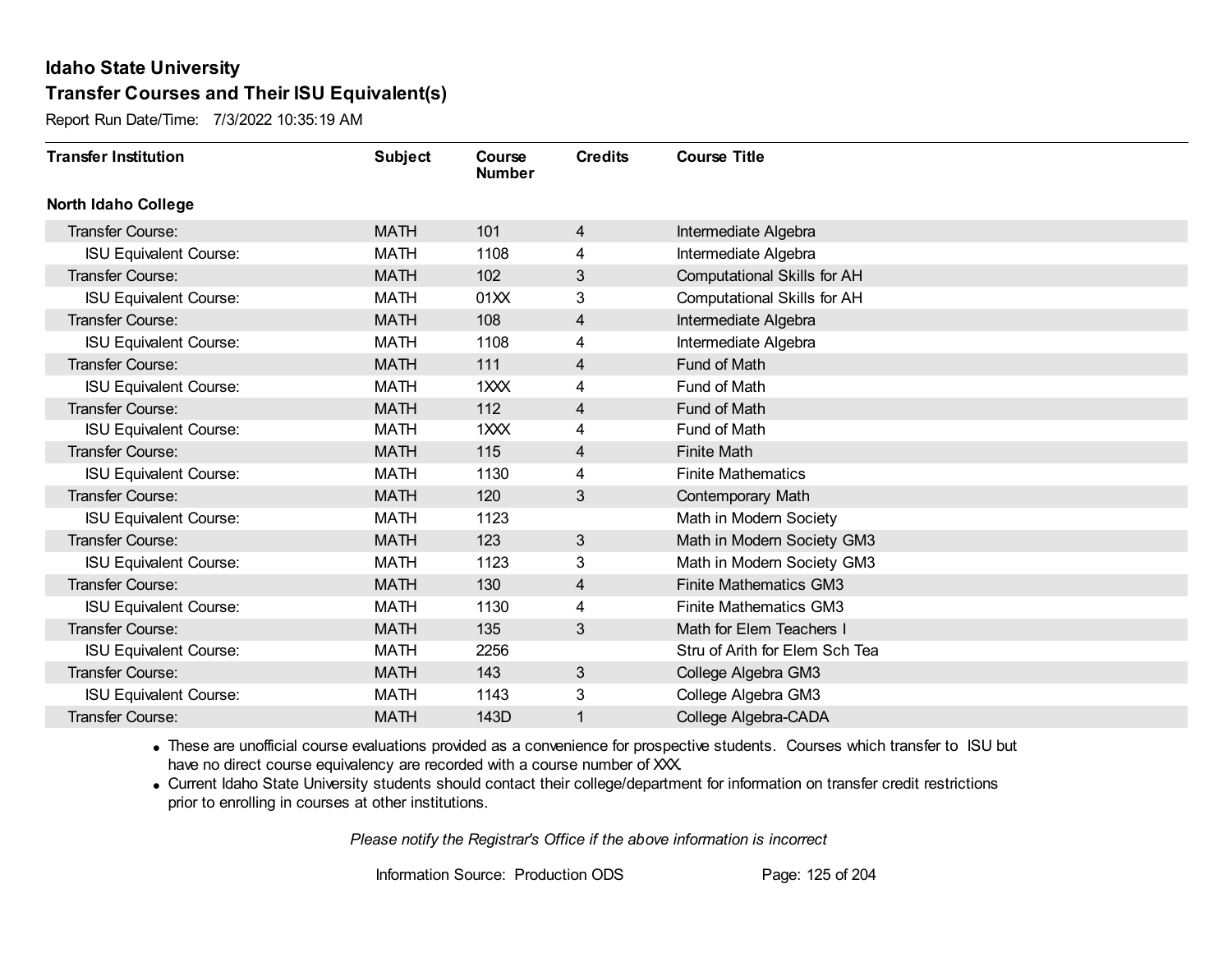Report Run Date/Time: 7/3/2022 10:35:19 AM

| <b>Transfer Institution</b>   | <b>Subject</b> | Course<br><b>Number</b> | <b>Credits</b>          | <b>Course Title</b>               |
|-------------------------------|----------------|-------------------------|-------------------------|-----------------------------------|
| <b>North Idaho College</b>    |                |                         |                         |                                   |
| <b>Transfer Course:</b>       | <b>MATH</b>    | 143D                    | 1                       | College Algebra-CADA              |
| <b>ISU Equivalent Course:</b> | <b>CADD</b>    | 01XX                    |                         | College Algebra-CADA              |
| <b>Transfer Course:</b>       | <b>MATH</b>    | 143E                    | 1                       | College Algebra-Electronics Ap    |
| <b>ISU Equivalent Course:</b> | <b>MATH</b>    | 01XX                    | 1                       | College Algebra-Electronics Ap    |
| <b>Transfer Course:</b>       | <b>MATH</b>    | 144                     | $\overline{2}$          | Analytic Trigonometry             |
| <b>ISU Equivalent Course:</b> | <b>MATH</b>    | 1144                    | 2                       | Trigonometry                      |
| <b>Transfer Course:</b>       | <b>MATH</b>    | 147                     | 5                       | College Algebra & Trig GM3        |
| <b>ISU Equivalent Course:</b> | MATH           | 1147                    | 5                       | College Algebra and Trig GM3      |
| <b>Transfer Course:</b>       | <b>MATH</b>    | 148                     | 1                       | <b>Mathematics Technology</b>     |
| <b>ISU Equivalent Course:</b> | <b>MATH</b>    | 1XXX                    | 1                       | <b>Mathematics Technology</b>     |
| <b>Transfer Course:</b>       | <b>MATH</b>    | 151                     | $\overline{4}$          | <b>Foundations for Statistics</b> |
| <b>ISU Equivalent Course:</b> | <b>MATH</b>    | $1$ $XX$                | 4                       | <b>Foundations for Statistics</b> |
| Transfer Course:              | <b>MATH</b>    | 155                     | 5                       | Pre-calculus                      |
| <b>ISU Equivalent Course:</b> | MATH           | 1147                    |                         | Precalculus                       |
| Transfer Course:              | <b>MATH</b>    | 157                     | 3                       | Math for Elem SchoolTeachers I    |
| <b>ISU Equivalent Course:</b> | <b>MATH</b>    | 2256                    | 3                       | Structure of Arith for EI Ed      |
| Transfer Course:              | <b>MATH</b>    | 160                     | 4                       | Survey of Calculus GM3            |
| <b>ISU Equivalent Course:</b> | <b>MATH</b>    | 1160                    | 4                       | <b>Brief Calculus GM3</b>         |
| <b>Transfer Course:</b>       | <b>MATH</b>    | 170                     | 4                       | Calculus I GM3                    |
| <b>ISU Equivalent Course:</b> | <b>MATH</b>    | 1170                    | 4                       | Calculus I GM3                    |
| Transfer Course:              | <b>MATH</b>    | 175                     | $\overline{\mathbf{4}}$ | Analytic Geometry & Calc II       |
| <b>ISU Equivalent Course:</b> | <b>MATH</b>    | 1175                    | 4                       | Calculus II                       |
| Transfer Course:              | <b>MATH</b>    | 180                     | 4                       | <b>Analytic Geom/Calculus I</b>   |

· These are unofficial course evaluations provided as a convenience for prospective students. Courses which transfer to ISU but have no direct course equivalency are recorded with a course number of XXX.

· Current Idaho State University students should contact their college/department for information on transfer credit restrictions prior to enrolling in courses at other institutions.

*Please notify the Registrar's Office if the above information is incorrect*

Information Source: Production ODS Page: 126 of 204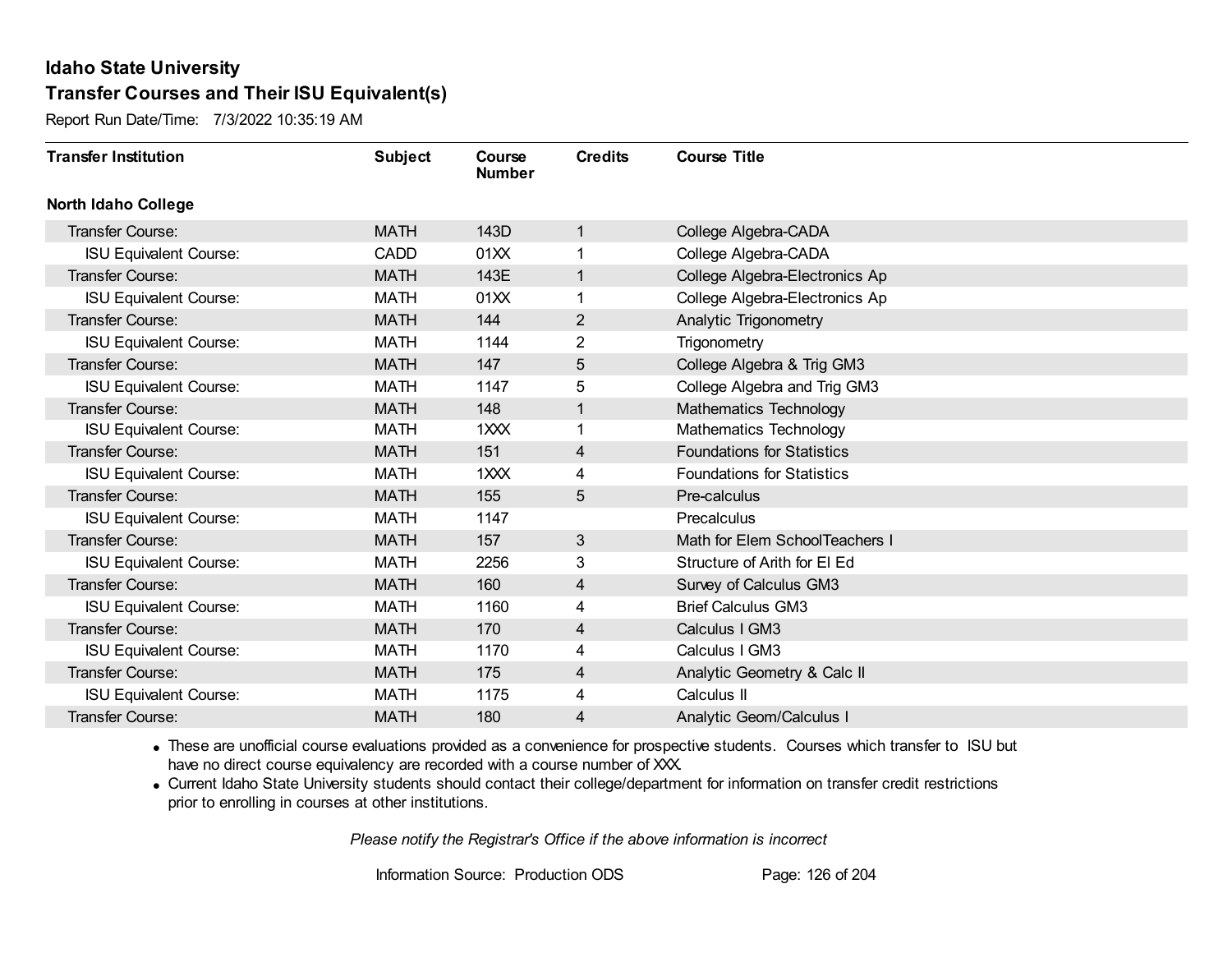Report Run Date/Time: 7/3/2022 10:35:19 AM

| <b>Transfer Institution</b>   | <b>Subject</b> | Course<br><b>Number</b> | <b>Credits</b> | <b>Course Title</b>                  |
|-------------------------------|----------------|-------------------------|----------------|--------------------------------------|
| <b>North Idaho College</b>    |                |                         |                |                                      |
| <b>Transfer Course:</b>       | <b>MATH</b>    | 180                     | $\overline{4}$ | <b>Analytic Geom/Calculus I</b>      |
| <b>ISU Equivalent Course:</b> | <b>MATH</b>    | 1XXX                    | 4              | <b>Analytic Geom/Calculus I</b>      |
| <b>Transfer Course:</b>       | <b>MATH</b>    | 187                     | 4              | <b>Discrete Mathematics</b>          |
| <b>ISU Equivalent Course:</b> | <b>MATH</b>    | 1187                    | 4              | <b>Applied Discrete Structures</b>   |
| <b>Transfer Course:</b>       | <b>MATH</b>    | 190                     | 4              | Analytic Geometry/Calculus II        |
| <b>ISU Equivalent Course:</b> | <b>MATH</b>    | 1XXX                    | 4              | Analytic Geometry/Calculus II        |
| Transfer Course:              | <b>MATH</b>    | 197                     |                | Special Topic                        |
| <b>ISU Equivalent Course:</b> | MATH           | 1XXX                    |                | <b>Special Topic</b>                 |
| Transfer Course:              | <b>MATH</b>    | 200                     | 3              | Analytic Geometry/Calculus III       |
| <b>ISU Equivalent Course:</b> | <b>MATH</b>    | 2XXX                    | 3              | Analytic Geometry/Calculus III       |
| <b>Transfer Course:</b>       | <b>MATH</b>    | 203                     |                | Workshop                             |
| <b>ISU Equivalent Course:</b> | <b>MATH</b>    | 2XXX                    |                | Workshop                             |
| <b>Transfer Course:</b>       | <b>MATH</b>    | 204                     |                | <b>Special Topics</b>                |
| <b>ISU Equivalent Course:</b> | <b>MATH</b>    | 2XXX                    |                | <b>Special Topics</b>                |
| Transfer Course:              | <b>MATH</b>    | 251                     | 3              | <b>Principles/Applied Statistics</b> |
| <b>ISU Equivalent Course:</b> | <b>MATH</b>    | 2XXX                    | 3              | <b>Principles/Applied Statistics</b> |
| Transfer Course:              | <b>MATH</b>    | 253                     | 3              | <b>Prin Applied Statistics GM3</b>   |
| <b>ISU Equivalent Course:</b> | <b>MATH</b>    | 1153                    | 3              | <b>Statistical Reasoning</b>         |
| Transfer Course:              | <b>MATH</b>    | 257                     | 3              | Math for Elem Teachers II            |
| <b>ISU Equivalent Course:</b> | <b>MATH</b>    | 2257                    | 3              | Structure Geo and Prob El Ed         |
| Transfer Course:              | <b>MATH</b>    | 275                     | 4              | Analytic Geometry/Calculus III       |
| <b>ISU Equivalent Course:</b> | <b>MATH</b>    | 2275                    | 4              | Calculus III                         |
| Transfer Course:              | <b>MATH</b>    | 290                     |                | <b>Internship</b>                    |

· These are unofficial course evaluations provided as a convenience for prospective students. Courses which transfer to ISU but have no direct course equivalency are recorded with a course number of XXX.

· Current Idaho State University students should contact their college/department for information on transfer credit restrictions prior to enrolling in courses at other institutions.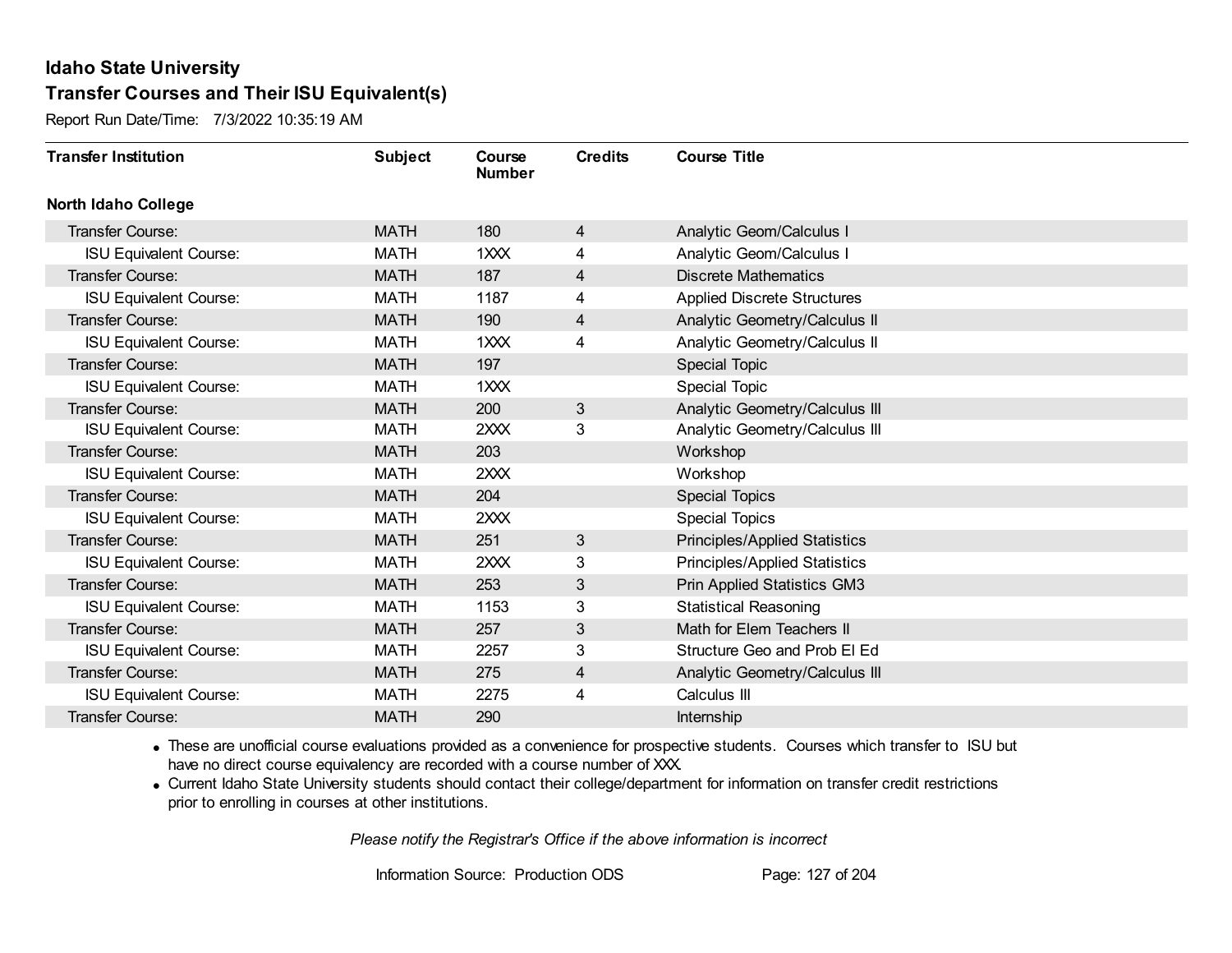Report Run Date/Time: 7/3/2022 10:35:19 AM

| <b>Transfer Institution</b>   | <b>Subject</b> | Course<br><b>Number</b> | <b>Credits</b> | <b>Course Title</b>                  |
|-------------------------------|----------------|-------------------------|----------------|--------------------------------------|
| <b>North Idaho College</b>    |                |                         |                |                                      |
| Transfer Course:              | <b>MATH</b>    | 290                     |                | Internship                           |
| <b>ISU Equivalent Course:</b> | <b>MATH</b>    | 2XXX                    |                | Internship                           |
| Transfer Course:              | <b>MATH</b>    | 297                     |                | <b>Special Topic</b>                 |
| <b>ISU Equivalent Course:</b> | <b>MATH</b>    | 2XXX                    |                | <b>Special Topic</b>                 |
| <b>Transfer Course:</b>       | <b>MATH</b>    | 298                     |                | Practicum                            |
| <b>ISU Equivalent Course:</b> | <b>MATH</b>    | 2XXX                    |                | Practicum                            |
| Transfer Course:              | <b>MATH</b>    | 299                     |                | Independent Study                    |
| <b>ISU Equivalent Course:</b> | MATH           | 2XXX                    |                | Independent Study                    |
| Transfer Course:              | <b>MATH</b>    | 335                     | 3              | Linear Algebra                       |
| <b>ISU Equivalent Course:</b> | <b>MATH</b>    | 2240                    | 3              | Linear Algebra                       |
| <b>Transfer Course:</b>       | <b>MATH</b>    | 370                     | 3              | Intro Ordinary Diff Equations        |
| <b>ISU Equivalent Course:</b> | <b>MATH</b>    | 3360                    | 3              | <b>Differential Equations</b>        |
| Transfer Course:              | <b>MCTE</b>    | 101                     | 3              | <b>Technical Mathematics</b>         |
| <b>ISU Equivalent Course:</b> | <b>TGE</b>     | 01XX                    | 3              | <b>Technical Mathematics</b>         |
| Transfer Course:              | <b>MCTE</b>    | 102                     | 3              | Comp Skills/Allied Health            |
| <b>ISU Equivalent Course:</b> | <b>ELEC</b>    | 01XX                    | 3              | Comp Skills/Allied Health            |
| Transfer Course:              | <b>MCTE</b>    | 103                     | 3              | Tech Math for Aerospace Tech         |
| <b>ISU Equivalent Course:</b> | <b>ELEC</b>    | 01XX                    | 3              | Tech Math for Aerospace Tech         |
| <b>Transfer Course:</b>       | <b>MCTE</b>    | 104                     | 3              | Tech Math/Auto Tech & Diesel         |
| <b>ISU Equivalent Course:</b> | <b>ELEC</b>    | 01XX                    | 3              | Tech Math/Auto tech & Diesel         |
| Transfer Course:              | <b>MCTE</b>    | 105                     | 3              | Tech Math for Machining/Comp         |
| <b>ISU Equivalent Course:</b> | <b>ELEC</b>    | 01XX                    | 3              | Tech Math for Machining/Comp         |
| Transfer Course:              | <b>MCTE</b>    | 106                     | 3              | <b>Tech Math for Industrial Mech</b> |

· These are unofficial course evaluations provided as a convenience for prospective students. Courses which transfer to ISU but have no direct course equivalency are recorded with a course number of XXX.

· Current Idaho State University students should contact their college/department for information on transfer credit restrictions prior to enrolling in courses at other institutions.

*Please notify the Registrar's Office if the above information is incorrect*

Information Source: Production ODS Page: 128 of 204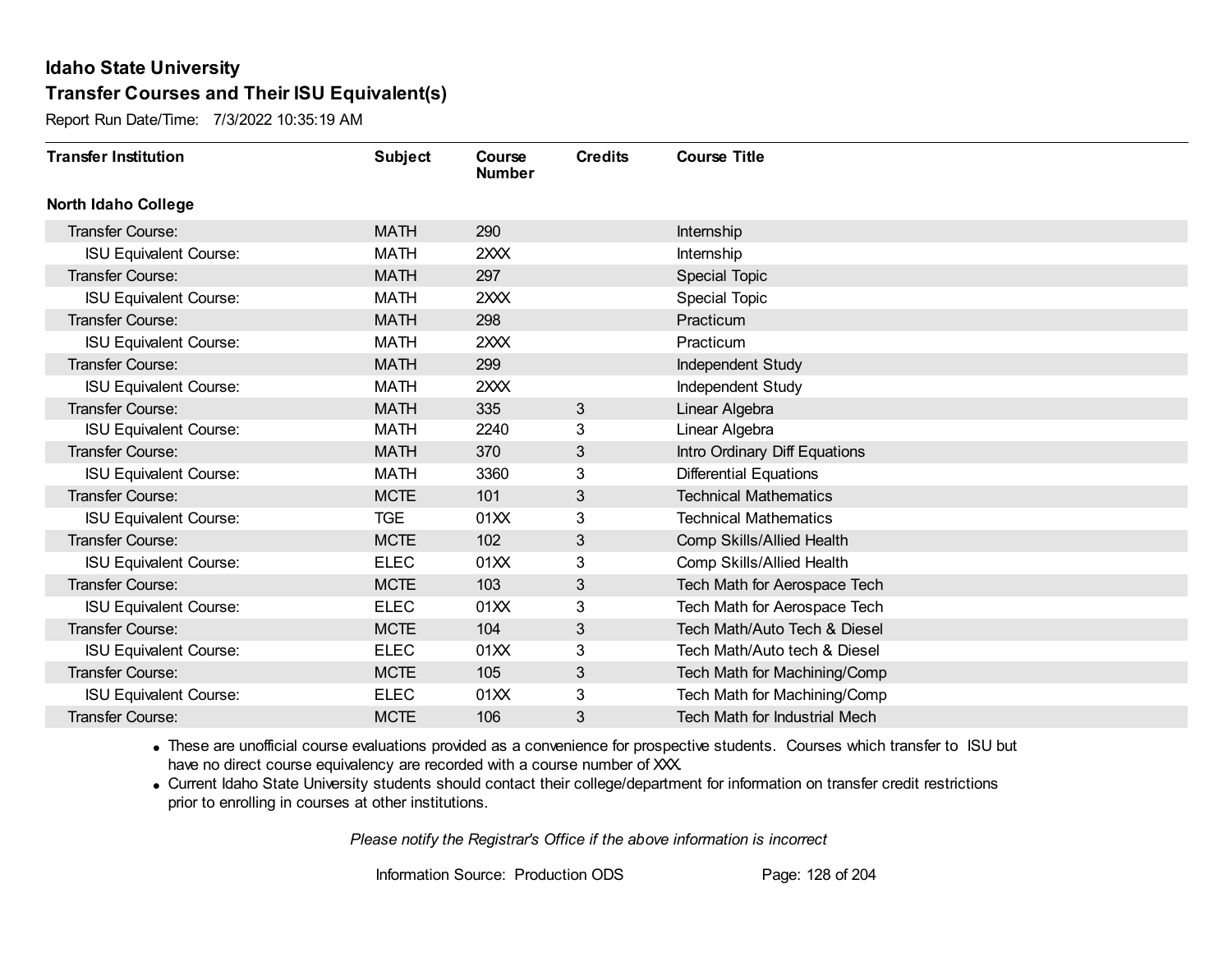Report Run Date/Time: 7/3/2022 10:35:19 AM

| <b>Transfer Institution</b>   | <b>Subject</b> | Course<br><b>Number</b> | <b>Credits</b> | <b>Course Title</b>                  |
|-------------------------------|----------------|-------------------------|----------------|--------------------------------------|
| <b>North Idaho College</b>    |                |                         |                |                                      |
| <b>Transfer Course:</b>       | <b>MCTE</b>    | 106                     | 3              | Tech Math for Industrial Mech        |
| <b>ISU Equivalent Course:</b> | <b>ELEC</b>    | 01XX                    | 3              | <b>Tech Math for Industrial Mech</b> |
| Transfer Course:              | <b>MDET</b>    | 110                     | 4              | <b>Solidworks Basics</b>             |
| <b>ISU Equivalent Course:</b> | <b>ELEC</b>    | 01XX                    | 4              | Solidworks Basics                    |
| <b>Transfer Course:</b>       | <b>MDET</b>    | 115                     | 4              | <b>Basic Mechanical Design</b>       |
| <b>ISU Equivalent Course:</b> | <b>ELEC</b>    | 01XX                    | 4              | <b>Basic Mechanical Design</b>       |
| Transfer Course:              | <b>MDET</b>    | 120                     | 3              | Intermediate Solidworks              |
| <b>ISU Equivalent Course:</b> | <b>ELEC</b>    | 01XX                    | 3              | Intermediate Solidworks              |
| Transfer Course:              | <b>MDET</b>    | 210                     | 3              | <b>Adv Solidworks Techniques</b>     |
| <b>ISU Equivalent Course:</b> | <b>ELEC</b>    | 02XX                    | 3              | Intermediate Solidworks              |
| Transfer Course:              | <b>MDET</b>    | 215                     | 3              | <b>Industrial Process</b>            |
| <b>ISU Equivalent Course:</b> | <b>ELEC</b>    | 02XX                    | 3              | <b>Industrial Process</b>            |
| Transfer Course:              | <b>MDET</b>    | 220                     | 3              | Geometric Dimensn/Tolerancing        |
| <b>ISU Equivalent Course:</b> | <b>ELEC</b>    | 02XX                    | 3              | Geometric Dimensn/Tolerancing        |
| Transfer Course:              | <b>MDET</b>    | 225                     | 3              | <b>Machines and Mechanisms</b>       |
| <b>ISU Equivalent Course:</b> | <b>ELEC</b>    | 02XX                    | 3              | Machines and Mechanisms              |
| Transfer Course:              | <b>MDET</b>    | 230                     | $\overline{4}$ | <b>Adv Mechanical Design</b>         |
| <b>ISU Equivalent Course:</b> | <b>ELEC</b>    | 02XX                    | 4              | Adv Mechanical Design                |
| Transfer Course:              | <b>MDET</b>    | 235                     | 3              | <b>Statics/Strength of Materials</b> |
| <b>ISU Equivalent Course:</b> | <b>ELEC</b>    | 02XX                    | 3              | <b>Statics/Strength of Materials</b> |
| <b>Transfer Course:</b>       | <b>MECH</b>    | 210                     | 5              | Mechatronics I                       |
| <b>ISU Equivalent Course:</b> | <b>ELEC</b>    | 02XX                    | 5              | Mechatronics I                       |
| Transfer Course:              | <b>MECH</b>    | 210L                    | 4              | Mechatronics Lab I                   |

· These are unofficial course evaluations provided as a convenience for prospective students. Courses which transfer to ISU but have no direct course equivalency are recorded with a course number of XXX.

· Current Idaho State University students should contact their college/department for information on transfer credit restrictions prior to enrolling in courses at other institutions.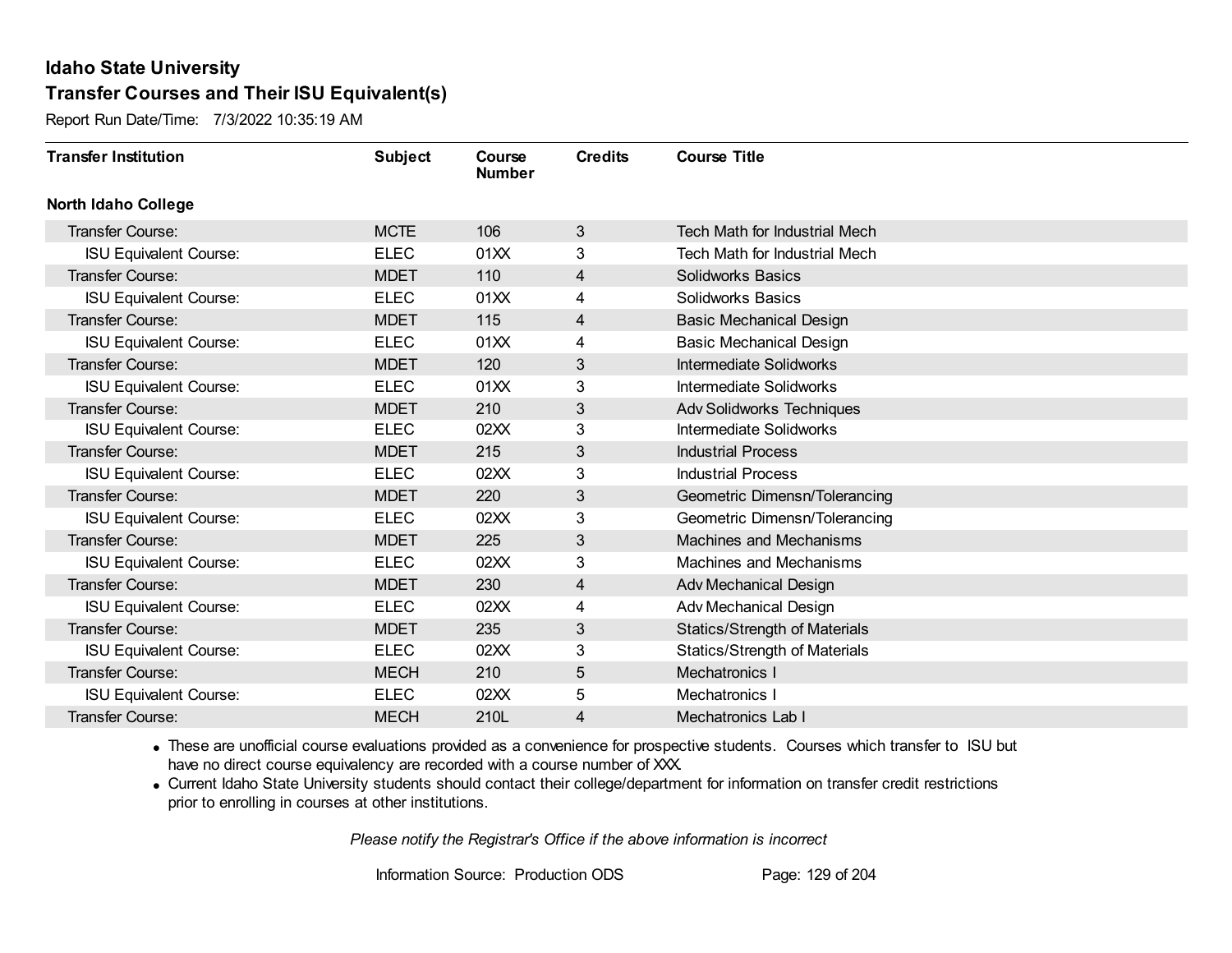Report Run Date/Time: 7/3/2022 10:35:19 AM

| <b>Transfer Institution</b>   | <b>Subject</b> | Course<br><b>Number</b> | <b>Credits</b> | <b>Course Title</b>                    |
|-------------------------------|----------------|-------------------------|----------------|----------------------------------------|
| North Idaho College           |                |                         |                |                                        |
| <b>Transfer Course:</b>       | <b>MECH</b>    | 210L                    | $\overline{4}$ | Mechatronics Lab I                     |
| <b>ISU Equivalent Course:</b> | <b>ELEC</b>    | 02XX                    | 4              | Mechatronics Lab I                     |
| Transfer Course:              | <b>MECH</b>    | 211                     | 3              | Industrial Automation Ctrl Sys         |
| <b>ISU Equivalent Course:</b> | <b>ELEC</b>    | 02XX                    | 3              | <b>Industrial Automation Ctrl Sys</b>  |
| <b>Transfer Course:</b>       | <b>MECH</b>    | 220                     | $\overline{4}$ | <b>Adv Mechatronics II</b>             |
| <b>ISU Equivalent Course:</b> | <b>ELEC</b>    | 02XX                    | 4              | Adv Mechatronics II                    |
| <b>Transfer Course:</b>       | <b>MECH</b>    | 220L                    | 4              | Adv Mechatronics Lab II                |
| <b>ISU Equivalent Course:</b> | <b>ELEC</b>    | 02XX                    | 4              | Adv Mechatronics Lab II                |
| Transfer Course:              | <b>MECH</b>    | 221                     | 3              | Adv Programmable Logic Ctrl II         |
| <b>ISU Equivalent Course:</b> | <b>ELEC</b>    | 02XX                    | 3              | Adv Programmable Logic Ctrl II         |
| Transfer Course:              | <b>MFGT</b>    | 097                     |                | Special Topic                          |
| <b>ISU Equivalent Course:</b> | <b>ELEC</b>    | 01XX                    |                | Special Topic                          |
| Transfer Course:              | <b>MFGT</b>    | 100                     | 1              | <b>CBM</b> Orientation                 |
| <b>ISU Equivalent Course:</b> | <b>ELEC</b>    | 01XX                    |                | <b>CBM</b> Orientation                 |
| Transfer Course:              | <b>MFGT</b>    | 110                     | $\overline{2}$ | <b>Fundamental Personal Skills</b>     |
| <b>ISU Equivalent Course:</b> | <b>ELEC</b>    | 01XX                    | $\overline{2}$ | <b>Fundamental Personal Skills</b>     |
| <b>Transfer Course:</b>       | <b>MFGT</b>    | 120                     | $\overline{2}$ | <b>Sketching &amp; Group Processes</b> |
| <b>ISU Equivalent Course:</b> | <b>ELEC</b>    | 01XX                    | 2              | <b>Sketching &amp; Group Processes</b> |
| <b>Transfer Course:</b>       | <b>MFGT</b>    | 130                     | $\overline{2}$ | Applied Tech Skills in MFG 1           |
| <b>ISU Equivalent Course:</b> | <b>ELEC</b>    | 01XX                    | $\overline{2}$ | Applied Tech Skills in MFG 1           |
| Transfer Course:              | <b>MFGT</b>    | 140                     | $\overline{2}$ | Applied Tech Skills in MFG 2           |
| <b>ISU Equivalent Course:</b> | <b>ELEC</b>    | 01XX                    | 2              | Applied Tech Skills in MFG 2           |
| <b>Transfer Course:</b>       | <b>MFGT</b>    | 150                     | $\overline{2}$ | <b>MFG Manual Machine Operation</b>    |

· These are unofficial course evaluations provided as a convenience for prospective students. Courses which transfer to ISU but have no direct course equivalency are recorded with a course number of XXX.

· Current Idaho State University students should contact their college/department for information on transfer credit restrictions prior to enrolling in courses at other institutions.

*Please notify the Registrar's Office if the above information is incorrect*

Information Source: Production ODS Page: 130 of 204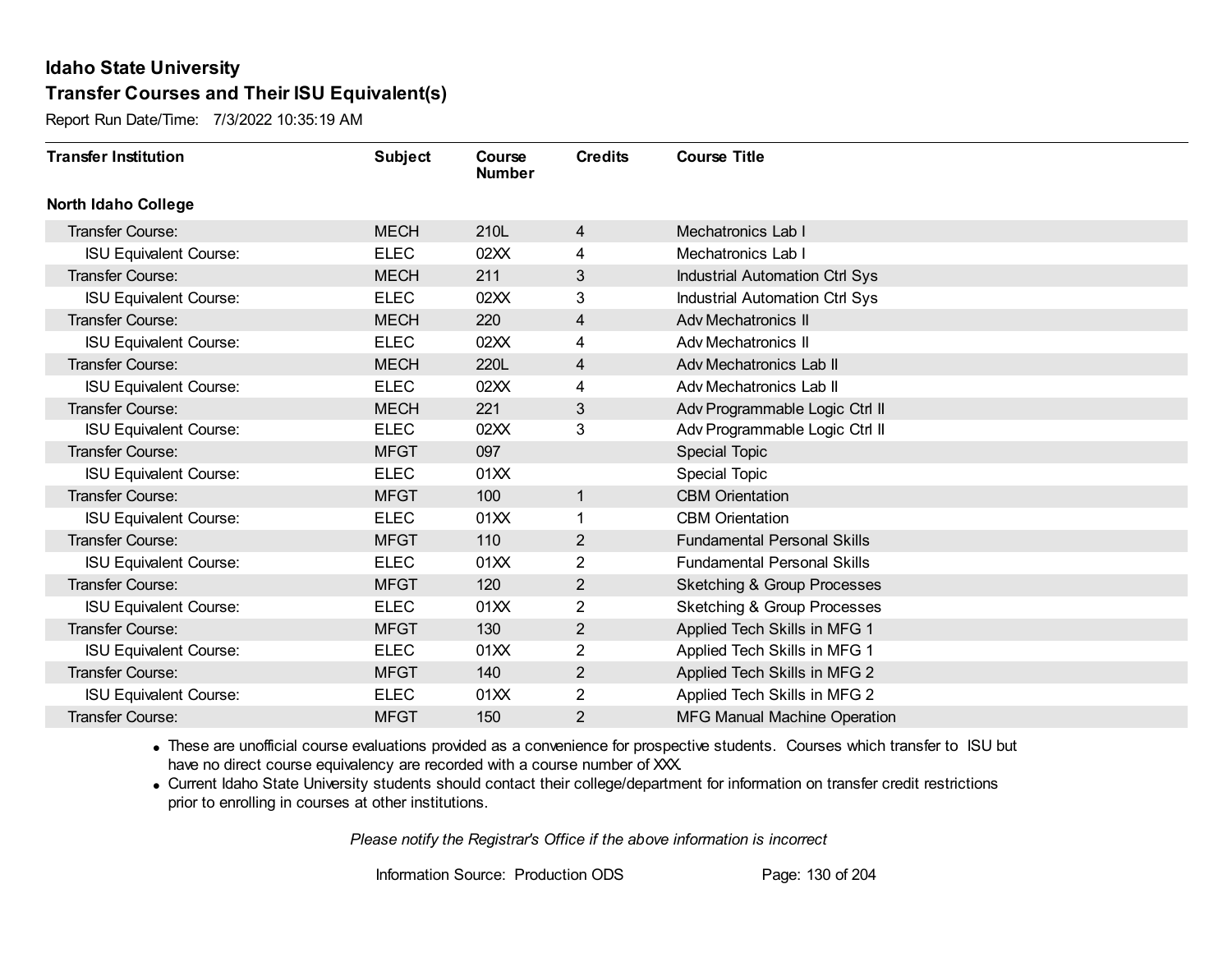Report Run Date/Time: 7/3/2022 10:35:19 AM

| <b>Transfer Institution</b>   | <b>Subject</b> | Course<br><b>Number</b> | <b>Credits</b> | <b>Course Title</b>                 |
|-------------------------------|----------------|-------------------------|----------------|-------------------------------------|
| <b>North Idaho College</b>    |                |                         |                |                                     |
| Transfer Course:              | <b>MFGT</b>    | 150                     | $\overline{2}$ | <b>MFG Manual Machine Operation</b> |
| <b>ISU Equivalent Course:</b> | <b>ELEC</b>    | 01XX                    | $\overline{2}$ | <b>MFG Manual Machine Operation</b> |
| Transfer Course:              | <b>MFGT</b>    | 160                     | $\overline{2}$ | Health and Safety                   |
| <b>ISU Equivalent Course:</b> | <b>ELEC</b>    | 01XX                    | 2              | Health and Safety                   |
| <b>Transfer Course:</b>       | <b>MFGT</b>    | 170                     | 1              | Print Reading in MFG                |
| <b>ISU Equivalent Course:</b> | <b>ELEC</b>    | 01XX                    |                | Print Reading in MFG                |
| <b>Transfer Course:</b>       | <b>MFGT</b>    | 180                     | $\overline{2}$ | <b>Basic Precision Measurement</b>  |
| <b>ISU Equivalent Course:</b> | <b>ELEC</b>    | 01XX                    | 2              | <b>Basic Precision Measurement</b>  |
| <b>Transfer Course:</b>       | <b>MFGT</b>    | 190                     | $\overline{2}$ | <b>Capstone Project</b>             |
| <b>ISU Equivalent Course:</b> | <b>ELEC</b>    | 01XX                    | 2              | Capstone Project                    |
| <b>Transfer Course:</b>       | <b>MFGT</b>    | 197                     |                | <b>Special Topic</b>                |
| <b>ISU Equivalent Course:</b> | <b>ELEC</b>    | 01XX                    |                | <b>Special Topic</b>                |
| Transfer Course:              | <b>MFGT</b>    | 203                     |                | Workshop                            |
| <b>ISU Equivalent Course:</b> | <b>ELEC</b>    | 02XX                    |                | Workshop                            |
| Transfer Course:              | <b>MFGT</b>    | 290                     |                | Internship                          |
| <b>ISU Equivalent Course:</b> | <b>ELEC</b>    | 02XX                    |                | Internship                          |
| Transfer Course:              | <b>MFGT</b>    | 297                     |                | <b>Special Topic</b>                |
| <b>ISU Equivalent Course:</b> | <b>ELEC</b>    | 02XX                    |                | <b>Special Topic</b>                |
| Transfer Course:              | <b>MFGT</b>    | 298                     |                | Practicum                           |
| <b>ISU Equivalent Course:</b> | <b>ELEC</b>    | 02XX                    |                | Practicum                           |
| Transfer Course:              | <b>MFGT</b>    | 299                     |                | Independent Study                   |
| <b>ISU Equivalent Course:</b> | <b>ELEC</b>    | 02XX                    |                | Independent Study                   |
| Transfer Course:              | <b>MLT</b>     | 100                     | 4              | Intro Med Lab Tech/Phlebotomy       |

· These are unofficial course evaluations provided as a convenience for prospective students. Courses which transfer to ISU but have no direct course equivalency are recorded with a course number of XXX.

· Current Idaho State University students should contact their college/department for information on transfer credit restrictions prior to enrolling in courses at other institutions.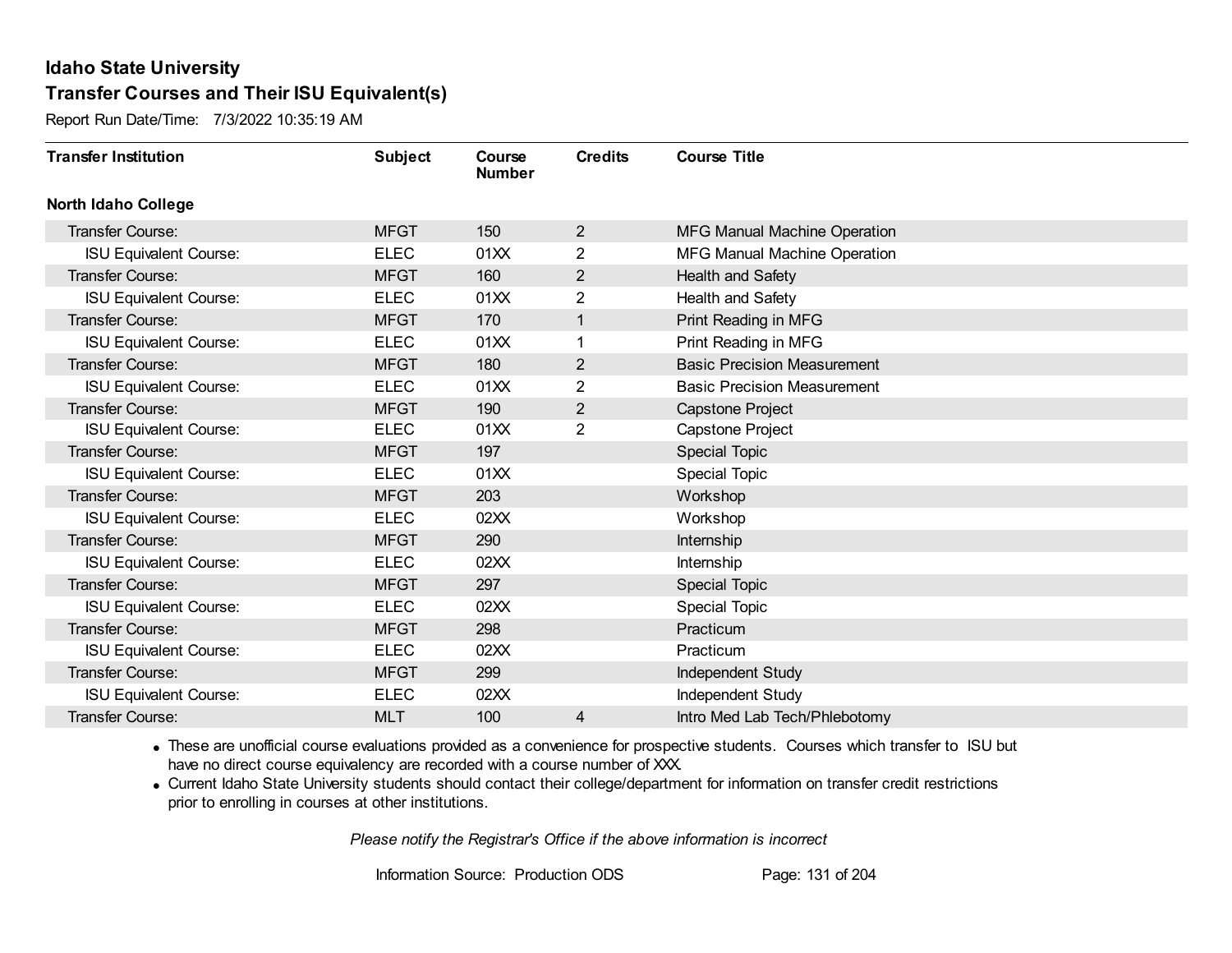Report Run Date/Time: 7/3/2022 10:35:19 AM

| <b>Transfer Institution</b>   | <b>Subject</b> | Course<br><b>Number</b> | <b>Credits</b> | <b>Course Title</b>             |
|-------------------------------|----------------|-------------------------|----------------|---------------------------------|
| <b>North Idaho College</b>    |                |                         |                |                                 |
| Transfer Course:              | <b>MLT</b>     | 100                     | 4              | Intro Med Lab Tech/Phlebotomy   |
| <b>ISU Equivalent Course:</b> | <b>ELEC</b>    | 01XX                    | 4              | Intro Med Lab Tech/Phlebotomy   |
| Transfer Course:              | <b>MLT</b>     | 112                     | $\overline{2}$ | Urinalysis & Other Body Fluids  |
| <b>ISU Equivalent Course:</b> | <b>ELEC</b>    | 01XX                    | $\overline{2}$ | Urinalysis & Other Body Fluids  |
| <b>Transfer Course:</b>       | <b>MLT</b>     | 124                     | 3              | <b>Medical Lab Fundamentals</b> |
| <b>ISU Equivalent Course:</b> | <b>ELEC</b>    | 01XX                    | 3              | Medical Lab Fundamentals        |
| <b>Transfer Course:</b>       | <b>MLT</b>     | 214                     | 4              | Hematology & Hemostasis         |
| <b>ISU Equivalent Course:</b> | <b>ELEC</b>    | 02XX                    | 4              | Hematology & Hemostasis         |
| Transfer Course:              | <b>MLT</b>     | 218                     | 4              | <b>Medical Lab Chemistry</b>    |
| <b>ISU Equivalent Course:</b> | <b>ELEC</b>    | 02XX                    | 4              | Medical Lab Chemistry           |
| <b>Transfer Course:</b>       | <b>MLT</b>     | 221                     | 4              | Medical Lab Microbiology        |
| <b>ISU Equivalent Course:</b> | <b>ELEC</b>    | 02XX                    | 4              | Medical Lab Microbiology        |
| <b>Transfer Course:</b>       | <b>MLT</b>     | 222                     | 5              | Basic Conc/Immun/Trans Med      |
| <b>ISU Equivalent Course:</b> | <b>ELEC</b>    | 02XX                    | 5              | Basic Conc/Immun/Trans Med      |
| Transfer Course:              | <b>MLT</b>     | 224                     | 5              | Adv Med Lab Tech Std Lab Pract  |
| <b>ISU Equivalent Course:</b> | <b>ELEC</b>    | 02XX                    | 5              | Adv Med Lab Tech Std Lab Pract  |
| Transfer Course:              | <b>MLT</b>     | 225                     | $\overline{2}$ | Parasitology/Mycology/Virology  |
| <b>ISU Equivalent Course:</b> | <b>ELEC</b>    | 02XX                    | 2              | Parasitology/Mycology/Virology  |
| <b>Transfer Course:</b>       | <b>MLT</b>     | 226                     | 4              | Immuniology/Lab Operations      |
| <b>ISU Equivalent Course:</b> | <b>ELEC</b>    | 02XX                    | 4              | Immuniology/Lab Operations      |
| <b>Transfer Course:</b>       | <b>MLT</b>     | 250                     | 5              | Capstone Sem/Med Lab Tech Rww   |
| <b>ISU Equivalent Course:</b> | <b>ELEC</b>    | 02XX                    | 5              | Capstone Sem/Med Lab Tech Rww   |
| Transfer Course:              | <b>MLT</b>     | 291                     | 4              | Med Lab Tech Internship I       |

· These are unofficial course evaluations provided as a convenience for prospective students. Courses which transfer to ISU but have no direct course equivalency are recorded with a course number of XXX.

· Current Idaho State University students should contact their college/department for information on transfer credit restrictions prior to enrolling in courses at other institutions.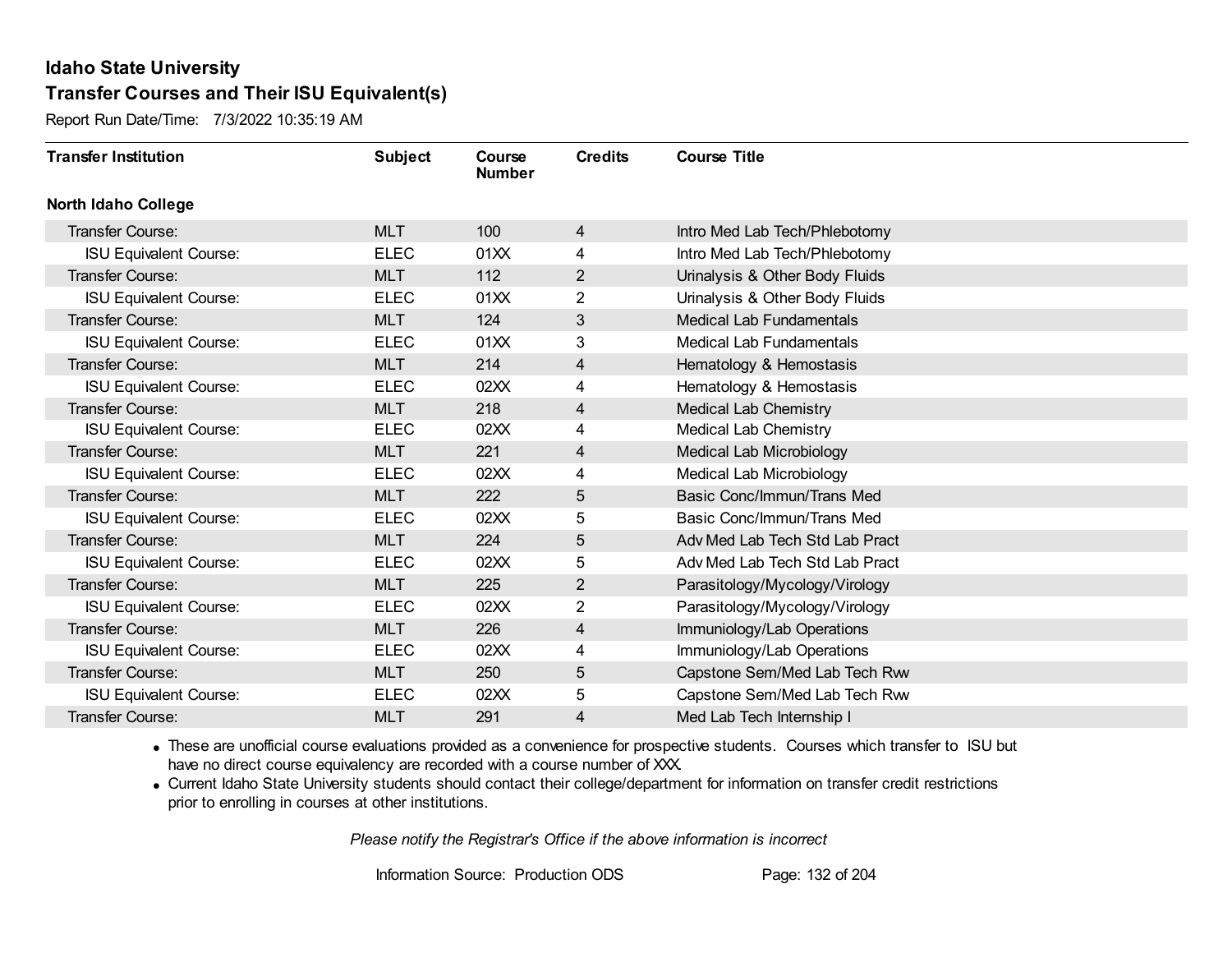Report Run Date/Time: 7/3/2022 10:35:19 AM

| <b>Transfer Institution</b>   | <b>Subject</b> | Course<br><b>Number</b> | <b>Credits</b> | <b>Course Title</b>             |
|-------------------------------|----------------|-------------------------|----------------|---------------------------------|
| <b>North Idaho College</b>    |                |                         |                |                                 |
| Transfer Course:              | <b>MLT</b>     | 291                     | $\overline{4}$ | Med Lab Tech Internship I       |
| <b>ISU Equivalent Course:</b> | <b>ELEC</b>    | 02XX                    | 4              | Med Lab Tech Internship I       |
| Transfer Course:              | <b>MLT</b>     | 292                     | 4              | Med Lab Tech Internship II      |
| <b>ISU Equivalent Course:</b> | <b>ELEC</b>    | 02XX                    | 4              | Med Lab Tech Internship II      |
| <b>Transfer Course:</b>       | <b>MM</b>      | 097                     |                | <b>Special Topic</b>            |
| <b>ISU Equivalent Course:</b> | <b>ELEC</b>    | 01XX                    |                | Special Topic                   |
| <b>Transfer Course:</b>       | <b>MM</b>      | 150                     | 8              | <b>Industrial Mechanics I</b>   |
| <b>ISU Equivalent Course:</b> | <b>ELEC</b>    | 01XX                    | 8              | <b>Industrial Mechanics I</b>   |
| Transfer Course:              | <b>MM</b>      | 151                     | 10             | Maintenance Mechanic Theory I   |
| <b>ISU Equivalent Course:</b> | <b>ELEC</b>    | 01XX                    | 10             | Maintenance Mechanic Theory I   |
| <b>Transfer Course:</b>       | <b>MM</b>      | 151L                    | 5              | Industrial Mechanics Lab I      |
| <b>ISU Equivalent Course:</b> | <b>ELEC</b>    | 01XX                    | 5              | Industrial Mechanics Lab I      |
| Transfer Course:              | <b>MM</b>      | 152                     | $\overline{7}$ | <b>Industrial Mechanics II</b>  |
| <b>ISU Equivalent Course:</b> | <b>ELEC</b>    | 01XX                    | 7              | <b>Industrial Mechanics II</b>  |
| Transfer Course:              | <b>MM</b>      | 152L                    | 5              | Industrial Mechanics Lab II     |
| <b>ISU Equivalent Course:</b> | <b>ELEC</b>    | 01XX                    | 5              | Industrial Mechanics Lab II     |
| Transfer Course:              | <b>MM</b>      | 153                     | $\overline{2}$ | <b>Industrial Mechanics III</b> |
| <b>ISU Equivalent Course:</b> | <b>ELEC</b>    | 01XX                    | 2              | <b>Industrial Mechanics III</b> |
| Transfer Course:              | <b>MM</b>      | 153L                    | $\overline{4}$ | Industrial Mechanics Lab III    |
| <b>ISU Equivalent Course:</b> | <b>ELEC</b>    | 01XX                    | 4              | Industrial Mechanics Lab III    |
| Transfer Course:              | <b>MM</b>      | 155                     | $\overline{2}$ | <b>Industrial Blueprints</b>    |
| <b>ISU Equivalent Course:</b> | <b>ELEC</b>    | 01XX                    | $\overline{2}$ | <b>Industrial Blueprints</b>    |
| Transfer Course:              | <b>MM</b>      | 156                     | 3              | <b>Industrial Hydraulics</b>    |

· These are unofficial course evaluations provided as a convenience for prospective students. Courses which transfer to ISU but have no direct course equivalency are recorded with a course number of XXX.

· Current Idaho State University students should contact their college/department for information on transfer credit restrictions prior to enrolling in courses at other institutions.

*Please notify the Registrar's Office if the above information is incorrect*

Information Source: Production ODS Page: 133 of 204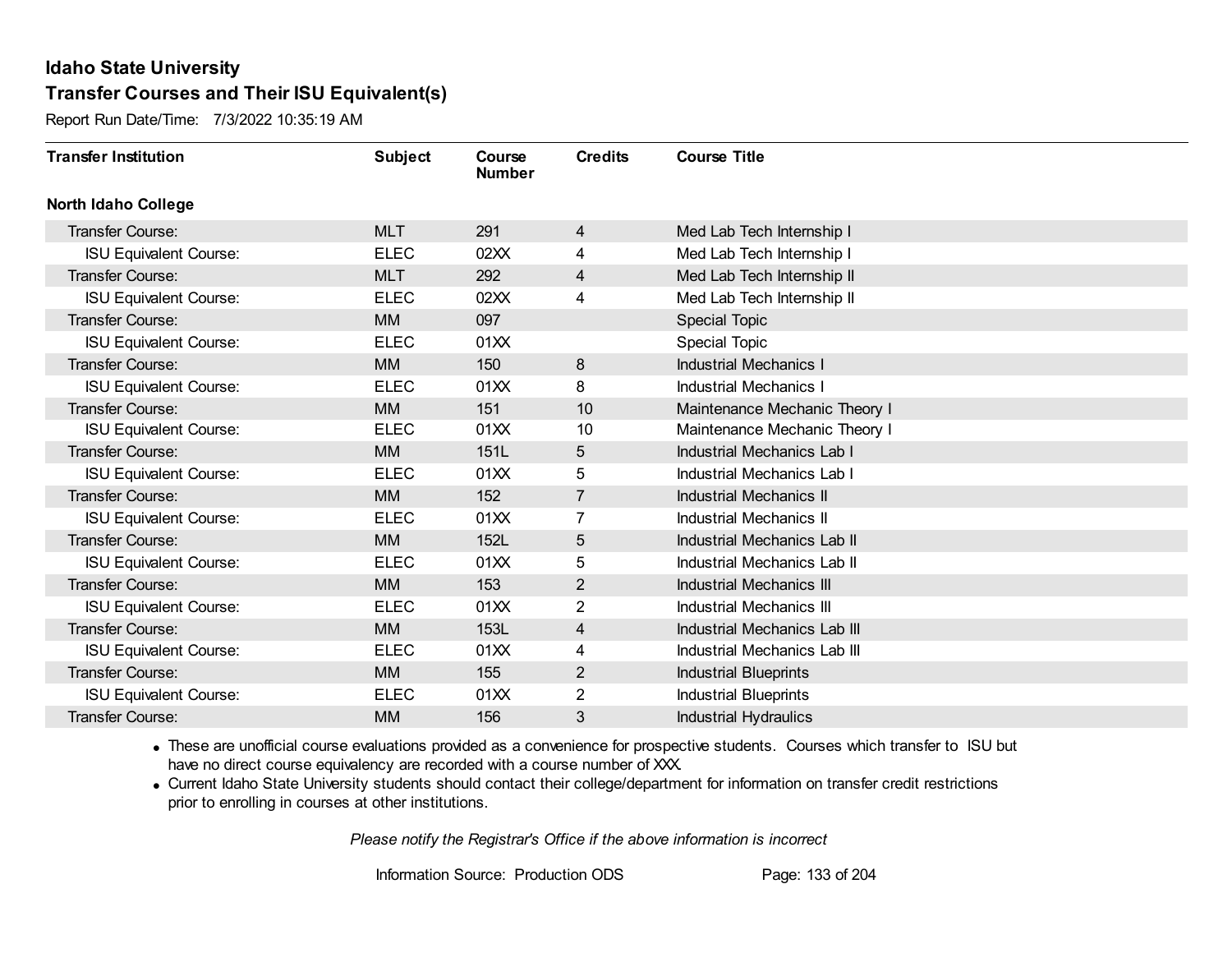Report Run Date/Time: 7/3/2022 10:35:19 AM

| <b>Transfer Institution</b>   | <b>Subject</b> | Course<br><b>Number</b> | <b>Credits</b> | <b>Course Title</b>         |
|-------------------------------|----------------|-------------------------|----------------|-----------------------------|
| <b>North Idaho College</b>    |                |                         |                |                             |
| Transfer Course:              | <b>MM</b>      | 156                     | $\mathbf{3}$   | Industrial Hydraulics       |
| <b>ISU Equivalent Course:</b> | <b>ELEC</b>    | 01XX                    | 3              | <b>Industrial Hydralics</b> |
| Transfer Course:              | <b>MM</b>      | 197                     |                | <b>Special Topic</b>        |
| <b>ISU Equivalent Course:</b> | <b>ELEC</b>    | 01XX                    |                | <b>Special Topic</b>        |
| Transfer Course:              | <b>MM</b>      | 203                     |                | Workshop                    |
| <b>ISU Equivalent Course:</b> | <b>ELEC</b>    | 02XX                    |                | Workshop                    |
| Transfer Course:              | <b>MM</b>      | 290                     |                | Internship                  |
| <b>ISU Equivalent Course:</b> | <b>ELEC</b>    | 02XX                    |                | Internship                  |
| <b>Transfer Course:</b>       | <b>MM</b>      | 297                     |                | Special Topic               |
| <b>ISU Equivalent Course:</b> | <b>ELEC</b>    | 02XX                    |                | <b>Special Topic</b>        |
| <b>Transfer Course:</b>       | <b>MM</b>      | 298                     |                | Practicum                   |
| <b>ISU Equivalent Course:</b> | <b>ELEC</b>    | 02XX                    |                | Practicum                   |
| Transfer Course:              | <b>MM</b>      | 299                     |                | Independent Study           |
| <b>ISU Equivalent Course:</b> | <b>ELEC</b>    | 02XX                    |                | Independent Study           |
| Transfer Course:              | <b>MSA</b>     | 097                     |                | <b>Special Topic</b>        |
| <b>ISU Equivalent Course:</b> | <b>MSL</b>     | 1XXX                    |                | Special Topic               |
| Transfer Course:              | <b>MSA</b>     | 101                     | 1              | Intro to Military Science   |
| <b>ISU Equivalent Course:</b> | <b>MSL</b>     | 1XXX                    |                | Intro to Military Science   |
| Transfer Course:              | <b>MSA</b>     | 102                     | 1              | Fund Leadership/Management  |
| <b>ISU Equivalent Course:</b> | <b>MSL</b>     | 1XXX                    |                | Fund Leadership/Management  |
| Transfer Course:              | <b>MSA</b>     | 111                     | 1              | Leadership Lab              |
| <b>ISU Equivalent Course:</b> | <b>MSL</b>     | 1XXX                    |                | Leadership Lab              |
| <b>Transfer Course:</b>       | <b>MSA</b>     | 112                     |                | Leadership Lab              |

· These are unofficial course evaluations provided as a convenience for prospective students. Courses which transfer to ISU but have no direct course equivalency are recorded with a course number of XXX.

· Current Idaho State University students should contact their college/department for information on transfer credit restrictions prior to enrolling in courses at other institutions.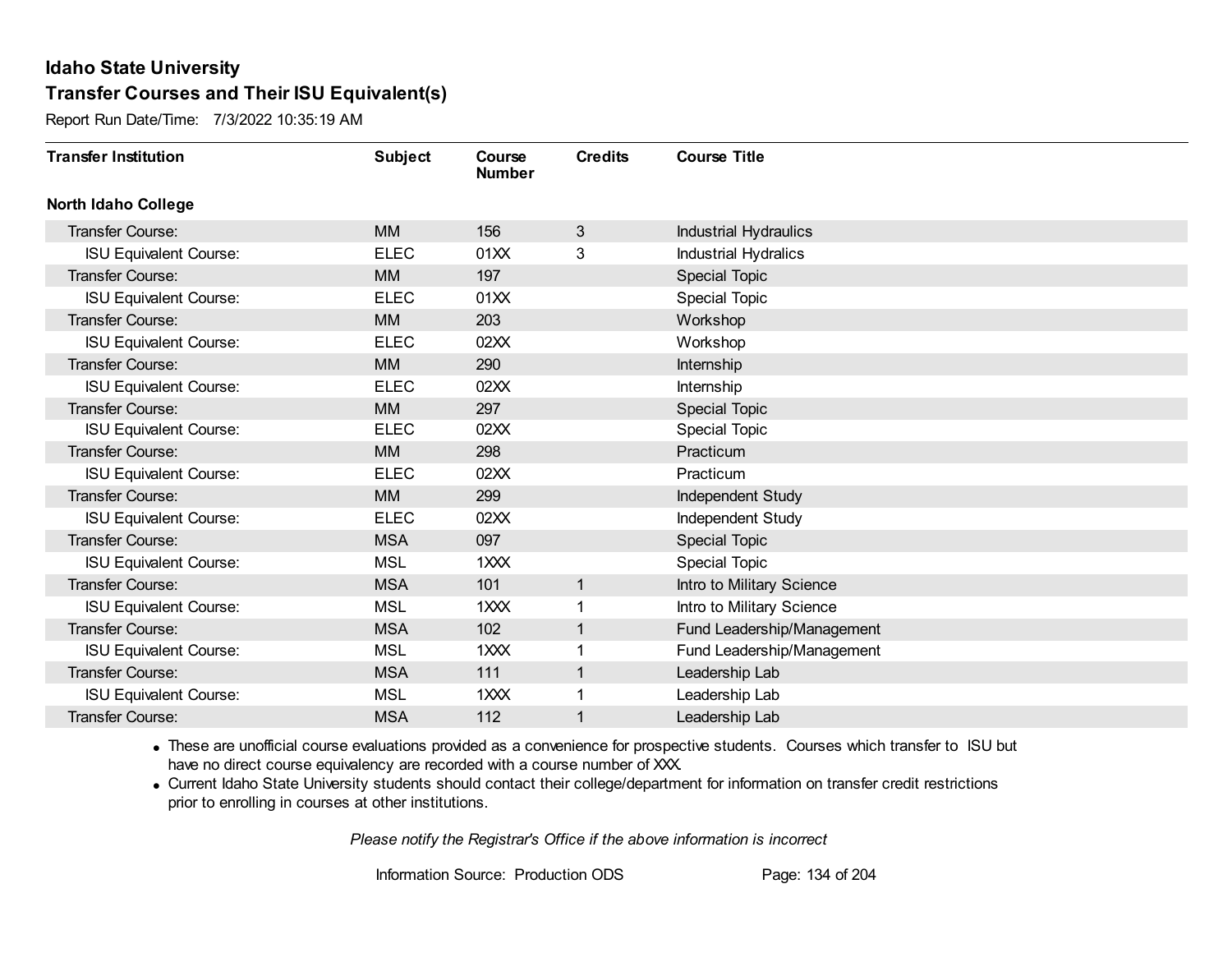Report Run Date/Time: 7/3/2022 10:35:19 AM

| <b>Transfer Institution</b>   | <b>Subject</b> | Course<br><b>Number</b> | <b>Credits</b> | <b>Course Title</b>              |
|-------------------------------|----------------|-------------------------|----------------|----------------------------------|
| <b>North Idaho College</b>    |                |                         |                |                                  |
| <b>Transfer Course:</b>       | <b>MSA</b>     | 112                     | 1              | Leadership Lab                   |
| <b>ISU Equivalent Course:</b> | <b>MSL</b>     | 1XXX                    |                | Leadership Lab                   |
| Transfer Course:              | <b>MSA</b>     | 151                     | $\overline{2}$ | <b>ROTC Physical Fitness</b>     |
| <b>ISU Equivalent Course:</b> | <b>MSL</b>     | 1XXX                    | $\overline{2}$ | <b>ROTC Physical Fitness</b>     |
| <b>Transfer Course:</b>       | <b>MSA</b>     | 197                     |                | Special Topic                    |
| <b>ISU Equivalent Course:</b> | <b>MSL</b>     | 1XXX                    |                | Special Topic                    |
| Transfer Course:              | <b>MSA</b>     | 201                     | $\overline{2}$ | Applied Leadership/Management    |
| <b>ISU Equivalent Course:</b> | <b>MSL</b>     | 2XXX                    | $\overline{2}$ | Applied Leadership/Management    |
| Transfer Course:              | <b>MSA</b>     | 202                     | $\overline{2}$ | Applied Leadership/Management    |
| <b>ISU Equivalent Course:</b> | <b>MSL</b>     | 2XXX                    | $\overline{2}$ | Applied Leadership/Management    |
| Transfer Course:              | <b>MSA</b>     | 203                     |                | Workshop                         |
| <b>ISU Equivalent Course:</b> | <b>MSL</b>     | 2XXX                    |                | Workshop                         |
| Transfer Course:              | <b>MSA</b>     | 211                     | 1              | Leadership Lab                   |
| <b>ISU Equivalent Course:</b> | <b>MSL</b>     | 2XXX                    | 1              | Leadership Lab                   |
| Transfer Course:              | <b>MSA</b>     | 212                     | 1              | Leadership Lab                   |
| <b>ISU Equivalent Course:</b> | <b>MSL</b>     | 2XXX                    | 1              | Leadership Lab                   |
| Transfer Course:              | <b>MSA</b>     | 251                     | 2              | <b>Physical Fitness Training</b> |
| <b>ISU Equivalent Course:</b> | <b>MSL</b>     | 2XXX                    | 2              | <b>Physical Fitness Training</b> |
| Transfer Course:              | <b>MSA</b>     | 290                     |                | Internship                       |
| <b>ISU Equivalent Course:</b> | <b>MSL</b>     | 2XXX                    |                | Internship                       |
| Transfer Course:              | <b>MSA</b>     | 297                     |                | Special Topic                    |
| <b>ISU Equivalent Course:</b> | <b>MSL</b>     | 2XXX                    |                | <b>Special Topic</b>             |
| Transfer Course:              | <b>MSA</b>     | 298                     |                | Practicum                        |

· These are unofficial course evaluations provided as a convenience for prospective students. Courses which transfer to ISU but have no direct course equivalency are recorded with a course number of XXX.

· Current Idaho State University students should contact their college/department for information on transfer credit restrictions prior to enrolling in courses at other institutions.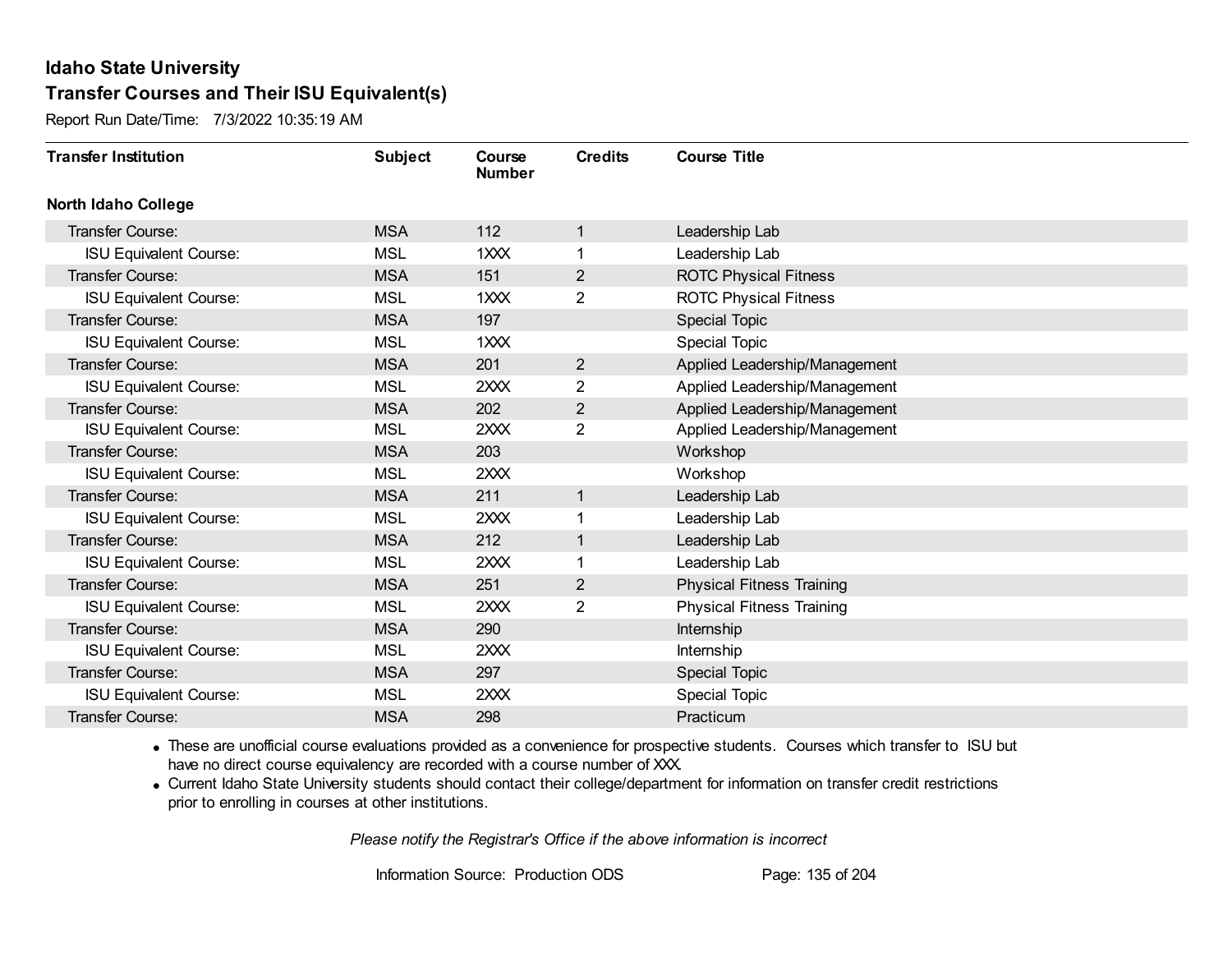Report Run Date/Time: 7/3/2022 10:35:19 AM

| <b>Transfer Institution</b>   | <b>Subject</b> | Course<br><b>Number</b> | <b>Credits</b> | <b>Course Title</b>          |
|-------------------------------|----------------|-------------------------|----------------|------------------------------|
| <b>North Idaho College</b>    |                |                         |                |                              |
| <b>Transfer Course:</b>       | <b>MSA</b>     | 298                     |                | Practicum                    |
| <b>ISU Equivalent Course:</b> | <b>MSL</b>     | 2XXX                    |                | Practicum                    |
| Transfer Course:              | <b>MSA</b>     | 299                     |                | Independent Study            |
| <b>ISU Equivalent Course:</b> | <b>MSL</b>     | 2XXX                    |                | Independent Study            |
| <b>Transfer Course:</b>       | <b>MUS</b>     | 097                     |                | Special Topic                |
| <b>ISU Equivalent Course:</b> | <b>MUSC</b>    | 1XXX                    |                | Special Topic                |
| Transfer Course:              | <b>MUS</b>     | 100                     | $\overline{2}$ | Ind Instruction I            |
| <b>ISU Equivalent Course:</b> | <b>MUSC</b>    | 1XXX                    |                | Ind Instruction I            |
| Transfer Course:              | <b>MUS</b>     | 101                     | 3              | Survey of Music              |
| <b>ISU Equivalent Course:</b> | <b>MUSC</b>    | 1100                    | 3              | Introduction to Music        |
| Transfer Course:              | <b>MUS</b>     | 103                     | $\mathbf{1}$   | NIC Cardinal Chorale         |
| <b>ISU Equivalent Course:</b> | <b>MUSC</b>    | 1XXX                    | 1              | NICChardinal Chorale         |
| Transfer Course:              | <b>MUS</b>     | 104                     | 1              | Vocal Jazz Ensemble          |
| <b>ISU Equivalent Course:</b> | <b>MUSC</b>    | 1XXX                    | 1              | Vocal Jazz Ensemble          |
| Transfer Course:              | <b>MUS</b>     | 106                     | $\mathbf{1}$   | NIC Wind Symphony            |
| <b>ISU Equivalent Course:</b> | <b>MUSC</b>    | 1XXX                    | 1              | NIC Wind Symphony            |
| Transfer Course:              | <b>MUS</b>     | 107                     | $\mathbf{1}$   | Cardinal Pep Band            |
| <b>ISU Equivalent Course:</b> | <b>MUSC</b>    | 1XXX                    | 1              | Cardinal Pep Band            |
| Transfer Course:              | <b>MUS</b>     | 110                     | $\mathbf{1}$   | <b>Vocal Ensemble</b>        |
| <b>ISU Equivalent Course:</b> | <b>MUSC</b>    | 1XXX                    |                | <b>Vocal Ensemble</b>        |
| <b>Transfer Course:</b>       | <b>MUS</b>     | 110M                    | $\mathbf{1}$   | <b>Chamber Singers</b>       |
| <b>ISU Equivalent Course:</b> | <b>MUSC</b>    | 1XXX                    |                | <b>Chamber Singers</b>       |
| Transfer Course:              | <b>MUS</b>     | 111                     | 1              | <b>Instrumental Ensemble</b> |

· These are unofficial course evaluations provided as a convenience for prospective students. Courses which transfer to ISU but have no direct course equivalency are recorded with a course number of XXX.

· Current Idaho State University students should contact their college/department for information on transfer credit restrictions prior to enrolling in courses at other institutions.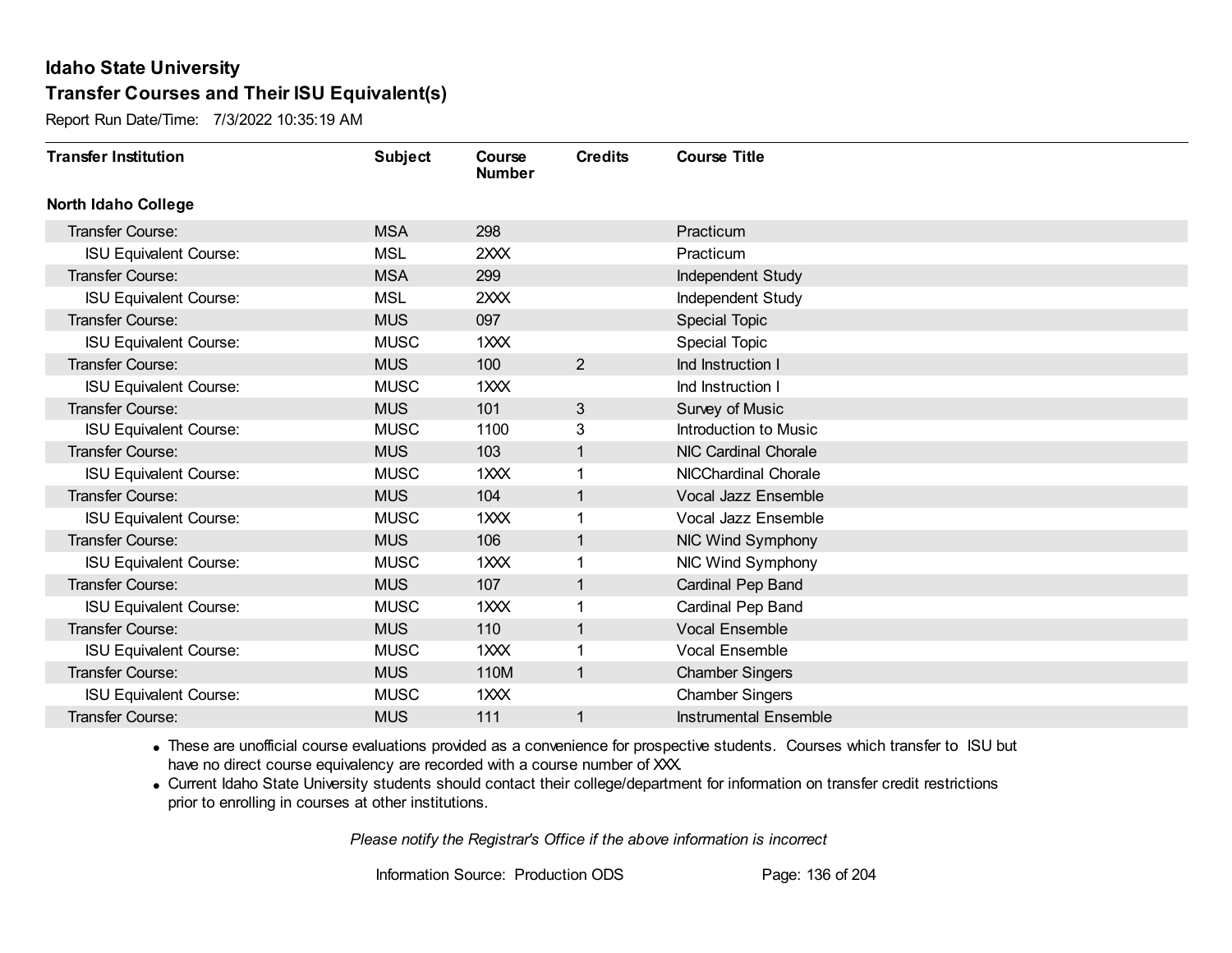Report Run Date/Time: 7/3/2022 10:35:19 AM

| <b>Transfer Institution</b>   | <b>Subject</b> | Course<br><b>Number</b> | <b>Credits</b> | <b>Course Title</b>          |
|-------------------------------|----------------|-------------------------|----------------|------------------------------|
| <b>North Idaho College</b>    |                |                         |                |                              |
| Transfer Course:              | <b>MUS</b>     | 111                     | 1              | <b>Instrumental Ensemble</b> |
| <b>ISU Equivalent Course:</b> | <b>MUSC</b>    | 1XXX                    |                | <b>Instrumental Ensemble</b> |
| Transfer Course:              | <b>MUS</b>     | 112                     | 1              | Introduction to Voice        |
| <b>ISU Equivalent Course:</b> | <b>MUSC</b>    | 1XXX                    | 1              | Introduction to Voice        |
| <b>Transfer Course:</b>       | <b>MUS</b>     | 113                     | 1              | NIC Jazz Ensemble            |
| <b>ISU Equivalent Course:</b> | <b>MUSC</b>    | 1XXX                    |                | NIC Jazz Ensemble            |
| <b>Transfer Course:</b>       | <b>MUS</b>     | 114                     | $\overline{2}$ | Individual Instruction       |
| <b>ISU Equivalent Course:</b> | <b>MUSA</b>    | 1XXX                    | $\overline{2}$ | Individual Instruction       |
| <b>Transfer Course:</b>       | <b>MUS</b>     | 114A                    | $\overline{2}$ | Voice                        |
| <b>ISU Equivalent Course:</b> | <b>MUSC</b>    | 1127                    |                | <b>Class Voice</b>           |
| <b>Transfer Course:</b>       | <b>MUS</b>     | 114B                    | $\overline{2}$ | Piano                        |
| <b>ISU Equivalent Course:</b> | <b>MUSC</b>    | 1XXX                    |                | Piano                        |
| Transfer Course:              | <b>MUS</b>     | 114C                    | $\overline{c}$ | Jazz Piano                   |
| <b>ISU Equivalent Course:</b> | <b>MUSA</b>    | 1121                    | $\overline{2}$ | Piano                        |
| Transfer Course:              | <b>MUS</b>     | 114D                    | $\overline{2}$ | <b>General Guitar</b>        |
| <b>ISU Equivalent Course:</b> | <b>MUSC</b>    | 1XXX                    |                | <b>General Guitar</b>        |
| Transfer Course:              | <b>MUS</b>     | 117                     | $\overline{0}$ | <b>Music Convocation</b>     |
| <b>ISU Equivalent Course:</b> | <b>MUSC</b>    | 1XXX                    | 0              | <b>Music Convocation</b>     |
| Transfer Course:              | <b>MUS</b>     | 120                     | 3              | <b>Fundamentals of Music</b> |
| <b>ISU Equivalent Course:</b> | <b>MUSC</b>    | 1102                    | 3              | <b>Elements of Music</b>     |
| <b>Transfer Course:</b>       | <b>MUS</b>     | 124                     | $\overline{2}$ | Individual Instruction       |
| <b>ISU Equivalent Course:</b> | <b>MUSA</b>    | 1XXX                    |                | Individual Instruction       |
| <b>Transfer Course:</b>       | <b>MUS</b>     | 124A                    | $\overline{2}$ | Voice                        |

· These are unofficial course evaluations provided as a convenience for prospective students. Courses which transfer to ISU but have no direct course equivalency are recorded with a course number of XXX.

· Current Idaho State University students should contact their college/department for information on transfer credit restrictions prior to enrolling in courses at other institutions.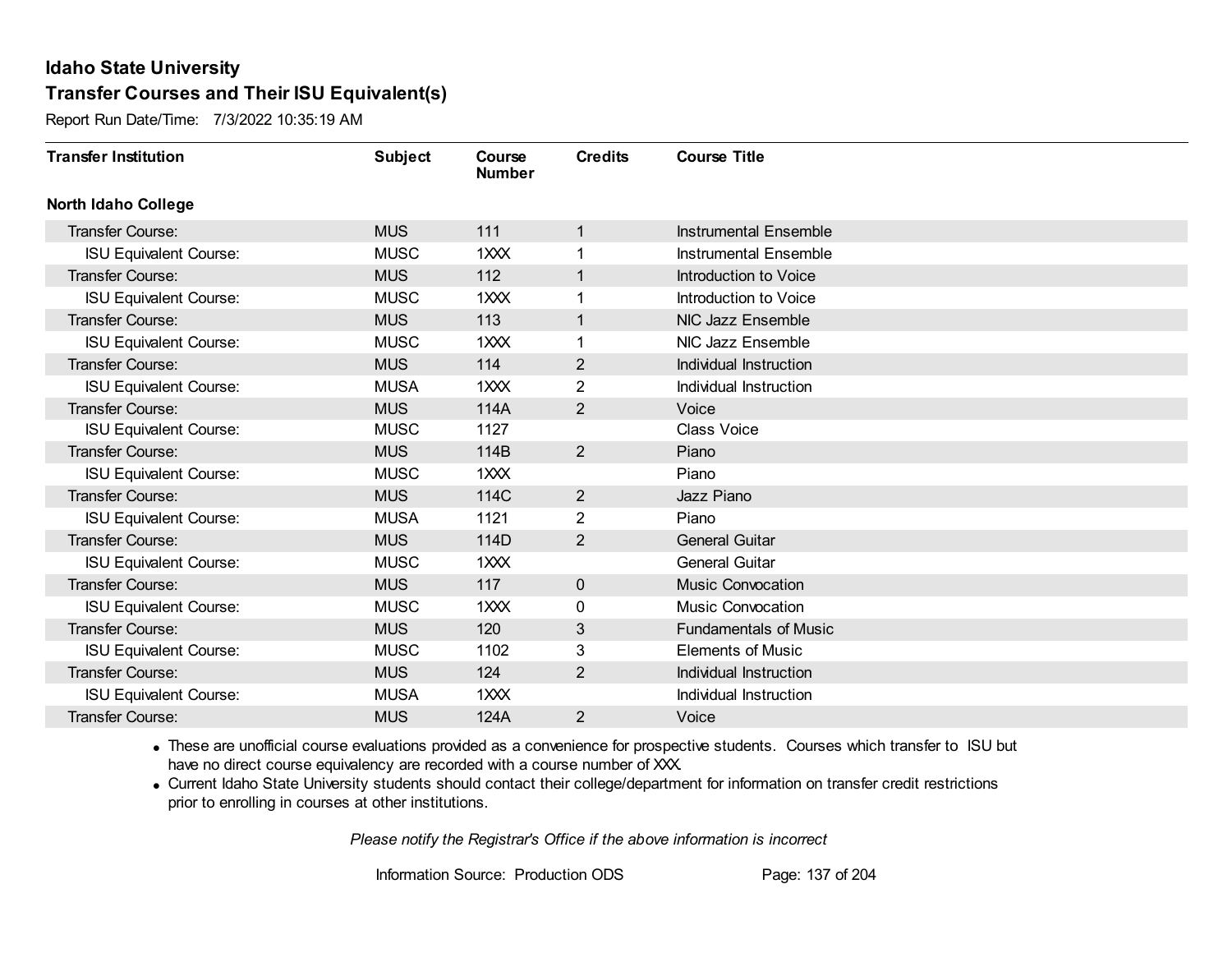Report Run Date/Time: 7/3/2022 10:35:19 AM

| <b>Transfer Institution</b>   | <b>Subject</b> | Course<br><b>Number</b> | <b>Credits</b> | <b>Course Title</b>                  |
|-------------------------------|----------------|-------------------------|----------------|--------------------------------------|
| <b>North Idaho College</b>    |                |                         |                |                                      |
| Transfer Course:              | <b>MUS</b>     | 124A                    | $\overline{2}$ | Voice                                |
| <b>ISU Equivalent Course:</b> | <b>MUS</b>     | $12 2 2$                |                | Voice                                |
| Transfer Course:              | <b>MUS</b>     | 124B                    | $\overline{4}$ | Piano                                |
| <b>ISU Equivalent Course:</b> | <b>MUSC</b>    | 1XXX                    |                | Piano                                |
| <b>Transfer Course:</b>       | <b>MUS</b>     | 124P                    | $\overline{2}$ | Violin                               |
| <b>ISU Equivalent Course:</b> | <b>MUSA</b>    | 1161                    |                | <b>Applied Music Lessons Strings</b> |
| Transfer Course:              | <b>MUS</b>     | 125                     | 3              | Survey of Music                      |
| <b>ISU Equivalent Course:</b> | <b>MUSC</b>    | 1100                    |                | Introduction to Music                |
| <b>Transfer Course:</b>       | <b>MUS</b>     | 127                     | 3              | Survey Amer Popular Music            |
| <b>ISU Equivalent Course:</b> | <b>MUSC</b>    | 1106                    | 3              | <b>American Music</b>                |
| <b>Transfer Course:</b>       | <b>MUS</b>     | 130                     | $\mathbf{1}$   | Introduction to Piano                |
| <b>ISU Equivalent Course:</b> | <b>MUSC</b>    | 1XXX                    |                | Introduction to Piano                |
| Transfer Course:              | <b>MUS</b>     | 140                     | 3              | Introduction to Music Lit.           |
| <b>ISU Equivalent Course:</b> | <b>MUSC</b>    | 1XXX                    | 3              | Introduction to Music Lit            |
| Transfer Course:              | <b>MUS</b>     | 141                     | 3              | Harmony & Theory I                   |
| <b>ISU Equivalent Course:</b> | <b>MUSC</b>    | 1103                    | 3              | Theory of Music I                    |
| Transfer Course:              | <b>MUS</b>     | 141L                    | $\mathbf{1}$   | Harmony & Theory Lab                 |
| <b>ISU Equivalent Course:</b> | <b>MUSC</b>    | 1XXX                    | 1              | Harmony & Theory Lab                 |
| Transfer Course:              | <b>MUS</b>     | 142                     | 3              | Harmony and Theory II                |
| <b>ISU Equivalent Course:</b> | <b>MUSC</b>    | 1104                    | 3              | Theory of Music II                   |
| <b>Transfer Course:</b>       | <b>MUS</b>     | 142L                    | $\mathbf 1$    | Harmony Theory Lab II                |
| <b>ISU Equivalent Course:</b> | <b>MUSC</b>    | 1XXX                    |                | Harmony Theory Lab II                |
| <b>Transfer Course:</b>       | <b>MUS</b>     | 145                     | 1              | Piano Class I                        |

· These are unofficial course evaluations provided as a convenience for prospective students. Courses which transfer to ISU but have no direct course equivalency are recorded with a course number of XXX.

· Current Idaho State University students should contact their college/department for information on transfer credit restrictions prior to enrolling in courses at other institutions.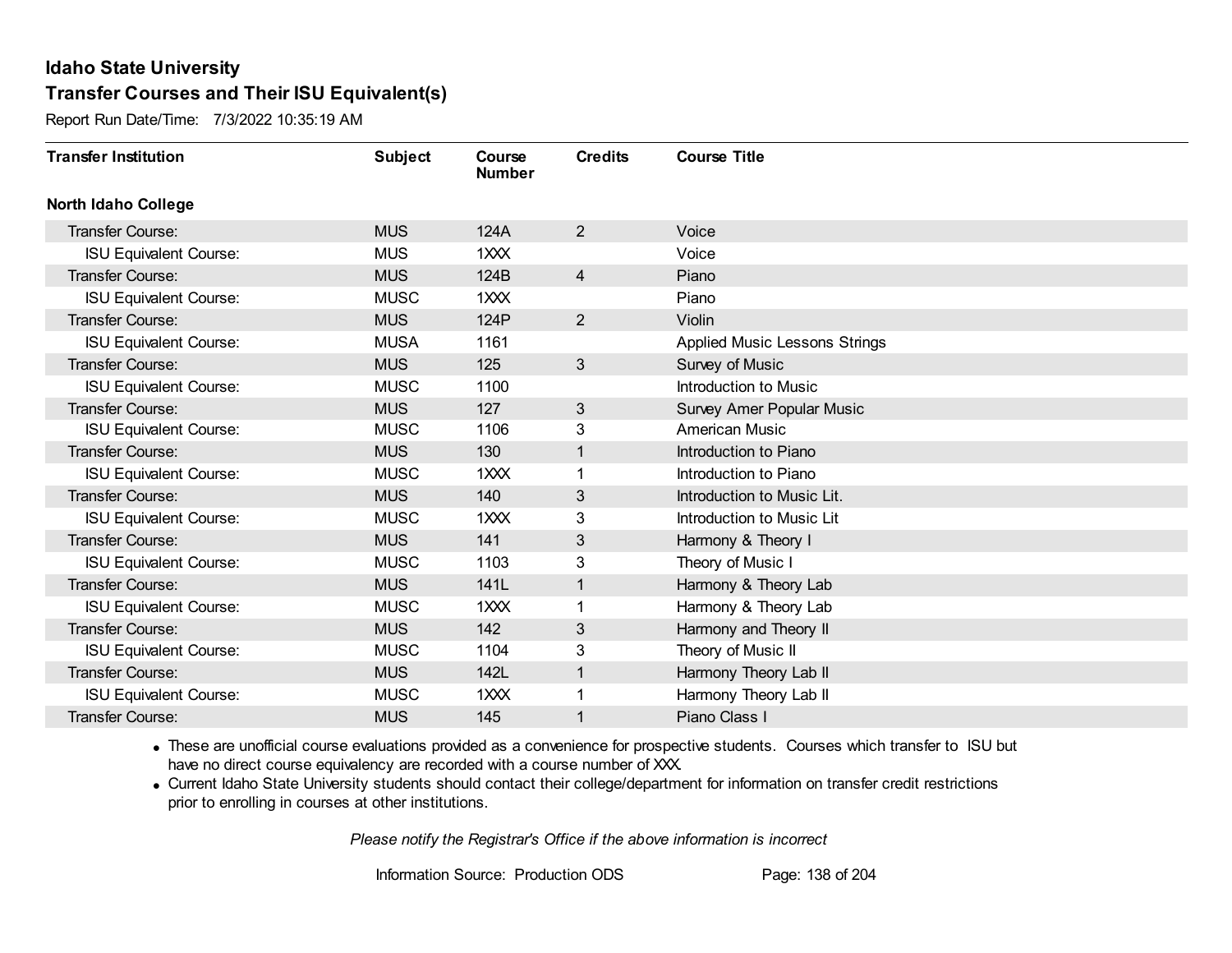Report Run Date/Time: 7/3/2022 10:35:19 AM

| <b>Transfer Institution</b>   | <b>Subject</b> | Course<br><b>Number</b> | <b>Credits</b> | <b>Course Title</b>            |
|-------------------------------|----------------|-------------------------|----------------|--------------------------------|
| <b>North Idaho College</b>    |                |                         |                |                                |
| Transfer Course:              | <b>MUS</b>     | 145                     | 1              | Piano Class I                  |
| <b>ISU Equivalent Course:</b> | <b>MUSC</b>    | 1118                    |                | Class Piano I                  |
| Transfer Course:              | <b>MUS</b>     | 146                     | 1              | Piano Class II                 |
| <b>ISU Equivalent Course:</b> | <b>MUSC</b>    | 1119                    | 1              | Class Piano II                 |
| <b>Transfer Course:</b>       | <b>MUS</b>     | 163                     | 3              | Survey of World Music          |
| <b>ISU Equivalent Course:</b> | <b>MUSC</b>    | 1108                    | 3              | The World of Music             |
| Transfer Course:              | <b>MUS</b>     | 197                     |                | <b>Special Topic</b>           |
| <b>ISU Equivalent Course:</b> | <b>MUSC</b>    | 1XXX                    |                | <b>Special Topic</b>           |
| Transfer Course:              | <b>MUS</b>     | 197A                    | $\mathbf{1}$   | Improvisation                  |
| <b>ISU Equivalent Course:</b> | <b>MUSC</b>    | 1XXX                    |                | Improvisation                  |
| Transfer Course:              | <b>MUS</b>     | 203                     |                | Workshop                       |
| <b>ISU Equivalent Course:</b> | <b>MUSC</b>    | 2XXX                    |                | Workshop                       |
| Transfer Course:              | <b>MUS</b>     | 215                     | 1              | Digital Recording/Notation     |
| <b>ISU Equivalent Course:</b> | <b>MUSC</b>    | 2XXX                    |                | Digital Recording/Notation     |
| Transfer Course:              | <b>MUS</b>     | 216                     | 1              | Adv Digital Recording/Notation |
| <b>ISU Equivalent Course:</b> | <b>MUSC</b>    | 2XXX                    | 1              | Adv Digital Recording/Notation |
| <b>Transfer Course:</b>       | <b>MUS</b>     | 241                     | 3              | Harmony and Theory III         |
| <b>ISU Equivalent Course:</b> | <b>MUSC</b>    | 2203                    | 3              | Theory of Music III            |
| Transfer Course:              | <b>MUS</b>     | 241L                    | $\mathbf 1$    | Harmony and Theory III Lab     |
| <b>ISU Equivalent Course:</b> | <b>MUSC</b>    | 2XXX                    |                | Harmony and Theory III Lab     |
| Transfer Course:              | <b>MUS</b>     | 242                     | 3              | Harmony and Theory IV          |
| <b>ISU Equivalent Course:</b> | <b>MUSC</b>    | 2204                    | 3              | Theory of Music IV             |
| Transfer Course:              | <b>MUS</b>     | 242L                    |                | Harmony Theory IV Lab          |

· These are unofficial course evaluations provided as a convenience for prospective students. Courses which transfer to ISU but have no direct course equivalency are recorded with a course number of XXX.

· Current Idaho State University students should contact their college/department for information on transfer credit restrictions prior to enrolling in courses at other institutions.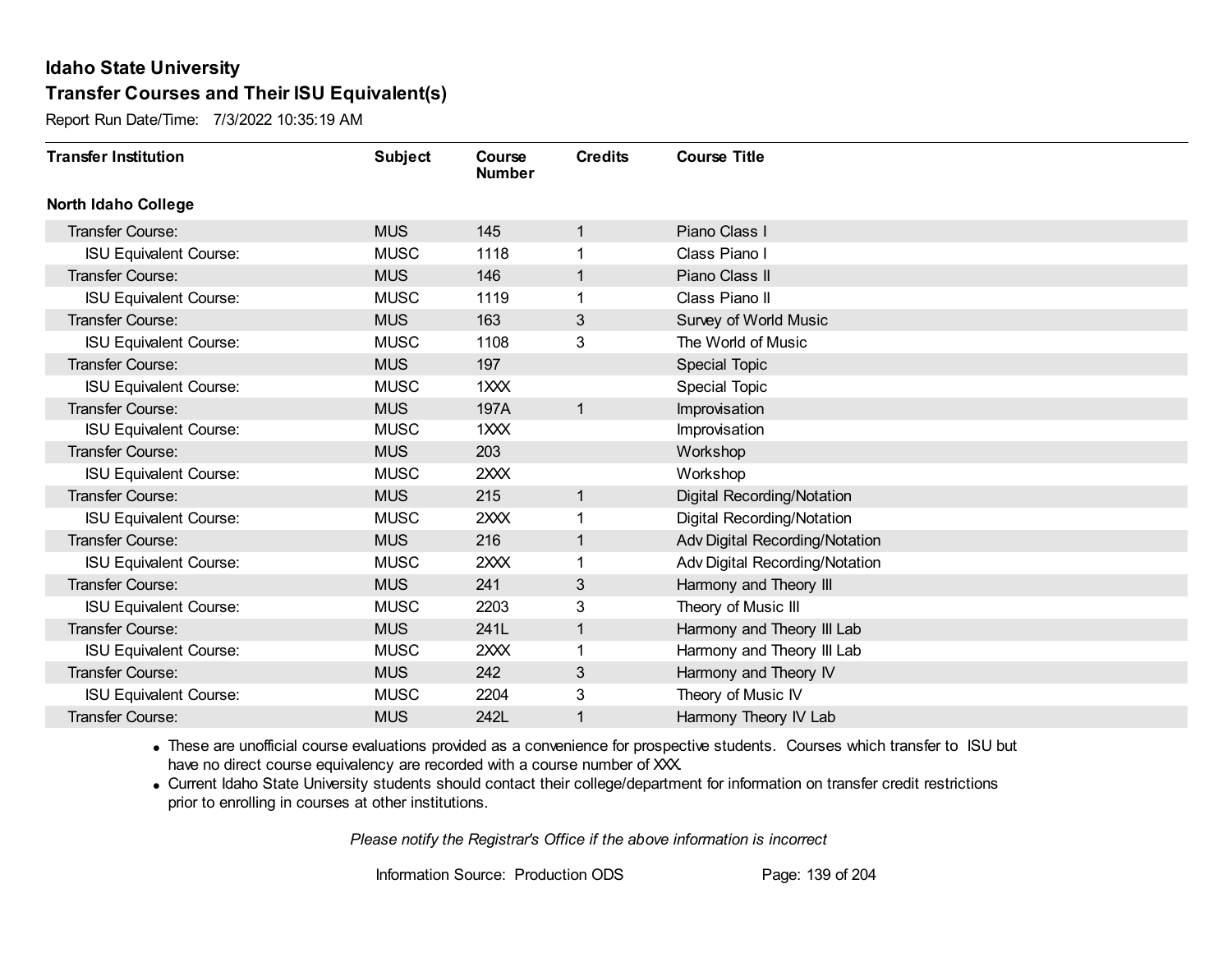Report Run Date/Time: 7/3/2022 10:35:19 AM

| <b>Transfer Institution</b>   | <b>Subject</b> | Course<br><b>Number</b> | <b>Credits</b> | <b>Course Title</b>           |
|-------------------------------|----------------|-------------------------|----------------|-------------------------------|
| <b>North Idaho College</b>    |                |                         |                |                               |
| Transfer Course:              | <b>MUS</b>     | 242L                    | 1              | Harmony Theory IV Lab         |
| <b>ISU Equivalent Course:</b> | <b>MUSC</b>    | 2XXX                    |                | Harmony Theory IV Lab         |
| Transfer Course:              | <b>MUS</b>     | 245                     | 1              | Piano Class III               |
| <b>ISU Equivalent Course:</b> | <b>MUSC</b>    | 2218                    |                | Class Piano III               |
| <b>Transfer Course:</b>       | <b>MUS</b>     | 246                     | 1              | Piano Class IV                |
| <b>ISU Equivalent Course:</b> | <b>MUSC</b>    | 2219                    |                | Class Piano IV                |
| Transfer Course:              | <b>MUS</b>     | 251                     | 3              | Intro to Music History        |
| <b>ISU Equivalent Course:</b> | <b>MUSC</b>    | 2XXX                    |                | Intro to Music History        |
| <b>Transfer Course:</b>       | <b>MUS</b>     | 290                     |                | Internship                    |
| <b>ISU Equivalent Course:</b> | <b>MUSC</b>    | 2XXX                    |                | Internship                    |
| <b>Transfer Course:</b>       | <b>MUS</b>     | 297                     |                | Special Topic                 |
| <b>ISU Equivalent Course:</b> | <b>MUSC</b>    | 2XXX                    |                | <b>Special Topic</b>          |
| Transfer Course:              | <b>MUS</b>     | 298                     |                | Practicum                     |
| <b>ISU Equivalent Course:</b> | <b>MUSC</b>    | 2XXX                    |                | Practicum                     |
| Transfer Course:              | <b>MUS</b>     | 299                     |                | Independent Study             |
| <b>ISU Equivalent Course:</b> | <b>MUSC</b>    | 2XXX                    |                | <b>Independent Study</b>      |
| Transfer Course:              | <b>MUSA</b>    | 097                     |                | <b>Special Topic</b>          |
| <b>ISU Equivalent Course:</b> | <b>MUSA</b>    | 1XXX                    |                | Special Topic                 |
| <b>Transfer Course:</b>       | <b>MUSA</b>    | 112                     | 1              | Introduction to Voice         |
| <b>ISU Equivalent Course:</b> | <b>MUSA</b>    | 1XXX                    |                | Introduction to Voice         |
| <b>Transfer Course:</b>       | <b>MUSA</b>    | 114                     | $\overline{2}$ | Individual Instruction (IGM)  |
| <b>ISU Equivalent Course:</b> | <b>MUSA</b>    | 1XXX                    | $\overline{2}$ | Individual Instruction (IGM)  |
| Transfer Course:              | <b>MUSA</b>    | 114A                    | $\overline{2}$ | Individual Instruction: Voice |

· These are unofficial course evaluations provided as a convenience for prospective students. Courses which transfer to ISU but have no direct course equivalency are recorded with a course number of XXX.

· Current Idaho State University students should contact their college/department for information on transfer credit restrictions prior to enrolling in courses at other institutions.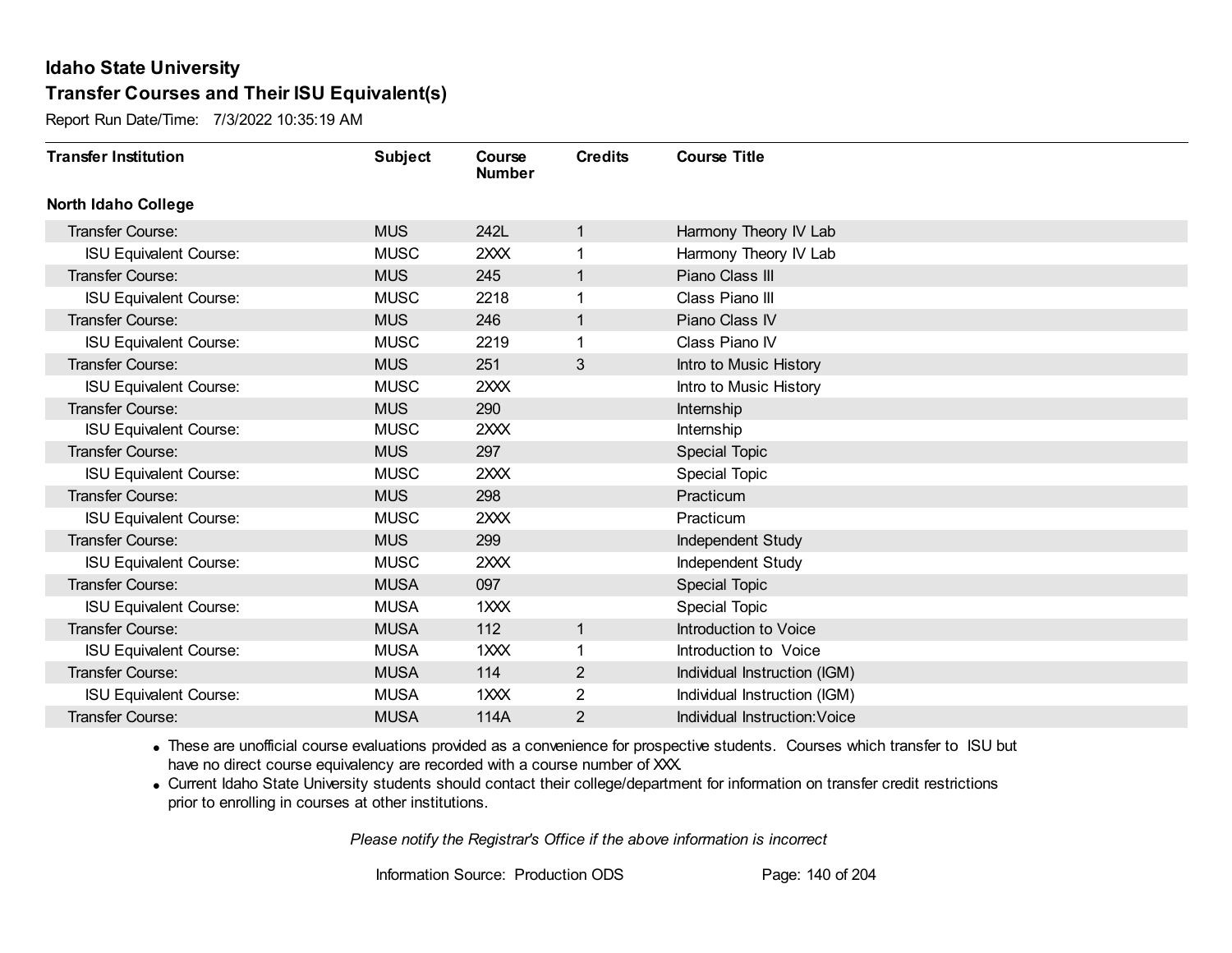Report Run Date/Time: 7/3/2022 10:35:19 AM

| <b>Transfer Institution</b>   | <b>Subject</b> | Course<br><b>Number</b> | <b>Credits</b> | <b>Course Title</b>                  |
|-------------------------------|----------------|-------------------------|----------------|--------------------------------------|
| <b>North Idaho College</b>    |                |                         |                |                                      |
| <b>Transfer Course:</b>       | <b>MUSA</b>    | 114A                    | $\overline{2}$ | Individual Instruction: Voice        |
| <b>ISU Equivalent Course:</b> | <b>MUSA</b>    | 1131                    | $\overline{2}$ | Applied Music Lessons Voice          |
| Transfer Course:              | <b>MUSA</b>    | 114B                    | $\overline{2}$ | Individual Instruction: Piano        |
| <b>ISU Equivalent Course:</b> | <b>MUSA</b>    | 1121                    | $\overline{2}$ | Applied Music Lesson Piano           |
| <b>Transfer Course:</b>       | <b>MUSA</b>    | 114C                    | $\overline{2}$ | Individ Instruct: Jazz Piano         |
| <b>ISU Equivalent Course:</b> | <b>MUSA</b>    | 1XXX                    | 2              | Individ Instruct: Jazz Piano         |
| Transfer Course:              | <b>MUSA</b>    | 114D                    | $\overline{2}$ | <b>General Guitar</b>                |
| <b>ISU Equivalent Course:</b> | <b>MUSA</b>    | 1161                    | 2              | <b>Applied Music Lessons Strings</b> |
| Transfer Course:              | <b>MUSA</b>    | 114E                    | $\overline{2}$ | Individ Instruct: Class Guitar       |
| <b>ISU Equivalent Course:</b> | <b>MUSA</b>    | 1XXX                    | $\overline{2}$ | Individ Instruct: Class Guitar       |
| <b>Transfer Course:</b>       | <b>MUSA</b>    | 114F                    | $\overline{2}$ | Individ Instruct: Flute              |
| <b>ISU Equivalent Course:</b> | <b>MUSA</b>    | 1XXX                    | 2              | Individ Instruct: Flute              |
| Transfer Course:              | <b>MUSA</b>    | 114G                    | $\overline{2}$ | Individ Instruct: Oboe               |
| <b>ISU Equivalent Course:</b> | <b>MUSA</b>    | 1XXX                    | $\overline{2}$ | Individ Instruct: Oboe               |
| Transfer Course:              | <b>MUSA</b>    | 114H                    | $\overline{2}$ | Individ Instruct: Clarinet           |
| <b>ISU Equivalent Course:</b> | <b>MUSA</b>    | 1XXX                    | $\overline{2}$ | Individ Instruct: Clarinet           |
| Transfer Course:              | <b>MUSA</b>    | 1141                    | $\overline{2}$ | Individ Instruct: Saxaphone          |
| <b>ISU Equivalent Course:</b> | <b>MUSA</b>    | 1XXX                    | 2              | Individ Instruct: Saxaphone          |
| Transfer Course:              | <b>MUSA</b>    | 114J                    | $\overline{2}$ | Individ Instruct: Bassoon            |
| <b>ISU Equivalent Course:</b> | <b>MUSA</b>    | 1XXX                    | $\overline{2}$ | Individ Instruct: Bassoon            |
| <b>Transfer Course:</b>       | <b>MUSA</b>    | 114K                    | $\overline{2}$ | Individ Instruct: Trumpet            |
| <b>ISU Equivalent Course:</b> | <b>MUSA</b>    | 1XXX                    | $\overline{2}$ | Individ Instruct: Trumpet            |
| Transfer Course:              | <b>MUSA</b>    | 114L                    | 2              | Individ Instruct: Horn               |

· These are unofficial course evaluations provided as a convenience for prospective students. Courses which transfer to ISU but have no direct course equivalency are recorded with a course number of XXX.

· Current Idaho State University students should contact their college/department for information on transfer credit restrictions prior to enrolling in courses at other institutions.

*Please notify the Registrar's Office if the above information is incorrect*

Information Source: Production ODS Page: 141 of 204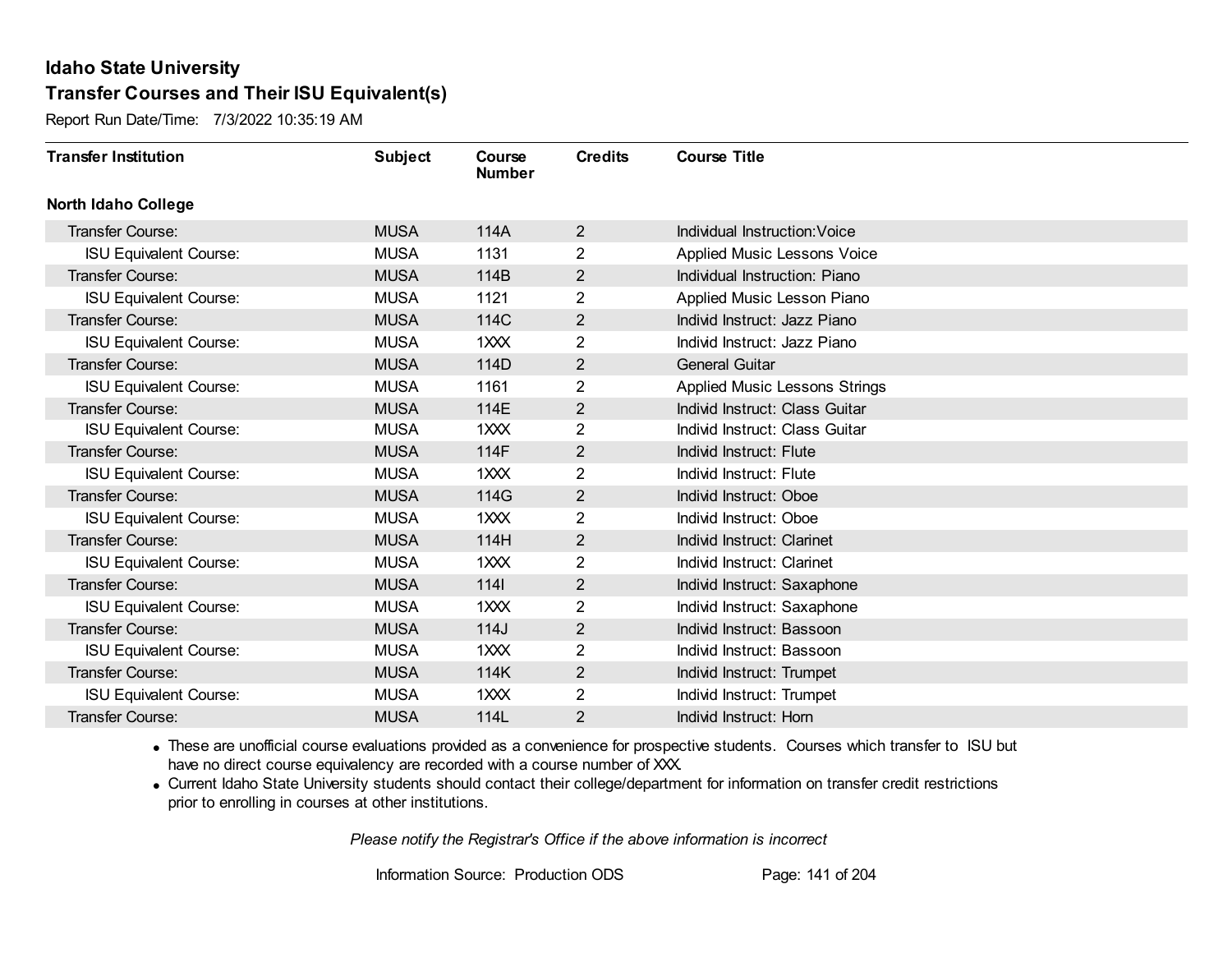Report Run Date/Time: 7/3/2022 10:35:19 AM

| <b>Transfer Institution</b>   | <b>Subject</b> | Course<br><b>Number</b> | <b>Credits</b> | <b>Course Title</b>             |
|-------------------------------|----------------|-------------------------|----------------|---------------------------------|
| <b>North Idaho College</b>    |                |                         |                |                                 |
| <b>Transfer Course:</b>       | <b>MUSA</b>    | 114L                    | $\overline{2}$ | Individ Instruct: Horn          |
| <b>ISU Equivalent Course:</b> | <b>MUSA</b>    | 1XXX                    | $\overline{2}$ | Individ Instruct: Horn          |
| Transfer Course:              | <b>MUSA</b>    | 114M                    | $\overline{2}$ | Individ Instruct: Trombone      |
| <b>ISU Equivalent Course:</b> | <b>MUSA</b>    | 1XXX                    | 2              | Individ Instruct: Trombone      |
| <b>Transfer Course:</b>       | <b>MUSA</b>    | 114N                    | $\overline{2}$ | Individ Instruct: Euphonium     |
| <b>ISU Equivalent Course:</b> | <b>MUSA</b>    | $1$ $XX$                | 2              | Individ Instruct: Euphonium     |
| Transfer Course:              | <b>MUSA</b>    | <b>1140</b>             | $\overline{2}$ | Individ Instruct: Tuba          |
| <b>ISU Equivalent Course:</b> | <b>MUSA</b>    | 1XXX                    | $\overline{2}$ | Individ Instruct: Tuba          |
| Transfer Course:              | <b>MUSA</b>    | 114P                    | $\mathbf{2}$   | Individ Instruct: Violin        |
| <b>ISU Equivalent Course:</b> | <b>MUSA</b>    | 1XXX                    | $\overline{2}$ | Individ Instruct: Violin        |
| <b>Transfer Course:</b>       | <b>MUSA</b>    | 114Q                    | $\overline{2}$ | Individ Instruct: Viola         |
| <b>ISU Equivalent Course:</b> | <b>MUSA</b>    | 1XXX                    | 2              | Individ Instruct: Viola         |
| Transfer Course:              | <b>MUSA</b>    | 114R                    | $\overline{2}$ | Individ Instruct: Cello         |
| <b>ISU Equivalent Course:</b> | <b>MUSA</b>    | 1XXX                    | $\overline{2}$ | Individ Instruct: Cello         |
| Transfer Course:              | <b>MUSA</b>    | 114S                    | $\overline{2}$ | Individ Instruct: String Bass   |
| <b>ISU Equivalent Course:</b> | <b>MUSA</b>    | 1XXX                    | $\overline{2}$ | Individ Instruct: String Bass   |
| Transfer Course:              | <b>MUSA</b>    | 114T                    | $\overline{2}$ | Individ Instruct: Electric Bass |
| <b>ISU Equivalent Course:</b> | <b>MUSA</b>    | 1XXX                    | 2              | Individ Instruct: Electric Bass |
| Transfer Course:              | <b>MUSA</b>    | 114U                    | $\overline{2}$ | Individ Instruct: Percussion    |
| <b>ISU Equivalent Course:</b> | <b>MUSA</b>    | 1XXX                    | $\overline{2}$ | Individ Instruct: Percussion    |
| <b>Transfer Course:</b>       | <b>MUSA</b>    | 114V                    | $\overline{2}$ | Individ Instruct: Harp          |
| <b>ISU Equivalent Course:</b> | <b>MUSA</b>    | $1$ $\times$ $\times$   | $\overline{2}$ | Individ Instruct: Harp          |
| Transfer Course:              | <b>MUSA</b>    | 114W                    | $\overline{2}$ | Individ Instruct: Banjo         |

· These are unofficial course evaluations provided as a convenience for prospective students. Courses which transfer to ISU but have no direct course equivalency are recorded with a course number of XXX.

· Current Idaho State University students should contact their college/department for information on transfer credit restrictions prior to enrolling in courses at other institutions.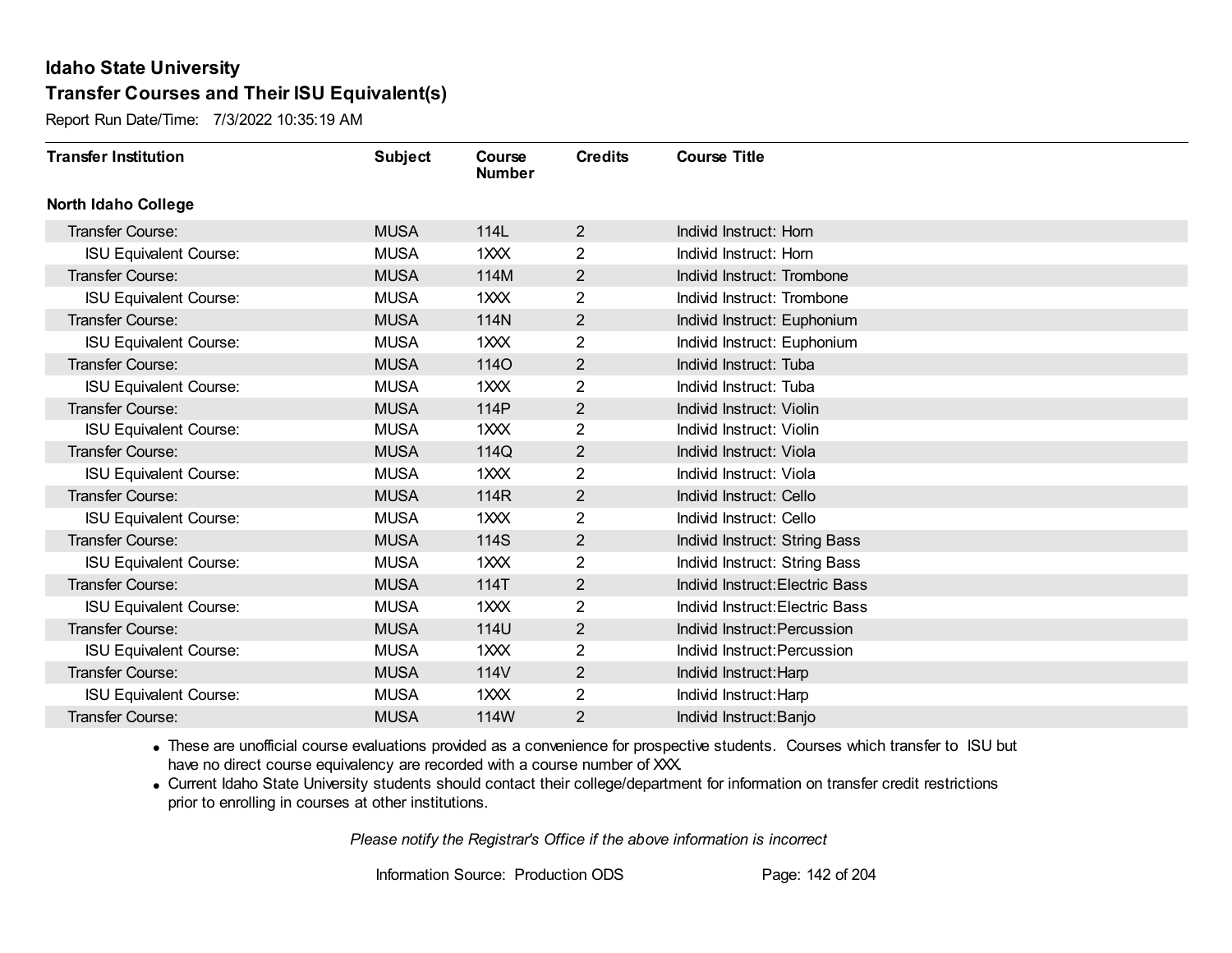Report Run Date/Time: 7/3/2022 10:35:19 AM

| <b>Transfer Institution</b>   | <b>Subject</b> | Course<br><b>Number</b> | <b>Credits</b> | <b>Course Title</b>            |
|-------------------------------|----------------|-------------------------|----------------|--------------------------------|
| <b>North Idaho College</b>    |                |                         |                |                                |
| <b>Transfer Course:</b>       | <b>MUSA</b>    | 114W                    | $\overline{2}$ | Individ Instruct: Banjo        |
| <b>ISU Equivalent Course:</b> | <b>MUSA</b>    | 1XXX                    | $\overline{2}$ | Individ Instruct: Banjo        |
| Transfer Course:              | <b>MUSA</b>    | 114X                    | $\overline{2}$ | Individ Instruct: Organ        |
| <b>ISU Equivalent Course:</b> | <b>MUSA</b>    | 1XXX                    | $\overline{2}$ | Individ Instruct: Organ        |
| <b>Transfer Course:</b>       | <b>MUSA</b>    | 124                     | $\overline{2}$ | Individual Instruction         |
| <b>ISU Equivalent Course:</b> | <b>MUSA</b>    | 1XXX                    |                | Individual Instruction         |
| Transfer Course:              | <b>MUSA</b>    | 124A                    | $\overline{2}$ | Individ Instruct: Voice        |
| <b>ISU Equivalent Course:</b> | <b>MUSA</b>    | 1XXX                    |                | Individ Instruct: Voice        |
| Transfer Course:              | <b>MUSA</b>    | 124B                    | $\overline{2}$ | Individ Instruct: Piano        |
| <b>ISU Equivalent Course:</b> | <b>MUSA</b>    | 1XXX                    |                | Individ Instruct: Piano        |
| Transfer Course:              | <b>MUSA</b>    | 124C                    | $\overline{2}$ | Individ Instruct: Jazz Piano   |
| <b>ISU Equivalent Course:</b> | <b>MUSA</b>    | 1XXX                    |                | Individ Instruct: Jazz Piano   |
| Transfer Course:              | <b>MUSA</b>    | 124D                    | $\overline{2}$ | Individ Instruct: Gen Guitar   |
| <b>ISU Equivalent Course:</b> | <b>MUSA</b>    | 1XXX                    |                | Individ Instruct: Gen Guitar   |
| Transfer Course:              | <b>MUSA</b>    | 124E                    | $\overline{2}$ | Individ Instruct: Class Guitar |
| <b>ISU Equivalent Course:</b> | <b>MUSA</b>    | 1XXX                    |                | Individ Instruct: Class Guitar |
| <b>Transfer Course:</b>       | <b>MUSA</b>    | 124F                    | $\overline{2}$ | Individ Instruct: Flute        |
| <b>ISU Equivalent Course:</b> | <b>MUSA</b>    | 1XXX                    |                | Individ Instruct: Flute        |
| Transfer Course:              | <b>MUSA</b>    | 124G                    | $\overline{2}$ | Individ Instruct: Oboe         |
| <b>ISU Equivalent Course:</b> | <b>MUSA</b>    | 1XXX                    |                | Individ Instruct: Oboe         |
| <b>Transfer Course:</b>       | <b>MUSA</b>    | 124H                    | $\overline{2}$ | Individ Instruct: Clarinet     |
| <b>ISU Equivalent Course:</b> | <b>MUSA</b>    | 1XXX                    |                | Individ Instruct: Clarinet     |
| Transfer Course:              | <b>MUSA</b>    | 1241                    | $\overline{2}$ | Individ Instruct: Saxaphone    |

· These are unofficial course evaluations provided as a convenience for prospective students. Courses which transfer to ISU but have no direct course equivalency are recorded with a course number of XXX.

· Current Idaho State University students should contact their college/department for information on transfer credit restrictions prior to enrolling in courses at other institutions.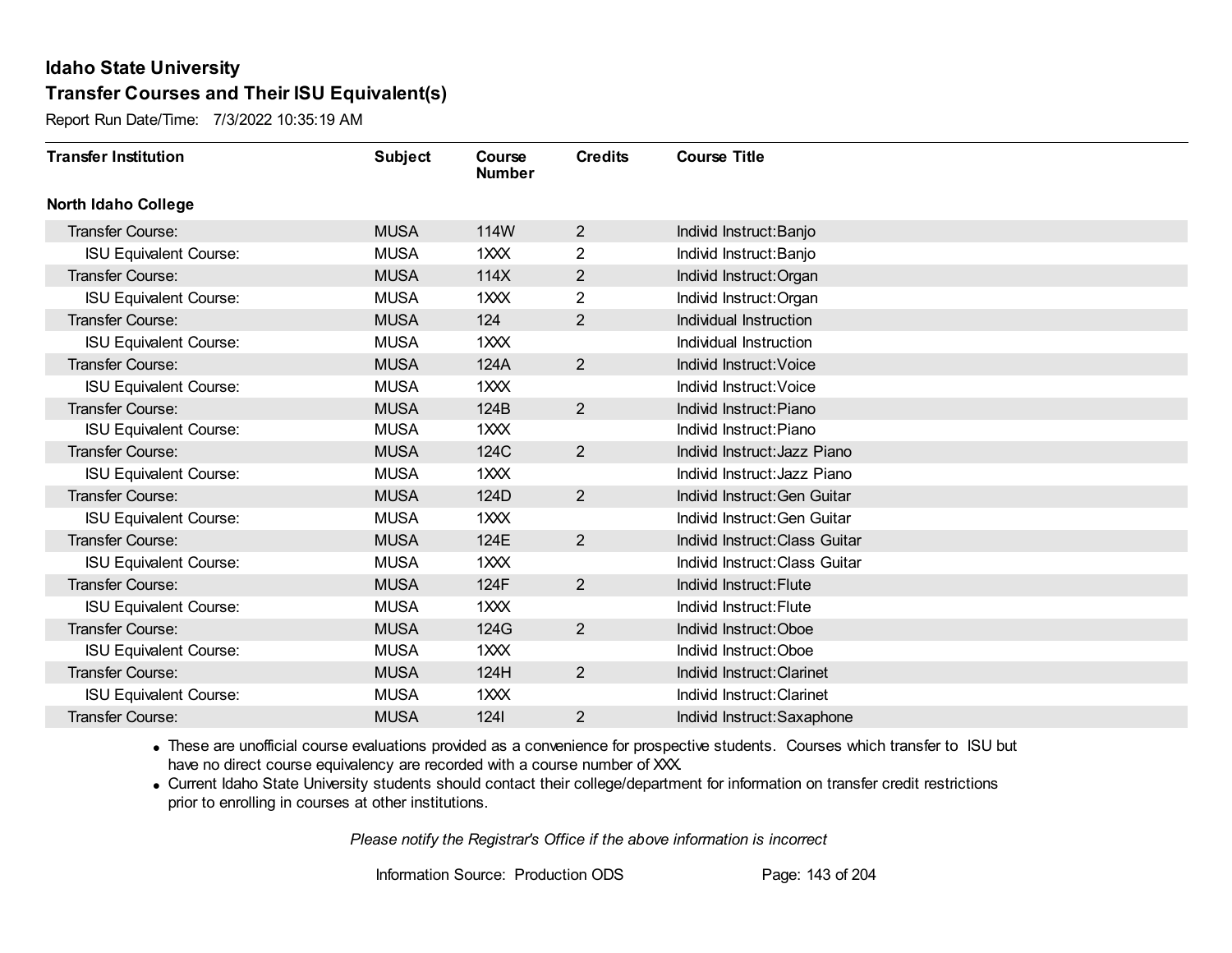Report Run Date/Time: 7/3/2022 10:35:19 AM

| <b>Transfer Institution</b>   | <b>Subject</b> | Course<br><b>Number</b> | <b>Credits</b> | <b>Course Title</b>            |
|-------------------------------|----------------|-------------------------|----------------|--------------------------------|
| <b>North Idaho College</b>    |                |                         |                |                                |
| <b>Transfer Course:</b>       | <b>MUSA</b>    | 1241                    | $\overline{2}$ | Individ Instruct: Saxaphone    |
| <b>ISU Equivalent Course:</b> | <b>MUSA</b>    | 1XXX                    |                | Individ Instruct: Saxaphone    |
| Transfer Course:              | <b>MUSA</b>    | 124J                    | 2 <sup>1</sup> | Individ Instruct: Bassoon      |
| <b>ISU Equivalent Course:</b> | <b>MUSA</b>    | 1XXX                    |                | Individ Instruct: Bassoon      |
| <b>Transfer Course:</b>       | <b>MUSA</b>    | 124K                    | $\overline{2}$ | Individ Instruct: Trumpet      |
| <b>ISU Equivalent Course:</b> | <b>MUSA</b>    | 1XXX                    |                | Individ Instruct: Trumpet      |
| <b>Transfer Course:</b>       | <b>MUSA</b>    | 124L                    | $\overline{2}$ | Individ Instruct: Horn         |
| <b>ISU Equivalent Course:</b> | <b>MUSA</b>    | 1XXX                    |                | Individ Instruct: Horn         |
| Transfer Course:              | <b>MUSA</b>    | 124M                    | $\overline{2}$ | Individual Instruct: Trombone  |
| <b>ISU Equivalent Course:</b> | <b>MUSA</b>    | 1XXX                    |                | Individual Instruct: Trombone  |
| Transfer Course:              | <b>MUSA</b>    | 124N                    | $\overline{2}$ | Individual Instruct: Euphonium |
| <b>ISU Equivalent Course:</b> | <b>MUSA</b>    | 1XXX                    |                | Individual Instruct: Euphonium |
| Transfer Course:              | <b>MUSA</b>    | <b>1240</b>             | $\overline{2}$ | Individual Instruct: Tuba      |
| <b>ISU Equivalent Course:</b> | <b>MUSA</b>    | 1XXX                    |                | Individual Instruct: Tuba      |
| Transfer Course:              | <b>MUSA</b>    | 124P                    | 2 <sup>1</sup> | Individual Instruct: Violin    |
| <b>ISU Equivalent Course:</b> | <b>MUSA</b>    | 1XXX                    |                | Individual Instruct: Violin    |
| Transfer Course:              | <b>MUSA</b>    | 124Q                    | $\overline{2}$ | Individual Instruct: Viola     |
| <b>ISU Equivalent Course:</b> | <b>MUSA</b>    | 1XXX                    |                | Individual Instruct: Viola     |
| <b>Transfer Course:</b>       | <b>MUSA</b>    | 124R                    | $\overline{2}$ | Individual Instruct: Cello     |
| <b>ISU Equivalent Course:</b> | <b>MUSA</b>    | 1XXX                    |                | Individual Instruct: Cello     |
| Transfer Course:              | <b>MUSA</b>    | 124S                    | $\overline{2}$ | Indiv Instruct: String Bass    |
| <b>ISU Equivalent Course:</b> | <b>MUSA</b>    | 1XXX                    |                | Indiv Instruct: String Bass    |
| Transfer Course:              | <b>MUSA</b>    | 124T                    | $\overline{2}$ | Indiv Instruct: Electric Bass  |

· These are unofficial course evaluations provided as a convenience for prospective students. Courses which transfer to ISU but have no direct course equivalency are recorded with a course number of XXX.

· Current Idaho State University students should contact their college/department for information on transfer credit restrictions prior to enrolling in courses at other institutions.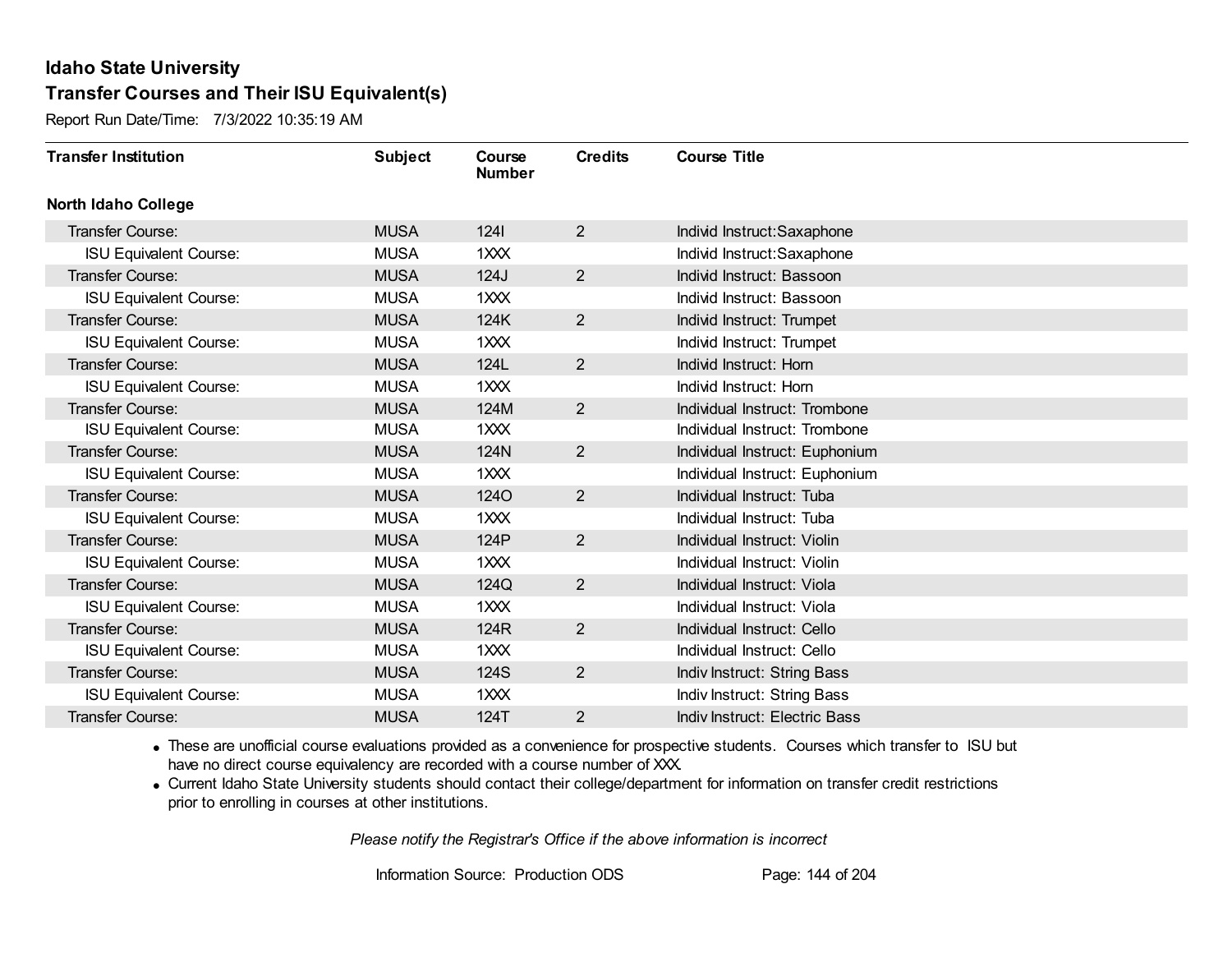Report Run Date/Time: 7/3/2022 10:35:19 AM

| <b>Transfer Institution</b>   | <b>Subject</b> | Course<br><b>Number</b> | <b>Credits</b> | <b>Course Title</b>           |
|-------------------------------|----------------|-------------------------|----------------|-------------------------------|
| <b>North Idaho College</b>    |                |                         |                |                               |
| <b>Transfer Course:</b>       | <b>MUSA</b>    | 124T                    | $\overline{2}$ | Indiv Instruct: Electric Bass |
| <b>ISU Equivalent Course:</b> | <b>MUSA</b>    | 1XXX                    |                | Indiv Instruct: Electric Bass |
| Transfer Course:              | <b>MUSA</b>    | <b>124U</b>             | $\overline{2}$ | Indiv Instruct: Percussion    |
| <b>ISU Equivalent Course:</b> | <b>MUSA</b>    | 1XXX                    |                | Indiv Instruct: Percussion    |
| <b>Transfer Course:</b>       | <b>MUSA</b>    | 124V                    | $\overline{2}$ | Indiv Instruct: Harp          |
| <b>ISU Equivalent Course:</b> | <b>MUSA</b>    | 1XXX                    |                | Indiv Instruct: Harp          |
| Transfer Course:              | <b>MUSA</b>    | 124W                    | $\overline{2}$ | Indiv Instruct: Banjo         |
| <b>ISU Equivalent Course:</b> | <b>MUSA</b>    | 1XXX                    |                | Indiv Instruct: Banjo         |
| Transfer Course:              | <b>MUSA</b>    | 124X                    | $\overline{2}$ | Indiv Instruct: Organ         |
| <b>ISU Equivalent Course:</b> | <b>MUSA</b>    | 1XXX                    |                | Indiv Instruct: Organ         |
| Transfer Course:              | <b>MUSA</b>    | 124Z                    | $\overline{2}$ | Indiv Instruct: Composition   |
| <b>ISU Equivalent Course:</b> | <b>MUSA</b>    | 1XXX                    |                | Indiv Instruct: Composition   |
| Transfer Course:              | <b>MUSA</b>    | 130                     | 1              | Introduction to Piano (IGM)   |
| <b>ISU Equivalent Course:</b> | <b>MUSA</b>    | 1XXX                    |                | Introduction to Piano (IGM)   |
| Transfer Course:              | <b>MUSA</b>    | 145                     | 1              | Piano Class I (IGM)           |
| <b>ISU Equivalent Course:</b> | <b>MUSC</b>    | 1118                    | 1              | Class Piano I (IGM)           |
| Transfer Course:              | <b>MUSA</b>    | 146                     | 1              | Piano Class II                |
| <b>ISU Equivalent Course:</b> | <b>MUSC</b>    | 1119                    |                | Class Piano II                |
| Transfer Course:              | <b>MUSA</b>    | 197                     |                | Special Topic                 |
| <b>ISU Equivalent Course:</b> | <b>MUSA</b>    | 01XX                    |                | <b>Special Topic</b>          |
| <b>Transfer Course:</b>       | <b>MUSA</b>    | 203                     |                | Workshop                      |
| <b>ISU Equivalent Course:</b> | <b>MUSA</b>    | 2XXX                    |                | Workshop                      |
| Transfer Course:              | <b>MUSA</b>    | 245                     |                | Piano Class III               |

· These are unofficial course evaluations provided as a convenience for prospective students. Courses which transfer to ISU but have no direct course equivalency are recorded with a course number of XXX.

· Current Idaho State University students should contact their college/department for information on transfer credit restrictions prior to enrolling in courses at other institutions.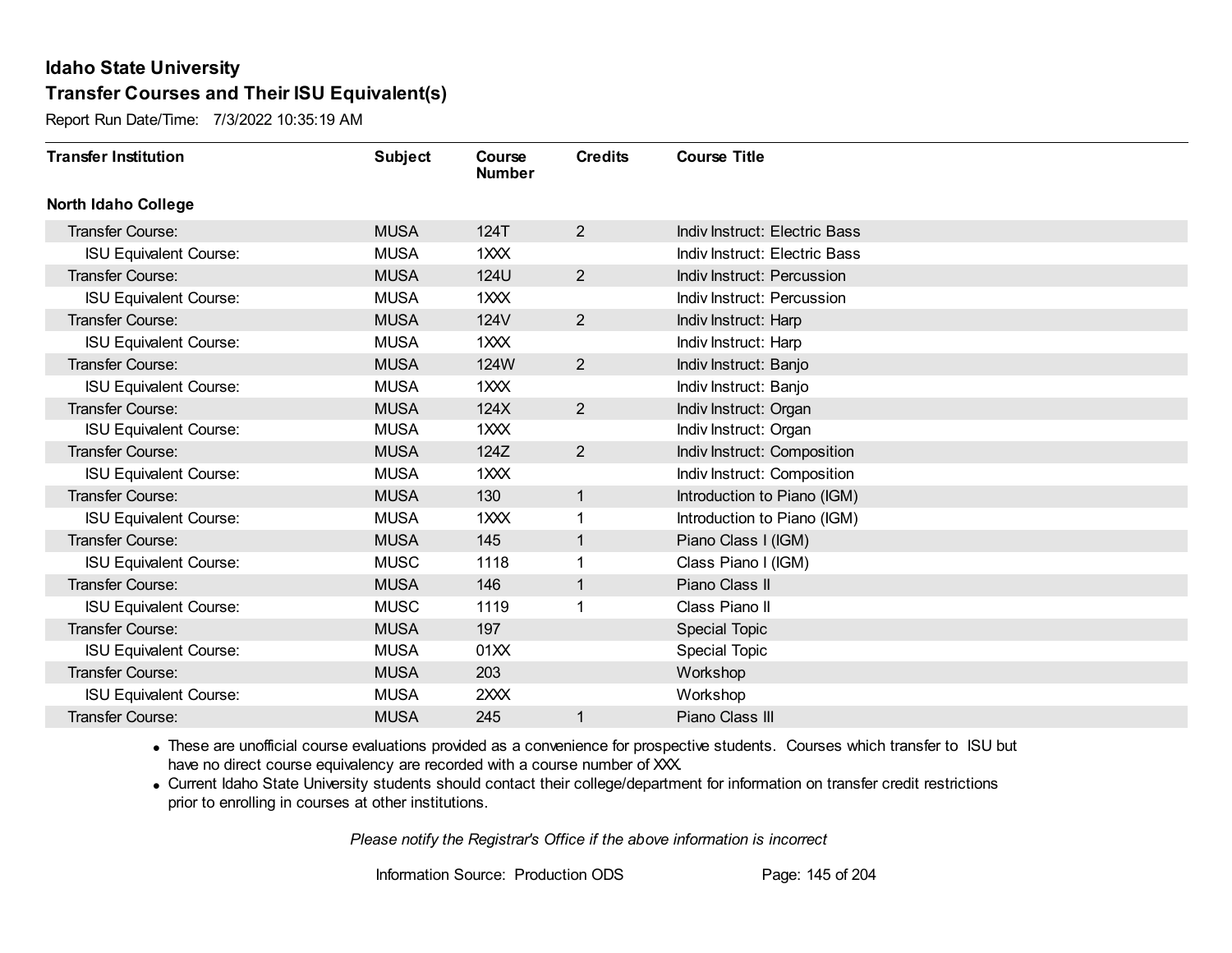Report Run Date/Time: 7/3/2022 10:35:19 AM

| <b>Transfer Institution</b>   | <b>Subject</b> | Course<br><b>Number</b> | <b>Credits</b> | <b>Course Title</b>          |
|-------------------------------|----------------|-------------------------|----------------|------------------------------|
| <b>North Idaho College</b>    |                |                         |                |                              |
| Transfer Course:              | <b>MUSA</b>    | 245                     | 1              | Piano Class III              |
| <b>ISU Equivalent Course:</b> | <b>MUSC</b>    | 2218                    |                | Class Piano III              |
| Transfer Course:              | <b>MUSA</b>    | 246                     | 1              | Piano Class IV               |
| <b>ISU Equivalent Course:</b> | <b>MUSC</b>    | 2219                    | 1              | Class Piano IV               |
| <b>Transfer Course:</b>       | <b>MUSA</b>    | 290                     |                | Internship                   |
| <b>ISU Equivalent Course:</b> | <b>MUSA</b>    | 2XXX                    |                | Internship                   |
| <b>Transfer Course:</b>       | <b>MUSA</b>    | 297                     |                | <b>Special Topic</b>         |
| <b>ISU Equivalent Course:</b> | <b>MUSA</b>    | 2XXX                    |                | <b>Special Topic</b>         |
| <b>Transfer Course:</b>       | <b>MUSA</b>    | 298                     |                | Practicum                    |
| <b>ISU Equivalent Course:</b> | <b>MUSA</b>    | 2XXX                    |                | Practicum                    |
| <b>Transfer Course:</b>       | <b>MUSA</b>    | 299                     |                | Independent Study            |
| <b>ISU Equivalent Course:</b> | <b>MUSA</b>    | 2XXX                    |                | Independent Study            |
| Transfer Course:              | <b>MUSC</b>    | 097                     |                | Special Topic                |
| <b>ISU Equivalent Course:</b> | <b>MUSC</b>    | 1XXX                    |                | <b>Special Topic</b>         |
| Transfer Course:              | <b>MUSC</b>    | 117                     | $\mathbf 0$    | <b>Music Convocation</b>     |
| <b>ISU Equivalent Course:</b> | <b>MUSC</b>    | 1107                    | 0              | <b>Recital Attendance</b>    |
| <b>Transfer Course:</b>       | <b>MUSC</b>    | 120                     | 3              | <b>Fundamentals of Music</b> |
| <b>ISU Equivalent Course:</b> | <b>MUSC</b>    | 1102                    | 3              | <b>Elements of Music</b>     |
| Transfer Course:              | <b>MUSC</b>    | 126                     | 1              | Improvisation                |
| <b>ISU Equivalent Course:</b> | <b>MUSC</b>    | 1XXX                    |                | Improvisation                |
| <b>Transfer Course:</b>       | <b>MUSC</b>    | 141                     | 3              | Harmony & Theory I           |
| <b>ISU Equivalent Course:</b> | <b>MUSC</b>    | 1103                    | 3              | Theory of Music I            |
| <b>Transfer Course:</b>       | <b>MUSC</b>    | 141L                    | 1              | Harmony & Theory I Lab       |

· These are unofficial course evaluations provided as a convenience for prospective students. Courses which transfer to ISU but have no direct course equivalency are recorded with a course number of XXX.

· Current Idaho State University students should contact their college/department for information on transfer credit restrictions prior to enrolling in courses at other institutions.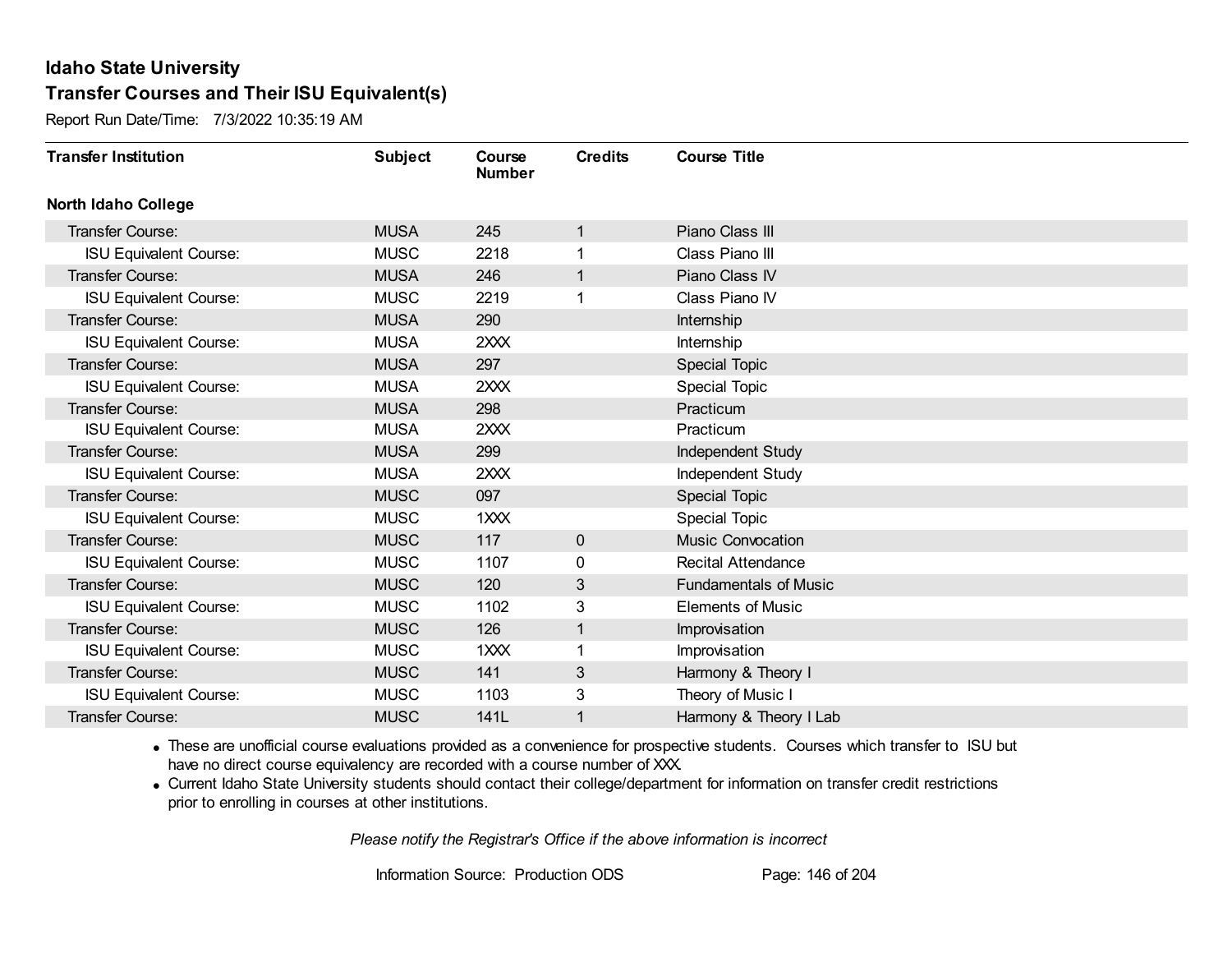Report Run Date/Time: 7/3/2022 10:35:19 AM

| <b>Transfer Institution</b>   | <b>Subject</b> | Course<br><b>Number</b> | <b>Credits</b> | <b>Course Title</b>      |
|-------------------------------|----------------|-------------------------|----------------|--------------------------|
| <b>North Idaho College</b>    |                |                         |                |                          |
| Transfer Course:              | <b>MUSC</b>    | 141L                    | 1              | Harmony & Theory I Lab   |
| <b>ISU Equivalent Course:</b> | <b>MUSC</b>    | 1XXX                    |                | Harmony & Theory I Lab   |
| Transfer Course:              | <b>MUSC</b>    | 142                     | 3              | Harmony & Theory II      |
| <b>ISU Equivalent Course:</b> | <b>MUSC</b>    | 1104                    | 3              | Theory of Music II       |
| <b>Transfer Course:</b>       | <b>MUSC</b>    | 142L                    | 1              | Harmony & Theory II Lab  |
| <b>ISU Equivalent Course:</b> | <b>MUSC</b>    | 1XXX                    |                | Harmony & Theory II Lab  |
| Transfer Course:              | <b>MUSC</b>    | 197                     |                | Special Topic            |
| <b>ISU Equivalent Course:</b> | <b>MUSC</b>    | $1$ $XX$                |                | <b>Special Topic</b>     |
| Transfer Course:              | <b>MUSC</b>    | 203                     |                | Workshop                 |
| <b>ISU Equivalent Course:</b> | <b>MUSC</b>    | 2XXX                    |                | Workshop                 |
| <b>Transfer Course:</b>       | <b>MUSC</b>    | 241                     | 3              | Harmony & Theory III     |
| <b>ISU Equivalent Course:</b> | <b>MUSC</b>    | 2203                    | 3              | Theory of Music III      |
| Transfer Course:              | <b>MUSC</b>    | 241L                    | 1              | Harmony & Theory III Lab |
| <b>ISU Equivalent Course:</b> | <b>MUSC</b>    | 2XXX                    |                | Harmony & Theory III Lab |
| Transfer Course:              | <b>MUSC</b>    | 242                     | 3              | Harmony & Theory IV      |
| <b>ISU Equivalent Course:</b> | <b>MUSC</b>    | 2204                    | 3              | Theory of Music IV       |
| Transfer Course:              | <b>MUSC</b>    | 242L                    | 1              | Harmony & Theory IV Lab  |
| <b>ISU Equivalent Course:</b> | <b>MUSC</b>    | 2XXX                    |                | Harmony & Theory IV Lab  |
| Transfer Course:              | <b>MUSC</b>    | 290                     |                | Internship               |
| <b>ISU Equivalent Course:</b> | <b>MUSC</b>    | 2XXX                    |                | <b>Internship</b>        |
| <b>Transfer Course:</b>       | <b>MUSC</b>    | 297                     |                | <b>Special Topic</b>     |
| <b>ISU Equivalent Course:</b> | <b>MUSC</b>    | 2XXX                    |                | <b>Special Topic</b>     |
| Transfer Course:              | <b>MUSC</b>    | 298                     |                | Practicum                |

· These are unofficial course evaluations provided as a convenience for prospective students. Courses which transfer to ISU but have no direct course equivalency are recorded with a course number of XXX.

· Current Idaho State University students should contact their college/department for information on transfer credit restrictions prior to enrolling in courses at other institutions.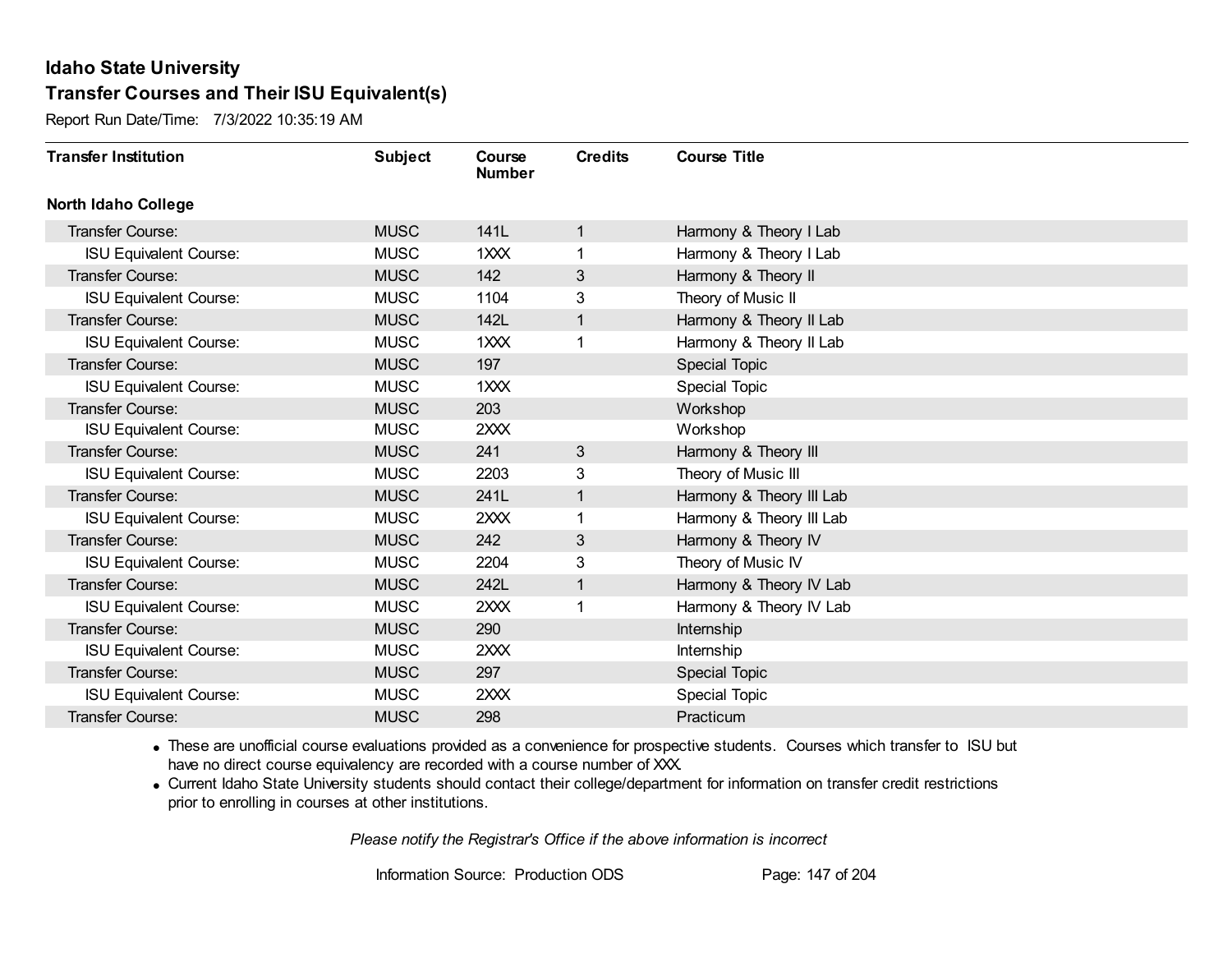Report Run Date/Time: 7/3/2022 10:35:19 AM

| <b>Transfer Institution</b>   | <b>Subject</b> | Course<br><b>Number</b> | <b>Credits</b> | <b>Course Title</b>         |
|-------------------------------|----------------|-------------------------|----------------|-----------------------------|
| <b>North Idaho College</b>    |                |                         |                |                             |
| Transfer Course:              | <b>MUSC</b>    | 298                     |                | Practicum                   |
| <b>ISU Equivalent Course:</b> | <b>MUSC</b>    | 2XXX                    |                | Practicum                   |
| Transfer Course:              | <b>MUSC</b>    | 299                     |                | Independent Study           |
| <b>ISU Equivalent Course:</b> | <b>MUSC</b>    | 2XXX                    |                | Independent Study           |
| <b>Transfer Course:</b>       | <b>MUSH</b>    | 097                     |                | <b>Special Topics</b>       |
| <b>ISU Equivalent Course:</b> | <b>MUSC</b>    | 1XXX                    |                | <b>Special Topics</b>       |
| Transfer Course:              | <b>MUSH</b>    | 101                     | 3              | Survey of Music GM5         |
| <b>ISU Equivalent Course:</b> | <b>MUSC</b>    | 1100                    | 3              | Introduction to Music GM5   |
| Transfer Course:              | <b>MUSH</b>    | 127                     | 3              | Surv Amer Popular Music GM5 |
| <b>ISU Equivalent Course:</b> | <b>MUSC</b>    | 1106                    | 3              | American Music GM5          |
| Transfer Course:              | <b>MUSH</b>    | 140                     | 3              | Intro to Music Literature   |
| <b>ISU Equivalent Course:</b> | <b>MUSC</b>    | 1XXX                    | 3              | Intro to Music Literature   |
| Transfer Course:              | <b>MUSH</b>    | 163                     | 3              | Survey of World Music GM5   |
| <b>ISU Equivalent Course:</b> | <b>MUSC</b>    | 1108                    | 3              | The World of Music GM5      |
| Transfer Course:              | <b>MUSH</b>    | 197                     |                | <b>Special Topics</b>       |
| <b>ISU Equivalent Course:</b> | <b>MUSC</b>    | 1XXX                    |                | <b>Special Topics</b>       |
| <b>Transfer Course:</b>       | <b>MUSH</b>    | 203                     |                | Workshop                    |
| <b>ISU Equivalent Course:</b> | <b>MUSC</b>    | 2XXX                    |                | Workshop                    |
| Transfer Course:              | <b>MUSH</b>    | 290                     |                | Internship                  |
| <b>ISU Equivalent Course:</b> | <b>MUSC</b>    | 2XXX                    |                | Internship                  |
| <b>Transfer Course:</b>       | <b>MUSH</b>    | 297                     |                | <b>Special Topics</b>       |
| <b>ISU Equivalent Course:</b> | <b>MUSC</b>    | 2XXX                    |                | <b>Special Topics</b>       |
| Transfer Course:              | <b>MUSH</b>    | 298                     |                | Practicum                   |

· These are unofficial course evaluations provided as a convenience for prospective students. Courses which transfer to ISU but have no direct course equivalency are recorded with a course number of XXX.

· Current Idaho State University students should contact their college/department for information on transfer credit restrictions prior to enrolling in courses at other institutions.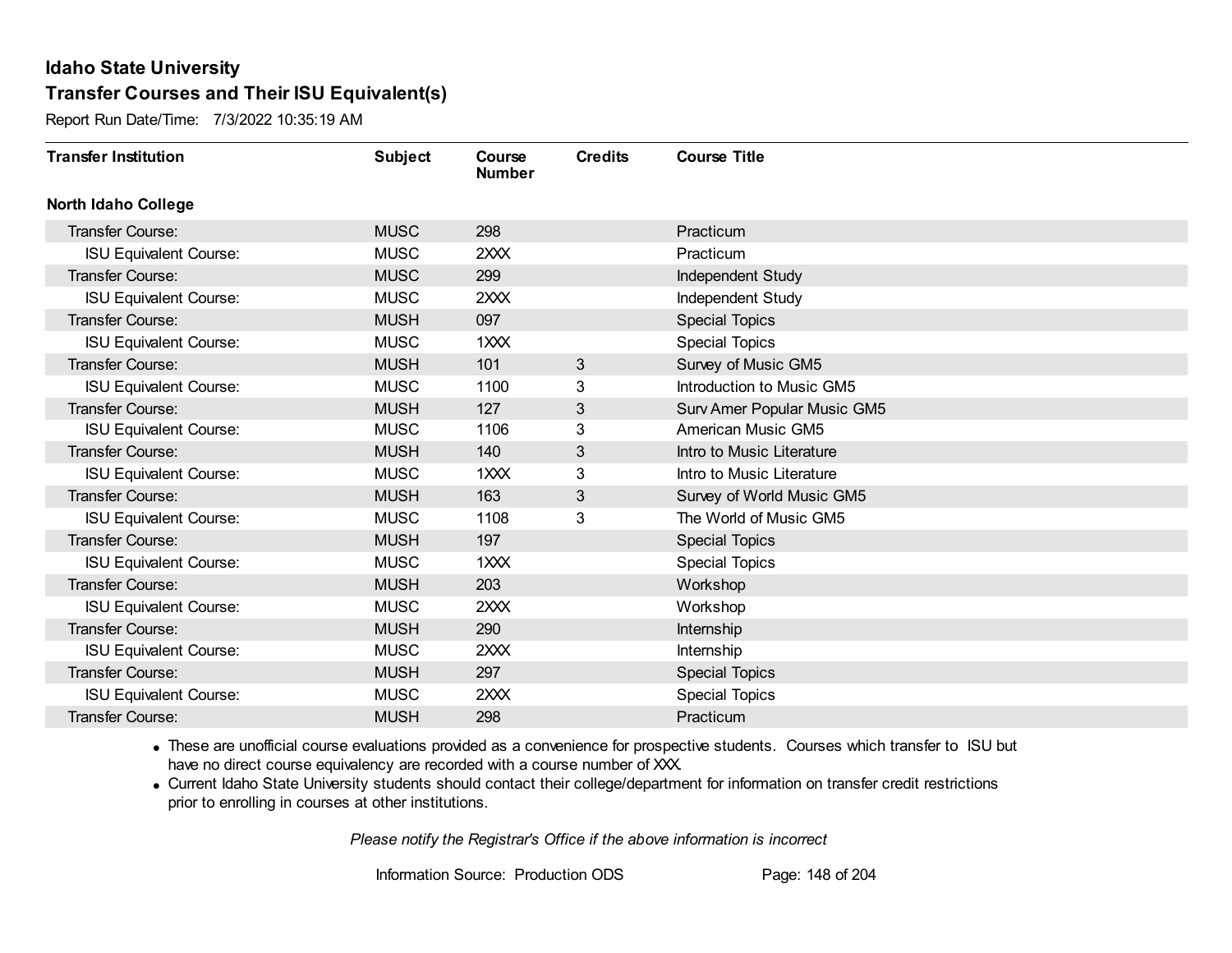Report Run Date/Time: 7/3/2022 10:35:19 AM

| <b>Transfer Institution</b>   | <b>Subject</b> | Course<br><b>Number</b> | <b>Credits</b> | <b>Course Title</b>                   |
|-------------------------------|----------------|-------------------------|----------------|---------------------------------------|
| North Idaho College           |                |                         |                |                                       |
| Transfer Course:              | <b>MUSH</b>    | 298                     |                | Practicum                             |
| <b>ISU Equivalent Course:</b> | <b>MUSC</b>    | 2XXX                    |                | Practicum                             |
| <b>Transfer Course:</b>       | <b>MUSI</b>    | 100                     | $\mathbf{3}$   | <b>Introduction to Music</b>          |
| <b>ISU Equivalent Course:</b> | <b>MUSI</b>    | 1100                    | 3              | Introduction to Music                 |
| <b>Transfer Course:</b>       | <b>MUSI</b>    | 127                     | 3              | Surv Am Pop Music since 1900          |
| <b>ISU Equivalent Course:</b> | <b>MUSI</b>    | 1106                    | 3              | <b>American Music</b>                 |
| <b>Transfer Course:</b>       | <b>MUSP</b>    | 097                     |                | Special Topic                         |
| <b>ISU Equivalent Course:</b> | <b>MUSP</b>    | 1XXX                    |                | <b>Special Topic</b>                  |
| <b>Transfer Course:</b>       | <b>MUSP</b>    | 102                     | $\mathbf{1}$   | <b>Cardinal Voices-Commerical Mus</b> |
| <b>ISU Equivalent Course:</b> | <b>MUSP</b>    | $1 \times X$            | 1              | Cardinal Voices-Commerical Mus        |
| <b>Transfer Course:</b>       | <b>MUSP</b>    | 103                     | 1              | NIC Cardinal Chorale (IGM)            |
| <b>ISU Equivalent Course:</b> | <b>MUSP</b>    | 1XXX                    |                | NIC Cardinal Chorale (IGM)            |
| <b>Transfer Course:</b>       | <b>MUSP</b>    | 104                     | 1              | Vocal Jazz Ensemble (IGM)             |
| <b>ISU Equivalent Course:</b> | <b>MUSP</b>    | 1XXX                    |                | Vocal Jazz Ensemble (IGM)             |
| Transfer Course:              | <b>MUSP</b>    | 106                     | 1              | NIC Wind Symphony (IGM)               |
| <b>ISU Equivalent Course:</b> | <b>MUSP</b>    | 1XXX                    | 1              | NIC Wind Symphony (IGM)               |
| <b>Transfer Course:</b>       | <b>MUSP</b>    | 107                     | 1              | Cardinal Pep Band (IGM)               |
| <b>ISU Equivalent Course:</b> | <b>MUSP</b>    | 1XXX                    |                | Cardinal Pep Band (IGM)               |
| <b>Transfer Course:</b>       | <b>MUSP</b>    | 110                     | $\mathbf 1$    | Vocal Ensemble (IGM)                  |
| <b>ISU Equivalent Course:</b> | <b>MUSP</b>    | 1XXX                    |                | Vocal Ensemble (IGM)                  |
| <b>Transfer Course:</b>       | <b>MUSP</b>    | 110M                    | $\mathbf{1}$   | <b>Chamber Singers</b>                |
| <b>ISU Equivalent Course:</b> | <b>MUSP</b>    | 1XXX                    | 1              | <b>Chamber Singers</b>                |
| Transfer Course:              | <b>MUSP</b>    | 111                     | 1              | Instrumental Ensemble (IGM)           |

· These are unofficial course evaluations provided as a convenience for prospective students. Courses which transfer to ISU but have no direct course equivalency are recorded with a course number of XXX.

· Current Idaho State University students should contact their college/department for information on transfer credit restrictions prior to enrolling in courses at other institutions.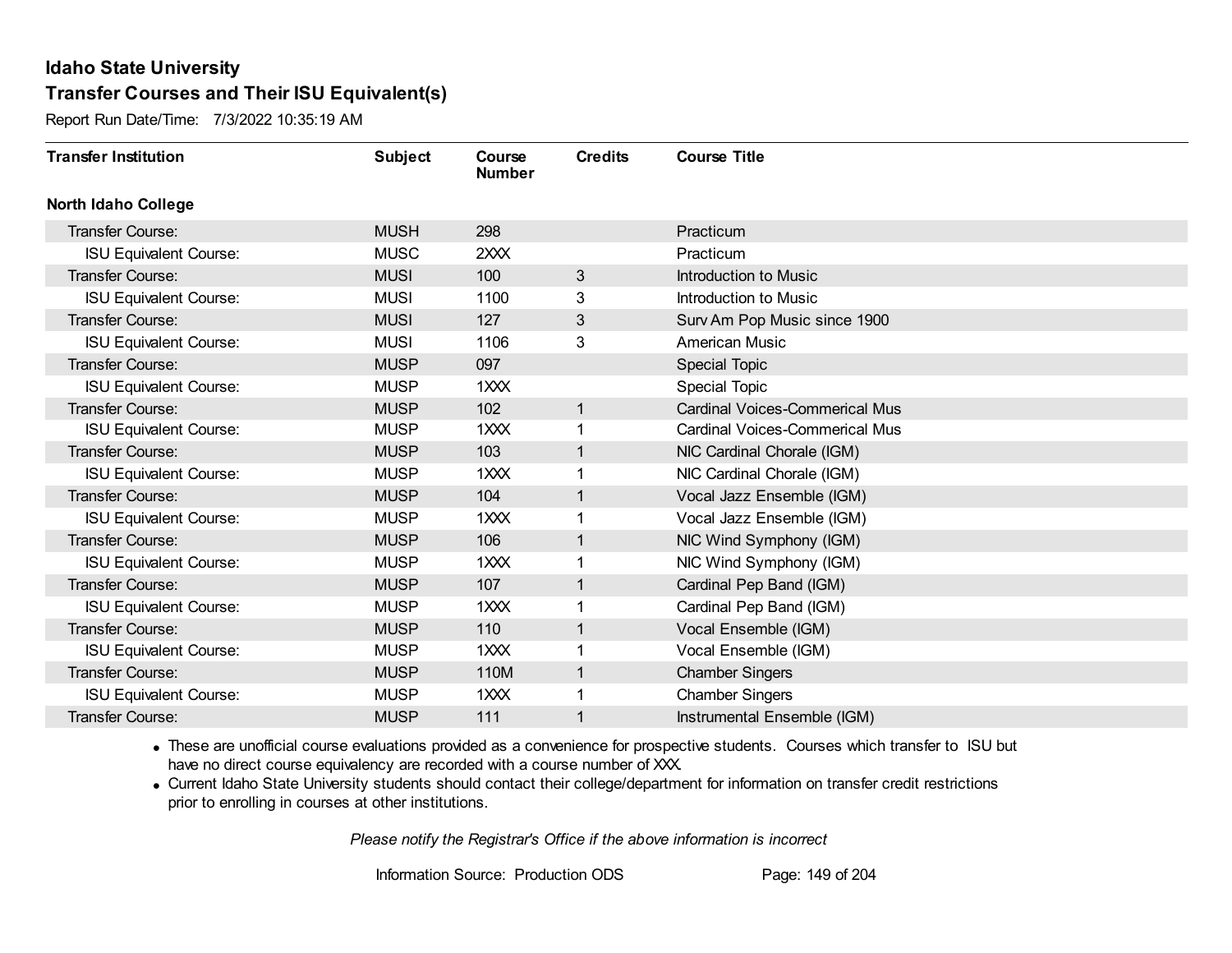Report Run Date/Time: 7/3/2022 10:35:19 AM

| <b>Transfer Institution</b>   | <b>Subject</b> | Course<br><b>Number</b> | <b>Credits</b> | <b>Course Title</b>         |
|-------------------------------|----------------|-------------------------|----------------|-----------------------------|
| <b>North Idaho College</b>    |                |                         |                |                             |
| Transfer Course:              | <b>MUSP</b>    | 111                     | $\mathbf{1}$   | Instrumental Ensemble (IGM) |
| <b>ISU Equivalent Course:</b> | <b>MUSP</b>    | 1XXX                    |                | Instrumental Ensemble (IGM) |
| Transfer Course:              | <b>MUSP</b>    | 111C                    | $\mathbf 1$    | <b>Chamber Ensemble</b>     |
| <b>ISU Equivalent Course:</b> | <b>MUSP</b>    | 1XXX                    | 1              | <b>Chamber Ensemble</b>     |
| Transfer Course:              | <b>MUSP</b>    | <b>1110</b>             | $\mathbf 1$    | Cardinal Chamber Orchestra  |
| <b>ISU Equivalent Course:</b> | <b>MUSP</b>    | 1XXX                    |                | Cardinal Chamber Orchestra  |
| <b>Transfer Course:</b>       | <b>MUSP</b>    | 113                     | 1              | NIC Jazz Ensemble (IGM)     |
| <b>ISU Equivalent Course:</b> | <b>MUSP</b>    | 1XXX                    |                | NIC Jazz Ensemble (IGM)     |
| Transfer Course:              | <b>MUSP</b>    | 197                     |                | <b>Special Topic</b>        |
| <b>ISU Equivalent Course:</b> | <b>MUSP</b>    | 1XXX                    |                | <b>Special Topic</b>        |
| Transfer Course:              | <b>MUSP</b>    | 203                     |                | Workshop                    |
| <b>ISU Equivalent Course:</b> | <b>MUSP</b>    | 2XXX                    |                | Workshop                    |
| <b>Transfer Course:</b>       | <b>MUSP</b>    | 290                     |                | Internship                  |
| <b>ISU Equivalent Course:</b> | <b>MUSP</b>    | 2XXX                    |                | Internship                  |
| Transfer Course:              | <b>MUSP</b>    | 297                     |                | <b>Special Topic</b>        |
| <b>ISU Equivalent Course:</b> | <b>MUSP</b>    | 2XXX                    |                | <b>Special Topic</b>        |
| Transfer Course:              | <b>MUSP</b>    | 298                     |                | Practicum                   |
| <b>ISU Equivalent Course:</b> | <b>MUSP</b>    | 2XXX                    |                | Practicum                   |
| <b>Transfer Course:</b>       | <b>MUSP</b>    | 299                     |                | <b>Independent Study</b>    |
| <b>ISU Equivalent Course:</b> | <b>MUSP</b>    | 2XXX                    |                | Independent Study           |
| <b>Transfer Course:</b>       | <b>MUSX</b>    | 097                     |                | <b>Special Topic</b>        |
| <b>ISU Equivalent Course:</b> | <b>MUSC</b>    | 1XXX                    |                | <b>Special Topic</b>        |
| <b>Transfer Course:</b>       | <b>MUSX</b>    | 197                     |                | <b>Special Topic</b>        |

· These are unofficial course evaluations provided as a convenience for prospective students. Courses which transfer to ISU but have no direct course equivalency are recorded with a course number of XXX.

· Current Idaho State University students should contact their college/department for information on transfer credit restrictions prior to enrolling in courses at other institutions.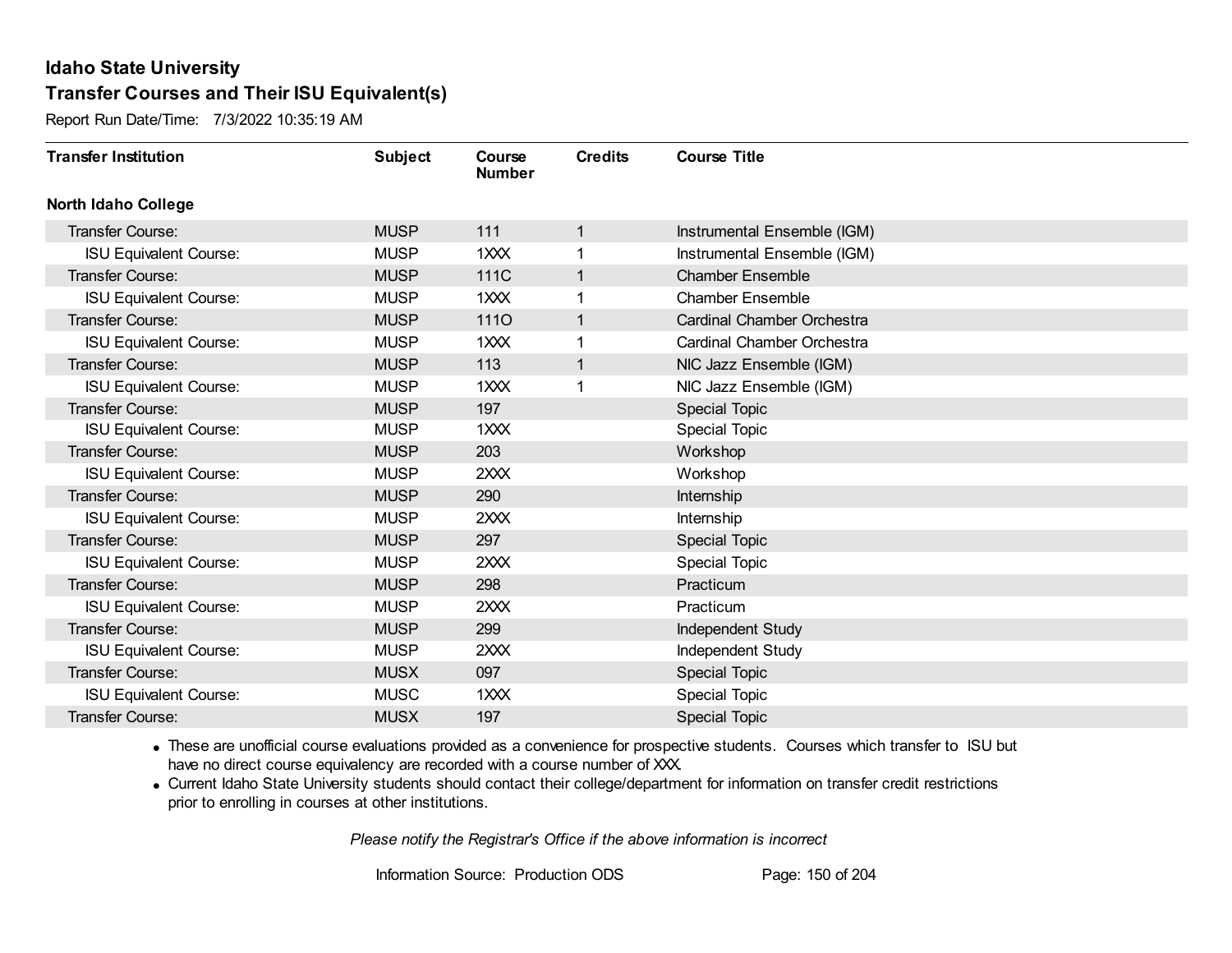Report Run Date/Time: 7/3/2022 10:35:19 AM

| <b>Transfer Institution</b>   | <b>Subject</b> | Course<br><b>Number</b> | <b>Credits</b> | <b>Course Title</b>            |
|-------------------------------|----------------|-------------------------|----------------|--------------------------------|
| <b>North Idaho College</b>    |                |                         |                |                                |
| Transfer Course:              | <b>MUSX</b>    | 197                     |                | Special Topic                  |
| <b>ISU Equivalent Course:</b> | <b>MUSC</b>    | 1XXX                    |                | <b>Special Topic</b>           |
| Transfer Course:              | <b>MUSX</b>    | 203                     |                | Workshop                       |
| <b>ISU Equivalent Course:</b> | <b>MUSC</b>    | 2XXX                    |                | Workshop                       |
| <b>Transfer Course:</b>       | <b>MUSX</b>    | 215                     | 1              | Intro Digital Record/Notation  |
| <b>ISU Equivalent Course:</b> | <b>MUSC</b>    | 2XXX                    |                | Intro Digital Record/Notation  |
| Transfer Course:              | <b>MUSX</b>    | 216                     | 1              | Adv Digital Recording/Notation |
| <b>ISU Equivalent Course:</b> | <b>MUSC</b>    | 2XXX                    |                | Adv Digital Recording/Notation |
| <b>Transfer Course:</b>       | <b>MUSX</b>    | 290                     | 1              | Internship                     |
| <b>ISU Equivalent Course:</b> | <b>MUSC</b>    | 2XXX                    |                | Internship                     |
| <b>Transfer Course:</b>       | <b>MUSX</b>    | 297                     |                | <b>Special Topic</b>           |
| <b>ISU Equivalent Course:</b> | <b>MUSC</b>    | 2XXX                    |                | <b>Special Topic</b>           |
| Transfer Course:              | <b>MUSX</b>    | 298                     |                | Practicum                      |
| <b>ISU Equivalent Course:</b> | <b>MUSC</b>    | 2XXX                    |                | Practicum                      |
| Transfer Course:              | <b>MUSX</b>    | 299                     |                | Independent Study              |
| <b>ISU Equivalent Course:</b> | <b>MUSC</b>    | 2XXX                    |                | <b>Independent Study</b>       |
| Transfer Course:              | <b>NURS</b>    | 097                     |                | <b>Special Topic</b>           |
| <b>ISU Equivalent Course:</b> | <b>ADRN</b>    | 1XXX                    |                | <b>Special Topic</b>           |
| Transfer Course:              | <b>NURS</b>    | 115                     | $\mathbf{1}$   | Wellness Care Providrs (IGM)   |
| <b>ISU Equivalent Course:</b> | <b>NURS</b>    | 1XXX                    |                | Wellness Care Providrs (IGM)   |
| Transfer Course:              | <b>NURS</b>    | 190                     | 8              | <b>Nursing Practice I</b>      |
| <b>ISU Equivalent Course:</b> | <b>ADRN</b>    | 1XXX                    | 8              | <b>Nursing Practice I</b>      |
| <b>Transfer Course:</b>       | <b>NURS</b>    | 190L                    | 0              | <b>Nursing Practice I Lab</b>  |

· These are unofficial course evaluations provided as a convenience for prospective students. Courses which transfer to ISU but have no direct course equivalency are recorded with a course number of XXX.

· Current Idaho State University students should contact their college/department for information on transfer credit restrictions prior to enrolling in courses at other institutions.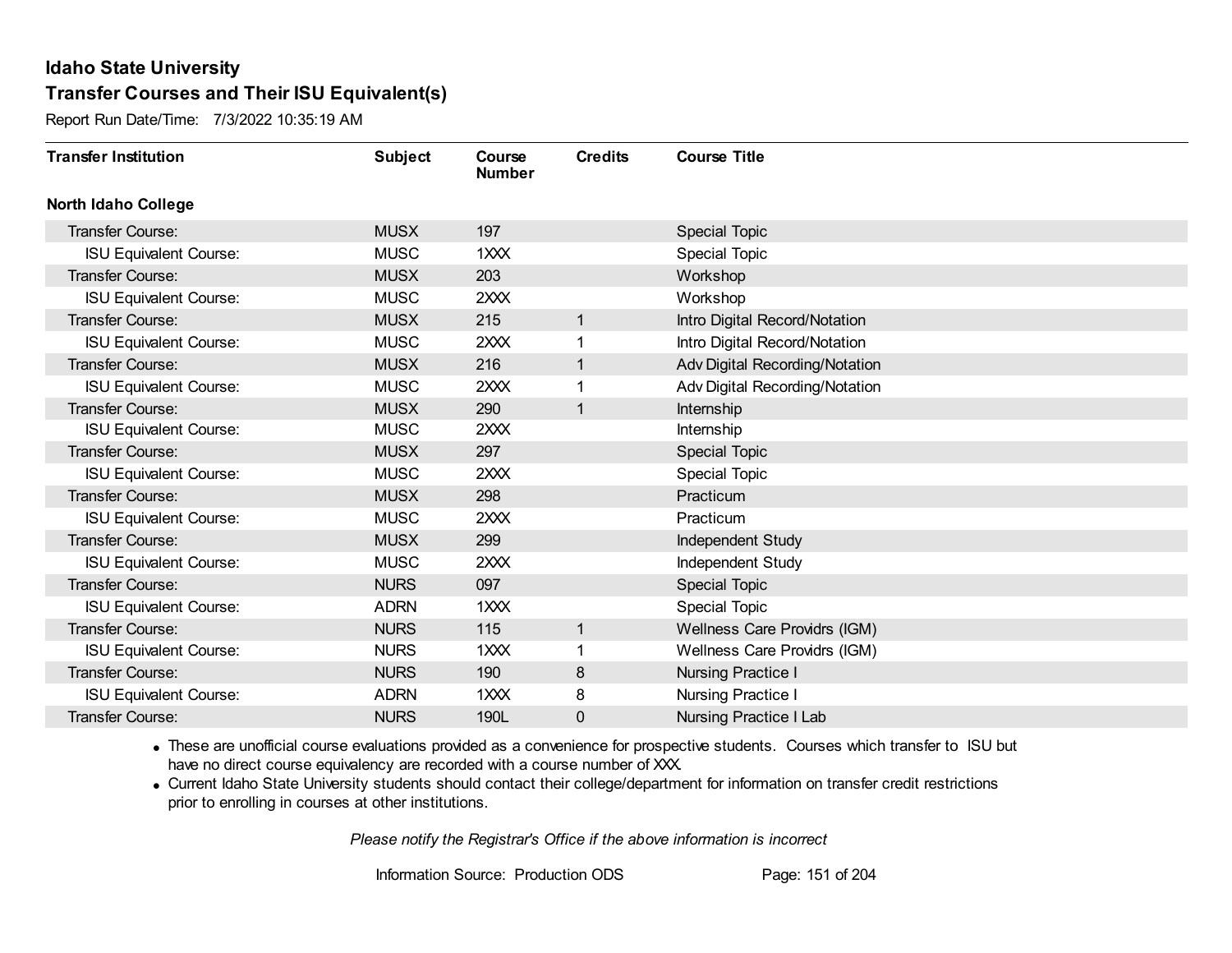Report Run Date/Time: 7/3/2022 10:35:19 AM

| <b>Transfer Institution</b>   | <b>Subject</b> | Course<br><b>Number</b> | <b>Credits</b> | <b>Course Title</b>                   |
|-------------------------------|----------------|-------------------------|----------------|---------------------------------------|
| <b>North Idaho College</b>    |                |                         |                |                                       |
| Transfer Course:              | <b>NURS</b>    | 190L                    | $\mathbf{0}$   | <b>Nursing Practice I Lab</b>         |
| <b>ISU Equivalent Course:</b> | <b>ADRN</b>    | 1XXX                    | 0              | <b>Nursing Practice I Lab</b>         |
| Transfer Course:              | <b>NURS</b>    | 195                     | 8              | <b>Nursing Practice II</b>            |
| <b>ISU Equivalent Course:</b> | <b>ADRN</b>    | 1XXX                    | 8              | Nursing Practice II                   |
| <b>Transfer Course:</b>       | <b>NURS</b>    | 195L                    | $\mathbf 0$    | <b>Nursing Practice II Lab</b>        |
| <b>ISU Equivalent Course:</b> | <b>ADRN</b>    | 1XXX                    | 0              | Nursing Practice II Lab               |
| <b>Transfer Course:</b>       | <b>NURS</b>    | 196                     | $\overline{4}$ | <b>LPN Transition</b>                 |
| <b>ISU Equivalent Course:</b> | <b>ADRN</b>    | $1$ $XX$                | 4              | <b>LPN Transition</b>                 |
| Transfer Course:              | <b>NURS</b>    | 197                     |                | <b>Special Topic</b>                  |
| <b>ISU Equivalent Course:</b> | <b>ADRN</b>    | 1XXX                    |                | Special Topic                         |
| Transfer Course:              | <b>NURS</b>    | 198                     | $\mathbf 1$    | <b>Nursing Practice Clinical Prac</b> |
| <b>ISU Equivalent Course:</b> | <b>ADRN</b>    | 1XXX                    |                | Nursing Practice Clinical Prac        |
| Transfer Course:              | <b>NURS</b>    | 203                     |                | Workshop                              |
| <b>ISU Equivalent Course:</b> | <b>ADRN</b>    | 2XXX                    |                | Workshop                              |
| Transfer Course:              | <b>NURS</b>    | 290                     | 8              | <b>Nursing Practice III</b>           |
| <b>ISU Equivalent Course:</b> | <b>ADRN</b>    | 2XXX                    | 8              | <b>Nursing Practice III</b>           |
| Transfer Course:              | <b>NURS</b>    | 294                     | 8              | <b>Nursing Practice IV</b>            |
| <b>ISU Equivalent Course:</b> | <b>ADRN</b>    | 2XXX                    | 8              | Nursing Practice IV                   |
| Transfer Course:              | <b>NURS</b>    | 295                     | 9              | <b>Nursing Practice IV</b>            |
| <b>ISU Equivalent Course:</b> | <b>NURS</b>    | 2XXX                    | 9              | <b>Nursing Practice IV</b>            |
| Transfer Course:              | <b>NURS</b>    | 297                     |                | Special Topic                         |
| <b>ISU Equivalent Course:</b> | <b>ADRN</b>    | 2XXX                    |                | <b>Special Topic</b>                  |
| Transfer Course:              | <b>NURS</b>    | 298                     |                | Practicum                             |

· These are unofficial course evaluations provided as a convenience for prospective students. Courses which transfer to ISU but have no direct course equivalency are recorded with a course number of XXX.

· Current Idaho State University students should contact their college/department for information on transfer credit restrictions prior to enrolling in courses at other institutions.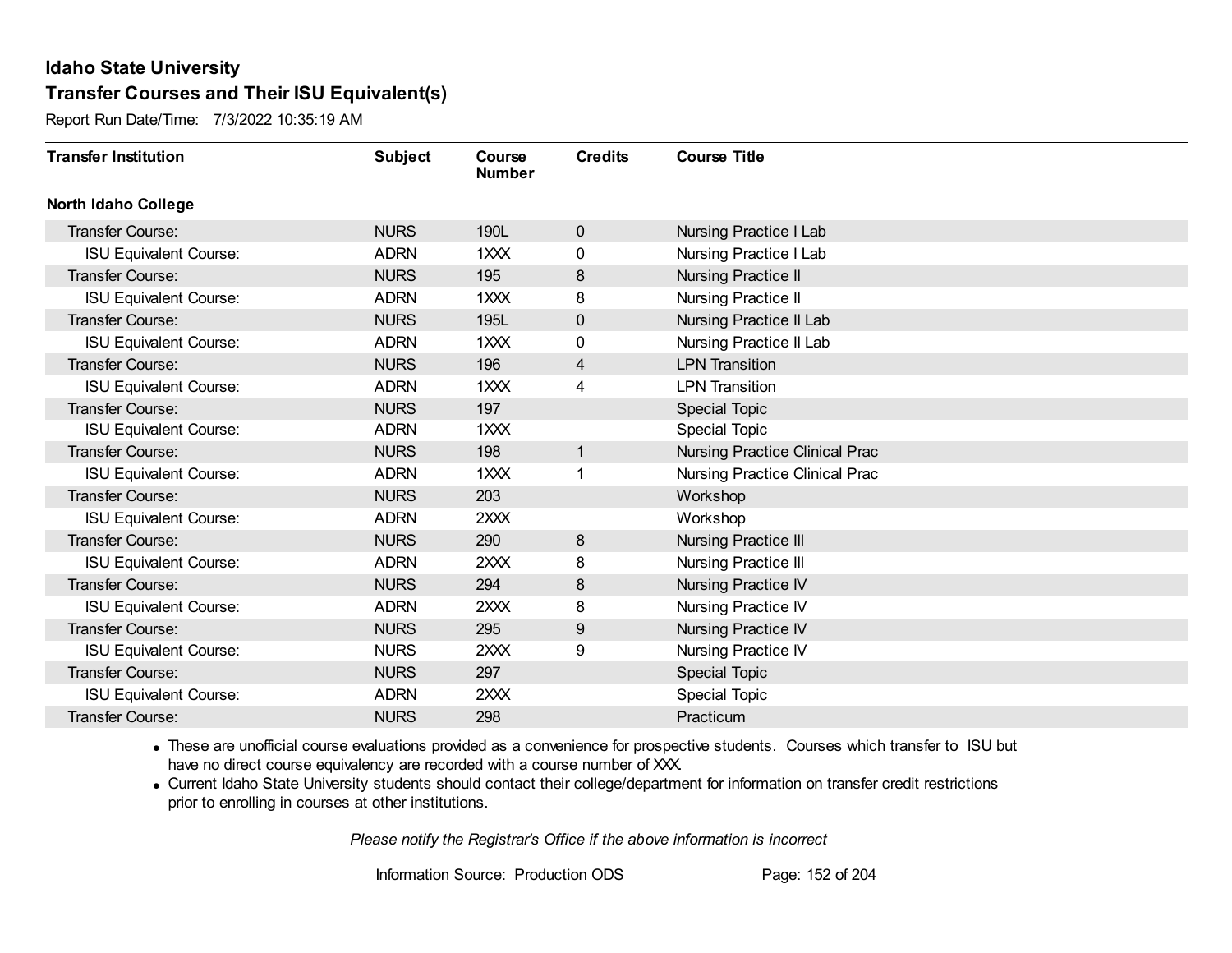Report Run Date/Time: 7/3/2022 10:35:19 AM

| <b>Transfer Institution</b>   | <b>Subject</b> | Course<br><b>Number</b> | <b>Credits</b> | <b>Course Title</b>            |
|-------------------------------|----------------|-------------------------|----------------|--------------------------------|
| <b>North Idaho College</b>    |                |                         |                |                                |
| Transfer Course:              | <b>NURS</b>    | 298                     |                | Practicum                      |
| <b>ISU Equivalent Course:</b> | <b>ADRN</b>    | 2XXX                    |                | Practicum                      |
| Transfer Course:              | <b>NURS</b>    | 299                     |                | Independent Study              |
| <b>ISU Equivalent Course:</b> | <b>NURS</b>    | 2XXX                    |                | Independent Study              |
| <b>Transfer Course:</b>       | <b>OPRV</b>    | 097                     |                | <b>Special Topic</b>           |
| <b>ISU Equivalent Course:</b> | <b>ELEC</b>    | 01XX                    |                | Special Topic                  |
| Transfer Course:              | <b>OPRV</b>    | 105                     | $\overline{2}$ | Orientation/Safety/Shop Pract  |
| <b>ISU Equivalent Course:</b> | <b>ELEC</b>    | 01XX                    | 2              | Orientation/Safety/Shop Pract  |
| Transfer Course:              | <b>OPRV</b>    | 110                     | 5              | 2- & 4-Cycle Gas Engines       |
| <b>ISU Equivalent Course:</b> | <b>ELEC</b>    | 01XX                    | 5              | 2- & 4-Cycle Gas Engines       |
| Transfer Course:              | <b>OPRV</b>    | 110L                    | $\overline{2}$ | 2- & 4-Cycle Gas Engines Lab   |
| <b>ISU Equivalent Course:</b> | <b>ELEC</b>    | 01XX                    | 2              | 2- & 4-Cycle Gas Engines Lab   |
| <b>Transfer Course:</b>       | <b>OPRV</b>    | 120                     | 5              | Power Equipment Service/Repair |
| <b>ISU Equivalent Course:</b> | <b>ELEC</b>    | 01XX                    | 5              | Power Equipment Service/Repair |
| Transfer Course:              | <b>OPRV</b>    | 120L                    | $\overline{2}$ | Power Equip Service/Repair Lab |
| <b>ISU Equivalent Course:</b> | <b>ELEC</b>    | 01XX                    | $\overline{2}$ | Power Equip Service/Repair Lab |
| Transfer Course:              | <b>OPRV</b>    | 130                     | 5              | ATV & Snowmobile Systems       |
| <b>ISU Equivalent Course:</b> | <b>ELEC</b>    | 01XX                    | 5              | ATV & Snowmobile Systems       |
| Transfer Course:              | <b>OPRV</b>    | 130L                    | $\overline{2}$ | ATV & Snowmobile Systems Lab   |
| <b>ISU Equivalent Course:</b> | <b>ELEC</b>    | 01XX                    | 2              | ATV & Snowmobile Systems Lab   |
| Transfer Course:              | <b>OPRV</b>    | 140                     | 5              | Motorcycle Systems             |
| <b>ISU Equivalent Course:</b> | <b>ELEC</b>    | 01XX                    | 5              | Motorcycle Systems             |
| Transfer Course:              | <b>OPRV</b>    | 140L                    | 2              | Motorcycle Systems Lab         |

· These are unofficial course evaluations provided as a convenience for prospective students. Courses which transfer to ISU but have no direct course equivalency are recorded with a course number of XXX.

· Current Idaho State University students should contact their college/department for information on transfer credit restrictions prior to enrolling in courses at other institutions.

*Please notify the Registrar's Office if the above information is incorrect*

Information Source: Production ODS Page: 153 of 204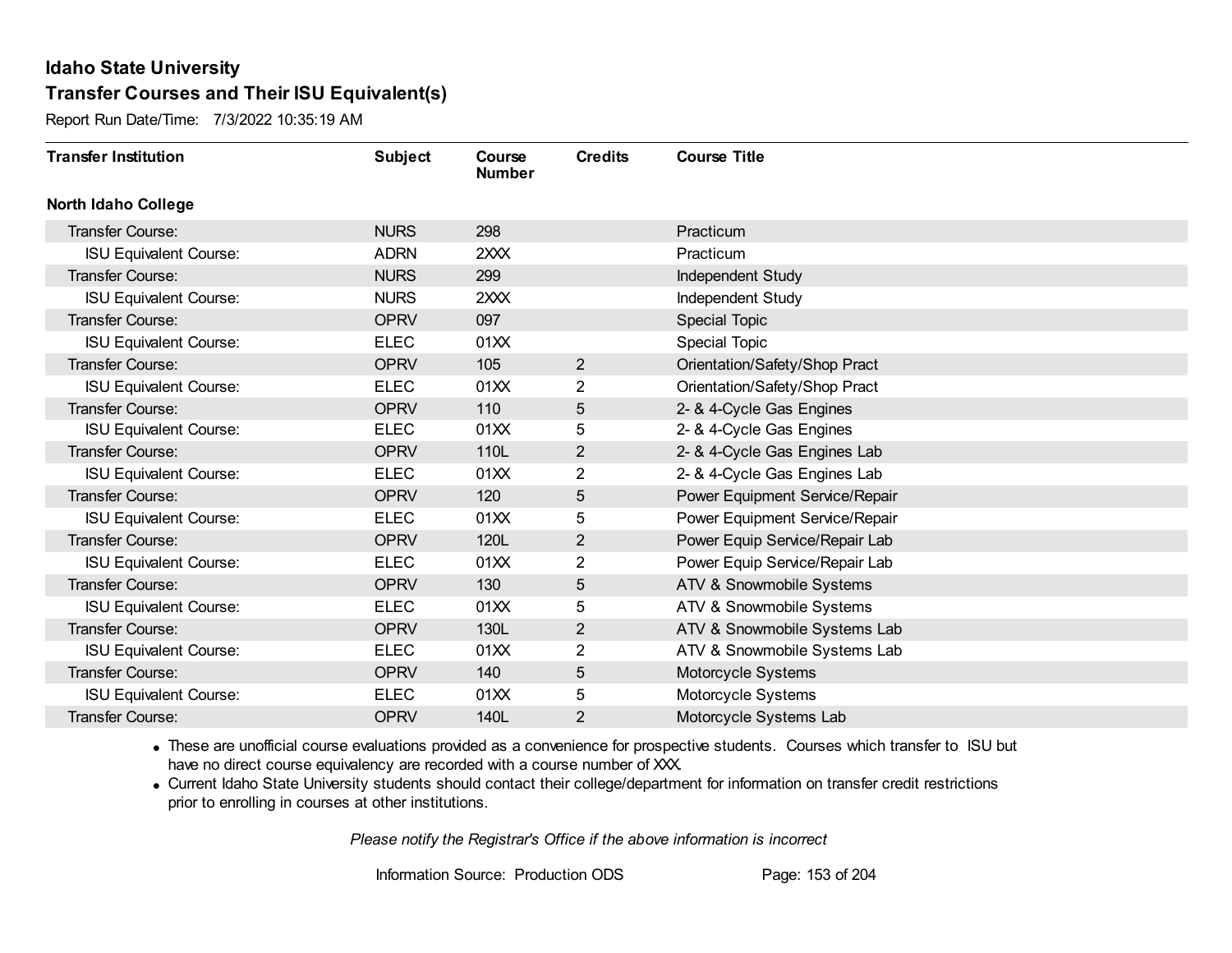Report Run Date/Time: 7/3/2022 10:35:19 AM

| <b>Transfer Institution</b>   | <b>Subject</b> | Course<br><b>Number</b> | <b>Credits</b> | <b>Course Title</b>                |
|-------------------------------|----------------|-------------------------|----------------|------------------------------------|
| <b>North Idaho College</b>    |                |                         |                |                                    |
| <b>Transfer Course:</b>       | <b>OPRV</b>    | 140L                    | $\overline{2}$ | Motorcycle Systems Lab             |
| <b>ISU Equivalent Course:</b> | <b>ELEC</b>    | 01XX                    | $\overline{2}$ | Motorcycle Systems Lab             |
| Transfer Course:              | <b>OPRV</b>    | 150                     | $\overline{2}$ | <b>Advanced Service Procedures</b> |
| <b>ISU Equivalent Course:</b> | <b>ELEC</b>    | 01XX                    | $\overline{2}$ | <b>Advanced Service Procedures</b> |
| <b>Transfer Course:</b>       | <b>OPRV</b>    | 150L                    | $\overline{2}$ | Adv Service Procedures Lab         |
| <b>ISU Equivalent Course:</b> | <b>ELEC</b>    | 01XX                    | 2              | Adv Service Procedures Lab         |
| Transfer Course:              | <b>OPRV</b>    | 197                     |                | <b>Special Topic</b>               |
| <b>ISU Equivalent Course:</b> | <b>ELEC</b>    | 01XX                    |                | Special Topic                      |
| Transfer Course:              | <b>OPRV</b>    | 203                     |                | Workshop                           |
| <b>ISU Equivalent Course:</b> | <b>ELEC</b>    | 02XX                    |                | Workshop                           |
| Transfer Course:              | <b>OPRV</b>    | 290                     |                | Internship                         |
| <b>ISU Equivalent Course:</b> | <b>ELEC</b>    | 02XX                    |                | Internship                         |
| Transfer Course:              | <b>OPRV</b>    | 297                     |                | <b>Special Topic</b>               |
| <b>ISU Equivalent Course:</b> | <b>ELEC</b>    | 02XX                    |                | <b>Special Topic</b>               |
| Transfer Course:              | <b>OPRV</b>    | 298                     |                | Practicum                          |
| <b>ISU Equivalent Course:</b> | <b>ELEC</b>    | 02XX                    |                | Practicum                          |
| Transfer Course:              | <b>OPRV</b>    | 299                     |                | Independent Study                  |
| <b>ISU Equivalent Course:</b> | <b>ELEC</b>    | 02XX                    |                | Independent Study                  |
| Transfer Course:              | PE             | <b>100MB</b>            | $\mathbf{1}$   | Varsity Sports: Men's Bsktball     |
| <b>ISU Equivalent Course:</b> | <b>PEAC</b>    | 1190                    |                | Varsity Ath Bengal Danc Cheer      |
| Transfer Course:              | PE             | <b>100MF</b>            | $\mathbf{1}$   | Varsity Sports - Men's Soccer      |
| <b>ISU Equivalent Course:</b> | <b>PEAC</b>    | 1190                    | 1              | Varsity Ath Bengal Danc Cheer      |
| Transfer Course:              | <b>PE</b>      | 100MG                   | 1              | Varsity Sports - Men's Golf        |

· These are unofficial course evaluations provided as a convenience for prospective students. Courses which transfer to ISU but have no direct course equivalency are recorded with a course number of XXX.

· Current Idaho State University students should contact their college/department for information on transfer credit restrictions prior to enrolling in courses at other institutions.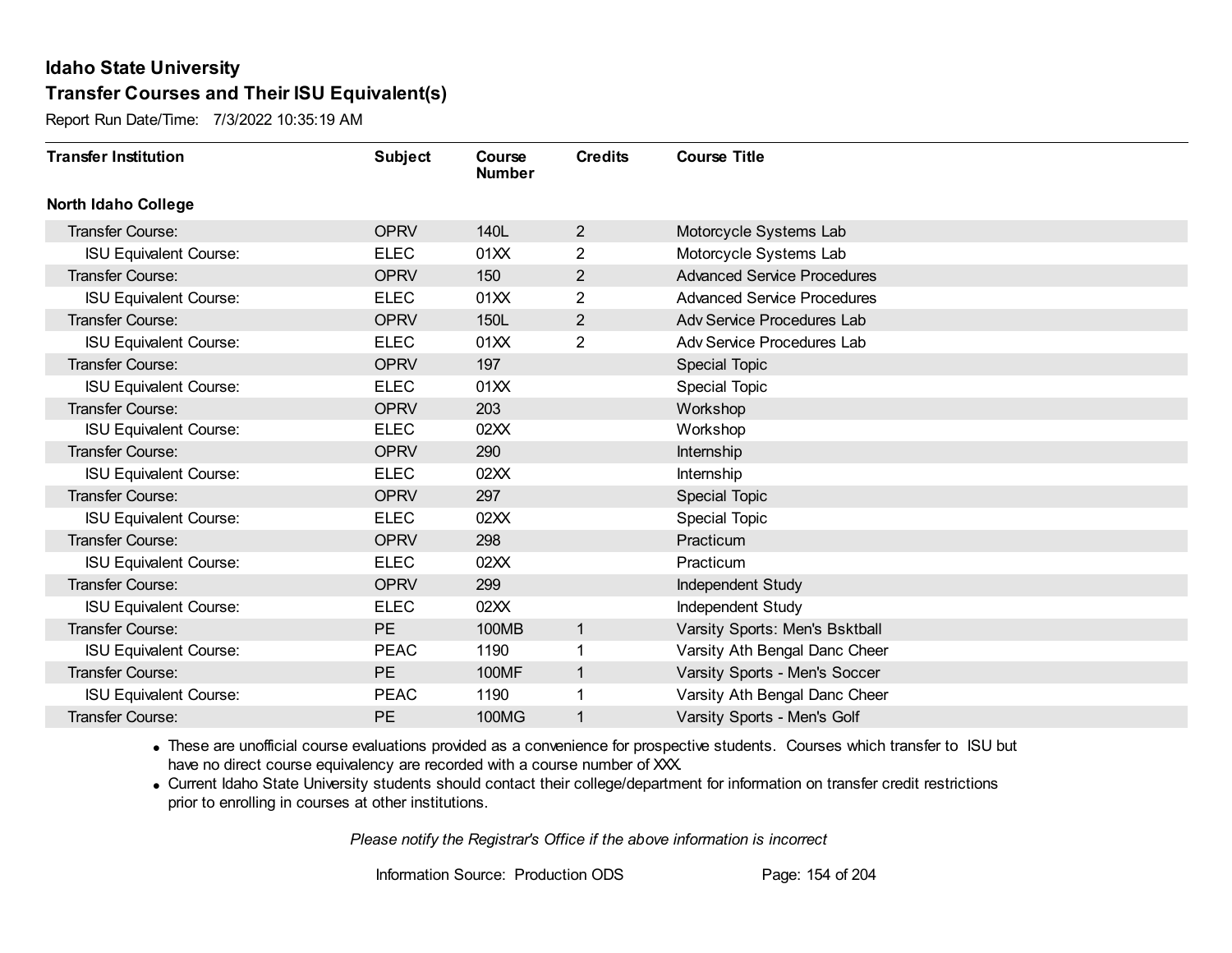Report Run Date/Time: 7/3/2022 10:35:19 AM

| <b>Transfer Institution</b>   | <b>Subject</b> | Course<br><b>Number</b>     | <b>Credits</b> | <b>Course Title</b>              |
|-------------------------------|----------------|-----------------------------|----------------|----------------------------------|
| North Idaho College           |                |                             |                |                                  |
| <b>Transfer Course:</b>       | PE             | 100MG                       | 1              | Varsity Sports - Men's Golf      |
| <b>ISU Equivalent Course:</b> | <b>PEAC</b>    | 1190                        |                | Varsity Ath Bengal Danc Cheer    |
| <b>Transfer Course:</b>       | <b>PE</b>      | 100MW                       | $\mathbf{1}$   | Varsity Sports: Men's Wrestling  |
| <b>ISU Equivalent Course:</b> | <b>PEAC</b>    | 1190                        | 1              | Varsity Ath Bengal Danc Cheer    |
| Transfer Course:              | <b>PE</b>      | 100WB                       | 1              | Varsity Sports: Wms Bsktball     |
| <b>ISU Equivalent Course:</b> | <b>PEAC</b>    | 1190                        |                | Varsity Ath Bengal Danc Cheer    |
| Transfer Course:              | PE             | 100WF                       | $\mathbf{1}$   | <b>Women Soccer</b>              |
| <b>ISU Equivalent Course:</b> | <b>PEAC</b>    | 1190                        |                | Varsity Ath Bengal Danc Cheer    |
| Transfer Course:              | <b>PE</b>      | 100WG                       | $\mathbf{1}$   | Varsity Sports-Women's Golf      |
| <b>ISU Equivalent Course:</b> | <b>PEAC</b>    | 1190                        | 1              | Varsity Ath Bengal Danc Cheer    |
| Transfer Course:              | PE             | <b>100WS</b>                | 1              | Varsity Sports-Women's SB        |
| <b>ISU Equivalent Course:</b> | <b>PEAC</b>    | 1190                        |                | Varsity Ath Bengal Danc Cheer    |
| Transfer Course:              | PE             | 100WV                       | 1              | Varsity Sports W Volleyball      |
| <b>ISU Equivalent Course:</b> | <b>PEAC</b>    | 1XXX                        |                | Varsity Sports W Volleyball      |
| Transfer Course:              | <b>PE</b>      | 101MB                       | 1              | VS Men's Bsktball Conditioning   |
| <b>ISU Equivalent Course:</b> | <b>PEAC</b>    | 1 <sup>2</sup> <sup>2</sup> | 1              | VS Men's Bsktball Conditioning   |
| Transfer Course:              | <b>PE</b>      | 101MF                       | 1              | Varsity Sports Strength Train    |
| <b>ISU Equivalent Course:</b> | <b>PEAC</b>    | 1XXX                        |                | Varsity Sports Strength Train    |
| Transfer Course:              | PE             | 101MG                       | $\mathbf{1}$   | Varsity Sports Strength Train    |
| <b>ISU Equivalent Course:</b> | <b>PEAC</b>    | 1XXX                        |                | Varsity Sports Strength Train    |
| Transfer Course:              | <b>PE</b>      | 101WB                       | $\mathbf{1}$   | Vrsty Sprts: Wms Bsktball Strn   |
| <b>ISU Equivalent Course:</b> | <b>PEAC</b>    | 1XXX                        |                | Vrsty Sprts: Wms Bsktball Strn   |
| Transfer Course:              | PE             | 101WF                       | 1              | <b>VS Strenth Women's Soccer</b> |

· These are unofficial course evaluations provided as a convenience for prospective students. Courses which transfer to ISU but have no direct course equivalency are recorded with a course number of XXX.

· Current Idaho State University students should contact their college/department for information on transfer credit restrictions prior to enrolling in courses at other institutions.

*Please notify the Registrar's Office if the above information is incorrect*

Information Source: Production ODS Page: 155 of 204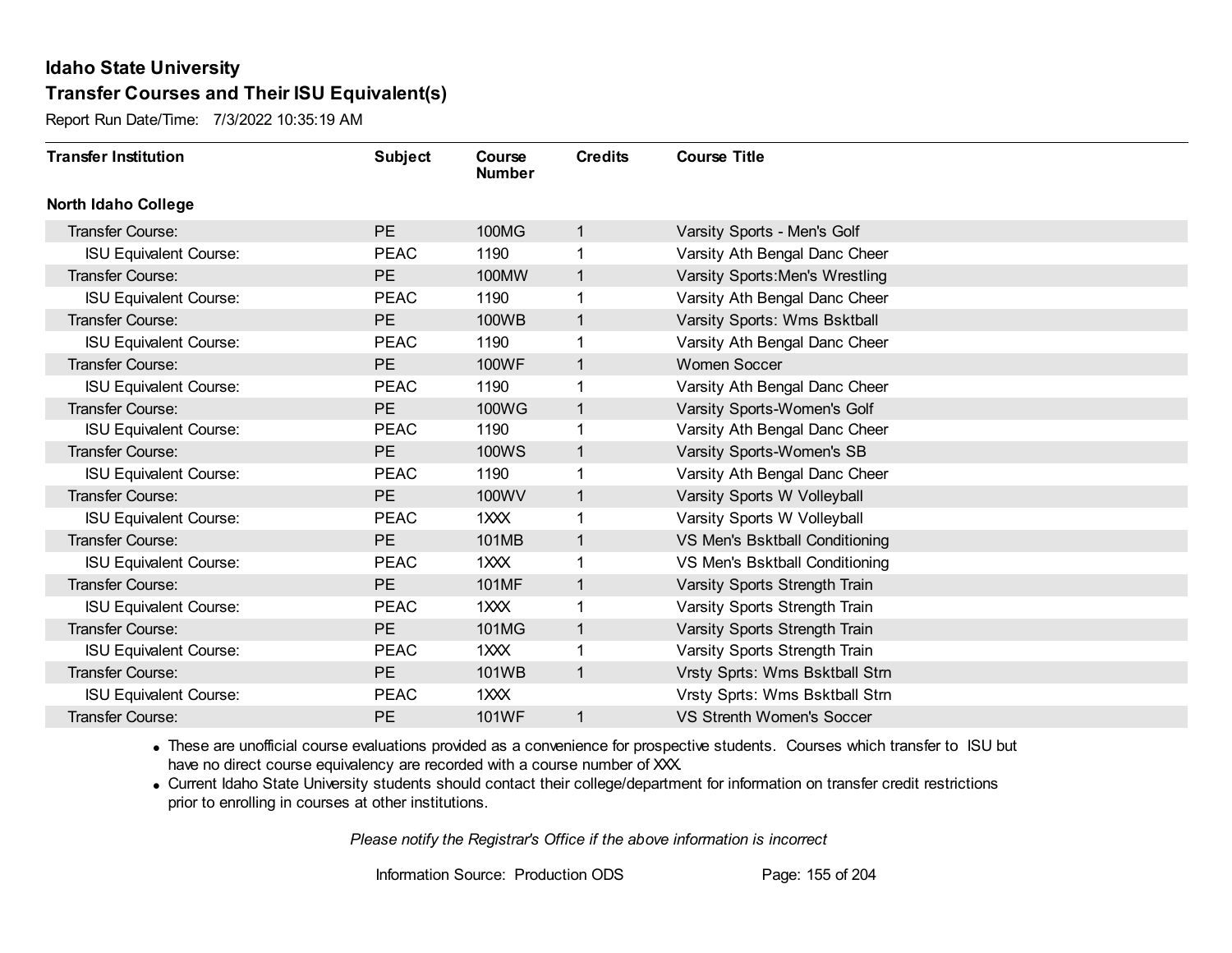Report Run Date/Time: 7/3/2022 10:35:19 AM

| <b>Transfer Institution</b>   | <b>Subject</b> | Course<br><b>Number</b> | <b>Credits</b> | <b>Course Title</b>                 |
|-------------------------------|----------------|-------------------------|----------------|-------------------------------------|
| <b>North Idaho College</b>    |                |                         |                |                                     |
| <b>Transfer Course:</b>       | <b>PE</b>      | 101WF                   | $\mathbf{1}$   | <b>VS Strenth Women's Soccer</b>    |
| <b>ISU Equivalent Course:</b> | <b>PEAC</b>    | 1XXX                    | 1.             | <b>VS Strenth Women's Soccer</b>    |
| Transfer Course:              | PE             | 101WG                   | $\mathbf{1}$   | Varsity Sports-Strength Golf        |
| <b>ISU Equivalent Course:</b> | <b>PEAC</b>    | 1XXX                    | 1              | Varsity Sports-Strength Golf        |
| <b>Transfer Course:</b>       | <b>PE</b>      | <b>101WS</b>            | $\mathbf{1}$   | Varsity Sports-Strength SB          |
| <b>ISU Equivalent Course:</b> | <b>ELEC</b>    | 1XXX                    | 1              | Varsity Sports-Strength SB          |
| Transfer Course:              | <b>PE</b>      | 101WV                   | $\mathbf{1}$   | Varsity Sports-Strength VB          |
| <b>ISU Equivalent Course:</b> | <b>PEAC</b>    | $12 2 2$                | 1              | Varsity Sports-Strength VB          |
| Transfer Course:              | <b>PE</b>      | 102MB                   | $\mathbf{1}$   | Varsity Men's Basketball            |
| <b>ISU Equivalent Course:</b> | <b>PEAC</b>    | 1 <sup>2</sup>          | 1              | Varsity Men's Basketball            |
| Transfer Course:              | <b>PE</b>      | 102MF                   | $\mathbf 1$    | Vrsty Sprts: Mens Soccer            |
| <b>ISU Equivalent Course:</b> | <b>PEAC</b>    | 1XXX                    | 1              | <b>Vrsty Sprts: Mens Soccer</b>     |
| Transfer Course:              | PE             | 102MG                   | $\mathbf{1}$   | Vrsty Sprts: Mens Golf              |
| <b>ISU Equivalent Course:</b> | <b>PEAC</b>    | 1XXX                    | 1              | <b>Vrsty Sprts: Mens Golf</b>       |
| Transfer Course:              | PE             | 102MW                   | $\mathbf{1}$   | Vrsty Sprts: Men's Wrestling        |
| <b>ISU Equivalent Course:</b> | <b>PEAC</b>    | $12 2 2$                | 1              | <b>Vrsty Sprts: Men's Wrestling</b> |
| Transfer Course:              | <b>PE</b>      | 102WB                   | $\mathbf{1}$   | Vrsty Sprts: Wmns Bsktball          |
| <b>ISU Equivalent Course:</b> | <b>PEAC</b>    | 1XXX                    | 1              | Vrsty Sprts: Wmns Bsktball          |
| Transfer Course:              | PE             | 102WF                   | $\mathbf{1}$   | Varsity Sports-Women Soccer         |
| <b>ISU Equivalent Course:</b> | <b>PEAC</b>    | 1 <sup>2</sup>          |                | Varsity Sports-Women Soccer         |
| Transfer Course:              | PE             | 102WG                   | $\mathbf{1}$   | Varsity Sports-Women's Golf         |
| <b>ISU Equivalent Course:</b> | <b>PEAC</b>    | 1XXX                    | 1              | Varsity Sports-Women's Golf         |
| Transfer Course:              | <b>PE</b>      | <b>102WS</b>            | 1              | Varsity Sports-Women Softball       |

· These are unofficial course evaluations provided as a convenience for prospective students. Courses which transfer to ISU but have no direct course equivalency are recorded with a course number of XXX.

· Current Idaho State University students should contact their college/department for information on transfer credit restrictions prior to enrolling in courses at other institutions.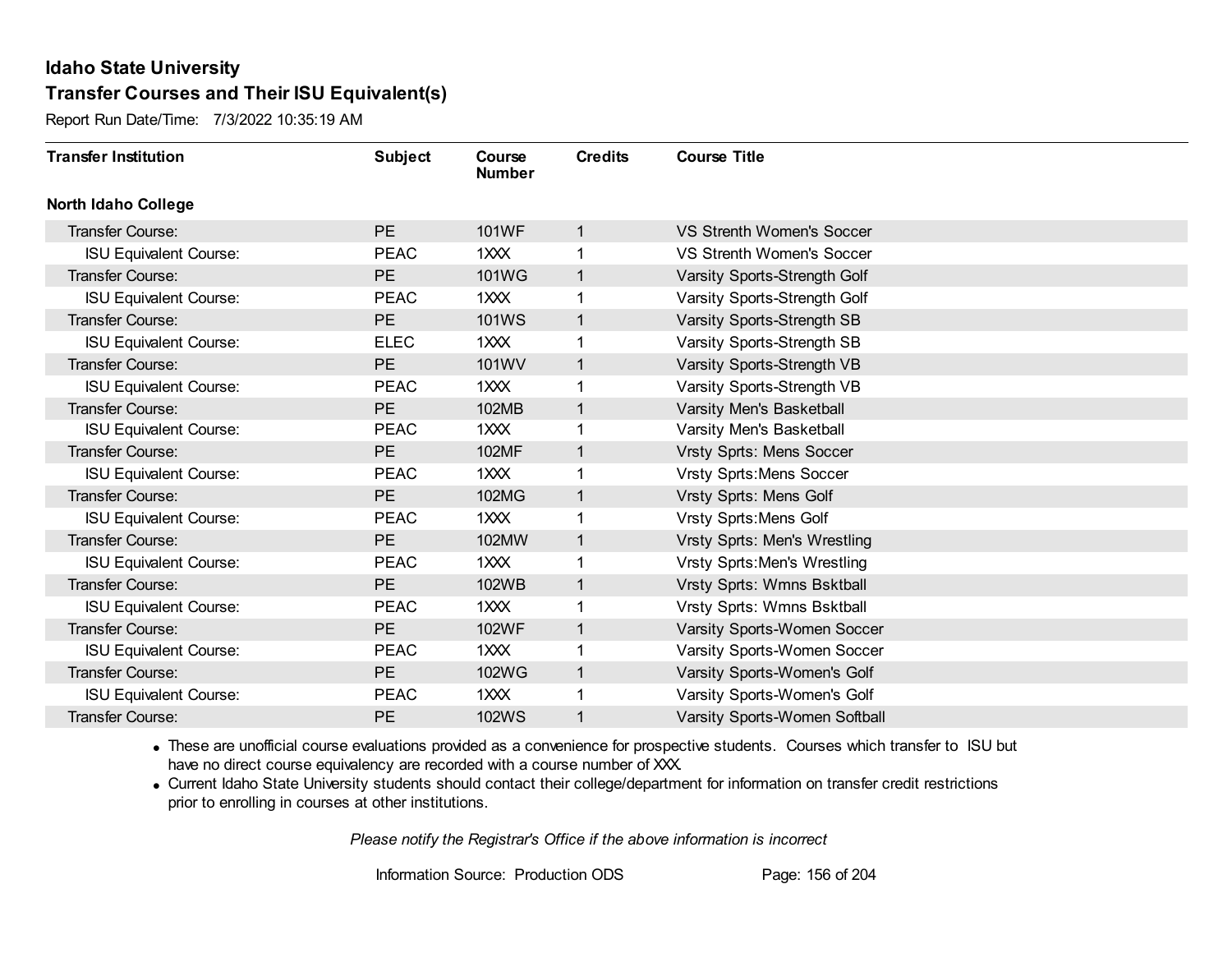Report Run Date/Time: 7/3/2022 10:35:19 AM

| <b>Transfer Institution</b>   | <b>Subject</b> | Course<br><b>Number</b> | <b>Credits</b> | <b>Course Title</b>           |
|-------------------------------|----------------|-------------------------|----------------|-------------------------------|
| <b>North Idaho College</b>    |                |                         |                |                               |
| Transfer Course:              | <b>PE</b>      | <b>102WS</b>            | $\mathbf{1}$   | Varsity Sports-Women Softball |
| <b>ISU Equivalent Course:</b> | <b>PEAC</b>    | 1 <sup>2</sup>          | 1.             | Varsity Sports-Women Softball |
| Transfer Course:              | PE             | 102WV                   | $\mathbf{1}$   | Varsity Sprts Women's VB      |
| <b>ISU Equivalent Course:</b> | <b>PEAC</b>    | $12 2 2$                |                | Varsity Sprts Women's VB      |
| <b>Transfer Course:</b>       | <b>PE</b>      | 103MB                   | $\mathbf{1}$   | Varsity Spts Strngth Trng MB  |
| <b>ISU Equivalent Course:</b> | <b>PEAC</b>    | 1XXX                    |                | Varsity Spts Strngth Trng MB  |
| Transfer Course:              | PE             | 103MF                   | $\mathbf{1}$   | VS Strength Men's Soccer      |
| <b>ISU Equivalent Course:</b> | <b>PEAC</b>    | 1 <sup>2</sup>          | 1              | VS Strength Men's Soccer      |
| Transfer Course:              | <b>PE</b>      | 103MG                   | $\mathbf{1}$   | VS Strength Men's Golf        |
| <b>ISU Equivalent Course:</b> | <b>PEAC</b>    | 1 <sup>2</sup>          | 1              | VS Strength Men's Golf        |
| <b>Transfer Course:</b>       | <b>PE</b>      | 103MW                   | $\mathbf{1}$   | VS Strength Men's Wrestling   |
| <b>ISU Equivalent Course:</b> | <b>PEAC</b>    | 1XXX                    | 1              | VS Strength Men's Wrestling   |
| Transfer Course:              | PE             | 103WB                   | 1              | VS Strength Women's BB        |
| <b>ISU Equivalent Course:</b> | <b>PEAC</b>    | 1 <sup>2</sup>          | 1              | VS Strength Women's BB        |
| Transfer Course:              | <b>PE</b>      | <b>103WF</b>            | $\mathbf 1$    | VS Strength Women's Soccer    |
| <b>ISU Equivalent Course:</b> | <b>PEAC</b>    | $12 2 2$                | 1              | VS Strength Women's Soccer    |
| Transfer Course:              | <b>PE</b>      | 103WG                   | $\mathbf{1}$   | VS Strength Women's Golf      |
| <b>ISU Equivalent Course:</b> | <b>PEAC</b>    | 1XXX                    | 1              | VS Strength Women's Golf      |
| Transfer Course:              | PE             | <b>103WS</b>            | $\mathbf{1}$   | VS Strength Women's Softball  |
| <b>ISU Equivalent Course:</b> | <b>PEAC</b>    | 1 <sup>2</sup>          | 1              | VS Strength Women's Softball  |
| Transfer Course:              | <b>PE</b>      | 103WV                   | $\mathbf{1}$   | VS Women Volleyball           |
| <b>ISU Equivalent Course:</b> | <b>PEAC</b>    | 1XXX                    | 1              | VS Women Volleyball           |
| Transfer Course:              | <b>PE</b>      | 1100                    | 1              | Self-Defense                  |

· These are unofficial course evaluations provided as a convenience for prospective students. Courses which transfer to ISU but have no direct course equivalency are recorded with a course number of XXX.

· Current Idaho State University students should contact their college/department for information on transfer credit restrictions prior to enrolling in courses at other institutions.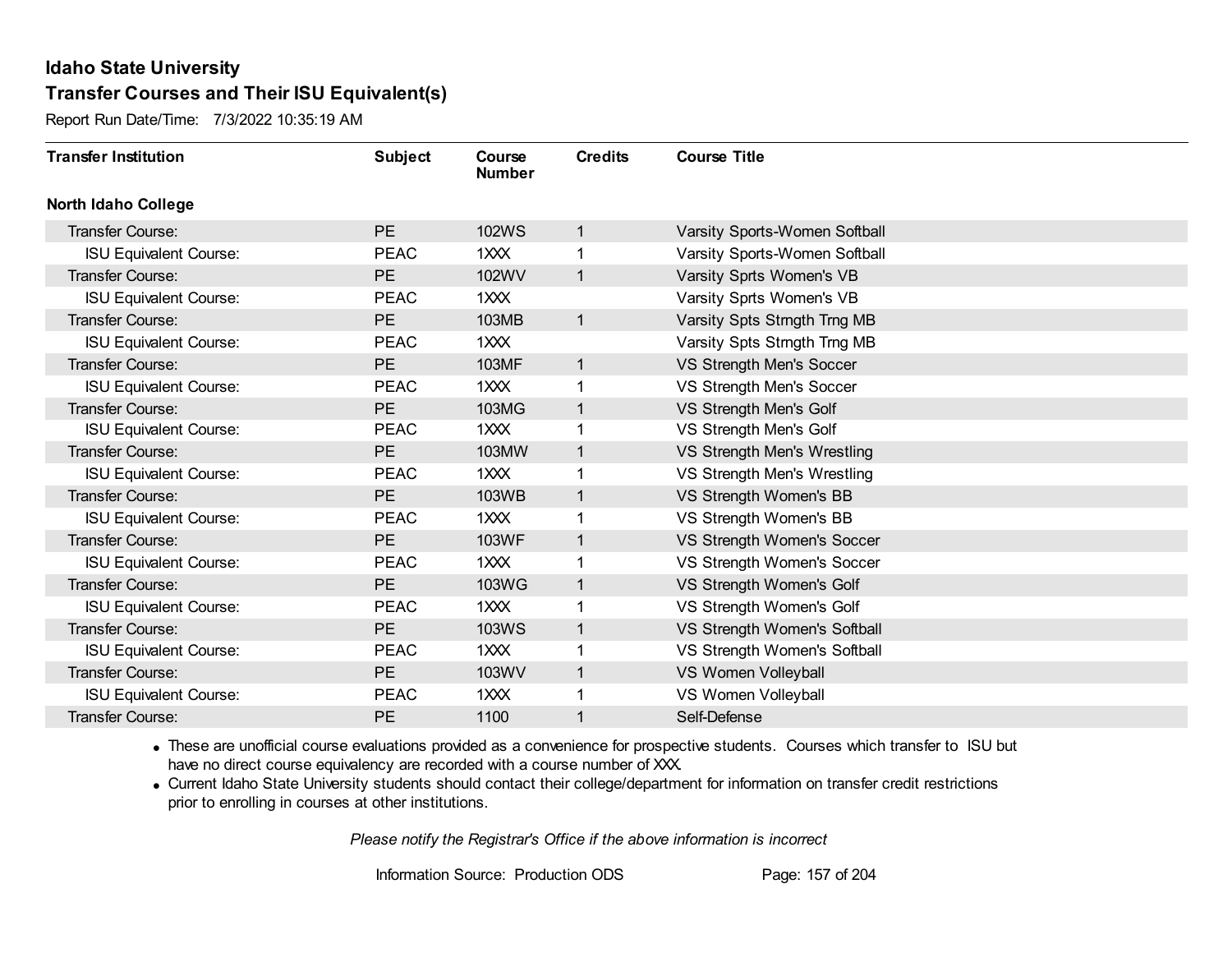Report Run Date/Time: 7/3/2022 10:35:19 AM

| <b>Transfer Institution</b>   | <b>Subject</b> | Course<br><b>Number</b> | <b>Credits</b> | <b>Course Title</b>            |
|-------------------------------|----------------|-------------------------|----------------|--------------------------------|
| <b>North Idaho College</b>    |                |                         |                |                                |
| <b>Transfer Course:</b>       | PE             | 1100                    | 1              | Self-Defense                   |
| <b>ISU Equivalent Course:</b> | <b>PEAC</b>    | 1XXX                    |                | Self-Defense                   |
| <b>Transfer Course:</b>       | PE             | 110A                    | 1              | Begin/Interm Swimming          |
| <b>ISU Equivalent Course:</b> | <b>PEAC</b>    | 1170A                   | 1              | Begin/Interm Swimming          |
| Transfer Course:              | <b>PE</b>      | 110B                    | 1              | Beg Whitewater Kayaking        |
| <b>ISU Equivalent Course:</b> | <b>PEAC</b>    | 1175A                   |                | Beg Whitewater Kayaking        |
| <b>Transfer Course:</b>       | PE             | 110C                    | 1              | <b>Beginning Rock Climbing</b> |
| <b>ISU Equivalent Course:</b> | <b>PEAC</b>    | 1176A                   |                | <b>Beginning Rock Climbing</b> |
| Transfer Course:              | <b>PE</b>      | 110CC                   | 1              | Tai Chi                        |
| <b>ISU Equivalent Course:</b> | <b>PEAC</b>    | 1149A                   |                | Tai Chi                        |
| Transfer Course:              | <b>PE</b>      | 110D                    | 1              | <b>Beginning Sailing</b>       |
| <b>ISU Equivalent Course:</b> | <b>PE</b>      | 1XXX                    |                | <b>Beginning Sailing</b>       |
| Transfer Course:              | <b>PE</b>      | 110E                    |                | Begin Yoga (IGM)               |
| <b>ISU Equivalent Course:</b> | <b>PEAC</b>    | 1122A                   |                | Begin Yoga (IGM)               |
| Transfer Course:              | PE             | 110F                    | 1              | Cardiovascular Training (IGM)  |
| <b>ISU Equivalent Course:</b> | <b>PEAC</b>    | 1XXX                    | 1              | Cardiovascular Training (IGM)  |
| Transfer Course:              | PE             | 110G                    | 1              | Equitation                     |
| <b>ISU Equivalent Course:</b> | <b>PEAC</b>    | 1191A                   |                | <b>Basic Horsemanship</b>      |
| <b>Transfer Course:</b>       | <b>PE</b>      | 110H                    | 1              | <b>Exercise for Women</b>      |
| <b>ISU Equivalent Course:</b> | <b>PEAC</b>    | 1XXX                    |                | <b>Exercise for Women</b>      |
| Transfer Course:              | <b>PE</b>      | 110                     | 1              | Intermediate Yoga              |
| <b>ISU Equivalent Course:</b> | <b>PEAC</b>    | 1122B                   |                | Intermediate Yoga              |
| Transfer Course:              | <b>PE</b>      | 110J                    |                | Jogging/Powerwalking (IGM)     |

· These are unofficial course evaluations provided as a convenience for prospective students. Courses which transfer to ISU but have no direct course equivalency are recorded with a course number of XXX.

· Current Idaho State University students should contact their college/department for information on transfer credit restrictions prior to enrolling in courses at other institutions.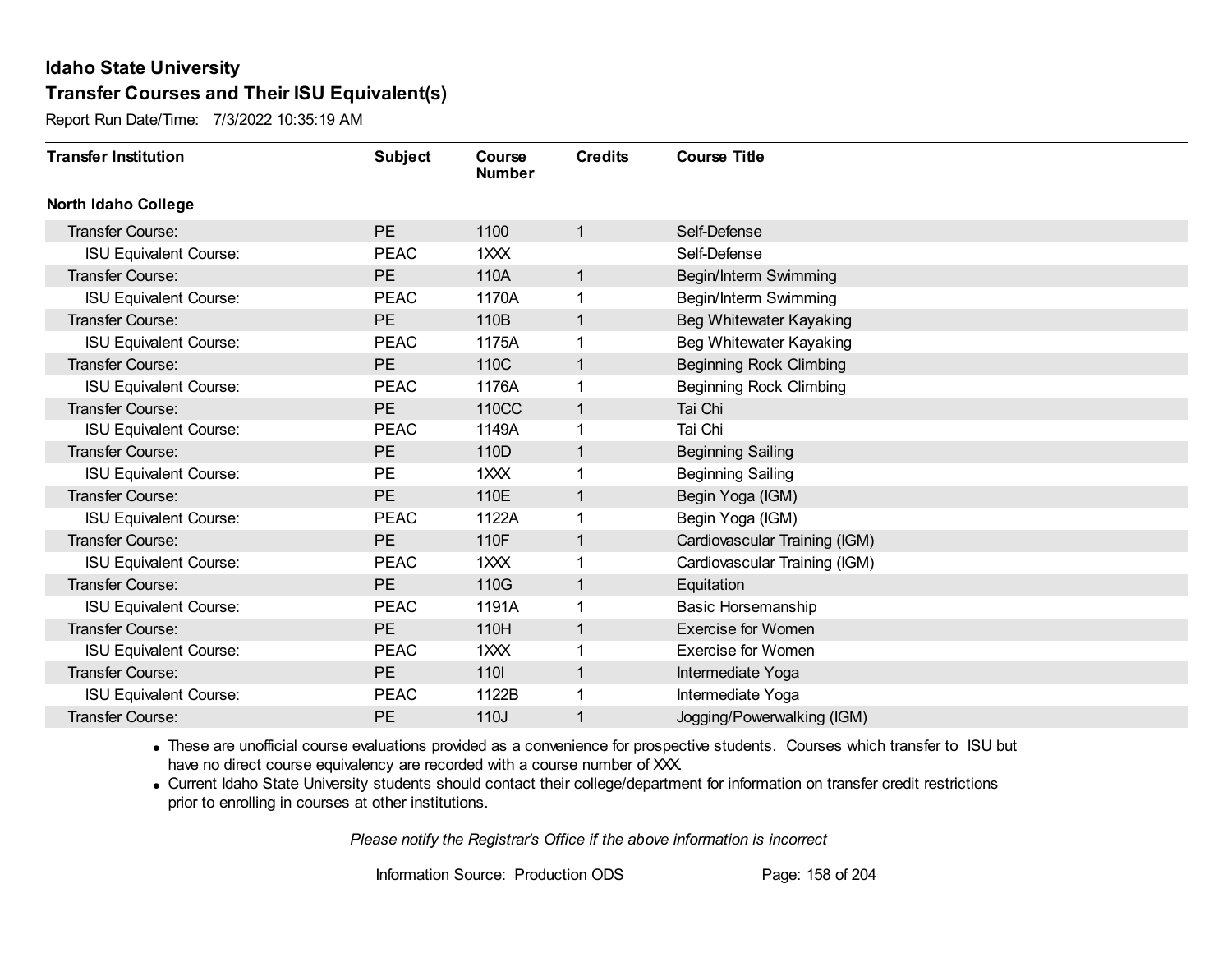Report Run Date/Time: 7/3/2022 10:35:19 AM

| <b>Transfer Institution</b>   | <b>Subject</b> | Course<br><b>Number</b> | <b>Credits</b> | <b>Course Title</b>                   |
|-------------------------------|----------------|-------------------------|----------------|---------------------------------------|
| <b>North Idaho College</b>    |                |                         |                |                                       |
| Transfer Course:              | <b>PE</b>      | 110J                    | $\mathbf{1}$   | Jogging/Powerwalking (IGM)            |
| <b>ISU Equivalent Course:</b> | <b>PEAC</b>    | 1XXX                    | 1              | Jogging/Powerwalking (IGM)            |
| <b>Transfer Course:</b>       | <b>PE</b>      | 110K                    | $\mathbf{1}$   | Cardio-Kickboxing                     |
| <b>ISU Equivalent Course:</b> | <b>PEAC</b>    | 1131G                   | 1              | Aerobics Kickboxing                   |
| Transfer Course:              | <b>PE</b>      | 110L                    | $\mathbf{1}$   | Lake Kayak/Canoe                      |
| <b>ISU Equivalent Course:</b> | <b>PEAC</b>    | 1167                    |                | Kayak Touring                         |
| <b>Transfer Course:</b>       | <b>PE</b>      | 110M                    | $\mathbf{1}$   | <b>Pilates</b>                        |
| <b>ISU Equivalent Course:</b> | <b>PEAC</b>    | 1121A                   | 1              | <b>Beginning Pilates Matwork</b>      |
| Transfer Course:              | <b>PE</b>      | <b>110NN</b>            | $\mathbf{1}$   | Mall Walking                          |
| <b>ISU Equivalent Course:</b> | <b>PEAC</b>    | 1XXX                    | 1              | Mall Walking                          |
| Transfer Course:              | <b>PE</b>      | <b>1100</b>             | 1              | Self-Defense                          |
| <b>ISU Equivalent Course:</b> | <b>PEAC</b>    | 1XXX                    | 1              | Self-Defense                          |
| <b>Transfer Course:</b>       | <b>PE</b>      | 11000                   | 1              | Intermediate Self-Defense             |
| <b>ISU Equivalent Course:</b> | <b>PEAC</b>    | 1XXX                    | 1              | Intermediate Self-Defense             |
| Transfer Course:              | <b>PE</b>      | 110P                    | $\mathbf{1}$   | <b>Cross Country Skiing</b>           |
| <b>ISU Equivalent Course:</b> | <b>PEAC</b>    | 1177A                   | 1              | <b>Beginning Cross-Country Skiing</b> |
| Transfer Course:              | <b>PE</b>      | 110PP                   | $\mathbf{1}$   | Skiing/Snowboarding (IGM)             |
| <b>ISU Equivalent Course:</b> | <b>PEAC</b>    | 1XXX                    |                | Skiing/Snowboarding (IGM)             |
| <b>Transfer Course:</b>       | <b>PE</b>      | 110Q                    | $\mathbf{1}$   | <b>Step Aerobics</b>                  |
| <b>ISU Equivalent Course:</b> | <b>PEAC</b>    | 1XXX                    |                | <b>Step Aerobics</b>                  |
| <b>Transfer Course:</b>       | PE             | 110QQ                   | $\mathbf{1}$   | Zumba                                 |
| <b>ISU Equivalent Course:</b> | <b>PEAC</b>    | 1131H                   | 1              | Aerobics: Zumba                       |
| Transfer Course:              | <b>PE</b>      | 110R                    |                | Strength Training (IGM)               |

· These are unofficial course evaluations provided as a convenience for prospective students. Courses which transfer to ISU but have no direct course equivalency are recorded with a course number of XXX.

· Current Idaho State University students should contact their college/department for information on transfer credit restrictions prior to enrolling in courses at other institutions.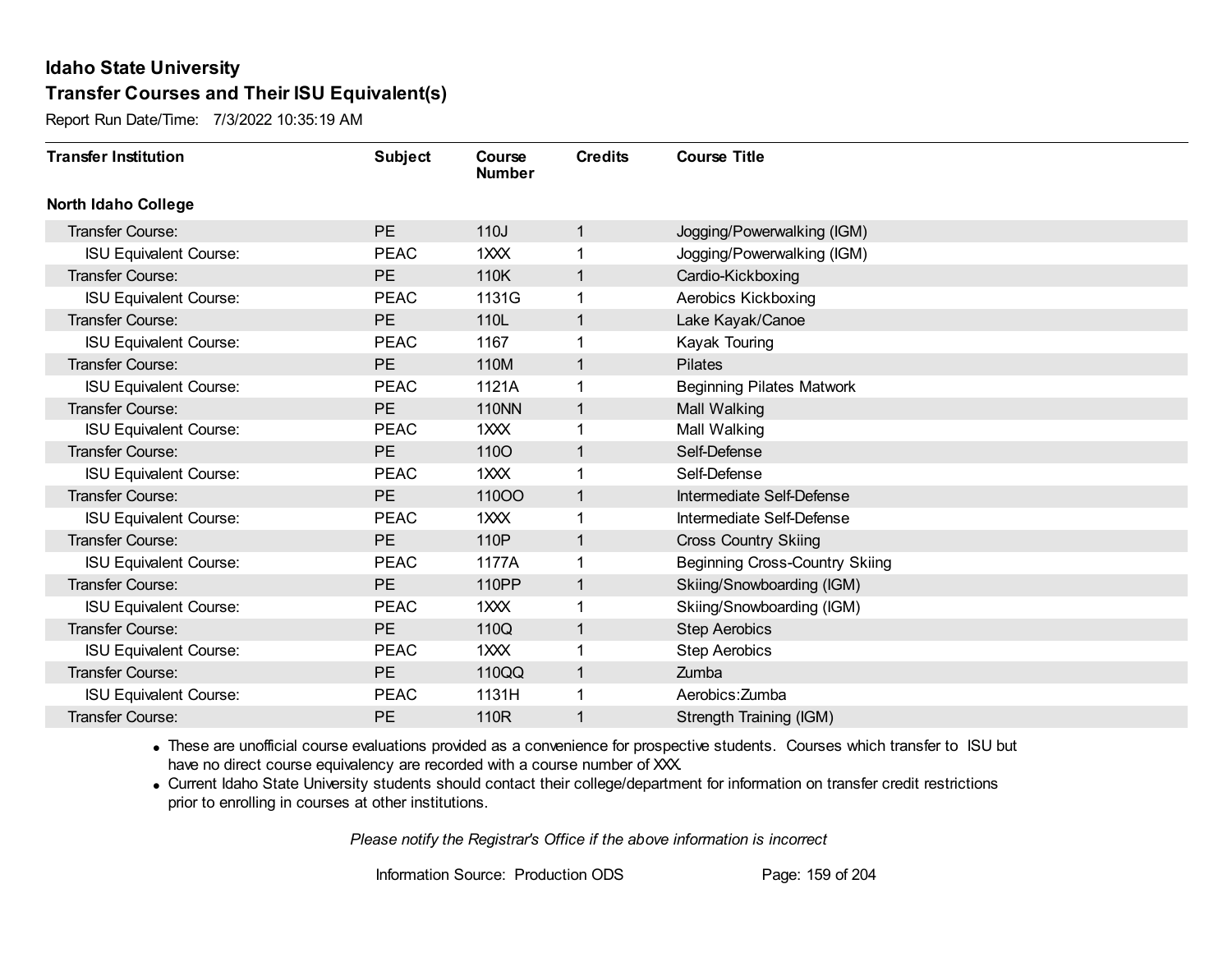Report Run Date/Time: 7/3/2022 10:35:19 AM

| <b>Transfer Institution</b>   | <b>Subject</b> | Course<br><b>Number</b> | <b>Credits</b> | <b>Course Title</b>            |
|-------------------------------|----------------|-------------------------|----------------|--------------------------------|
| <b>North Idaho College</b>    |                |                         |                |                                |
| Transfer Course:              | <b>PE</b>      | 110R                    | 1              | Strength Training (IGM)        |
| <b>ISU Equivalent Course:</b> | <b>PEAC</b>    | 1XXX                    |                | Strength Training (IGM)        |
| Transfer Course:              | PE             | 110S                    | 1              | Swim Conditioning              |
| <b>ISU Equivalent Course:</b> | <b>PEAC</b>    | 1XXX                    |                | Swim Conditioning              |
| <b>Transfer Course:</b>       | <b>PE</b>      | <b>110SS</b>            | $\mathbf{1}$   | Open Water Swimming            |
| <b>ISU Equivalent Course:</b> | <b>PEAC</b>    | 1XXX                    |                | Open Water Swimming            |
| Transfer Course:              | PE             | 110T                    | $\mathbf 1$    | Tone and Trim                  |
| <b>ISU Equivalent Course:</b> | <b>PEAC</b>    | 1XXX                    |                | Tone and Trim                  |
| Transfer Course:              | <b>PE</b>      | 110TT                   | 1              | Spinning                       |
| <b>ISU Equivalent Course:</b> | <b>PEAC</b>    | 1132A                   |                | Spinning                       |
| <b>Transfer Course:</b>       | PE             | 110U                    | 1              | <b>Water Aerobics</b>          |
| <b>ISU Equivalent Course:</b> | <b>PEAC</b>    | 1XXX                    |                | <b>Water Aerobics</b>          |
| Transfer Course:              | PE             | 110V                    | 1              | <b>Cardio Cross Training</b>   |
| <b>ISU Equivalent Course:</b> | <b>PEAC</b>    | 1XXX                    |                | <b>Cardio Cross Training</b>   |
| Transfer Course:              | PE             | 110VV                   | 1              | Introduction to CrossFit (IGM) |
| <b>ISU Equivalent Course:</b> | <b>PEAC</b>    | 1XXX                    | 1              | Introduction to CrossFit (IGM) |
| Transfer Course:              | PE             | 110W                    | 1              | <b>Mountain Biking</b>         |
| <b>ISU Equivalent Course:</b> | <b>PEAC</b>    | 1181                    |                | Mountain Biking                |
| Transfer Course:              | PE             | 110X                    | $\mathbf{1}$   | Kenpo Karate                   |
| <b>ISU Equivalent Course:</b> | <b>PEAC</b>    | 1XXX                    |                | Kenpo Karate                   |
| <b>Transfer Course:</b>       | PE             | 110XX                   | $\mathbf{1}$   | Intermediate Kenpo Karate      |
| <b>ISU Equivalent Course:</b> | <b>PEAC</b>    | 1XXX                    |                | Intermediate Kenpo Karate      |
| Transfer Course:              | <b>PE</b>      | 110Y                    | 1              | <b>Bowling</b>                 |

· These are unofficial course evaluations provided as a convenience for prospective students. Courses which transfer to ISU but have no direct course equivalency are recorded with a course number of XXX.

· Current Idaho State University students should contact their college/department for information on transfer credit restrictions prior to enrolling in courses at other institutions.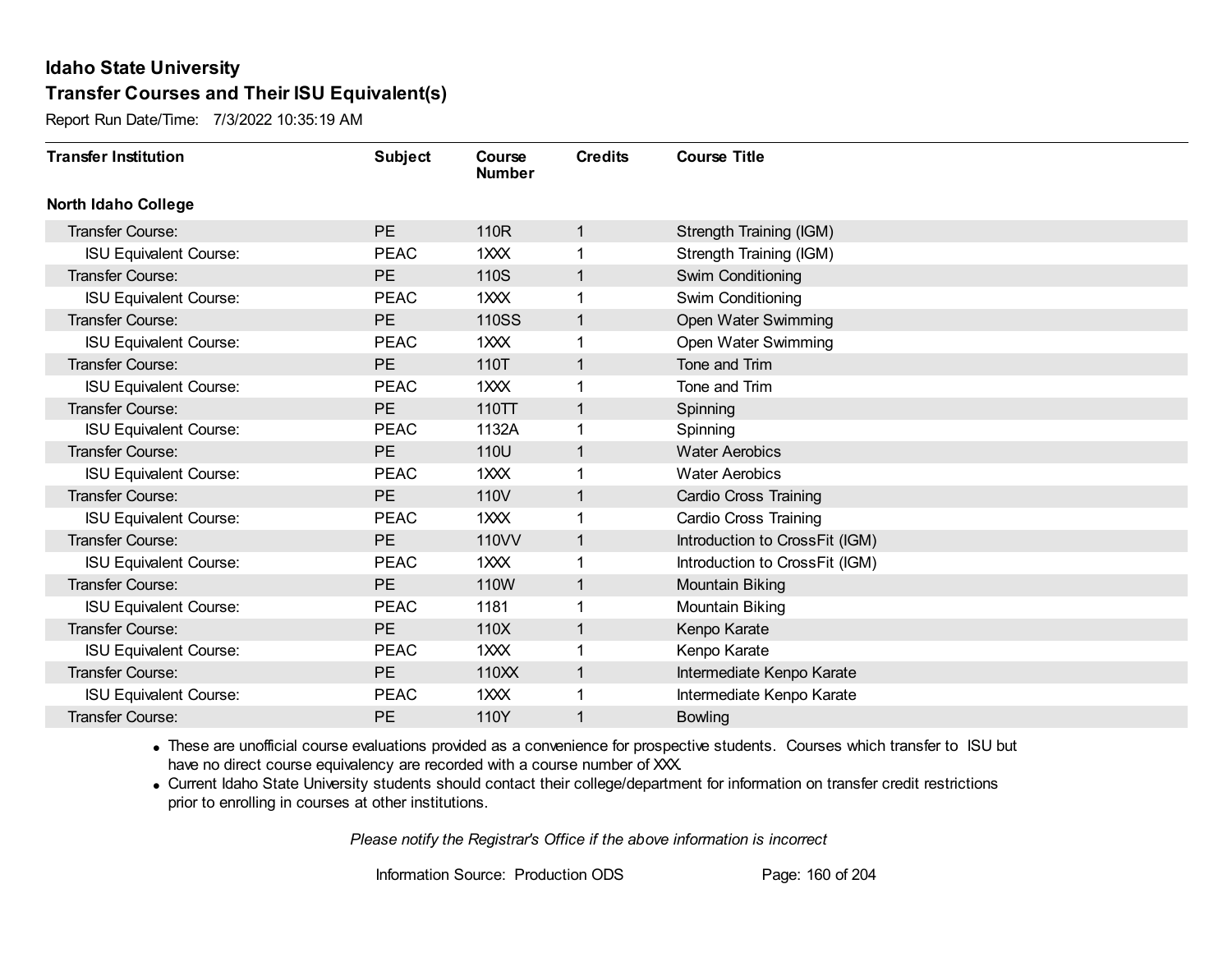Report Run Date/Time: 7/3/2022 10:35:19 AM

| <b>Transfer Institution</b>   | <b>Subject</b> | Course<br><b>Number</b> | <b>Credits</b> | <b>Course Title</b>            |
|-------------------------------|----------------|-------------------------|----------------|--------------------------------|
| <b>North Idaho College</b>    |                |                         |                |                                |
| <b>Transfer Course:</b>       | PE             | 110Y                    | 1              | <b>Bowling</b>                 |
| ISU Equivalent Course:        | <b>PEAC</b>    | 1141A                   |                | <b>Fundamentals of Bowling</b> |
| Transfer Course:              | PE             | 110Z                    | 1              | <b>Beginning Fly Fishing</b>   |
| <b>ISU Equivalent Course:</b> | <b>PEAC</b>    | 1186A                   |                | <b>Beginning Fly Fishing</b>   |
| <b>Transfer Course:</b>       | PE             | 1110                    | 1              | <b>Outdoor Adventure</b>       |
| <b>ISU Equivalent Course:</b> | <b>PEAC</b>    | 1XXX                    |                | <b>Outdoor Adventure</b>       |
| Transfer Course:              | PE             | 111A                    | 1              | <b>Basketball</b>              |
| <b>ISU Equivalent Course:</b> | <b>PEAC</b>    | 1156A                   |                | <b>Beginning Basketball</b>    |
| <b>Transfer Course:</b>       | <b>PE</b>      | 111B                    |                | Beginning Golf (IGM)           |
| <b>ISU Equivalent Course:</b> | <b>PEAC</b>    | 1142A                   |                | Beginning Golf (IGM)           |
| Transfer Course:              | PE             | 111BB                   | 1              | Intermediate Golf              |
| <b>ISU Equivalent Course:</b> | <b>PEAC</b>    | 1142B                   |                | Intermediate Golf              |
| Transfer Course:              | PE             | 111C                    | 1              | <b>Multiple Sports</b>         |
| <b>ISU Equivalent Course:</b> | <b>PEAC</b>    | 1XXX                    |                | Multiple Sports                |
| Transfer Course:              | <b>PE</b>      | 111D                    |                | Racquetball (IGM)              |
| <b>ISU Equivalent Course:</b> | <b>PEAC</b>    | 1150A                   |                | Racquetball (IGM)              |
| Transfer Course:              | PE             | 111E                    | 1              | Softball                       |
| <b>ISU Equivalent Course:</b> | <b>PEAC</b>    | 1158                    | 1              | Softball                       |
| Transfer Course:              | <b>PE</b>      | 111F                    | 1              | <b>Beg Tennis</b>              |
| ISU Equivalent Course:        | <b>PEAC</b>    | 1151A                   |                | <b>Beginning Tennis</b>        |
| Transfer Course:              | <b>PE</b>      | <b>111FF</b>            | 1              | <b>Intermediate Tennis</b>     |
| <b>ISU Equivalent Course:</b> | <b>PEAC</b>    | 1151B                   |                | Intermediate Tennis            |
| Transfer Course:              | <b>PE</b>      | 111G                    |                | Volleyball                     |

· These are unofficial course evaluations provided as a convenience for prospective students. Courses which transfer to ISU but have no direct course equivalency are recorded with a course number of XXX.

· Current Idaho State University students should contact their college/department for information on transfer credit restrictions prior to enrolling in courses at other institutions.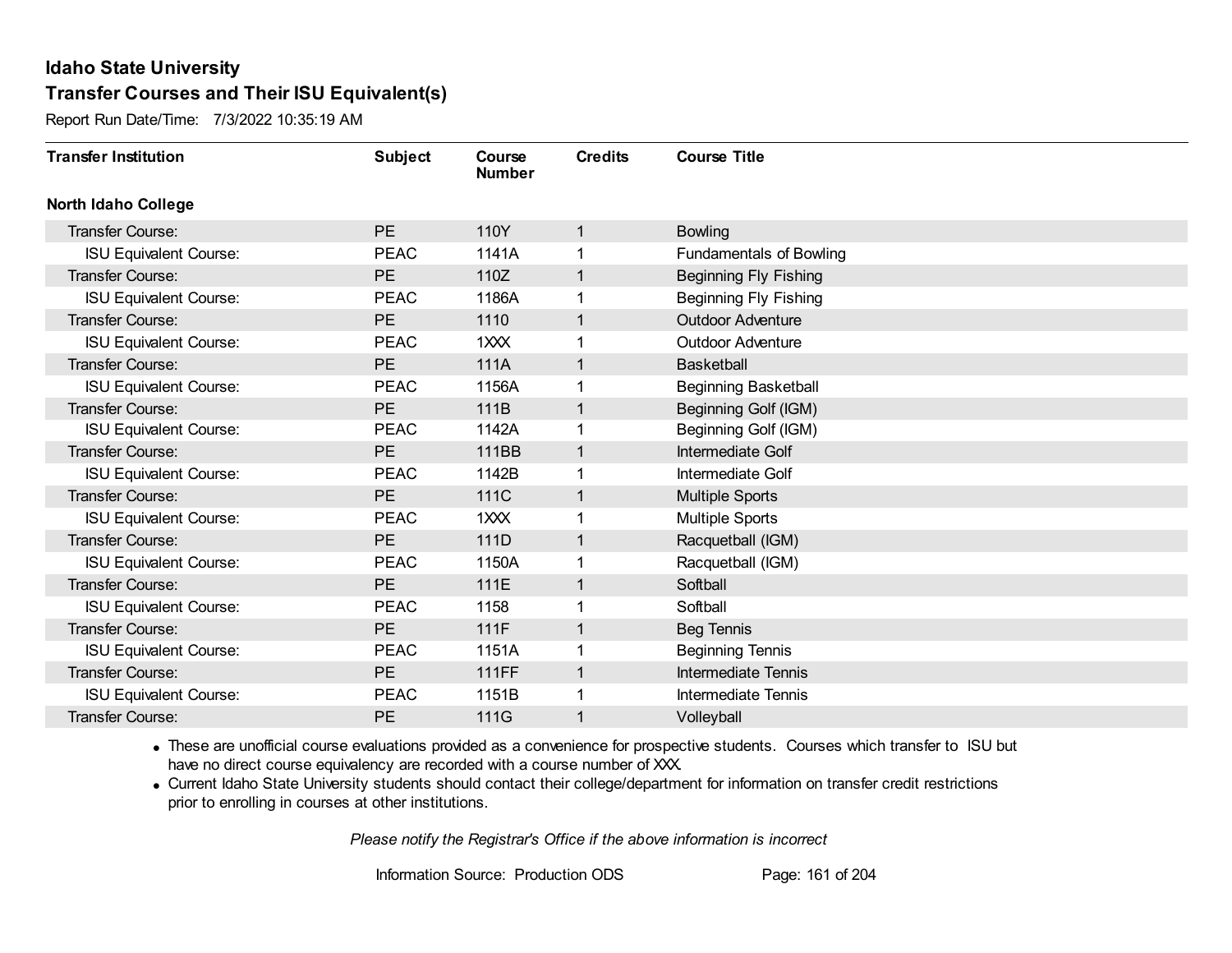Report Run Date/Time: 7/3/2022 10:35:19 AM

| <b>Transfer Institution</b>   | <b>Subject</b> | Course<br><b>Number</b> | <b>Credits</b> | <b>Course Title</b>          |
|-------------------------------|----------------|-------------------------|----------------|------------------------------|
| <b>North Idaho College</b>    |                |                         |                |                              |
| <b>Transfer Course:</b>       | <b>PE</b>      | 111G                    | 1              | Volleyball                   |
| ISU Equivalent Course:        | <b>PEAC</b>    | 1157A                   | 1              | <b>Beginning Volleyball</b>  |
| Transfer Course:              | PE             | 111H                    | $\mathbf{1}$   | <b>Whitewater Rafting</b>    |
| <b>ISU Equivalent Course:</b> | <b>PE</b>      | 1XXX                    | 1              | <b>Whitewater Rafting</b>    |
| <b>Transfer Course:</b>       | <b>PE</b>      | 111K                    | $\mathbf{1}$   | Rowing                       |
| <b>ISU Equivalent Course:</b> | <b>PEAC</b>    | 1XXX                    | 1              | Rowing                       |
| Transfer Course:              | <b>PE</b>      | 111M                    | $\mathbf{1}$   | Soccer                       |
| <b>ISU Equivalent Course:</b> | <b>PEAC</b>    | 1155A                   | 1              | <b>Beginning Soccer</b>      |
| Transfer Course:              | PE             | 111N                    | $\mathbf{1}$   | <b>Beginning Fencing</b>     |
| <b>ISU Equivalent Course:</b> | <b>PEAC</b>    | 1139A                   | 1              | <b>Beginning Fencing</b>     |
| Transfer Course:              | <b>PE</b>      | <b>111NN</b>            | $\mathbf 1$    | Intermediate Fencing         |
| <b>ISU Equivalent Course:</b> | <b>PEAC</b>    | 1139B                   | 1              | Intermediate Fencing         |
| Transfer Course:              | PE             | <b>1110</b>             | 1              | <b>Outdoor Adventures</b>    |
| <b>ISU Equivalent Course:</b> | <b>PEAC</b>    | 1XXX                    | 1              | <b>Outdoor Adventures</b>    |
| Transfer Course:              | PE             | 111P                    | $\mathbf{1}$   | Stand Up Paddle Boarding     |
| <b>ISU Equivalent Course:</b> | <b>PEAC</b>    | 1XXX                    | 1              | Stand Up Paddle Boarding     |
| Transfer Course:              | <b>PE</b>      | 111S                    | $\mathbf{1}$   | <b>Beginning Scuba Diver</b> |
| <b>ISU Equivalent Course:</b> | <b>PEAC</b>    | 1172                    | 1              | <b>SCUBA Diving</b>          |
| Transfer Course:              | <b>PE</b>      | 112B                    | $\mathbf{1}$   | Tai Chi for Seniors          |
| <b>ISU Equivalent Course:</b> | <b>PEAC</b>    | 1XXX                    |                | Tai Chi for Seniors          |
| <b>Transfer Course:</b>       | PE             | 112BB                   | $\mathbf{1}$   | Intermed Tai Chi for Seniors |
| <b>ISU Equivalent Course:</b> | <b>PEAC</b>    | 1XXX                    | 1              | Intermed Tai Chi for Seniors |
| Transfer Course:              | <b>PE</b>      | 112E                    | 1              | Yoga for Seniors             |

· These are unofficial course evaluations provided as a convenience for prospective students. Courses which transfer to ISU but have no direct course equivalency are recorded with a course number of XXX.

· Current Idaho State University students should contact their college/department for information on transfer credit restrictions prior to enrolling in courses at other institutions.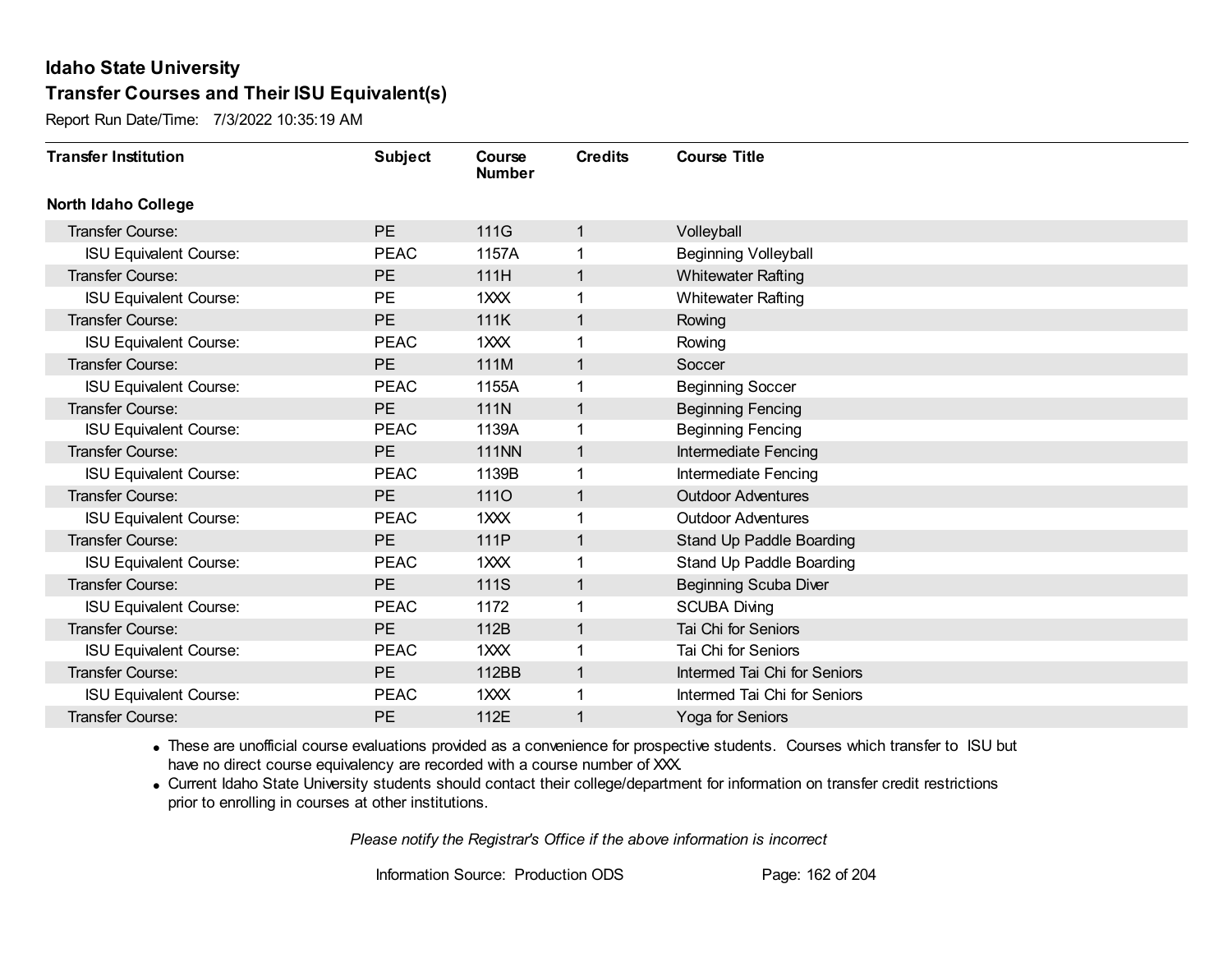Report Run Date/Time: 7/3/2022 10:35:19 AM

| <b>Transfer Institution</b>   | <b>Subject</b> | Course<br><b>Number</b> | <b>Credits</b> | <b>Course Title</b>            |
|-------------------------------|----------------|-------------------------|----------------|--------------------------------|
| <b>North Idaho College</b>    |                |                         |                |                                |
| Transfer Course:              | <b>PE</b>      | 112E                    | 1              | Yoga for Seniors               |
| <b>ISU Equivalent Course:</b> | <b>PEAC</b>    | 1XXX                    | 1              | Yoga for Seniors               |
| Transfer Course:              | <b>PE</b>      | 112F                    | $\mathbf{1}$   | <b>Tennis for Seniors</b>      |
| <b>ISU Equivalent Course:</b> | <b>PEAC</b>    | 1XXX                    | 1              | <b>Tennis for Seniors</b>      |
| <b>Transfer Course:</b>       | <b>PE</b>      | 112T                    | $\mathbf{1}$   | <b>Senior Fitness</b>          |
| <b>ISU Equivalent Course:</b> | <b>PEAC</b>    | 1XXX                    |                | <b>Senior Fitness</b>          |
| Transfer Course:              | PE             | 112X                    | $\mathbf{1}$   | Kenpo Karate for Seniors       |
| <b>ISU Equivalent Course:</b> | <b>PEAC</b>    | 1XXX                    | 1              | Kenpo Krate for Seniors        |
| Transfer Course:              | <b>PE</b>      | 131                     | $\mathbf{1}$   | Phys Educ Act                  |
| <b>ISU Equivalent Course:</b> | <b>PEAC</b>    | 1XXX                    |                | Phys Educ Act                  |
| <b>Transfer Course:</b>       | <b>PE</b>      | 160                     | $\mathbf{3}$   | Foundations of Physical Educat |
| <b>ISU Equivalent Course:</b> | <b>PE</b>      | 2223                    |                | Fnds of Physical Educ & Sports |
| Transfer Course:              | PE             | 197                     |                | Special Topic                  |
| <b>ISU Equivalent Course:</b> | <b>PE</b>      | 1XXX                    |                | <b>Special Topic</b>           |
| Transfer Course:              | <b>PE</b>      | 200                     | $\mathbf{1}$   | <b>Varsity Sports</b>          |
| <b>ISU Equivalent Course:</b> | <b>PEAC</b>    | 2XXX                    | 1              | <b>Varsity Sports</b>          |
| Transfer Course:              | <b>PE</b>      | <b>200MB</b>            | $\mathbf{1}$   | Varsity Sports Mens Basketball |
| <b>ISU Equivalent Course:</b> | <b>PEAC</b>    | 2XXX                    | 1              | Varsity Sports Mens Basketball |
| Transfer Course:              | PE             | 200WB                   | $\mathbf{1}$   | Women's Basketball             |
| <b>ISU Equivalent Course:</b> | <b>PEAC</b>    | 2XXX                    |                | Women's Basketball             |
| Transfer Course:              | <b>PE</b>      | 200WF                   | $\mathbf{1}$   | <b>Women's Soccer</b>          |
| <b>ISU Equivalent Course:</b> | <b>PEAC</b>    | 1XXX                    | 1              | <b>Women's Soccer</b>          |
| Transfer Course:              | <b>PE</b>      | 200WG                   | 1              | Varsity Sports Women's Golf    |

· These are unofficial course evaluations provided as a convenience for prospective students. Courses which transfer to ISU but have no direct course equivalency are recorded with a course number of XXX.

· Current Idaho State University students should contact their college/department for information on transfer credit restrictions prior to enrolling in courses at other institutions.

*Please notify the Registrar's Office if the above information is incorrect*

Information Source: Production ODS Page: 163 of 204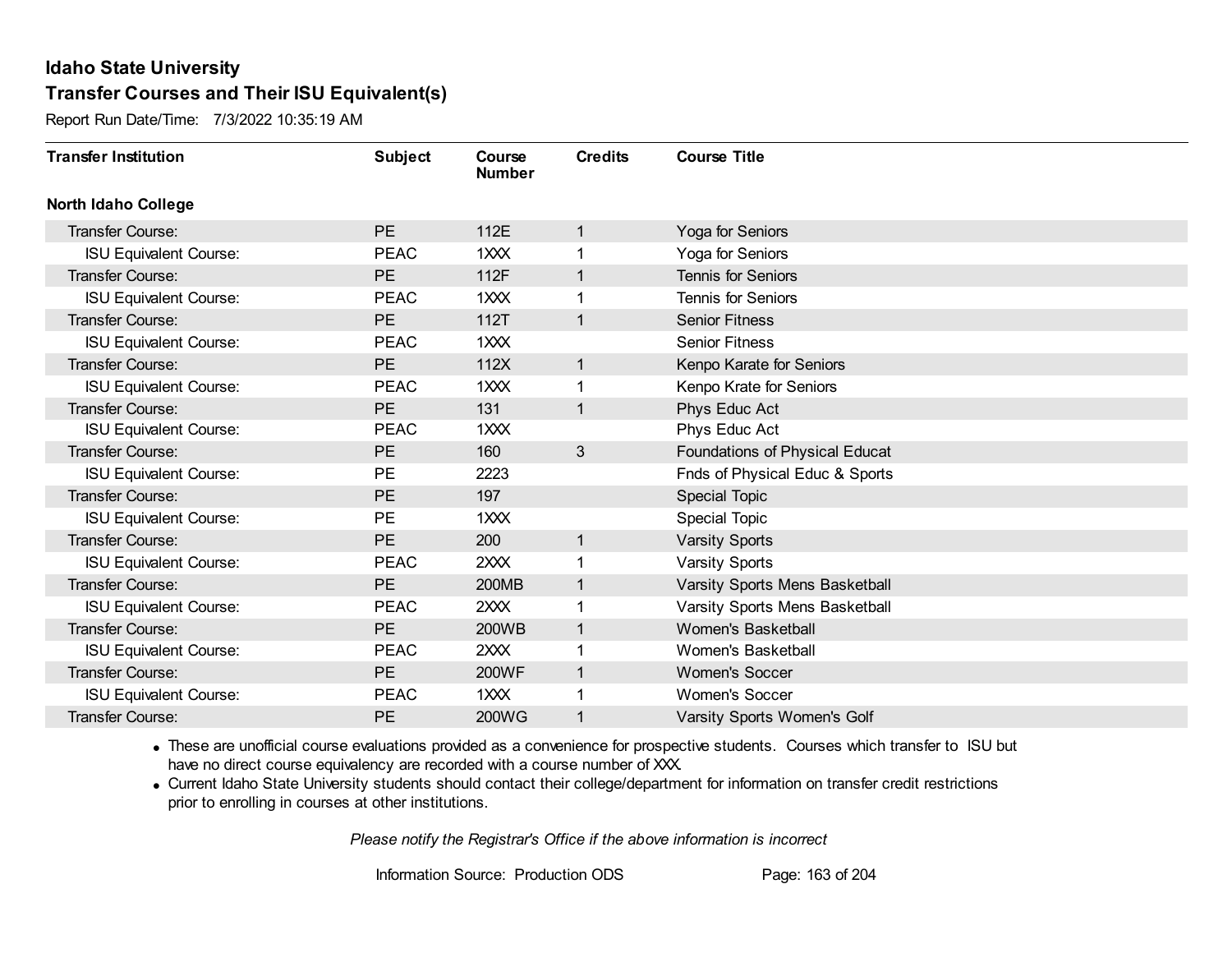Report Run Date/Time: 7/3/2022 10:35:19 AM

| <b>Transfer Institution</b>   | <b>Subject</b> | Course<br><b>Number</b> | <b>Credits</b> | <b>Course Title</b>           |
|-------------------------------|----------------|-------------------------|----------------|-------------------------------|
| <b>North Idaho College</b>    |                |                         |                |                               |
| Transfer Course:              | <b>PE</b>      | <b>200WG</b>            | $\mathbf{1}$   | Varsity Sports Women's Golf   |
| <b>ISU Equivalent Course:</b> | <b>PEAC</b>    | 2XXX                    | 1              | Varsity Sports Women's Golf   |
| Transfer Course:              | PE             | <b>200WS</b>            | $\mathbf{1}$   | Varsity Sports Women's SB     |
| <b>ISU Equivalent Course:</b> | <b>PEAC</b>    | 1190                    | 1              | Varsity Ath Bengal Danc Cheer |
| <b>Transfer Course:</b>       | <b>PE</b>      | 200WV                   | $\mathbf{1}$   | VS Women Valleyball           |
| <b>ISU Equivalent Course:</b> | <b>PEAC</b>    | 1XXX                    | 1              | VS Women Valleyball           |
| Transfer Course:              | PE             | 201                     | $\mathbf{1}$   | VS Strength Training (IGM)    |
| <b>ISU Equivalent Course:</b> | <b>PEAC</b>    | 2XXX                    |                | VS Strength Training (IGM)    |
| Transfer Course:              | <b>PE</b>      | 201MB                   | $\mathbf{1}$   | VS Strength Men's Basketball  |
| <b>ISU Equivalent Course:</b> | <b>PEAC</b>    | 2XX                     | 1              | VS Strength Men's Basketball  |
| <b>Transfer Course:</b>       | <b>PE</b>      | 201MF                   | $\mathbf{1}$   | VS Strength Men's Soccer      |
| <b>ISU Equivalent Course:</b> | <b>PEAC</b>    | 2XXX                    | 1              | VS Strength Men's Soccer      |
| Transfer Course:              | PE             | 201MG                   | 1.             | VS Strength Men's Golf        |
| <b>ISU Equivalent Course:</b> | <b>PEAC</b>    | 2XXX                    | 1              | VS Strength Men's Golf        |
| Transfer Course:              | <b>PE</b>      | 201MW                   | 1              | VS Strength Men's Wrestling   |
| <b>ISU Equivalent Course:</b> | <b>PEAC</b>    | 2XXX                    | 1              | VS Strength Men's Wrestling   |
| Transfer Course:              | <b>PE</b>      | 201WB                   | $\mathbf{1}$   | VS Strength Women's BB        |
| <b>ISU Equivalent Course:</b> | <b>PEAC</b>    | 2XXX                    | 1              | VS Strength Women's BB        |
| Transfer Course:              | PE             | 201WF                   | $\mathbf{1}$   | VS Strength Women's Soccer    |
| <b>ISU Equivalent Course:</b> | <b>PEAC</b>    | 1XXX                    | 1              | VS Strength Women Soccer      |
| Transfer Course:              | <b>PE</b>      | 201WG                   | $\mathbf{1}$   | Varsity Sports-Strength Golf  |
| <b>ISU Equivalent Course:</b> | <b>PEAC</b>    | 2XXX                    | 1              | Varsity Sports-Strength Golf  |
| Transfer Course:              | PE             | 201WS                   | 1              | VS Strength Women's Softball  |

· These are unofficial course evaluations provided as a convenience for prospective students. Courses which transfer to ISU but have no direct course equivalency are recorded with a course number of XXX.

· Current Idaho State University students should contact their college/department for information on transfer credit restrictions prior to enrolling in courses at other institutions.

*Please notify the Registrar's Office if the above information is incorrect*

Information Source: Production ODS Page: 164 of 204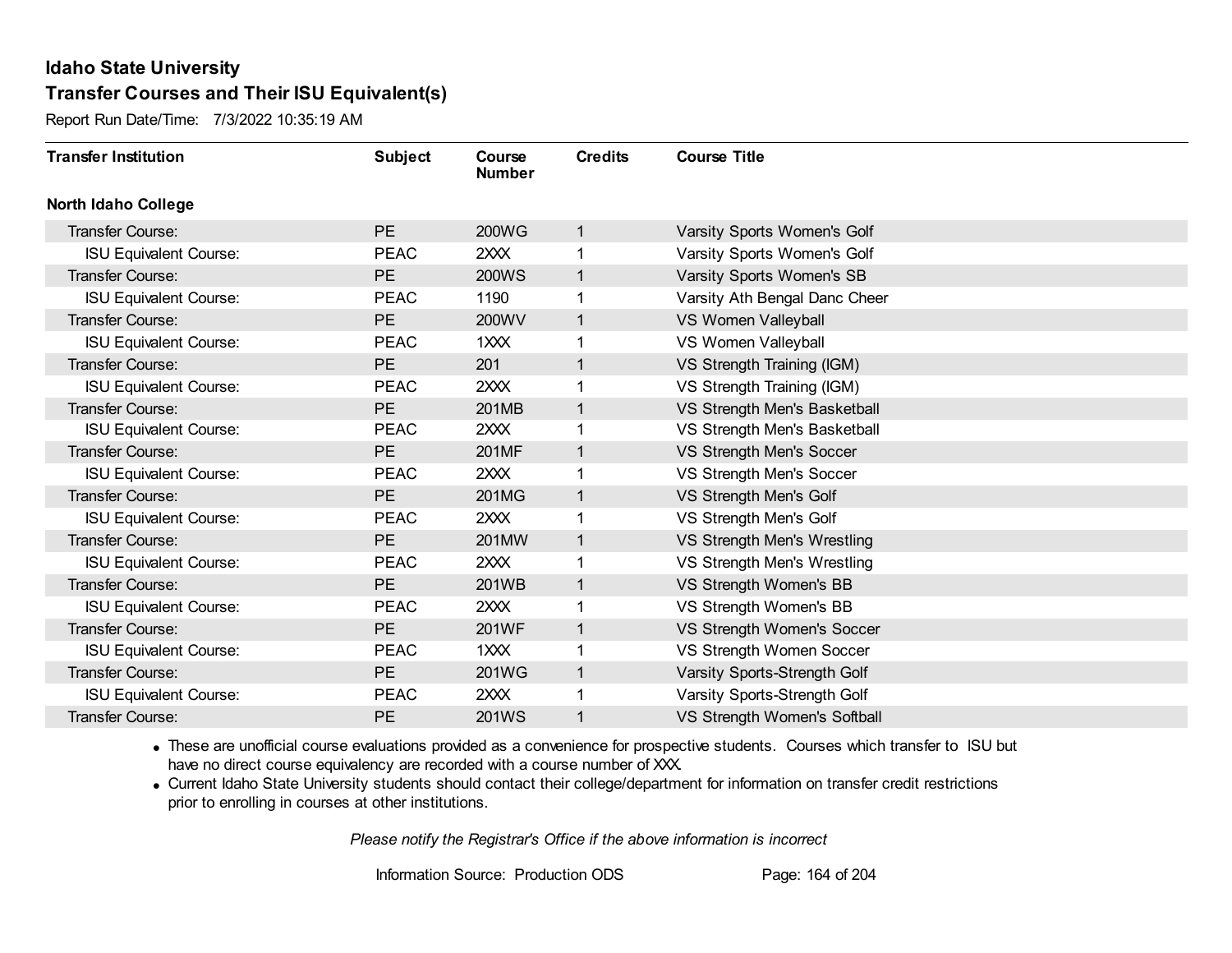Report Run Date/Time: 7/3/2022 10:35:19 AM

| <b>Transfer Institution</b>   | <b>Subject</b> | Course<br><b>Number</b> | <b>Credits</b> | <b>Course Title</b>            |
|-------------------------------|----------------|-------------------------|----------------|--------------------------------|
| <b>North Idaho College</b>    |                |                         |                |                                |
| <b>Transfer Course:</b>       | <b>PE</b>      | 201WS                   | $\mathbf{1}$   | VS Strength Women's Softball   |
| <b>ISU Equivalent Course:</b> | <b>PEAC</b>    | 2XXX                    | 1              | VS Strength Women's Softball   |
| <b>Transfer Course:</b>       | PE             | 202                     | $\mathbf{1}$   | <b>Varsity Sports</b>          |
| <b>ISU Equivalent Course:</b> | <b>PEAC</b>    | 2XXX                    | 1              | <b>Varsity Sports</b>          |
| <b>Transfer Course:</b>       | <b>PE</b>      | 202MB                   | $\mathbf{1}$   | Varsity Sports: Men's Bsktball |
| <b>ISU Equivalent Course:</b> | <b>PEAC</b>    | 2XXX                    | 1              | Varsity Sports: Men's Bsktball |
| Transfer Course:              | PE             | 202WG                   | $\mathbf{1}$   | Varsity Sports-Women's Golf    |
| <b>ISU Equivalent Course:</b> | <b>PEAC</b>    | 2XXX                    | 1              | Varsity Sports-Women's Golf    |
| Transfer Course:              | <b>PE</b>      | 203                     | $\mathbf{1}$   | Var Sports Strength Trng (IGM) |
| <b>ISU Equivalent Course:</b> | <b>PEAC</b>    | 2XXX                    | 1              | Var Sports Strength Trng (IGM) |
| Transfer Course:              | <b>PE</b>      | 203MB                   | $\mathbf 1$    | Varsity Sports-Men's BB        |
| <b>ISU Equivalent Course:</b> | <b>PEAC</b>    | 2XXX                    | 1              | Varsity Sports-Men's BB        |
| Transfer Course:              | PE             | 203MF                   | $\mathbf 1$    | Varsity Sports-Men's Soccer    |
| <b>ISU Equivalent Course:</b> | <b>PEAC</b>    | 2XXX                    | 1              | Varsity Sports-Men's Soccer    |
| Transfer Course:              | <b>PE</b>      | 203MG                   | $\mathbf{1}$   | Varsity Sports-Men's Golf      |
| <b>ISU Equivalent Course:</b> | <b>PEAC</b>    | 2XXX                    | 1              | Varsity Sports-Men's Golf      |
| Transfer Course:              | <b>PE</b>      | 203MW                   | $\mathbf{1}$   | Varsity Sports-Men's Wrestling |
| <b>ISU Equivalent Course:</b> | <b>PEAC</b>    | 2XXX                    | 1              | Varsity Sports-Men's Wrestling |
| Transfer Course:              | <b>PE</b>      | 203WB                   | $\mathbf{1}$   | Varsity Sports-Women's BB      |
| <b>ISU Equivalent Course:</b> | <b>PEAC</b>    | 2XXX                    |                | Varsity Sports-Women's BB      |
| Transfer Course:              | <b>PE</b>      | 203WF                   | $\mathbf{1}$   | Varsity Sports-Women's Soccer  |
| <b>ISU Equivalent Course:</b> | <b>PEAC</b>    | 2XX                     | 1              | Varsity Sports-Women's Soccer  |
| Transfer Course:              | PE             | 203WG                   | 1              | Varsity Sports-Strength Golf   |

· These are unofficial course evaluations provided as a convenience for prospective students. Courses which transfer to ISU but have no direct course equivalency are recorded with a course number of XXX.

· Current Idaho State University students should contact their college/department for information on transfer credit restrictions prior to enrolling in courses at other institutions.

*Please notify the Registrar's Office if the above information is incorrect*

Information Source: Production ODS Page: 165 of 204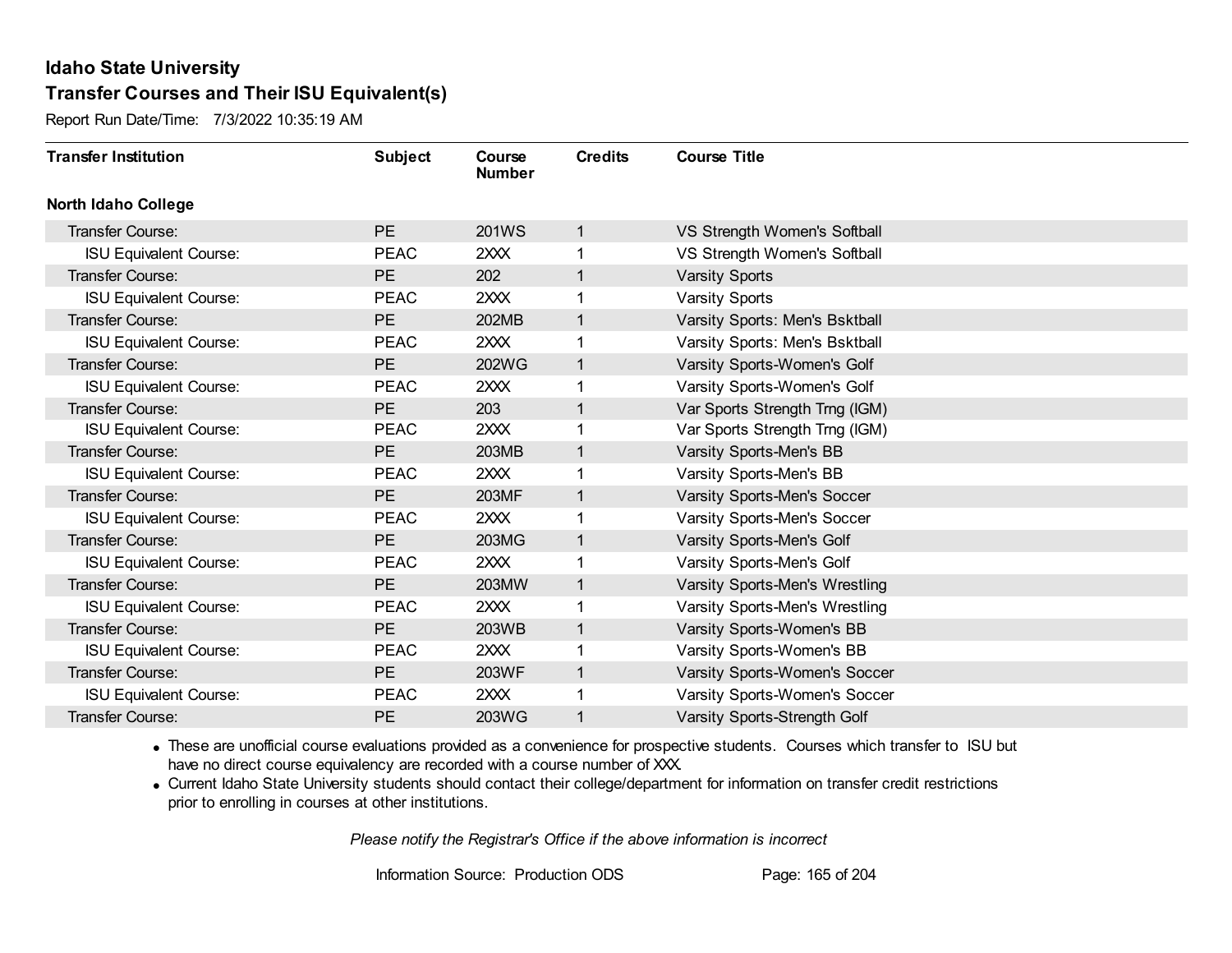Report Run Date/Time: 7/3/2022 10:35:19 AM

| <b>Transfer Institution</b>   | <b>Subject</b> | Course<br><b>Number</b> | <b>Credits</b> | <b>Course Title</b>                      |
|-------------------------------|----------------|-------------------------|----------------|------------------------------------------|
| <b>North Idaho College</b>    |                |                         |                |                                          |
| Transfer Course:              | PE             | 203WG                   | $\mathbf{1}$   | Varsity Sports-Strength Golf             |
| <b>ISU Equivalent Course:</b> | <b>PEAC</b>    | 2XXX                    |                | Varsity Sports-Strength Golf             |
| Transfer Course:              | PE             | 203WV                   | $\mathbf{1}$   | Varsity Sports-Women's VB                |
| <b>ISU Equivalent Course:</b> | <b>PEAC</b>    | 2XXX                    | 1              | Varsity Sports-Women's VB                |
| <b>Transfer Course:</b>       | <b>PE</b>      | 204                     | 1              | <b>Step Aerobics</b>                     |
| <b>ISU Equivalent Course:</b> | <b>PEAC</b>    | 2XXX                    |                | <b>Step Aerobics</b>                     |
| Transfer Course:              | PE             | 204A                    | $\mathbf{1}$   | <b>Step Aerobics</b>                     |
| <b>ISU Equivalent Course:</b> | <b>PEAC</b>    | 1XXX                    |                | <b>Step Aerobics</b>                     |
| <b>Transfer Course:</b>       | <b>PE</b>      | 205                     | 1              | Tone & Trim                              |
| <b>ISU Equivalent Course:</b> | <b>PEAC</b>    | 2XXX                    |                | Tone & Trim                              |
| <b>Transfer Course:</b>       | PE             | 206                     | $\mathbf{1}$   | <b>Step Aerobics</b>                     |
| <b>ISU Equivalent Course:</b> | <b>PEAC</b>    | 1XXX                    |                | <b>Step Aerobics</b>                     |
| Transfer Course:              | PE             | 207                     | 1              | <b>Water Aerobics</b>                    |
| <b>ISU Equivalent Course:</b> | <b>PEAC</b>    | 2XXX                    |                | <b>Water Aerobics</b>                    |
| Transfer Course:              | <b>PE</b>      | 220                     | $\overline{2}$ | <b>Sports Ethics</b>                     |
| <b>ISU Equivalent Course:</b> | PE             | 2XXX                    | $\overline{2}$ | <b>Sports Ethics</b>                     |
| Transfer Course:              | PE             | 221                     | $\overline{2}$ | <b>Fitness Activities &amp; Concepts</b> |
| <b>ISU Equivalent Course:</b> | <b>PE</b>      | 2XXX                    | $\overline{2}$ | <b>Fitness Activities &amp; Concepts</b> |
| <b>Transfer Course:</b>       | PE             | 222                     | 3              | Wellness Lifestyles (IGM)                |
| <b>ISU Equivalent Course:</b> | <b>CPH</b>     | 2200                    |                | <b>Promoting Wellness</b>                |
| Transfer Course:              | PE             | 223                     | 3              | <b>Exercise Physiology</b>               |
| <b>ISU Equivalent Course:</b> | <b>PE</b>      | 2XXX                    | 3              | <b>Exercise Physiology</b>               |
| <b>Transfer Course:</b>       | <b>PE</b>      | 224                     | 3              | Nutrition/Health/Fitness/Exerc           |

· These are unofficial course evaluations provided as a convenience for prospective students. Courses which transfer to ISU but have no direct course equivalency are recorded with a course number of XXX.

· Current Idaho State University students should contact their college/department for information on transfer credit restrictions prior to enrolling in courses at other institutions.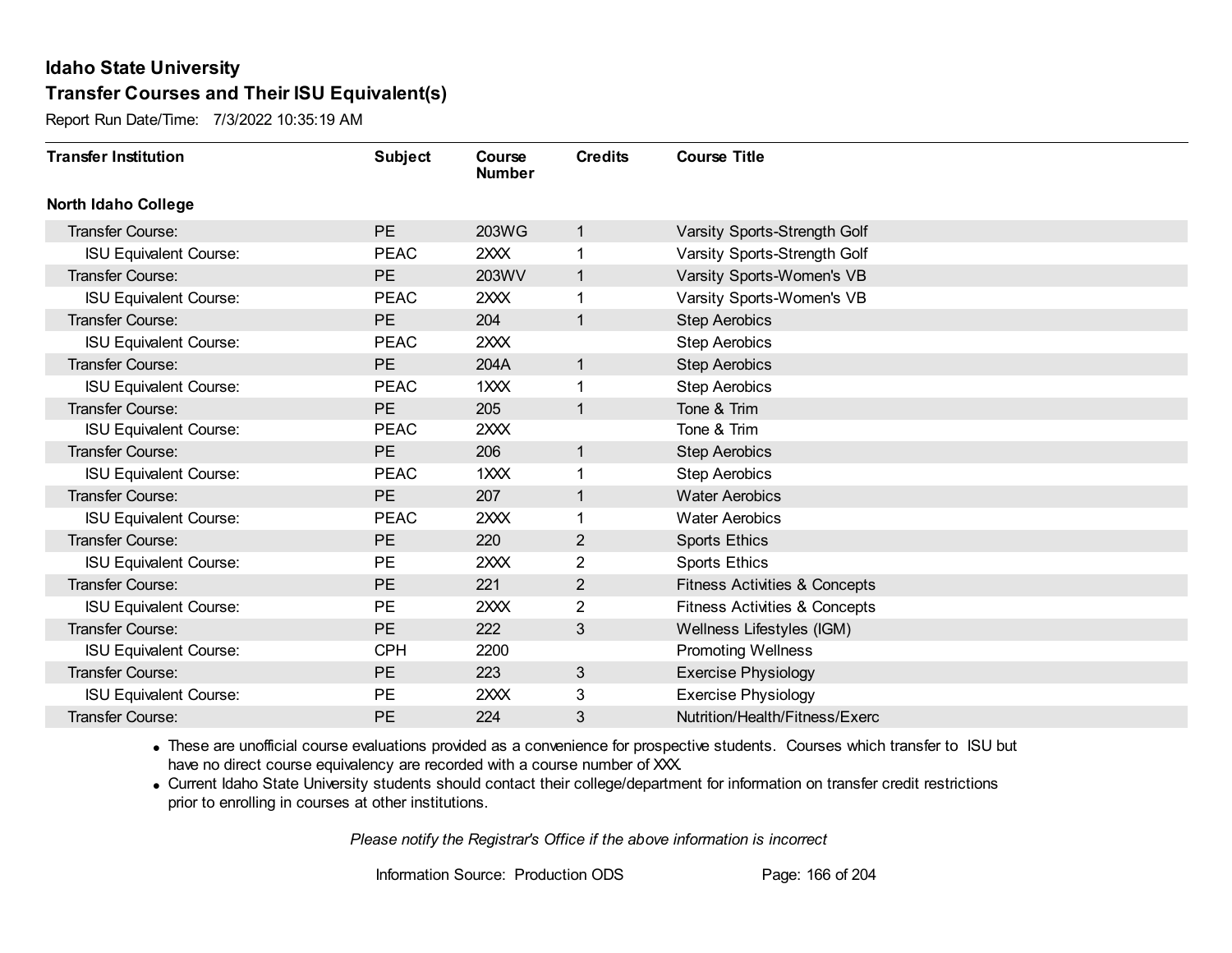Report Run Date/Time: 7/3/2022 10:35:19 AM

| <b>Transfer Institution</b>   | <b>Subject</b> | Course<br><b>Number</b> | <b>Credits</b> | <b>Course Title</b>              |
|-------------------------------|----------------|-------------------------|----------------|----------------------------------|
| <b>North Idaho College</b>    |                |                         |                |                                  |
| Transfer Course:              | <b>PE</b>      | 224                     | 3              | Nutrition/Health/Fitness/Exerc   |
| <b>ISU Equivalent Course:</b> | <b>PE</b>      | 2XXX                    | 3              | Nutrition/Health/Fitness/Exerc   |
| Transfer Course:              | PE             | 225                     | 3              | Sports Psychology                |
| <b>ISU Equivalent Course:</b> | <b>PE</b>      | 2XXX                    | 3              | Sports Psychology                |
| Transfer Course:              | <b>PE</b>      | 226                     | 3              | Stress Management (IGM)          |
| <b>ISU Equivalent Course:</b> | <b>PE</b>      | 2XXX                    | 3              | Stress Management (IGM)          |
| <b>Transfer Course:</b>       | PE             | 227                     | $\mathbf{3}$   | Legal Aspects/Sport/Recreation   |
| <b>ISU Equivalent Course:</b> | <b>PE</b>      | 2XXX                    | 3              | Legal Aspects/Sport/Recreation   |
| Transfer Course:              | <b>PE</b>      | 234                     | 3              | <b>Team Dynamics</b>             |
| <b>ISU Equivalent Course:</b> | <b>PE</b>      | 2XXX                    | 3              | <b>Team Dynamics</b>             |
| Transfer Course:              | <b>PE</b>      | 235A                    | 1              | Ind Sports-Racquetball           |
| <b>ISU Equivalent Course:</b> | <b>PEAC</b>    | 1150A                   |                | <b>Beginning Racquetball</b>     |
| Transfer Course:              | PE             | 235B                    |                | Tennis & Volleyball              |
| <b>ISU Equivalent Course:</b> | <b>PEAC</b>    | 2XXX                    |                | Tennis & Volleyball              |
| Transfer Course:              | <b>PE</b>      | 235C                    | 1              | Ind Sp:tennis                    |
| <b>ISU Equivalent Course:</b> | <b>PE</b>      | 2XXX                    |                | Ind Sp:tennis                    |
| Transfer Course:              | PE             | 235E                    | $\mathbf 1$    | Weight Training                  |
| <b>ISU Equivalent Course:</b> | <b>PEAC</b>    | 1134A                   |                | <b>Beginning Weight Training</b> |
| Transfer Course:              | <b>PE</b>      | 235H                    | 1              | Powerwalking & Jogging           |
| <b>ISU Equivalent Course:</b> | <b>PEAC</b>    | 2XXX                    |                | Powerwalking & Jogging           |
| <b>Transfer Course:</b>       | PE             | <b>2351</b>             | 1              | <b>Bowling</b>                   |
| <b>ISU Equivalent Course:</b> | <b>PEAC</b>    | 2XXX                    | 1              | <b>Bowling</b>                   |
| Transfer Course:              | <b>PE</b>      | 235J                    |                | <b>Beginning Golf</b>            |

· These are unofficial course evaluations provided as a convenience for prospective students. Courses which transfer to ISU but have no direct course equivalency are recorded with a course number of XXX.

· Current Idaho State University students should contact their college/department for information on transfer credit restrictions prior to enrolling in courses at other institutions.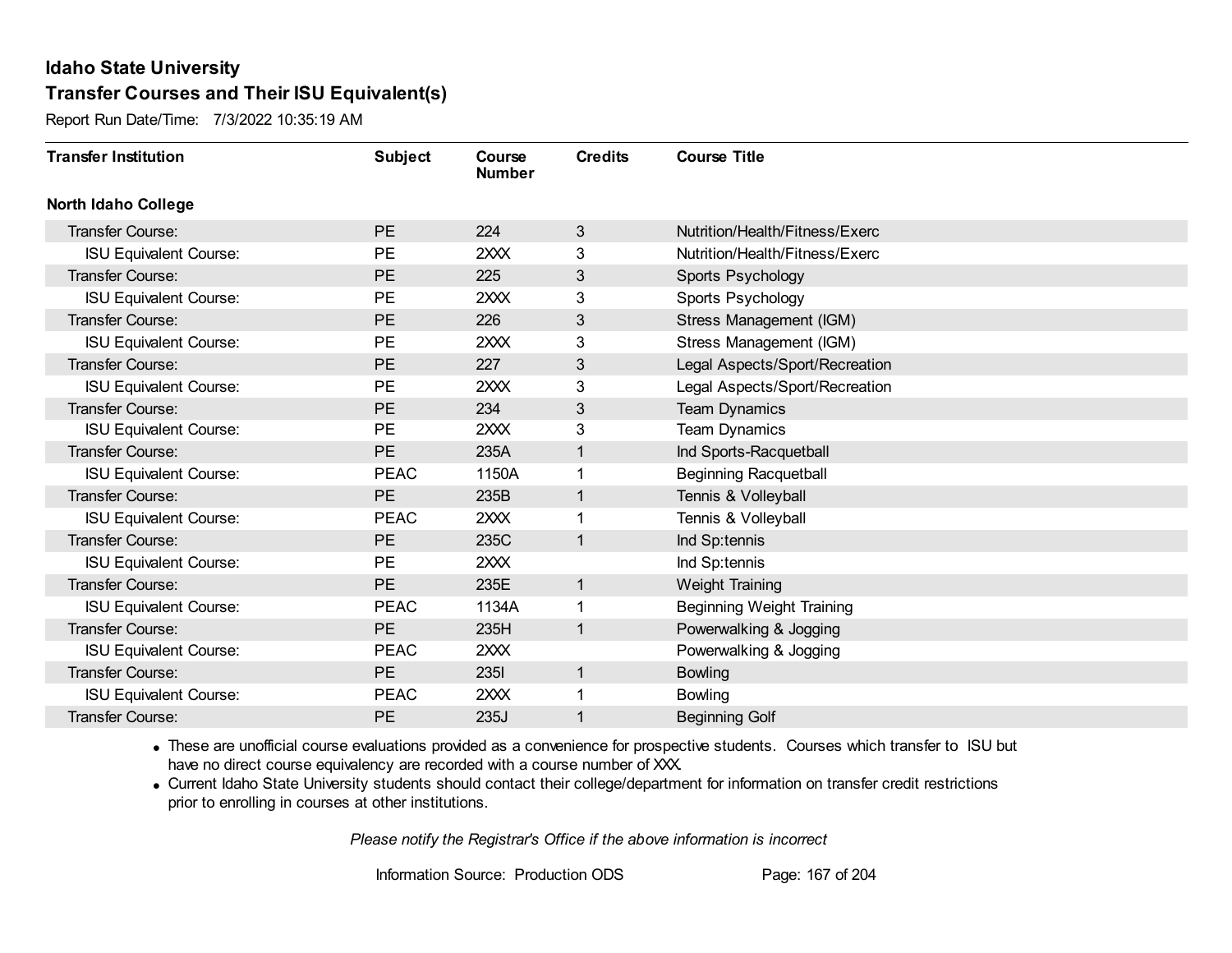Report Run Date/Time: 7/3/2022 10:35:19 AM

| <b>Transfer Institution</b>   | <b>Subject</b> | Course<br><b>Number</b> | <b>Credits</b> | <b>Course Title</b>               |
|-------------------------------|----------------|-------------------------|----------------|-----------------------------------|
| <b>North Idaho College</b>    |                |                         |                |                                   |
| Transfer Course:              | <b>PE</b>      | 235J                    | $\mathbf{1}$   | <b>Beginning Golf</b>             |
| <b>ISU Equivalent Course:</b> | <b>PEAC</b>    | 2XXX                    | 1              | <b>Beginning Golf</b>             |
| Transfer Course:              | <b>PE</b>      | 235K                    | $\mathbf{1}$   | Volleyball                        |
| <b>ISU Equivalent Course:</b> | <b>PEAC</b>    | 1157A                   |                | <b>Beginning Volleyball</b>       |
| <b>Transfer Course:</b>       | <b>PE</b>      | 235L                    | $\mathbf{1}$   | Indiv Sports:                     |
| <b>ISU Equivalent Course:</b> | <b>PEAC</b>    | 1XXX                    | 1              | Indiv Sports:                     |
| Transfer Course:              | <b>PE</b>      | 235M                    | $\mathbf{1}$   | <b>Exercise for Women</b>         |
| <b>ISU Equivalent Course:</b> | <b>PEAC</b>    | 2XXX                    |                | <b>Exercise for Women</b>         |
| <b>Transfer Course:</b>       | <b>PE</b>      | 235R                    | $\mathbf{1}$   | Self Defense                      |
| <b>ISU Equivalent Course:</b> | <b>PEAC</b>    | 2XXX                    | 1              | Self Defense                      |
| <b>Transfer Course:</b>       | <b>PE</b>      | 236G                    | $\mathbf{1}$   | Kickboxing                        |
| <b>ISU Equivalent Course:</b> | <b>PEAC</b>    | 2XXX                    |                | Kickboxing                        |
| Transfer Course:              | <b>PE</b>      | 236H                    | $\mathbf{1}$   | <b>Beginning Yoga</b>             |
| <b>ISU Equivalent Course:</b> | <b>PEAC</b>    | 2XXX                    |                | <b>Beginning Yoga</b>             |
| Transfer Course:              | <b>PE</b>      | 2361                    | $\mathbf{1}$   | Intermediate Yoga                 |
| <b>ISU Equivalent Course:</b> | <b>PEAC</b>    | 1122B                   | 1              | Intermediate Yoga                 |
| Transfer Course:              | <b>PE</b>      | 236K                    | $\mathbf{1}$   | Varsity Sports Strength Trng      |
| <b>ISU Equivalent Course:</b> | <b>PEAC</b>    | 2XXX                    |                | Varsity Sports Strength Trng      |
| Transfer Course:              | <b>PE</b>      | 237A                    | 3              | Wilderness Backpacking            |
| <b>ISU Equivalent Course:</b> | <b>PEAC</b>    | 2XXX                    | 3              | Wilderness Backpacking            |
| Transfer Course:              | <b>PE</b>      | 237B                    | 3              | <b>Wilderness Survival</b>        |
| <b>ISU Equivalent Course:</b> | <b>PE</b>      | 2272                    | 3              | <b>Wilderness Survival Skills</b> |
| Transfer Course:              | <b>PE</b>      | 237C                    | 3              | <b>Whitewater Guiding</b>         |

· These are unofficial course evaluations provided as a convenience for prospective students. Courses which transfer to ISU but have no direct course equivalency are recorded with a course number of XXX.

· Current Idaho State University students should contact their college/department for information on transfer credit restrictions prior to enrolling in courses at other institutions.

*Please notify the Registrar's Office if the above information is incorrect*

Information Source: Production ODS Page: 168 of 204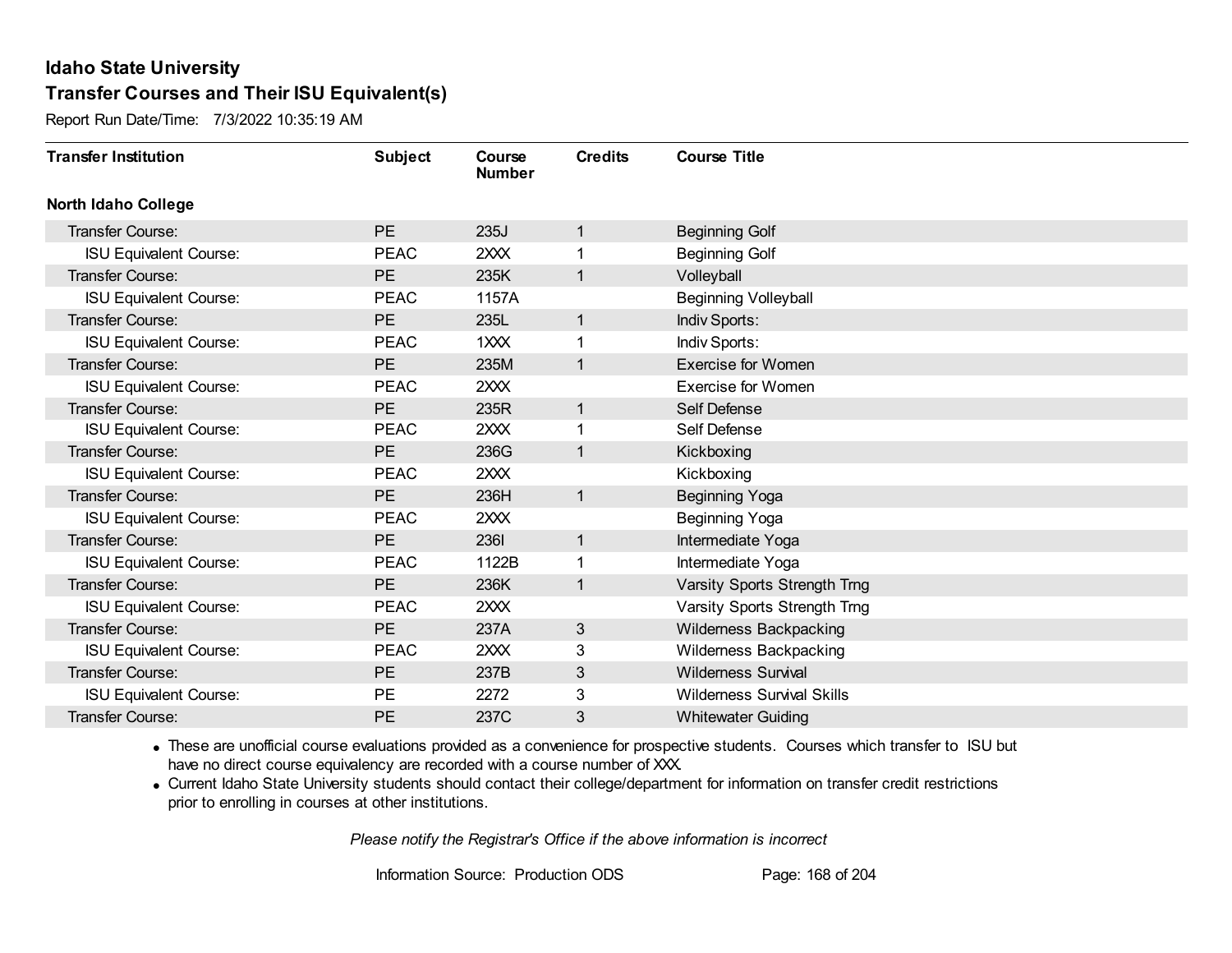Report Run Date/Time: 7/3/2022 10:35:19 AM

| <b>Transfer Institution</b>   | <b>Subject</b> | Course<br><b>Number</b> | <b>Credits</b> | <b>Course Title</b>             |
|-------------------------------|----------------|-------------------------|----------------|---------------------------------|
| <b>North Idaho College</b>    |                |                         |                |                                 |
| <b>Transfer Course:</b>       | PE             | 237C                    | 3              | <b>Whitewater Guiding</b>       |
| <b>ISU Equivalent Course:</b> | <b>PE</b>      | 2XXX                    | 3              | <b>Whitewater Guiding</b>       |
| Transfer Course:              | PE             | 237D                    | 3              | Mountaineering                  |
| <b>ISU Equivalent Course:</b> | <b>PE</b>      | 2XXX                    | 3              | Mountaineering                  |
| Transfer Course:              | <b>PE</b>      | 237DD                   | 1              | Mountaineering II               |
| <b>ISU Equivalent Course:</b> | <b>PE</b>      | 2XXX                    |                | Mountaineering II               |
| <b>Transfer Course:</b>       | PE             | 237E                    | 3              | Outdoor Programming/Leadership  |
| <b>ISU Equivalent Course:</b> | <b>PE</b>      | 2XXX                    | 3              | Outdoor Programming/Leadership  |
| Transfer Course:              | <b>PE</b>      | 237F                    | 3              | <b>Outdoor Navigation</b>       |
| <b>ISU Equivalent Course:</b> | <b>PE</b>      | 2XXX                    | 3              | <b>Outdoor Navigation</b>       |
| Transfer Course:              | <b>PE</b>      | 237G                    | 1              | Avalance Level 1                |
| <b>ISU Equivalent Course:</b> | <b>PE</b>      | 2XXX                    |                | Avalance Level 1                |
| Transfer Course:              | PE             | 237H                    | 3              | Intro Outdoor Cooking           |
| <b>ISU Equivalent Course:</b> | <b>PE</b>      | 2XXX                    | 3              | Intro Outdoor Cooking           |
| Transfer Course:              | <b>PE</b>      | 237J                    | 3              | Swift Water Rescue              |
| <b>ISU Equivalent Course:</b> | PE             | 2XXX                    | 3              | Swift Water Rescue              |
| Transfer Course:              | PE             | 238                     | 1              | Begin Scuba                     |
| <b>ISU Equivalent Course:</b> | <b>PEAC</b>    | 2XXX                    |                | Begin Scuba                     |
| <b>Transfer Course:</b>       | <b>PE</b>      | 241B                    | $\overline{2}$ | Coaching Methods: Volleyball    |
| <b>ISU Equivalent Course:</b> | <b>PE</b>      | 2XXX                    | $\overline{2}$ | Coaching Methods: Volleyball    |
| Transfer Course:              | <b>PE</b>      | 241C                    | $\overline{2}$ | Coaching Methods: Soccer        |
| <b>ISU Equivalent Course:</b> | <b>PE</b>      | 2XXX                    | 2              | Coaching Methods: Soccer        |
| Transfer Course:              | <b>PE</b>      | 241D                    | $\overline{2}$ | Coaching Methods: Softball/Base |

· These are unofficial course evaluations provided as a convenience for prospective students. Courses which transfer to ISU but have no direct course equivalency are recorded with a course number of XXX.

· Current Idaho State University students should contact their college/department for information on transfer credit restrictions prior to enrolling in courses at other institutions.

*Please notify the Registrar's Office if the above information is incorrect*

Information Source: Production ODS Page: 169 of 204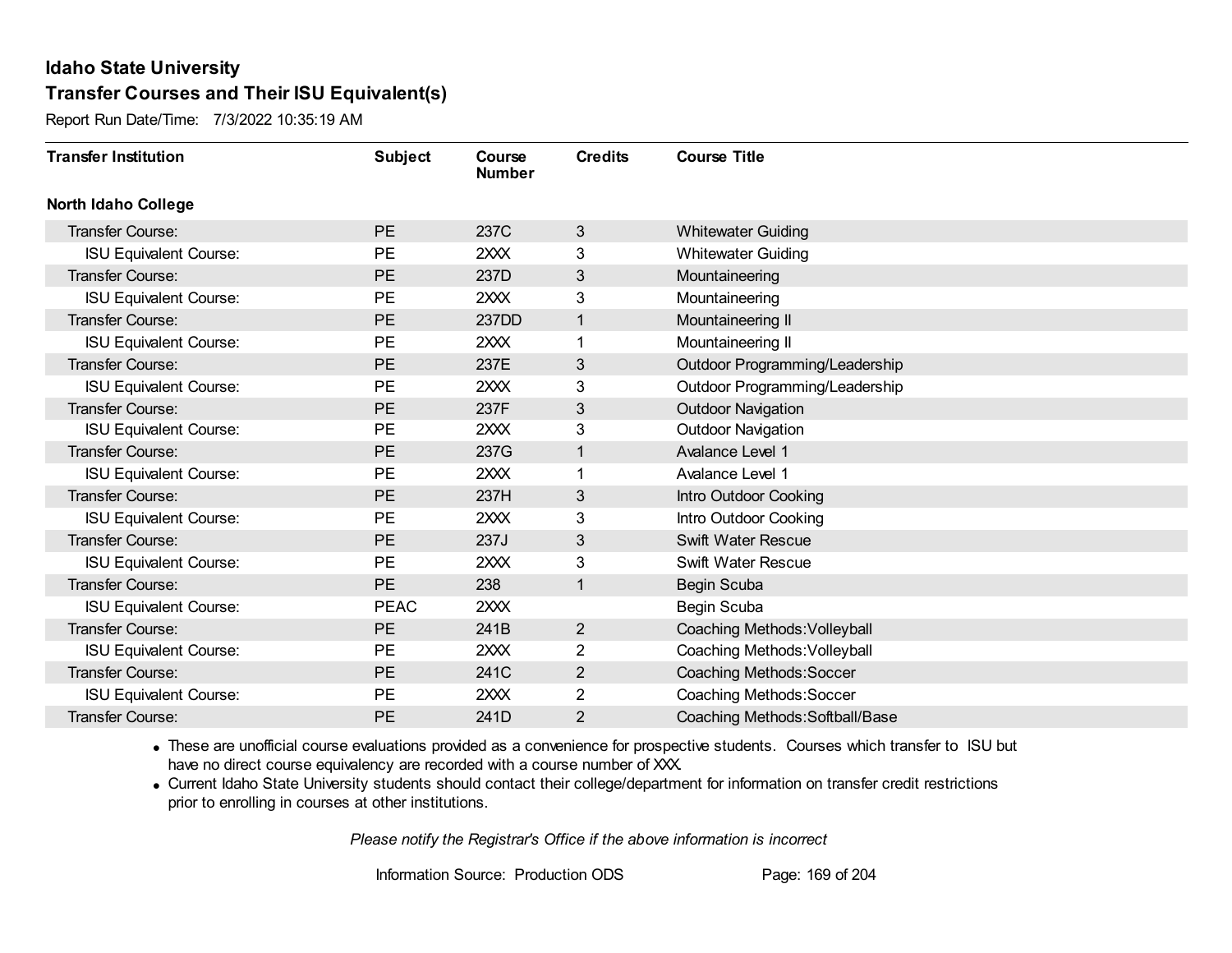Report Run Date/Time: 7/3/2022 10:35:19 AM

| <b>Transfer Institution</b>   | <b>Subject</b> | Course<br><b>Number</b> | <b>Credits</b> | <b>Course Title</b>                   |
|-------------------------------|----------------|-------------------------|----------------|---------------------------------------|
| <b>North Idaho College</b>    |                |                         |                |                                       |
| <b>Transfer Course:</b>       | PE             | 241D                    | $\overline{2}$ | Coaching Methods: Softball/Base       |
| <b>ISU Equivalent Course:</b> | <b>PE</b>      | 2XXX                    | $\overline{2}$ | Coaching Methods: Softball/Base       |
| Transfer Course:              | <b>PE</b>      | 241E                    | $\overline{2}$ | Coaching Methods: Basketball          |
| <b>ISU Equivalent Course:</b> | <b>PE</b>      | 2XXX                    | $\overline{2}$ | Coaching Methods: Basketball          |
| <b>Transfer Course:</b>       | PE             | 241F                    | $\overline{2}$ | Coach Methods/Wrestling               |
| <b>ISU Equivalent Course:</b> | <b>PE</b>      | 2XXX                    | 2              | Coach Methods/Wrestling               |
| <b>Transfer Course:</b>       | <b>PE</b>      | 242                     | $\overline{2}$ | Sports Officiating                    |
| <b>ISU Equivalent Course:</b> | <b>PE</b>      | 2241                    | $\overline{2}$ | Sports Officiating                    |
| Transfer Course:              | <b>PE</b>      | 243                     | $\overline{2}$ | Play & Game Theory                    |
| <b>ISU Equivalent Course:</b> | <b>PE</b>      | 2XXX                    | 2              | Play & Game Theory                    |
| Transfer Course:              | <b>PE</b>      | 248                     | 3              | Athletic Injuries-Sports Med          |
| <b>ISU Equivalent Course:</b> | <b>PE</b>      | 2XXX                    | 3              | Athletic Injuries-Sports Med          |
| Transfer Course:              | PE             | 250                     | 3              | <b>Clinical Athletic Training</b>     |
| <b>ISU Equivalent Course:</b> | <b>PE</b>      | 2XXX                    | 3              | <b>Clinical Athletic Training</b>     |
| Transfer Course:              | <b>PE</b>      | 251                     | $\overline{2}$ | <b>ACE Personal Trainer Certifica</b> |
| <b>ISU Equivalent Course:</b> | <b>PE</b>      | 2XXX                    | $\overline{2}$ | <b>ACE Personal Trainer Certifica</b> |
| Transfer Course:              | PE             | 253                     | $\overline{2}$ | ACE Group Fitness Inst Cert           |
| <b>ISU Equivalent Course:</b> | <b>PE</b>      | 2XXX                    | 2              | ACE Group Fitness Inst Cert           |
| Transfer Course:              | <b>PE</b>      | 259                     | $\overline{2}$ | Lifeguard Training                    |
| <b>ISU Equivalent Course:</b> | <b>PE</b>      | 2259                    | 2              | Lifeguarding                          |
| Transfer Course:              | <b>PE</b>      | 266                     | $\overline{2}$ | Water Safety Instructor               |
| <b>ISU Equivalent Course:</b> | <b>PE</b>      | 2XXX                    | 2              | Water Safety Instructor               |
| <b>Transfer Course:</b>       | <b>PE</b>      | 277                     |                | Lifeguard Instructor                  |

· These are unofficial course evaluations provided as a convenience for prospective students. Courses which transfer to ISU but have no direct course equivalency are recorded with a course number of XXX.

· Current Idaho State University students should contact their college/department for information on transfer credit restrictions prior to enrolling in courses at other institutions.

*Please notify the Registrar's Office if the above information is incorrect*

Information Source: Production ODS Page: 170 of 204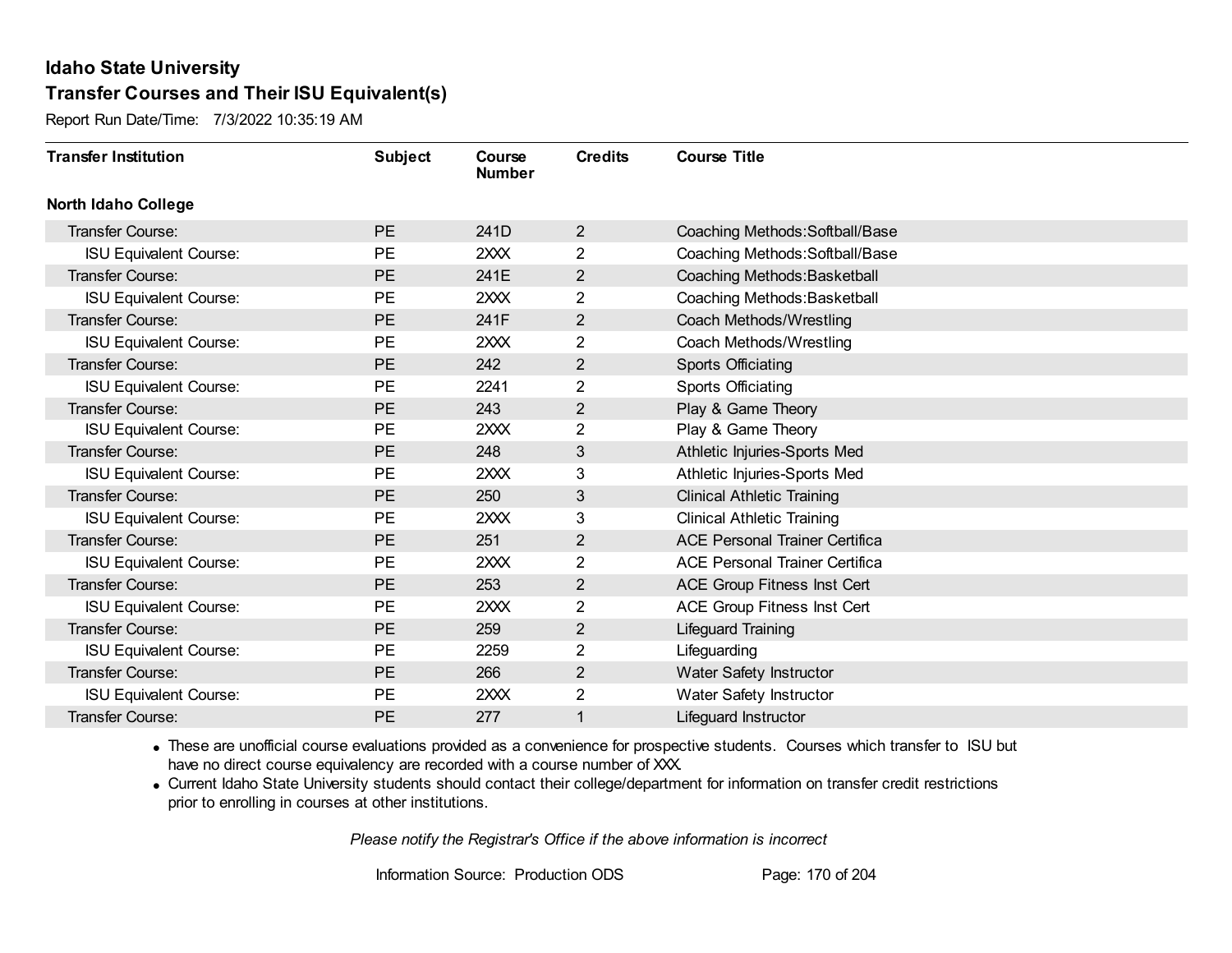Report Run Date/Time: 7/3/2022 10:35:19 AM

| <b>Transfer Institution</b>   | <b>Subject</b> | Course<br><b>Number</b> | <b>Credits</b> | <b>Course Title</b>          |
|-------------------------------|----------------|-------------------------|----------------|------------------------------|
| <b>North Idaho College</b>    |                |                         |                |                              |
| Transfer Course:              | <b>PE</b>      | 277                     | $\mathbf{1}$   | Lifeguard Instructor         |
| <b>ISU Equivalent Course:</b> | <b>PE</b>      | 2XXX                    | 1.             | Lifeguard Instructor         |
| Transfer Course:              | <b>PE</b>      | 288                     | $\overline{2}$ | First Aid (IGM)              |
| <b>ISU Equivalent Course:</b> | <b>CPH</b>     | 2XXX                    |                | First Aid (IGM)              |
| <b>Transfer Course:</b>       | <b>PE</b>      | 290                     |                | Internship                   |
| <b>ISU Equivalent Course:</b> | <b>PE</b>      | 2XXX                    |                | Internship                   |
| <b>Transfer Course:</b>       | PE             | 297                     |                | Special Topic                |
| <b>ISU Equivalent Course:</b> | <b>PE</b>      | 2XXX                    |                | <b>Special Topic</b>         |
| Transfer Course:              | <b>PE</b>      | 298                     |                | Practicum                    |
| <b>ISU Equivalent Course:</b> | <b>PE</b>      | 2XXX                    |                | Practicum                    |
| Transfer Course:              | PE             | 299                     |                | Independent Study            |
| <b>ISU Equivalent Course:</b> | <b>PE</b>      | 2XXX                    |                | Independent Study            |
| Transfer Course:              | <b>PHAR</b>    | 110                     | $\overline{2}$ | Pharmacy Law & Ethics        |
| <b>ISU Equivalent Course:</b> | <b>ELEC</b>    | 01XX                    | $\overline{2}$ | Pharmacy Law & Ethics        |
| Transfer Course:              | <b>PHAR</b>    | 150                     | 3              | Introduction to Pharmacology |
| <b>ISU Equivalent Course:</b> | HO             | 0209                    |                | Principles of Drugs and Uses |
| Transfer Course:              | <b>PHAR</b>    | 161L                    | $\mathbf 0$    | Extemporaneous Cmpd/IV Cert  |
| <b>ISU Equivalent Course:</b> | <b>ELEC</b>    | 01XX                    | 0              | Extemporaneous Cmpd/IV Cert  |
| <b>Transfer Course:</b>       | <b>PHAR</b>    | 171                     | 3              | Applied Pharmacy Tech I      |
| <b>ISU Equivalent Course:</b> | <b>ELEC</b>    | 01XX                    | 3              | Applied Pharmacy Tech I      |
| <b>Transfer Course:</b>       | <b>PHAR</b>    | 171L                    | $\mathbf 0$    | Applied Pharm Tech I Lab     |
| <b>ISU Equivalent Course:</b> | <b>ELEC</b>    | 01XX                    | 0              | Applied Pharm Tech I Lab     |
| Transfer Course:              | <b>PHAR</b>    | 172                     | $\overline{2}$ | Applied Pharmacy Tech II     |

· These are unofficial course evaluations provided as a convenience for prospective students. Courses which transfer to ISU but have no direct course equivalency are recorded with a course number of XXX.

· Current Idaho State University students should contact their college/department for information on transfer credit restrictions prior to enrolling in courses at other institutions.

*Please notify the Registrar's Office if the above information is incorrect*

Information Source: Production ODS Page: 171 of 204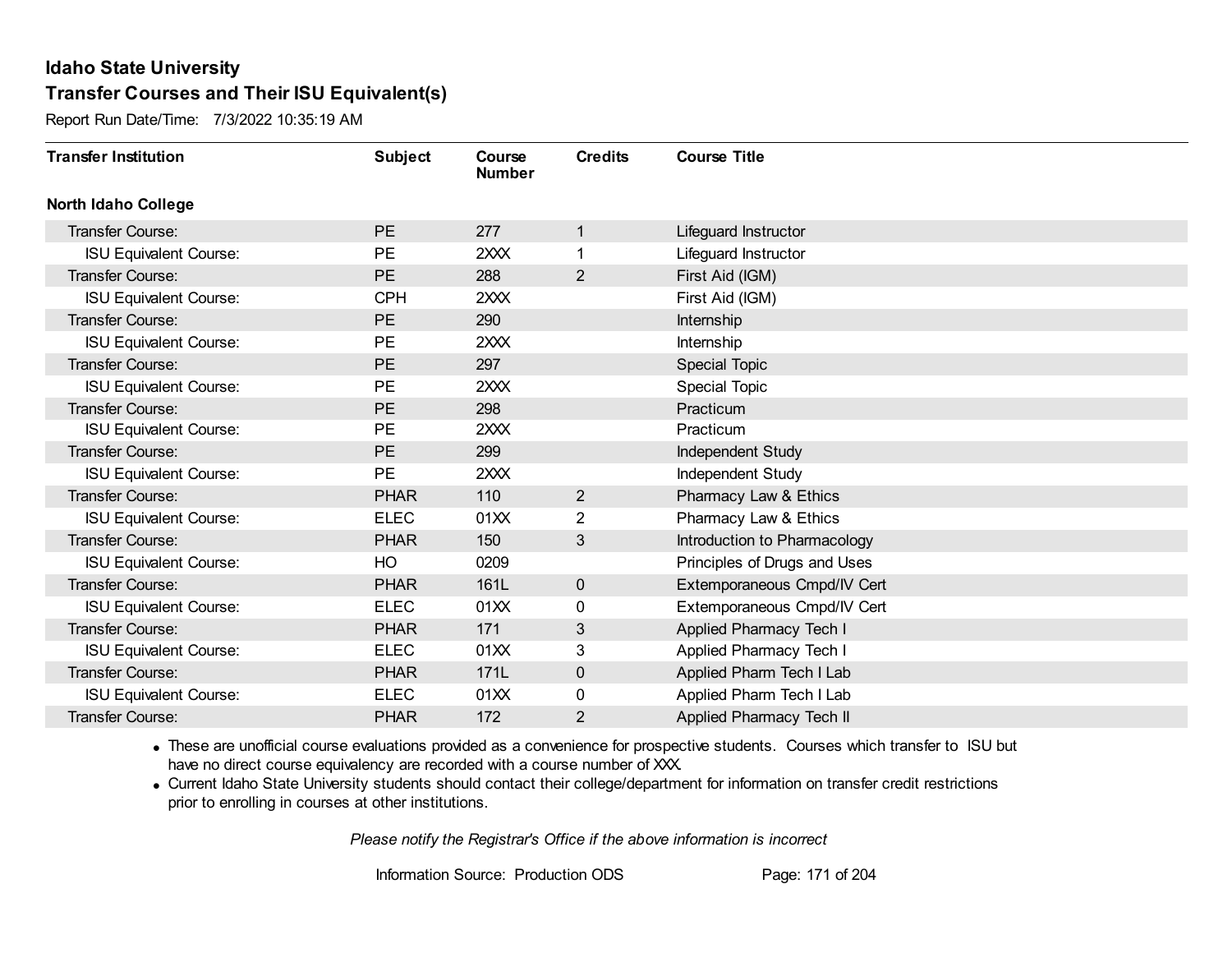Report Run Date/Time: 7/3/2022 10:35:19 AM

| <b>Transfer Institution</b>   | <b>Subject</b> | Course<br><b>Number</b> | <b>Credits</b> | <b>Course Title</b>                |
|-------------------------------|----------------|-------------------------|----------------|------------------------------------|
| <b>North Idaho College</b>    |                |                         |                |                                    |
| Transfer Course:              | <b>PHAR</b>    | 172                     | $\overline{2}$ | Applied Pharmacy Tech II           |
| <b>ISU Equivalent Course:</b> | <b>ELEC</b>    | 01XX                    | $\overline{2}$ | Applied Pharmacy Tech II           |
| Transfer Course:              | <b>PHAR</b>    | 175                     | $\mathbf{1}$   | Pharm Technican Cert Exam Prep     |
| <b>ISU Equivalent Course:</b> | <b>ELEC</b>    | 01XX                    | 1              | Pharm Technican Cert Exam Prep     |
| <b>Transfer Course:</b>       | <b>PHAR</b>    | 182                     | 5              | <b>Pharm Tech Pract/Seminar I</b>  |
| <b>ISU Equivalent Course:</b> | <b>ELEC</b>    | 01XX                    | 5              | Pharm Tech Pract/Seminar I         |
| <b>Transfer Course:</b>       | <b>PHAR</b>    | 182L                    | 0              | Applied Pharm Tech II Lab          |
| <b>ISU Equivalent Course:</b> | <b>ELEC</b>    | 01XX                    | 0              | Applied Pharm Tech II Lab          |
| Transfer Course:              | <b>PHAR</b>    | 187                     | 5              | <b>Pharm Tech Pract/Seminar II</b> |
| <b>ISU Equivalent Course:</b> | <b>ELEC</b>    | 01XX                    | 5              | Pharm Tech Pract/Seminar II        |
| <b>Transfer Course:</b>       | <b>PHIL</b>    | 097                     |                | <b>Special Topic</b>               |
| <b>ISU Equivalent Course:</b> | PHIL           | 1XXX                    |                | <b>Special Topic</b>               |
| Transfer Course:              | <b>PHIL</b>    | 101                     | 3              | Intro to Philosophy GM5            |
| <b>ISU Equivalent Course:</b> | PHIL           | 1101                    | 3              | Intro to Philosophy GM5            |
| Transfer Course:              | <b>PHIL</b>    | 103                     | 3              | Intro to Ethics GM5                |
| <b>ISU Equivalent Course:</b> | PHIL           | 1103                    | 3              | Introduction to Ethics GM5         |
| <b>Transfer Course:</b>       | PHIL           | 111                     | 3              | World Religions GM5                |
| <b>ISU Equivalent Course:</b> | PHIL           | 1XXX                    | 3              | World Religions GM5                |
| <b>Transfer Course:</b>       | PHIL           | 120                     | 3              | Logic & Critical Thinking          |
| <b>ISU Equivalent Course:</b> | PHIL           | 2201                    | 3              | Introduction to Logic              |
| Transfer Course:              | PHIL           | 131                     | 3              | Introduction to Religion           |
| <b>ISU Equivalent Course:</b> | <b>PHIL</b>    | 2220                    | 3              | Philosophical Issues/Religion      |
| Transfer Course:              | <b>PHIL</b>    | 197                     |                | <b>Special Topic</b>               |

· These are unofficial course evaluations provided as a convenience for prospective students. Courses which transfer to ISU but have no direct course equivalency are recorded with a course number of XXX.

· Current Idaho State University students should contact their college/department for information on transfer credit restrictions prior to enrolling in courses at other institutions.

*Please notify the Registrar's Office if the above information is incorrect*

Information Source: Production ODS Page: 172 of 204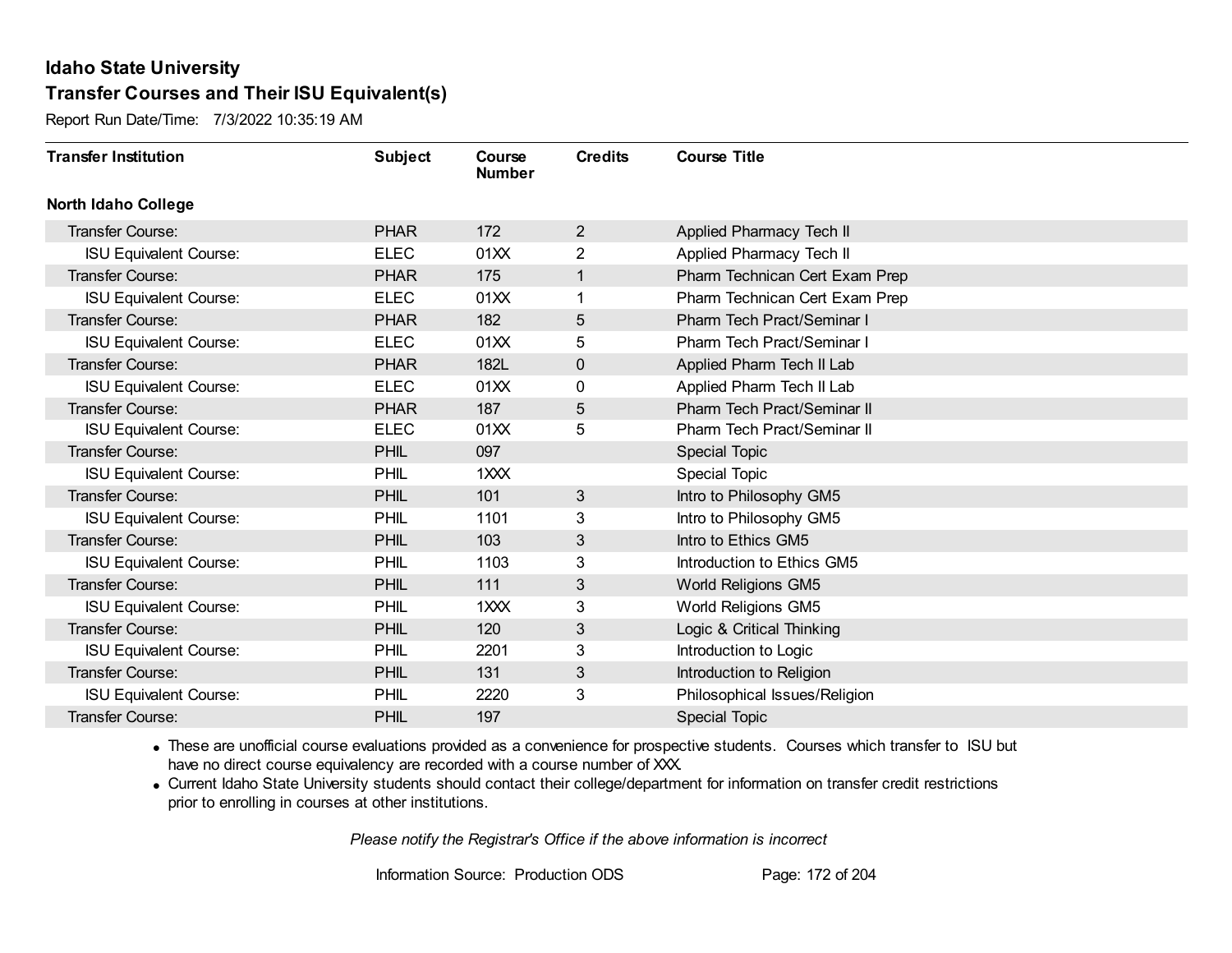Report Run Date/Time: 7/3/2022 10:35:19 AM

| <b>Transfer Institution</b>   | <b>Subject</b> | Course<br><b>Number</b> | <b>Credits</b> | <b>Course Title</b>           |
|-------------------------------|----------------|-------------------------|----------------|-------------------------------|
| <b>North Idaho College</b>    |                |                         |                |                               |
| <b>Transfer Course:</b>       | <b>PHIL</b>    | 197                     |                | <b>Special Topic</b>          |
| <b>ISU Equivalent Course:</b> | PHIL           | 1XXX                    |                | Special Topic                 |
| Transfer Course:              | <b>PHIL</b>    | 201                     | 3              | Logic & Critical Thinking GM5 |
| <b>ISU Equivalent Course:</b> | PHIL           | 2201                    | 3              | Introduction to Logic GM5     |
| <b>Transfer Course:</b>       | PHIL           | 203                     |                | Workshop                      |
| <b>ISU Equivalent Course:</b> | PHIL           | 2XXX                    |                | Workshop                      |
| Transfer Course:              | PHIL           | 204A                    | 3              | ST: Asian Philosophy          |
| <b>ISU Equivalent Course:</b> | PHIL           | 2XXX                    |                | ST: Asian Philosophy          |
| Transfer Course:              | PHIL           | 205                     | 3              | Pol & Soc Philosophy GM5      |
| <b>ISU Equivalent Course:</b> | PHIL           | 2XXX                    | 3              | Political & Social Phil GM5   |
| Transfer Course:              | PHIL           | 210                     | 3              | Ancient Philosophy            |
| <b>ISU Equivalent Course:</b> | PHIL           | 3305                    | 3              | Greek Reason and Christianity |
| Transfer Course:              | <b>PHIL</b>    | 215                     | 3 <sup>1</sup> | Modern Philosophy             |
| <b>ISU Equivalent Course:</b> | PHIL           | 3315                    | 3              | Early Modern Philosophy       |
| Transfer Course:              | <b>PHIL</b>    | 220                     | 3              | Asian Philosophy GM5          |
| <b>ISU Equivalent Course:</b> | PHIL           | 2210                    | 3              | Intro to Asian Phil GM5       |
| <b>Transfer Course:</b>       | <b>PHIL</b>    | 222                     | 3              | <b>Environmental Ethics</b>   |
| <b>ISU Equivalent Course:</b> | PHIL           | 2XXX                    | 3              | <b>Environmental Ethics</b>   |
| Transfer Course:              | <b>PHIL</b>    | 290                     |                | Internship                    |
| <b>ISU Equivalent Course:</b> | PHIL           | 2XXX                    |                | Internship                    |
| <b>Transfer Course:</b>       | <b>PHIL</b>    | 297                     |                | <b>Special Topic</b>          |
| <b>ISU Equivalent Course:</b> | PHIL           | 2XXX                    |                | <b>Special Topic</b>          |
| Transfer Course:              | <b>PHIL</b>    | 298                     |                | Practicum                     |

· These are unofficial course evaluations provided as a convenience for prospective students. Courses which transfer to ISU but have no direct course equivalency are recorded with a course number of XXX.

· Current Idaho State University students should contact their college/department for information on transfer credit restrictions prior to enrolling in courses at other institutions.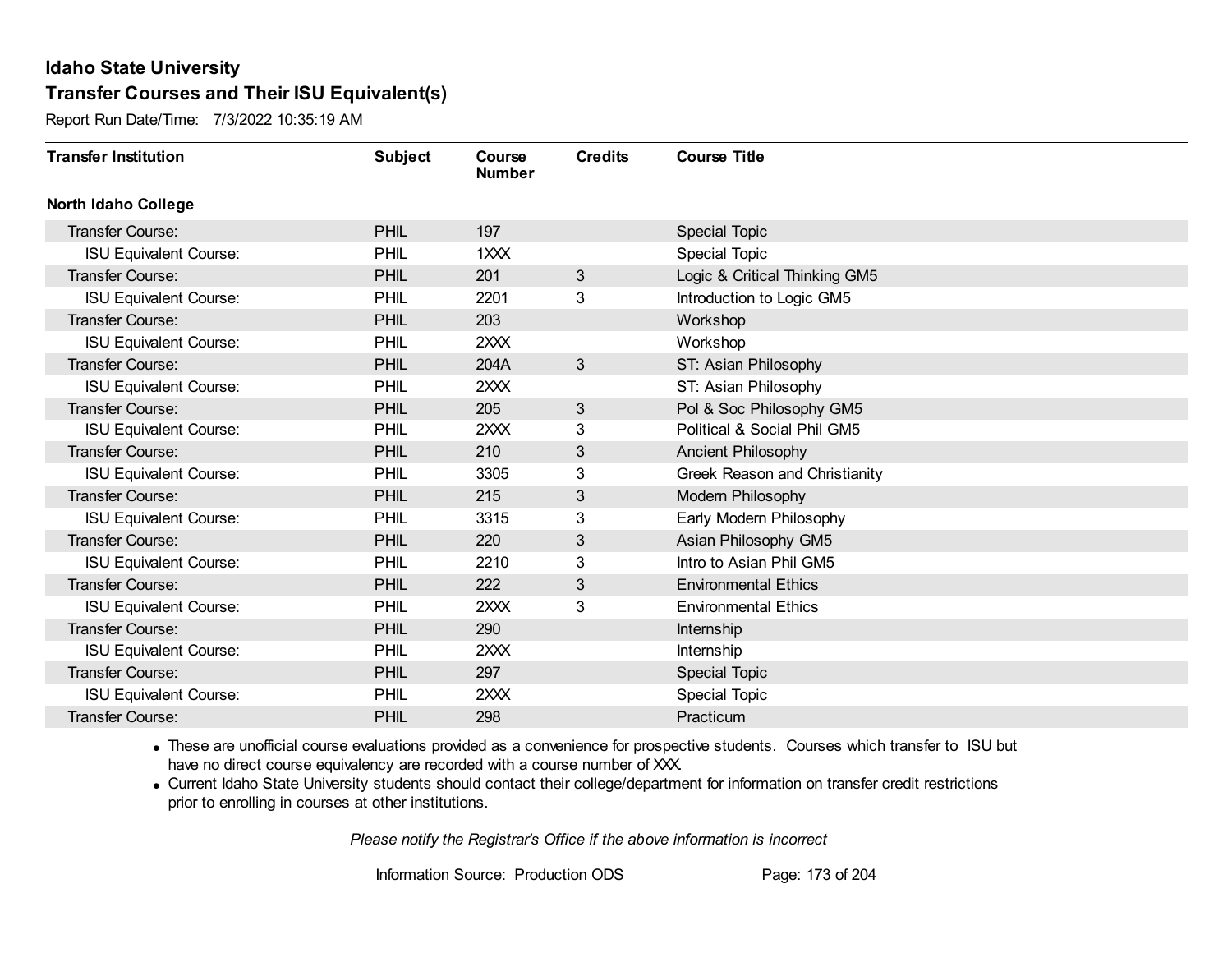Report Run Date/Time: 7/3/2022 10:35:19 AM

| <b>Transfer Institution</b>   | <b>Subject</b> | Course<br><b>Number</b> | <b>Credits</b> | <b>Course Title</b>                  |
|-------------------------------|----------------|-------------------------|----------------|--------------------------------------|
| <b>North Idaho College</b>    |                |                         |                |                                      |
| <b>Transfer Course:</b>       | <b>PHIL</b>    | 298                     |                | Practicum                            |
| <b>ISU Equivalent Course:</b> | PHIL           | 2XXX                    |                | Practicum                            |
| Transfer Course:              | <b>PHIL</b>    | 299                     |                | Independent Study                    |
| <b>ISU Equivalent Course:</b> | PHIL           | 2XXX                    |                | Independent Study                    |
| Transfer Course:              | <b>PHMF</b>    | 097                     |                | <b>Special Topics</b>                |
| <b>ISU Equivalent Course:</b> | <b>ELEC</b>    | 1XXX                    |                | <b>Special Topics</b>                |
| <b>Transfer Course:</b>       | <b>PHMF</b>    | 100                     | 3              | Pharmaceut Manufacturing Princ       |
| <b>ISU Equivalent Course:</b> | <b>ELEC</b>    | 1XXX                    | 3              | Pharmaceut Manufacturing Princ       |
| <b>Transfer Course:</b>       | <b>PHMF</b>    | 105                     | $\overline{2}$ | <b>Pharmaceutic Quality Syst/Reg</b> |
| <b>ISU Equivalent Course:</b> | <b>ELEC</b>    | 1XXX                    | $\overline{2}$ | <b>Pharmaceutic Quality Syst/Reg</b> |
| Transfer Course:              | <b>PHMF</b>    | 197                     |                | <b>Special Topics</b>                |
| <b>ISU Equivalent Course:</b> | <b>ELEC</b>    | 1XXX                    |                | <b>Special Topics</b>                |
| Transfer Course:              | <b>PHMF</b>    | 203                     |                | Workshop                             |
| <b>ISU Equivalent Course:</b> | <b>ELEC</b>    | 2XXX                    |                | Workshop                             |
| Transfer Course:              | <b>PHMF</b>    | 290                     |                | Internship                           |
| <b>ISU Equivalent Course:</b> | <b>ELEC</b>    | 2XXX                    |                | Internship                           |
| Transfer Course:              | <b>PHMF</b>    | 297                     |                | <b>Special Topics</b>                |
| <b>ISU Equivalent Course:</b> | <b>ELEC</b>    | 2XXX                    |                | <b>Special Topics</b>                |
| Transfer Course:              | <b>PHMF</b>    | 298                     |                | Practicum                            |
| <b>ISU Equivalent Course:</b> | <b>ELEC</b>    | 2XXX                    |                | Practicum                            |
| Transfer Course:              | <b>PHTO</b>    | 097                     |                | Special Topic                        |
| <b>ISU Equivalent Course:</b> | <b>CMP</b>     | 1XXX                    |                | <b>Special Topic</b>                 |
| Transfer Course:              | <b>PHTO</b>    | 183                     | 3              | Intro to Digital Photography         |

· These are unofficial course evaluations provided as a convenience for prospective students. Courses which transfer to ISU but have no direct course equivalency are recorded with a course number of XXX.

· Current Idaho State University students should contact their college/department for information on transfer credit restrictions prior to enrolling in courses at other institutions.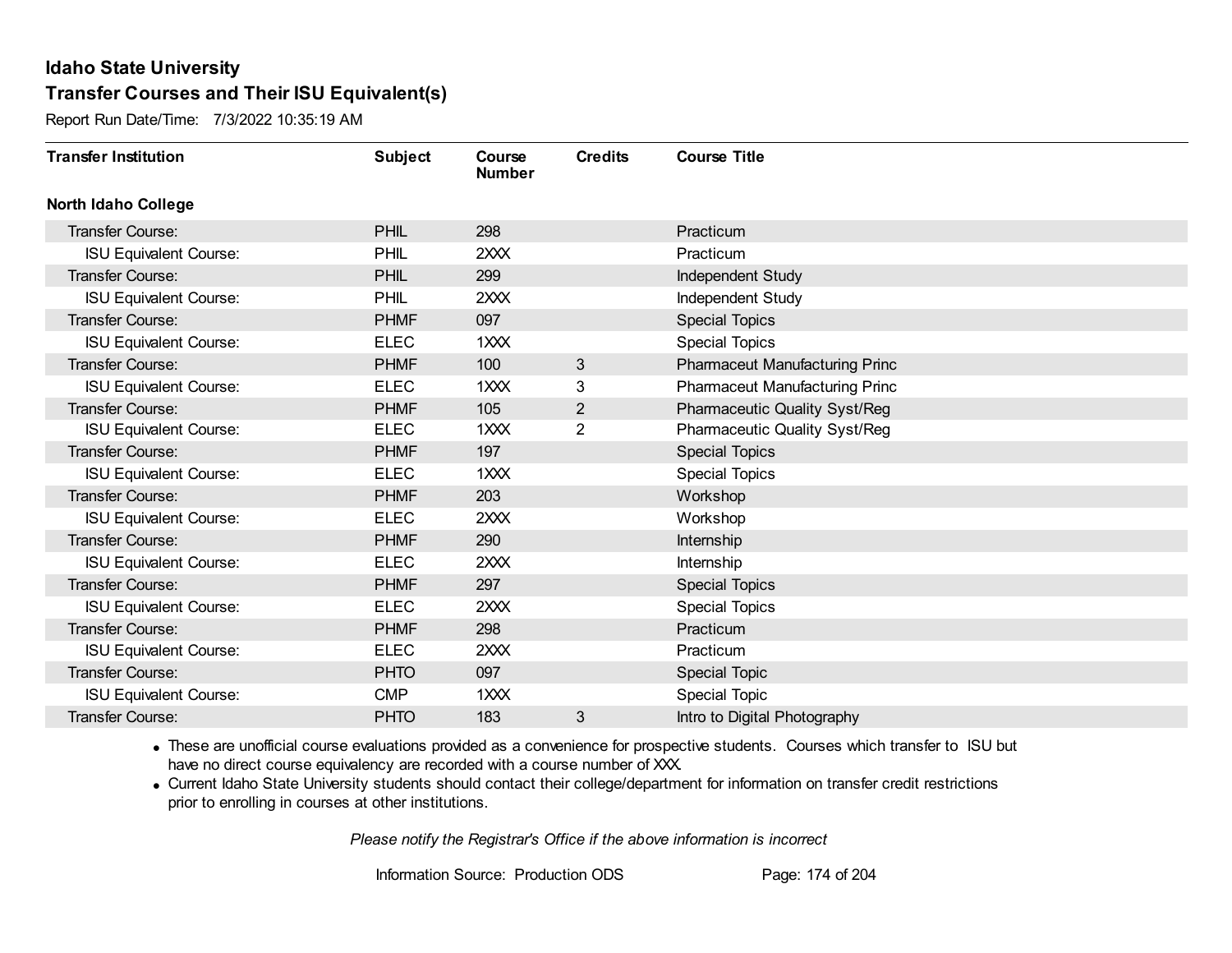Report Run Date/Time: 7/3/2022 10:35:19 AM

| <b>Transfer Institution</b>   | <b>Subject</b> | Course<br><b>Number</b> | <b>Credits</b> | <b>Course Title</b>          |
|-------------------------------|----------------|-------------------------|----------------|------------------------------|
| <b>North Idaho College</b>    |                |                         |                |                              |
| <b>Transfer Course:</b>       | <b>PHTO</b>    | 183                     | 3              | Intro to Digital Photography |
| <b>ISU Equivalent Course:</b> | <b>CMP</b>     | 1XXX                    | 3              | Intro to Digital Photography |
| Transfer Course:              | <b>PHTO</b>    | 185                     | 3              | Adobe Photoshop/Lightroom    |
| <b>ISU Equivalent Course:</b> | <b>CMP</b>     | 1XXX                    | 3              | Adobe Photoshop/Lightroom    |
| <b>Transfer Course:</b>       | <b>PHTO</b>    | 197                     |                | <b>Special Topics</b>        |
| <b>ISU Equivalent Course:</b> | <b>CMP</b>     | 1XXX                    |                | <b>Special Topics</b>        |
| Transfer Course:              | <b>PHTO</b>    | 203                     |                | Workshop                     |
| <b>ISU Equivalent Course:</b> | <b>CMP</b>     | 2XXX                    |                | Workshop                     |
| <b>Transfer Course:</b>       | <b>PHTO</b>    | 281                     | 3              | Intro to Photo               |
| <b>ISU Equivalent Course:</b> | МC             | 2XXX                    | 3              | Intro to Photo               |
| Transfer Course:              | <b>PHTO</b>    | 285                     | 3              | Nature Photography           |
| <b>ISU Equivalent Course:</b> | <b>CMP</b>     | 2XXX                    | 3              | Nature Photography           |
| Transfer Course:              | <b>PHTO</b>    | 288                     | 3              | Intermediate Digital Photog  |
| <b>ISU Equivalent Course:</b> | <b>CMP</b>     | 2XXX                    | 3              | Intermediate Digital Photg   |
| Transfer Course:              | <b>PHTO</b>    | 289                     | 3              | Photojournalism              |
| <b>ISU Equivalent Course:</b> | <b>CMP</b>     | 2XXX                    | 3              | Photojournalism              |
| Transfer Course:              | <b>PHTO</b>    | 290                     |                | Internship                   |
| <b>ISU Equivalent Course:</b> | <b>CMP</b>     | 2XXX                    |                | Internship                   |
| Transfer Course:              | <b>PHTO</b>    | 297                     |                | Special Topic                |
| <b>ISU Equivalent Course:</b> | <b>CMP</b>     | 2XXX                    |                | <b>Special Topic</b>         |
| <b>Transfer Course:</b>       | <b>PHTO</b>    | 298                     |                | Practicum                    |
| <b>ISU Equivalent Course:</b> | <b>CMP</b>     | 2XXX                    |                | Practicum                    |
| Transfer Course:              | <b>PHTO</b>    | 299                     |                | Independent Study            |

· These are unofficial course evaluations provided as a convenience for prospective students. Courses which transfer to ISU but have no direct course equivalency are recorded with a course number of XXX.

· Current Idaho State University students should contact their college/department for information on transfer credit restrictions prior to enrolling in courses at other institutions.

*Please notify the Registrar's Office if the above information is incorrect*

Information Source: Production ODS Page: 175 of 204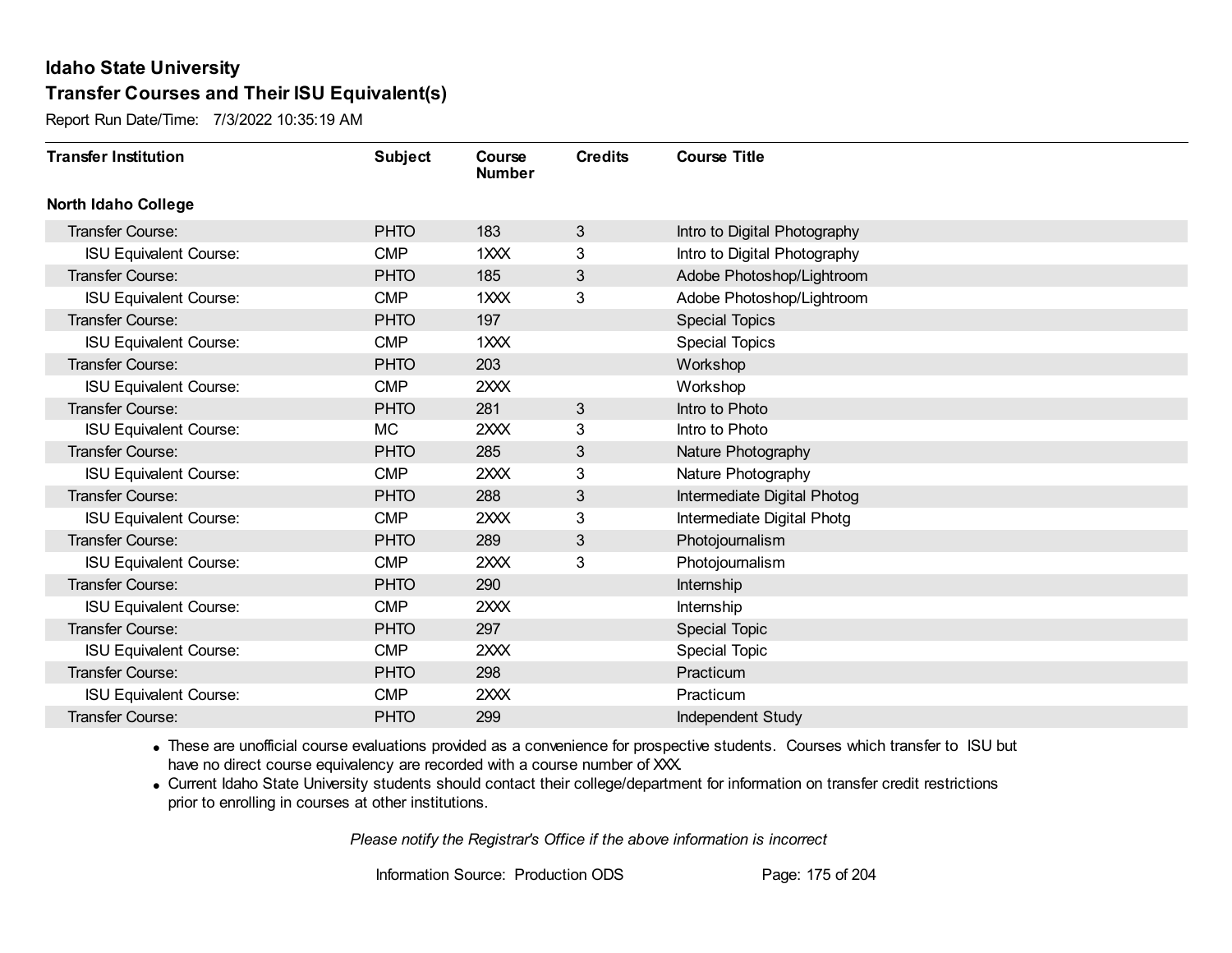Report Run Date/Time: 7/3/2022 10:35:19 AM

| <b>Transfer Institution</b>   | <b>Subject</b> | Course<br><b>Number</b> | <b>Credits</b> | <b>Course Title</b>              |
|-------------------------------|----------------|-------------------------|----------------|----------------------------------|
| <b>North Idaho College</b>    |                |                         |                |                                  |
| Transfer Course:              | <b>PHTO</b>    | 299                     |                | Independent Study                |
| <b>ISU Equivalent Course:</b> | <b>MC</b>      | 2XXX                    |                | Independent Study                |
| Transfer Course:              | <b>PHYS</b>    | 097                     |                | <b>Special Topics</b>            |
| <b>ISU Equivalent Course:</b> | <b>PHYS</b>    | 1XXX                    |                | <b>Special Topics</b>            |
| Transfer Course:              | <b>PHYS</b>    | 101                     | $\overline{4}$ | Fund Phys Science w/Lab GM4      |
| <b>ISU Equivalent Course:</b> | <b>PHYS</b>    | 1100                    | 4              | <b>Essentials of Physics GM4</b> |
| Transfer Course:              | <b>PHYS</b>    | 101L                    | $\mathbf{0}$   | Fund Physical Science Lab        |
| <b>ISU Equivalent Course:</b> | <b>PHYS</b>    | 1XXX                    | 0              | Fund Physical Science Lab        |
| Transfer Course:              | <b>PHYS</b>    | 103                     | $\overline{4}$ | Elem Astronomy w/Lab GM4         |
| <b>ISU Equivalent Course:</b> | <b>PHYS</b>    | 1152                    | 3              | Descriptive Astronomy GM4        |
| <b>ISU Equivalent Course:</b> | <b>PHYS</b>    | 1153                    |                | Descriptive Astronomy Lab GM4L   |
| <b>ISU Equivalent Course:</b> | <b>PHYS</b>    | 1152                    | 4              | <b>Descriptive Astronomy</b>     |
| Transfer Course:              | <b>PHYS</b>    | 103L                    | 0              | Elem Astronomy Lab               |
| <b>ISU Equivalent Course:</b> | <b>PHYS</b>    | 1153                    |                | Descriptive Astronomy Lab        |
| Transfer Course:              | <b>PHYS</b>    | 104                     | $\mathbf{1}$   | Elem Astronomy GM4 Lab           |
| <b>ISU Equivalent Course:</b> | <b>PHYS</b>    | 1153                    | 1              | Descriptive Astronomy Lab        |
| Transfer Course:              | <b>PHYS</b>    | 111                     | 4              | General Physics I w/Lab GM4      |
| <b>ISU Equivalent Course:</b> | <b>PHYS</b>    | 1111                    | 4              | <b>General Physics</b>           |
| <b>ISU Equivalent Course:</b> | <b>PHYS</b>    | 1113                    |                | General Physics I Lab GM4L       |
| Transfer Course:              | <b>PHYS</b>    | 111L                    | 1              | General Physics I Lab GM         |
| <b>ISU Equivalent Course:</b> | <b>PHYS</b>    | 1113                    | 1              | General Physics I Lab            |
| Transfer Course:              | <b>PHYS</b>    | 112                     | 4              | General Physics II w/Lab         |
| <b>ISU Equivalent Course:</b> | <b>PHYS</b>    | 1112                    | 3              | <b>General Physics II</b>        |

· These are unofficial course evaluations provided as a convenience for prospective students. Courses which transfer to ISU but have no direct course equivalency are recorded with a course number of XXX.

· Current Idaho State University students should contact their college/department for information on transfer credit restrictions prior to enrolling in courses at other institutions.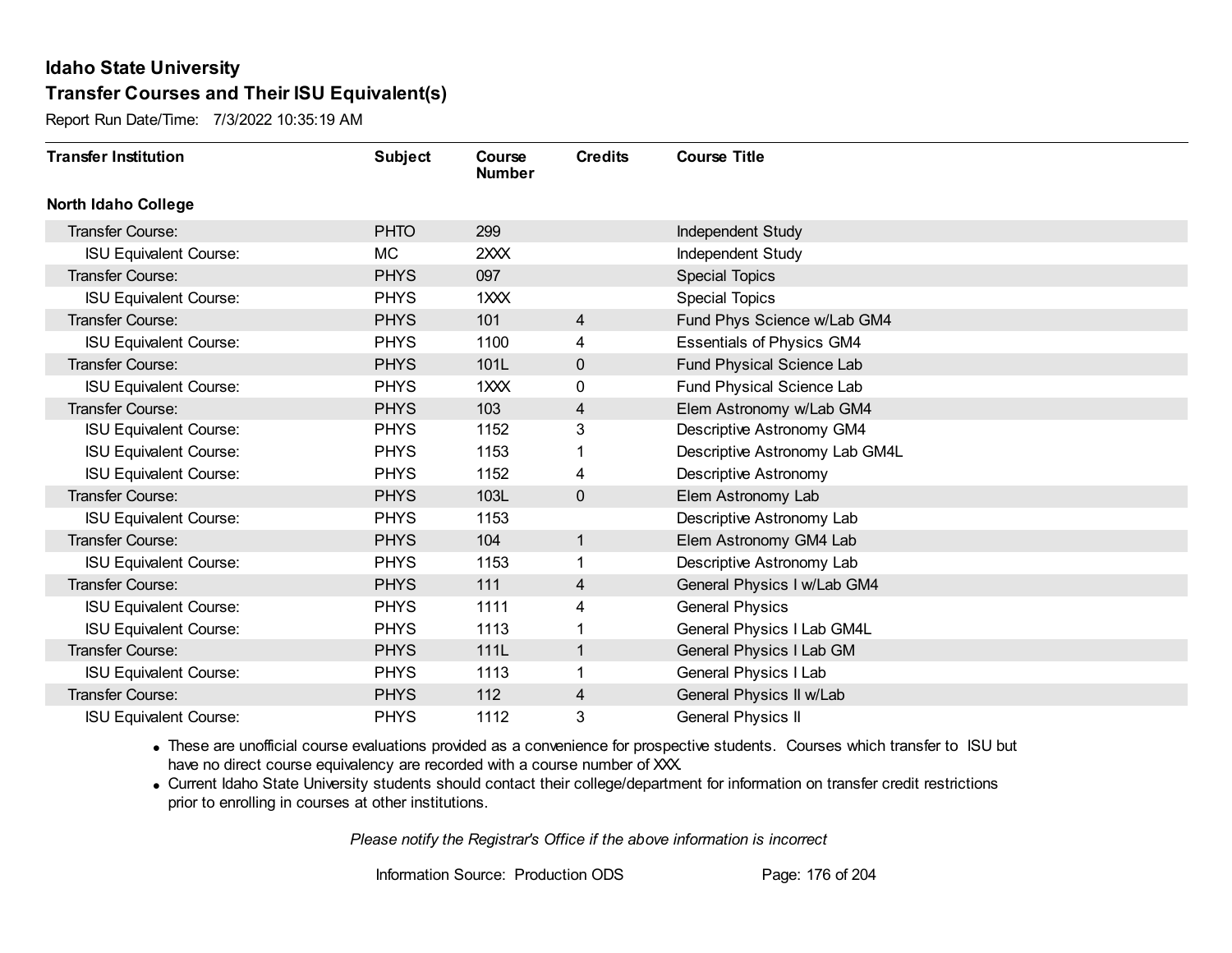Report Run Date/Time: 7/3/2022 10:35:19 AM

| <b>Transfer Institution</b>   | <b>Subject</b> | Course<br><b>Number</b> | <b>Credits</b> | <b>Course Title</b>            |
|-------------------------------|----------------|-------------------------|----------------|--------------------------------|
| <b>North Idaho College</b>    |                |                         |                |                                |
| Transfer Course:              | <b>PHYS</b>    | 112                     | 4              | General Physics II w/Lab       |
| <b>ISU Equivalent Course:</b> | <b>PHYS</b>    | 1114                    |                | General Physics II Lab         |
| Transfer Course:              | <b>PHYS</b>    | 197                     |                | Special Topic                  |
| <b>ISU Equivalent Course:</b> | <b>PHYS</b>    | 1XXX                    |                | Special Topic                  |
| <b>Transfer Course:</b>       | <b>PHYS</b>    | 203                     |                | Workshop                       |
| <b>ISU Equivalent Course:</b> | <b>PHYS</b>    | 2XXX                    |                | Workshop                       |
| Transfer Course:              | <b>PHYS</b>    | 210                     | 3              | <b>Engr Physics</b>            |
| <b>ISU Equivalent Course:</b> | <b>PHYS</b>    | 2XXX                    | 3              | <b>Engr Physics</b>            |
| Transfer Course:              | <b>PHYS</b>    | 211                     | 5              | Engineering Physics I w/Lab    |
| <b>ISU Equivalent Course:</b> | <b>PHYS</b>    | 2211                    | 4              | <b>Engineering Physics</b>     |
| <b>ISU Equivalent Course:</b> | <b>PHYS</b>    | 2213                    |                | <b>Engineering Physics Lab</b> |
| Transfer Course:              | <b>PHYS</b>    | 212                     | 5              | Engineering Physics II w/Lab   |
| <b>ISU Equivalent Course:</b> | <b>PHYS</b>    | 2214                    |                | Engineering Physics II Lab     |
| <b>ISU Equivalent Course:</b> | <b>PHYS</b>    | 2212                    | 4              | <b>Engineering Physics</b>     |
| Transfer Course:              | <b>PHYS</b>    | 212L                    | 0              | Engineering Phys Lab II        |
| <b>ISU Equivalent Course:</b> | <b>PHYS</b>    | 2214                    |                | Engineering Physics II Lab     |
| Transfer Course:              | <b>PHYS</b>    | 221                     | $\overline{4}$ | Engr Physics II                |
| <b>ISU Equivalent Course:</b> | <b>PHYS</b>    | 2XXX                    | 4              | Engr Physics II                |
| <b>Transfer Course:</b>       | <b>PHYS</b>    | 224                     | 1              | Engr Physics II Lab            |
| <b>ISU Equivalent Course:</b> | <b>PHYS</b>    | 2XXX                    |                | Engr Physics II Lab            |
| Transfer Course:              | <b>PHYS</b>    | 290                     |                | Internship                     |
| <b>ISU Equivalent Course:</b> | <b>PHYS</b>    | 2XXX                    |                | Internship                     |
| Transfer Course:              | <b>PHYS</b>    | 297                     |                | <b>Special Topic</b>           |

· These are unofficial course evaluations provided as a convenience for prospective students. Courses which transfer to ISU but have no direct course equivalency are recorded with a course number of XXX.

· Current Idaho State University students should contact their college/department for information on transfer credit restrictions prior to enrolling in courses at other institutions.

*Please notify the Registrar's Office if the above information is incorrect*

Information Source: Production ODS Page: 177 of 204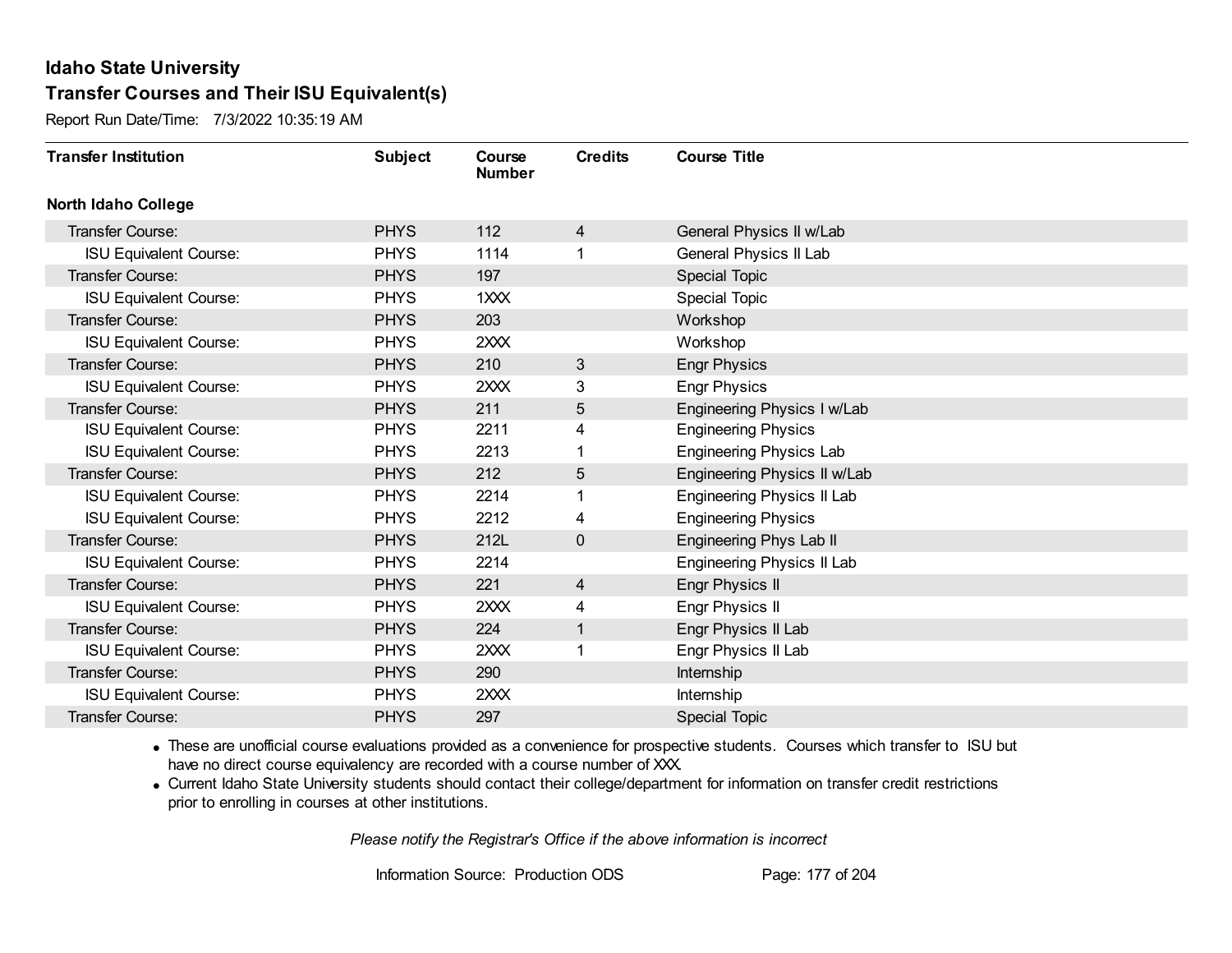Report Run Date/Time: 7/3/2022 10:35:19 AM

| <b>Transfer Institution</b>   | <b>Subject</b> | Course<br><b>Number</b> | <b>Credits</b> | <b>Course Title</b>          |
|-------------------------------|----------------|-------------------------|----------------|------------------------------|
| <b>North Idaho College</b>    |                |                         |                |                              |
| Transfer Course:              | <b>PHYS</b>    | 297                     |                | Special Topic                |
| <b>ISU Equivalent Course:</b> | <b>PHYS</b>    | 2XXX                    |                | <b>Special Topic</b>         |
| Transfer Course:              | <b>PHYS</b>    | 298                     |                | Practicum                    |
| <b>ISU Equivalent Course:</b> | <b>PHYS</b>    | 2XXX                    |                | Practicum                    |
| <b>Transfer Course:</b>       | <b>PHYS</b>    | 299                     |                | Independent Study            |
| <b>ISU Equivalent Course:</b> | <b>PHYS</b>    | 2XXX                    |                | Independent Study            |
| <b>Transfer Course:</b>       | <b>PLEG</b>    | 097                     |                | Special Topic                |
| <b>ISU Equivalent Course:</b> | <b>PARA</b>    | 01XX                    |                | Special Topic                |
| <b>Transfer Course:</b>       | <b>PLEG</b>    | 105                     | 3              | Civil Procedures/Litigation  |
| <b>ISU Equivalent Course:</b> | <b>PARA</b>    | 01XX                    | 3              | Civil Procedures/Litigation  |
| <b>Transfer Course:</b>       | <b>PLEG</b>    | 106                     | 3              | Intro Paralegal/Legal Ethics |
| <b>ISU Equivalent Course:</b> | <b>PARA</b>    | 01XX                    | 3              | Intro Paralegal/Legal Ethics |
| Transfer Course:              | <b>PLEG</b>    | 110                     | $\overline{c}$ | Introduction to Law          |
| <b>ISU Equivalent Course:</b> | <b>PARA</b>    | 01XX                    | $\overline{2}$ | Introduction to Law          |
| Transfer Course:              | <b>PLEG</b>    | 115                     | 1              | Legal Terminology            |
| <b>ISU Equivalent Course:</b> | <b>PARA</b>    | 01XX                    |                | Legal Terminology            |
| Transfer Course:              | <b>PLEG</b>    | 125                     | 3              | Contracts                    |
| <b>ISU Equivalent Course:</b> | <b>PARA</b>    | 01XX                    | 3              | Contracts                    |
| Transfer Course:              | <b>PLEG</b>    | 135                     | 3              | <b>Torts</b>                 |
| <b>ISU Equivalent Course:</b> | <b>PARA</b>    | 01XX                    | 3              | Torts                        |
| Transfer Course:              | <b>PLEG</b>    | 197                     |                | <b>Special Topic</b>         |
| <b>ISU Equivalent Course:</b> | <b>PARA</b>    | 01XX                    |                | Special Topic                |
| <b>Transfer Course:</b>       | <b>PLEG</b>    | 201                     | 1              | <b>Legal Ethics</b>          |

· These are unofficial course evaluations provided as a convenience for prospective students. Courses which transfer to ISU but have no direct course equivalency are recorded with a course number of XXX.

· Current Idaho State University students should contact their college/department for information on transfer credit restrictions prior to enrolling in courses at other institutions.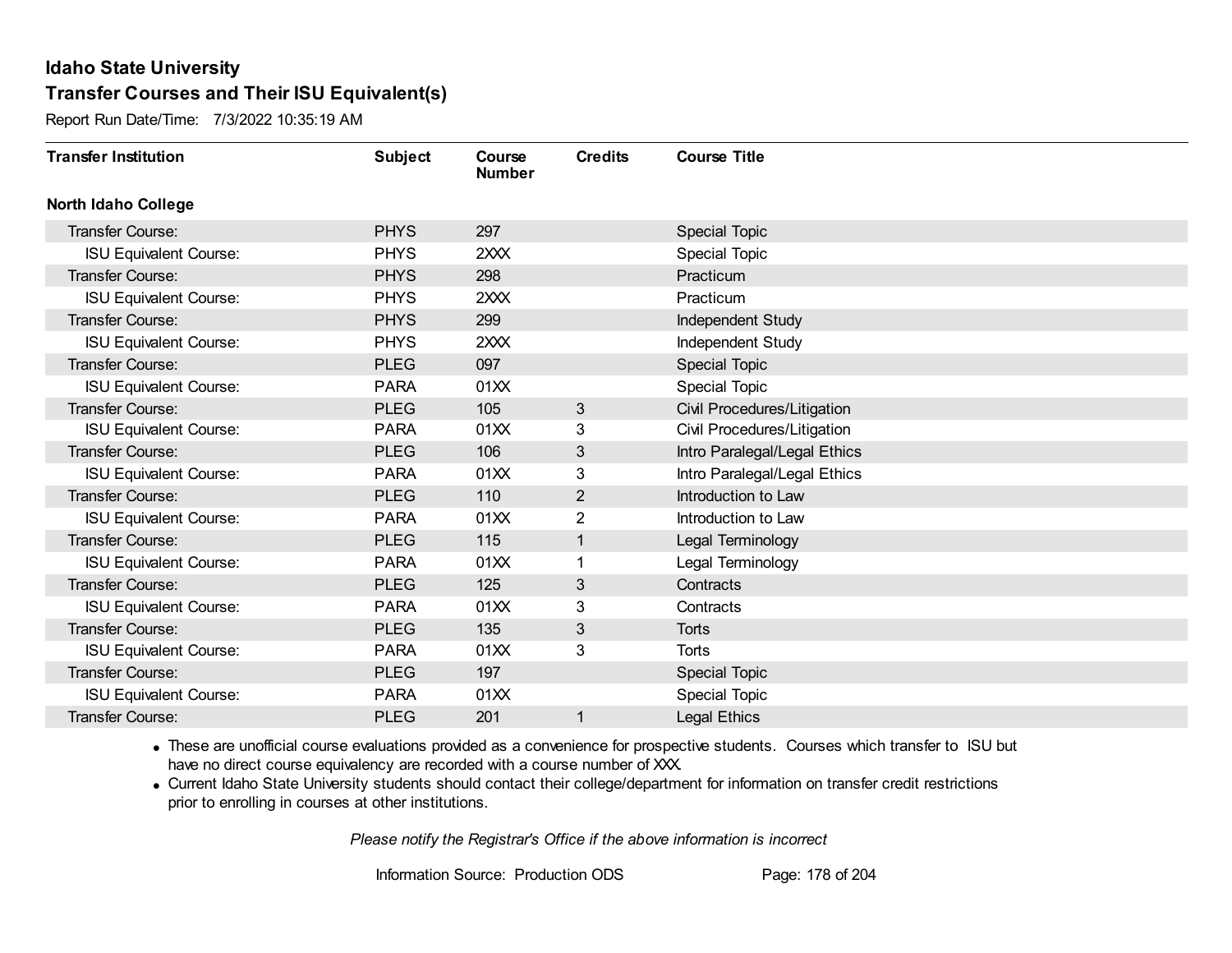Report Run Date/Time: 7/3/2022 10:35:19 AM

| <b>Transfer Institution</b>   | <b>Subject</b> | Course<br><b>Number</b> | <b>Credits</b> | <b>Course Title</b>                   |
|-------------------------------|----------------|-------------------------|----------------|---------------------------------------|
| <b>North Idaho College</b>    |                |                         |                |                                       |
| Transfer Course:              | <b>PLEG</b>    | 201                     | $\mathbf{1}$   | Legal Ethics                          |
| <b>ISU Equivalent Course:</b> | <b>PARA</b>    | 02XX                    | 1              | Legal Ethics                          |
| Transfer Course:              | <b>PLEG</b>    | 203                     |                | Workshop                              |
| <b>ISU Equivalent Course:</b> | <b>PARA</b>    | 02XX                    |                | Workshop                              |
| <b>Transfer Course:</b>       | <b>PLEG</b>    | 210                     | $\overline{4}$ | Legal Research & Writing              |
| <b>ISU Equivalent Course:</b> | <b>PARA</b>    | 02XX                    | 4              | Legal Research & Writing              |
| Transfer Course:              | <b>PLEG</b>    | 220                     | 4              | Legal Research & Writing II           |
| <b>ISU Equivalent Course:</b> | <b>PARA</b>    | 02XX                    | 4              | Legal Research & Writing II           |
| <b>Transfer Course:</b>       | <b>PLEG</b>    | 230                     | 3              | Evidence                              |
| <b>ISU Equivalent Course:</b> | <b>PARA</b>    | 02XX                    | 3              | Evidence                              |
| <b>Transfer Course:</b>       | <b>PLEG</b>    | 240                     | 3              | Real Estate & Property Law            |
| <b>ISU Equivalent Course:</b> | <b>PARA</b>    | 02XX                    | 3              | Real Estate & Property Law            |
| Transfer Course:              | <b>PLEG</b>    | 245                     | 3              | <b>Estate/Probate Practices/Proce</b> |
| <b>ISU Equivalent Course:</b> | <b>PARA</b>    | 02XX                    | 3              | EstateProbate Practices/Proce         |
| Transfer Course:              | <b>PLEG</b>    | 250                     | 3              | Family Law                            |
| <b>ISU Equivalent Course:</b> | <b>PARA</b>    | 02XX                    | 3              | Family Law                            |
| Transfer Course:              | <b>PLEG</b>    | 255                     | 3              | <b>Administrative Law</b>             |
| <b>ISU Equivalent Course:</b> | <b>PARA</b>    | 02XX                    | 3              | <b>Administrative Law</b>             |
| Transfer Course:              | <b>PLEG</b>    | 260                     | 3              | Criminal Law & Procedure              |
| <b>ISU Equivalent Course:</b> | <b>PARA</b>    | 02XX                    | 3              | Criminal Law & Procedure              |
| Transfer Course:              | <b>PLEG</b>    | 265                     | 3              | <b>Business Organizations</b>         |
| <b>ISU Equivalent Course:</b> | <b>PARA</b>    | 02XX                    | 3              | <b>Business Organizations</b>         |
| Transfer Course:              | <b>PLEG</b>    | 270                     | 3              | <b>Bankruptcy/Creditor's Rights</b>   |

· These are unofficial course evaluations provided as a convenience for prospective students. Courses which transfer to ISU but have no direct course equivalency are recorded with a course number of XXX.

· Current Idaho State University students should contact their college/department for information on transfer credit restrictions prior to enrolling in courses at other institutions.

*Please notify the Registrar's Office if the above information is incorrect*

Information Source: Production ODS Page: 179 of 204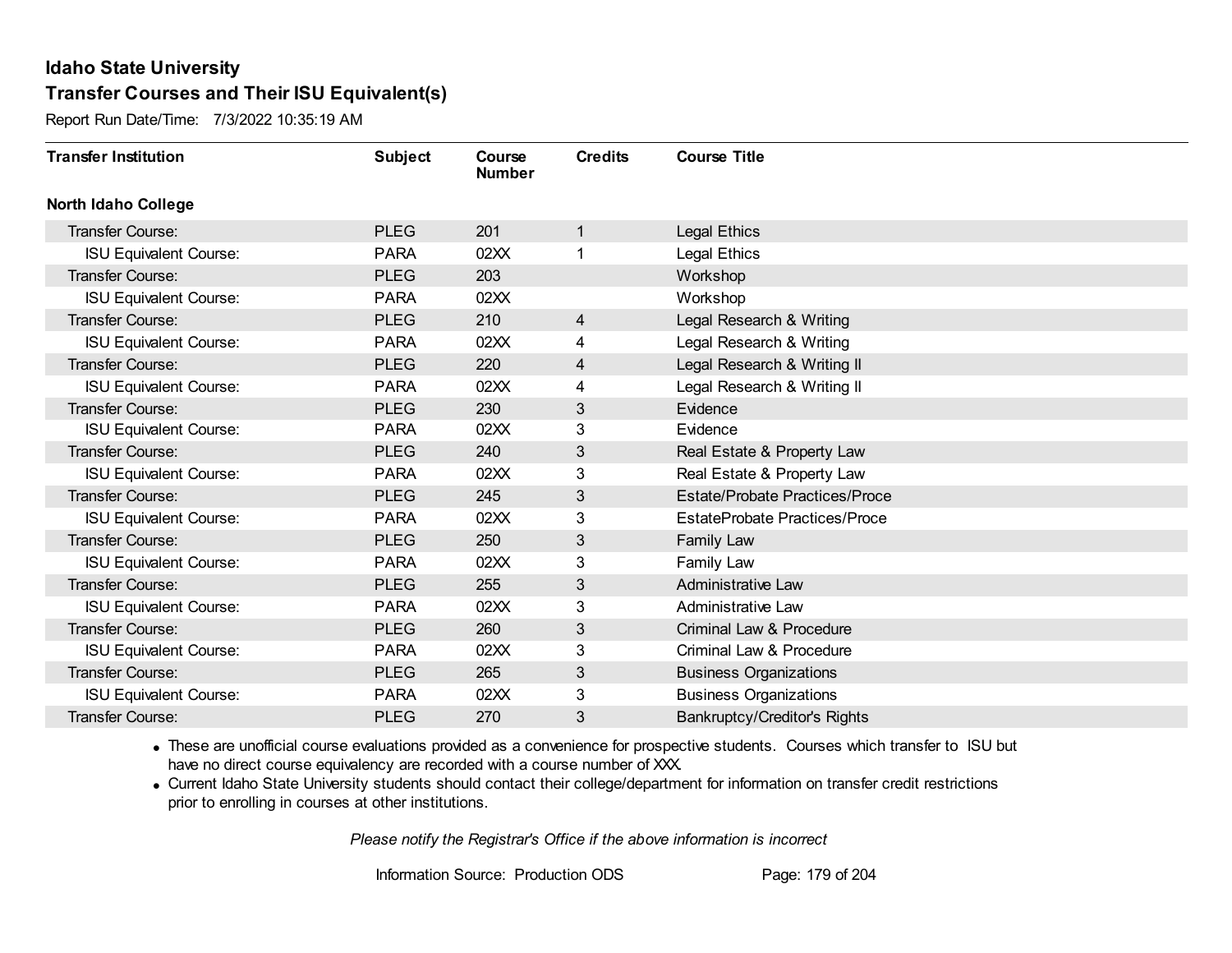Report Run Date/Time: 7/3/2022 10:35:19 AM

| <b>Transfer Institution</b>   | <b>Subject</b> | Course<br><b>Number</b> | <b>Credits</b> | <b>Course Title</b>                 |
|-------------------------------|----------------|-------------------------|----------------|-------------------------------------|
| <b>North Idaho College</b>    |                |                         |                |                                     |
| Transfer Course:              | <b>PLEG</b>    | 270                     | 3              | <b>Bankruptcy/Creditor's Rights</b> |
| <b>ISU Equivalent Course:</b> | <b>PARA</b>    | 02XX                    | 3              | Bankruptcy/Creditor's Rights        |
| Transfer Course:              | <b>PLEG</b>    | 275                     | 3              | Evidence/Legal Transcription        |
| <b>ISU Equivalent Course:</b> | <b>PARA</b>    | 02XX                    | 3              | Evidence/Legal Transcription        |
| <b>Transfer Course:</b>       | <b>PLEG</b>    | 280                     | 3              | Torts & Contracts                   |
| <b>ISU Equivalent Course:</b> | <b>PARA</b>    | 02XX                    | 3              | Torts & Contracts                   |
| <b>Transfer Course:</b>       | <b>PLEG</b>    | 285                     | 3              | Evidence & Ethics                   |
| <b>ISU Equivalent Course:</b> | <b>PARA</b>    | 02XX                    | 3              | <b>Evidence &amp; Ethics</b>        |
| Transfer Course:              | <b>PLEG</b>    | 290                     | 3              | Paralegal Internship I              |
| <b>ISU Equivalent Course:</b> | <b>PARA</b>    | 02XX                    | 3              | Paralegal Internship I              |
| <b>Transfer Course:</b>       | <b>PLEG</b>    | 291                     | 3              | Paralegal Internship II             |
| <b>ISU Equivalent Course:</b> | <b>PARA</b>    | 02XX                    | 3              | Paralegal Internship II             |
| Transfer Course:              | <b>PLEG</b>    | 297                     |                | Special Topic                       |
| <b>ISU Equivalent Course:</b> | <b>PARA</b>    | 02XX                    |                | <b>Special Topic</b>                |
| Transfer Course:              | <b>PLEG</b>    | 298                     |                | Practicum                           |
| <b>ISU Equivalent Course:</b> | <b>PARA</b>    | 02XX                    |                | Practicum                           |
| Transfer Course:              | <b>PLEG</b>    | 299                     |                | Independent Study                   |
| <b>ISU Equivalent Course:</b> | <b>PARA</b>    | 02XX                    |                | Independent Study                   |
| <b>Transfer Course:</b>       | <b>PN</b>      | 104                     | 3              | Human Body Structure/Funct          |
| <b>ISU Equivalent Course:</b> | <b>PNUR</b>    | 01XX                    | 3              | Human Body Structure/Funct          |
| Transfer Course:              | <b>PN</b>      | 110                     | 6              | Practical Nurs Theory I             |
| <b>ISU Equivalent Course:</b> | <b>PNUR</b>    | 01XX                    | 6              | Practical Nurs Theory I             |
| Transfer Course:              | PN             | 110L                    | 5              | <b>Practical Nurs Lab I</b>         |

· These are unofficial course evaluations provided as a convenience for prospective students. Courses which transfer to ISU but have no direct course equivalency are recorded with a course number of XXX.

· Current Idaho State University students should contact their college/department for information on transfer credit restrictions prior to enrolling in courses at other institutions.

*Please notify the Registrar's Office if the above information is incorrect*

Information Source: Production ODS Page: 180 of 204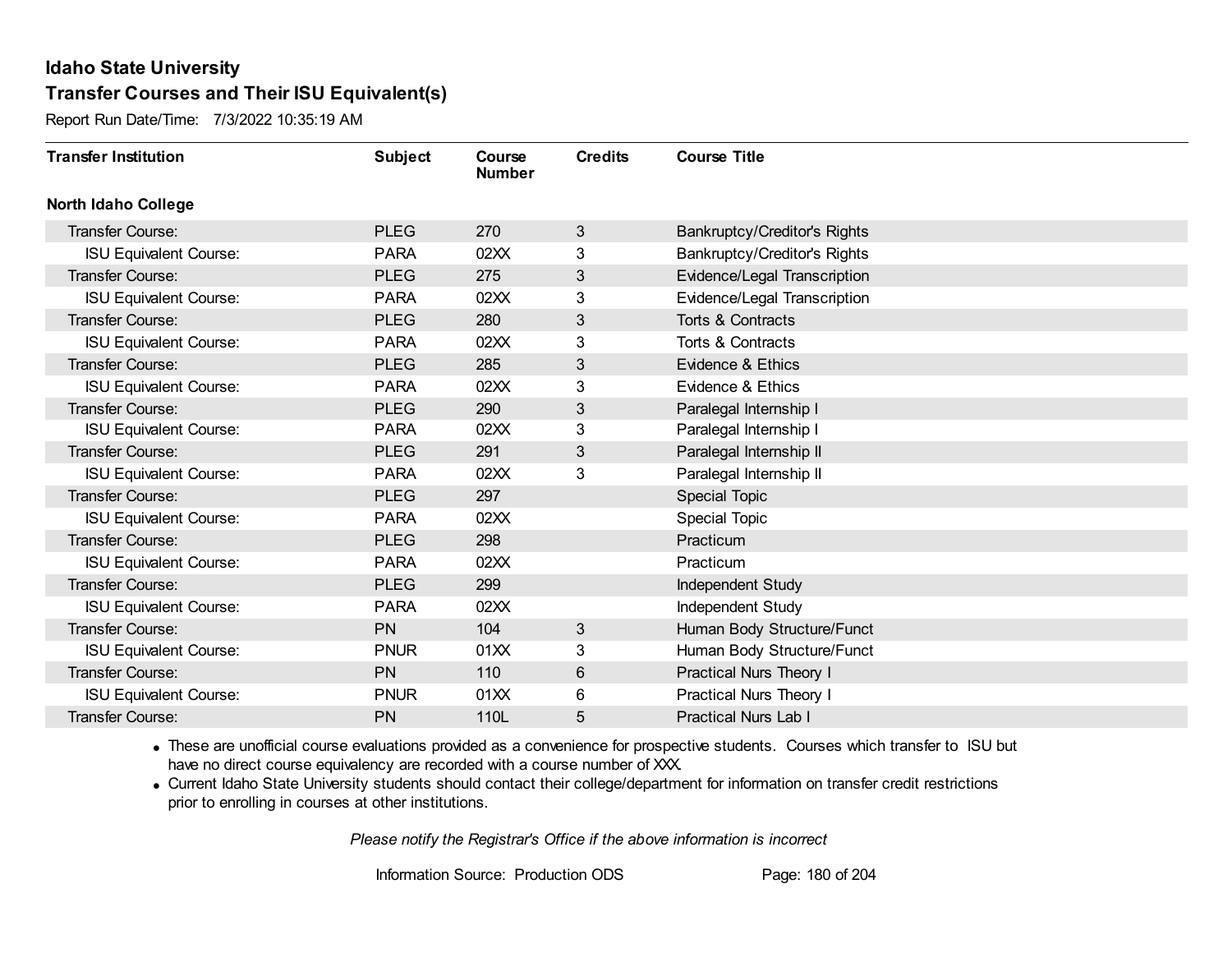Report Run Date/Time: 7/3/2022 10:35:19 AM

| <b>Transfer Institution</b>   | <b>Subject</b> | Course<br><b>Number</b> | <b>Credits</b> | <b>Course Title</b>              |
|-------------------------------|----------------|-------------------------|----------------|----------------------------------|
| <b>North Idaho College</b>    |                |                         |                |                                  |
| <b>Transfer Course:</b>       | <b>PN</b>      | 110L                    | 5              | <b>Practical Nurs Lab I</b>      |
| <b>ISU Equivalent Course:</b> | <b>PNUR</b>    | 01XX                    | 5              | Practical Nurs Theory Lab I      |
| Transfer Course:              | <b>PN</b>      | 111                     | $\overline{7}$ | Practical Nurs Theory II         |
| <b>ISU Equivalent Course:</b> | <b>PNUR</b>    | 01XX                    | 7              | Practical Nurs Theory II         |
| <b>Transfer Course:</b>       | <b>PN</b>      | 111L                    | 5              | <b>Practical Nurs Lab II</b>     |
| <b>ISU Equivalent Course:</b> | <b>PNUR</b>    | 111L                    | 5              | Practical Nurs Theory Lab II     |
| Transfer Course:              | <b>PN</b>      | 112                     | $\overline{2}$ | Practical Nurs Theory III        |
| <b>ISU Equivalent Course:</b> | <b>PNUR</b>    | 01XX                    | $\overline{2}$ | <b>Practical Nurs Lab III</b>    |
| <b>Transfer Course:</b>       | <b>PN</b>      | 112L                    | $\overline{4}$ | <b>Practical Nurs Lab III</b>    |
| <b>ISU Equivalent Course:</b> | <b>PNUR</b>    | 01XX                    | 4              | <b>Practical Nurs Lab III</b>    |
| <b>Transfer Course:</b>       | <b>PN</b>      | 215                     | 3              | Nursing Management/LPNs          |
| <b>ISU Equivalent Course:</b> | <b>PNUR</b>    | 02XX                    | 3              | Nursing Management/LPNs          |
| Transfer Course:              | <b>POLS</b>    | 097                     |                | <b>Special Topics</b>            |
| <b>ISU Equivalent Course:</b> | <b>POLS</b>    | 1XXX                    |                | <b>Special Topics</b>            |
| Transfer Course:              | <b>POLS</b>    | 101                     | 3              | <b>American National Gov GM6</b> |
| <b>ISU Equivalent Course:</b> | <b>POLS</b>    | 1101                    | 3              | Am National Government GM6       |
| Transfer Course:              | <b>POLS</b>    | 102                     | 3              | State & Local Government         |
| <b>ISU Equivalent Course:</b> | <b>POLS</b>    | 1XXX                    |                | State & Local Government         |
| <b>Transfer Course:</b>       | <b>POLS</b>    | 105                     | 3              | Intro to Political Science       |
| <b>ISU Equivalent Course:</b> | <b>POLS</b>    | 2202                    | 3              | Introduction to Politics         |
| <b>Transfer Course:</b>       | <b>POLS</b>    | 197                     |                | <b>Special Topic</b>             |
| <b>ISU Equivalent Course:</b> | <b>POLS</b>    | 1XXX                    |                | <b>Special Topic</b>             |
| Transfer Course:              | <b>POLS</b>    | 203                     |                | Workshop                         |

· These are unofficial course evaluations provided as a convenience for prospective students. Courses which transfer to ISU but have no direct course equivalency are recorded with a course number of XXX.

· Current Idaho State University students should contact their college/department for information on transfer credit restrictions prior to enrolling in courses at other institutions.

*Please notify the Registrar's Office if the above information is incorrect*

Information Source: Production ODS Page: 181 of 204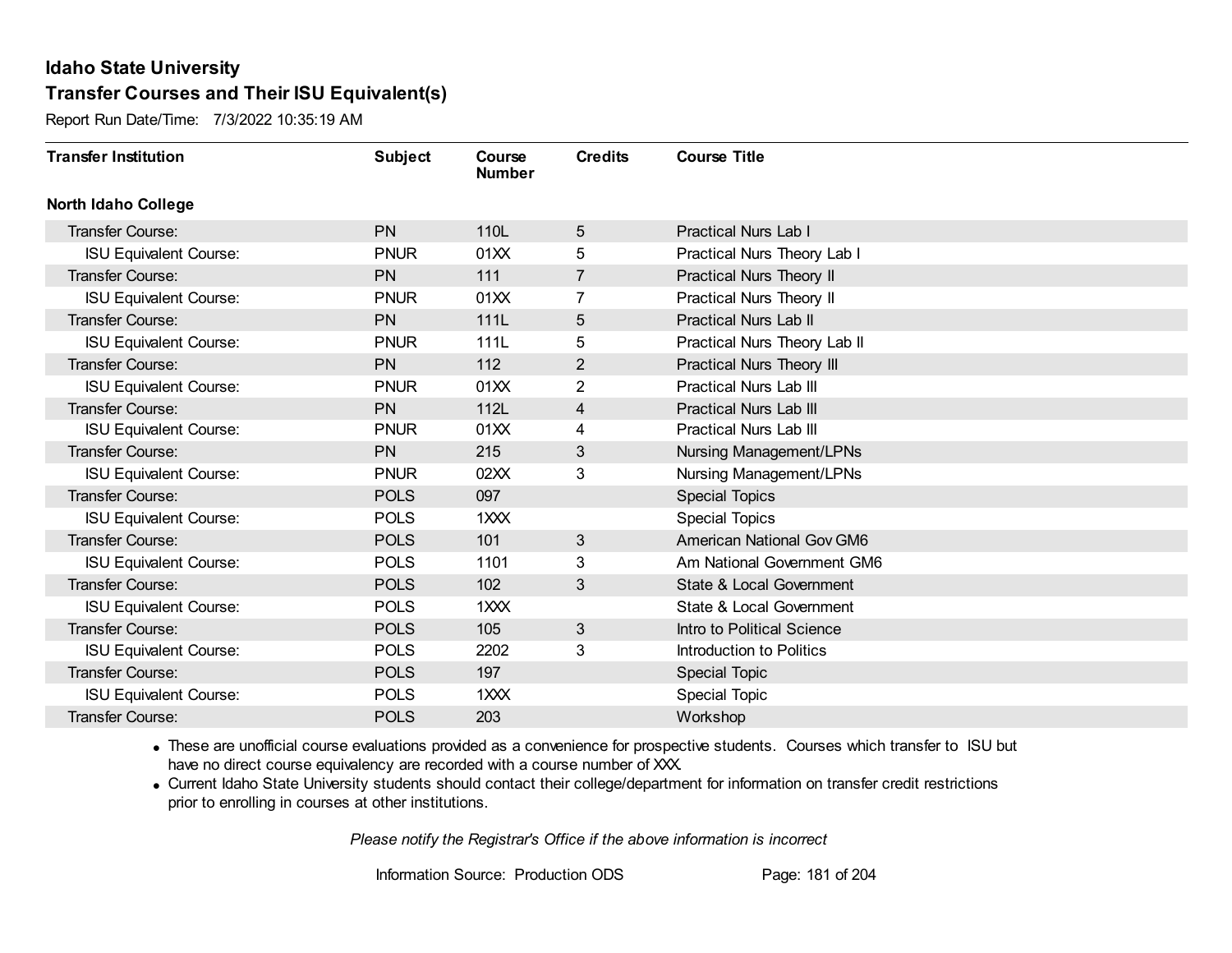Report Run Date/Time: 7/3/2022 10:35:19 AM

| <b>Transfer Institution</b>   | <b>Subject</b> | Course<br><b>Number</b> | <b>Credits</b> | <b>Course Title</b>               |
|-------------------------------|----------------|-------------------------|----------------|-----------------------------------|
| <b>North Idaho College</b>    |                |                         |                |                                   |
| <b>Transfer Course:</b>       | <b>POLS</b>    | 203                     |                | Workshop                          |
| <b>ISU Equivalent Course:</b> | <b>POLS</b>    | 2XXX                    |                | Workshop                          |
| <b>Transfer Course:</b>       | <b>POLS</b>    | 237                     | 3              | Int'l Politics & Problems GM6     |
| <b>ISU Equivalent Course:</b> | <b>POLS</b>    | 2221                    | 3              | International Relations GM6       |
| Transfer Course:              | <b>POLS</b>    | 275                     | 3              | <b>State and Local Government</b> |
| <b>ISU Equivalent Course:</b> | <b>POLS</b>    | 2XXX                    | 3              | <b>State and Local Government</b> |
| <b>Transfer Course:</b>       | <b>POLS</b>    | 290                     |                | Internship                        |
| <b>ISU Equivalent Course:</b> | <b>POLS</b>    | 2XXX                    |                | Internship                        |
| <b>Transfer Course:</b>       | <b>POLS</b>    | 297                     |                | <b>Special Topic</b>              |
| <b>ISU Equivalent Course:</b> | <b>POLS</b>    | 2XXX                    |                | Special Topic                     |
| <b>Transfer Course:</b>       | <b>POLS</b>    | 298                     | $\mathbf{1}$   | Political InvolvementPracticum    |
| <b>ISU Equivalent Course:</b> | <b>POLS</b>    | 2XXX                    |                | Political InvolvementPracticum    |
| Transfer Course:              | <b>POLS</b>    | 299                     |                | Independent Study                 |
| <b>ISU Equivalent Course:</b> | <b>POLS</b>    | 2XXX                    |                | Independent Study                 |
| Transfer Course:              | <b>PSYC</b>    | 097                     |                | <b>Special Topic</b>              |
| <b>ISU Equivalent Course:</b> | <b>PSYC</b>    | 1XXX                    |                | Special Topic                     |
| Transfer Course:              | <b>PSYC</b>    | 100                     | 3              | Intro to Psychology               |
| <b>ISU Equivalent Course:</b> | <b>PSYC</b>    | 1101                    |                | Intro to General Psychology       |
| <b>Transfer Course:</b>       | <b>PSYC</b>    | 101                     | 3              | Intro to Psychology GM6           |
| <b>ISU Equivalent Course:</b> | <b>PSYC</b>    | 1101                    | 3              | Intro to Gen Psychology GM6       |
| <b>Transfer Course:</b>       | <b>PSYC</b>    | 197                     |                | Special Topic                     |
| <b>ISU Equivalent Course:</b> | <b>PSYC</b>    | 1XXX                    |                | <b>Special Topic</b>              |
| Transfer Course:              | <b>PSYC</b>    | 203                     |                | Workshop                          |

· These are unofficial course evaluations provided as a convenience for prospective students. Courses which transfer to ISU but have no direct course equivalency are recorded with a course number of XXX.

· Current Idaho State University students should contact their college/department for information on transfer credit restrictions prior to enrolling in courses at other institutions.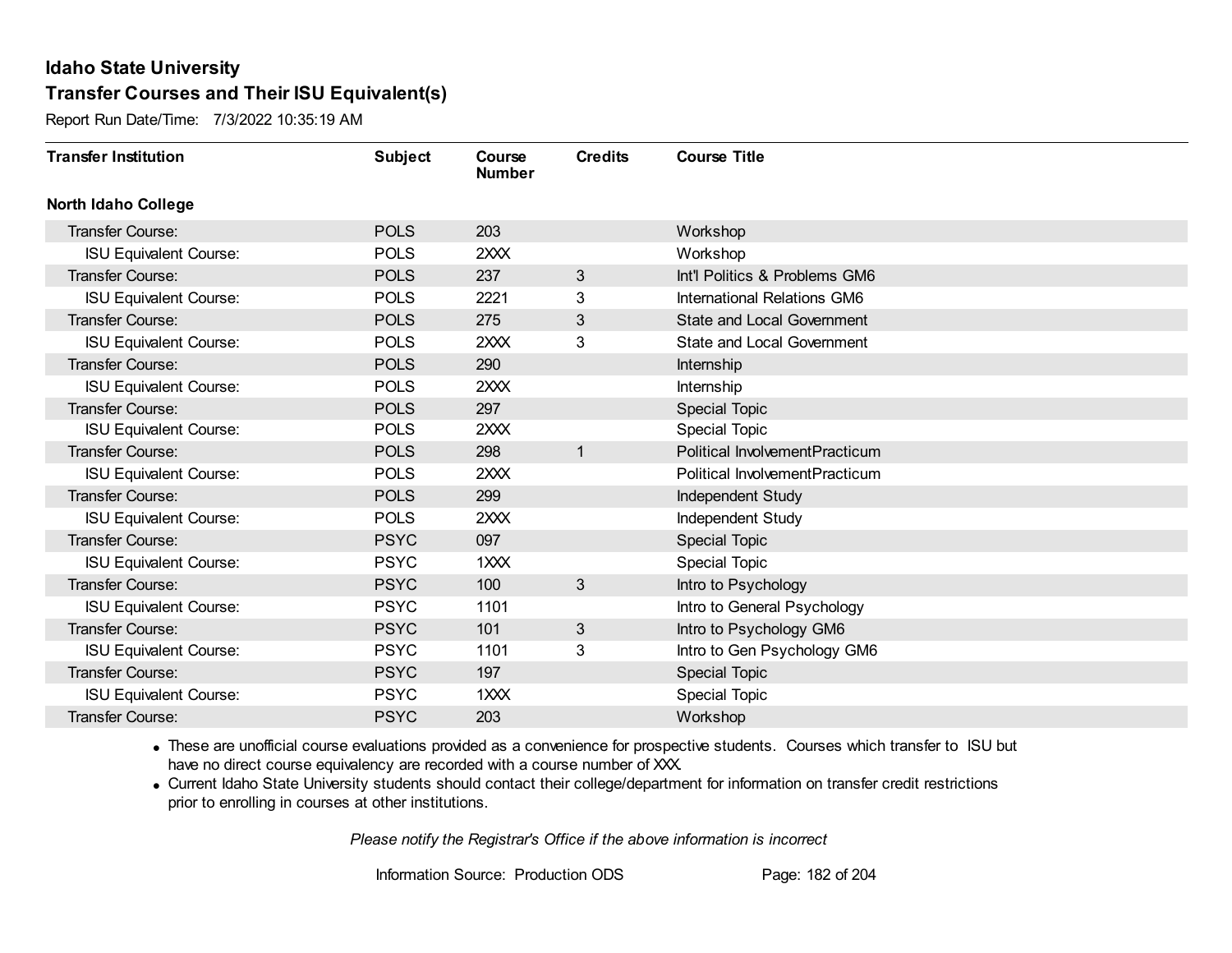Report Run Date/Time: 7/3/2022 10:35:19 AM

| <b>Transfer Institution</b>   | <b>Subject</b> | Course<br><b>Number</b> | <b>Credits</b> | <b>Course Title</b>            |
|-------------------------------|----------------|-------------------------|----------------|--------------------------------|
| <b>North Idaho College</b>    |                |                         |                |                                |
| Transfer Course:              | <b>PSYC</b>    | 203                     |                | Workshop                       |
| <b>ISU Equivalent Course:</b> | <b>PSYC</b>    | 2XXX                    |                | Workshop                       |
| Transfer Course:              | <b>PSYC</b>    | 205                     | 3              | Develpmental Psychology        |
| <b>ISU Equivalent Course:</b> | <b>PSYC</b>    | 2XXX                    | 3              | Developmental Psychology       |
| Transfer Course:              | <b>PSYC</b>    | 210                     | 3              | Psychology of Personality      |
| <b>ISU Equivalent Course:</b> | <b>PSYC</b>    | 2211                    | 3              | Personality and Adjustment     |
| <b>Transfer Course:</b>       | <b>PSYC</b>    | 211                     | 3              | Abnormal Psychology            |
| <b>ISU Equivalent Course:</b> | <b>PSYC</b>    | 3301                    | 3              | Abnormal Psychology I          |
| Transfer Course:              | <b>PSYC</b>    | 218                     | 4              | Research in Behavioral Sci     |
| <b>ISU Equivalent Course:</b> | <b>PSYC</b>    | 2XXX                    | 4              | Research in Behavioral Sci     |
| Transfer Course:              | <b>PSYC</b>    | 218L                    | 0              | Research in Behavioral Sci Lab |
| <b>ISU Equivalent Course:</b> | <b>PSYC</b>    | 2XXX                    | 0              | Research in Behavioral Sci Lab |
| <b>Transfer Course:</b>       | <b>PSYC</b>    | 223                     | 3              | <b>Stress Management</b>       |
| <b>ISU Equivalent Course:</b> | <b>PSYC</b>    | 2XXX                    | 3              | <b>Stress Management</b>       |
| Transfer Course:              | <b>PSYC</b>    | 254                     | 3              | Child Management Theory        |
| <b>ISU Equivalent Course:</b> | <b>PSYC</b>    | 2XXX                    | 3              | Child Management Theory        |
| Transfer Course:              | <b>PSYC</b>    | 290                     |                | Internship                     |
| <b>ISU Equivalent Course:</b> | <b>PSYC</b>    | 2XXX                    |                | Internship                     |
| Transfer Course:              | <b>PSYC</b>    | 297                     |                | Special Topic                  |
| <b>ISU Equivalent Course:</b> | <b>PSYC</b>    | 2XXX                    |                | <b>Special Topic</b>           |
| <b>Transfer Course:</b>       | <b>PSYC</b>    | 298                     |                | Practicum                      |
| <b>ISU Equivalent Course:</b> | <b>PSYC</b>    | 2XXX                    |                | Practicum                      |
| Transfer Course:              | <b>PSYC</b>    | 299                     |                | Independent Study              |

· These are unofficial course evaluations provided as a convenience for prospective students. Courses which transfer to ISU but have no direct course equivalency are recorded with a course number of XXX.

· Current Idaho State University students should contact their college/department for information on transfer credit restrictions prior to enrolling in courses at other institutions.

*Please notify the Registrar's Office if the above information is incorrect*

Information Source: Production ODS Page: 183 of 204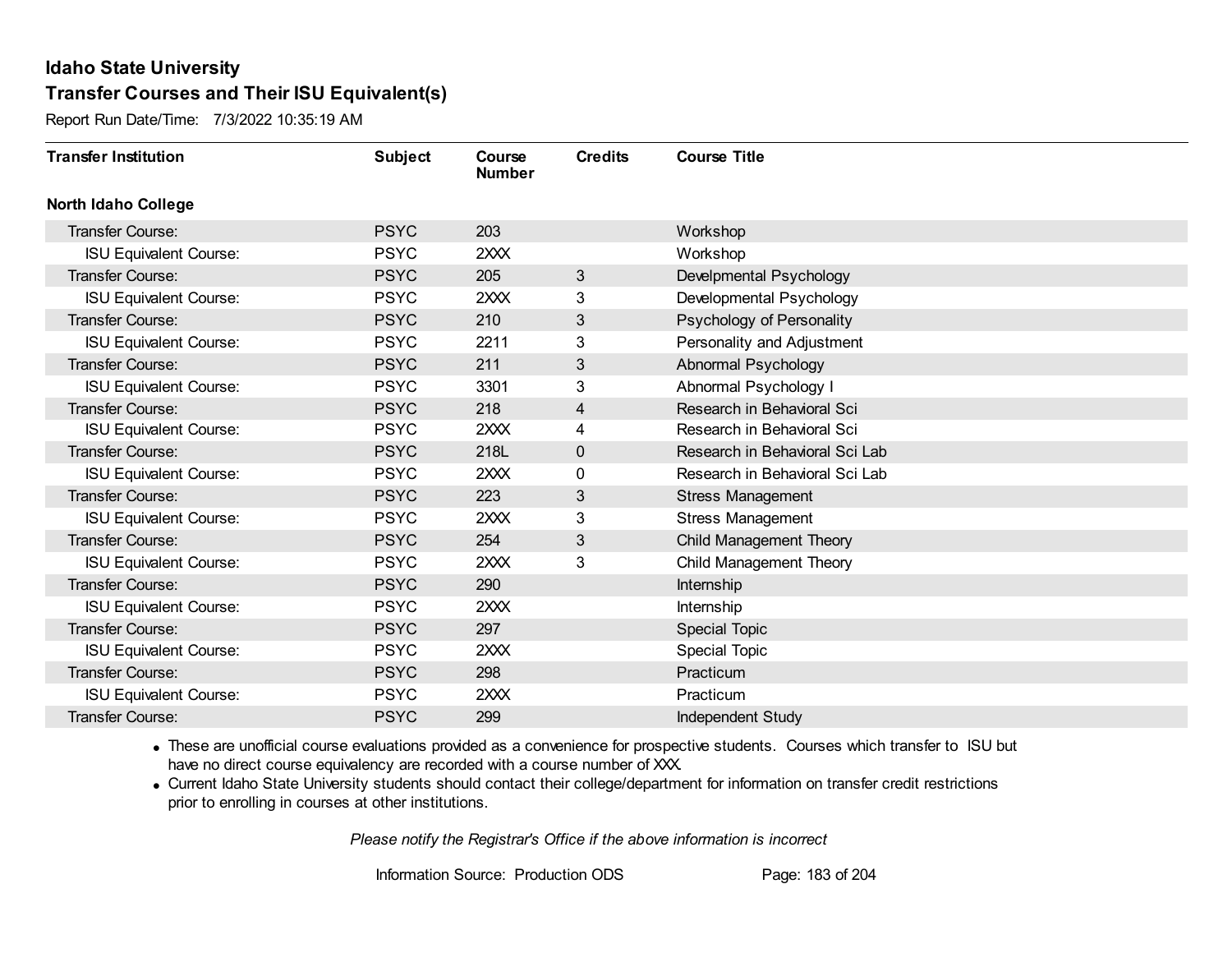Report Run Date/Time: 7/3/2022 10:35:19 AM

| <b>Transfer Institution</b>   | <b>Subject</b> | Course<br><b>Number</b> | <b>Credits</b> | <b>Course Title</b>             |
|-------------------------------|----------------|-------------------------|----------------|---------------------------------|
| <b>North Idaho College</b>    |                |                         |                |                                 |
| <b>Transfer Course:</b>       | <b>PSYC</b>    | 299                     |                | Independent Study               |
| <b>ISU Equivalent Course:</b> | <b>PSYC</b>    | 2XXX                    |                | Independent Study               |
| <b>Transfer Course:</b>       | <b>PTAE</b>    | 101                     | $\overline{2}$ | Physical Therapy/Healthcare     |
| <b>ISU Equivalent Course:</b> | <b>PTA</b>     | 01XX                    | $\overline{2}$ | Physical Therapy/Healthcare     |
| Transfer Course:              | <b>PTAE</b>    | 105                     | 3              | Therapeutic Modalities I        |
| <b>ISU Equivalent Course:</b> | <b>PTA</b>     | 01XX                    | 3              | <b>Therapeutic Modalities I</b> |
| <b>Transfer Course:</b>       | <b>PTAE</b>    | 106                     | 3              | <b>Applied Kinesiology</b>      |
| <b>ISU Equivalent Course:</b> | <b>PTA</b>     | 01XX                    | 3              | <b>Applied Kinesiology</b>      |
| Transfer Course:              | <b>PTAE</b>    | 107                     | 4              | Kinesiology                     |
| <b>ISU Equivalent Course:</b> | <b>PTA</b>     | 01XX                    | 4              | Kinesiology                     |
| Transfer Course:              | <b>PTAE</b>    | 107L                    | 0              | Kinesiology Lab                 |
| <b>ISU Equivalent Course:</b> | <b>PTA</b>     | 01XX                    | 0              | Kinesiology Lab                 |
| Transfer Course:              | <b>PTAE</b>    | 110                     | 3              | Principles & Procedures         |
| <b>ISU Equivalent Course:</b> | <b>PTA</b>     | 01XX                    | 3              | Principles & Procedures         |
| Transfer Course:              | <b>PTAE</b>    | 110L                    | 4              | Principles & Procedures Lab     |
| <b>ISU Equivalent Course:</b> | <b>PTA</b>     | 01XX                    | 4              | Principles & Procedures Lab     |
| <b>Transfer Course:</b>       | <b>PTAE</b>    | 113                     | $\overline{2}$ | <b>Clinical Pathology</b>       |
| <b>ISU Equivalent Course:</b> | <b>PTA</b>     | 01XX                    | 2              | <b>Clinical Pathology</b>       |
| <b>Transfer Course:</b>       | <b>PTAE</b>    | 150                     | 4              | <b>Clinical Affiliation I</b>   |
| <b>ISU Equivalent Course:</b> | <b>PTA</b>     | 01XX                    | 4              | <b>Clinical Affiliation I</b>   |
| <b>Transfer Course:</b>       | <b>PTAE</b>    | 201                     | 3              | <b>Cllinical Pathology</b>      |
| <b>ISU Equivalent Course:</b> | <b>PTA</b>     | 02XX                    | 3              | <b>Clinical Pathology</b>       |
| Transfer Course:              | <b>PTAE</b>    | 204                     | 3              | <b>Therapeutic Modalities</b>   |

· These are unofficial course evaluations provided as a convenience for prospective students. Courses which transfer to ISU but have no direct course equivalency are recorded with a course number of XXX.

· Current Idaho State University students should contact their college/department for information on transfer credit restrictions prior to enrolling in courses at other institutions.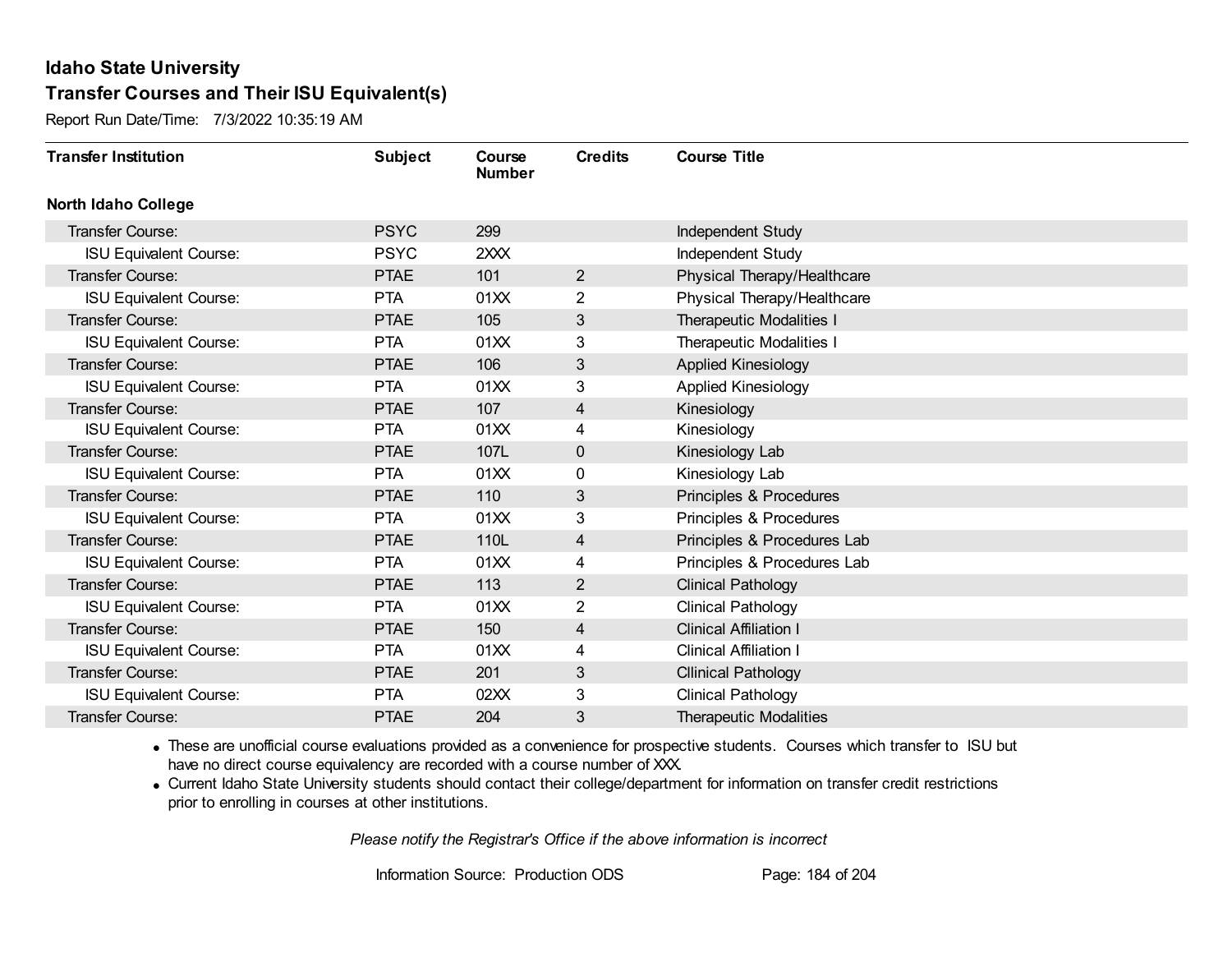Report Run Date/Time: 7/3/2022 10:35:19 AM

| <b>Transfer Institution</b>   | <b>Subject</b> | Course<br><b>Number</b> | <b>Credits</b> | <b>Course Title</b>           |
|-------------------------------|----------------|-------------------------|----------------|-------------------------------|
| <b>North Idaho College</b>    |                |                         |                |                               |
| Transfer Course:              | <b>PTAE</b>    | 204                     | $\mathbf{3}$   | <b>Therapeutic Modalities</b> |
| <b>ISU Equivalent Course:</b> | <b>PTA</b>     | 02XX                    | 3              | <b>Therapeutic Modalities</b> |
| Transfer Course:              | <b>PTAE</b>    | 204L                    | $\mathbf 0$    | Therapeutic Modalities Lab    |
| <b>ISU Equivalent Course:</b> | <b>PTA</b>     | 02XX                    | 0              | Therapeutic Modalities Lab    |
| <b>Transfer Course:</b>       | <b>PTAE</b>    | 206                     | 3              | Applied Anatomy/Physiology    |
| <b>ISU Equivalent Course:</b> | <b>PTA</b>     | 02XX                    | 3              | Applied Anatomy/Physiology    |
| Transfer Course:              | <b>PTAE</b>    | 207                     | $\overline{4}$ | Therapeutic Exercise          |
| <b>ISU Equivalent Course:</b> | <b>PTA</b>     | 02XX                    | 4              | Therapeutic Exercise          |
| <b>Transfer Course:</b>       | <b>PTAE</b>    | 207L                    | $\mathbf 0$    | Therapeutic Exercise Lab      |
| <b>ISU Equivalent Course:</b> | <b>PTA</b>     | 02XX                    | 0              | Therapeutic Exercise Lab      |
| Transfer Course:              | <b>PTAE</b>    | 208                     | $\overline{4}$ | Orthopedic Rehabilitation     |
| <b>ISU Equivalent Course:</b> | <b>PTA</b>     | 02XX                    | 4              | Orthopedic Rehabilitation     |
| Transfer Course:              | <b>PTAE</b>    | 208L                    | $\mathbf 0$    | Orthopedic Rehabilitation Lab |
| <b>ISU Equivalent Course:</b> | <b>PTA</b>     | 02XX                    | 0              | Orthopedic Rehabilitation Lab |
| Transfer Course:              | <b>PTAE</b>    | 210                     | 3              | Manual Therapy                |
| <b>ISU Equivalent Course:</b> | <b>PTA</b>     | 02XX                    | 3              | Manual Therapy                |
| Transfer Course:              | <b>PTAE</b>    | 211                     | 3              | <b>Data Collections</b>       |
| <b>ISU Equivalent Course:</b> | <b>PTA</b>     | 02XX                    | 3              | <b>Data Collections</b>       |
| Transfer Course:              | <b>PTAE</b>    | 211L                    | $\mathbf 0$    | Data Collection Lab           |
| <b>ISU Equivalent Course:</b> | <b>PTA</b>     | 02XX                    | 0              | Data Collection Lab           |
| Transfer Course:              | <b>PTAE</b>    | 213                     | 3              | Neurological Rehabilitation   |
| <b>ISU Equivalent Course:</b> | <b>PTA</b>     | 02XX                    | 3              | Neurological Rehabillitation  |
| <b>Transfer Course:</b>       | <b>PTAE</b>    | 215                     | 3              | <b>Special Populations</b>    |

· These are unofficial course evaluations provided as a convenience for prospective students. Courses which transfer to ISU but have no direct course equivalency are recorded with a course number of XXX.

· Current Idaho State University students should contact their college/department for information on transfer credit restrictions prior to enrolling in courses at other institutions.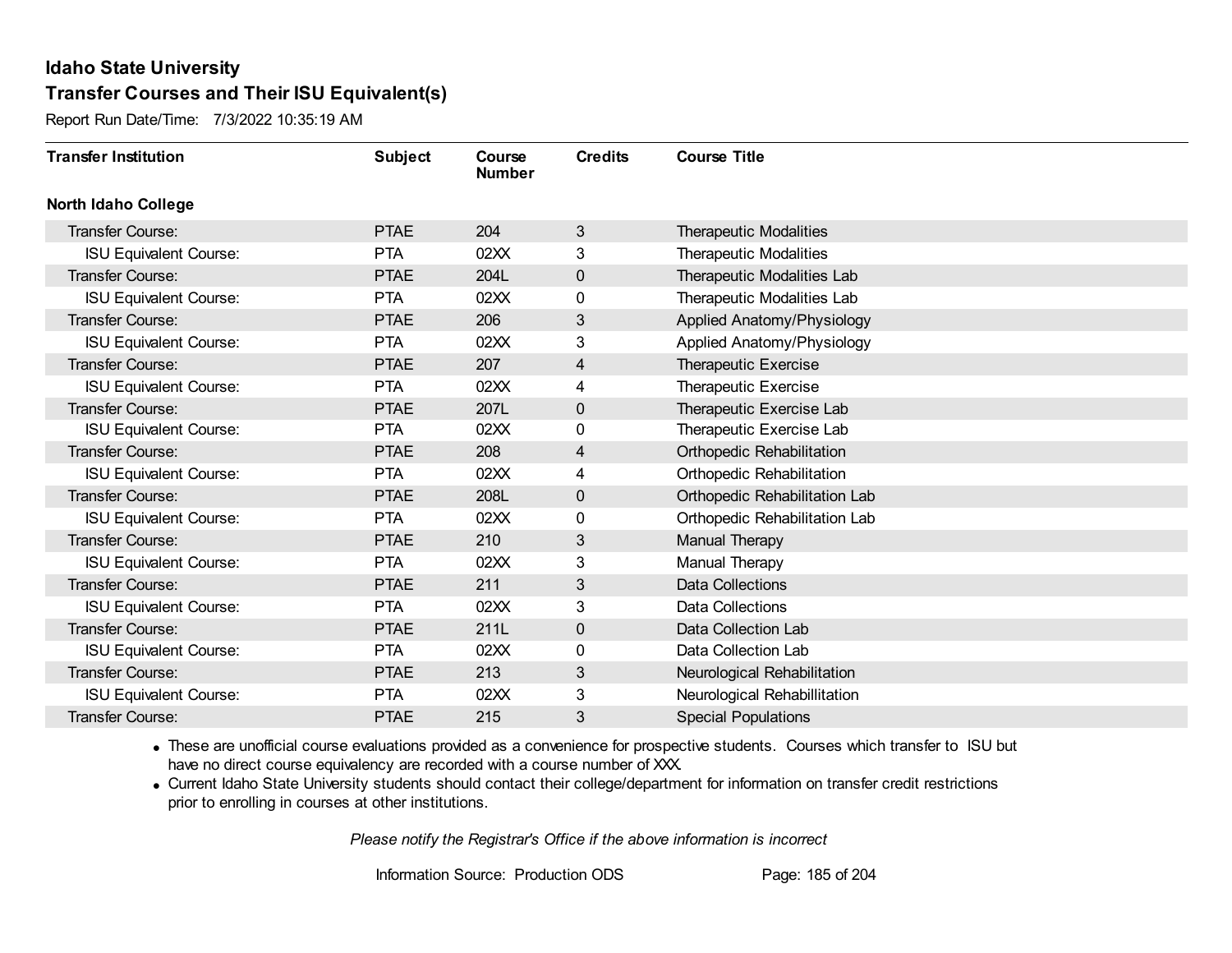Report Run Date/Time: 7/3/2022 10:35:19 AM

| <b>Transfer Institution</b>   | <b>Subject</b> | Course<br><b>Number</b> | <b>Credits</b> | <b>Course Title</b>            |
|-------------------------------|----------------|-------------------------|----------------|--------------------------------|
| <b>North Idaho College</b>    |                |                         |                |                                |
| Transfer Course:              | <b>PTAE</b>    | 215                     | 3              | <b>Special Populations</b>     |
| <b>ISU Equivalent Course:</b> | <b>PTA</b>     | 02XX                    | 3              | <b>Special Populations</b>     |
| Transfer Course:              | <b>PTAE</b>    | 215L                    | 0              | Special Populations Lab        |
| <b>ISU Equivalent Course:</b> | <b>PTA</b>     | 02XX                    | 0              | Special Populations Lab        |
| Transfer Course:              | <b>PTAE</b>    | 217                     | 4              | Neurological Rehabilitation    |
| <b>ISU Equivalent Course:</b> | <b>PTA</b>     | 02XX                    | 4              | Neurological Rehabilitation    |
| Transfer Course:              | <b>PTAE</b>    | 217L                    | 0              | Neurological Rehabilitation La |
| <b>ISU Equivalent Course:</b> | <b>PTA</b>     | 02XX                    | 0              | Neurological Rehabilitation La |
| Transfer Course:              | <b>PTAE</b>    | 221                     | $\overline{2}$ | Seminar                        |
| <b>ISU Equivalent Course:</b> | <b>PTA</b>     | 02XX                    | $\overline{2}$ | Seminar                        |
| Transfer Course:              | <b>PTAE</b>    | 225                     | $\mathbf{1}$   | <b>Cllinical Education I</b>   |
| <b>ISU Equivalent Course:</b> | <b>PTA</b>     | 02XX                    | 1              | <b>Clinical Education I</b>    |
| Transfer Course:              | <b>PTAE</b>    | 226                     | 1              | <b>Cllinical Education II</b>  |
| <b>ISU Equivalent Course:</b> | <b>PTA</b>     | 02XX                    | 1              | <b>Clinical Education II</b>   |
| Transfer Course:              | <b>PTAE</b>    | 240                     | $\overline{7}$ | <b>Clinical Affiliation 1</b>  |
| <b>ISU Equivalent Course:</b> | <b>PTA</b>     | 02XX                    | $\overline{7}$ | <b>Clinical Affiliation 1</b>  |
| Transfer Course:              | <b>PTAE</b>    | 241                     | $\overline{7}$ | <b>Clinical Affiliation 2</b>  |
| <b>ISU Equivalent Course:</b> | <b>PTA</b>     | 02XX                    | $\overline{7}$ | <b>Clinical Affiliation 2</b>  |
| Transfer Course:              | <b>RADT</b>    | 111                     | 5              | Intro to Radiography           |
| <b>ISU Equivalent Course:</b> | <b>ELEC</b>    | 1XXX                    | 5              | Intro to Radiography           |
| <b>Transfer Course:</b>       | <b>RADT</b>    | 111L                    | 0              | Intro to Radiography Lab       |
| <b>ISU Equivalent Course:</b> | <b>ELEC</b>    | 1XXX                    | 0              | Intro to Radiography Lab       |
| Transfer Course:              | <b>RADT</b>    | 112                     | 4              | Radiographic Procedures I      |

· These are unofficial course evaluations provided as a convenience for prospective students. Courses which transfer to ISU but have no direct course equivalency are recorded with a course number of XXX.

· Current Idaho State University students should contact their college/department for information on transfer credit restrictions prior to enrolling in courses at other institutions.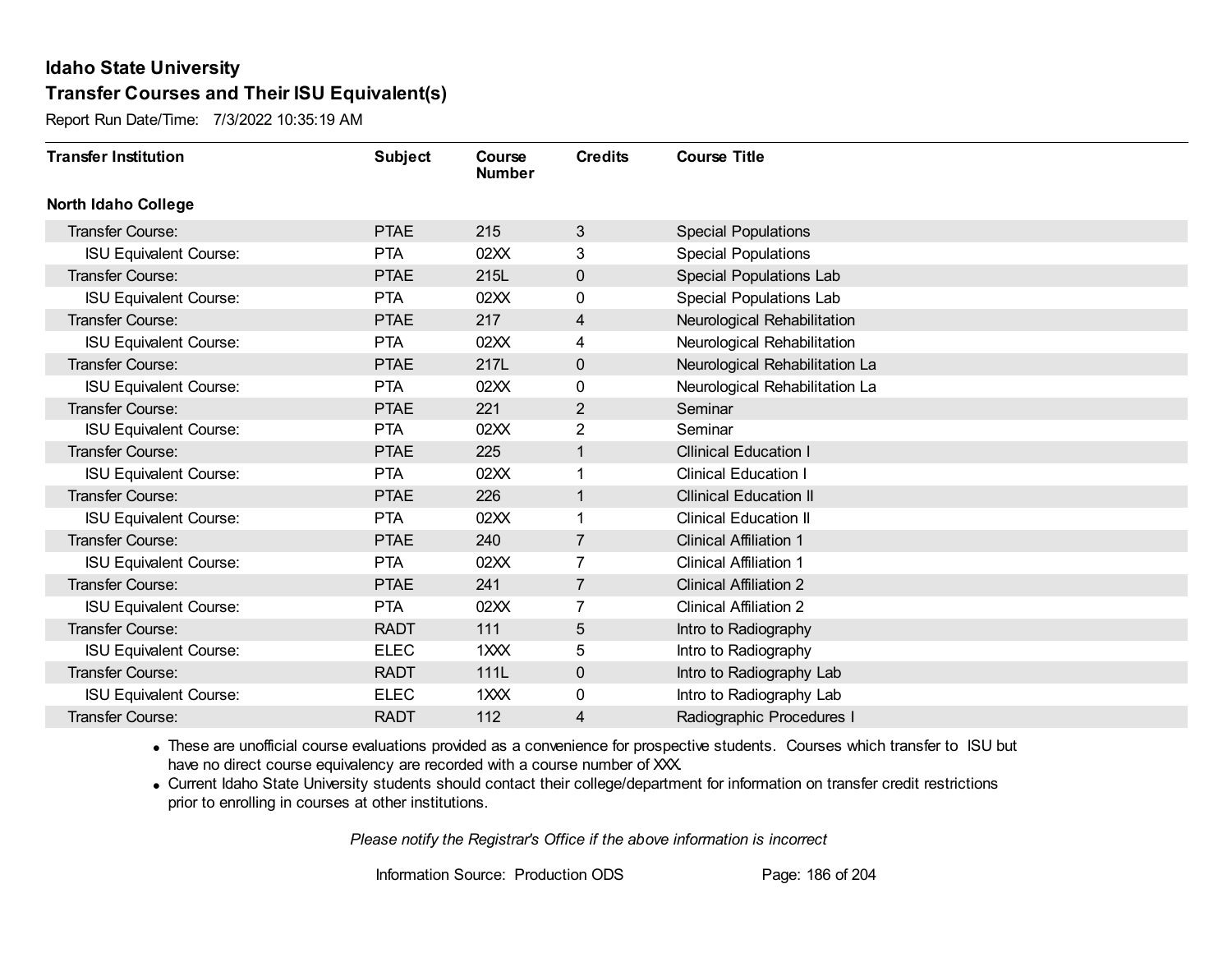Report Run Date/Time: 7/3/2022 10:35:19 AM

| <b>Transfer Institution</b>   | <b>Subject</b> | Course<br><b>Number</b> | <b>Credits</b> | <b>Course Title</b>            |
|-------------------------------|----------------|-------------------------|----------------|--------------------------------|
| North Idaho College           |                |                         |                |                                |
| Transfer Course:              | <b>RADT</b>    | 112                     | 4              | Radiographic Procedures I      |
| <b>ISU Equivalent Course:</b> | <b>ELEC</b>    | 1XXX                    | 4              | Radiographic Procedures I      |
| Transfer Course:              | <b>RADT</b>    | 112L                    | $\pmb{0}$      | Radiographic Procedures I Lab  |
| <b>ISU Equivalent Course:</b> | <b>ELEC</b>    | $1$ $XX$                | 0              | Radiographic Procedures I Lab  |
| Transfer Course:              | <b>RADT</b>    | 113                     | 3              | Prin/Radiation Biology/Protect |
| <b>ISU Equivalent Course:</b> | <b>ELEC</b>    | 1XXX                    | 3              | Prin/Radiation Biology/Protect |
| Transfer Course:              | <b>RADT</b>    | 113L                    | $\mathbf{0}$   | Prin/Radiation Biol/Protec Lab |
| <b>ISU Equivalent Course:</b> | <b>ELEC</b>    | 1XXX                    | 0              | Prin/Radiation Biol/Protec Lab |
| Transfer Course:              | <b>RADT</b>    | 114                     | 4              | Radiographic Procedures II     |
| <b>ISU Equivalent Course:</b> | <b>ELEC</b>    | 1XXX                    | 4              | Radiographic Procedures II     |
| Transfer Course:              | <b>RADT</b>    | 114L                    | $\mathbf 0$    | Radiographic Procedures II Lab |
| <b>ISU Equivalent Course:</b> | <b>ELEC</b>    | 1XXX                    | 0              | Radiographic Procedures II Lab |
| Transfer Course:              | <b>RADT</b>    | 115                     | 3              | Radiographic Physics Equip     |
| <b>ISU Equivalent Course:</b> | <b>ELEC</b>    | 1XXX                    | 3              | Radiographic Physics Equip     |
| Transfer Course:              | <b>RADT</b>    | 115L                    | $\mathfrak{S}$ | Radiogr Procedures Equip Lab   |
| <b>ISU Equivalent Course:</b> | <b>ELEC</b>    | 1XXX                    | $\mathbf 0$    | Radiogr Procedures Equip Lab   |
| Transfer Course:              | <b>RADT</b>    | 116                     | 6              | Clinical Radiography I         |
| <b>ISU Equivalent Course:</b> | <b>ELEC</b>    | 1XXX                    | 6              | Clinical Radiography I         |
| <b>Transfer Course:</b>       | <b>RADT</b>    | 118                     | $\overline{4}$ | Radiographic Procedures III    |
| <b>ISU Equivalent Course:</b> | <b>ELEC</b>    | 1XXX                    | 4              | Radiographic Procedures III    |
| Transfer Course:              | <b>RADT</b>    | 118L                    | $\pmb{0}$      | Radiographic Procedures IIILab |
| <b>ISU Equivalent Course:</b> | <b>ELEC</b>    | $1$ $XX$                | 0              | Radiographic Procedures IIILab |
| Transfer Course:              | <b>RADT</b>    | 119                     | 4              | Clinical Radiography II        |

· These are unofficial course evaluations provided as a convenience for prospective students. Courses which transfer to ISU but have no direct course equivalency are recorded with a course number of XXX.

· Current Idaho State University students should contact their college/department for information on transfer credit restrictions prior to enrolling in courses at other institutions.

*Please notify the Registrar's Office if the above information is incorrect*

Information Source: Production ODS Page: 187 of 204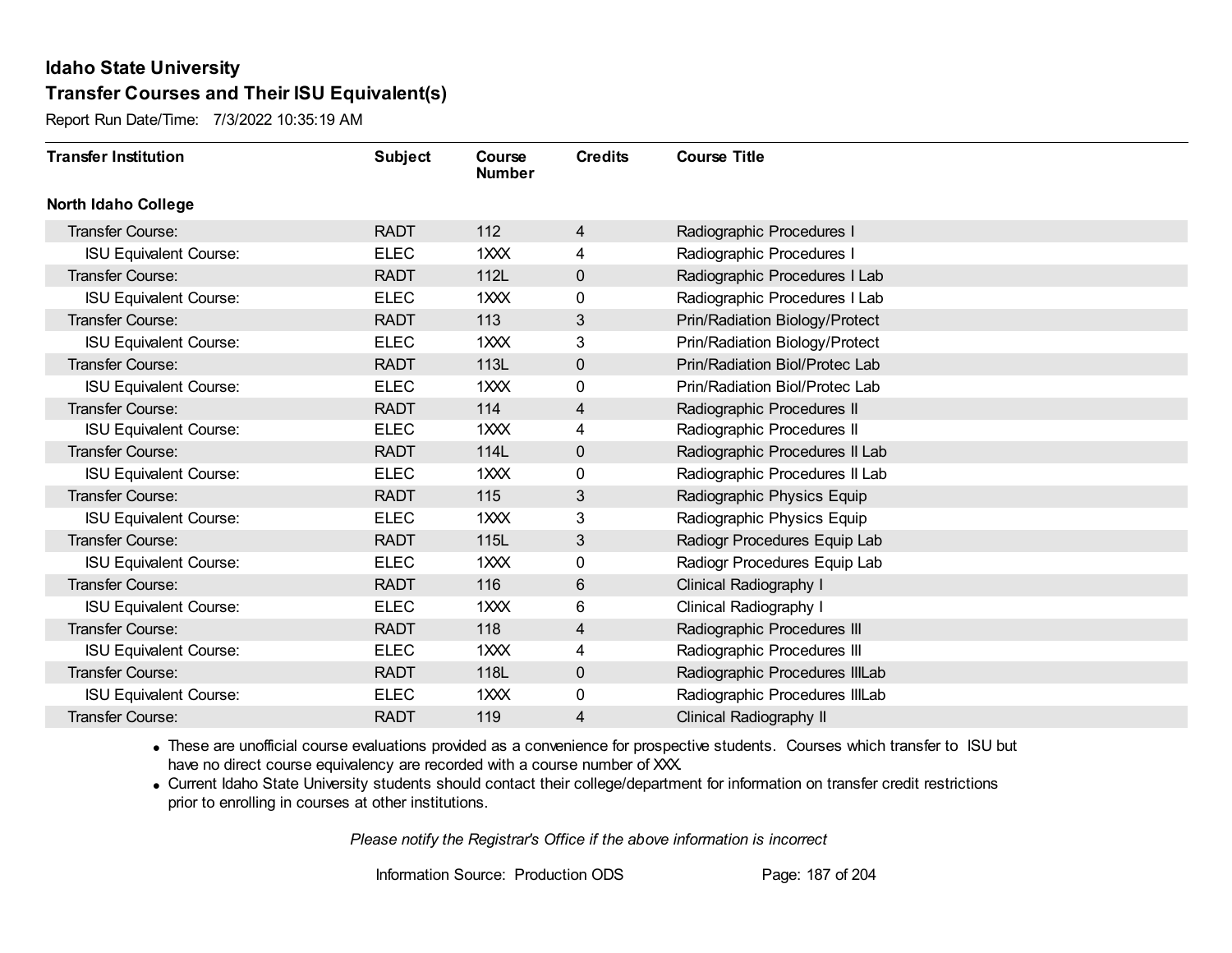Report Run Date/Time: 7/3/2022 10:35:19 AM

| <b>Transfer Institution</b>   | <b>Subject</b> | Course<br><b>Number</b> | <b>Credits</b> | <b>Course Title</b>          |
|-------------------------------|----------------|-------------------------|----------------|------------------------------|
| <b>North Idaho College</b>    |                |                         |                |                              |
| Transfer Course:              | <b>RADT</b>    | 119                     | $\overline{4}$ | Clinical Radiography II      |
| <b>ISU Equivalent Course:</b> | <b>ELEC</b>    | 1XXX                    | 4              | Clinical Radiography II      |
| Transfer Course:              | <b>RADT</b>    | 211                     | 4              | Radiographic Imaging         |
| <b>ISU Equivalent Course:</b> | <b>ELEC</b>    | 2XXX                    | 4              | Radiographic Imaging         |
| <b>Transfer Course:</b>       | <b>RADT</b>    | 211L                    | $\mathbf{0}$   | Radiographic Imaging Lab     |
| <b>ISU Equivalent Course:</b> | <b>ELEC</b>    | 2XXX                    | 0              | Radiographic Imaging Lab     |
| Transfer Course:              | <b>RADT</b>    | 220                     | 8              | Clinical Radiography III     |
| <b>ISU Equivalent Course:</b> | <b>ELEC</b>    | 2XXX                    | 8              | Clinical Radiography III     |
| Transfer Course:              | <b>RADT</b>    | 221                     | 10             | Clinical Radiography IV      |
| <b>ISU Equivalent Course:</b> | <b>ELEC</b>    | 2XXX                    | 10             | Clinical Radiography IV      |
| <b>Transfer Course:</b>       | <b>RADT</b>    | 222                     | $\overline{2}$ | Radiologic Technology Review |
| <b>ISU Equivalent Course:</b> | <b>ELEC</b>    | 2XXX                    | 2              | Radiologic Technology Review |
| Transfer Course:              | <b>RE</b>      | 097                     |                | Special Topic                |
| <b>ISU Equivalent Course:</b> | <b>ELEC</b>    | 01XX                    |                | <b>Special Topic</b>         |
| Transfer Course:              | <b>RE</b>      | 101                     | 3              | Real Estate Module I         |
| <b>ISU Equivalent Course:</b> | <b>ELEC</b>    | 01XX                    | 3              | Real Estate Module I         |
| Transfer Course:              | <b>RE</b>      | 102                     | 3              | <b>Real Estate Module II</b> |
| <b>ISU Equivalent Course:</b> | <b>ELEC</b>    | 01XX                    | 3              | Real Estate Module II        |
| Transfer Course:              | <b>RE</b>      | 197                     |                | <b>Special Topic</b>         |
| <b>ISU Equivalent Course:</b> | <b>ELEC</b>    | 01XX                    |                | <b>Special Topic</b>         |
| Transfer Course:              | <b>RE</b>      | 203                     |                | Workshop                     |
| <b>ISU Equivalent Course:</b> | <b>ELEC</b>    | 02XX                    |                | Workshop                     |
| Transfer Course:              | <b>RE</b>      | 290                     |                | <b>Internship</b>            |

· These are unofficial course evaluations provided as a convenience for prospective students. Courses which transfer to ISU but have no direct course equivalency are recorded with a course number of XXX.

· Current Idaho State University students should contact their college/department for information on transfer credit restrictions prior to enrolling in courses at other institutions.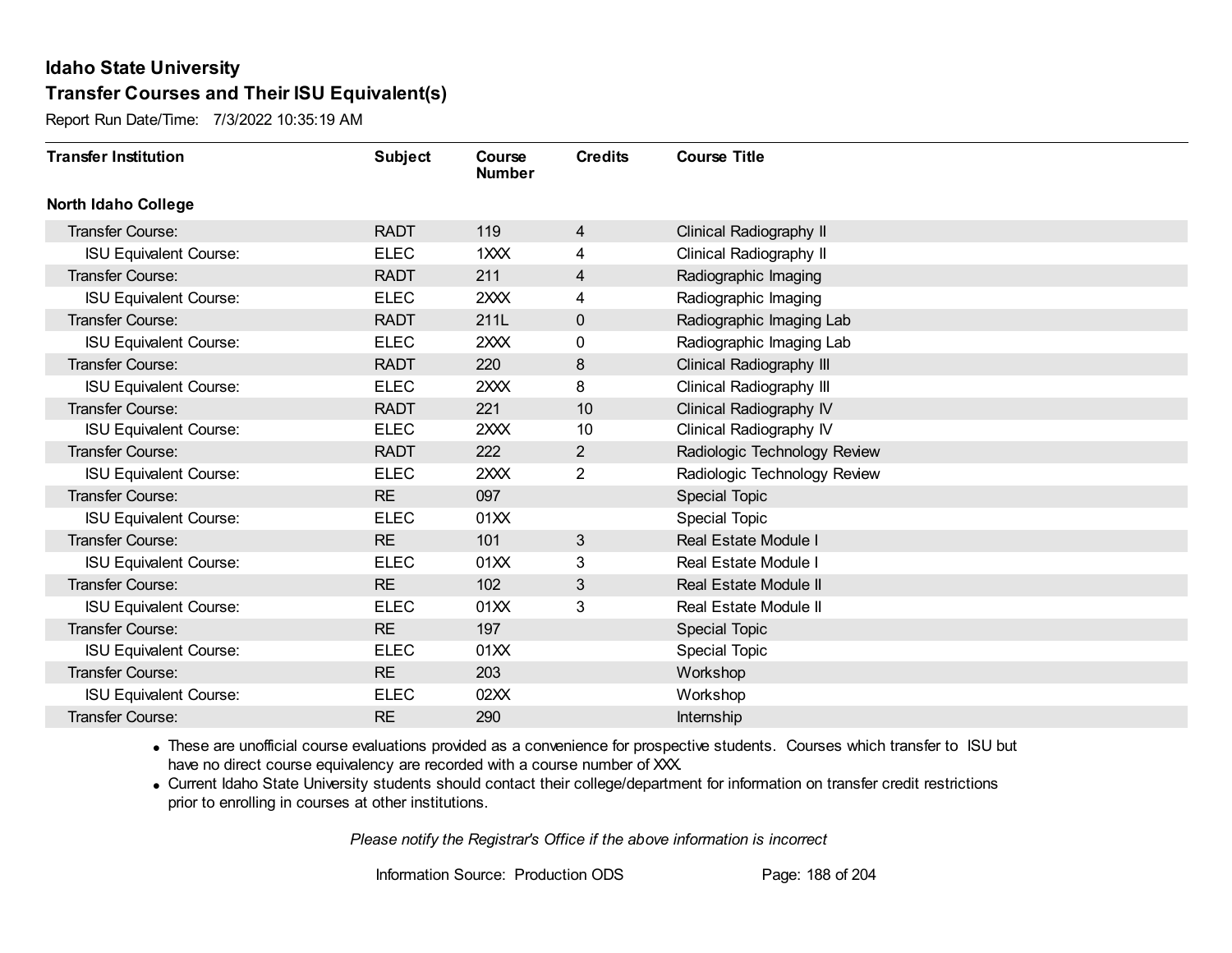Report Run Date/Time: 7/3/2022 10:35:19 AM

| <b>Transfer Institution</b>   | <b>Subject</b> | Course<br><b>Number</b> | <b>Credits</b> | <b>Course Title</b>               |
|-------------------------------|----------------|-------------------------|----------------|-----------------------------------|
| <b>North Idaho College</b>    |                |                         |                |                                   |
| Transfer Course:              | <b>RE</b>      | 290                     |                | Internship                        |
| <b>ISU Equivalent Course:</b> | <b>ELEC</b>    | 02XX                    |                | Internship                        |
| Transfer Course:              | <b>RE</b>      | 297                     |                | <b>Special Topic</b>              |
| <b>ISU Equivalent Course:</b> | <b>ELEC</b>    | 02XX                    |                | <b>Special Topic</b>              |
| <b>Transfer Course:</b>       | <b>RE</b>      | 298                     |                | Practicum                         |
| <b>ISU Equivalent Course:</b> | <b>ELEC</b>    | 02XX                    |                | Practicum                         |
| Transfer Course:              | <b>RE</b>      | 299                     |                | Independent Study                 |
| <b>ISU Equivalent Course:</b> | <b>ELEC</b>    | 02XX                    |                | Independent Study                 |
| Transfer Course:              | <b>RRM</b>     | 097                     |                | Special Topic                     |
| <b>ISU Equivalent Course:</b> | <b>ELEC</b>    | 01XX                    |                | Special Topic                     |
| <b>Transfer Course:</b>       | <b>RRM</b>     | 100                     | 3              | Intro to Hospitality & Tourism    |
| <b>ISU Equivalent Course:</b> | <b>ELEC</b>    | 01XX                    | 3              | Intro to Hospitality & Tourism    |
| Transfer Course:              | <b>RRM</b>     | 110                     | 3              | Wilderness First Responder        |
| <b>ISU Equivalent Course:</b> | <b>ELEC</b>    | 01XX                    | 3              | <b>Wilderness First Responder</b> |
| Transfer Course:              | <b>RRM</b>     | 120                     | 3              | Natural Resource Conserv/Mngt     |
| <b>ISU Equivalent Course:</b> | <b>ELEC</b>    | 01XX                    | 3              | Natural Resource Conserv/Mngt     |
| Transfer Course:              | <b>RRM</b>     | 125                     | 3              | Wilderness Ethics/Interpret       |
| <b>ISU Equivalent Course:</b> | <b>ELEC</b>    | 01XX                    | 3              | Wilderness Ethics/Interpret       |
| <b>Transfer Course:</b>       | <b>RRM</b>     | 130                     | $\overline{2}$ | Terrain Park Management           |
| <b>ISU Equivalent Course:</b> | <b>ELEC</b>    | 01XX                    | 2              | Terrain Park Management           |
| Transfer Course:              | <b>RRM</b>     | 135                     | 1              | Introduction Ski Instruction      |
| <b>ISU Equivalent Course:</b> | <b>ELEC</b>    | 01XX                    |                | Introduction Ski Instruction      |
| Transfer Course:              | <b>RRM</b>     | 140                     | 3              | <b>Leadership Principles</b>      |

· These are unofficial course evaluations provided as a convenience for prospective students. Courses which transfer to ISU but have no direct course equivalency are recorded with a course number of XXX.

· Current Idaho State University students should contact their college/department for information on transfer credit restrictions prior to enrolling in courses at other institutions.

*Please notify the Registrar's Office if the above information is incorrect*

Information Source: Production ODS Page: 189 of 204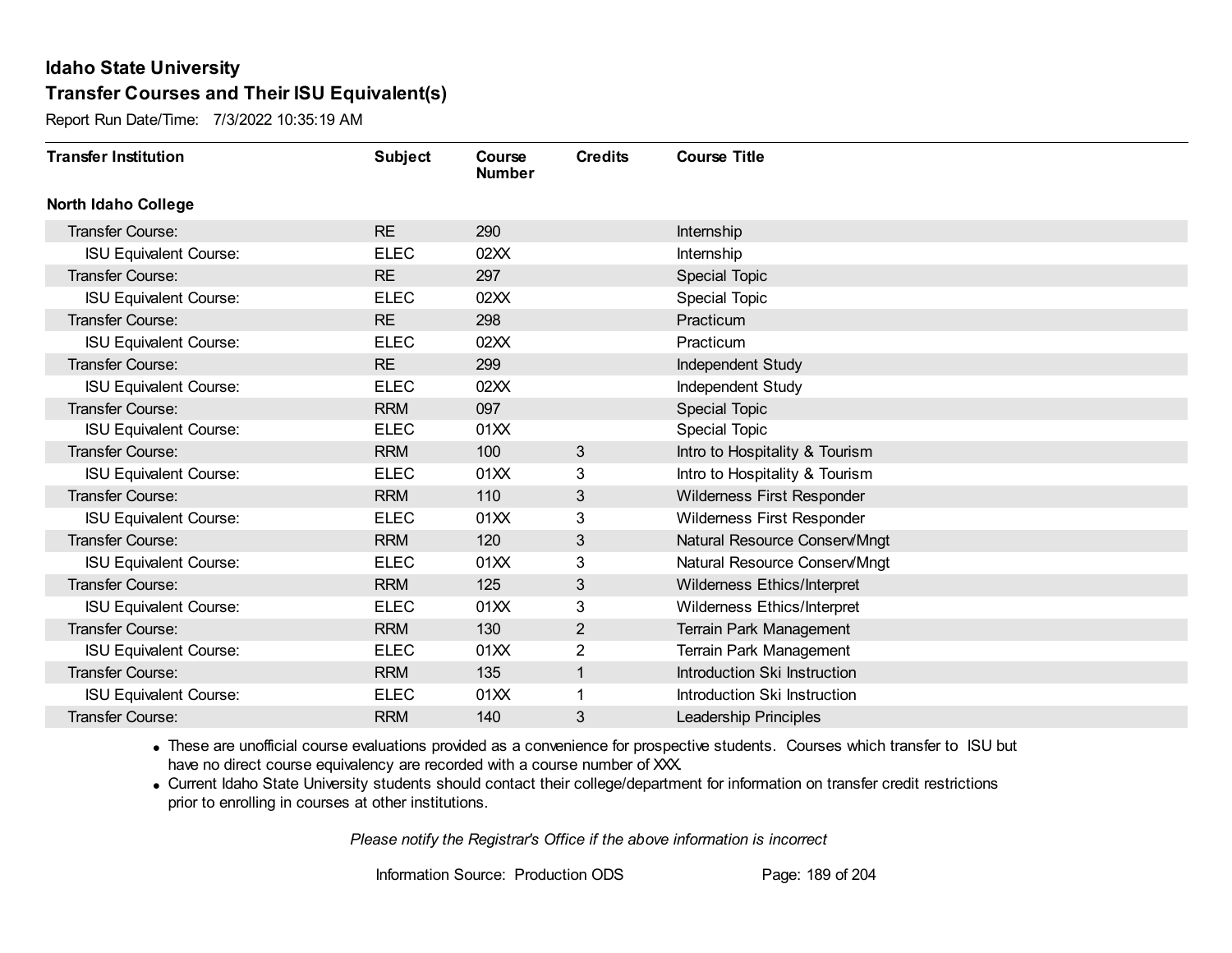Report Run Date/Time: 7/3/2022 10:35:19 AM

| <b>Transfer Institution</b>   | <b>Subject</b> | Course<br><b>Number</b> | <b>Credits</b> | <b>Course Title</b>                   |
|-------------------------------|----------------|-------------------------|----------------|---------------------------------------|
| <b>North Idaho College</b>    |                |                         |                |                                       |
| Transfer Course:              | <b>RRM</b>     | 140                     | 3              | Leadership Principles                 |
| <b>ISU Equivalent Course:</b> | <b>ELEC</b>    | 01XX                    | 3              | Leadership Principles                 |
| Transfer Course:              | <b>RRM</b>     | 195                     | 3              | <b>Backcountry Winter Skills</b>      |
| <b>ISU Equivalent Course:</b> | PE             | 1XXX                    | 3              | <b>Backcountry Winter Skills</b>      |
| <b>Transfer Course:</b>       | <b>RRM</b>     | 197                     |                | Special Topic                         |
| <b>ISU Equivalent Course:</b> | <b>ELEC</b>    | 01XX                    |                | <b>Special Topic</b>                  |
| Transfer Course:              | <b>RRM</b>     | 203                     |                | Workshop                              |
| <b>ISU Equivalent Course:</b> | <b>ELEC</b>    | 02XX                    |                | Workshop                              |
| Transfer Course:              | <b>RRM</b>     | 220                     | 3              | <b>Resort Recreation Mngt Princip</b> |
| <b>ISU Equivalent Course:</b> | <b>ELEC</b>    | 02XX                    | 3              | <b>Resort Recreation Mngt Princip</b> |
| Transfer Course:              | <b>RRM</b>     | 225                     | 3              | Event Planning/Management             |
| <b>ISU Equivalent Course:</b> | <b>ELEC</b>    | 02XX                    | 3              | Event Planning Management             |
| Transfer Course:              | <b>RRM</b>     | 230                     | 3              | Leisure/Recreation Programming        |
| <b>ISU Equivalent Course:</b> | <b>ELEC</b>    | 02XX                    | 3              | Leisure/Recreation Programming        |
| Transfer Course:              | <b>RRM</b>     | 234                     | 3              | <b>Team Dynamics</b>                  |
| <b>ISU Equivalent Course:</b> | <b>ELEC</b>    | 02XX                    | 3              | Team Dynamics                         |
| Transfer Course:              | <b>RRM</b>     | 235                     | 3              | <b>Outdoor Gear Maintenance</b>       |
| <b>ISU Equivalent Course:</b> | <b>PE</b>      | 2XXX                    | 3              | <b>Outdoor Gear Maintenance</b>       |
| Transfer Course:              | <b>RRM</b>     | 237A                    | 3              | Wilderness Backpacking                |
| <b>ISU Equivalent Course:</b> | <b>ELEC</b>    | 02XX                    | 3              | Wilderness Backpacking                |
| <b>Transfer Course:</b>       | <b>RRM</b>     | 237B                    | 3              | <b>Wilderness Survival</b>            |
| <b>ISU Equivalent Course:</b> | <b>ELEC</b>    | 02XX                    | 3              | <b>Wilderness Survival</b>            |
| Transfer Course:              | <b>RRM</b>     | 237C                    | 3              | <b>Whitewater Guiding</b>             |

· These are unofficial course evaluations provided as a convenience for prospective students. Courses which transfer to ISU but have no direct course equivalency are recorded with a course number of XXX.

· Current Idaho State University students should contact their college/department for information on transfer credit restrictions prior to enrolling in courses at other institutions.

*Please notify the Registrar's Office if the above information is incorrect*

Information Source: Production ODS Page: 190 of 204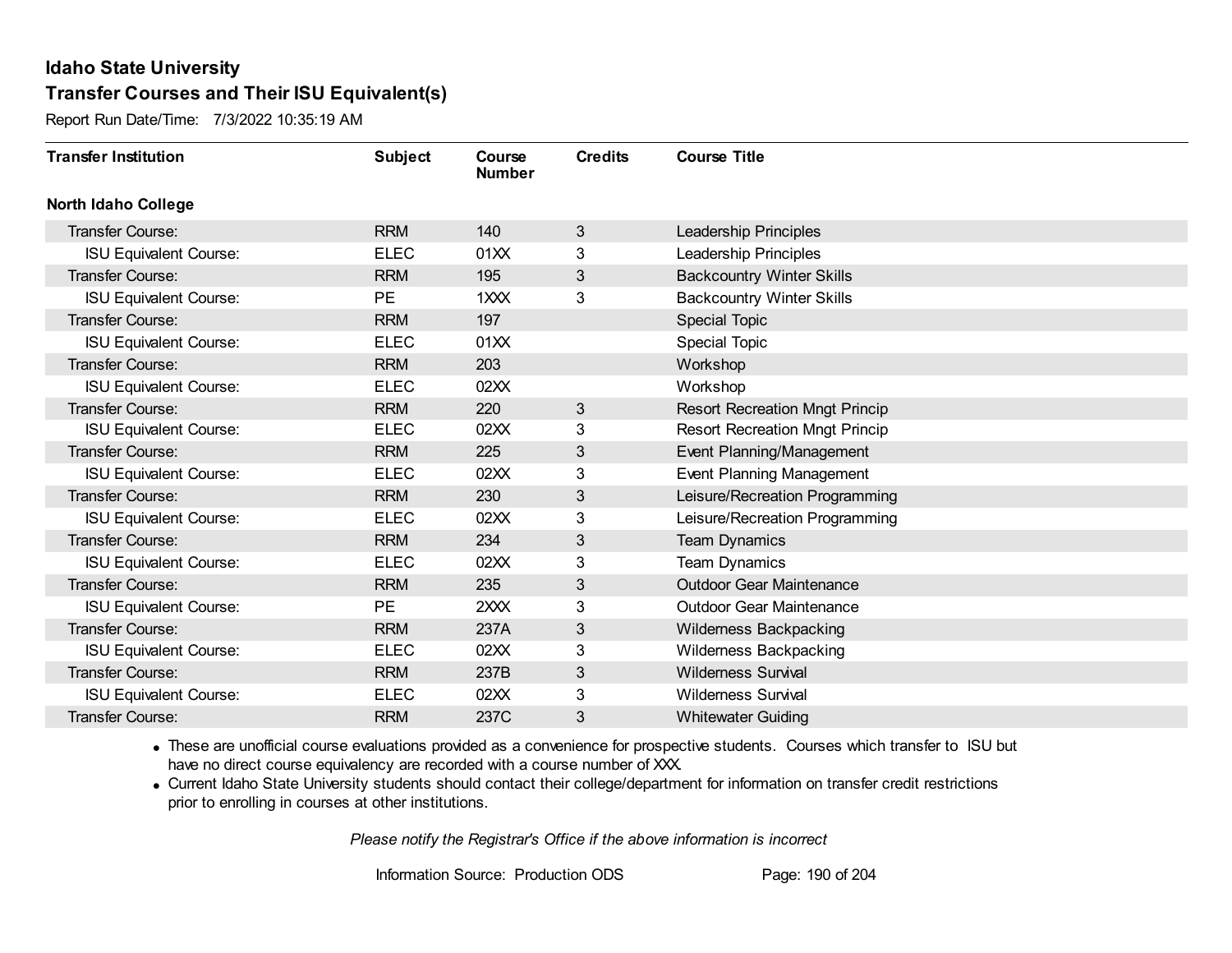Report Run Date/Time: 7/3/2022 10:35:19 AM

| <b>Transfer Institution</b>   | <b>Subject</b> | Course<br><b>Number</b> | <b>Credits</b> | <b>Course Title</b>            |
|-------------------------------|----------------|-------------------------|----------------|--------------------------------|
| <b>North Idaho College</b>    |                |                         |                |                                |
| <b>Transfer Course:</b>       | <b>RRM</b>     | 237C                    | 3              | <b>Whitewater Guiding</b>      |
| <b>ISU Equivalent Course:</b> | <b>ELEC</b>    | 02XX                    | 3              | <b>Whitewater Guiding</b>      |
| <b>Transfer Course:</b>       | <b>RRM</b>     | 237D                    | 3              | Mountaineering                 |
| <b>ISU Equivalent Course:</b> | <b>ELEC</b>    | 02XX                    | 3              | Mountaineering                 |
| Transfer Course:              | <b>RRM</b>     | 237E                    | 3              | Outdoor Programming/Ldrshp     |
| <b>ISU Equivalent Course:</b> | <b>ELEC</b>    | 02XX                    | 3              | Outdoor Programming/Ldrshp     |
| <b>Transfer Course:</b>       | <b>RRM</b>     | 237F                    | 3              | <b>Outdoor Navigation</b>      |
| <b>ISU Equivalent Course:</b> | <b>ELEC</b>    | 2XXX                    | 3              | <b>Outdoor Navigation</b>      |
| Transfer Course:              | <b>RRM</b>     | 237G                    | $\mathbf{1}$   | Avalanche Level 1              |
| <b>ISU Equivalent Course:</b> | <b>ELEC</b>    | 02XX                    | 1              | Avalanche Level 1              |
| Transfer Course:              | <b>RRM</b>     | 237H                    | 3              | Intro Outdoor Cooking          |
| <b>ISU Equivalent Course:</b> | <b>ELEC</b>    | 02XX                    | 3              | Intro Outdoor Cooking          |
| <b>Transfer Course:</b>       | <b>RRM</b>     | 237J                    | 3              | Swift Water Rescue             |
| <b>ISU Equivalent Course:</b> | <b>ELEC</b>    | 02XX                    | 3              | Swift Water Rescue             |
| <b>Transfer Course:</b>       | <b>RRM</b>     | 250                     | 3              | Risk Mngt/Resort Industry      |
| <b>ISU Equivalent Course:</b> | <b>ELEC</b>    | 02XX                    | 3              | Risk Mngt/Resort Industry      |
| Transfer Course:              | <b>RRM</b>     | 290                     | 3              | Resort/Recreation Mngt Intrnsh |
| <b>ISU Equivalent Course:</b> | <b>ELEC</b>    | 02XX                    | 3              | Resort/Recreation Mngt Intrnsp |
| <b>Transfer Course:</b>       | <b>RRM</b>     | 297                     |                | Special Topic                  |
| <b>ISU Equivalent Course:</b> | <b>ELEC</b>    | 02XX                    |                | <b>Special Topic</b>           |
| <b>Transfer Course:</b>       | <b>RRM</b>     | 298                     |                | Practicum                      |
| <b>ISU Equivalent Course:</b> | <b>ELEC</b>    | 02XX                    |                | Practicum                      |
| Transfer Course:              | <b>RRM</b>     | 299                     |                | Independent Study              |

· These are unofficial course evaluations provided as a convenience for prospective students. Courses which transfer to ISU but have no direct course equivalency are recorded with a course number of XXX.

· Current Idaho State University students should contact their college/department for information on transfer credit restrictions prior to enrolling in courses at other institutions.

*Please notify the Registrar's Office if the above information is incorrect*

Information Source: Production ODS Page: 191 of 204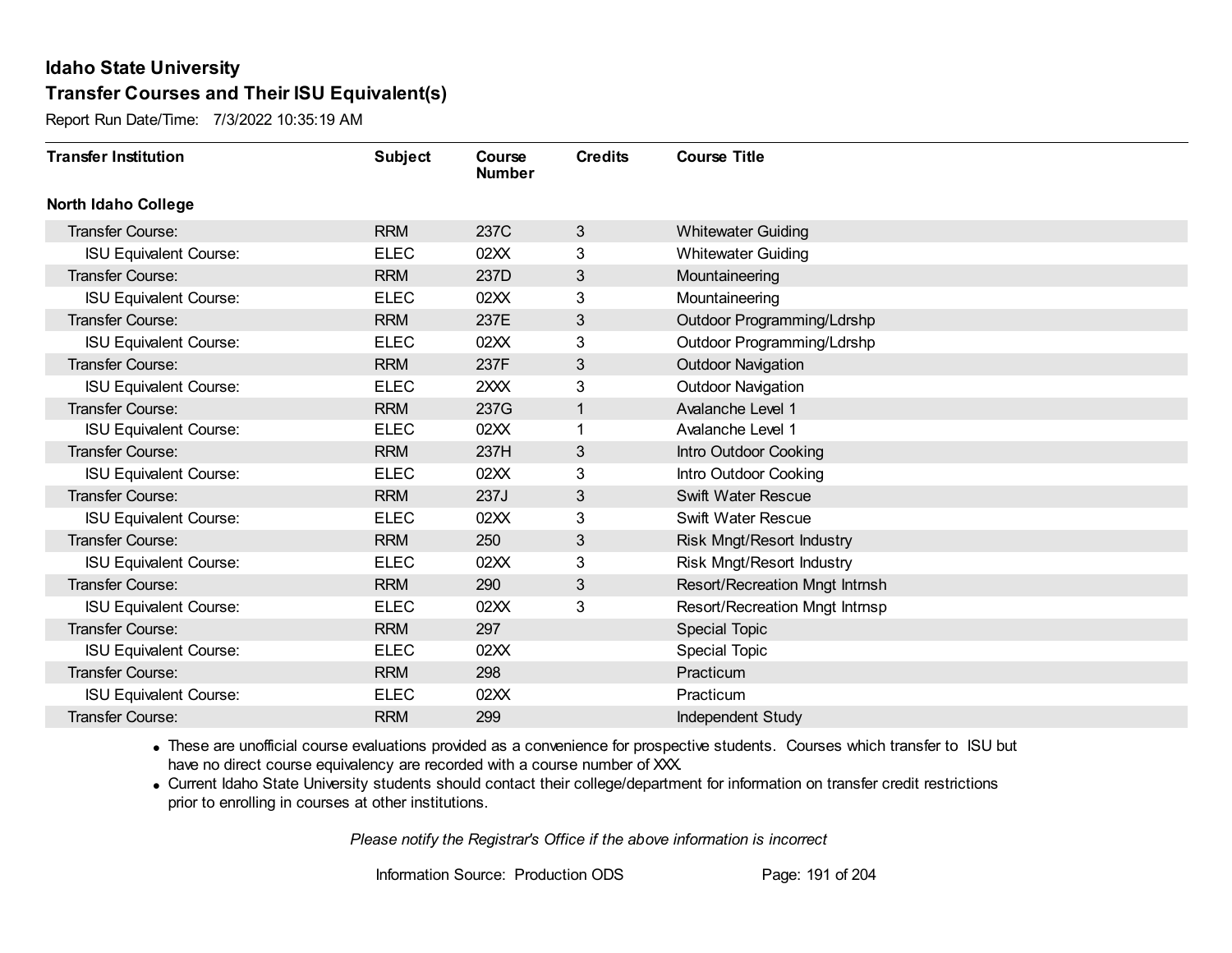Report Run Date/Time: 7/3/2022 10:35:19 AM

| <b>Transfer Institution</b>   | <b>Subject</b> | Course<br><b>Number</b> | <b>Credits</b> | <b>Course Title</b>             |
|-------------------------------|----------------|-------------------------|----------------|---------------------------------|
| <b>North Idaho College</b>    |                |                         |                |                                 |
| <b>Transfer Course:</b>       | <b>RRM</b>     | 299                     |                | Independent Study               |
| <b>ISU Equivalent Course:</b> | <b>ELEC</b>    | 02XX                    |                | Independent Study               |
| Transfer Course:              | <b>SOC</b>     | 097                     |                | Special Topic                   |
| <b>ISU Equivalent Course:</b> | <b>SOC</b>     | 1XXX                    |                | <b>Special Topic</b>            |
| Transfer Course:              | <b>SOC</b>     | 101                     | 3              | Intro to Sociology GM6          |
| <b>ISU Equivalent Course:</b> | <b>SOC</b>     | 1101                    | 3              | Intro to Sociology GM6          |
| <b>Transfer Course:</b>       | <b>SOC</b>     | 102                     | 3              | Social Problems GM6             |
| <b>ISU Equivalent Course:</b> | <b>SOC</b>     | 1102                    | 3              | Social Problems GM6             |
| Transfer Course:              | <b>SOC</b>     | 103                     | 3              | <b>Cultural Diversity</b>       |
| <b>ISU Equivalent Course:</b> | <b>SOC</b>     | 2248                    | 3              | Social Diversity                |
| Transfer Course:              | <b>SOC</b>     | 110                     | 3              | Intro to Sociology              |
| <b>ISU Equivalent Course:</b> | <b>SOC</b>     | 1101                    |                | Intro to Sociology              |
| Transfer Course:              | <b>SOC</b>     | 155                     | 3              | Drug Abuse: Fact/Fiction/Future |
| <b>ISU Equivalent Course:</b> | <b>SOC</b>     | 1XXX                    | 3              | Drug Abuse: Fact/Fiction/Future |
| Transfer Course:              | <b>SOC</b>     | 197                     |                | <b>Special Topic</b>            |
| <b>ISU Equivalent Course:</b> | SOC            | 1XXX                    |                | Special Topic                   |
| Transfer Course:              | <b>SOC</b>     | 203                     |                | Workshop                        |
| <b>ISU Equivalent Course:</b> | <b>SOC</b>     | 2XXX                    |                | Workshop                        |
| <b>Transfer Course:</b>       | <b>SOC</b>     | 220                     | 3              | Marriage and Family (IGM)       |
| <b>ISU Equivalent Course:</b> | <b>SOC</b>     | 2XXX                    | 3              | Marriage and Family (IGM)       |
| Transfer Course:              | <b>SOC</b>     | 230                     | 3              | <b>Social Problems</b>          |
| <b>ISU Equivalent Course:</b> | <b>SOC</b>     | 1102                    |                | Social Problems                 |
| Transfer Course:              | <b>SOC</b>     | 245                     | 3              | Intro to Criminology            |

· These are unofficial course evaluations provided as a convenience for prospective students. Courses which transfer to ISU but have no direct course equivalency are recorded with a course number of XXX.

· Current Idaho State University students should contact their college/department for information on transfer credit restrictions prior to enrolling in courses at other institutions.

*Please notify the Registrar's Office if the above information is incorrect*

Information Source: Production ODS Page: 192 of 204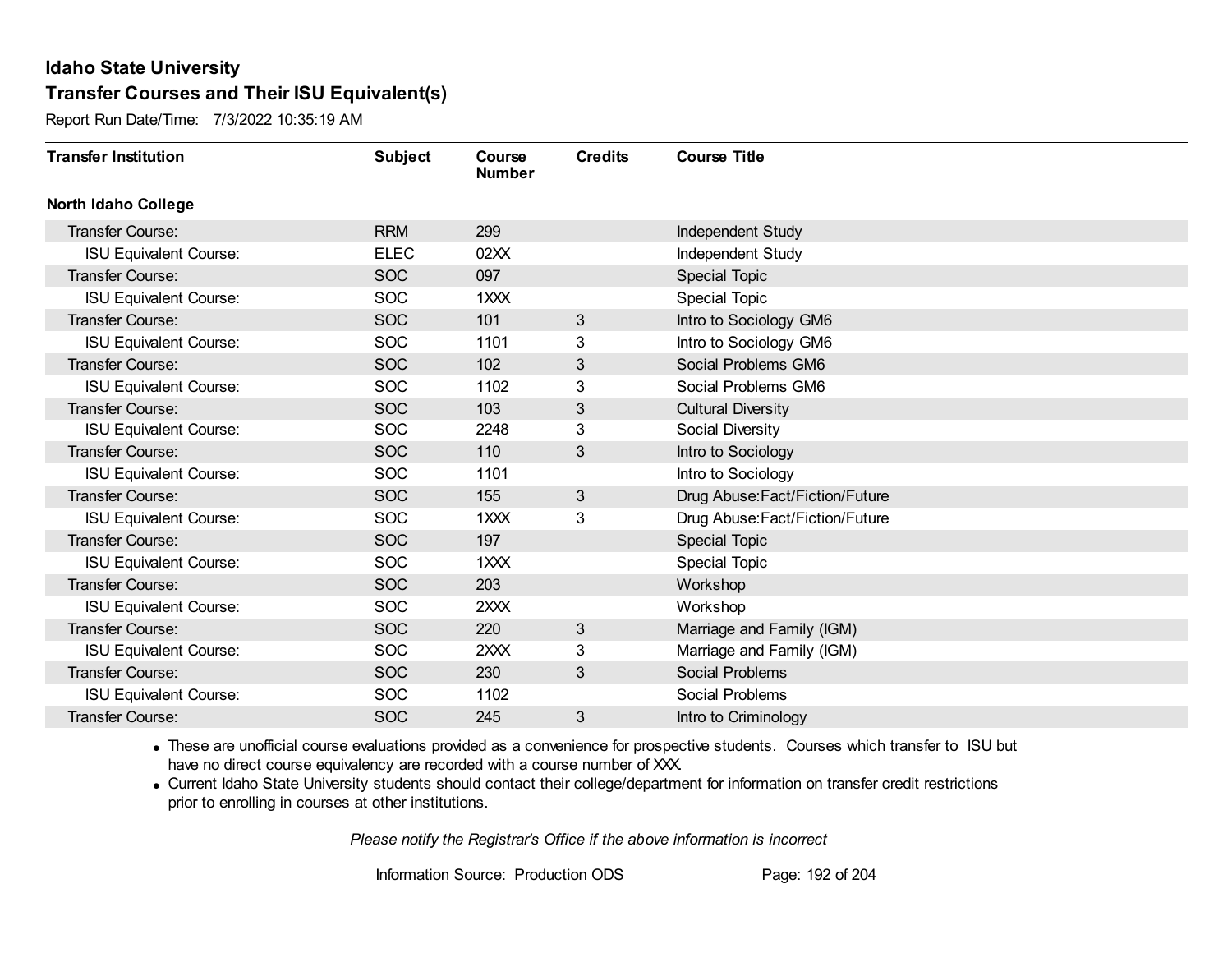Report Run Date/Time: 7/3/2022 10:35:19 AM

| <b>Transfer Institution</b>   | <b>Subject</b> | Course<br><b>Number</b> | <b>Credits</b> | <b>Course Title</b>                |
|-------------------------------|----------------|-------------------------|----------------|------------------------------------|
| <b>North Idaho College</b>    |                |                         |                |                                    |
| Transfer Course:              | <b>SOC</b>     | 245                     | 3              | Intro to Criminology               |
| <b>ISU Equivalent Course:</b> | <b>SOC</b>     | 2XXX                    | 3              | Intro to Criminology               |
| Transfer Course:              | <b>SOC</b>     | 251                     | 3              | Race & Ethnic Relations            |
| <b>ISU Equivalent Course:</b> | <b>SOC</b>     | 2248                    | 3              | Social Diversity                   |
| <b>Transfer Course:</b>       | <b>SOC</b>     | 283                     | 3              | Death and Dying                    |
| <b>ISU Equivalent Course:</b> | <b>SOC</b>     | 2XXX                    | 3              | Death and Dying                    |
| Transfer Course:              | <b>SOC</b>     | 290                     |                | Internship                         |
| <b>ISU Equivalent Course:</b> | <b>SOC</b>     | 2XXX                    |                | Internship                         |
| <b>Transfer Course:</b>       | <b>SOC</b>     | 296                     | 3              | Intro to Sociology of Gender       |
| <b>ISU Equivalent Course:</b> | <b>SOC</b>     | 2XXX                    | 3              | Intro to Sociology of Gender       |
| <b>Transfer Course:</b>       | <b>SOC</b>     | 297                     |                | Special Topic                      |
| <b>ISU Equivalent Course:</b> | <b>SOC</b>     | 2XXX                    |                | <b>Special Topic</b>               |
| Transfer Course:              | <b>SOC</b>     | 298                     |                | Practicum                          |
| <b>ISU Equivalent Course:</b> | <b>SOC</b>     | 2XXX                    |                | Practicum                          |
| Transfer Course:              | <b>SOC</b>     | 299                     |                | Independent Sudy                   |
| <b>ISU Equivalent Course:</b> | <b>SOC</b>     | 2XXX                    |                | Independent Study                  |
| Transfer Course:              | SOSC           | 097                     |                | Special Topic                      |
| <b>ISU Equivalent Course:</b> | <b>SOC</b>     | 1XXX                    |                | Special Topic                      |
| Transfer Course:              | <b>SOSC</b>    | 102                     | $\overline{2}$ | Student Leadership Development     |
| <b>ISU Equivalent Course:</b> | <b>SOC</b>     | 1XXX                    | 2              | Student Leadership Development     |
| Transfer Course:              | SOSC           | 103                     | 3              | Cultural Anthropology/Ecology      |
| <b>ISU Equivalent Course:</b> | <b>SOC</b>     | 1XXX                    | 3              | Cultural Anthropology/Ecology      |
| Transfer Course:              | SOSC           | 104                     | 1              | <b>Resident Assistant Training</b> |

· These are unofficial course evaluations provided as a convenience for prospective students. Courses which transfer to ISU but have no direct course equivalency are recorded with a course number of XXX.

· Current Idaho State University students should contact their college/department for information on transfer credit restrictions prior to enrolling in courses at other institutions.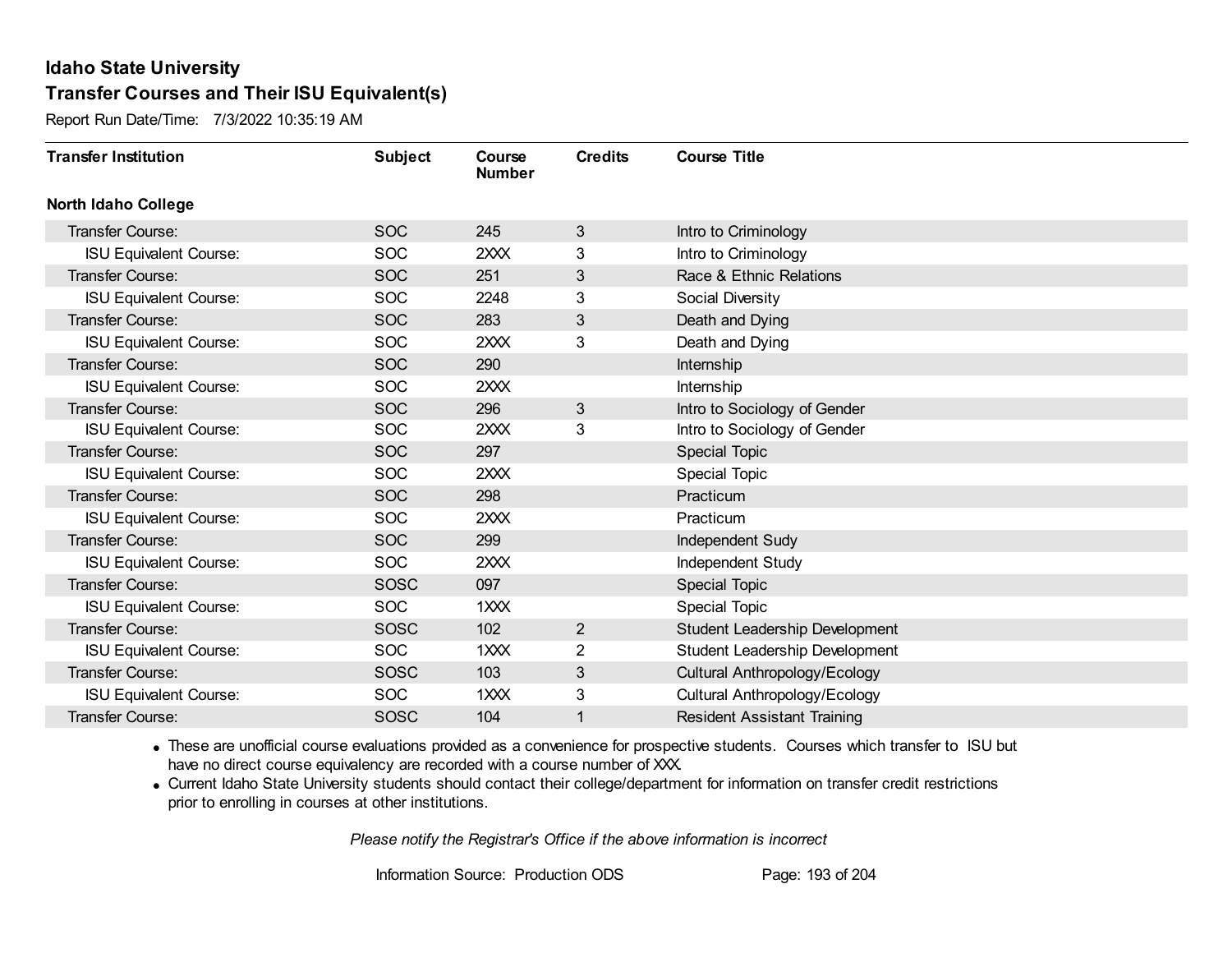Report Run Date/Time: 7/3/2022 10:35:19 AM

| <b>Transfer Institution</b>   | <b>Subject</b> | Course<br><b>Number</b> | <b>Credits</b> | <b>Course Title</b>                |
|-------------------------------|----------------|-------------------------|----------------|------------------------------------|
| <b>North Idaho College</b>    |                |                         |                |                                    |
| <b>Transfer Course:</b>       | <b>SOSC</b>    | 104                     | $\mathbf{1}$   | <b>Resident Assistant Training</b> |
| <b>ISU Equivalent Course:</b> | <b>SOC</b>     | 1XXX                    | 1              | <b>Resident Assistant Training</b> |
| Transfer Course:              | SOSC           | 106                     | 3              | Career Development                 |
| <b>ISU Equivalent Course:</b> | <b>SOC</b>     | 1XXX                    | 3              | Career Development                 |
| Transfer Course:              | SOSC           | 107                     | $\overline{2}$ | Career Develop & Life Planning     |
| <b>ISU Equivalent Course:</b> | <b>SOC</b>     | 1XXX                    | 2              | Career Develop & Life Planning     |
| <b>Transfer Course:</b>       | <b>SOSC</b>    | 155                     | 3              | Drug Abuse                         |
| <b>ISU Equivalent Course:</b> | <b>CPH</b>     | 4450                    |                | Introduction to Addictions         |
| Transfer Course:              | SOSC           | 197                     |                | <b>Special Topic</b>               |
| <b>ISU Equivalent Course:</b> | <b>SOC</b>     | 1XXX                    |                | <b>Special Topic</b>               |
| Transfer Course:              | <b>SOSC</b>    | 197A                    | 1              | Career Devel & Life Plan           |
| <b>ISU Equivalent Course:</b> | <b>ELEC</b>    | 1XXX                    | 1              | Career Devel & Life Plan           |
| <b>Transfer Course:</b>       | <b>SOSC</b>    | 202                     | 3              | Political Propaganda & Film        |
| <b>ISU Equivalent Course:</b> | <b>POLS</b>    | 2XXX                    | 3              | Political Propaganda & Film        |
| Transfer Course:              | SOSC           | 203                     |                | Workshop                           |
| <b>ISU Equivalent Course:</b> | <b>SOC</b>     | 2XXX                    |                | Workshop                           |
| Transfer Course:              | SOSC           | 204C                    | $\mathbf{1}$   | <b>Resident Assist Training</b>    |
| <b>ISU Equivalent Course:</b> | <b>SOC</b>     | 2XXX                    | 1              | <b>Resident Assist Training</b>    |
| <b>Transfer Course:</b>       | <b>SOSC</b>    | 204G                    | $\mathbf{1}$   | Trio Peer Tutoring, Level I        |
| <b>ISU Equivalent Course:</b> | <b>SOC</b>     | 2XXX                    |                | Trio Peer Tutoring, Level I        |
| <b>Transfer Course:</b>       | <b>SOSC</b>    | 290                     |                | Internship                         |
| <b>ISU Equivalent Course:</b> | <b>SOC</b>     | 2XXX                    |                | Internship                         |
| Transfer Course:              | SOSC           | 297                     |                | <b>Special Topic</b>               |

· These are unofficial course evaluations provided as a convenience for prospective students. Courses which transfer to ISU but have no direct course equivalency are recorded with a course number of XXX.

· Current Idaho State University students should contact their college/department for information on transfer credit restrictions prior to enrolling in courses at other institutions.

*Please notify the Registrar's Office if the above information is incorrect*

Information Source: Production ODS Page: 194 of 204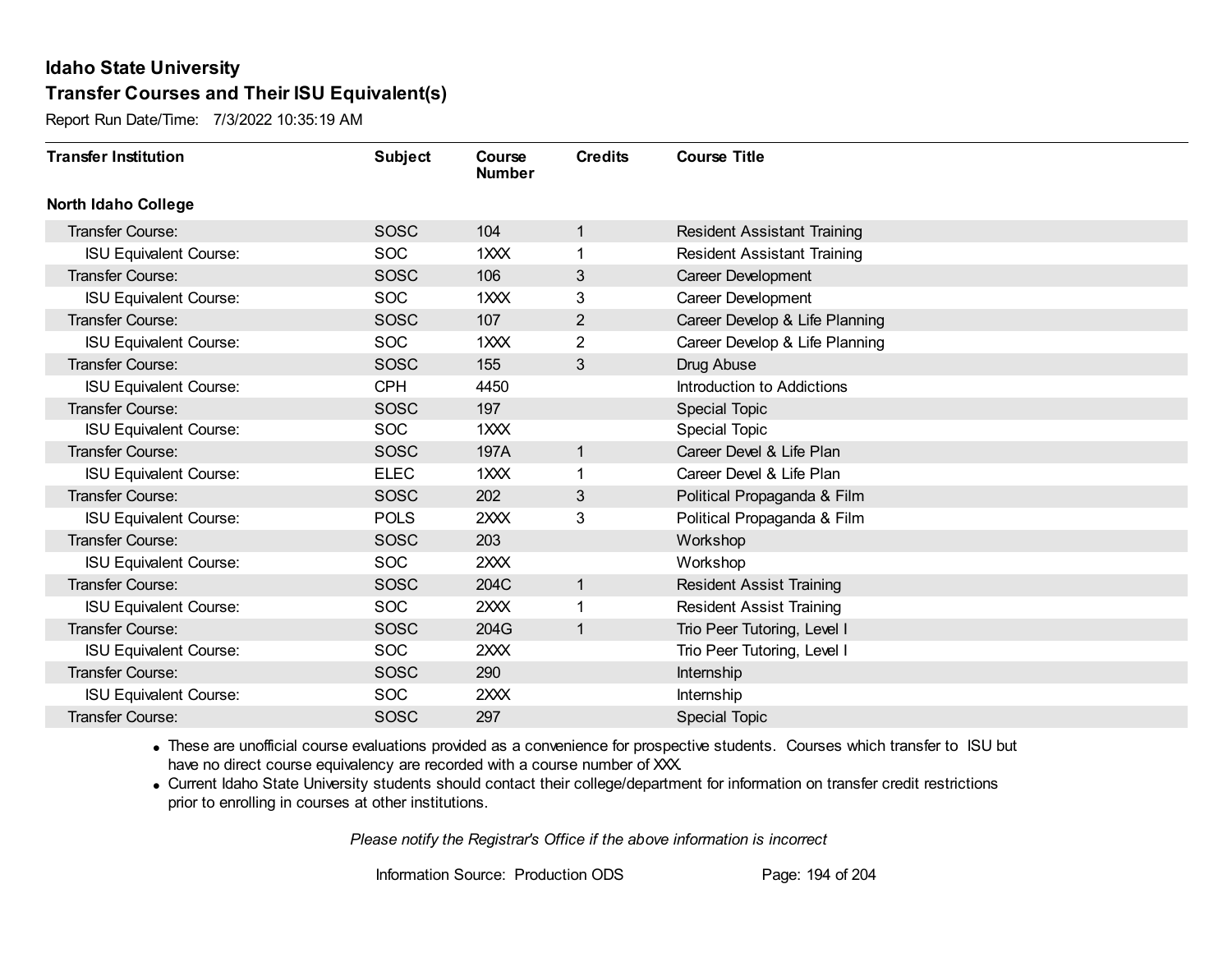Report Run Date/Time: 7/3/2022 10:35:19 AM

| <b>Transfer Institution</b>   | <b>Subject</b> | Course<br><b>Number</b> | <b>Credits</b> | <b>Course Title</b>          |
|-------------------------------|----------------|-------------------------|----------------|------------------------------|
| <b>North Idaho College</b>    |                |                         |                |                              |
| Transfer Course:              | <b>SOSC</b>    | 297                     |                | <b>Special Topic</b>         |
| ISU Equivalent Course:        | SOC            | 2XXX                    |                | <b>Special Topic</b>         |
| Transfer Course:              | <b>SOSC</b>    | 297A                    |                | <b>Special Topic</b>         |
| <b>ISU Equivalent Course:</b> | <b>SOC</b>     | 2XXX                    |                | Special Topic                |
| <b>Transfer Course:</b>       | SOSC           | 298                     | 3              | Social Science Practicum     |
| <b>ISU Equivalent Course:</b> | <b>SOC</b>     | 2XXX                    | 3              | Social Science Practicum     |
| Transfer Course:              | <b>SOSC</b>    | 299                     |                | Independent Study            |
| <b>ISU Equivalent Course:</b> | <b>SOC</b>     | 2XXX                    |                | <b>Independent Study</b>     |
| Transfer Course:              | <b>SOWK</b>    | 097                     |                | Special Topic                |
| <b>ISU Equivalent Course:</b> | <b>SOWK</b>    | 1XXX                    |                | <b>Special Topic</b>         |
| Transfer Course:              | <b>SOWK</b>    | 197                     |                | Special Topic                |
| <b>ISU Equivalent Course:</b> | <b>SOWK</b>    | 1XXX                    |                | <b>Special Topic</b>         |
| Transfer Course:              | <b>SOWK</b>    | 203                     |                | Workshop                     |
| <b>ISU Equivalent Course:</b> | <b>SOWK</b>    | 2XXX                    |                | Workshop                     |
| Transfer Course:              | <b>SOWK</b>    | 211                     | $\overline{2}$ | Preparing for Foster Care    |
| <b>ISU Equivalent Course:</b> | <b>SOWK</b>    | 2XXX                    | $\overline{2}$ | Preparing for Foster Care    |
| Transfer Course:              | <b>SOWK</b>    | 240                     | 3              | Introduction to Social Work  |
| <b>ISU Equivalent Course:</b> | SOWK           | 2271                    | 3              | Introduction to Social Work  |
| <b>Transfer Course:</b>       | <b>SOWK</b>    | 241                     | 3              | Social Work Generalist Pract |
| <b>ISU Equivalent Course:</b> | SOWK           | 2XXX                    | 3              | Social Work Generalist Pract |
| Transfer Course:              | <b>SOWK</b>    | 290                     |                | Internship                   |
| <b>ISU Equivalent Course:</b> | SOWK           | 2XXX                    |                | <b>Internship</b>            |
| Transfer Course:              | <b>SOWK</b>    | 297                     |                | <b>Special Topic</b>         |

· These are unofficial course evaluations provided as a convenience for prospective students. Courses which transfer to ISU but have no direct course equivalency are recorded with a course number of XXX.

· Current Idaho State University students should contact their college/department for information on transfer credit restrictions prior to enrolling in courses at other institutions.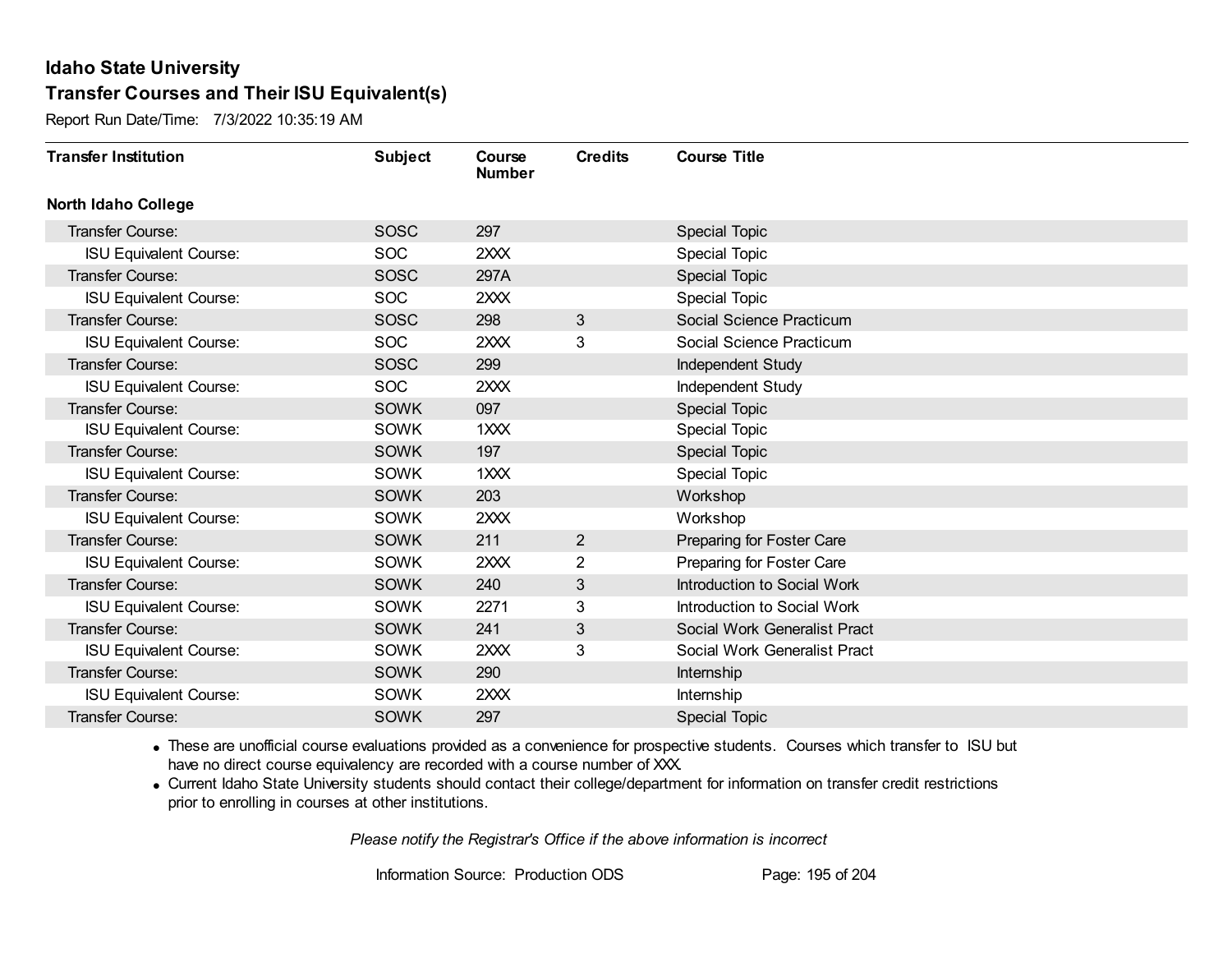Report Run Date/Time: 7/3/2022 10:35:19 AM

| <b>Transfer Institution</b>   | <b>Subject</b> | Course<br><b>Number</b> | <b>Credits</b> | <b>Course Title</b>          |
|-------------------------------|----------------|-------------------------|----------------|------------------------------|
| <b>North Idaho College</b>    |                |                         |                |                              |
| <b>Transfer Course:</b>       | <b>SOWK</b>    | 297                     |                | <b>Special Topic</b>         |
| <b>ISU Equivalent Course:</b> | <b>SOWK</b>    | 2XXX                    |                | <b>Special Topic</b>         |
| Transfer Course:              | <b>SOWK</b>    | 298                     |                | Practicum                    |
| <b>ISU Equivalent Course:</b> | <b>SOWK</b>    | 2XXX                    |                | Practicum                    |
| <b>Transfer Course:</b>       | <b>SOWK</b>    | 299                     |                | Independent Study            |
| <b>ISU Equivalent Course:</b> | <b>SOWK</b>    | 2XXX                    |                | <b>Independent Study</b>     |
| Transfer Course:              | <b>SPAN</b>    | 097                     |                | Special Topic                |
| <b>ISU Equivalent Course:</b> | <b>SPAN</b>    | 1XXX                    |                | <b>Special Topic</b>         |
| Transfer Course:              | <b>SPAN</b>    | 101                     | $\overline{4}$ | Elementary Spanish I GM5     |
| <b>ISU Equivalent Course:</b> | <b>SPAN</b>    | 1101                    |                | Elementary Spanish I GM5     |
| Transfer Course:              | <b>SPAN</b>    | 102                     | 4              | Elementary Spanish II GM     |
| <b>ISU Equivalent Course:</b> | <b>SPAN</b>    | 1102                    |                | Elementary Spanish II        |
| Transfer Course:              | <b>SPAN</b>    | 103                     | 1              | Self-Guided Lang Std/Spanish |
| <b>ISU Equivalent Course:</b> | <b>SPAN</b>    | 1XXX                    |                | Self-Guided Lang Std/Spanish |
| Transfer Course:              | <b>SPAN</b>    | 104                     | 3              | Spanish for the Professions  |
| <b>ISU Equivalent Course:</b> | <b>SPAN</b>    | 1XXX                    | 3              | Spanish for the Professions  |
| Transfer Course:              | <b>SPAN</b>    | 181                     | $\overline{4}$ | <b>Elementary Spanish</b>    |
| <b>ISU Equivalent Course:</b> | <b>SPAN</b>    | 1101                    |                | Elementary Spanish I         |
| Transfer Course:              | <b>SPAN</b>    | 182                     | $\overline{4}$ | <b>Elementary Spanish</b>    |
| <b>ISU Equivalent Course:</b> | <b>SPAN</b>    | 1102                    |                | Elementary Spanish II        |
| Transfer Course:              | <b>SPAN</b>    | 183                     | $\mathbf{1}$   | Spanish Language Lab         |
| <b>ISU Equivalent Course:</b> | <b>SPAN</b>    | 1XXX                    | 1              | Spanish Language Lab         |
| Transfer Course:              | <b>SPAN</b>    | 184                     | 2              | Open Door to Spanish I       |

· These are unofficial course evaluations provided as a convenience for prospective students. Courses which transfer to ISU but have no direct course equivalency are recorded with a course number of XXX.

· Current Idaho State University students should contact their college/department for information on transfer credit restrictions prior to enrolling in courses at other institutions.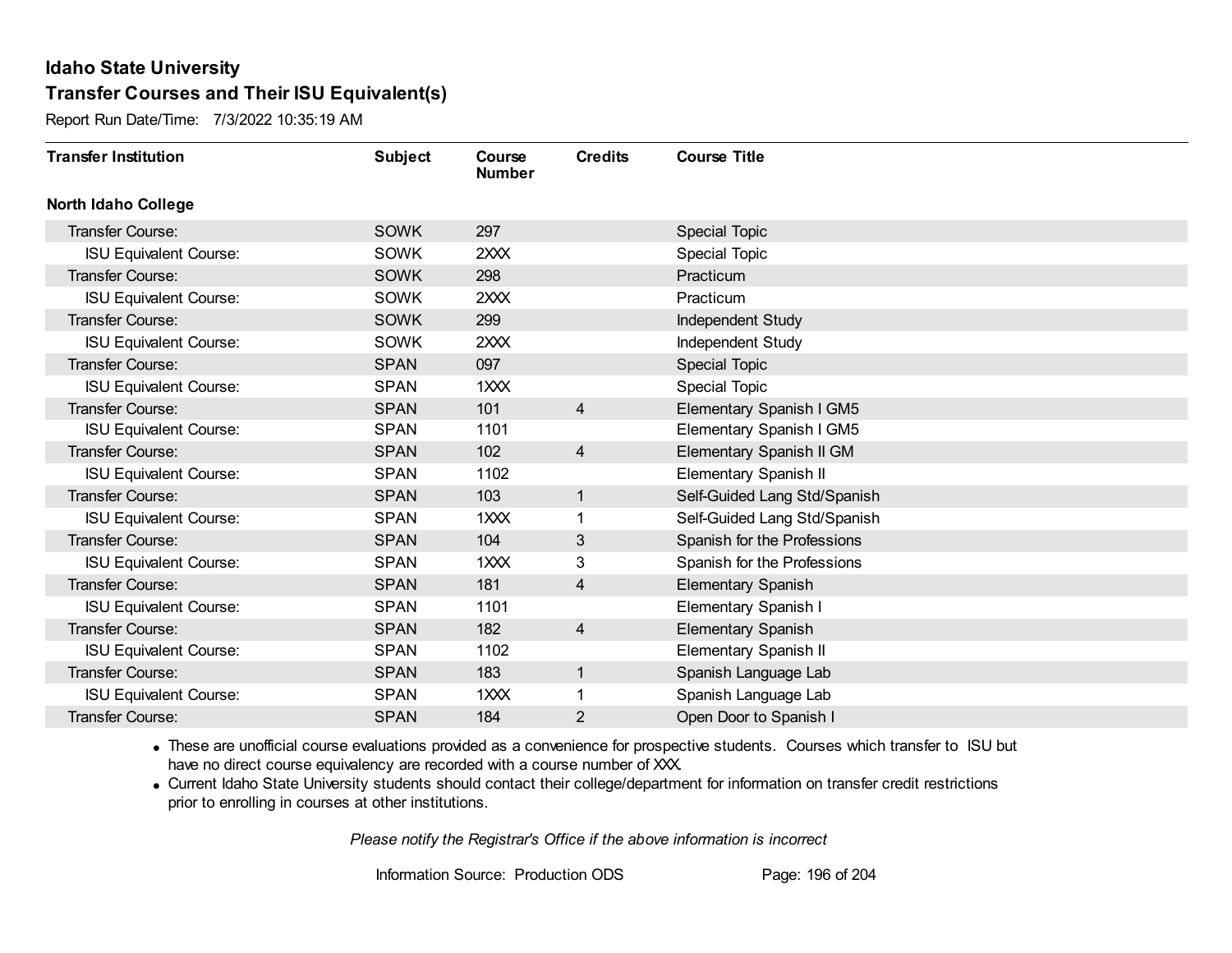Report Run Date/Time: 7/3/2022 10:35:19 AM

| <b>Transfer Institution</b>   | <b>Subject</b> | Course<br><b>Number</b> | <b>Credits</b> | <b>Course Title</b>            |
|-------------------------------|----------------|-------------------------|----------------|--------------------------------|
| <b>North Idaho College</b>    |                |                         |                |                                |
| Transfer Course:              | <b>SPAN</b>    | 184                     | $\overline{2}$ | Open Door to Spanish I         |
| <b>ISU Equivalent Course:</b> | <b>SPAN</b>    | 1XXX                    | $\overline{2}$ | Open Door to Spanish I         |
| Transfer Course:              | <b>SPAN</b>    | 185                     | $\overline{2}$ | Open Door to Spanish II        |
| <b>ISU Equivalent Course:</b> | <b>SPAN</b>    | 1XXX                    | $\overline{2}$ | Open Door to Spanish II        |
| <b>Transfer Course:</b>       | <b>SPAN</b>    | 197                     |                | <b>Special Topic</b>           |
| <b>ISU Equivalent Course:</b> | <b>SPAN</b>    | 1XXX                    |                | <b>Special Topic</b>           |
| <b>Transfer Course:</b>       | <b>SPAN</b>    | 201                     | 4              | Intermediate Spanish I         |
| <b>ISU Equivalent Course:</b> | <b>SPAN</b>    | 2201                    | 4              | Intermediate Spanish I         |
| Transfer Course:              | <b>SPAN</b>    | 202                     | $\overline{4}$ | Intermediate Spanish II        |
| <b>ISU Equivalent Course:</b> | <b>SPAN</b>    | 2202                    | 4              | Intermediate Spanish II        |
| Transfer Course:              | <b>SPAN</b>    | 203                     |                | Workshop                       |
| <b>ISU Equivalent Course:</b> | <b>SPAN</b>    | 2XXX                    |                | Workshop                       |
| Transfer Course:              | <b>SPAN</b>    | 205                     | 3              | Intermediate Span Conversation |
| <b>ISU Equivalent Course:</b> | <b>SPAN</b>    | 2XXX                    | 3              | Intermediate Span Conversation |
| Transfer Course:              | <b>SPAN</b>    | 281                     | 4              | Intermediate Spanish I         |
| <b>ISU Equivalent Course:</b> | <b>SPAN</b>    | 2201                    | 4              | Intermediate Spanish I         |
| Transfer Course:              | <b>SPAN</b>    | 290                     |                | Internship                     |
| <b>ISU Equivalent Course:</b> | <b>SPAN</b>    | 2XXX                    |                | Internship                     |
| <b>Transfer Course:</b>       | <b>SPAN</b>    | 297                     |                | <b>Special Topic</b>           |
| <b>ISU Equivalent Course:</b> | <b>SPAN</b>    | 2XXX                    |                | <b>Special Topic</b>           |
| Transfer Course:              | <b>SPAN</b>    | 298                     |                | Practicum                      |
| <b>ISU Equivalent Course:</b> | <b>SPAN</b>    | 2XXX                    |                | Practicum                      |
| <b>Transfer Course:</b>       | <b>SPAN</b>    | 299                     |                | Independent Study              |

· These are unofficial course evaluations provided as a convenience for prospective students. Courses which transfer to ISU but have no direct course equivalency are recorded with a course number of XXX.

· Current Idaho State University students should contact their college/department for information on transfer credit restrictions prior to enrolling in courses at other institutions.

*Please notify the Registrar's Office if the above information is incorrect*

Information Source: Production ODS Page: 197 of 204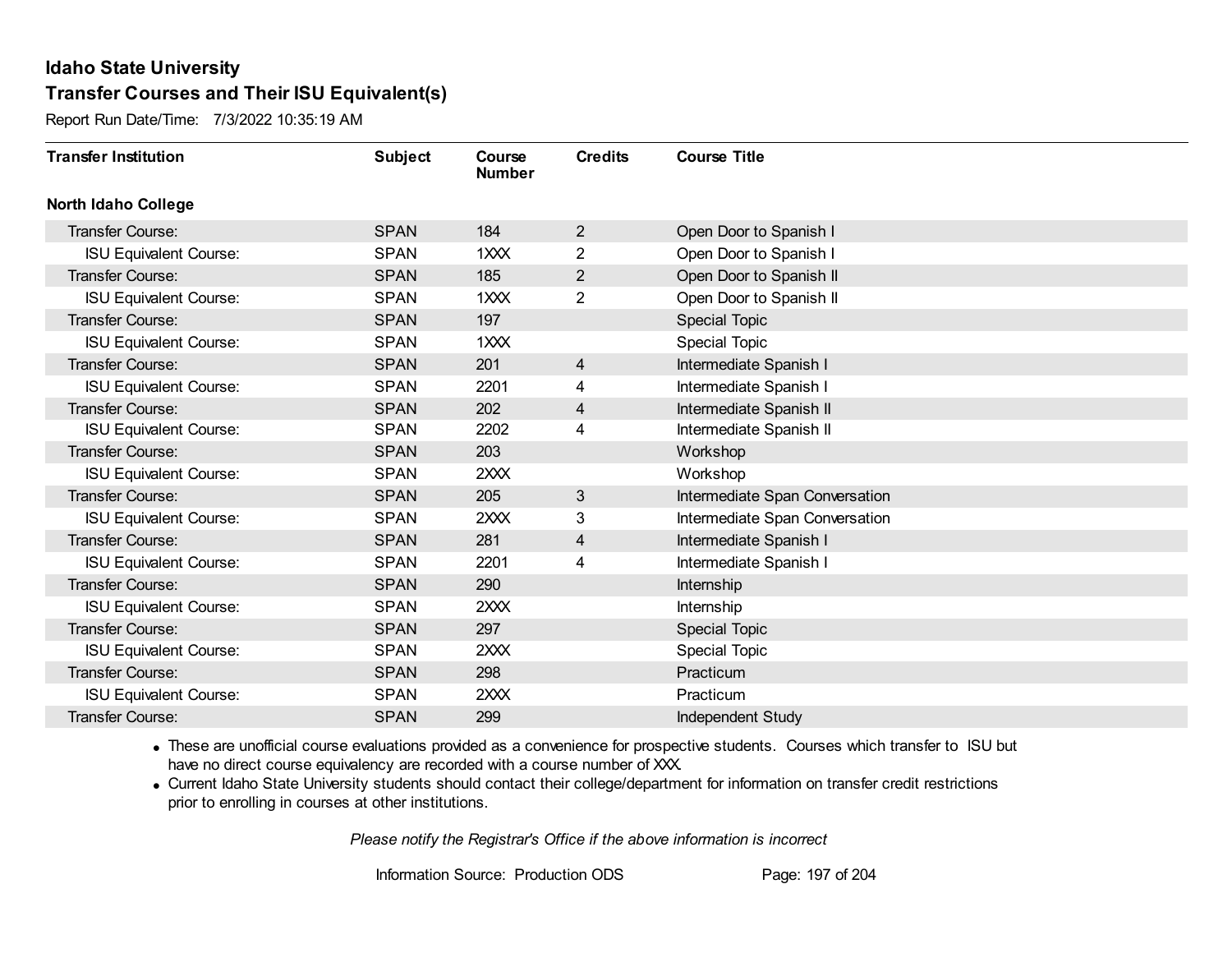Report Run Date/Time: 7/3/2022 10:35:19 AM

| <b>Transfer Institution</b>   | <b>Subject</b> | Course<br><b>Number</b> | <b>Credits</b> | <b>Course Title</b>           |
|-------------------------------|----------------|-------------------------|----------------|-------------------------------|
| North Idaho College           |                |                         |                |                               |
| <b>Transfer Course:</b>       | <b>SPAN</b>    | 299                     |                | Independent Study             |
| <b>ISU Equivalent Course:</b> | <b>SPAN</b>    | 2XXX                    |                | Independent Study             |
| Transfer Course:              | <b>SPCH</b>    | 131                     | 3              | Intr to Speech Com            |
| <b>ISU Equivalent Course:</b> | <b>COMM</b>    | 1101                    |                | Principles of Speech          |
| Transfer Course:              | <b>SPCH</b>    | 200                     | $\overline{2}$ | Human Potential               |
| <b>ISU Equivalent Course:</b> | <b>COMM</b>    | 2XXX                    |                | Human Potential               |
| <b>Transfer Course:</b>       | <b>SPCH</b>    | 233                     | 3              | Interpersonal Communication   |
| <b>ISU Equivalent Course:</b> | <b>COMM</b>    | 2XXX                    | 3              | Interpersonal Communication   |
| Transfer Course:              | <b>SURG</b>    | 100                     | $\overline{2}$ | Intro to Surgical Tech        |
| <b>ISU Equivalent Course:</b> | <b>ELEC</b>    | 01XX                    | $\overline{2}$ | Intro to Surgical Tech        |
| Transfer Course:              | <b>SURG</b>    | 105                     | $\overline{2}$ | Care of the Surgical Patient  |
| <b>ISU Equivalent Course:</b> | <b>ELEC</b>    | 01XX                    | 2              | Care of the Surgical Patient  |
| Transfer Course:              | <b>SURG</b>    | 109                     | $\overline{2}$ | Pharmacology/Surgical Tech    |
| <b>ISU Equivalent Course:</b> | <b>ELEC</b>    | 1XXX                    | $\overline{2}$ | Pharmacology/Surgical Tech    |
| Transfer Course:              | <b>SURG</b>    | 120                     | 6              | Fundamentals/Surgical Tech I  |
| <b>ISU Equivalent Course:</b> | <b>ELEC</b>    | 01XX                    | 6              | Fundamentals/Surgical Tech I  |
| Transfer Course:              | <b>SURG</b>    | 120L                    | $\mathbf 0$    | Fnd/Surgical Tech I Lab       |
| <b>ISU Equivalent Course:</b> | <b>ELEC</b>    | 01XX                    | 0              | Fnd/Surgical Tech I Lab       |
| <b>Transfer Course:</b>       | <b>SURG</b>    | 121                     | 3              | Fundamentals/Surgical Tech II |
| <b>ISU Equivalent Course:</b> | <b>ELEC</b>    | 01XX                    | 3              | Fundamentals/Surgical Tech II |
| Transfer Course:              | <b>SURG</b>    | 121L                    | $\mathbf 0$    | Fnd/Surgical Tech II Lab      |
| <b>ISU Equivalent Course:</b> | <b>ELEC</b>    | 01XX                    | 0              | Fnd/Surgical Tech II Lab      |
| Transfer Course:              | <b>SURG</b>    | 130                     | 4              | <b>Surgical Procedures I</b>  |

· These are unofficial course evaluations provided as a convenience for prospective students. Courses which transfer to ISU but have no direct course equivalency are recorded with a course number of XXX.

· Current Idaho State University students should contact their college/department for information on transfer credit restrictions prior to enrolling in courses at other institutions.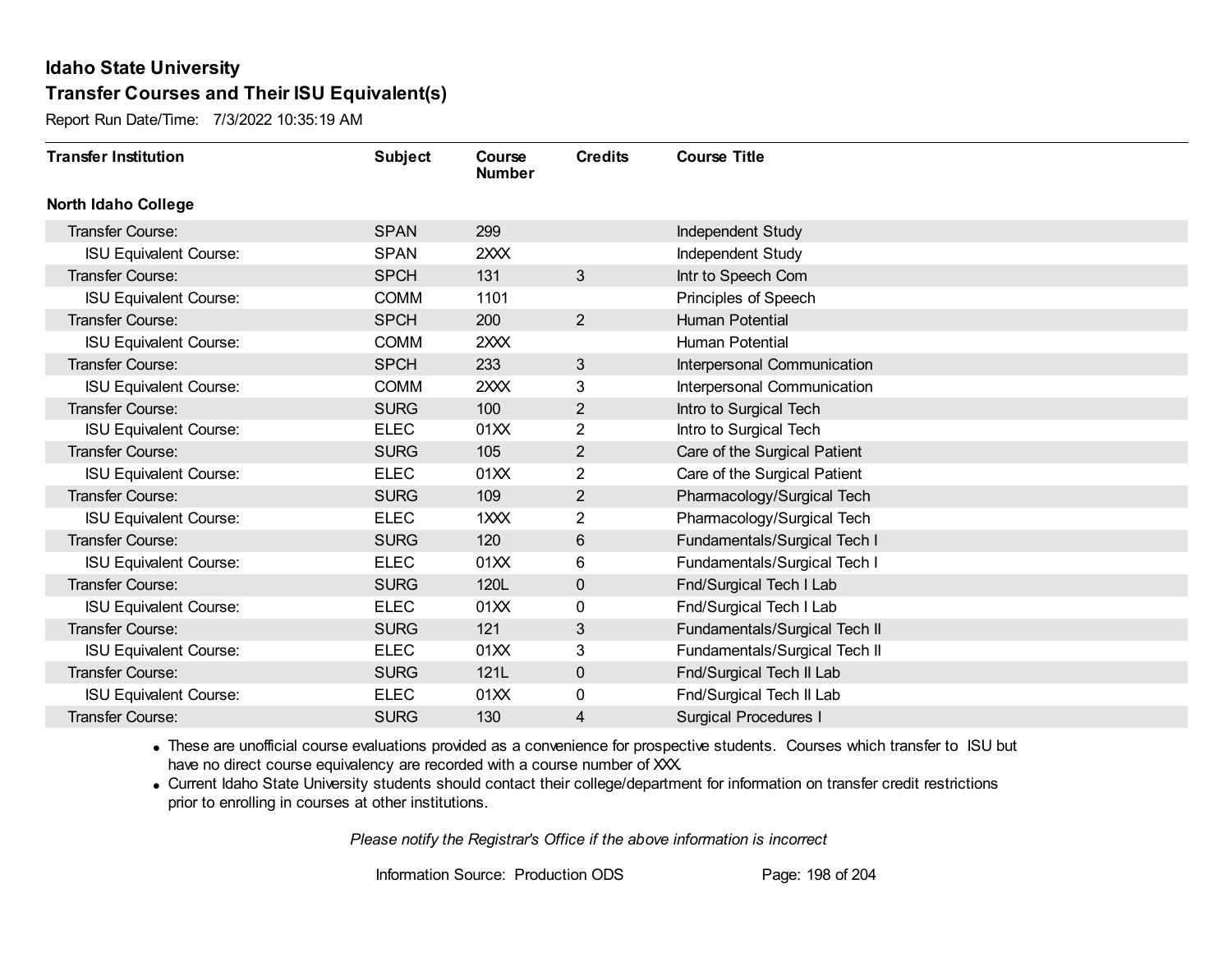Report Run Date/Time: 7/3/2022 10:35:19 AM

| <b>Transfer Institution</b>   | <b>Subject</b> | Course<br><b>Number</b> | <b>Credits</b> | <b>Course Title</b>             |
|-------------------------------|----------------|-------------------------|----------------|---------------------------------|
| <b>North Idaho College</b>    |                |                         |                |                                 |
| Transfer Course:              | <b>SURG</b>    | 130                     | $\overline{4}$ | <b>Surgical Procedures I</b>    |
| <b>ISU Equivalent Course:</b> | <b>ELEC</b>    | 01XX                    | 4              | <b>Surgical Procedures I</b>    |
| Transfer Course:              | <b>SURG</b>    | 131                     | 4              | <b>Surgical Procedures II</b>   |
| <b>ISU Equivalent Course:</b> | <b>ELEC</b>    | 01XX                    | 4              | <b>Surgical Procedures II</b>   |
| <b>Transfer Course:</b>       | <b>SURG</b>    | 140                     | 6              | <b>Clinical Experience I</b>    |
| <b>ISU Equivalent Course:</b> | <b>ELEC</b>    | 01XX                    | 6              | <b>Clinical Experience I</b>    |
| Transfer Course:              | <b>SURG</b>    | 141                     | 8              | <b>Clinical Experience II</b>   |
| <b>ISU Equivalent Course:</b> | <b>ELEC</b>    | 01XX                    | 8              | <b>Clinical Experience II</b>   |
| Transfer Course:              | <b>SURG</b>    | 150                     | 3              | CST Exam Review/Leadership      |
| <b>ISU Equivalent Course:</b> | <b>ELEC</b>    | 01XX                    | 3              | CST Exam Review/Leadership      |
| <b>Transfer Course:</b>       | <b>THEA</b>    | 097                     |                | <b>Special Topic</b>            |
| <b>ISU Equivalent Course:</b> | <b>THEA</b>    | 1XXX                    |                | <b>Special Topic</b>            |
| Transfer Course:              | <b>THEA</b>    | 101                     | 3              | Introduction to Theatre GM5     |
| <b>ISU Equivalent Course:</b> | <b>THEA</b>    | 1101                    | 3              | Appreciation of Drama GM5       |
| Transfer Course:              | <b>THEA</b>    | 102                     | 3              | Stage Makeup                    |
| <b>ISU Equivalent Course:</b> | <b>THEA</b>    | 2214                    | 3              | Makeup                          |
| Transfer Course:              | <b>THEA</b>    | 103                     | 3              | Theatre Tech: Scenery/Light/Snd |
| <b>ISU Equivalent Course:</b> | <b>THEA</b>    | 1111                    | 3              | Stagecraft                      |
| <b>Transfer Course:</b>       | <b>THEA</b>    | 104                     | 3              | Introduction to Stagecraft II   |
| <b>ISU Equivalent Course:</b> | <b>THEA</b>    | 1XXX                    | 3              | Introduction to Stagecraft II   |
| Transfer Course:              | <b>THEA</b>    | 105                     | 3              | <b>Basics of Performance I</b>  |
| <b>ISU Equivalent Course:</b> | <b>THEA</b>    | 2251                    | 3              | <b>Fundamentals of Acting</b>   |
| Transfer Course:              | <b>THEA</b>    | 106                     | 3              | <b>Intermediate Acting</b>      |

· These are unofficial course evaluations provided as a convenience for prospective students. Courses which transfer to ISU but have no direct course equivalency are recorded with a course number of XXX.

· Current Idaho State University students should contact their college/department for information on transfer credit restrictions prior to enrolling in courses at other institutions.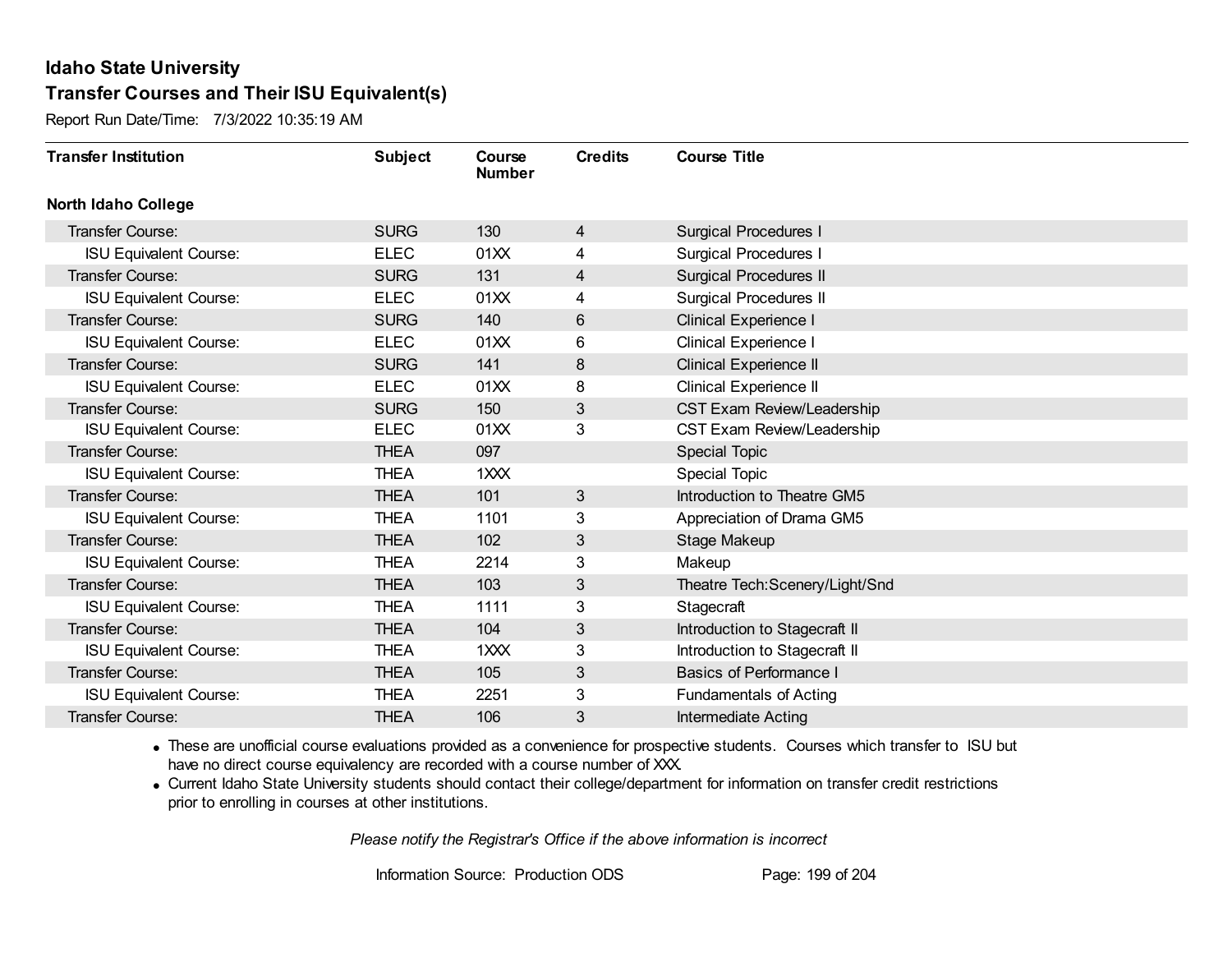Report Run Date/Time: 7/3/2022 10:35:19 AM

| <b>Transfer Institution</b>   | <b>Subject</b> | Course<br><b>Number</b> | <b>Credits</b> | <b>Course Title</b>                 |
|-------------------------------|----------------|-------------------------|----------------|-------------------------------------|
| <b>North Idaho College</b>    |                |                         |                |                                     |
| <b>Transfer Course:</b>       | <b>THEA</b>    | 106                     | 3              | <b>Intermediate Acting</b>          |
| <b>ISU Equivalent Course:</b> | <b>THEA</b>    | 2252                    | 3              | Intermed Acting Scene Study         |
| Transfer Course:              | <b>THEA</b>    | 114                     | 3              | Theatre Tech: Costume Const         |
| <b>ISU Equivalent Course:</b> | <b>THEA</b>    | 1XXX                    | 3              | Theatre Tech: Costume Const         |
| <b>Transfer Course:</b>       | <b>THEA</b>    | 115                     | 3              | <b>Basics of Performance I</b>      |
| <b>ISU Equivalent Course:</b> | <b>THEA</b>    | 1XXX                    | 3              | <b>Basics of Performance I</b>      |
| Transfer Course:              | <b>THEA</b>    | 116                     | 3              | Basics of Performance II            |
| <b>ISU Equivalent Course:</b> | <b>THEA</b>    | 1XXX                    | 3              | Basics of Performance II            |
| Transfer Course:              | <b>THEA</b>    | 163                     | $\overline{2}$ | <b>Basics Scene Design/Graphics</b> |
| <b>ISU Equivalent Course:</b> | <b>THEA</b>    | 1XXX                    | $\overline{2}$ | <b>Basics Scene Design/Graphics</b> |
| Transfer Course:              | <b>THEA</b>    | 190                     | $\mathbf{1}$   | <b>Theatre Practice</b>             |
| <b>ISU Equivalent Course:</b> | <b>THEA</b>    | 1191                    | 1              | <b>Theatre Production</b>           |
| Transfer Course:              | <b>THEA</b>    | 197                     |                | <b>Special Topic</b>                |
| <b>ISU Equivalent Course:</b> | <b>THEA</b>    | 1XXX                    |                | <b>Special Topic</b>                |
| Transfer Course:              | <b>THEA</b>    | 201                     | 3              | Scene Design I                      |
| <b>ISU Equivalent Course:</b> | <b>THEA</b>    | 2XXX                    | 3              | Scene Design I                      |
| Transfer Course:              | <b>THEA</b>    | 203                     |                | Workshop                            |
| <b>ISU Equivalent Course:</b> | <b>THEA</b>    | 2XXX                    |                | Workshop                            |
| Transfer Course:              | <b>THEA</b>    | 263                     | $\overline{2}$ | <b>Technical Production</b>         |
| <b>ISU Equivalent Course:</b> | <b>THEA</b>    | 2XXX                    | 2              | <b>Technical Production</b>         |
| <b>Transfer Course:</b>       | <b>THEA</b>    | 271                     | 3              | Play Analysis                       |
| <b>ISU Equivalent Course:</b> | <b>THEA</b>    | 2XXX                    | 3              | Play Analysis                       |
| Transfer Course:              | <b>THEA</b>    | 272                     | 3              | <b>Intermediate Acting</b>          |

· These are unofficial course evaluations provided as a convenience for prospective students. Courses which transfer to ISU but have no direct course equivalency are recorded with a course number of XXX.

· Current Idaho State University students should contact their college/department for information on transfer credit restrictions prior to enrolling in courses at other institutions.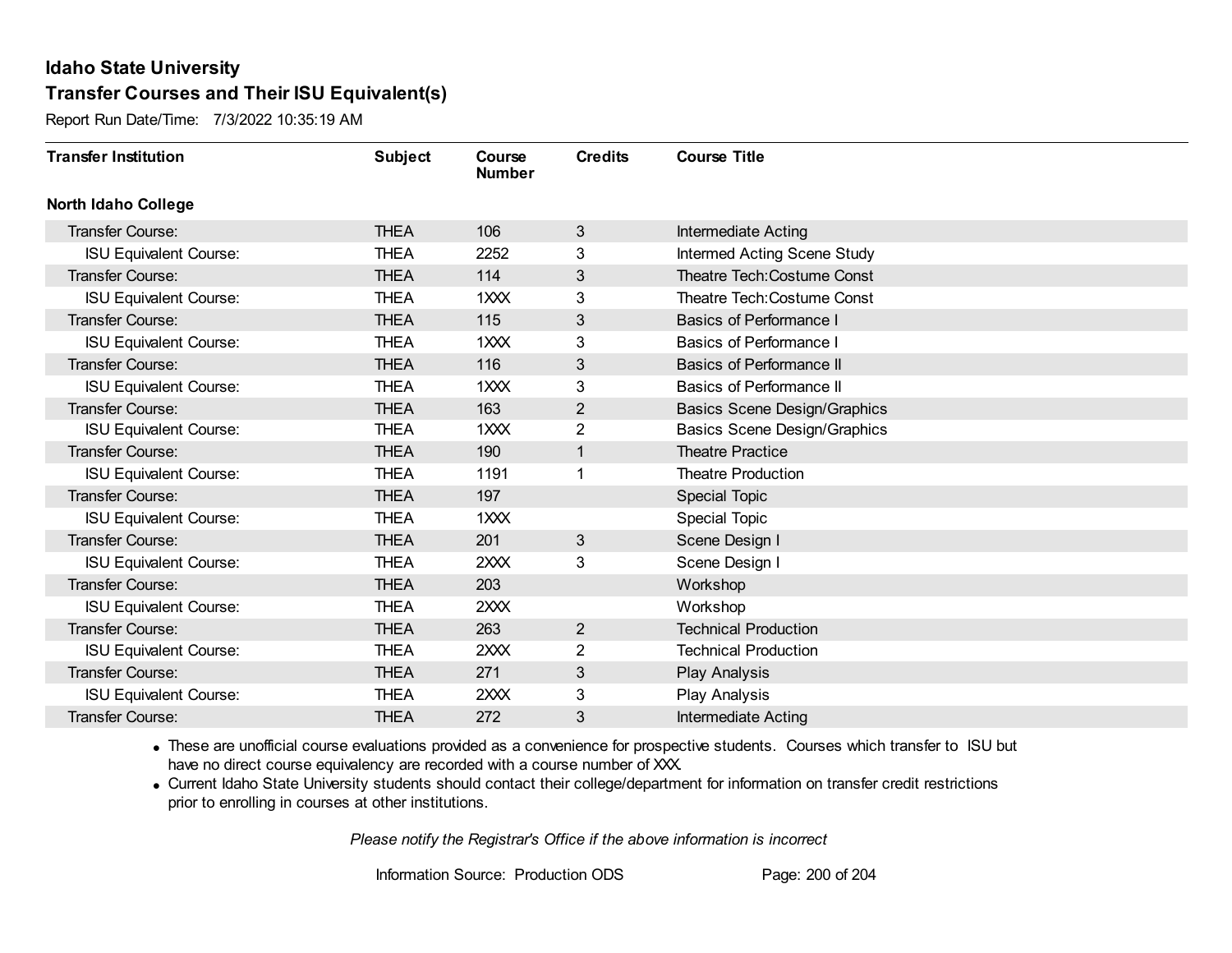Report Run Date/Time: 7/3/2022 10:35:19 AM

| <b>Transfer Institution</b>   | <b>Subject</b> | Course<br><b>Number</b> | <b>Credits</b> | <b>Course Title</b>             |
|-------------------------------|----------------|-------------------------|----------------|---------------------------------|
| <b>North Idaho College</b>    |                |                         |                |                                 |
| <b>Transfer Course:</b>       | <b>THEA</b>    | 272                     | 3              | Intermediate Acting             |
| <b>ISU Equivalent Course:</b> | <b>THEA</b>    | 2252                    | 3              | <b>Intermediate Acting</b>      |
| Transfer Course:              | <b>THEA</b>    | 273                     | 3              | <b>Stage Lighting</b>           |
| <b>ISU Equivalent Course:</b> | <b>THEA</b>    | 2209                    | 3              | <b>Stage Lighting</b>           |
| <b>Transfer Course:</b>       | <b>THEA</b>    | 290                     |                | Internship                      |
| <b>ISU Equivalent Course:</b> | <b>THEA</b>    | 2XXX                    |                | Internship                      |
| Transfer Course:              | <b>THEA</b>    | 297                     |                | <b>Special Topic</b>            |
| <b>ISU Equivalent Course:</b> | <b>THEA</b>    | 2XXX                    |                | <b>Special Topic</b>            |
| <b>Transfer Course:</b>       | <b>THEA</b>    | 298                     |                | Practicum                       |
| <b>ISU Equivalent Course:</b> | <b>THEA</b>    | 2XXX                    |                | Practicum                       |
| <b>Transfer Course:</b>       | <b>THEA</b>    | 299                     |                | Independent Study               |
| <b>ISU Equivalent Course:</b> | <b>THEA</b>    | 2XXX                    |                | Independent Study               |
| <b>Transfer Course:</b>       | <b>THTR</b>    | 101                     | 3              | Intro to Theatre                |
| <b>ISU Equivalent Course:</b> | <b>THEA</b>    | 1101                    | 3              | Appreciation of Drama           |
| Transfer Course:              | <b>THTR</b>    | 102                     | 1              | Stage Makeup                    |
| <b>ISU Equivalent Course:</b> | <b>THEA</b>    | 2214                    | 1              | Makeup                          |
| Transfer Course:              | <b>THTR</b>    | 103                     | 3              | Introduction to Stagecraft      |
| <b>ISU Equivalent Course:</b> | <b>THEA</b>    | 1111                    | 3              | Stagecraft                      |
| Transfer Course:              | <b>THTR</b>    | 104                     | 3              | Intro to Stagecraft II          |
| <b>ISU Equivalent Course:</b> | <b>THEA</b>    | 1XXX                    | 3              | Intro to Stagecraft II          |
| <b>Transfer Course:</b>       | <b>THTR</b>    | 105                     | $\overline{2}$ | <b>Basics of Performance I</b>  |
| <b>ISU Equivalent Course:</b> | THEA           | 1XXX                    | $\overline{2}$ | Basics of Performance I         |
| Transfer Course:              | <b>THTR</b>    | 106                     | $\overline{2}$ | <b>Basics of Performance II</b> |

· These are unofficial course evaluations provided as a convenience for prospective students. Courses which transfer to ISU but have no direct course equivalency are recorded with a course number of XXX.

· Current Idaho State University students should contact their college/department for information on transfer credit restrictions prior to enrolling in courses at other institutions.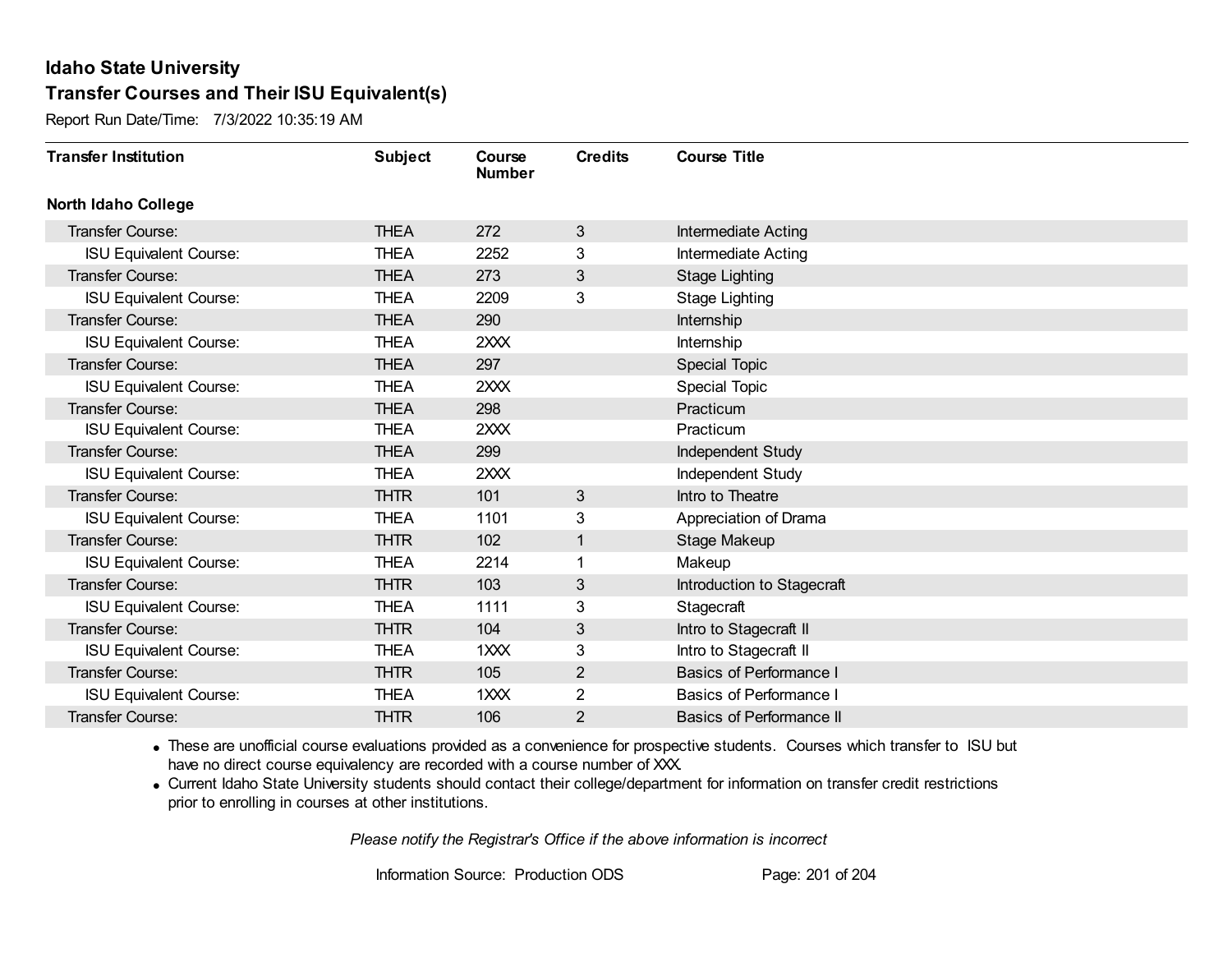Report Run Date/Time: 7/3/2022 10:35:19 AM

| <b>Transfer Institution</b>   | <b>Subject</b> | Course<br><b>Number</b> | <b>Credits</b> | <b>Course Title</b>               |
|-------------------------------|----------------|-------------------------|----------------|-----------------------------------|
| <b>North Idaho College</b>    |                |                         |                |                                   |
| <b>Transfer Course:</b>       | <b>THTR</b>    | 106                     | $\overline{2}$ | Basics of Performance II          |
| <b>ISU Equivalent Course:</b> | <b>THEA</b>    | 1XXX                    | 2              | Basics of Performance II          |
| Transfer Course:              | <b>THTR</b>    | 190                     | $\mathbf{1}$   | <b>Theatre Practice I</b>         |
| <b>ISU Equivalent Course:</b> | <b>THEA</b>    | 1XXX                    | 1              | <b>Theatre Practice I</b>         |
| <b>Transfer Course:</b>       | <b>WELD</b>    | 105                     | $\overline{2}$ | <b>Welding Theory</b>             |
| <b>ISU Equivalent Course:</b> | <b>WELD</b>    | 01XX                    | 2              | <b>Welding Theory</b>             |
| Transfer Course:              | <b>WELD</b>    | 106                     | $\overline{2}$ | Welding Theory II                 |
| <b>ISU Equivalent Course:</b> | WELD           | 01XX                    | 2              | Welding Theory II                 |
| Transfer Course:              | <b>WELD</b>    | 112                     | $\overline{2}$ | Safety & Leadership               |
| <b>ISU Equivalent Course:</b> | <b>WELD</b>    | 01XX                    | $\overline{2}$ | Safety & Leadership               |
| <b>Transfer Course:</b>       | <b>WELD</b>    | 121                     | $\overline{2}$ | <b>Blueprint Reading/Welders</b>  |
| <b>ISU Equivalent Course:</b> | <b>WELD</b>    | 01XX                    | 2              | <b>Blueprint Reading/Welders</b>  |
| Transfer Course:              | <b>WELD</b>    | 131                     | 3              | <b>Advanced Blueprint Reading</b> |
| <b>ISU Equivalent Course:</b> | WELD           | 01XX                    | 3              | <b>Advanced Blueprint Readig</b>  |
| Transfer Course:              | <b>WELD</b>    | 140                     | 4              | Autobody/Paint Tech Welding       |
| <b>ISU Equivalent Course:</b> | <b>WELD</b>    | 01XX                    | 4              | Autobody/Paint Tech Welding       |
| Transfer Course:              | <b>WELD</b>    | 182L                    | 5              | Welding Lab II                    |
| <b>ISU Equivalent Course:</b> | <b>WELD</b>    | 01XX                    | 5              | Welding Lab II                    |
| Transfer Course:              | <b>WELD</b>    | 187L                    | $\overline{4}$ | <b>SMAW Practical</b>             |
| <b>ISU Equivalent Course:</b> | <b>WELD</b>    | 01XX                    | 4              | <b>SMAW Practical</b>             |
| Transfer Course:              | <b>WELD</b>    | 188L                    | $\mathbf{1}$   | <b>Adv SMAW Practical</b>         |
| <b>ISU Equivalent Course:</b> | WELD           | 01XX                    | 1              | <b>ADV SMAW Practical</b>         |
| Transfer Course:              | <b>WELD</b>    | 196L                    | 2              | Carbon Arc/Plasma Arc Cutting     |

· These are unofficial course evaluations provided as a convenience for prospective students. Courses which transfer to ISU but have no direct course equivalency are recorded with a course number of XXX.

· Current Idaho State University students should contact their college/department for information on transfer credit restrictions prior to enrolling in courses at other institutions.

*Please notify the Registrar's Office if the above information is incorrect*

Information Source: Production ODS Page: 202 of 204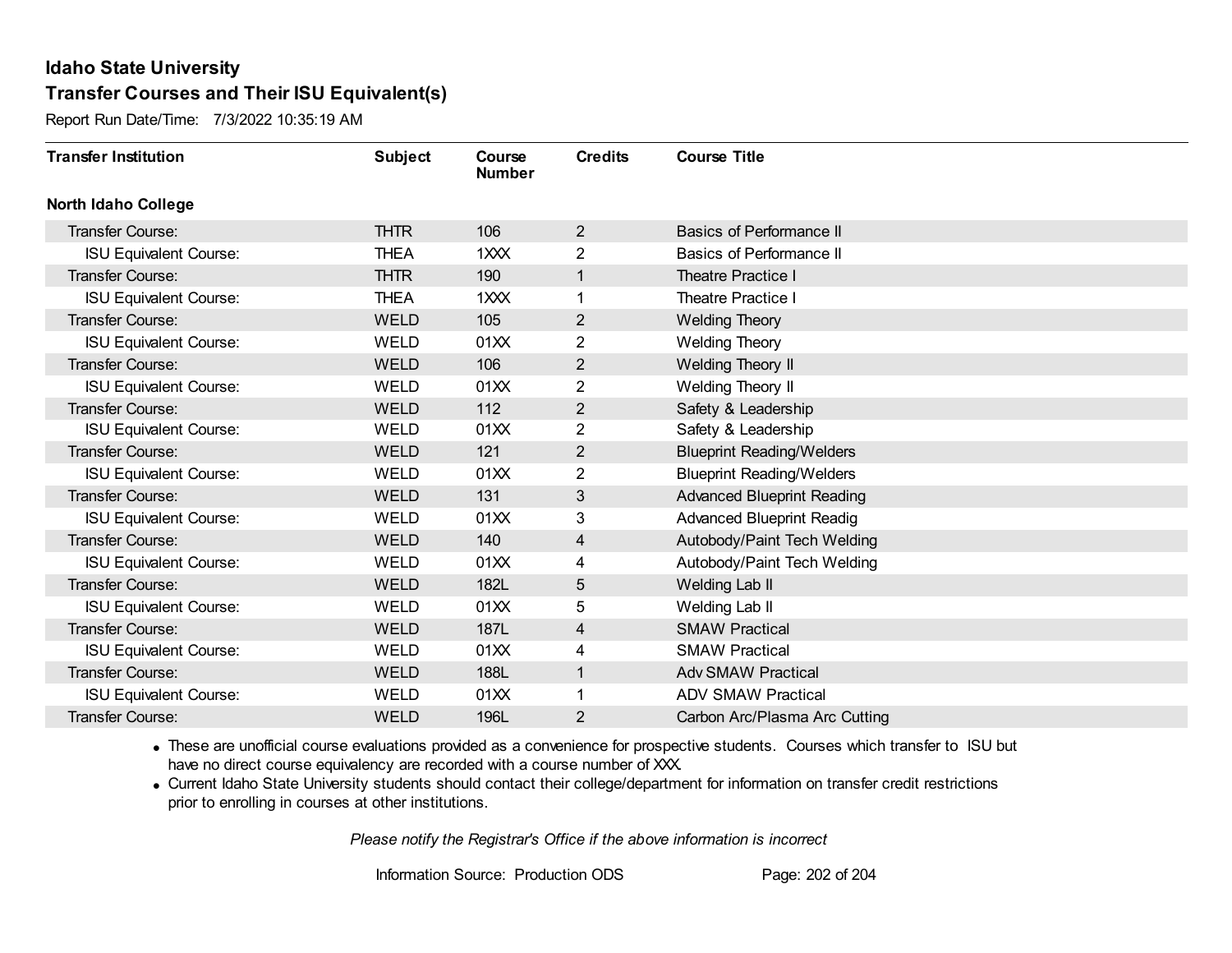Report Run Date/Time: 7/3/2022 10:35:19 AM

| <b>Transfer Institution</b>   | <b>Subject</b> | Course<br><b>Number</b> | <b>Credits</b> | <b>Course Title</b>            |
|-------------------------------|----------------|-------------------------|----------------|--------------------------------|
| <b>North Idaho College</b>    |                |                         |                |                                |
| Transfer Course:              | <b>WELD</b>    | 196L                    | $\overline{2}$ | Carbon Arc/Plasma Arc Cutting  |
| <b>ISU Equivalent Course:</b> | <b>WELD</b>    | 01XX                    | $\overline{2}$ | Carbon Arc/Plasma Arc Cutting  |
| Transfer Course:              | <b>WELD</b>    | 197L                    | $\mathbf{1}$   | Oxy/Fuel Cutting Lab           |
| <b>ISU Equivalent Course:</b> | <b>WELD</b>    | 01XX                    | 1              | Oxy/Fuel Cutting Lab           |
| <b>Transfer Course:</b>       | <b>WELD</b>    | 225                     | 3              | Adv Welding Theory             |
| <b>ISU Equivalent Course:</b> | <b>WELD</b>    | 02XX                    | 3              | Adv Welding Theory             |
| Transfer Course:              | <b>WELD</b>    | 226                     | $\overline{2}$ | Layout/Mechanical Drawing      |
| <b>ISU Equivalent Course:</b> | <b>WELD</b>    | 02XX                    | 2              | Layout/Mechanical Drawing      |
| Transfer Course:              | <b>WELD</b>    | 227                     | 3              | Adv Welding Theory II          |
| <b>ISU Equivalent Course:</b> | WELD           | 02XX                    | 3              | Adv Welding Theory II          |
| <b>Transfer Course:</b>       | <b>WELD</b>    | 228                     | 3              | Adv Mechanical Drawing         |
| <b>ISU Equivalent Course:</b> | <b>WELD</b>    | 02XX                    | 3              | Adv Mechanical Drawing         |
| Transfer Course:              | <b>WELD</b>    | 281L                    | $\overline{7}$ | Shielded Metal Arc Welding     |
| <b>ISU Equivalent Course:</b> | <b>WELD</b>    | 02XX                    | $\overline{7}$ | Shielded Metal Arc Welding     |
| Transfer Course:              | <b>WELD</b>    | 291L                    | 6              | Gas Tungsten Arc Welding Lab   |
| <b>ISU Equivalent Course:</b> | <b>WELD</b>    | 02XX                    | 6              | Gas Tungsten Arc Welding Lab   |
| <b>Transfer Course:</b>       | <b>WWTR</b>    | 150L                    | 2              | Wastewater Treatment Lab I     |
| <b>ISU Equivalent Course:</b> | <b>ELEC</b>    | 01XX                    | 2              | Wastewater Treatment Lab I     |
| Transfer Course:              | <b>WWTR</b>    | 152L                    | 3              | Wastewater Treatment Lab II    |
| <b>ISU Equivalent Course:</b> | <b>ELEC</b>    | 01XX                    | 3              | Wastewater Treatment Lab II    |
| <b>Transfer Course:</b>       | <b>WWTR</b>    | 202                     | 3              | Wastewater Treatment Internshp |
| <b>ISU Equivalent Course:</b> | <b>ELEC</b>    | 02XX                    | 3              | Wastewater Treatment Internshp |
| Transfer Course:              | <b>WWTR</b>    | 205                     | 3              | Essent/Wastewater Trtmnt Tech  |

· These are unofficial course evaluations provided as a convenience for prospective students. Courses which transfer to ISU but have no direct course equivalency are recorded with a course number of XXX.

· Current Idaho State University students should contact their college/department for information on transfer credit restrictions prior to enrolling in courses at other institutions.

*Please notify the Registrar's Office if the above information is incorrect*

Information Source: Production ODS Page: 203 of 204